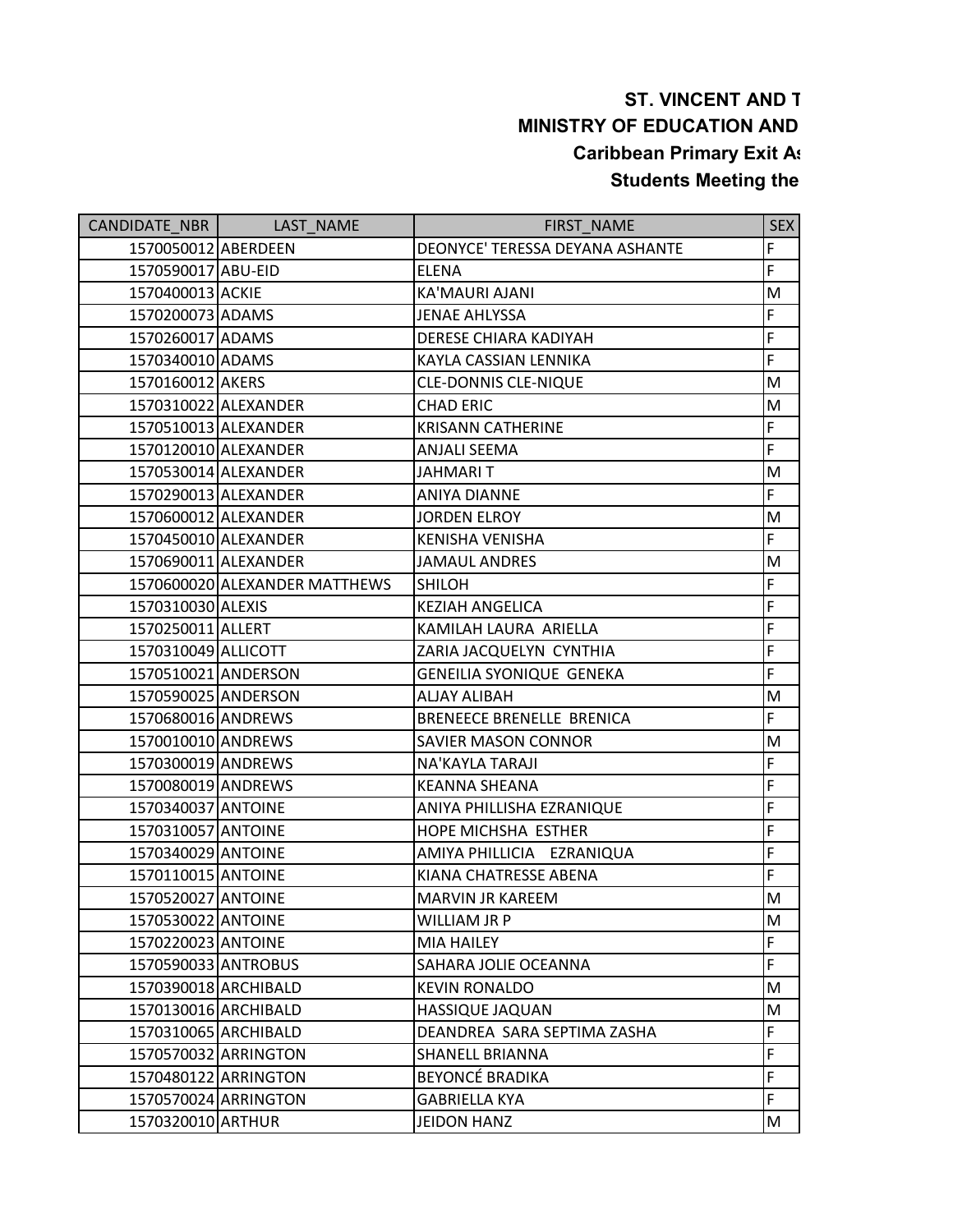| 1570090014 ARTHUR   |                       | <b>CAMRON CHEY</b>           | M  |
|---------------------|-----------------------|------------------------------|----|
| 1570310073 ASH      |                       | KIMOY JR. AWANZOR ISAIAH     | M  |
| 1570310081 ASH      |                       | RAHJE CLEMENT THIERRY        | M  |
| 1570310090 ASHTON   |                       | <b>DAVERNAE SHARI</b>        | F  |
| 1570570040 ASHTON   |                       | SHENICE JAMEISHA             | F  |
| 1570110023 ASHTON   |                       | ARIANNA SHEVANA JAMMIE       | F  |
| 1570390026 ASHTON   |                       | <b>JEVERIO KAHIRE</b>        | M  |
| 1570700017 ASSI     |                       | <b>AOUS</b>                  | M  |
| 1570700025 ASSI     |                       | <b>KRESTEL</b>               | F  |
| 1570300027 AUDAIN   |                       | JOEVANNEY AVAUNTAY           | M  |
| 1570030011 BACCHUS  |                       | JOVILLE CHALANDO             | M  |
| 1570700041 BAILEY   |                       | LEANNA SERENA                | F  |
| 1570310111 BAILEY   |                       | KIERA KAYE KEISHAUNA         | F  |
| 1570590041 BAILEY   |                       | ZONNIQUE APPHIA              | F  |
| 1570510048 BAILEY   |                       | <b>ZOEY AKIELA</b>           | F  |
| 1570700033 BAILEY   |                       | DREON VYONDI DREVYON         | M  |
| 1570500018 BAILEY   |                       | <b>JOLISHA JOLIE AMARA</b>   | F  |
| 1570310103 BAILEY   |                       | DIAMOND KITESHA SUMATRA      | F  |
| 1570510030 BAILEY   |                       | TYRESIA ALEXIA TYREKCIA      | F  |
| 1570290021 BAILEY   |                       | <b>DONTEE ULRICK</b>         | M  |
| 1570260025 BAILEY   |                       | <b>ABIGAIL CHARLOTTE</b>     | F  |
| 1570560118 BAILEY   |                       | <b>JOHANCIA RENESHA</b>      | F  |
| 1570480130 BAILEY   |                       | CALLIECA JAVIESHA KENNIECA   | F  |
| 1570170018 BAKER    |                       | <b>JAIRON HOLSON</b>         | M  |
|                     | 1570310120 BALLANTYNE | DANICA LORAINE GENETHA       | F  |
|                     | 1570550244 BALLANTYNE | SHAMARA BRIANA J'MIYA        | F  |
|                     | 1570550236 BALLANTYNE | NELISIA ONESIA MELANIE       | F  |
|                     | 1570080027 BALLANTYNE | <b>ODONIQUE CASHRINIQUE</b>  | F  |
|                     | 1570550015 BALLANTYNE | ZANRICK ISAIAH EZEKIEL       | М  |
|                     | 1570440023 BALLANTYNE | REAJHAUN JASON DAFAR         | M  |
|                     | 1570580011 BALLANTYNE | MOLINDA AMANDA               | F  |
| 1570310138 BANFIELD |                       | KADEEM JADEN DAVID           | M  |
| 1570510056 BAPTISTE |                       | DAVONDRE' ZAVONTTE' ZOLAN    | M  |
| 1570260050 BAPTISTE |                       | SADIRA KYRA CIERRA           | F. |
| 1570110031 BAPTISTE |                       | <b>JOSH JOSIAH ETHAN</b>     | M  |
| 1570590050 BAPTISTE |                       | <b>QUANN KORI JAY-SHAUN</b>  | М  |
| 1570660074 BAPTISTE |                       | KALISHA ANYA                 | F  |
| 1570280018 BAPTISTE |                       | <b>ENGA SHERRISIA</b>        | F. |
| 1570550058 BAPTISTE |                       | ZAREL OREAN OWEN             | М  |
| 1570570067 BAPTISTE |                       | <b>EDDON EDGAR</b>           | M  |
| 1570510064 BAPTISTE |                       | <b>GLEMROY NALWYN KEZRON</b> | M  |
| 1570550252 BAPTISTE |                       | ZARIAH SASHARNA DELLONNIA    | F. |
| 1570040033 BAPTISTE |                       | JUVANTE BENJAMIN JR. JOSEPH  | M  |
| 1570550040 BAPTISTE |                       | RAPHEL JR. JAWANSA MICVEER   | М  |
| 1570390034 BAPTISTE |                       | DEXWYNE KEIZIAH              | M  |
| 1570300035 BAPTISTE |                       | <b>RENESE KELLYA</b>         | F  |
| 1570260041 BAPTISTE |                       | KEYONTTA ZEMESHA SHANETTE    | F  |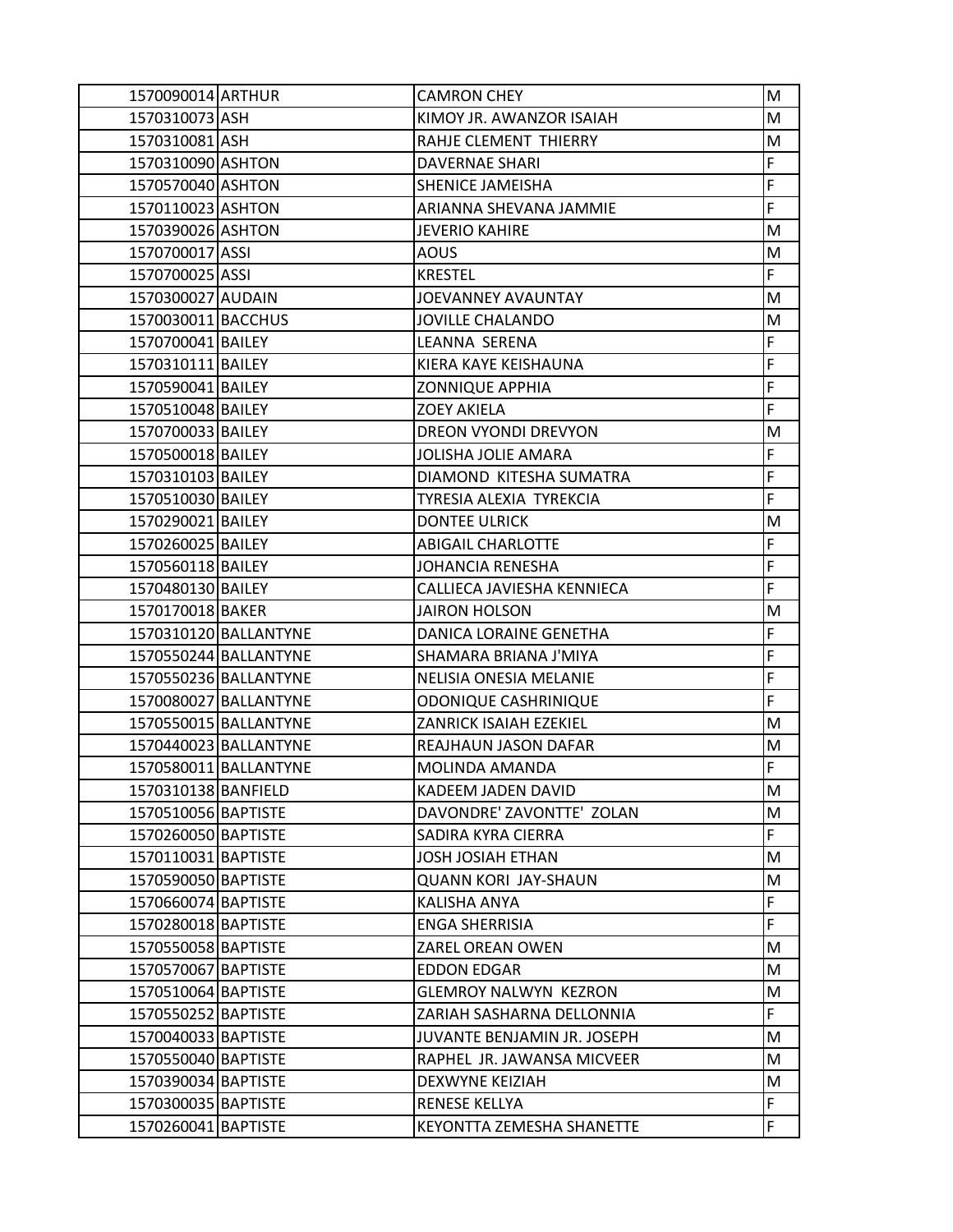| 1570550031 BAPTISTE  |                          | <b>D-SHURN DAILROY</b>         | M           |
|----------------------|--------------------------|--------------------------------|-------------|
| 1570570075 BAPTISTE  |                          | <b>KATE SHANEZ</b>             | F           |
| 1570070021 BAPTISTE  |                          | <b>ZERAN TIRAL ALEX</b>        | M           |
| 1570590068 BARBOUR   |                          | KRYSTA JEREMIA CIARÀ           | $\mathsf F$ |
| 1570310146 BARBOUR   |                          | <b>BRANDON JERMAINE CARSON</b> | M           |
| 1570030038 BARBOUR   |                          | <b>REGGIE ROHAN</b>            | M           |
| 1570030020 BARBOUR   |                          | <b>ASHANIA</b>                 | $\mathsf F$ |
| 1570270012 BARBOUR   |                          | RAPHIKA TYRECIA                | F           |
| 1570530030 BARBOUR   |                          | RYEL D                         | M           |
| 1570590076 BARKER    |                          | <b>CHENEILL SHAKIRA</b>        | $\mathsf F$ |
| 1570380012 BARNUM    |                          | <b>ASH-I SHANE JAHVIE</b>      | M           |
| 1570570083 BARNUM    |                          | <b>SHANE SIMEON</b>            | M           |
|                      | 1570410019 BARTHOLOMEW   | <b>JARVON SHARMAR</b>          | M           |
| 1570310154 BASCOMBE  |                          | ZAAFIR MYKHAL NOA              | M           |
| 1570590084 BASCOMBE  |                          | <b>DEJON JEDI</b>              | M           |
| 1570290048 BASCOMBE  |                          | MYA K-ZARA                     | $\mathsf F$ |
| 1570520035 BASCOMBE  |                          | ANSELMA ZENEQUE                | $\mathsf F$ |
| 1570180021 BASCOMBE  |                          | <b>ANDRE RANDELL</b>           | M           |
|                      | 1570070048 BATISTA ROMAN | SANTIAGO ERNESTO               | M           |
| 1570110040 BAYNES    |                          | <b>TYLER LEONARD</b>           | M           |
| 1570310162 BEACHE    |                          | KAYLEAH CHELSEA                | $\mathsf F$ |
| 1570590092 BENJAMIN  |                          | ALYSSA JANIQUE DASIA           | $\mathsf F$ |
| 1570610034 BENN      |                          | <b>SINEIL NIKKI</b>            | $\mathsf F$ |
| 1570030046 BENNETTE  |                          | CARLA ALEKIA                   | $\mathsf F$ |
| 1570030054 BERKLEY   |                          | <b>WALEEK LEANZO</b>           | M           |
| 1570470011 BERNARD   |                          | <b>NALEAH HEVEN</b>            | F           |
| 1570110058 BERNARD   |                          | SHANNYA RACHAEL LEONORA        | $\mathsf F$ |
| 1570310170 BIDDY     |                          | <b>CHASE ETHON CHAD-RAY</b>    | M           |
|                      | 1570290056 BILLINGHURST  | LEANNA KIMINEQUE               | F           |
| 1570260068 BILLINGY  |                          | <b>LIAM SAMMA RAYKASSI</b>     | M           |
| 1570140011 BLACK     |                          | <b>JORDAN ETHAN</b>            | M           |
| 1570300043 BLACK     |                          | <b>DEA'NDRE MICHAEL</b>        | M           |
| 1570590106 BLACKETTE |                          | SHAHID KAMRAN KYLE JR.         | M           |
| 1570590114 BLAKE     |                          | DEANNAH ZAMIRA LASHAWN         | F           |
| 1570200014 BLAKE     |                          | ZILLIAN ASSHERN SHAD           | M           |
| 1570510080 BOB       |                          | <b>NISHROY AUGUSTIN</b>        | M           |
| 1570310189 BOBB      |                          | KAELA AMARI MORIAH             | F           |
| 1570580020 BOBB      |                          | AZREAL                         | M           |
| 1570180048 BOBB      |                          | CHRI-ANNA MIAH BRIENNE         | F           |
| 1570520043 BOBB      |                          | <b>AARON DAMIAN</b>            | M           |
| 1570450029 BOUCHER   |                          | <b>ALEXA ATONTE</b>            | F           |
| 1570050020 BOWENS    |                          | MELANIQUE ADALIA WANGELA       | $\mathsf F$ |
| 1570420014 BOWENS    |                          | <b>JADEN JAMIL</b>             | M           |
| 1570370025 BOWENS    |                          | ANDRELENE COURNEILLIA          | $\mathsf F$ |
| 1570160039 BOWENS    |                          | JELAYNA MALIAKA                | F           |
| 1570310197 BOWENS    |                          | <b>JOMARIE KENROY</b>          | M           |
| 1570220031 BOWENS    |                          | <b>CODY KYLE</b>               | M           |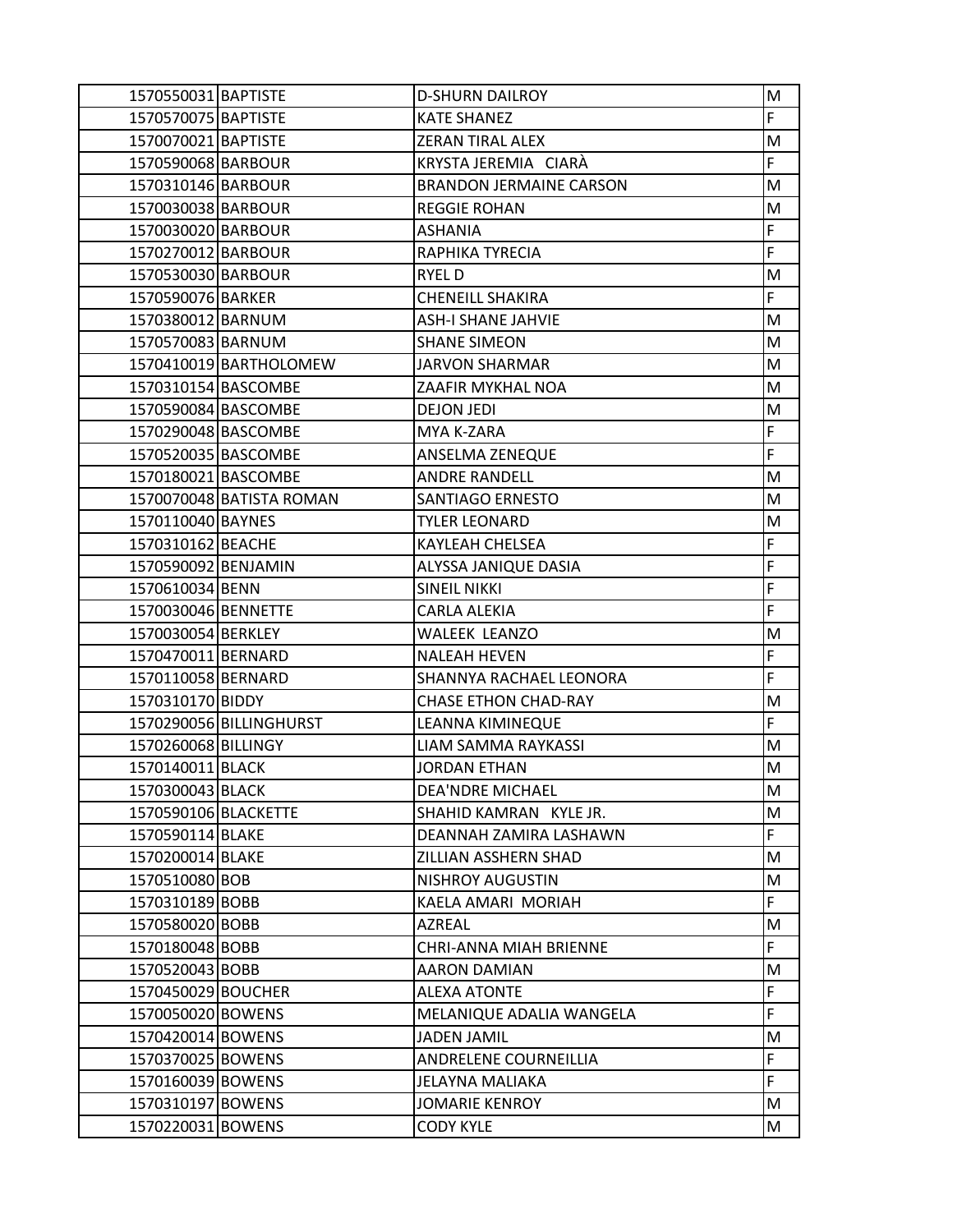| 1570550260 BOWENS  |                     | TEVANIQUE KAYANNA                    | F  |
|--------------------|---------------------|--------------------------------------|----|
| 1570160020 BOWENS  |                     | <b>JA-RON CLIFFRON</b>               | M  |
| 1570230010 BOWENS  |                     | <b>DESTINY GABRIELLA ZOEY</b>        | F  |
| 1570300051 BOWENS  |                     | JULIANA ALIYANA                      | F  |
| 1570100028 BOWENS  |                     | <b>KEVIN RAY-J</b>                   | M  |
| 1570530049 BOWMAN  |                     | ANIYAH A                             | F  |
| 1570310200 BOWMAN  |                     | SHIAN KIRA GABRIELLE                 | F  |
| 1570300060 BOYDE   |                     | <b>KRISTRON DUDLEY</b>               | M  |
| 1570360550 BOYDE   |                     | DANIEL                               | М  |
| 1570480025 BOYEA   |                     | AHMAUD HEDALE ISAIAH                 | M  |
| 1570020024 BOYEA   |                     | <b>FRANKROY ORANZO</b>               | M  |
| 1570550066 BRACKIN |                     | ELLIKIM JAKEEM EDWIN                 | M  |
|                    | 1570050039 BRADSHAW | ZARIA LADONYA                        | F  |
| 1570150017 BRAMBLE |                     | DAMANI JAMARCO CHESLEY               | M  |
| 1570110074 BRAMBLE |                     | KEIANNA KENYA ANTONIA                | F  |
| 1570110066 BRAMBLE |                     | ATANIA SARAH HOPE                    | F  |
| 1570290064 BRISTOL |                     | DELANO LAZIQUE                       | M  |
| 1570680024 BROWN   |                     | <b>AKIRA LOUISE</b>                  | F  |
| 1570130032 BROWN   |                     | <b>KERONECE KAMONIA</b>              | F  |
| 1570590122 BROWNE  |                     | <b>MATTHEW SAMUEL</b><br><b>KYLE</b> | M  |
| 1570510099 BROWNE  |                     | <b>KENYON JOSIAH</b>                 | M  |
| 1570030062 BROWNE  |                     | DAKARAI CRISTIANO                    | M  |
| 1570590505 BROWNE  |                     | K'YARAH CHARDEA PERRI                | F  |
| 1570040068 BROWNE  |                     | <b>HOLLY ORIELLA</b>                 | F  |
| 1570370050 BROWNE  |                     | <b>TAMICA</b>                        | F  |
| 1570460024 BROWNE  |                     | TEYANNA SERENA                       | F  |
| 1570670037 BROWNE  |                     | DARIQUE KYHEEM                       | M  |
| 1570320028 BROWNE  |                     | <b>TE'NAY DELONIQUE</b>              | F  |
| 1570200081 BROWNE  |                     | <b>KAELA KAYLAN</b>                  | F  |
| 1570110090 BROWNE  |                     | DRÉ SEAN SIMON ANDREW                | M  |
| 1570180056 BROWNE  |                     | JAESAANA KAILI                       | F  |
| 1570100087 BROWNE  |                     | <b>OSREAN KENESHA</b>                | F  |
| 1570030070 BROWNE  |                     | <b>KEZIA KELLY</b>                   | F  |
| 1570360020 BROWNE  |                     | <b>AKELIA HOPE CHRISTY</b>           | M  |
| 1570600039 BROWNE  |                     | <b>MYANA YENDI</b>                   | F  |
| 1570360038 BROWNE  |                     | KAMARAH MICHELLE JOY TESSANE         | F  |
| 1570150025 BROWNE  |                     | JAHRIA CHEYENNE JENAYA               | F  |
| 1570110082 BROWNE  |                     | DEANJA KYLA TAVIA                    | F  |
| 1570350016 BROWNE  |                     | KARLEN AQUNDA                        | М  |
| 1570050047 BROWNE  |                     | JOZEL TIFFANY JOZAN                  | F. |
| 1570370033 BROWNE  |                     | <b>ALVANICK ALLISON</b>              | M  |
| 1570370041 BROWNE  |                     | CASEY                                | F  |
| 1570330023 BROWNE  |                     | FIONA ESTHER SYLVIA                  | F  |
| 1570510102 BRUCE   |                     | <b>EYON STEVERN</b>                  | М  |
| 1570680032 BRUCE   |                     | <b>OSHANDY ONIESIA</b>               | F. |
| 1570170026 BRUCE   |                     | <b>KENRICK GLENROY</b>               | M  |
| 1570120037 BULLOCK |                     | <b>GARY JONATHAN</b>                 | M  |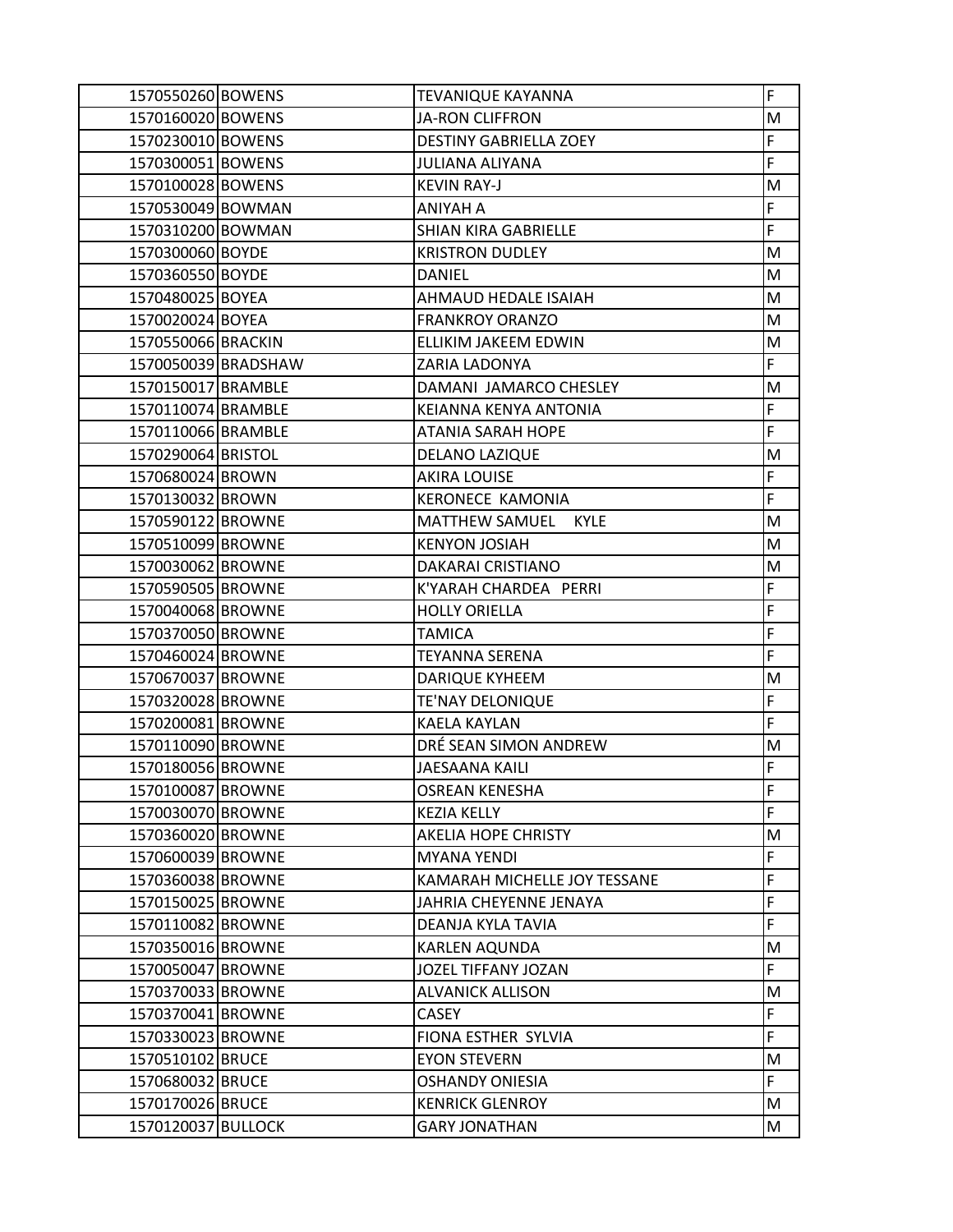| 1570050055 BURGIN   |                      | JOHANNA DAVINA                    | F  |
|---------------------|----------------------|-----------------------------------|----|
| 1570170034 BURKE    |                      | J'NYLA AMIELIA MONIEL             | F  |
| 1570460032 BURKE    |                      | <b>J.BESHA TERRIKA</b>            | F  |
| 1570260076 BURKE    |                      | <b>ALICIA DONIQUE</b>             | F  |
| 1570260084 BURKE    |                      | HEZIKIAH KISRAN TRAVIS CHRIS      | M  |
| 1570080035 BURKE    |                      | <b>NIJEL NICHALOS</b>             | M  |
| 1570460040 BURKE    |                      | <b>MARLON NICOLAS</b>             | M  |
| 1570110104 BURNETT  |                      | LEVI JOSIAH                       | M  |
| 1570590130 BUTCHER  |                      | <b>JADEN COLIN</b><br><b>JOSH</b> | M  |
| 1570290072 BUTE     |                      | <b>ANDRE ROHAN</b>                | M  |
| 1570460059 BUTLER   |                      | JILLISSA DANIKA                   | F  |
| 1570030089 BYAM     |                      | J'VONEEK JANEEKA                  | F  |
| 1570310227 BYNOE    |                      | AHBIAN RANAA'                     | F  |
| 1570310219 BYNOE    |                      | AHBIAH SANAA                      | F  |
| 1570450045 BYNOE    |                      | JOMAINE JOHNI                     | M  |
| 1570450037 BYNOE    |                      | <b>ASTREL AVANELLA</b>            | F  |
| 1570010029 BYNOE    |                      | <b>KYLE MALIQUE</b>               | M  |
| 1570070056 BYNOE    |                      | ELINORA JALINA<br>AIMEE           | F  |
| 1570300078 BYNOE    |                      | <b>KEVISHA ASHLEY</b>             | F  |
| 1570610042 BYNOE    |                      | <b>GEMAL NILTON</b>               | M  |
| 1570080043 BYRON    |                      | <b>TYRA KADA</b>                  | F  |
| 1570130040 BYRON    |                      | <b>REY'L TRISTAN</b>              | M  |
| 1570040084 CADOUGAN |                      | LEILAUNI HOPE NEVÉAH SHADAÉ       | F  |
| 1570110112 CAESAR   |                      | SAMARA NICOLA TAMARA              | F  |
| 1570270020 CAESAR   |                      | <b>EZRA KELROY</b>                | M  |
| 1570390042 CAESAR   |                      | DANTÉ MYLES                       | M  |
| 1570260092 CAIN     |                      | <b>CLIFTON JR. STORM</b>          | M  |
| 1570620013 CAIN     |                      | <b>KYLE KHAMAL</b>                | M  |
| 1570670045 CAIN     |                      | <b>ISAIAH HAISI</b>               | M  |
| 1570370068 CAIN     |                      | <b>JHUNETTE JUNIQUE</b>           | F  |
| 1570110120 CAIN     |                      | <b>SHANIAH SHANECIA</b>           | F  |
| 1570230029 CAIN     |                      | LYANA GRANTLIESHA PATRICIA        | F  |
| 1570660031 CAIN     |                      | <b>TIANNO KEYANO DANALO</b>       | M  |
| 1570340061 CAINE    |                      | NATALIA FANTASIA MAXINE           | F  |
| 1570520051 CAINE    |                      | <b>KRYSTAL DESTINY</b>            | F  |
| 1570090022 CAINE    |                      | <b>HEZEKIAH RAHEEM</b>            | M  |
| 1570340053 CAINE    |                      | <b>KENESHA KENESIA</b>            | F  |
|                     | 1570500026 CAMBRIDGE | PHILIP JR ULRIC                   | M  |
|                     | 1570110139 CAMBRIDGE | SAIGE TEAGAN ROCKELLE             | F  |
|                     | 1570610050 CAMBRIDGE | RONNASHA SHANIQUA                 | F  |
| 1570680040 CAMPBELL |                      | <b>CLARON JR. RYAN</b>            | M  |
| 1570070064 CAMPBELL |                      | THEODORE JACE                     | M  |
| 1570390050 CAMPBELL |                      | <b>CLINTESIA DESTINY</b>          | F  |
| 1570260106 CAMPBELL |                      | JAVIN ALESTER                     | M  |
| 1570110147 CAMPBELL |                      | <b>HAILE SAPPHIRE</b>             | F  |
| 1570400021 CAMPBELL |                      | <b>BRANDON JEREMIAH</b>           | M  |
| 1570530057 CARR     |                      | RUTH L P                          | F. |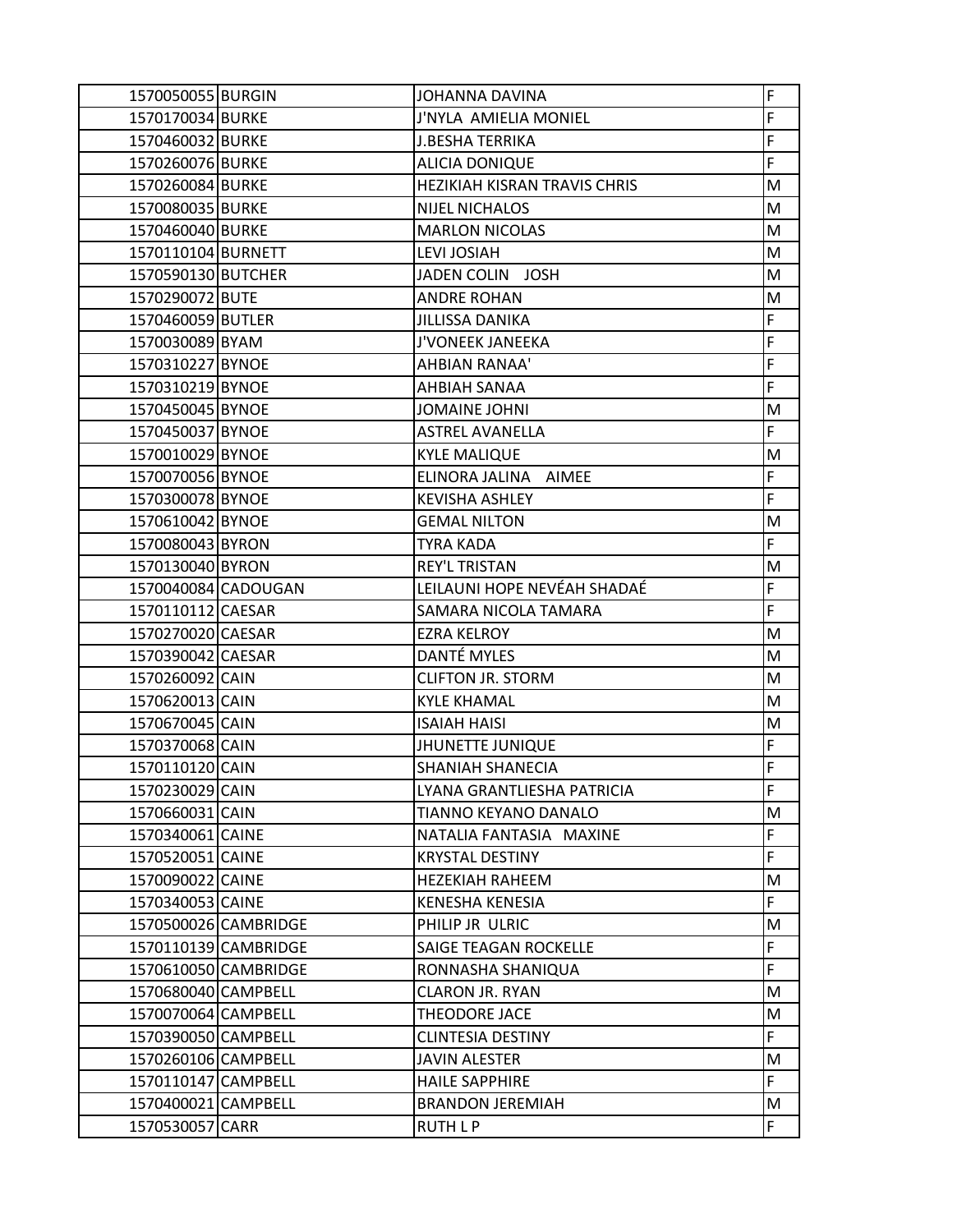| 1570230037 CARR     |                        | ARIANA ROOPA MARVAGALE          | F  |
|---------------------|------------------------|---------------------------------|----|
| 1570250020 CARTER   |                        | <b>STEVEROY DORAN STEVEIE</b>   | M  |
| 1570360054 CARUTH   |                        | J'ZHARI                         | M  |
| 1570590149 CASTELLO |                        | AODHÁN URIEL JOHNATHAN TRAVASON | М  |
| 1570010037 CASTELLO |                        | KAREESA AFFIQUE-KA KIZARA       | F  |
| 1570010045 CASTELLO |                        | LEZLIE-ANN KYLEE ANDREA         | F  |
| 1570610069 CATO     |                        | DANIEL DAVID                    | M  |
| 1570230045 CATO     |                        | SANDRÉ DÉ ANGELA KIMBERLY       | F  |
| 1570140020 CATO     |                        | <b>KELEISHA SHNE</b>            | F  |
| 1570320036 CATO     |                        | <b>RENELL NAZIA</b>             | F  |
| 1570330040 CATWELL  |                        | AZARIO ROZARIE CAMERON          | M  |
| 1570310235 CHAMBERS |                        | KAYLA KYRA SAPPHIRE             | F  |
| 1570370076 CHANCE   |                        | <b>ALEEM TROY</b>               | M  |
| 1570510110 CHANCE   |                        | SHARENA RICHELLE EFFIA          | F  |
| 1570370084 CHANCE   |                        | <b>ALLJAY</b>                   | M  |
| 1570370092 CHANCE   |                        | <b>DENICE</b>                   | F. |
| 1570440040 CHANCE   |                        | DALTON JR. MICK                 | M  |
| 1570420030 CHARLES  |                        | CHAYAH ALANA                    | F  |
| 1570590157 CHARLES  |                        | JAIDEN MICHAEL DESTIN           | м  |
| 1570700050 CHARLES  |                        | <b>MATTHEW CHAI DIAMOND</b>     | M  |
| 1570420022 CHARLES  |                        | <b>CHAY-ANNAH CORINNE</b>       | F  |
| 1570310243 CHARLES  |                        | CHRISTIAN SHONDEL JOSHUA        | M  |
| 1570590165 CHARLES  |                        | MIJU MICAH NE-KYLE              | M  |
| 1570530065 CHARLES  |                        | DRE D T                         | M  |
| 1570110155 CHARLES  |                        | <b>GABRIELLE CHLOE CLIANNA</b>  | F  |
| 1570250038 CHARLES  |                        | <b>GIANNA KALIA AJIKIE</b>      | F  |
| 1570370106 CHARLES  |                        | SIRANIQUE                       | F  |
| 1570110163 CHARLES  |                        | KENAIYA LAUCHELLE KAIOMI        | F  |
| 1570320044 CHARLES  |                        | <b>MACIA SHAMEKA</b>            | F  |
| 1570120126 CHARLES  |                        | DEJA LERONA GABRIELLE           | F  |
| 1570150033 CHARLES  |                        | <b>MAKEISHA MORIA</b>           | F  |
| 1570010061 CHARLES  |                        | PHILTON ZAVICO LANZECO          | M  |
| 1570510129 CHARLES  |                        | <b>KRISTEN FRANCIS CLUSTON</b>  | M  |
| 1570280026 CHARLES  |                        | KAYON-J KAONJRA                 | F  |
| 1570300086 CHARLES  |                        | LYDIA RHIANNA                   | F  |
| 1570380020 CHARLES  |                        | <b>ADMIDA TROYA CAROLEEN</b>    | F. |
| 1570580038 CHARLES  |                        | <b>TRAVIS</b>                   | M  |
|                     | 1570680059 CHRISTOPHER | TIANI KE'ZHARIA KIARA           | F  |
|                     | 1570140038 CHRISTOPHER | AKYLELAH DAFEISHA               | F  |
| 1570620021 CLARKE   |                        | MATTHEW WILLIAM ALLEN CHARLES   | M  |
| 1570300108 CLARKE   |                        | RAYCHARD CLAYTON                | М  |
| 1570690020 CLARKE   |                        | PRIYA NAKAYLIA                  | F. |
| 1570110180 CLARKE   |                        | SHANIAH LATOYA MARIAH           | F  |
| 1570110198 CLASP    |                        | <b>KAFAYNE ADE EVISTON</b>      | M  |
| 1570310251 CLASP    |                        | SHENICIA ELIZABETH CIARA        | F. |
| 1570300116 CLASP    |                        | <b>JVONTE' MALIK</b>            | M  |
| 1570600047 CLOUDEN  |                        | LA-ROYALE SHEKINAH              | F. |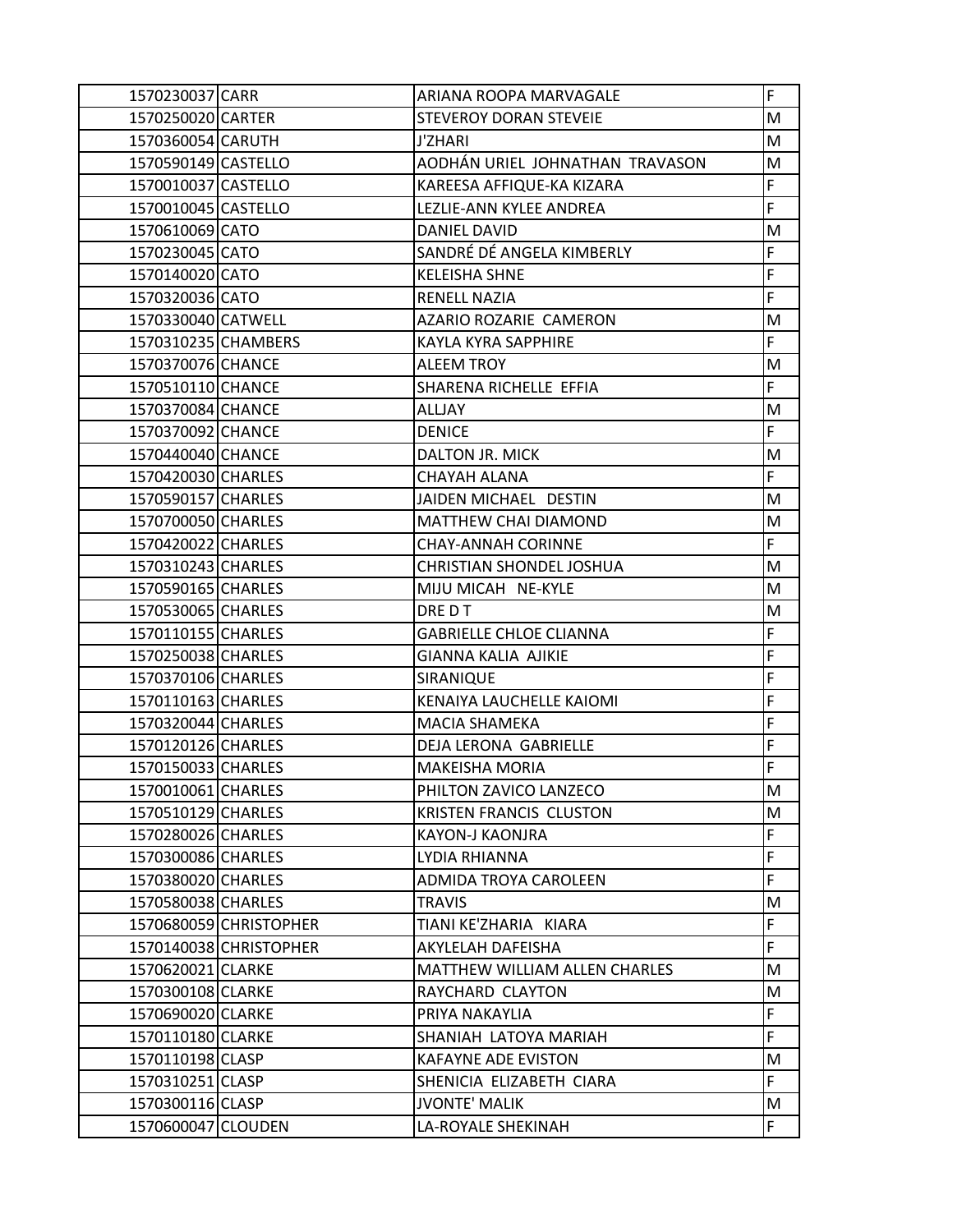| 1570020032 CLOUDEN  |                        | RALPHEISHA ADORABLE TRINITY WHILEMINA  | F  |
|---------------------|------------------------|----------------------------------------|----|
|                     | 1570310260 CODOUGAN    | ETHAN JONATHAN CHINAZA                 | M  |
| 1570110201 COLE     |                        | KADRONIE EMMANUEL TRACE                | M  |
| 1570380039 COLLINS  |                        | DAHLIA DASHENKA BETSY                  | F  |
| 1570520060 COLLINS  |                        | <b>JAQUAN TAHIR</b>                    | M  |
| 1570150041 COLLINS  |                        | SARAH KEZIAH                           | F  |
| 1570590173 COMPTON  |                        | <b>MALACHI JUNIOR</b>                  | M  |
| 1570150050 COMPTON  |                        | <b>JORNIQUE ATTIA</b>                  | F  |
| 1570230061 COMPTON  |                        | MELANI TAYA ANNALISA                   | F  |
| 1570410027 COMPTON  |                        | <b>CHAVEZ GEORGE</b>                   | M  |
| 1570650010 COMPTON  |                        | <b>TROY SAMUEL</b>                     | M  |
| 1570150068 COMPTON  |                        | JORNTE' AZION                          | M  |
| 1570550082 COOMBS   |                        | <b>J'QUAN JAYDON KEVIN</b>             | M  |
| 1570610077 COOMBS   |                        | <b>RYAN JOEL</b>                       | M  |
| 1570110210 CORNWALL |                        | <b>OMAR DUANE YONNICK SHAKKYE</b>      | M  |
| 1570670053 COTTLE   |                        | <b>CREFLO UCHE</b>                     | M  |
| 1570460067 COX      |                        | <b>MAXROY VASIQUE</b>                  | M  |
| 1570400030 COY      |                        | PRINCESS ABIOLA                        | F  |
| 1570310278 COZIER   |                        | TREZANO LORENZO KHALIL                 | M  |
| 1570420049 CRAIGG   |                        | JANAE KNAYLA JANINE                    | F  |
| 1570400048 CRAIGG   |                        | AKERA TAMALA                           | F  |
| 1570700068 CREESE   |                        | <b>JOSHUA URIAH DEVIN</b>              | M  |
| 1570530073 CRICHTON |                        | <b>JASIEL MA</b>                       | F  |
| 1570340070 CROOKE   |                        | <b>MORANER DIANA</b><br><b>TYRESHA</b> | F  |
|                     | 1570320052 CRUICKSHANK | <b>COLLIN AMBERTO</b>                  | M  |
|                     | 1570590181 CRUICKSHANK | <b>JAEDA EVV</b>                       | F  |
|                     | 1570260114 CRUICKSHANK | <b>JEWEL MARK</b>                      | M  |
|                     | 1570190027 CRUICKSHANK | DONIA ASHAKIE                          | M  |
| 1570510145 CUDJOE   |                        | <b>RAYJHAUN NGOZI</b>                  | M  |
| 1570070072 CUDJOE   |                        | <b>ADONIJAH MIKHI</b>                  | M  |
| 1570320060 CUFFY    |                        | AZARIA AREENA                          | F  |
| 1570310286 CULZAC   |                        | AMAIYA MYLA LORELEI                    | F  |
|                     | 1570590190 CUMBERBATCH | <b>EZEKIAS DONTE</b>                   | M  |
|                     | 1570120045 CUMBERBATCH | ARIANNA KRISTIANA                      | F  |
|                     | 1570290080 CUMBERBATCH | <b>JARRON KYLE</b>                     | М  |
|                     | 1570360062 CUMMINGS    | <b>JASON JR. JIMMY</b>                 | М  |
| 1570330066 CUPID    |                        | TRINESE CHLOE MISHAL                   | F  |
| 1570340088 CUPID    |                        | SHAMAIKA KIA AVA HOPE                  | F  |
| 1570110236 CUPID    |                        | A'DANTE AMOS RECARDO                   | M  |
| 1570390069 CUPID    |                        | <b>TYARA AMONDA</b>                    | F  |
| 1570110244 CUPID    |                        | RAHEEM RUDOLPH SELWYN JUNIOR           | M  |
| 1570660082 CYRUS    |                        | GIANNA YANIKA KADEEJAH                 | F  |
| 1570670061 CYRUS    |                        | <b>GARIEL JAKAYLA</b>                  | F  |
| 1570160055 DA BREO  |                        | RHEA AKEILA                            | F  |
| 1570110252 DA COSTA |                        | <b>TYLON ETHAN JAYRON</b>              | M  |
| 1570700076 DA SILVA |                        | ANDRE ALEJANDRO JOSEPH II              | М  |
| 1570260130 DA SILVA |                        | SUMMER RODIYAH SUWANI                  | F. |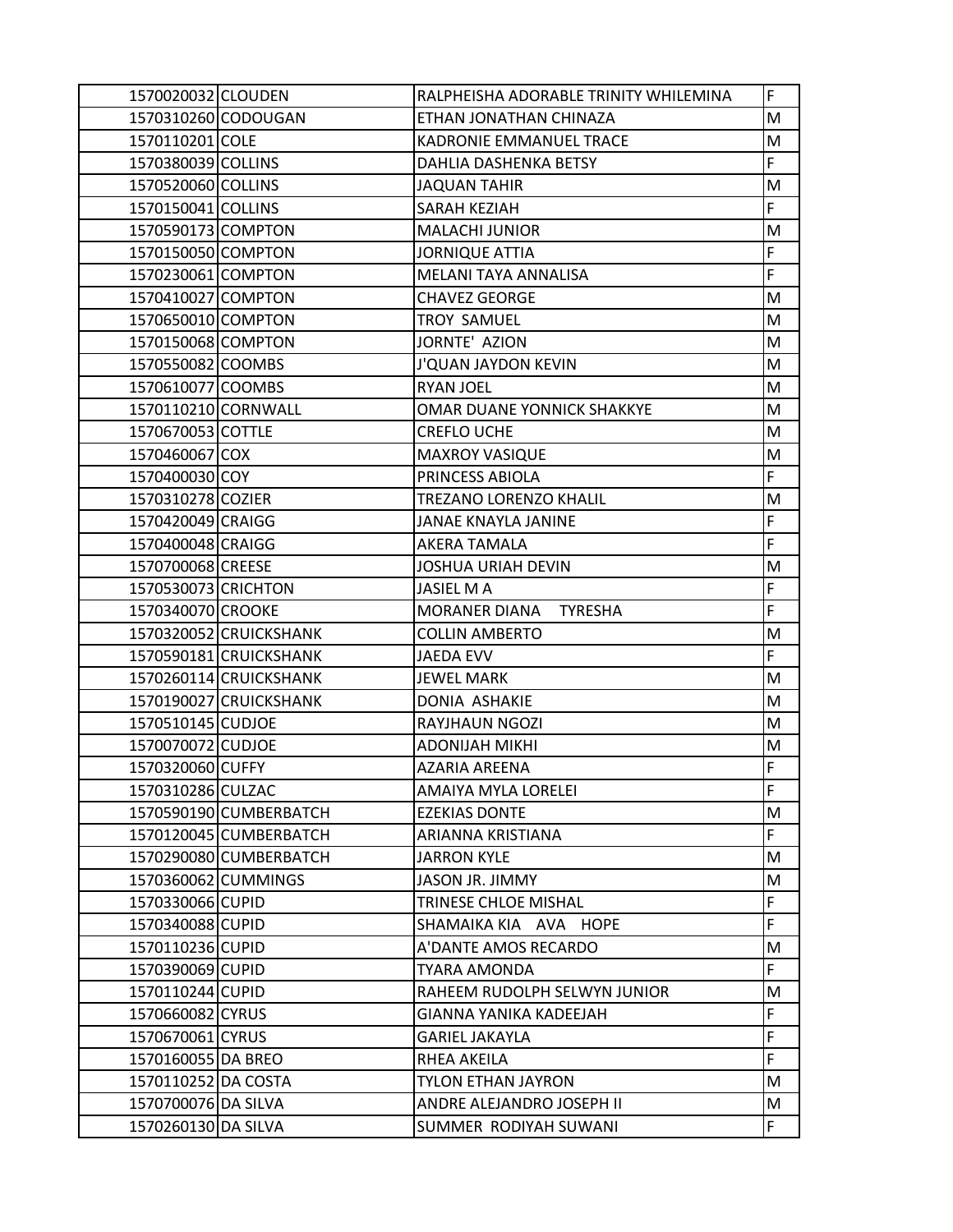| 1570590203 DA SILVA   | KENNIAH SHILOH KAVANIQUE        | F |
|-----------------------|---------------------------------|---|
| 1570310308 DA SILVA   | <b>MEKHI ELIJAH TYSON</b>       | M |
| 1570310294 DA SILVA   | JEVONTE RYAN JAREED             | M |
| 1570360070 DA SILVA   | <b>ALYAH AMUNIQUE</b>           | F |
| 1570110260 DA SOUZA   | <b>DREQUAN DARREL</b>           | M |
| 1570180064 DABREO     | KAVERNEH KENYAH KAIJAH          | F |
| 1570590211 DACON      | <b>CEANA KALANI</b>             | F |
| 1570190035 D'AGUIAR   | SHACKIRA JENNIFER LU SHANTE     | F |
| 1570310316 DALLAWAY   | MOWRIYAH ASHEKA CASSIA          | F |
| 1570510161 DALLAWAY   | MICHAEL JR. JAHLEEL             | M |
| 1570510153 DALLAWAY   | KIMONIQUE TASHECA CHRISTEL      | F |
| 1570310324 DALTON     | <b>MYLES JARON</b>              | M |
| 1570550090 DANIEL     | NA-J JAVIA ZAXIA                | M |
| 1570330074 DANIEL     | DERAN RANDELL OLANDO            | M |
| 1570310332 DANIELS    | KIANNA ELIZABETH                | F |
| 1570590220 DAVIS      | ALYANA LOUIZE OLUWATONI         | F |
| 1570170050 DAVIS      | <b>SHANIA ROCHELLE</b>          | F |
| 1570310340 DAVIS      | EMMA TRISHA ANDREA              | F |
| 1570070080 DAVIS      | JAHI CHE' CARTER                | M |
| 1570350040 DAVIS      | <b>KEMILIA MILLINDA</b>         | F |
| 1570110279 DAVIS      | <b>ALVIN VENNOL</b>             | M |
| 1570590238 DAVIS      | <b>CAIGE CALEB</b>              | M |
| 1570050063 DAVIS      | <b>D'JAY PRINCESS</b>           | F |
| 1570710012 DAVIS      | LEETANYA MOESHA TASENI          | F |
| 1570260149 DAVY       | JENEY SHERESE KIRISSA           | F |
| 1570080051 DAVY       | ARIAN XAVESHA                   | F |
| 1570230088 DAVY       | <b>NASANY TREYVON</b>           | M |
| 1570560142 DAVY       | <b>KEON ZACHEESH JUNIOR</b>     | M |
| 1570310359 DE BIQUE   | SOLERA ANGELA NICOLE            | F |
| 1570070099 DE COTEAU  | <b>BOB JR TYLER</b>             | M |
| 1570180072 DE FREITAS | ARIANNA MARIELLA KYLA           | F |
| 1570360097 DE FREITAS | RA-MONE BRENTHON MATHEW         | М |
| 1570400056 DE FREITAS | J'ANDRE EZEKIEL                 | M |
| 1570110295 DE FREITAS | AALIYAH VERONIQUE KRISTEN       | F |
| 1570310367 DE FREITAS | CAELI BRIANNA CHARISSA          | F |
| 1570590254 DE FREITAS | <b>BRADEN DOUGLAS</b>           | M |
| 1570620030 DE FREITAS | AIDEN PERRY MICHAEL             | M |
| 1570590246 DE FREITAS | <b>JACOB JUAN DIEGO</b>         | M |
| 1570110309 DE FREITAS | SAMARRA SHELLEKA TABIA          | F |
| 1570370114 DE FREITAS | PHAITH KIMBERLY                 | F |
| 1570500034 DE FREITAS | <b>JANEA GIOVANNA CHARENE</b>   | F |
| 1570360100 DE GRADS   | PRESTON DELAND                  | M |
| 1570110317 DE ROCHÉ   | TYRESE EMMANUEL ST.BLAZE TREVAN | M |
| 1570110325 DE SHONG   | <b>MYDE SHANTI CECEILE</b>      | F |
| 1570670070 DE SHONG   | <b>NYRA NIA</b>                 | F |
| 1570090049 DECAUL     | PEACHES RIA                     | F |
| 1570180080 DEFREITAS  | SHAMIYAH BERNICE                | F |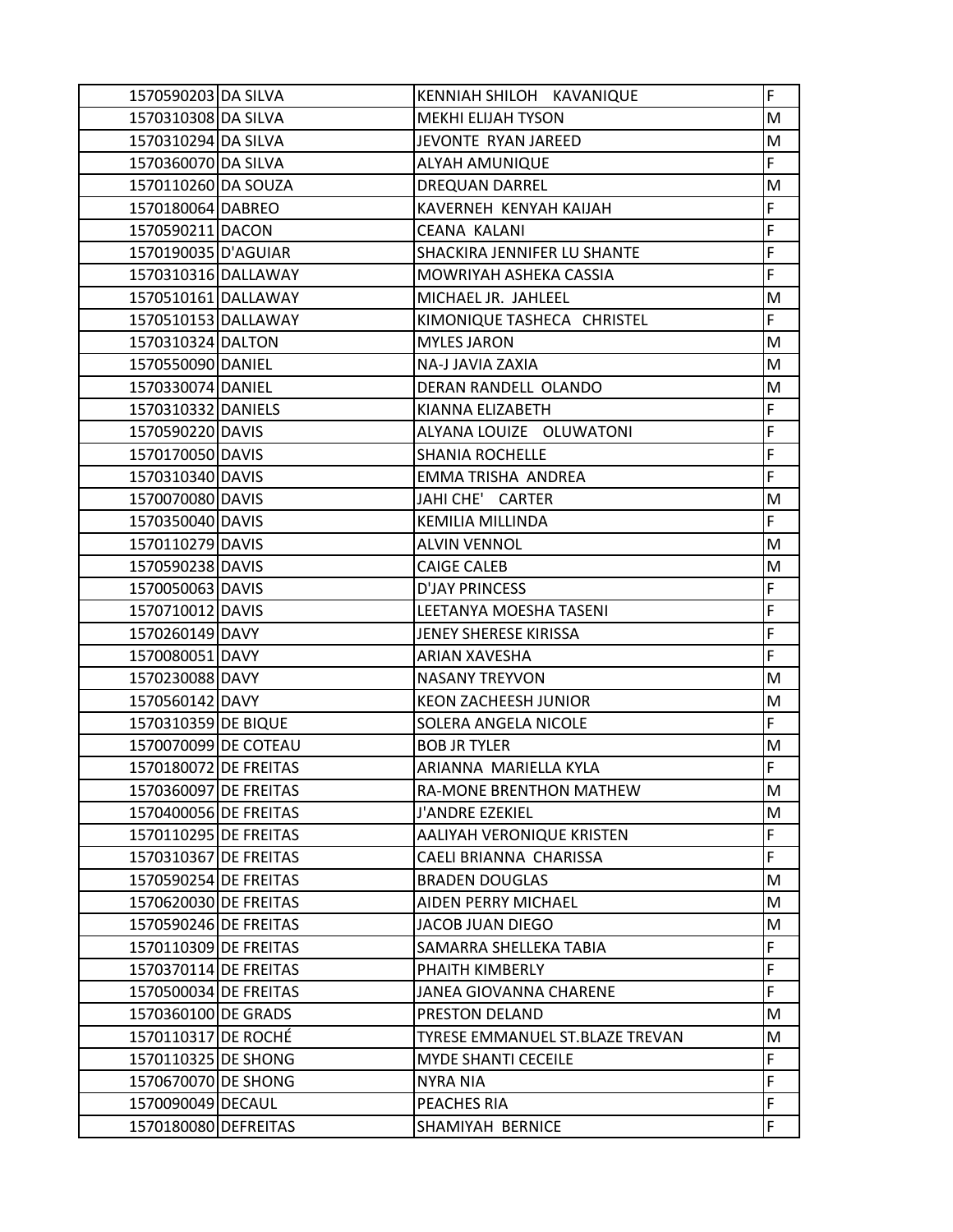|                    | 1570680067 DEFREITAS-GRANT     | JAEDEN NAASHAWN                    | M  |
|--------------------|--------------------------------|------------------------------------|----|
| 1570260157 DELECIA |                                | UNDRE ALFONSO LAQUINTA             | M  |
|                    | 1570270047 DELPHESCHE          | DELANO JEROME                      | M  |
| 1570590262 DELVES  |                                | HAYDEN TIMOTHY PAUL                | M  |
|                    | 1570620048 DEMIRCIYAN WILLIAMS | <b>MAEL ANTRANIK</b>               | M  |
| 1570080078 DENIS   |                                | <b>RESHEED ADDISON</b>             | M  |
| 1570450053 DERRICK |                                | <b>JADIAH MCCARTHY</b>             | M  |
|                    | 1570500042 DESHONG DEGRADS     | ORENIQUE SHANIFA AMIRAH            | F  |
| 1570130083 DEWER   |                                | <b>FELICIA ALTHEA</b>              | F  |
| 1570070102 DEWETTE |                                | <b>JORIAH SILVANUS</b>             | M  |
| 1570420057 DIAMOND |                                | ROEL JERIAH GABRIEL                | M  |
| 1570700084 DICK    |                                | JEREMY JONATHAN                    | M  |
| 1570130091 DOPWELL |                                | <b>SADIE SKYE</b>                  | F  |
| 1570320087 DORSETT |                                | <b>KIMRON AARAN</b>                | M  |
| 1570350024 DOUGLAS |                                | O'RILEY SEBASTIAN                  | M  |
| 1570340096 DOUGLAS |                                | DANTE NA SHAWN KAYLEM              | M  |
| 1570260173 DOUGLAS |                                | REBECCA AJANIQUE THEODOSIA         | F  |
| 1570460075 DOUGLAS |                                | <b>GIANNA SANARA</b>               | F  |
| 1570670088 DOUGLAS |                                | <b>CALRICK JAMOR</b>               | M  |
| 1570310375 DOVER   |                                | RAEJON JORDAN                      | M  |
| 1570040106 DOWERS  |                                | KEMARSHA KELIESHA ZEMIRAH          | F  |
| 1570110350 DOWERS  |                                | SHERMICIA CIANNA CARLA             | F  |
| 1570110368 DOYLE   |                                | <b>EMMANUEL MALIQUE GIFT KEDEN</b> | M  |
| 1570030100 DOYLE   |                                | <b>ALICIA FELECIA</b>              | F  |
| 1570570113 DUBLIN  |                                | <b>AVIA SHUNELL</b>                | F  |
| 1570570121 DUBLIN  |                                | <b>KYLE AMIR</b>                   | M  |
| 1570070110 DUNCAN  |                                | <b>RAYNE NATE</b>                  | M  |
| 1570310383 DUNCAN  |                                | DEZMONETH DESHONTE DONNETTE        | F  |
| 1570020040 DUNCAN  |                                | <b>LEANDRA ESTHER</b>              | F  |
| 1570260181 DUNCAN  |                                | <b>NELROY KAI KRISTAN</b>          | M  |
| 1570260190 DUNCAN  |                                | ONEFA KRISTAL ONESHA               | F  |
| 1570530081 DUNCAN  |                                | M-JAY KM                           | М  |
| 1570360119 DUNCAN  |                                | JAHNIA SYDNEY JAHZIHA              | F  |
| 1570130105 DURHAM  |                                | <b>KENDREA JOLIQUE'</b>            | F  |
| 1570230100 DURHAM  |                                | JEROD ARAN LOGAN APLUS JR.         | м  |
| 1570680075 DURHAM  |                                | DAVID DEVON DAMIAN                 | M  |
| 1570230118 DURRANT |                                | <b>MILES TROY EVAN</b>             | M  |
| 1570380047 DURRANT |                                | <b>CIARA MICHELLE</b>              | F  |
| 1570190043 DURRANT |                                | LARRAEL LARISSA                    | F  |
|                    | 1570400064 DURRANT AUSTIN      | <b>ASHLEY LAURA</b>                | F  |
| 1570590270 EDWARDS |                                | <b>KEANU LOGAN</b>                 | M  |
| 1570310413 EDWARDS |                                | <b>TEVEZ KAMARI</b>                | M  |
| 1570460083 EDWARDS |                                | MICHAEL DARMYA                     | м  |
| 1570110392 EDWARDS |                                | MALACHI ANTHONY EMMANUEL           | M  |
| 1570110384 EDWARDS |                                | <b>EBONY ESTHER</b>                | F. |
| 1570200022 EDWARDS |                                | CAMILLIO AUGUSTINE DELAN LEONARD   | M  |
| 1570150084 EDWARDS |                                | JAHZIAH JEROMY RISHAUN EDMOND      | M  |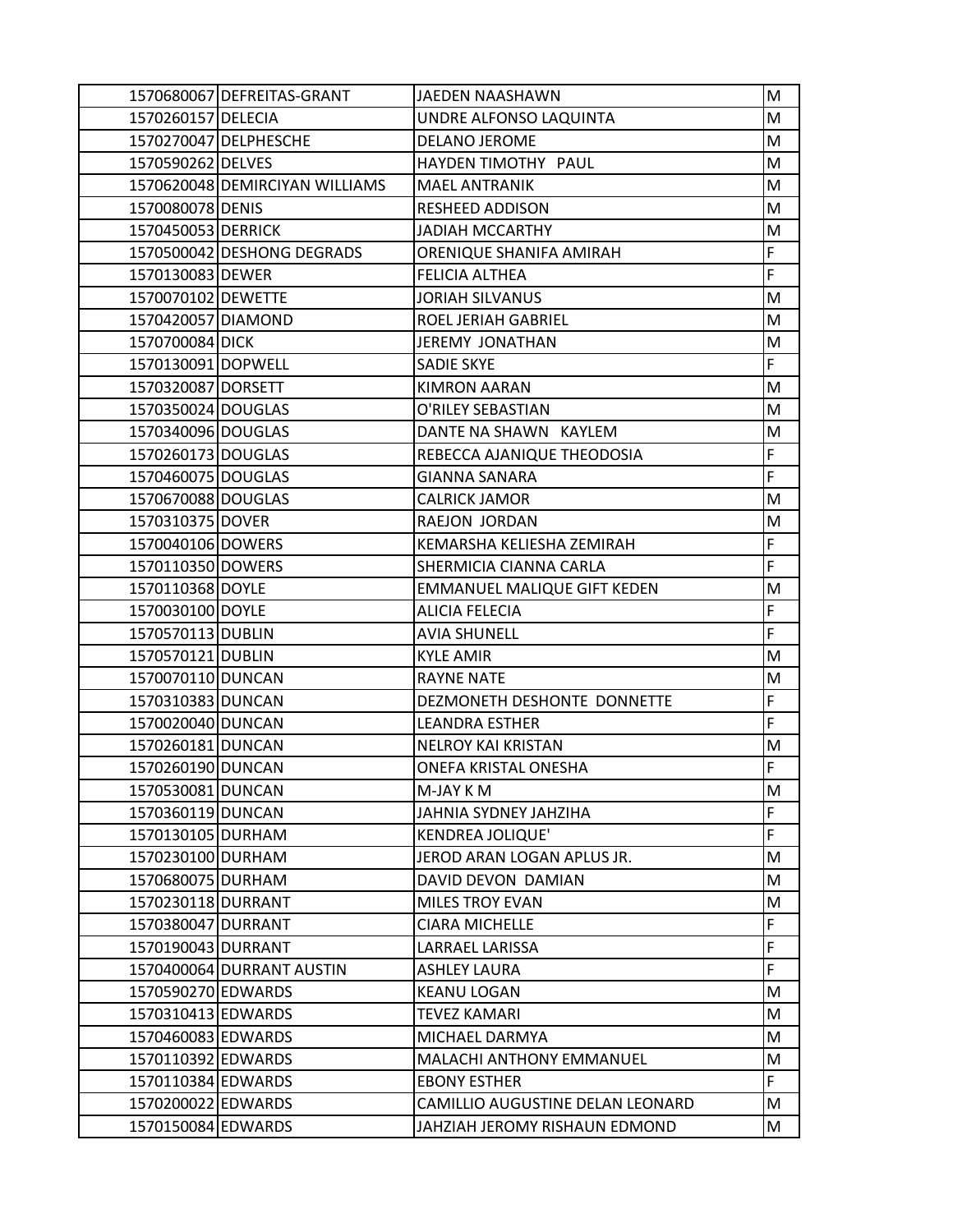| 1570690038 EDWARDS   |                      | SAPPHIRE DAKATO TAMIRA            | F  |
|----------------------|----------------------|-----------------------------------|----|
| 1570260203 EDWARDS   |                      | JOVANTY AIDON OMAREY              | M  |
| 1570040114 EDWARDS   |                      | KELLICIA ELIZABETH KADESHA        | F  |
| 1570460091 EDWARDS   |                      | TIARAH TABIA                      | F  |
| 1570270055 EDWARDS   |                      | ROZARIA NASHALIA CHERISE          | F  |
| 1570590289 EDWARDS   |                      | MESHACH WISEMAN UJAHZI            | M  |
| 1570290099 EDWARDS   |                      | <b>ZAHIR SKY</b>                  | M  |
| 1570360135 EDWARDS   |                      | DKAWN NOLLY AUGUSTUS              | M  |
| 1570300124 EDWARDS   |                      | ATHALIA SAPHIRE                   | F  |
| 1570370122 EDWARDS   |                      | <b>DANTE</b>                      | M  |
| 1570560029 EDWARDS   |                      | <b>AMUNIQUE DENICE CORRISA</b>    | F  |
| 1570360127 EDWARDS   |                      | <b>DEVERN TAMESHA</b>             | F  |
| 1570310405 EDWARDS   |                      | RONALDO TYRESE                    | M  |
| 1570510170 EDWARDS   |                      | DANTE JOSIAH PHILRAN              | М  |
| 1570110376 EDWARDS   |                      | <b>DESTINY HANNAH</b>             | F  |
| 1570280034 EDWARDS   |                      | WAXIE JOSH                        | M  |
| 1570510188 EDWARDS   |                      | MICHAEL NICOLUS DEAVAN            | M  |
| 1570310391 EDWARDS   |                      | ANGEL ADINA                       | F  |
| 1570680083 ELLS      |                      | AFIQUE ALEX JR. KAMAL             | м  |
| 1570090057 EMMONS    |                      | <b>CORNELIUS JR. WASHURN</b>      | M  |
| 1570060018 EXETER    |                      | OCEAN-ANGEL MURIEL SARAH          | F  |
| 1570290102 FAIRBAIRN |                      | <b>MOSES JORNYMIN</b>             | M  |
| 1570130113 FARNDON   |                      | STEPHEN NICHOLAS                  | M  |
| 1570070129 FARRELL   |                      | CHIARA JOHANNA NATALYA            | F  |
|                      | 1570690046 FERDINAND | JACOB STEVEN NATHANIEL            | M  |
| 1570680091 FERGUS    |                      | SHEREE TYRA ZANIESA               | F. |
| 1570260211 FERGUS    |                      | NAHSHON OMAR CAMARRI NALRON       | M  |
| 1570560150 FERGUS    |                      | <b>JOSH GERSHON</b>               | M  |
|                      | 1570300132 FERGUSSON | LENNOX JR. MALACHI                | М  |
|                      | 1570480033 FERNANDEZ | <b>QUINN TYRELL EVERSON</b>       | M  |
|                      | 1570230134 FERNANDEZ | TIMOTHY GODFREY                   | M  |
| 1570090065 FINDLAY   |                      | <b>KRISTA ALANNA</b>              | F  |
| 1570590297 FINDLAY   |                      | JENIQUE DEREON DWANIQUE           | F  |
| 1570110406 FINDLAY   |                      | KACY KEISHELLE KRISTEN KEISHANTÉA | F  |
| 1570110414 FINDLAY   |                      | <b>NATHAN JOSHUA</b>              | M  |
| 1570260220 FINDLAY   |                      | TIMEISHA TIA                      | F  |
| 1570090073 FLAVIUS   |                      | <b>TRAY QUINT</b>                 | M  |
| 1570590300 FORBES    |                      | <b>JAEL JIAN-LI</b>               | M  |
| 1570360143 FORBES    |                      | LYNEQUE SALEEN KYTOYA             | F  |
| 1570700092 FORDE     |                      | <b>NIA REESE</b>                  | F  |
| 1570310421 FORDE     |                      | <b>JONIQUE RICHELLE</b>           | F  |
| 1570450061 FORDE     |                      | <b>JAREN KAMAR</b>                | M  |
| 1570410035 FORDE     |                      | <b>JEREMIAH JOHN</b>              | M  |
| 1570100036 FORDE     |                      | <b>MAURICE ALEX</b>               | M  |
| 1570590319 FOSTER    |                      | KAMILI ELLEN-MARIE MATILDA        | F  |
| 1570300140 FOSTER    |                      | <b>KELLIS TATYANA</b>             | F  |
| 1570290129 FOX       |                      | <b>KEITH LEO</b>                  | M  |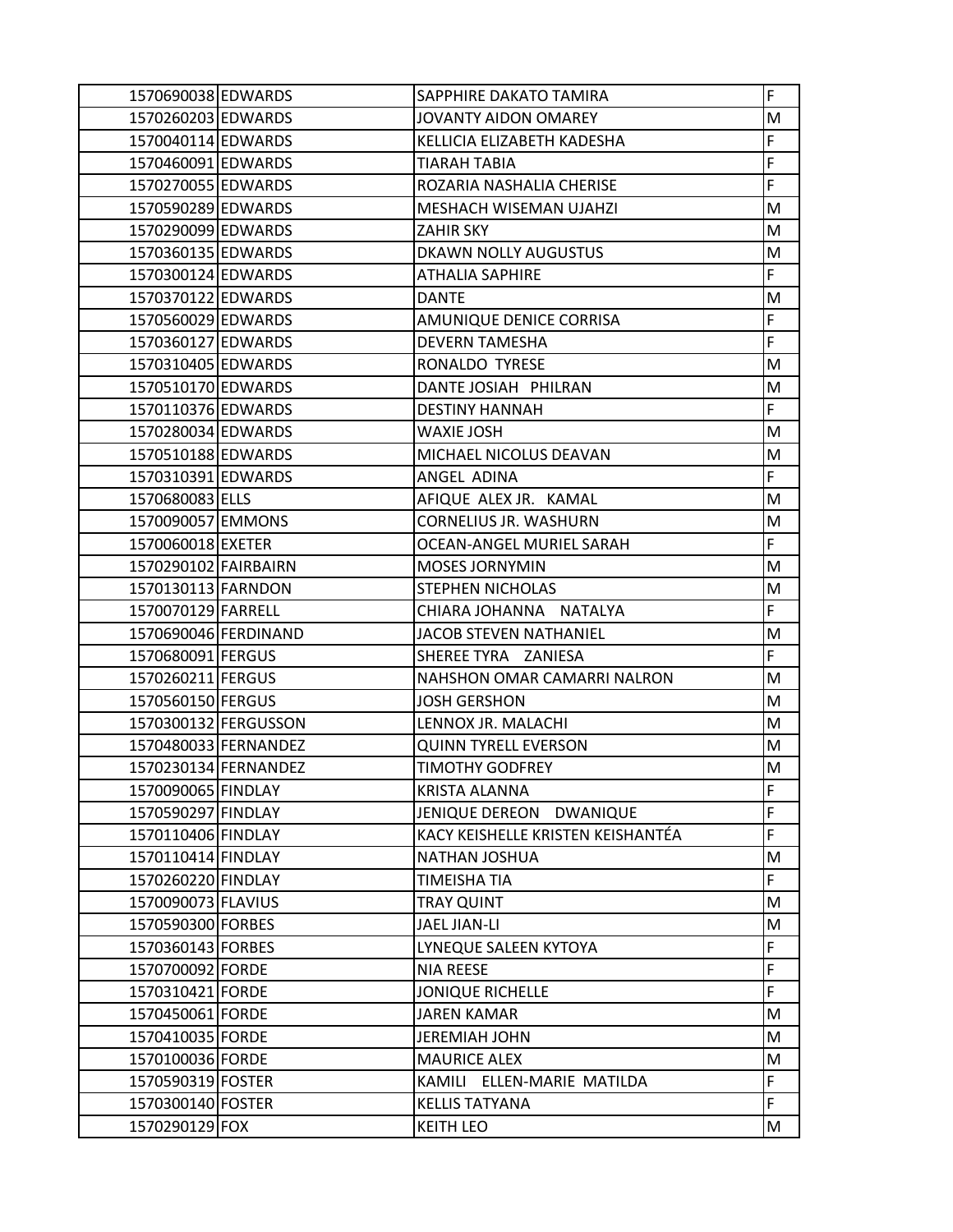| 1570510200 FOYE      |                     | SHAMILLA CASSANDRA TAVIA                  | F |
|----------------------|---------------------|-------------------------------------------|---|
| 1570510196 FOYE      |                     | KEEDA KEMONISAH OMERRA                    | F |
| 1570500050 FOYE      |                     | <b>JADEN MATHEW MALACHI</b>               | М |
| 1570620056 FRANCIS   |                     | KUBA ASHLEY BARBARA                       | F |
| 1570030127 FRANCIS   |                     | AJHADE' JAYVONTE'                         | M |
| 1570550279 FRANCIS   |                     | NICOYA EUNIQUE TASHIA                     | F |
| 1570590327 FRANCIS   |                     | <b>CARTER PAXTON MARLEY</b>               | M |
| 1570370130 FRANCIS   |                     | ALEALAH SEMNIA                            | F |
| 1570030135 FRANCIS   |                     | TASHANIQUE CATHLYN                        | F |
| 1570340100 FRANCIS   |                     | <b>NEV BROOKLYN</b>                       | F |
| 1570530090 FRANCIS   |                     | LERON JR D                                | M |
| 1570300159 FRANCIS   |                     | NAJAH KHANIYA E.                          | F |
| 1570710020 FRANCOIS  |                     | CIEANNA KANDACIE                          | F |
| 1570160071 FRANCOIS  |                     | ELRICA DANICA                             | F |
| 1570160098 FRANCOIS  |                     | ZIONNA HADASSA                            | F |
| 1570230142 FRANCOIS  |                     | ZUBERI KALEB CAMRAN ROY                   | M |
| 1570300167 FRANCOIS  |                     | DONIQUE DANNEKA                           | F |
| 1570300175 FRANCOIS  |                     | MOLISSA BRIANNA                           | F |
| 1570110422 FRANK     |                     | RAHEEM ALEON XIMARO ALVIN                 | М |
| 1570300183 FRANKLYN  |                     | KIMMYA FAITH                              | F |
| 1570200090 FRANKLYN  |                     | KAYLEE KEVANIQUE KIARRA                   | F |
| 1570290145 FRANKLYN  |                     | SONIEL T-JAY                              | M |
| 1570690054 FRANKLYN  |                     | JO-ZAIRE KENNIEL GEORGE                   | M |
| 1570290137 FRANKLYN  |                     | LOANDRE LUCINTHA                          | F |
| 1570050071 FRASER    |                     | <b>LORI MORIAH</b>                        | F |
| 1570030143 FRASER    |                     | NITRA ANGERLENE                           | F |
| 1570020067 FRASER    |                     | KYLA TERRICIA KIMBERLY                    | F |
| 1570030151 FREDERICK |                     | <b>D'VAUGHN DAHEEM</b>                    | м |
| 1570460105 FREDERICK |                     | SHAMIKA OZAZIE                            | F |
| 1570510218 FREE      |                     | <b>NAZEO ELNATHON</b>                     | M |
| 1570290153 FREE      |                     | <b>CARLILE EVAN</b>                       | M |
| 1570260238 GAGE      |                     | SASHA TALIZA OMIKA                        | F |
|                      | 1570150106 GARRAWAY | RONDO ORDAN ALLAN                         | M |
|                      | 1570150092 GARRAWAY | <b>HAILEY RAYNA</b>                       | F |
| 1570430010 GARRICK   |                     | <b>DELRON</b>                             | M |
| 1570360160 GAYMES    |                     | CHRISTOPHER DANIEL CURTIS JR.             | M |
| 1570340126 GAYMES    |                     | SHEANNA KIARA ANYA                        | F |
| 1570340118 GAYMES    |                     | <b>KELLIC CHRISTY</b><br><b>CHRISEIMA</b> | F |
| 1570310430 GEORGE    |                     | <b>CYMRA THEONE</b>                       | F |
| 1570310448 GEORGE    |                     | <b>JOMEL ANGELO JACE</b>                  | M |
| 1570590351 GEORGE    |                     | <b>COLIO MOLECH</b>                       | М |
| 1570150114 GEORGE    |                     | DARREN KHALIQUE JORDAN                    | М |
| 1570340134 GEORGE    |                     | AYDEN CALEB JOSHUA                        | M |
| 1570310456 GEORGE    |                     | JUDAH MICAH                               | М |
| 1570610093 GEORGE    |                     | <b>TRISTON MICKHEL</b>                    | M |
| 1570300205 GEORGE    |                     | <b>TIA TREENA</b>                         | F |
| 1570390077 GEORGE    |                     | SALDONIA ZOWIE                            | F |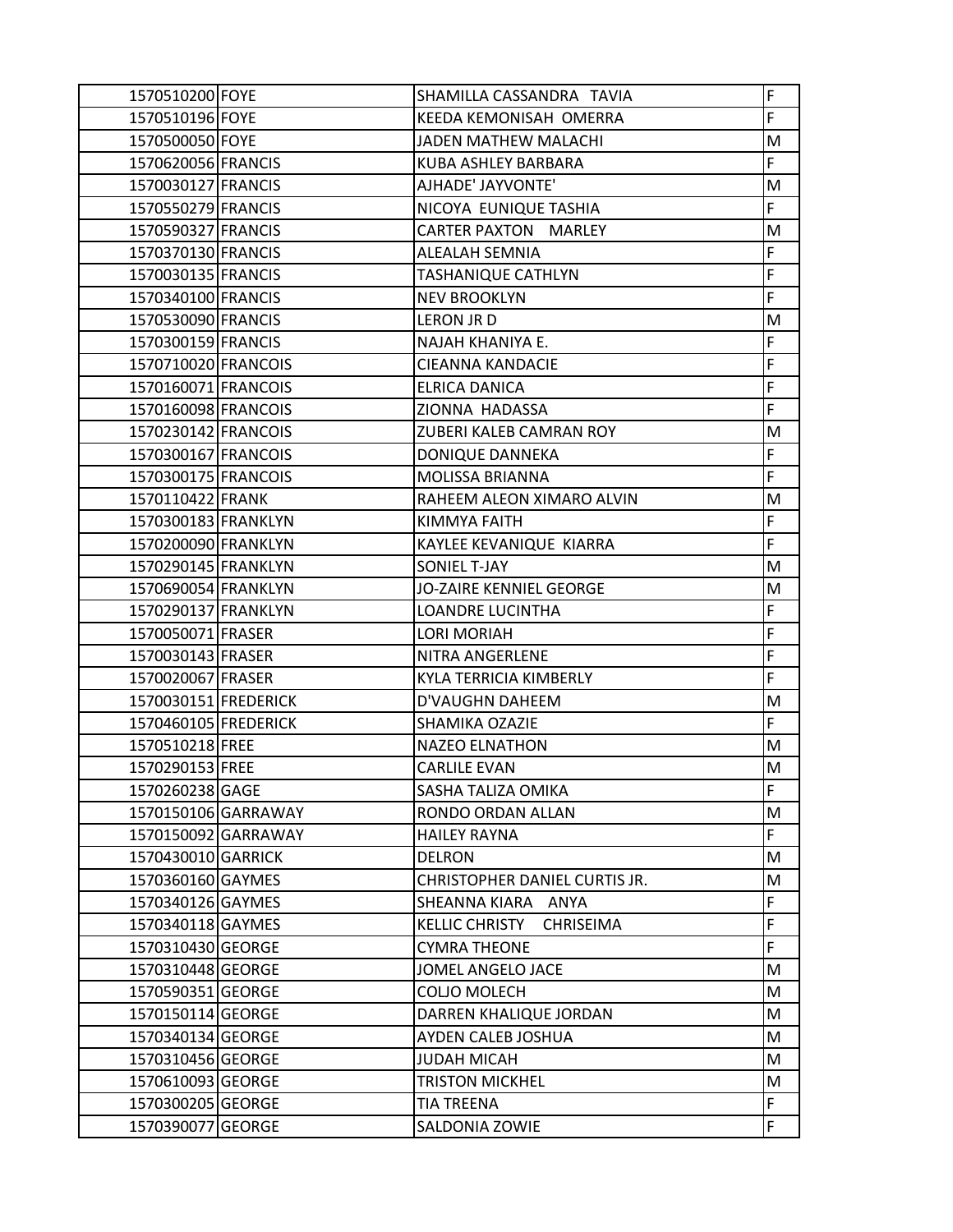| 1570130121 GEORGE   |                           | <b>STAHR SHILOH</b>            | F  |
|---------------------|---------------------------|--------------------------------|----|
| 1570360178 GEORGE   |                           | <b>GABRIELA JADIEL LUCY</b>    | F  |
| 1570250054 GEORGE   |                           | HES RONELL ANEPHIA DORIECE     | F  |
| 1570370149 GERALD   |                           | GIOVANNA ROSE-MARIE            | F  |
| 1570360186 GIBBS    |                           | JAHLEKA JAMYIA ANELLA          | F  |
| 1570590343 GIBSON   |                           | SKYE ASIA ABDILADIF            | F  |
| 1570090081 GIBSON   |                           | <b>SHILOH TSUNAMI</b>          | M  |
| 1570590335 GIBSON   |                           | <b>GABRIELLE KALINA</b>        | F  |
| 1570110430 GIBSON   |                           | ALEXIA DEANDRA TORIE           | F  |
| 1570030160 GIBSON   |                           | <b>JEREMIAH GARVIN</b>         | M  |
| 1570110449 GILBERT  |                           | <b>SHYLAH KADIAN</b>           | F  |
| 1570130148 GILBERT  |                           | <b>JAVID SAFI</b>              | M  |
| 1570500069 GILBERT  |                           | <b>ALINA MAURISSA</b>          | F. |
| 1570310464 GITTENS  |                           | JAYSHAWN ALEX JR.              | М  |
| 1570310472 GITTENS  |                           | <b>NERI IMMANUEL RAPHA</b>     | M  |
| 1570080094 GLASGOW  |                           | <b>JORDON TARIQ</b>            | M  |
| 1570240016 GLASGOW  |                           | <b>ANYA ANNA-LEAH</b>          | F  |
| 1570350032 GLASGOW  |                           | <b>KAMAL MAXWEL</b>            | M  |
| 1570320095 GLASGOW  |                           | <b>TEANNA XOTIA</b>            | F  |
| 1570200049 GLASGOW  |                           | <b>JERMARIO KARLON TRISTAN</b> | M  |
| 1570370157 GLASGOW  |                           | <b>JAMAL</b>                   | M  |
| 1570530103 GLASGOW  |                           | RONECIA R R D                  | F  |
| 1570080108 GLASGOW  |                           | <b>KAYLEAH MORIAH</b>          | F  |
| 1570290170 GLASGOW  |                           | <b>ZOEY AMERIAH</b>            | F  |
| 1570560037 GLASGOW  |                           | TIFFANY JANIYA SHANTEL         | F  |
| 1570130156 GLASGOW  |                           | <b>MOESHA MONIQUE</b>          | F  |
| 1570200030 GLASGOW  |                           | <b>JEMESH LIZRAN</b>           | M  |
| 1570550104 GLASGOW  |                           | AL-HASSAN EMBEKI ZAREL         | M  |
|                     | 1570620064 GLASGOW-YUSUFF | <b>ALEX NATHANIEL</b>          | M  |
| 1570620072 GLASS    |                           | <b>XIA ROSE SUMMER</b>         | F  |
|                     | 1570310480 GONSALVES      | MADISENN J'MIA PAIGE           | F  |
|                     | 1570260246 GONSALVES      | <b>BREHON TYREESE</b>          | М  |
| 1570070137 GOODING  |                           | DEWMARI JAMARKE                | M  |
| 1570410043 GOODLUCK |                           | CHRISTINA MARTHA CECILIA       | F  |
|                     | 1570150122 GOPALAKRISHNAN | <b>DIVYA</b>                   | F  |
| 1570670100 GORDON   |                           | DELLANIE ARIANNA               | F  |
| 1570070145 GORDON   |                           | JAMIKA ROYESHA SEFRA           | F  |
| 1570110457 GORDON   |                           | ZAHARA BINTA                   | F  |
| 1570110465 GOULD    |                           | <b>ZAVIER JOVARI TEROY</b>     | M  |
| 1570590360 GOULD    |                           | KAILI SAFIYAH                  | F  |
| 1570360194 GOULD    |                           | <b>JOLONIE JOVANTE</b>         | M  |
| 1570330082 GRAHAM   |                           | K-NIA NA'ZYIA                  | F  |
| 1570360208 GRANT    |                           | ALBERTISHA BEV-LEON ANTIKA     | F  |
| 1570510242 GRANT    |                           | SHANIA TATIANA ALISSA          | F  |
| 1570400080 GRANT    |                           | <b>KENRAN KENZIL</b>           | M  |
| 1570310499 GRANT    |                           | ROMEZ KAYDAN RAYVON            | M  |
| 1570100044 GRANT    |                           | LEONARDO LORENZO               | M  |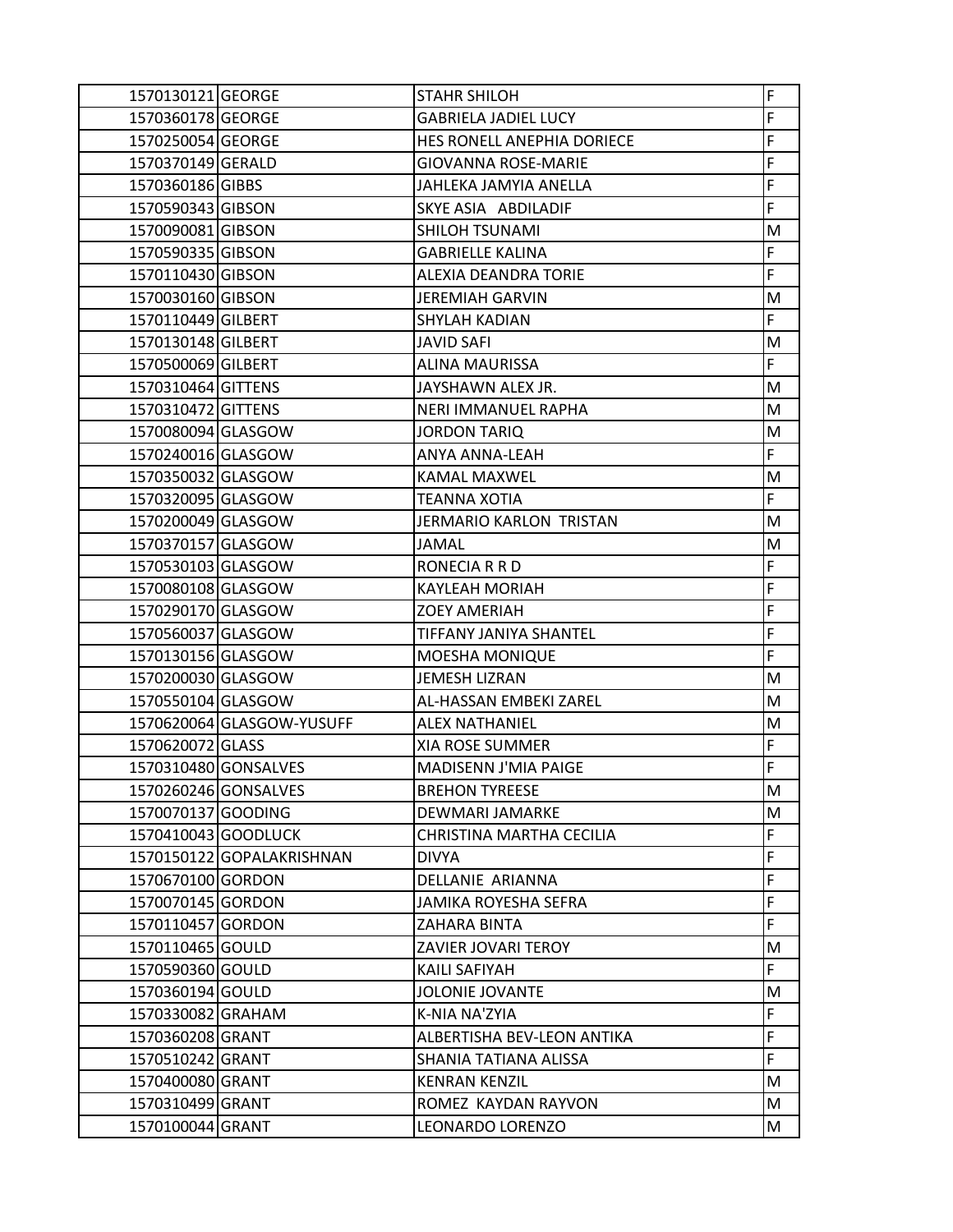| 1570170069 GRANT                      |                            | <b>CASSIE RHEAL</b>                  | F       |
|---------------------------------------|----------------------------|--------------------------------------|---------|
| 1570700106 GREAVES                    |                            | <b>KERRI-ANN NATALIE</b>             | F       |
| 1570090103 GREAVES                    |                            | KISHANA KIARRA                       | F       |
| 1570090090 GREAVES                    |                            | KIANNA KIANDRA                       | F       |
| 1570190060 GREAVES                    |                            | <b>CALEB DAVID</b>                   | M       |
| 1570510250 GREEN                      |                            | HALLE NIMA WESLENE                   | F       |
| 1570180030 GREENE                     |                            | <b>KERAN KAMARA</b>                  | M       |
| 1570310502 GREENIDGE                  |                            | ELIANA JIA RUTH                      | F       |
| 1570450070 GREGG                      |                            | TEE-JAY JOMAIN                       | М       |
| 1570620145 GRIFFITH                   |                            | PEREZIDEH THIRZA                     | F.      |
| 1570580046 GRIFFITH                   |                            | <b>LIZRON DANEILYO</b>               | M       |
| 1570300213 GUMBS                      |                            | ETHAN SHAQUAN                        | M       |
| 1570130164 GUMBS                      |                            | <b>MARIAH RAYMISHA</b>               | F       |
| 1570520094 GURLEY                     |                            | ELLA JUSTINA                         | F       |
| 1570320109 GUSTINVIL                  |                            | CIANA JE'NECO'IS                     | F       |
| 1570310537 GUY                        |                            | TALIYAH SHANEIKA                     | F       |
| 1570310510 GUY                        |                            | KEMISHA ANIQUE REBECCA               | F       |
| 1570170077 GUY                        |                            | TIANNA KIANNA JAMECIA                | F       |
| 1570310529 GUY                        |                            | KENISHA ALORN RASHEL                 | F       |
| 1570220058GUY                         |                            | <b>ADEN DEXTER</b>                   | M       |
|                                       | 1570270063 HACKSHAW        | AMANI IKEM KAIDEN                    | M       |
|                                       | 1570370165 HACKSHAW        | MUSANTÉ                              | F       |
|                                       | 1570070153 HACKSHAW        | CHLO'E DOREAL BRIANNA                | F       |
|                                       | 1570070161 HACKSHAW        | <b>HIBISCUS ROSHANE</b>              | M       |
|                                       |                            |                                      |         |
|                                       | 1570150130 HADAWAY-HERBERT | HOPE SA-MAYA JEMISHA                 | F       |
| 1570070170 HAMILTON                   |                            | ABIEL PEARLYNN TEONDRA               | F       |
| 1570670118 HAMILTON                   |                            | <b>TYRELL ERIC</b>                   | M       |
|                                       | 1570360224 HANNAWAY        | LE-JUAN J-ROY                        | M       |
|                                       | 1570110481 HANNAWAY        | KISHEDA RONEISHA KEYA                | F       |
|                                       | 1570020083 HANNAWAY        | RONNICE RICARIA TIANA                | F       |
| 1570560169 HANSON                     |                            | YAKINI EMANUEL JOVAN                 | M       |
| 1570310545 HAROLD                     |                            | KADICE RAYNEE' RAY-ANN               | F       |
| 1570070188 HARRIS                     |                            | KELVAN ASHWELL KAYSHORN              | M       |
| 1570650036 HARRIS                     |                            | ROSITA DELISA                        | F       |
| 1570300230 HARRIS                     |                            | <b>COREY CHRIS JR.</b>               | M       |
| 1570160101 HARRY                      |                            | KIARA ELIZABETH                      | F       |
| 1570130172 HARRY                      |                            | LA SHANDA PATIENCE                   | F       |
| 1570030186 HARRY                      |                            | <b>PARRIS VENUS</b>                  | F       |
| 1570510269 HARRY                      |                            | ADEN MAXWELL AUGUSTIN                | М       |
| 1570400099 HARRY                      |                            | <b>CAMARLO CALVIN</b>                | M       |
| 1570090111 HARRY                      |                            | <b>BREANNA SHAKEYRA</b>              | F       |
| 1570290188 HARRY                      |                            | LEANNA ARNIKA                        | F.      |
| 1570090120 HARRY                      |                            | JEON DELANI                          | M       |
| 1570080116 HARRY                      |                            | KAMARA SHAKEISHA                     | F.      |
| 1570300248 HARRY                      |                            | LUKE LIAM                            | M       |
| 1570670126 HARRY<br>1570620080 HAYNES |                            | <b>KEMROY EZRON</b><br>SAMARA ALYSSA | M<br>F. |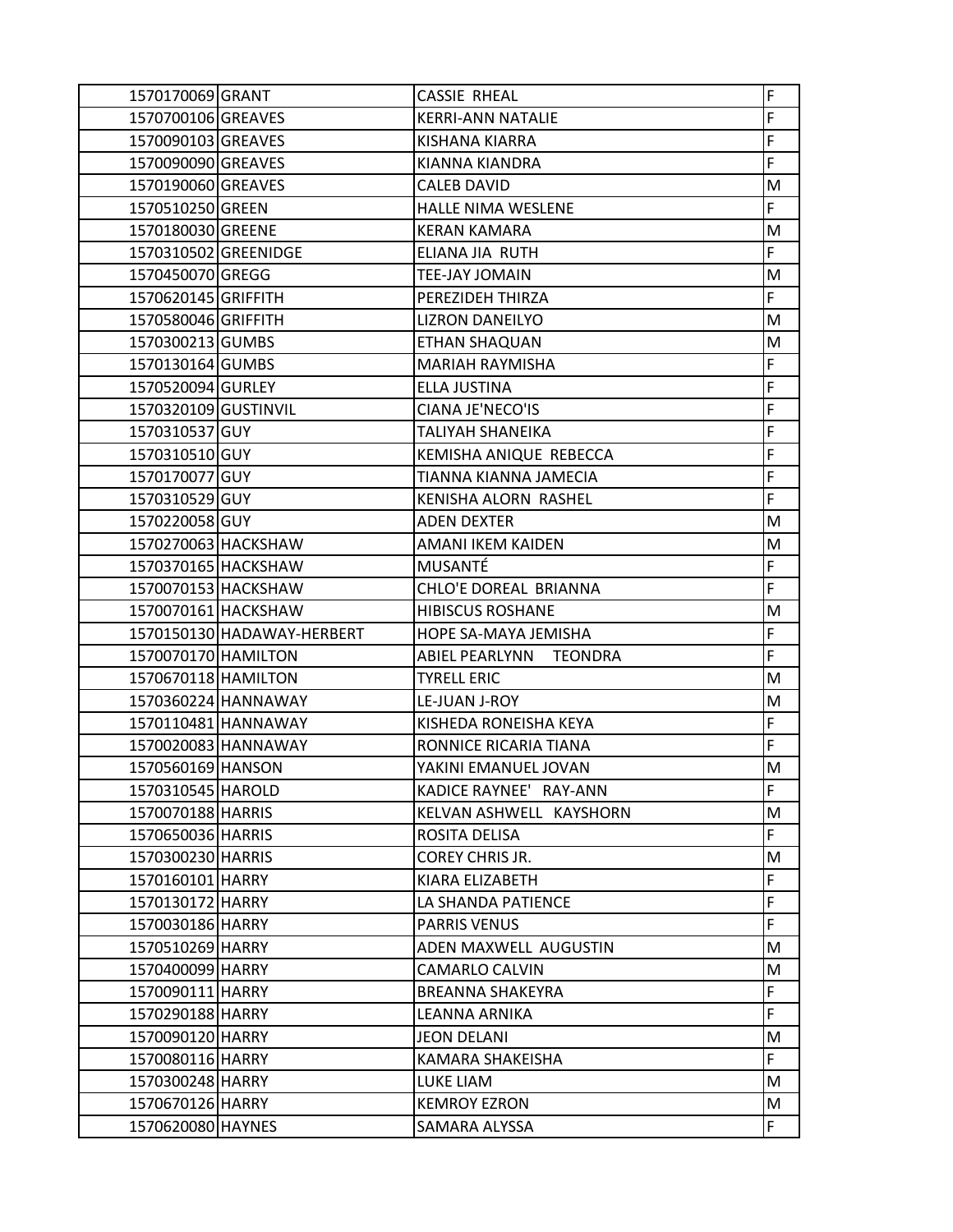| 1570590378 HAYNES  |                           | KA-DIAJHA LEILANI                 | F  |
|--------------------|---------------------------|-----------------------------------|----|
| 1570520108 HAYNES  |                           | <b>HALEY LEAH</b>                 | F  |
| 1570360259 HAYNES  |                           | ROSHAWN ROMEL ZACHARIAS           | M  |
| 1570360232 HAYNES  |                           | ALIQUICA OZEIQUE                  | F  |
| 1570360240 HAYNES  |                           | <b>CURTIS RAIDAN LIAM</b>         | M  |
|                    | 1570590386 HAYNES- MORRIS | <b>KIDEL SKY</b>                  | M  |
| 1570320117 HAYWOOD |                           | DEQUAN EJAY                       | M  |
| 1570510277 HAYWOOD |                           | SERENA YOLANDE' SHAINA            | F  |
| 1570110490 HAYWOOD |                           | AKEM DELANO DAMAIN                | M  |
| 1570310553 HAYWOOD |                           | <b>AQUIEL WENDELL</b>             | M  |
| 1570380055 HAYWOOD |                           | KAIDEAN DESTRA DELICA             | F  |
| 1570450088 HAZELL  |                           | <b>KERA NIVEA</b>                 | F  |
| 1570070200 HAZELL  |                           | <b>SYLROY ALVIN</b>               | M  |
|                    | 1570340169 HAZELWOOD      | TAH-J JAROME KYRON                | M  |
|                    | 1570340150 HAZELWOOD      | SHAREASE DACOSHA<br><b>KERTIN</b> | F  |
| 1570390085 HECTOR  |                           | DAVILLE DANTÉ                     | M  |
| 1570300256 HECTOR  |                           | <b>KAJ CALEB</b>                  | M  |
| 1570520116 HECTOR  |                           | DAHNYA ADONNA                     | F. |
| 1570580054 HECTOR  |                           | <b>SHEMI LIONZE'</b>              | M  |
| 1570680113 HECTOR  |                           | ROZARO OMAL                       | M  |
| 1570040149 HENRY   |                           | JODIE JADE JOSIE-ANNE             | F  |
| 1570260254 HENRY   |                           | <b>KELON HAYDEN DWAYNE</b>        | M  |
| 1570230150 HENRY   |                           | <b>ALEX JOSHUA</b>                | M  |
| 1570550120 HENRY   |                           | KAZIO LUCA XAVIER                 | M  |
| 1570320125 HENRY   |                           | <b>MERLON SHIRLON</b>             | M  |
| 1570670096 HEPBURN |                           | LAWSON JVANDEAN                   | M  |
| 1570020091 HEPBURN |                           | FATIMA KYLA CLAUDETTE             | F  |
|                    | 1570600080 HERBERTSTEWART | MIKAYLA GESSEN                    | F  |
|                    | 1570310561 HERNANDEZ      | ROCIO HERNANDEZ                   | F  |
| 1570590394 HINDS   |                           | <b>BRANDON CADE</b><br>SOLOMON    | М  |
| 1570340177 HINDS   |                           | <b>LANYIA SHANIA</b>              | F  |
| 1570510285 HOLDER  |                           | KHAZWIN SHERWIN JR. ALANZO        | M  |
| 1570530111 HOLDER  |                           | <b>TIVON J</b>                    | M  |
| 1570310570 HOLDER  |                           | DRAVID OZAWA                      | M  |
| 1570220066 HOLDER  |                           | <b>KEMIESHA ZYLON</b>             | F  |
| 1570090138 HOLDER  |                           | SELENA SHENIQUA                   | F  |
| 1570140046 HOMER   |                           | NIKITTA MALISSA                   | F  |
| 1570460113 HOOPER  |                           | <b>SKYLAH SHYANN</b>              | F  |
| 1570310588 HOOPER  |                           | ADIA DANIELLA YAZMEEN             | F  |
| 1570110511 HORNE   |                           | DESHANTÉ YAAZIEL BLESS            | М  |
| 1570040165 HORNE   |                           | VONTÉ SACAMOTA KIMRON             | M  |
| 1570190078 HORNE   |                           | <b>DESRON NATHON JESSE</b>        | M  |
| 1570190086 HOWARD  |                           | <b>ARRON NATHANIEL</b>            | M  |
| 1570030194 HOWE    |                           | <b>GERMAINE JOMARDI</b>           | M  |
| 1570360267 HOWE    |                           | AMEILA FAITH TAHLIA               | F. |
| 1570240024 HOYTE   |                           | <b>BEAU MATEO</b>                 | M  |
| 1570480157 HOYTE   |                           | JAYDA AYANNA CLARITTA             | F. |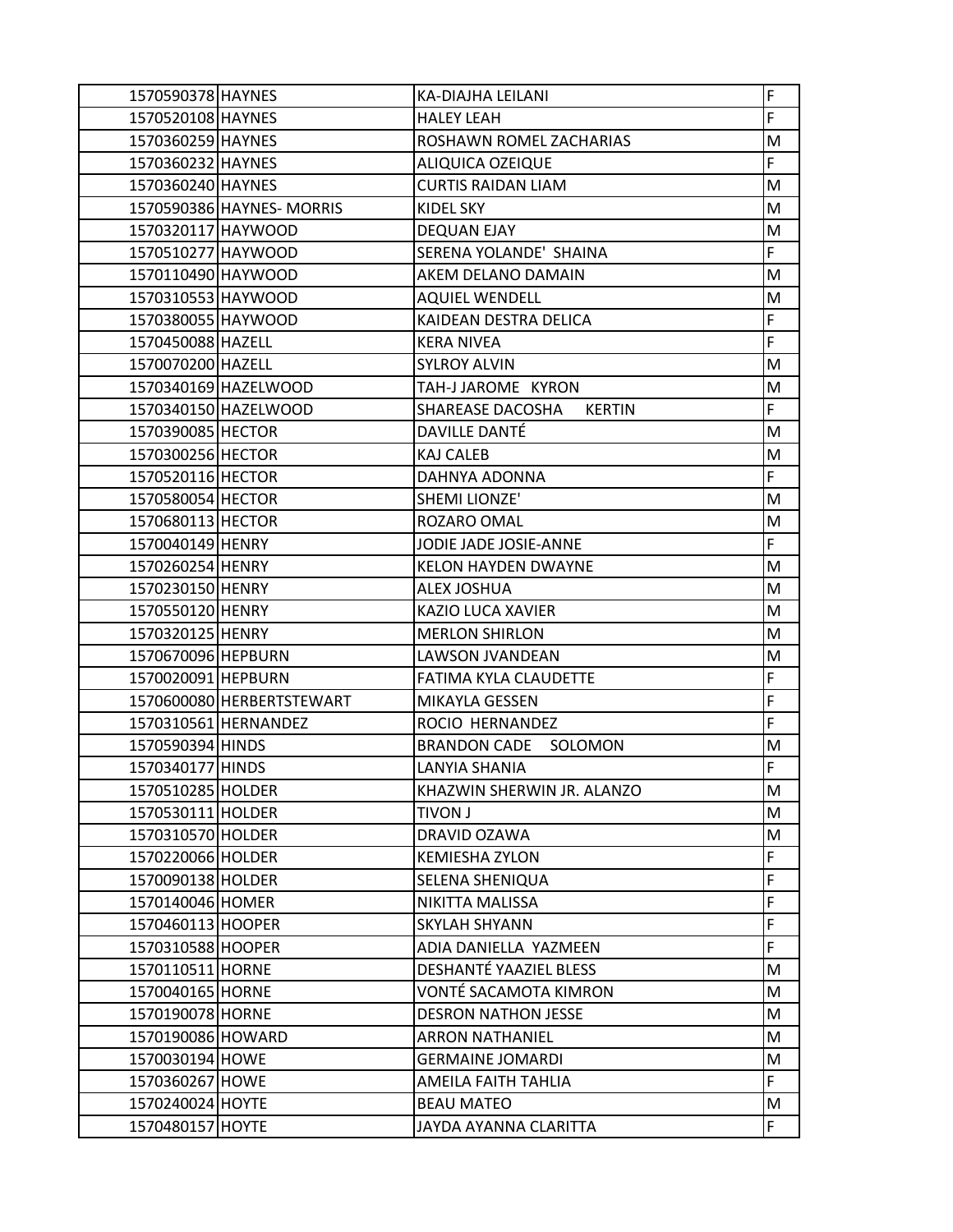| 1570440058 HOYTE    |                       | <b>CASSIUS CASROY CASRAN</b> | M |
|---------------------|-----------------------|------------------------------|---|
| 1570320133 HOYTE    |                       | <b>JELAN GORDON</b>          | M |
| 1570610115 HOYTE    |                       | <b>NEOMI VENIKA</b>          | F |
| 1570570156 HOYTE    |                       | <b>KESEAN KIERON</b>         | M |
| 1570550287 HOYTE    |                       | SPECIAL KINQUE MARTHA        | F |
| 1570610107 HOYTE    |                       | <b>GLENNIQUE GLENEICIA</b>   | F |
| 1570310596 HUGGINS  |                       | TESSIA AALLIYAH MONICA       | F |
| 1570010070 HUGGINS  |                       | ALEXANDER FREDERICK JR       | M |
|                     | 1570320141 HUMPHREY   | ASZARIA KITTANIA             | F |
|                     | 1570330090 HUMPHREY   | <b>SHANYCA JADELLIA</b>      | F |
| 1570110520 HUNTE    |                       | <b>JORDAN MALACHAI</b>       | M |
| 1570560304 HUNTE    |                       | KIEAHRA TEIAHRA              | F |
| 1570070218 HUTCHINS |                       | OSHANNA ALIEANNA KAMOLAH     | F |
|                     | 1570290196 HUTCHINSON | <b>JOSWANNE ESTIANNA</b>     | F |
|                     | 1570250062 HUTCHINSON | <b>TRACIE SORIAH TAMESHA</b> | F |
| 1570670150 HYPOLITE |                       | <b>BRENDON J'SHAUN</b>       | M |
| 1570670169 HYPOLITE |                       | J'KEENIA NELLISSA            | F |
| 1570360283 INCE     |                       | JOLENE REBECCA LEILAH        | F |
| 1570080124 INNIS    |                       | DE'ANDRE KACEY               | M |
| 1570670177 ISAACS   |                       | <b>JO'SHON NAHSHON</b>       | M |
| 1570600098 ISAACS   |                       | <b>ASHRIEL DAFFVINA</b>      | F |
| 1570250070 ISAACS   |                       | SASKIYA EMMONIQUE TERRANZA   | F |
| 1570110538 ISAACS   |                       | <b>JOSIAH TYRIS AGABUS</b>   | M |
| 1570310618 JACK     |                       | RAINE ARIELLE J'KAYLIA       | F |
| 1570310600 JACK     |                       | <b>KALONJI KAYODE</b>        | M |
| 1570110546 JACK     |                       | <b>JAEDON JASON</b>          | M |
| 1570670185 JACK     |                       | <b>JERANY ETHAN</b>          | M |
| 1570510293 JACK     |                       | DANIE JADEN ISAIAH           | M |
| 1570290200 JACK     |                       | RONESHA MALEKA               | F |
| 1570180099 JACK     |                       | JAEMYHA SHAYMIA              | F |
| 1570380063 JACK     |                       | KELLISSA KELLYANNA DESTAINY  | F |
| 1570090146 JACK     |                       | <b>XAVIAIR ZARIQUE</b>       | M |
| 1570200057 JACK     |                       | <b>KELSON RASHEED</b>        | M |
| 1570400102 JACK     |                       | <b>DAMANI CALEB</b>          | M |
| 1570110554 JACK     |                       | RYLAND RAYSHAWN BRIAN        | M |
| 1570030208 JACKSON  |                       | <b>MACEY AIMEE</b>           | F |
| 1570390107 JACKSON  |                       | <b>TAQUEZ BRIAN</b>          | M |
| 1570480165 JACKSON  |                       | <b>TRINA ESHE KARI</b>       | F |
| 1570280042 JACKSON  |                       | <b>KHYREESE DWAYNE</b>       | M |
| 1570390093 JACKSON  |                       | <b>NYANTONI ANTONIC</b>      | F |
| 1570220074 JACKSON  |                       | <b>BRITONI BEYANCE</b>       | F |
| 1570300280 JACKSON  |                       | <b>CARISSA SHARLENE</b>      | F |
| 1570290218 JACKSON  |                       | JAYDEN JAMAR                 | M |
| 1570110562 JACOBS   |                       | <b>ISAIAH MALACHI NIGEL</b>  | M |
| 1570010088 JACOBS   |                       | ASHANA GABRIELLA KEILY       | F |
| 1570150297 JACOBS   |                       | EZRA ISIAH ESIAS ANDY        | M |
| 1570390115 JACOBS   |                       | <b>TERRONIQUE TERISSA</b>    | F |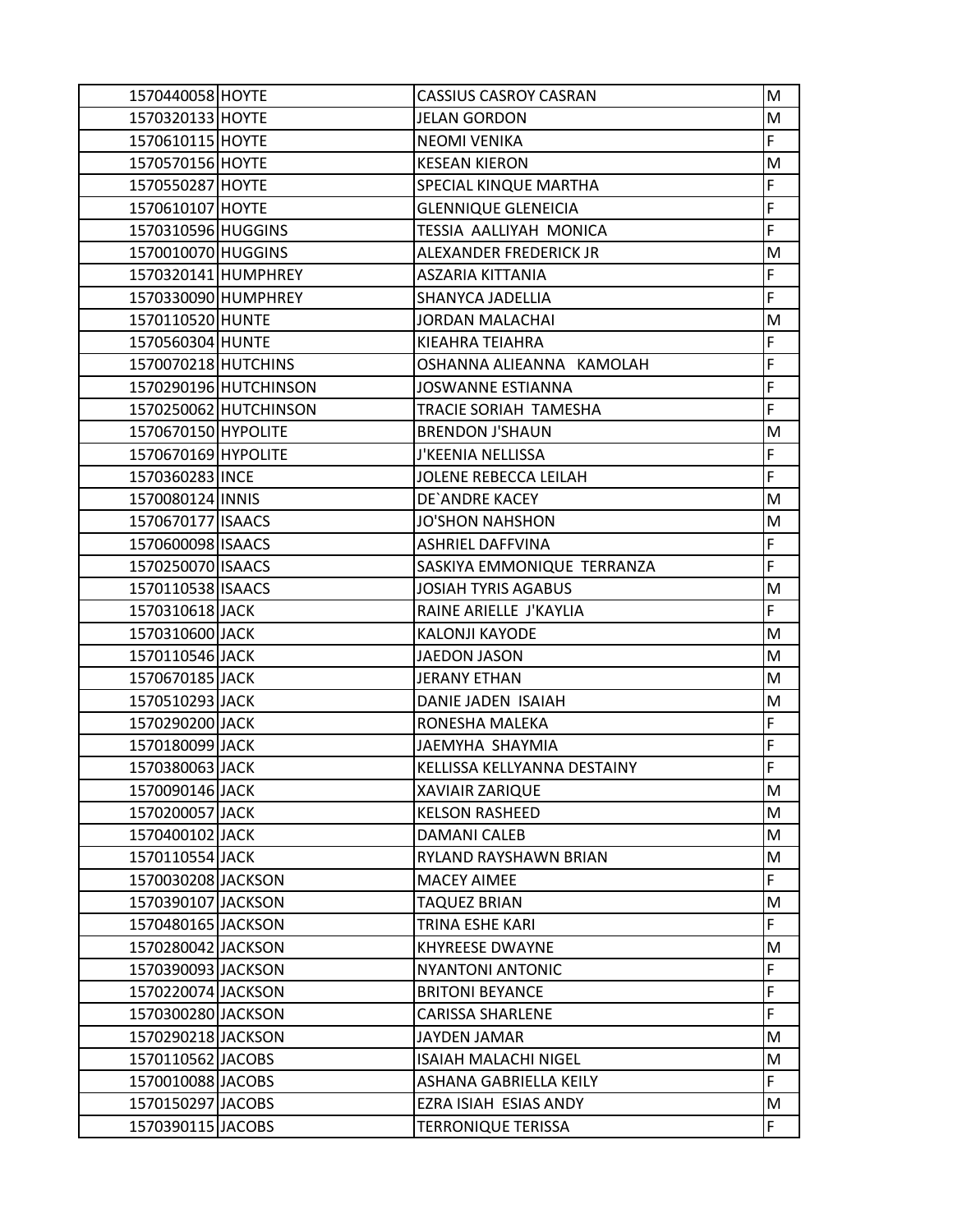| 1570400110 JACOBS   |                         | SAMUEL DOMINIC                       | M  |
|---------------------|-------------------------|--------------------------------------|----|
| 1570310634 JACOBS   |                         | MICHAELA SARAH MIRIAM                | F. |
| 1570310626 JACOBS   |                         | MALIK SAHIL MAHAL                    | M  |
| 1570310642 JAMES    |                         | JAYQUANE EVERETTE JAPHETH            | M  |
| 1570230177 JAMES    |                         | <b>JOSEPH VICRON</b>                 | M  |
| 1570130199 JAMES    |                         | RAMONAH TRAVISHAW                    | F  |
| 1570070226 JAMES    |                         | <b>ANTONIO MICHAEL</b>               | M  |
| 1570570172 JAMES    |                         | <b>TE-RON TYQUAN</b>                 | M  |
| 1570140054 JAMES    |                         | <b>NEVAYAH GABRILLE</b>              | F  |
| 1570680121 JAMES    |                         | JEDIDIAH ASHER DERAN-J               | M  |
| 1570680130 JAMES    |                         | SHANIKA SHONTELLE                    | F  |
| 1570570164 JAMES    |                         | <b>JADEN XAVAIR</b>                  | M  |
| 1570390123 JAMES    |                         | DAVADAH DAVIAH                       | F  |
| 1570260289 JAMES    |                         | JORDAN JOSHUA JEREMY                 | M  |
| 1570360291 JAMES    |                         | JUNELLA CASSANDRA ALICIA             | F  |
| 1570260270 JAMES    |                         | JAVIER ADRIAN JR.                    | M  |
| 1570340185 JAMES    |                         | ZORIANE ALIYAH URSILLA               | F  |
| 1570330104 JAMES    |                         | RAHAILIA LATIKA                      | F  |
|                     | 1570230185 JAMES POLEON | <b>XAVIN TI'QUE TYREIKE</b>          | M  |
| 1570340193 JEFFERS  |                         | NISSI SEDLEY                         | M  |
| 1570110570 JEFFREY  |                         | <b>KEVON KEON</b>                    | M  |
| 1570370203 JENNINGS |                         | TYRIQUE LYRENZO                      | M  |
| 1570120053 JOB      |                         | ATTELIA JIMMYISHA                    | F  |
| 1570040181 JOB      |                         | K-ENJAY LUKENTAY SAVIAAR KENEEK-A    | M  |
| 1570120061 JOBE     |                         | RACHAEL PATRESE PATRENELLA           | F  |
| 1570520132 JOE      |                         | <b>FABIAN HASSAN</b>                 | M  |
| 1570470038 JOHN     |                         | STEPHEN KESTAUGHN                    | M  |
| 1570040190 JOHN     |                         | PATRICE LYNDA JANELLE                | F  |
| 1570360330 JOHN     |                         | SETH EDSON AGASSI                    | M  |
| 1570530120 JOHN     |                         | <b>JATHNEIL A</b>                    | M  |
| 1570360313 JOHN     |                         | <b>HAAMID CLINTON RASHAD</b>         | M  |
| 1570220104 JOHN     |                         | <b>TIWON YACKAI</b>                  | M  |
| 1570230193 JOHN     |                         | RONIECE JADA                         | F  |
| 1570510307 JOHN     |                         | MER'JANIQUE AKEILA<br><b>CHANTEL</b> | F  |
| 1570360305 JOHN     |                         | D'ANDRE KINGSLEY LUC T'VON           | M  |
| 1570110597 JOHN     |                         | <b>BRENDAN RAG MAXWELL</b>           | M  |
| 1570440074 JOHN     |                         | PHILLISHA                            | F. |
| 1570110589 JOHN     |                         | <b>AACALIB JAYDON</b>                | M  |
| 1570560053 JOHN     |                         | <b>CHRISTINE TAMAR FELISHA</b>       | F  |
| 1570270071 JOHN     |                         | J'NYLA JELICCEA NATALYA              | F  |
| 1570510315 JOHN     |                         | <b>AMORNE MERLON AKEALUS</b>         | M  |
| 1570110600 JOHN     |                         | <b>JERARD AARON EMMERSON</b>         | M  |
| 1570220090 JOHN     |                         | MIKAELA                              | F  |
| 1570290234 JOHN     |                         | <b>RENAL OMARIE</b>                  | M  |
| 1570070234 JOHN     |                         | <b>ALEX ORAN</b>                     | M  |
| 1570310669 JOHN     |                         | SEANNA DESTINY                       | F  |
| 1570290226 JOHN     |                         | <b>JONYAH BRIDGET</b>                | F  |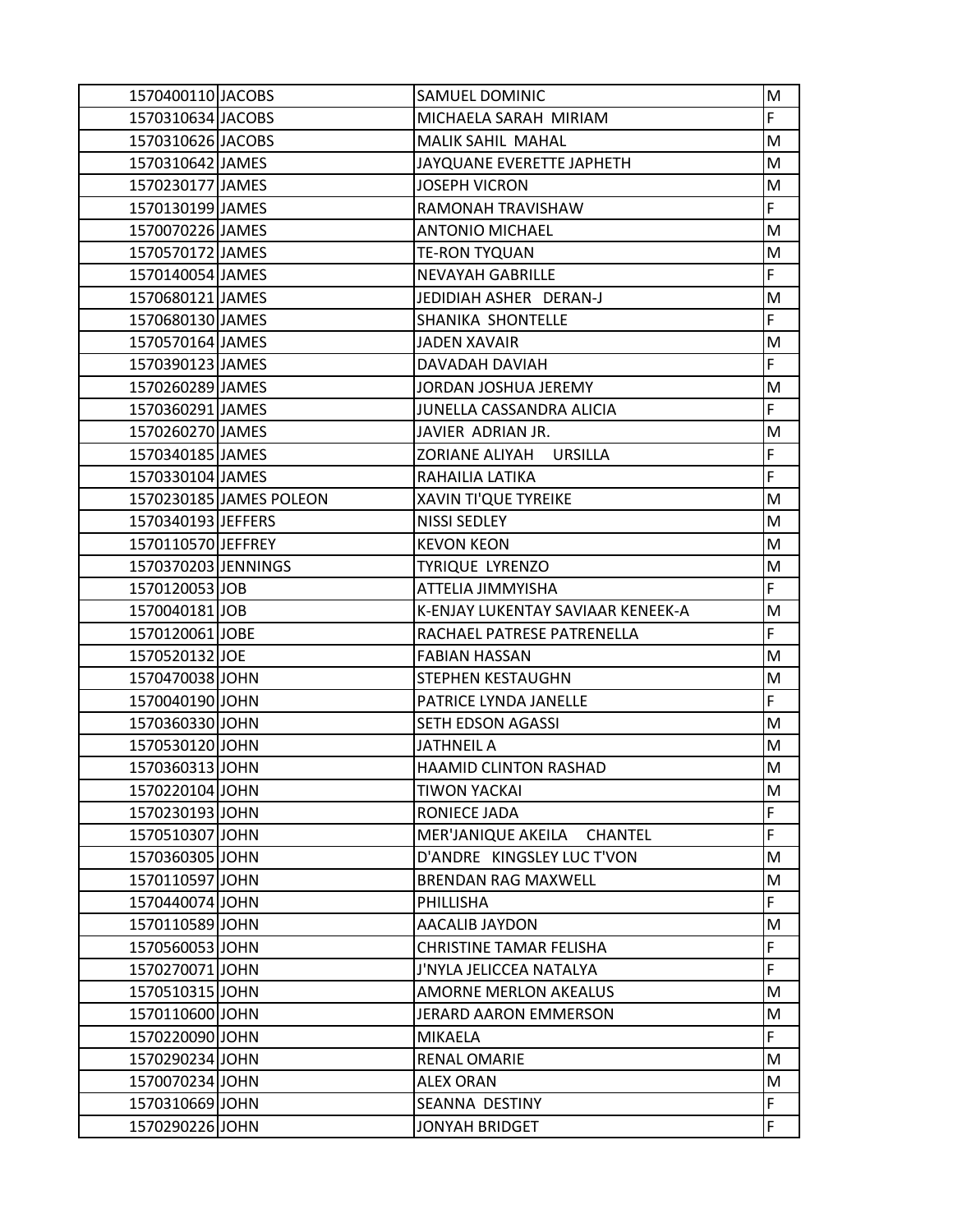| 1570390131 JOHN    |                          | <b>BRENESIA LISA</b>             | F              |
|--------------------|--------------------------|----------------------------------|----------------|
| 1570390158 JOHN    |                          | TAVARA KAYLA                     | F              |
| 1570130202 JOHN    |                          | <b>JALIL SHILOH</b>              | M              |
| 1570360321 JOHN    |                          | MYLES JEVONTE' JAYDEN            | M              |
| 1570290242 JOHN    |                          | <b>SHANIA S'NUEGER</b>           | F              |
| 1570170085 JOHN    |                          | <b>TIANA SOPHIA</b>              | F              |
| 1570300310 JOHN    |                          | <b>JOSANN RUBY</b>               | F              |
| 1570090154 JOHN    |                          | SHEMELIA LUONNA                  | F              |
| 1570270080 JOHN    |                          | <b>RAFIC CORE</b>                | M              |
| 1570230207 JOHN    |                          | <b>TESSANNE KIEONA</b>           | F              |
| 1570460130 JOHN    |                          | ORION JR. OMARION                | M              |
| 1570460121 JOHN    |                          | <b>CODY MAXROY</b>               | M              |
| 1570670193 JOHN    |                          | <b>CHRISTE' CARISSA</b>          | F              |
| 1570220082 JOHN    |                          | <b>JADON ETHAN</b>               | M              |
| 1570080132 JOHN    |                          | DANNIELLA JOENELLA               | F              |
| 1570600110 JOHN    |                          | YUKEIDA KAYLENE                  | F              |
| 1570310650 JOHN    |                          | DAREUS DARIE DARON               | M              |
|                    | 1570600136 JOHN PHILLIPS | RA'NAE JANAYA                    | F              |
| 1570110619 JOHNSON |                          | ZYANN KEARAH KENTA FLEUR-DE-AIRE | $\overline{F}$ |
| 1570310677 JOHNSON |                          | DANE AJAY JVANI                  | M              |
| 1570610131 JOHNSON |                          | <b>ALEXANDER SIRR</b>            | M              |
| 1570330112 JOHNSON |                          | AKEILIA UNIQUE                   | F              |
| 1570380080 JOHNSON |                          | ZARAH MERLENE ARRIANNA           | F              |
| 1570610166 JOHNSON |                          | ZOELISHA TERISA                  | F              |
| 1570320150 JOHNSON |                          | <b>DELORNE DANJAY</b>            | M              |
| 1570380071 JOHNSON |                          | VANNEIL ANNESHA                  | F              |
| 1570250089 JOHNSON |                          | SEAN TAI JORDAN                  | M              |
| 1570610140 JOHNSON |                          | <b>JADE ALEXANDRA</b>            | F              |
| 1570150149 JOHNSON |                          | <b>TIMROY ZADE</b>               | M              |
| 1570610158 JOHNSON |                          | <b>KELVAUGHN KELVIN</b>          | M              |
| 1570300329 JONES   |                          | KAHDICE NYEMA M.                 | F              |
| 1570560193 JONES   |                          | ARIA BRIANNA KIAH                | F              |
| 1570670207 JONES   |                          | ZAMARIE KYLE                     | M              |
| 1570360348 JORDAN  |                          | <b>NAILAH OLIVIA</b>             | F              |
| 1570160136 JORDAN  |                          | KAREEM KEMONO                    | M              |
| 1570160152 JORDON  |                          | <b>ZENIQUE NAISHA</b>            | F              |
| 1570320168 JORDON  |                          | <b>REIA DOMINIQUE</b>            | F              |
| 1570260297 JOSEPH  |                          | SYLVARIO NATHANIEL JOEL          | М              |
| 1570110627 JOSEPH  |                          | <b>JENNILEE KATHY NICOLE</b>     | F              |
| 1570310685 JOSEPH  |                          | AZARIA JALENA ANAIS              | F              |
| 1570030216 JOSEPH  |                          | <b>TYLER ANTHON</b>              | M              |
| 1570510331 JOSEPH  |                          | <b>KEMOURA STACIA</b>            | F.             |
| 1570310693 JOSEPH  |                          | J'SHAN RUDOLPH JR.               | М              |
| 1570280077 JOSEPH  |                          | CELLINA ERICA                    | F              |
| 1570400137 JOSEPH  |                          | <b>RANKE RANDOLPH</b>            | M              |
| 1570320176 JOSEPH  |                          | <b>ALEX YO-HANCE</b>             | M              |
| 1570400129 JOSEPH  |                          | DANIELA SHAKIRA                  | F.             |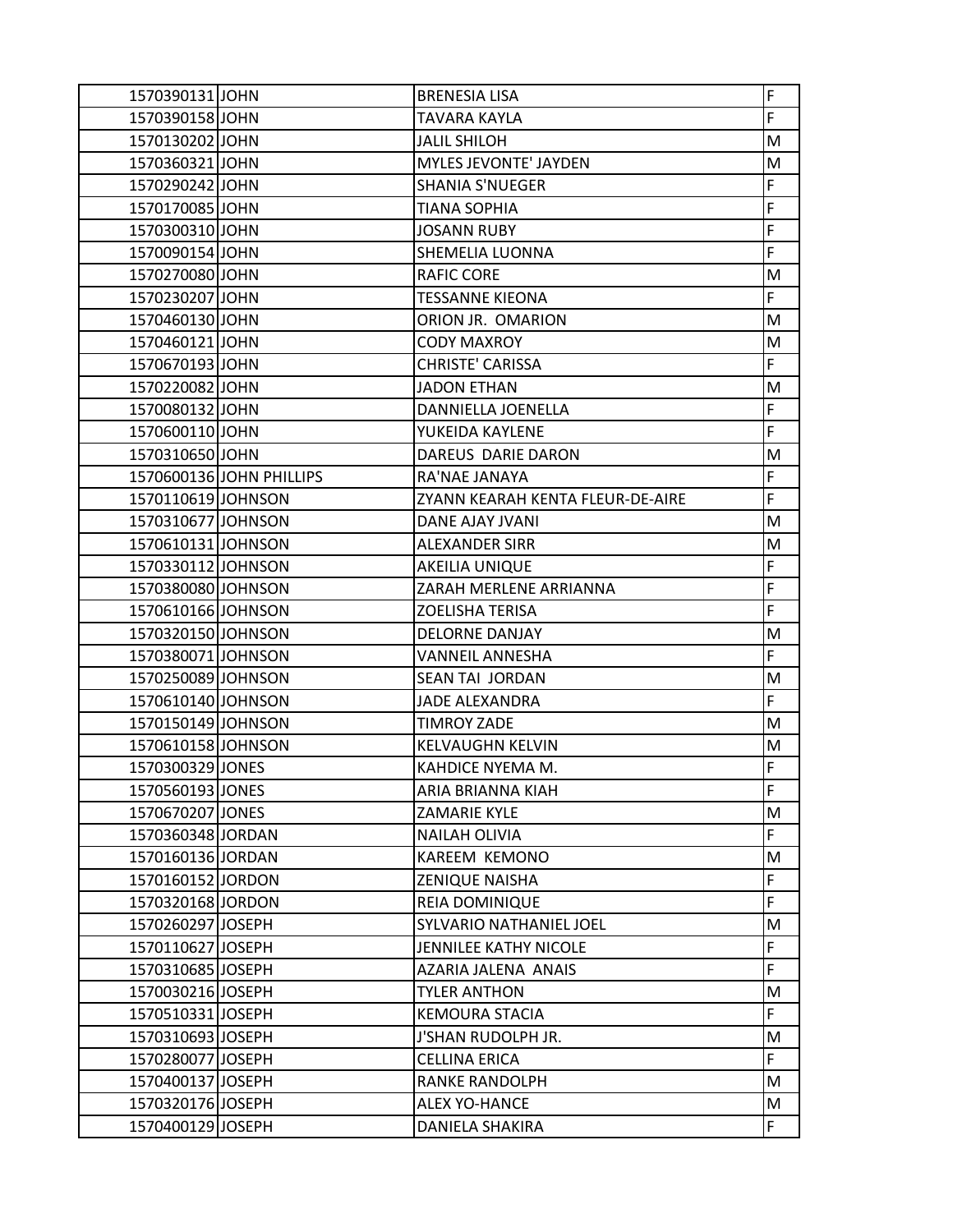| 1570140062 JOSEPH   | <b>SHARONNY SHARINE</b>          | F  |
|---------------------|----------------------------------|----|
| 1570110635 JOSEPH   | TERRIKA SILDANA VERANYLL         | F  |
| 1570270098 JOSEPH   | KAYLA KIMORA LEISHA              | F  |
| 1570450096 JOYLES   | DANIEL JR. KOILEY                | M  |
| 1570510340 KELLY    | RONECIA ROMANCIA GAILAN          | F  |
| 1570590408 KENNEDY  | ANIAH FAYTHE DARIA               | F  |
| 1570170093 KENNEDY  | <b>DOREON SHANE WHANE</b>        | M  |
| 1570060026 KING     | ARIANNA KALEIGH                  | F  |
| 1570590416 KING     | <b>JANIA ABIAH</b>               | F  |
| 1570310707 KING     | <b>KIRT STEPHEN</b>              | M  |
| 1570070013 KING     | ANTANEECA KAVINA<br><b>IYANA</b> | F  |
| 1570190116 KING     | RAYSHARD KASEEQUE                | M  |
| 1570300337 KIRBY    | <b>JANSIE MYA</b>                | F. |
| 1570290250 KNIGHTS  | SIMON JR NATHANIEL               | M  |
| 1570270101 KNIGHTS  | ANGEL                            | F  |
| 1570070242 KYDD     | ZINIQUE VONIQUE                  | F  |
| 1570530138 LA BORDE | <b>JAMARDH</b>                   | M  |
| 1570530146 LA BORDE | OSERIA X A                       | F  |
| 1570270110 LAIDLOW  | <b>DEASHA RONIEKA</b>            | F  |
| 1570160160 LAMPKIN  | <b>JUSTIN KAYMARNE</b>           | M  |
| 1570190124 LATCHMAN | JUNESHA ABEO EFFIALMA            | F  |
| 1570530154 LATHAM   | JOSH A M                         | M  |
| 1570610182 LATHAM   | <b>AVAIRI TYRONEKE</b>           | M  |
| 1570300353 LAVIA    | ALYSSA ALIZABETH                 | F  |
| 1570070250 LAVIA    | PEHTAL REBEKA RUTH-ANN           | F  |
| 1570320184 LAVIA    | <b>DIA FEDORA</b>                | F  |
| 1570440090 LAVIA    | CIARA LANIQUE                    | F  |
| 1570440104 LAVIA    | <b>KEV KESROY DERRICK</b>        | M  |
| 1570550295 LAVIA    | KISHANIE TIANA                   | F  |
| 1570280093 LAVIA    | <b>NEVIANN AKIYA</b>             | F  |
| 1570360356 LAVIA    | SOFIYA KATHLAN JONICA            | F  |
| 1570390166 LAVIA    | DEONJAY DEANTÁ                   | M  |
| 1570430028 LAVIA    | YOLANDA SHEKILIA LEONA           | F. |
| 1570440112 LAVIA    | <b>ZADE SAMUEL</b>               | M  |
| 1570590424 LAWRENCE | RACHEL REYON RACQUEL             | F  |
| 1570390182 LAYNE    | KINIYA KENISHA                   | F  |
| 1570390174 LAYNE    | KIMIYA KEMISHA                   | F  |
| 1570300361 LAYNE    | ASHANA ISHANA                    | F  |
| 1570070269 LESLIE   | SETH SOYL LESLIE                 | M  |
| 1570280107 LESLIE   | <b>MALIK AVNDREZ</b>             | M  |
| 1570460148 LETT     | ROHAUN JEREMIAH                  | M  |
| 1570070277 LEVY     | MAYA MIRANDA LOUISE              | F. |
| 1570670231 LEWIS    | <b>MOZANO FITZWALTER</b>         | M  |
| 1570410051 LEWIS    | TEEYAH HAYLEY MCKAYDA            | F  |
| 1570110651 LEWIS    | KIANNA KELORN                    | F  |
| 1570040211 LEWIS    | AKIRA SAPPHIRE CATHERINE         | F  |
| 1570340215 LEWIS    | ALIYAHNA COLICA                  | F  |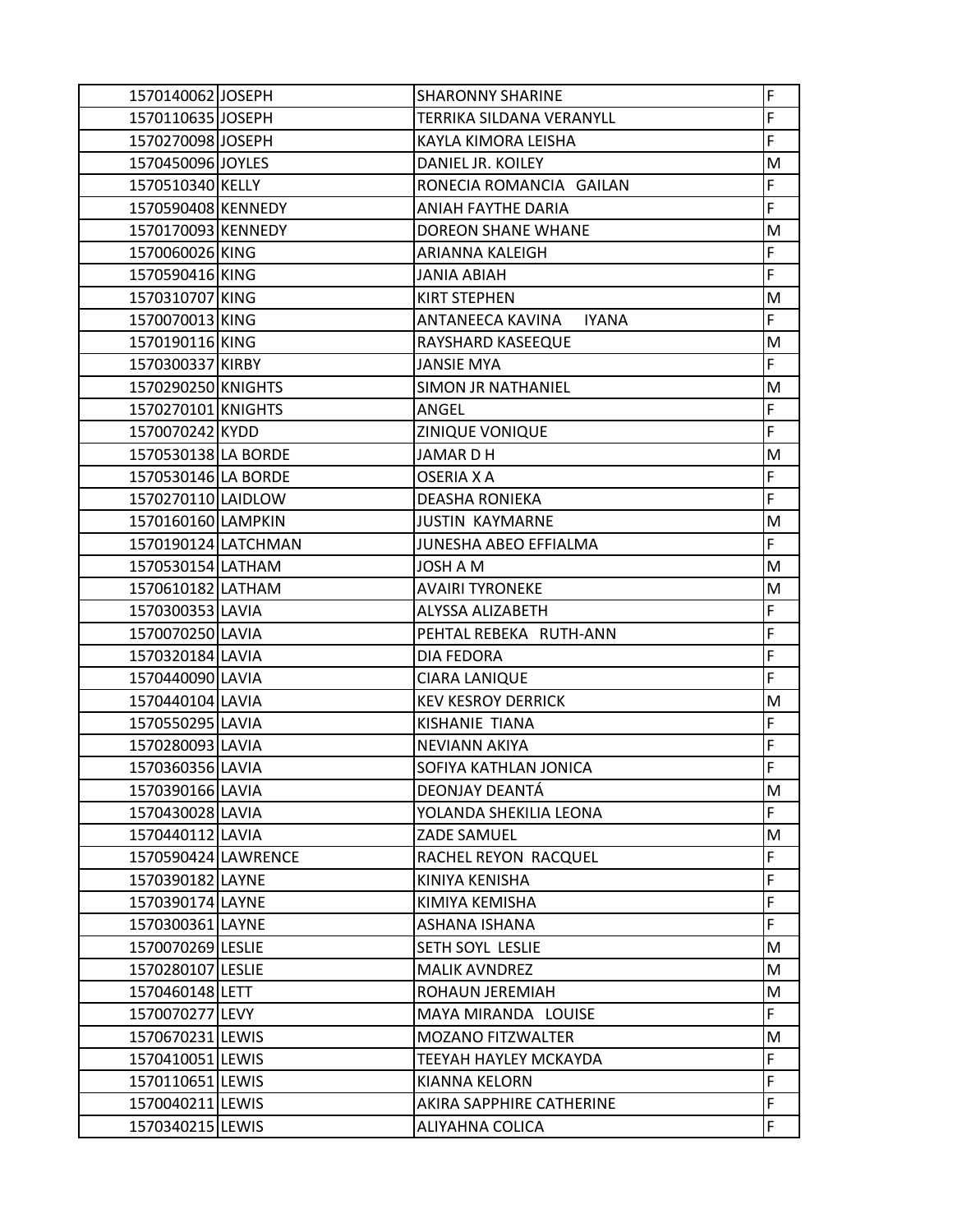| 1570130229 LEWIS    |                           | <b>JENNIQUE VERONIQUE</b>           | F  |
|---------------------|---------------------------|-------------------------------------|----|
| 1570240032 LEWIS    |                           | XAVISHA AMELIA                      | F  |
| 1570070285 LEWIS    |                           | <b>DAMAIN KIMROY</b>                | M  |
| 1570530162 LEWIS    |                           | TRISTAN N J                         | M  |
| 1570120070 LEWIS    |                           | <b>HAILEY AALIYAH</b>               | F  |
| 1570560070 LEWIS    |                           | <b>KYLA JOELEEN</b>                 | F  |
| 1570610190 LEWIS    |                           | <b>KENNEY CHRISTOPHER</b>           | M  |
| 1570090162 LEWIS    |                           | <b>ALJAY EZEKIEL</b>                | M  |
| 1570670223 LEWIS    |                           | <b>ARIAH SORYAH</b>                 | F  |
| 1570230215 LEWIS    |                           | <b>GLENROY JR. CRESWELL TIMOTHY</b> | M  |
| 1570360364 LITTLE   |                           | SHERNELLE AMEILA MARCELLE           | F  |
|                     | 1570310715 LLEWELLYN JOHN | <b>JETT AADEN TALIB</b>             | M  |
| 1570290269 LOCKHART |                           | RONIQUE SHAWANNA                    | F  |
| 1570110660 LONDON   |                           | <b>CORNEL CEJAY</b>                 | М  |
| 1570130237 LONDON   |                           | <b>DANESHA TAMESHA</b>              | F  |
| 1570160179 LORAINE  |                           | <b>DJHANI ROWALL</b>                | M  |
| 1570570180 LORRAINE |                           | <b>EVRETH ISAW</b>                  | M  |
| 1570590432 LOWE     |                           | TESHORN BRANDON DEVONTE LUKE        | M  |
| 1570310723 LOWMAN   |                           | XIOMARA KIRBIE ADELL                | F  |
| 1570260300 LOWMAN   |                           | NIOMIE PETRAUNA                     | F  |
| 1570590440 LOWMANS  |                           | ANIKA HANNAH                        | F  |
| 1570390190 LUCAS    |                           | <b>KEMIRA ALIAH</b>                 | F  |
| 1570130245 LUCAS    |                           | <b>SONIUS SOHANN</b>                | M  |
| 1570110678 LUCAS    |                           | SANIYA ARIYAH MAKAYLA               | F  |
| 1570310731 LUCKHAM  |                           | <b>JONATHAN PAUL</b>                | M  |
| 1570300370 LYNCH    |                           | RAHIEM PATRICK J.                   | M  |
| 1570110686 LYTTLE   |                           | ANGELIQUE HADASSAH ARIEL E.A.       | F  |
| 1570310758 LYTTLE   |                           | LA SHAUNTE' TERRECE BETHANY CY-ANN  | F  |
| 1570360542 LYTTLE   |                           | <b>JOSHUA JULIAN</b>                | M  |
| 1570310740 LYTTLE   |                           | ALISHA VERONICA SONISHA             | F  |
| 1570700114 MACK     |                           | ROWEL LENNON                        | M  |
| 1570390204 MACK     |                           | <b>GLASTON JUNIOR</b>               | M  |
| 1570680148 MAHARAJ  |                           | JASZEL MARVO MAYA                   | F. |
| 1570020130 MALONEY  |                           | JEREMIAH ALANZO JOSHUA              | M  |
|                     | 1570620099 MARKS-DASENT   | <b>KAI ELLIOT</b>                   | M  |
|                     | 1570670010 MARS BROWNE    | JAHDA SHANEISH                      | F  |
| 1570510366 MARSHALL |                           | BLESSYN KENNIQUA VANJA              | F  |
| 1570310766 MARSHALL |                           | JAYA JADE JAE SADIE                 | F  |
| 1570310774 MARTIN   |                           | ANGELENA HAZEL-ANN                  | F  |
| 1570120088 MARTIN   |                           | JOSHUA JEREMIAH MARLON              | M  |
| 1570130253 MASON    |                           | <b>ALEXA SHERDION</b>               | F  |
| 1570540010 MASON    |                           | <b>DACIA SHERIDON</b>               | F  |
| 1570300396 MASON    |                           | MIA CIARA                           | F  |
| 1570260319 MASSIAH  |                           | <b>JORIANA ABIGAIL</b>              | F  |
| 1570680156 MATHEWS  |                           | LEONEL LEVI GABRIAL                 | M  |
| 1570330120 MATHURIN |                           | MISHKA KETASHA NATALLY              | F. |
|                     | 1570160187 MATTHEWS       | DEJUN DEROY                         | M  |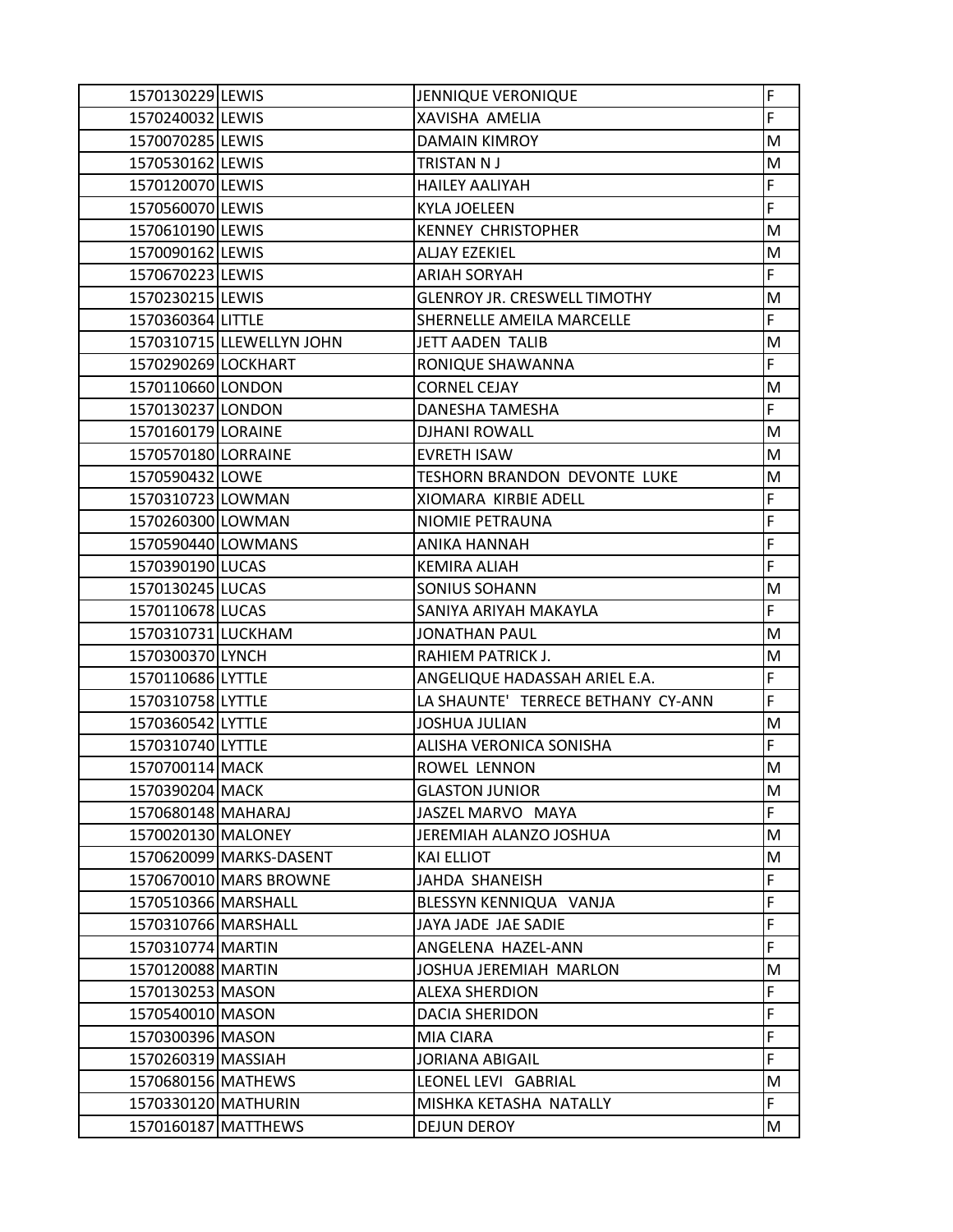|                      | 1570090189 MATTHEWS    | NORRAL JONTE                  | M |
|----------------------|------------------------|-------------------------------|---|
|                      | 1570590459 MATTHEWS    | <b>ROLDAN MOVANOS</b>         | M |
|                      | 1570370238 MATTHEWS    | SHENIQUA NICKQUANNA           | F |
|                      | 1570610204 MATTHEWS    | <b>JAMES DOMAIN</b>           | M |
|                      | 1570170107 MATTHEWS    | <b>KYLE JADEN</b>             | M |
|                      | 1570670240 MATTHEWS    | <b>TERELL ASREL</b>           | M |
|                      | 1570130385 MATTHEWS    | KISH-CHELLE KALLIMA           | F |
|                      | 1570110708 MATTHEWS    | <b>ANTHONY ARTNEL</b>         | M |
|                      | 1570560215 MATTHEWS    | DUQUAN ALEX DONNEL            | M |
| 1570190132 MATTHIAS  |                        | <b>JOSHUA ANDRE GREGORY</b>   | M |
| 1570450100 MAY       |                        | <b>KESWAYNE ISAIAH</b>        | M |
| 1570360577 MAY       |                        | <b>DELSON KYLE</b>            | M |
| 1570150165 MAYERS    |                        | MALIK JEREMIAH KENNETH KENROY | M |
| 1570130261 MAYERS    |                        | <b>JANELLE DANIELA</b>        | F |
| 1570310782 MC CAUL   |                        | RENIEKA AZRIEL                | F |
| 1570090197 MC COY    |                        | MALIQUE JADAN                 | M |
|                      | 1570311223 MC DONALD   | <b>JARISIA TYRAH ELORA</b>    | F |
|                      | 1570340223 MC DOWALL   | <b>BRANDON JOMAINE</b>        | M |
|                      | 1570260327 MC DOWALL   | AARION CHANCE PRESHAN AMARION | M |
| 1570270128 MC FEE    |                        | <b>LEONDREA ZIMRON TEON</b>   | M |
|                      | 1570470046 MC INTOSH   | SERENA SAFIYA                 | F |
| 1570480173 MC KENZIE |                        | <b>MACKIA ANYA</b>            | F |
| 1570370246 MC KENZIE |                        | KAYLEM EDDIE JR.              | M |
| 1570130067 MC KREE   |                        | <b>ASHYLO TRISTAN</b>         | M |
| 1570590467 MC LEAN   |                        | RAENA MARIA VERONICA          | F |
| 1570610212 MC LEAN   |                        | <b>JOESIAH KIZITO</b>         | M |
|                      | 1570700122 MC MASTER   | <b>ENNABELLE ELIZABETH</b>    | F |
|                      | 1570260335 MC MILLAN   | MAGDALENE AGATHA              | F |
| 1570340231 MC NEIL   |                        | <b>TYE DECOSTA</b>            | M |
| 1570070307 MC NEIL   |                        | J'VORE RENOLD ISAIAH          | M |
| 1570070293 MC NEIL   |                        | J' VELLE WILLIAM LUKE         | M |
|                      | 1570590483 MC NICHOLLS | <b>TARELL TADDEO TANOE JR</b> | M |
|                      | 1570590475 MC NICHOLLS | JAHNAE KAELEY MARIA           | F |
| 1570390239 MC PHY    |                        | <b>TRENDON MC KENZIE</b>      | M |
| 1570050101 MCCOY     |                        | ANGELIQUE JADA KIJANA         | F |
|                      | 1570010118 MCDONALD    | <b>AARON ETHAN</b>            | M |
|                      | 1570480076 MCDONALD    | <b>MOSIAH MOSES</b>           | M |
|                      | 1570110716 MCDOWALL    | <b>HALEY ADONIA</b>           | F |
| 1570560223 MCFEE     |                        | <b>IKEL KELBURT</b>           | M |
| 1570230223 MEADE     |                        | SHADA PHAITH ABIGAIL          | F |
| 1570680164 MEDICA    |                        | NATHANIEL LIONEL MIKKA        | M |
| 1570310790 MELVILLE  |                        | LUCAH CHASE                   | M |
| 1570130270 MENDEZ    |                        | <b>WYATT ETHAN</b>            | M |
| 1570120096 MERCURY   |                        | <b>GARYJAE GARISON</b>        | M |
| 1570240040 MICHAEL   |                        | JAHEIM JAHRAN ORAN            | M |
| 1570160195 MICHAEL   |                        | <b>TIANNA REDOLDA</b>         | F |
| 1570610220 MILLER    |                        | SHAVAR JAMEISON               | M |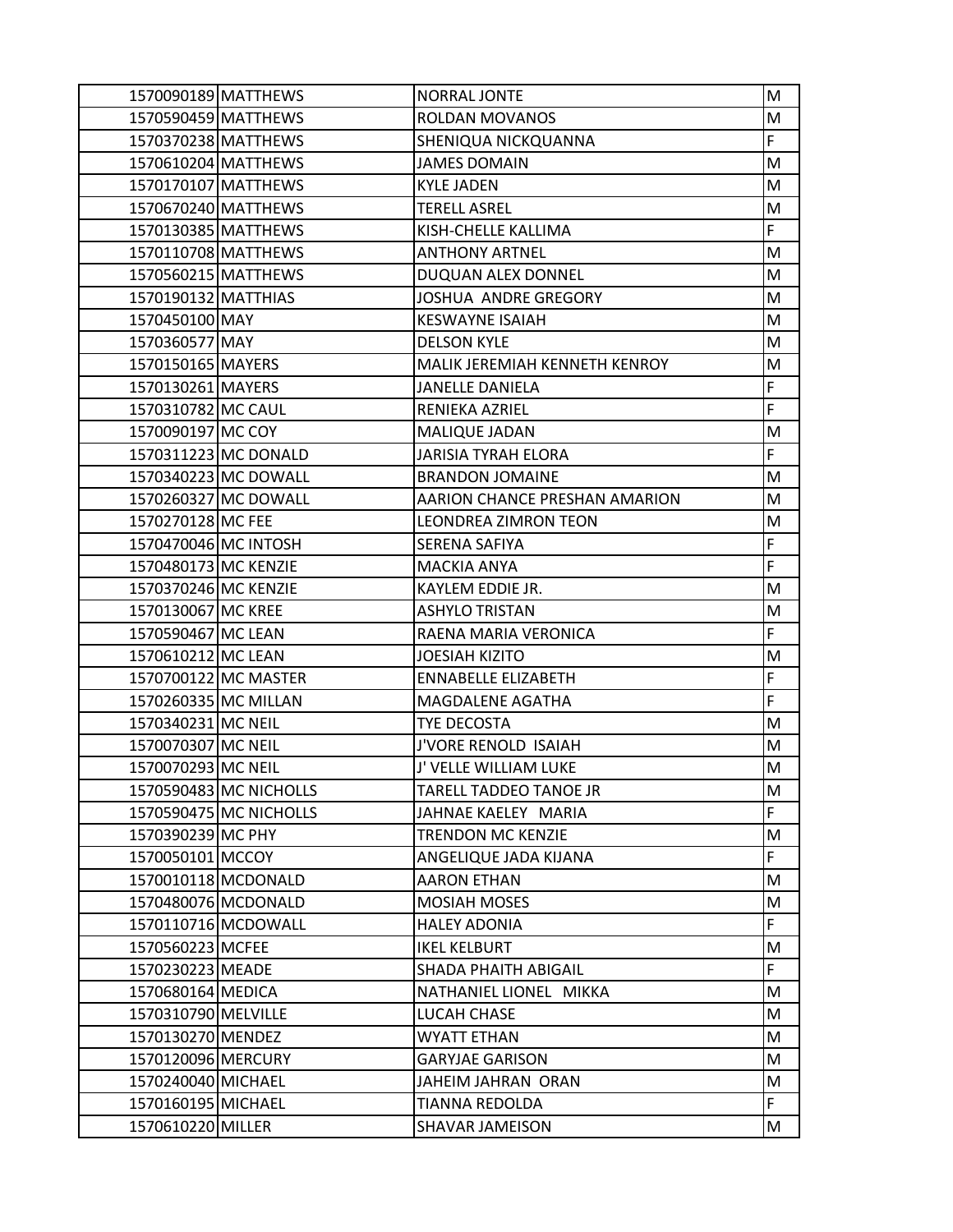| 1570710039 MILLER   |                          | <b>KRISROY KENROY KIMROY</b>  | M  |
|---------------------|--------------------------|-------------------------------|----|
| 1570290277 MILLER   |                          | <b>BRENDON IRAN</b>           | M  |
| 1570360372 MILLER   |                          | TREVONIQUE KESHORNA MYA       | F. |
|                     | 1570030224 MILLINGTON    | KINGSLIE LIVINGSTONE          | M  |
| 1570310804 MITCHELL |                          | DUSHAUNTE' JADA MECKAYLAH     | F  |
| 1570270136 MITCHELL |                          | <b>ABIGAIL PATRICIA</b>       | F  |
| 1570150181 MITCHELL |                          | RACHEAL KARA SANIYAH          | F  |
| 1570150173 MITCHELL |                          | JOZEAN TENNICA SABARINA       | F  |
| 1570310812 MOFFORD  |                          | <b>KALIAH KHALICE</b>         | F  |
| 1570590491 MOFFORD  |                          | <b>ETHAN LENNOX</b>           | M  |
| 1570520159 MOFFORD  |                          | LEAH MIKAYLA                  | F  |
| 1570460156 MOORE    |                          | <b>KEVON PRINCE</b>           | M  |
| 1570570199 MOORE    |                          | VASHILKA ZANDRA               | F  |
| 1570010126 MORGAN   |                          | DIVINE DIEZ TENECIA           | F  |
| 1570260343 MORGAN   |                          | SONIQUE KENNISHA XENNISHA     | F  |
| 1570310820 MORGAN   |                          | SHEYKIRAH XAVIANN ANYAH       | F  |
| 1570290285 MORGAN   |                          | <b>JOMARLI KLEON</b>          | M  |
| 1570360380 MOSES    |                          | <b>TESONIQUE SHERNISA</b>     | F  |
| 1570510374 MURPHY   |                          | LEAH MADELYN JACADA           | F  |
|                     | 1570590513 MURPHY BAILEY | <b>ANIAH PHIONA</b>           | F  |
| 1570590521 MURRAY   |                          | CAMILLE ROSEMARY VERA         | F  |
| 1570530170 MURRAY   |                          | <b>KYLE CK</b>                | M  |
| 1570510382 MURRAY   |                          | SYDEEN VANEAL SAPPHIRE        | F  |
| 1570350059 MYERS    |                          | <b>LEONIL WALTER</b>          | М  |
| 1570360399 MYERS    |                          | AISHA ALVERN JENIQUE          | F  |
| 1570130296 NANTON   |                          | <b>HAWKINS MANDELA</b>        | M  |
| 1570670258 NANTON   |                          | <b>OMARIO JOSIAH</b>          | M  |
| 1570040220 NANTON   |                          | ARIA DEKOTA KAILEY            | F  |
| 1570300418 NANTON   |                          | <b>NATHALIA CAROLINE</b>      | F  |
| 1570440139 NANTON   |                          | <b>MAKAIDA DA LONYA</b>       | F  |
| 1570050110 NANTON   |                          | <b>KELISHA CHRISTINA</b>      | F  |
| 1570710047 NANTON   |                          | SHIYANA CERICA CAMISHA        | F  |
| 1570290293 NAPHTALI |                          | <b>ELIJAH ETHAN</b>           | M  |
| 1570100117 NELSON   |                          | CIANA JAZIANN                 | F. |
| 1570360402 NELSON   |                          | <b>TYLER EZEKIEL</b>          | м  |
| 1570280115 NELSON   |                          | A'MYA ADRIANNA                | F  |
| 1570260351 NEPTUNE  |                          | <b>HOPE CHRIST-T SHEVELIE</b> | F  |
| 1570450118 NERO     |                          | <b>ADELLAW ANTARES</b>        | F  |
| 1570460016 NERO     |                          | <b>ALISHA RONIQUE</b>         | F  |
| 1570660040 NERO     |                          | <b>AZOR LENREESE LENRICK</b>  | M  |
| 1570530189 NEVERSON |                          | <b>JAYDEN L</b>               | M  |
| 1570570202 NEVERSON |                          | <b>KAILEY DIVINE</b>          | F. |
| 1570060034 NICHOLLS |                          | <b>SCOTTLYN RECARDO</b>       | M  |
| 1570570210 NICHOLS  |                          | <b>JERON JEVONTE</b>          | M  |
| 1570590530 NICHOLS  |                          | <b>NIA NAOMI</b>              | F  |
| 1570320206 NICHOLS  |                          | RONIESHA ROXXIE               | F  |
| 1570320214 NICKIE   |                          | MICHELLE TIMESHA              | F  |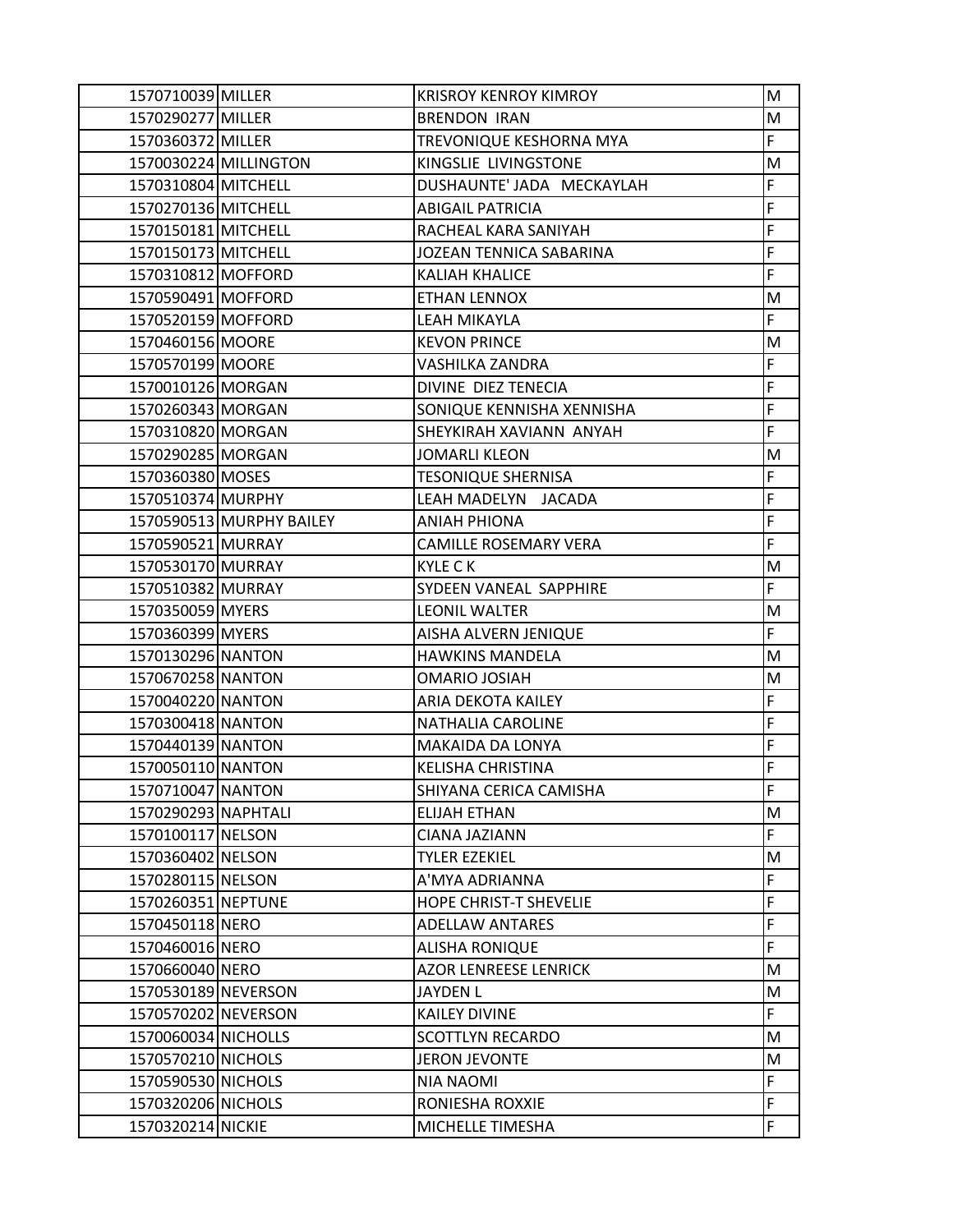| 1570320222 NICKIE     |                      | <b>SHADIQUE RONARDO</b>       | M  |
|-----------------------|----------------------|-------------------------------|----|
| 1570460164 NIMBLET    |                      | <b>IROY OMAR</b>              | M  |
| 1570050128 NOEL       |                      | SHARIEL SHENELL JARIEL        | F  |
| 1570610247 NOEL       |                      | MIKAYLI SELENA                | F  |
| 1570370262 NOEL       |                      | <b>RHONISE</b>                | F  |
| 1570370270 O'GARRO    |                      | <b>SOFANNI</b>                | F  |
| 1570310839 O'GARRO    |                      | JAYDON AYDEN KYLE             | M  |
| 1570510390 OLIVE      |                      | YOLISSA YOLANDA GIAH          | F  |
| 1570620102 OLIVER     |                      | <b>TREECE MEAGAN</b>          | F  |
| 1570340240 OLIVER     |                      | AIDEN CLENDON XAVIER GLIRON   | M  |
| 1570020148 OLLIVER    |                      | <b>SEAN MICHAEL</b>           | M  |
| 1570110724 OLLIVER    |                      | SABRINA ANGELICA ASHANTÉ      | F  |
| 1570470054 OLLIVIERRE |                      | DAVANTE' AIDEN                | M  |
| 1570450126 OLLIVIERRE |                      | <b>TAYSHON JOSIAH</b>         | M  |
| 1570180110 OLLIVIERRE |                      | <b>JUSTENE JUSSIANN</b>       | F  |
| 1570100125 OLLIVIERRE |                      | <b>MIAH LELLA</b>             | F  |
| 1570060042 OLLIVIERRE |                      | <b>JOMAIN DAVID</b>           | M  |
| 1570090219 OLLIVIERRE |                      | <b>JOSHUA MAKEL</b>           | M  |
| 1570480084 OLLIVIERRE |                      | <b>JARED RASHAWN JEROME</b>   | М  |
| 1570590548 OLLIVIERRE |                      | <b>JAYDEN LORENZO</b>         | M  |
| 1570250100 OLLIVIERRE |                      | DEVONTE FITZGERALD            | M  |
| 1570310847 OLLIVIERRE |                      | MYIEKA MALEKA SYLVIA          | F  |
| 1570450134 OLLIVIERRE |                      | <b>TY TYSON</b>               | M  |
| 1570070315 OLLIVIERRE |                      | RINETTE SARIAH                | F  |
| 1570070323 OLLIVIERRE |                      | TYRIKE LENARDO JAIQUAN        | M  |
| 1570130300 OLLIVIERRE |                      | SHANNIRE ANGELINA             | F  |
| 1570310855 OLLIVIERRE |                      | TYRANIQUE TRUDI-ANN KATHY-ANN | F  |
| 1570520167 OLLIVIERRE |                      | <b>AARON NATHAN</b>           | M  |
| 1570330139 O'NIEL     |                      | CHLOE ANGELICA TALISA         | F  |
| 1570290307 OTTLEY     |                      | <b>OMARION ROMELLE</b>        | M  |
| 1570110740 PARIS      |                      | JIN JORDAN NATE               | M  |
| 1570370289 PARRIS     |                      | <b>GEA MELLANI</b>            | F  |
| 1570110759 PARRIS     |                      | <b>DEYON ANGELLO</b>          | M  |
| 1570520175 PARSONS    |                      | KIARA COLLEEN                 | F  |
| 1570260360 PATRICK    |                      | <b>JANESSA SUMMER</b>         | F  |
|                       | 1570670266 PATTERSON | JEMOLEAH JE'MIA               | F  |
|                       | 1570590564 PATTERSON | YANA ZIZI                     | F  |
|                       | 1570270152 PATTERSON | T'SHANA JENÉ DESTINY          | F  |
|                       | 1570140070 PATTERSON | <b>JAMARI MICHA</b>           | М  |
|                       | 1570320230 PATTERSON | <b>KASHANIAH DESHANTIE'</b>   | F  |
|                       | 1570590556 PATTERSON | PAIGE JAMIESHA GABRIELL JADEN | F  |
|                       | 1570670274 PATTERSON | KETHEISHA ASHLEY              | F  |
|                       | 1570320249 PATTERSON | PATRINA KIMEIYA               | F  |
|                       | 1570270144 PATTERSON | KYRON JEREMIAH ISAIAH         | М  |
| 1570620110 PAUDEL     |                      | <b>KEYANA</b>                 | F. |
| 1570680172 PAUL       |                      | RHI'NIQUA MYRA ODESSA         | F. |
| 1570190140 PAYNE      |                      | MALACHI ALEXANDER CARTER      | M  |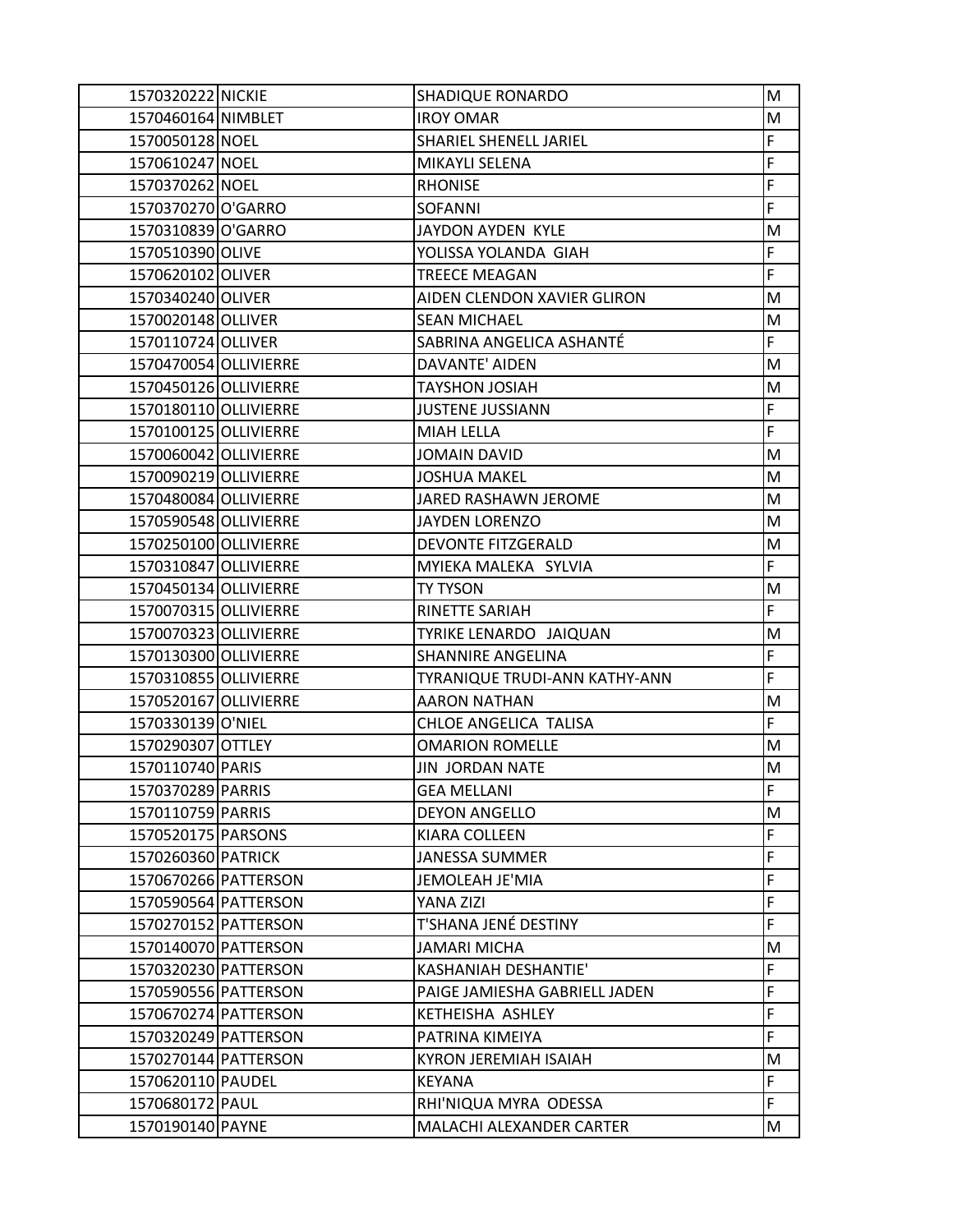| 1570590572 PAYNE    |                            | <b>KERON KAREEM</b>              | M  |
|---------------------|----------------------------|----------------------------------|----|
| 1570110767 PAYNE    |                            | KYRA DELIANN SUMMA               | F  |
| 1570360410 PAYNE    |                            | CRISTIANO JAYRON JEREMIAH        | M  |
| 1570590580 PAYNTER  |                            | NATILLIA KRISTYANNA              | F  |
|                     | 1570310863 PEMBERTON       | <b>JNYA JENIZE SUSAN</b>         | F  |
| 1570200103 PEREIRA  |                            | CHELSEA GABRILLA SHENESE         | F  |
| 1570260378 PEREIRA  |                            | KAYLEE JAYLA ALEXIA              | F  |
| 1570310880 PETERS   |                            | ZORYA GABRIEL KENEKA             | F  |
| 1570610255 PETERS   |                            | <b>KENAI VORNLEY</b>             | м  |
| 1570230258 PETERS   |                            | ADRIANNA KRISSA                  | F  |
| 1570040238 PETERS   |                            | <b>CURTLY CURTIS JR</b>          | M  |
| 1570470062 PETERS   |                            | JESHUAH DAVID JR.                | M  |
| 1570040246 PETERS   |                            | RAMESH ALISTER AUDRIC            | M  |
| 1570230266 PETERS   |                            | <b>KYAH XYON ELCANIE</b>         | М  |
| 1570030232 PETERS   |                            | <b>SHANNEYAH ARI-ANNE</b>        | F  |
| 1570310871 PETERS   |                            | JRYMIAH JEAN-MARC                | M  |
| 1570090227 PETERS   |                            | <b>CHAZ MICHAEL</b>              | M  |
| 1570070331 PETERSON |                            | DAMARION TEVIS AYDEN             | M  |
|                     | 1570500085 PETERS-PRESCOTT | <b>NATHANIEL OLIVER</b>          | М  |
| 1570510420 PHILLIPS |                            | GABRIELLE AMARIAH HAIL-LEE TIRA  | F  |
| 1570460172 PHILLIPS |                            | OLICIA OFEILA                    | F  |
| 1570050136 PHILLIPS |                            | MATTHEW ORLANDO TYREECE          | M  |
| 1570370300 PHILLIPS |                            | <b>KENVILLE</b>                  | M  |
| 1570130318 PHILLIPS |                            | <b>ALISHA JISELLE</b>            | F  |
| 1570360429 PHILLIPS |                            | <b>DEVONTE JACOB</b>             | M  |
| 1570580062 PHILLIPS |                            | DOWAYNE DOREN                    | M  |
| 1570530197 PIERRE   |                            | MICAH K M                        | M  |
| 1570670282 PIERRE   |                            | <b>AAVA AVERY</b>                | F  |
| 1570110775 PIERRE   |                            | UNIQUE CHARISMA ANNALEEN         | F  |
| 1570260386 PIERRE   |                            | <b>BRITNEY MALIA SHENIQUE</b>    | F  |
| 1570290323 PIERRE   |                            | <b>JUSTIN EZEKIEL</b>            | М  |
| 1570580070 PIERRE   |                            | AUGUSNELL DORELL                 | M  |
| 1570030240 PIERRE   |                            | <b>SIMLET SIMROY</b>             | M  |
| 1570220120 PINDER   |                            | THEA JOSIE                       | F  |
| 1570620129 POMPEY   |                            | <b>AMIRA KELSEY</b>              | F  |
| 1570550317 POMPEY   |                            | <b>CHADEEN CHELSEY SHERMELLE</b> | F  |
| 1570270160 POMPEY   |                            | <b>FLONIQUE SHAFFIQUA MOLICA</b> | F  |
| 1570090235 POMPEY   |                            | JAHEEM ISAAC                     | M  |
| 1570070340 POMPEY   |                            | <b>DESRAN ANDREW</b>             | M  |
| 1570590599 POPE     |                            | DREWMOR ANDREW JEROME            | M  |
| 1570010134 POPE     |                            | ETHAN MALICOY ADRIAN             | M  |
| 1570380101 POPE     |                            | MCKENIZE OMARION ELDON           | М  |
| 1570610263 POWER    |                            | <b>DAMIAN STEPHEN</b>            | M  |
| 1570310898 PRESCOTT |                            | CYRIL JOHNATHAN VICTOR           | М  |
| 1570370319 PRESCOTT |                            | <b>LEONDRE DEVORN</b>            | M  |
| 1570590602 PRETLI   |                            | DYLAN JOSHUA                     | M  |
| 1570590610 PRIMUS   |                            | <b>CORDAHLIA PHYLISS</b>         | F. |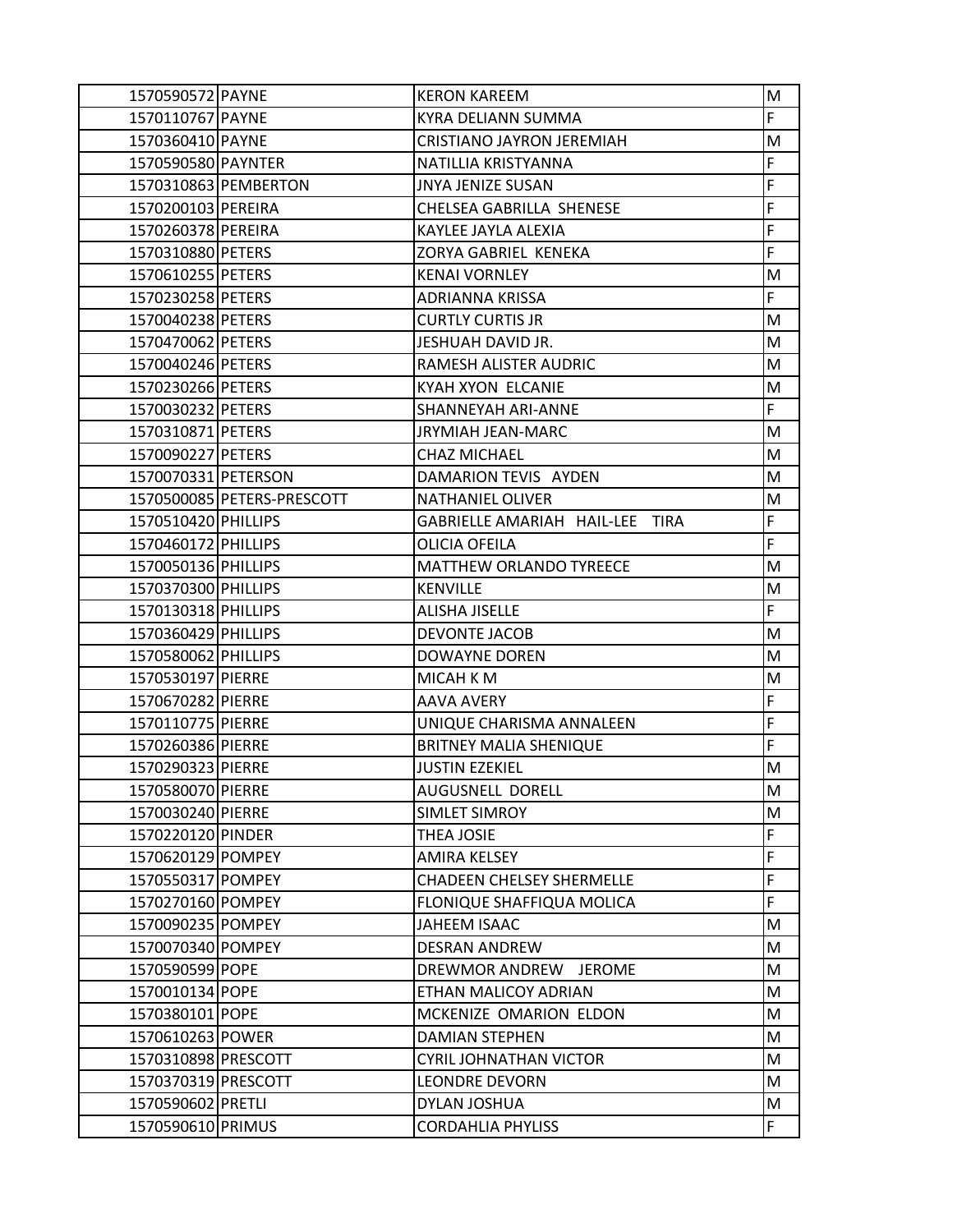| 1570130326 PRIMUS    |                       | DANYELIA GODRELL            | F           |
|----------------------|-----------------------|-----------------------------|-------------|
| 1570530200 PRIMUS    |                       | KI' YONNA S A               | $\mathsf F$ |
| 1570040254 PRIMUS    |                       | KIMANI EZRA                 | M           |
| 1570580089 PRIMUS    |                       | <b>DARIUS MIKIEL</b>        | M           |
| 1570310901 PRINCE    |                       | JAYTARAH ADIANA CELIDA      | F           |
| 1570590629 PRINCE    |                       | KIMAR JBARRI AMAURI         | M           |
| 1570550171 PRINCE    |                       | JAMARLEY KEAN JAVAN         | M           |
| 1570540028 PRINCE    |                       | ROLANDO JR. MAKEEM          | M           |
|                      | 1570110783 PROVIDENCE | <b>JOSIAH ASHTON AUSTIN</b> | M           |
|                      | 1570310910 PROVIDENCE | KARIN SELECIA MARINE        | $\mathsf F$ |
|                      | 1570370327 PROVIDENCE | RODENCIA MALIKA             | F           |
|                      | 1570300434 PROVIDENCE | <b>KENSON AGUERO</b>        | M           |
|                      | 1570110791 PROVIDENCE | <b>TYRIEKE FIROY SHAMER</b> | M           |
|                      | 1570290331 PROVIDENCE | <b>CASNEL GABBY</b>         | M           |
|                      | 1570510439 PROVIDENCE | DELORES ROSELLA REBECKAH    | F           |
| 1570110805 QUAMMIE   |                       | TE JÁUN ISAIAH              | M           |
| 1570310928 QUASHIE   |                       | DACARI JONTE'               | M           |
|                      | 1570130334 QUESTELLES | <b>MYKHLA KIONNA</b>        | $\mathsf F$ |
| 1570260408 QUESTELLS |                       | <b>DESTINEE VEESHA</b>      | $\mathsf F$ |
| 1570030259 QUOW      |                       | <b>CASANNA ANGELICA</b>     | F           |
|                      | 1570070358 RAGGUETTE  | ZARIEL ZARIAH               | $\mathsf F$ |
| 1570590637 RAGUETTE  |                       | APHESHA IYANNA              | $\mathsf F$ |
| 1570590653 RALPH     |                       | SAMARA JANELLIA             | $\mathsf F$ |
| 1570590645 RALPH     |                       | ADRIEL NATHANIEL            | M           |
| 1570260416 RAULINS   |                       | <b>ADIJAH DAKARIE NEJAL</b> | M           |
| 1570390247 RAWLINS   |                       | <b>EMRIL KENIEL</b>         | F           |
| 1570020164 REECE     |                       | <b>CORNELIUS TISHORN</b>    | M           |
| 1570370335 RICHARDS  |                       | <b>JMARRI SHANNON</b>       | M           |
| 1570310944 RICHARDS  |                       | BRANDON ADONY DANIEL        | M           |
| 1570310936 RICHARDS  |                       | ANDREA TAMARA MELISSA       | $\mathsf F$ |
| 1570110821 RICHARDS  |                       | JAMEISHA ZAPHEYA            | F           |
| 1570460180 RICHARDS  |                       | <b>NEHEMIAH EZEKIEL</b>     | M           |
| 1570590661 RICHARDS  |                       | XYONNE TRASHAUNTÉ           | $\mathsf F$ |
| 1570610271 RICHARDS  |                       | ARIELL TIANA                | $\mathsf F$ |
| 1570110813 RICHARDS  |                       | AMIA NAHLA MACKEISHA        | F           |
| 1570320257 RICHARDS  |                       | <b>ERIC ELIJAH</b>          | M           |
| 1570680180 RICHARDS  |                       | <b>ASHANIQUE MAXI-ANN</b>   | $\mathsf F$ |
| 1570120100 RICHARDS  |                       | <b>KEYARA CIARA</b>         | $\mathsf F$ |
| 1570320265 RICHARDS  |                       | JAYANNA VANESSA             | $\mathsf F$ |
| 1570090243 RICHARDS  |                       | COLLESHA ALLIYAH            | F           |
|                      | 1570590670 RICHARDSON | SHENEIL SHAFANA             | F           |
|                      | 1570470070 RICHARDSON | <b>LEONEL MIKAEL</b>        | M           |
|                      | 1570430036 RICHARDSON | <b>ABIGAIL LISA</b>         | $\mathsf F$ |
|                      | 1570030283 RICHARDSON | JALEN JUSTIN                | M           |
| 1570590688 ROACHE    |                       | TIMERA J' SHANNA MICHELLEE  | F           |
| 1570680199 ROBAN     |                       | CAMILLO BASFORD JR.         | M           |
| 1570230282 ROBERTS   |                       | TALIYAH MAKAYLA             | F           |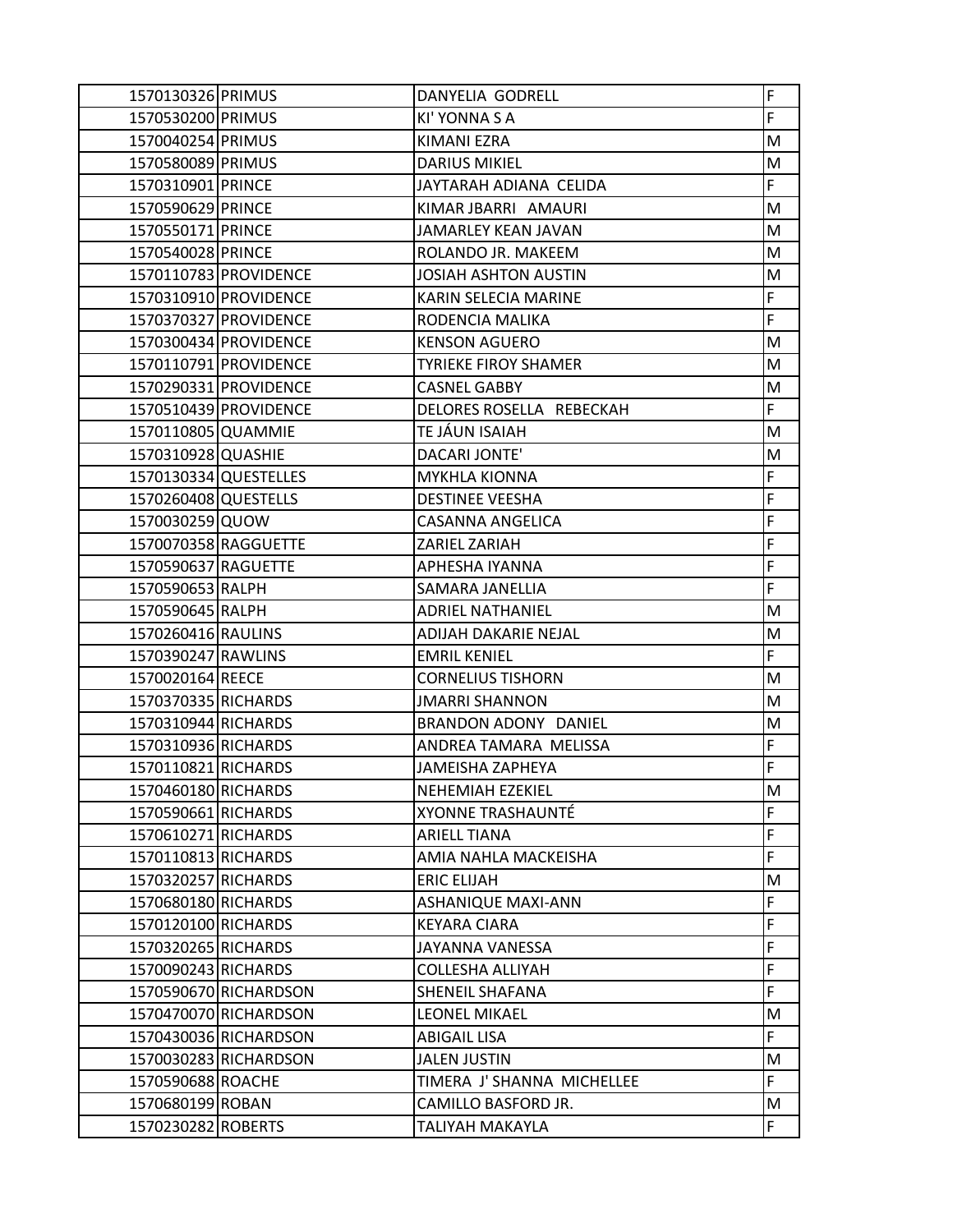| 1570390263 ROBERTS  |                      | TAYEISHA JAHMAIYA            | F  |
|---------------------|----------------------|------------------------------|----|
| 1570310960 ROBERTS  |                      | <b>JAVANIQUE Y'ANNA</b>      | F  |
| 1570030291 ROBERTS  |                      | CHERISH KEILANI              | F  |
| 1570460199 ROBERTS  |                      | <b>CASSIE KEITH</b>          | М  |
| 1570670290 ROBERTS  |                      | <b>KENYON TARQUINN</b>       | M  |
| 1570310952 ROBERTS  |                      | ESTEPHON SHUR LONDE JEREMIAH | M  |
| 1570550325 ROBERTS  |                      | MASEY SORIAH SHARONIQUE      | F  |
| 1570670304 ROBERTS  |                      | <b>NORRIS MECAL</b>          | M  |
| 1570300442 ROBERTS  |                      | <b>RONNIE HENRY</b>          | М  |
|                     | 1570250119 ROBERTSON | MICHELLE NAKELIA NATS        | F. |
| 1570080140 ROBINSON |                      | LE RAUN FADIL                | M  |
| 1570310979 ROBINSON |                      | TYLER NOAH ETHAN             | M  |
| 1570590696 ROBINSON |                      | <b>KYLE DARYLL EARL</b>      | M  |
| 1570260424 ROBINSON |                      | MYRON J-QUAN LONNIE JR.      | М  |
| 1570590700 ROBINSON |                      | KYLA SOLONGE TIA             | F  |
| 1570140089 ROBINSON |                      | <b>KELLISHA RUBY</b>         | F  |
| 1570500093 ROBINSON |                      | <b>KELSON ANTHONY JR</b>     | M  |
| 1570360437 ROBINSON |                      | <b>AARON MARLON JASON</b>    | M  |
| 1570500107 RODGERS  |                      | KARINA JANAIA                | F  |
| 1570330155 RODGERS  |                      | TESSANIQUE TIANA SHANIAH     | F  |
| 1570540079 RODNEY   |                      | OLIVIA SALOME JEWEL          | F  |
| 1570430044 RODNEY   |                      | DÁVID ZIMRAN DAMIAN          | M  |
| 1570280158 RODNEY   |                      | <b>ZIARNIE KYMALIE</b>       | M  |
|                     | 1570080159 RODRIGUEZ | <b>KYA REBEKAH</b>           | F  |
| 1570500115 ROGERS   |                      | ZAYITHE CHLOE FLORENCE       | F  |
| 1570600160 ROGERS   |                      | JORDIN HEDAZZAH              | F  |
| 1570190159 ROGERS   |                      | <b>K.WAN EGYPT HUBERT</b>    | M  |
| 1570310987 ROSS     |                      | <b>JOSIAH CORNELIUS</b>      | M  |
| 1570510447 ROSS     |                      | IZAYAH CHARLES               | М  |
| 1570270179 ROSS     |                      | <b>TERECIA MYRIAH</b>        | F. |
| 1570230290 ROSS     |                      | TREVON PALMISTON MALIKIH     | M  |
| 1570590718 ROSS     |                      | <b>KADIRA BRIANNA</b>        | F  |
| 1570290340 RUSSELL  |                      | <b>CYMPHONIQUE HOPE</b>      | F  |
| 1570290358 RUSSELL  |                      | <b>KHALEEF DICE</b>          | М  |
| 1570200111 RYAN     |                      | FAITH BIANCA VALANTINA KYM   | F. |
| 1570660066 RYAN     |                      | <b>JUSTIN ARDEN</b>          | M  |
| 1570150203 SALANDY  |                      | <b>KRISTA AZIA</b>           | F  |
| 1570090251 SALANDY  |                      | <b>MESAH SOLORNA</b>         | F  |
| 1570310995 SAM      |                      | <b>ROLENE MARIE</b>          | F  |
| 1570060050 SAM      |                      | <b>MARLANA MERLIAH</b>       | F. |
| 1570550180 SAM      |                      | <b>AKEEM TYRECE</b>          | M  |
| 1570600179 SAM      |                      | <b>JOSHUA</b>                | М  |
| 1570590726 SAM      |                      | MYLIKAH KIDIESHA KRYSTAL     | F  |
| 1570550333 SAM      |                      | RONIA NIA ARLETTA            | F  |
| 1570320273 SAMPSON  |                      | <b>OCEAN ISAIAH</b>          | M  |
| 1570590734 SAMUEL   |                      | <b>NERIAH JEDIEL</b>         | F  |
| 1570311010 SAMUEL   |                      | KYRA ESTINA RONICIA          | F  |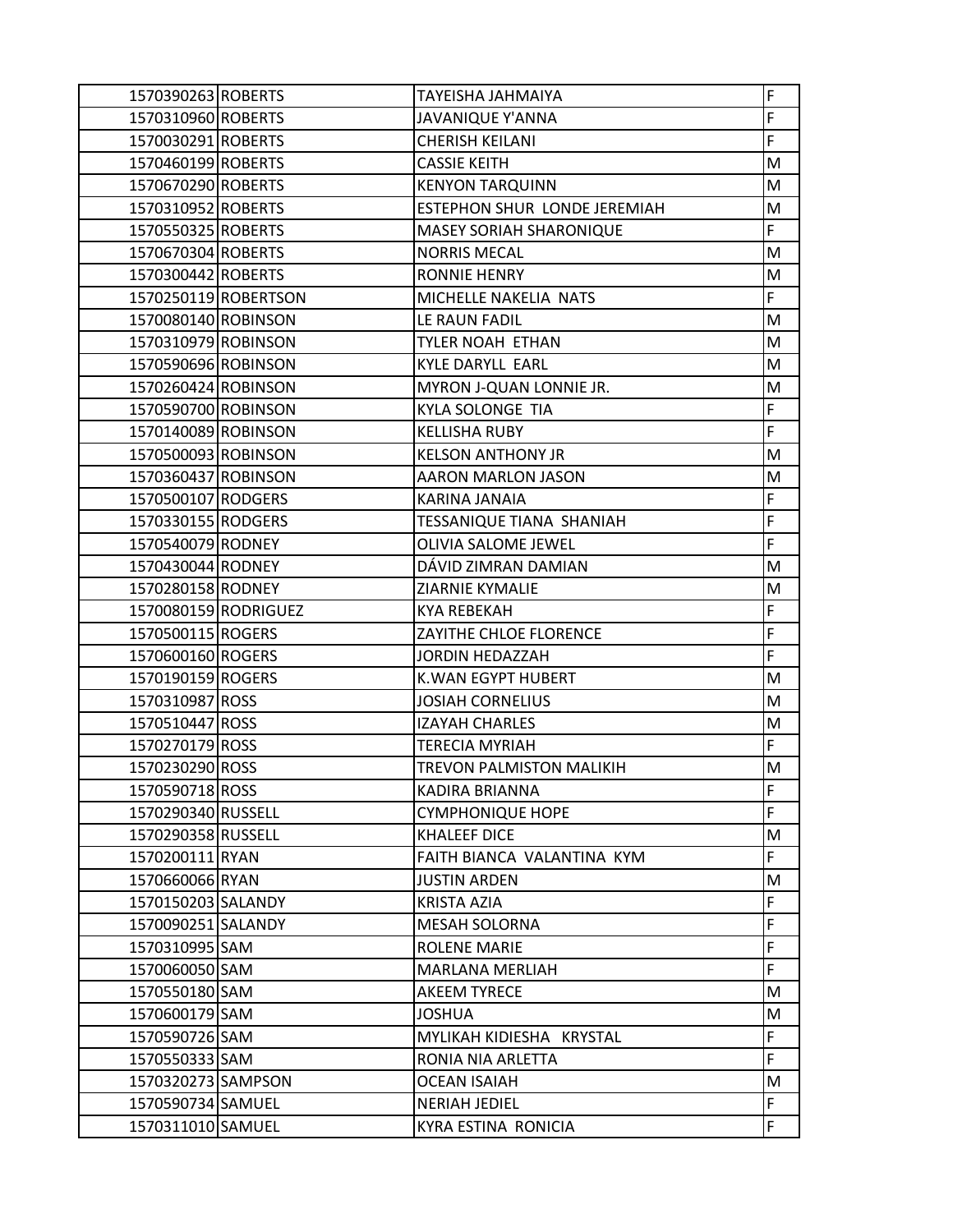| 1570150211 SAMUEL   |                      | <b>SHANAIZ EMMA</b>            | F              |
|---------------------|----------------------|--------------------------------|----------------|
| 1570530219 SAMUEL   |                      | ANAIAH N V                     | F              |
| 1570090260 SAMUEL   |                      | <b>JADA SHANESSA</b>           | F              |
| 1570311029 SAMUEL   |                      | RAYSHAD AARON LA SHAWN         | M              |
| 1570160217 SAMUEL   |                      | <b>DIVINE RENIQUA</b>          | F              |
| 1570160225 SAMUEL   |                      | SARANNE YAKEEN                 | $\overline{F}$ |
| 1570340282 SAMUEL   |                      | THRISTIN JAZIQUE               | M              |
| 1570311002 SAMUEL   |                      | JOLINDA NATALIE ROSALIE SHADIA | F              |
| 1570110848 SAMUEL   |                      | ROMANNO JUNIOR                 | M              |
| 1570230304 SAMUEL   |                      | DOMINIC DIMITRI ROWLAND        | M              |
| 1570580097 SAMUEL   |                      | KAYLEEN                        | F              |
| 1570290366 SAMUEL   |                      | <b>XAVIN MYRON</b>             | M              |
| 1570190167 SANDY    |                      | T-JAY D-SHAWN TREVON           | M              |
| 1570070366 SARGEANT |                      | ASIA YOULANDA                  | F              |
| 1570500123 SARGEANT |                      | KHALIL AZIZI JAHEIM            | М              |
| 1570220155 SAYERS   |                      | MICHAEL ROHAN                  | M              |
|                     | 1570500131 SCHUBBERT | <b>GABRIELLA ALLEXIS</b>       | F              |
| 1570290374 SCIPIO   |                      | <b>ALLANIQUE MALIA</b>         | F              |
| 1570390271 SCOTT    |                      | <b>NOEL EZRA</b>               | M              |
| 1570510455 SCOTT    |                      | TAJ TRALON AMANI               | M              |
| 1570030305 SCOTT    |                      | <b>KYRA CARLITA</b>            | F              |
| 1570500140 SCOTT    |                      | <b>C.J COLDRICK JOEL</b>       | M              |
| 1570140097 SCOTT    |                      | <b>JAPHRIE NIGEL</b>           | M              |
| 1570460202 SCRUBB   |                      | <b>SHAVA</b>                   | M              |
| 1570030313 SEATON   |                      | KINIAH JAMELIA                 | F              |
| 1570020199 SEGOVIA  |                      | AIDEN J'SHAUN CARLOS           | M              |
| 1570350067 SELBY    |                      | <b>FITZRECE KERISA</b>         | F              |
| 1570200120 SEYMOUR  |                      | <b>JADE SIMONE</b>             | F              |
| 1570090278 SHALLOW  |                      | <b>JULIA JANISA</b>            | F              |
| 1570300450 SHALLOW  |                      | LATEAH SHEPHEILIA              | F              |
| 1570610280 SHALLOW  |                      | <b>MALIA JOVORN</b>            | F              |
| 1570330163 SHALLOW  |                      | <b>KJLIK DARIEL</b>            | M              |
| 1570050144 SHALLOW  |                      | <b>DESTINY MADISON SUMMER</b>  | F              |
| 1570710055 SHARPE   |                      | NORICKA QUANTANYA INDIANNA     | F              |
| 1570110856 SHEARMAN |                      | <b>ODELL ASIEL MISHAEL</b>     | М              |
| 1570590742 SHEPHERD |                      | DIANDRA LOUSIA ARIAN           | F              |
| 1570290382 SHORTTE  |                      | <b>NACIRFA NICOLE</b>          | F              |
| 1570311053 SIMMONS  |                      | KAVEISHA JADA ABIELLE          | F              |
| 1570311045 SIMMONS  |                      | KELEISHA GABRIELLA CLAUDIA     | F              |
| 1570360445 SIMMONS  |                      | JOSHUA JADEN ALEXANDER         | М              |
| 1570260432 SIMMONS  |                      | DECKQUANEKE AMAZE A.M          | F              |
| 1570311037 SIMMONS  |                      | DAVIA CLARIS NADIRA            | F              |
| 1570070374 SIMMONS  |                      | <b>KYLEE SJODIN</b>            | F              |
| 1570280166 SIMMONS  |                      | ERIN AKIRA                     | F              |
| 1570510463 SIMMONS  |                      | AMIYAH TAKIAH NIASHA           | F              |
| 1570030321 SIMMONS  |                      | <b>GIOVANNIE JOLAN</b>         | M              |
| 1570330171 SIMMONS  |                      | VENISHIA ALLYAH                | F              |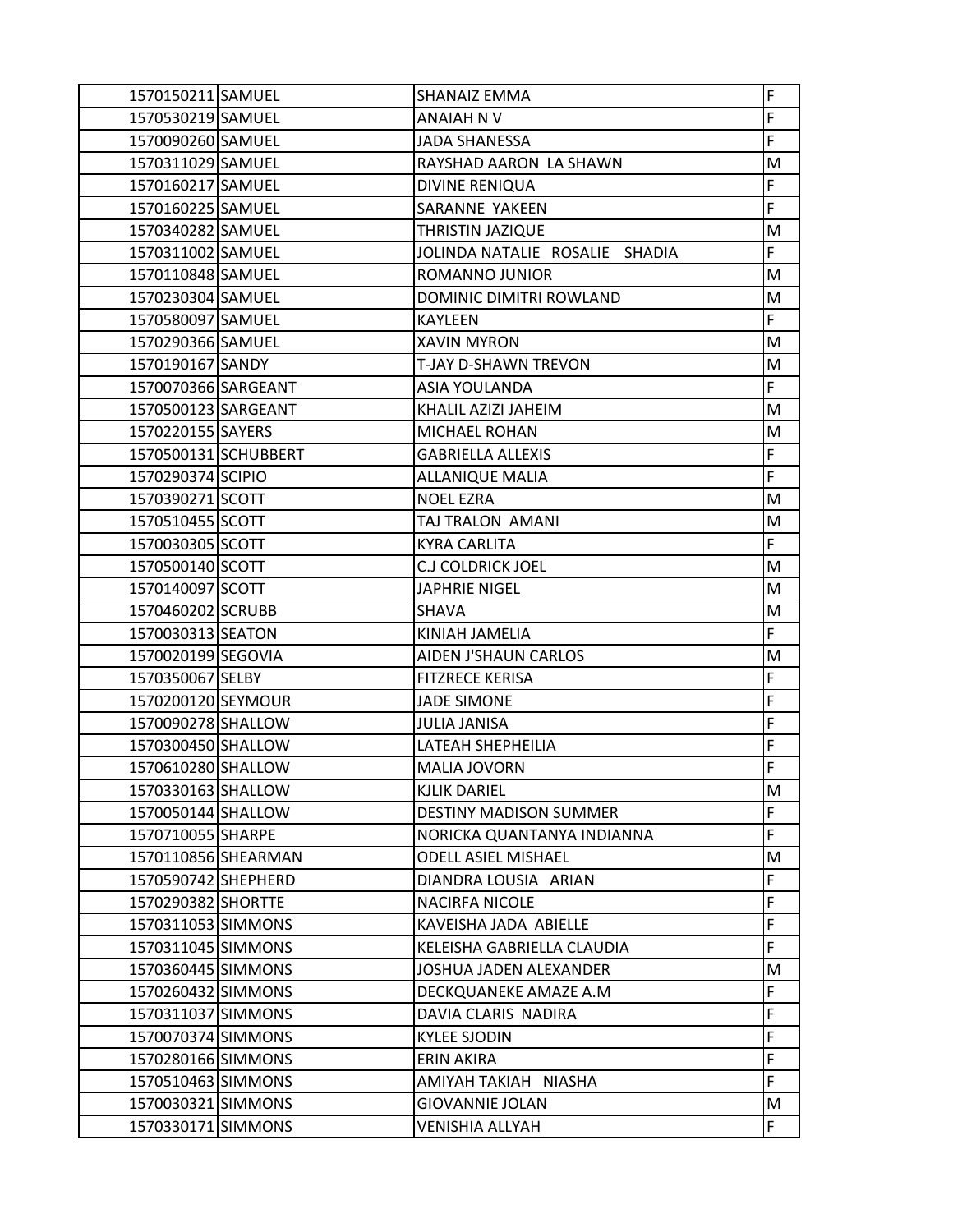|                        | 1570070382 SIMMONS                           | PASSEAN ANTHONIO CHASE                       | M       |
|------------------------|----------------------------------------------|----------------------------------------------|---------|
| 1570070390 SIMMONS     |                                              | TIANNA JAYZARA TAKIYAH                       | F       |
| 1570250135 SIMMONS     |                                              | <b>NIAH KAYLEE</b>                           | F       |
| 1570180129 SIMMONS     |                                              | KIMBERLY ANGELINA                            | F       |
| 1570590750 SIMON       |                                              | <b>LUKE JUNIOR</b>                           | M       |
| 1570220163 SIMON       |                                              | J-VONTE J'DIA                                | M       |
| 1570311061 SKERRIT     |                                              | ALEAH PRESTISHA ABIGAIL                      | F       |
| 1570590769 SLATER      |                                              | ZENYQUE ZENÉ ZOEY                            | F       |
| 1570311070 SLATER      |                                              | <b>JOSETTE ZOE APRIL</b>                     | F       |
| 1570170115 SLATER      |                                              | <b>KIRSHA TIFFANY</b>                        | F       |
| 1570370360 SMALL       |                                              | <b>DANIKA</b>                                | F       |
| 1570250143 SMALL       |                                              | FREDEL BRENDEL DRUCILLA                      | M       |
| 1570300477 SMALL       |                                              | ALLANIQUE SASHANNA                           | F       |
| 1570180137 SMART       |                                              | <b>KADISHA RANNIFER</b>                      | F       |
| 1570370378 SMITH       |                                              | <b>AMAURI MALIQUE</b>                        | M       |
| 1570600187 SMITH       |                                              | ASHNOL ZECHARIAH                             | M       |
| 1570450142 SNAGG       |                                              | <b>HALO CARMELITA</b>                        | F       |
| 1570150220 SNAGG       |                                              | <b>ANTOINE MC KEVAN ALISTAIR</b>             | M       |
| 1570620137 SOLEYN      |                                              | <b>AIMEE OLIVIA</b>                          | F       |
| 1570240059 SOLEYN      |                                              | NOLICIA KAYLA                                | F       |
| 1570210036 SOLEYN      |                                              | ALIK ISREAL ULIJAH                           | M       |
| 1570590777 SOLOMON     |                                              | <b>AIDON DEANDRE</b>                         | M       |
| 1570170123 SOLOMON     |                                              | SAFIYA ANTAISA CADIUSCA                      | F       |
| 1570290390 SOLOMON     |                                              | <b>NAZRI NESEAN</b>                          | M       |
|                        | 1570500158 SOLOMON- GORDON                   | MAHLI CHIKE'                                 | M       |
| 1570680202 SPENCER     |                                              | GABRIELLA TYRECIA ELLICIA DELLICIA           | F       |
| 1570070404 SPENCER     |                                              | <b>TIARA TELANNA</b>                         | F       |
|                        |                                              |                                              |         |
| 1570040262 SPENCER     |                                              | <b>DELSON DELROY</b>                         | M       |
| 1570280174 SPENCER     |                                              | <b>ANTHONY ERIC</b>                          | M       |
| 1570110864 SPENCER     |                                              | KIMOLORN CORNELIUS OMARI                     | M       |
| 1570320281 SPRING      |                                              | NATALIA JONISHA                              | F       |
| 1570670312 SPRING      |                                              | <b>GENNEALIA GENICIA</b>                     | F       |
| 1570590785 SPROTT      |                                              | <b>OSANNA CHANTAL</b>                        | F       |
| 1570150238 SPROTT      |                                              | LENEISHA TYANNA CELDIA                       | F       |
| 1570580100 SPROTT      |                                              | AMOYA NATHALIA                               | F       |
| 1570130350 ST ROSE     |                                              | <b>JODY LAINK</b>                            | M       |
| 1570090286 ST. HILAIRE |                                              | TAYEAH NADERA                                | F.      |
| 1570040270 ST.LOUIS    |                                              | <b>DOJONY</b>                                | M       |
| 1570160241 STAPLETON   |                                              | <b>GABRIELLA GRACE</b>                       | F       |
|                        | 1570700130 STAPLETON                         | <b>JERRARD MALACHI</b>                       | M       |
| 1570540109 STAPLETON   |                                              | VALDINE KHADIJAH TYRAH                       | F       |
|                        | 1570360453 STAPLETON                         | ARLA OLIVIA MEA MYAH                         | F       |
|                        | 1570390280 STAPLETON                         | <b>KEVONSON DURSON</b>                       | M       |
|                        | 1570590793 STAPLETON                         | SYLLIESHA MARY-KATE JASCINA                  | F       |
|                        | 1570540095 STAPLETON                         | LORREAH KAREN MALYKA                         | F       |
|                        | 1570540087 STAPLETON<br>1570030348 STAPLETON | <b>ANTWON JALEEL</b><br><b>BLESSING JADA</b> | M<br>F. |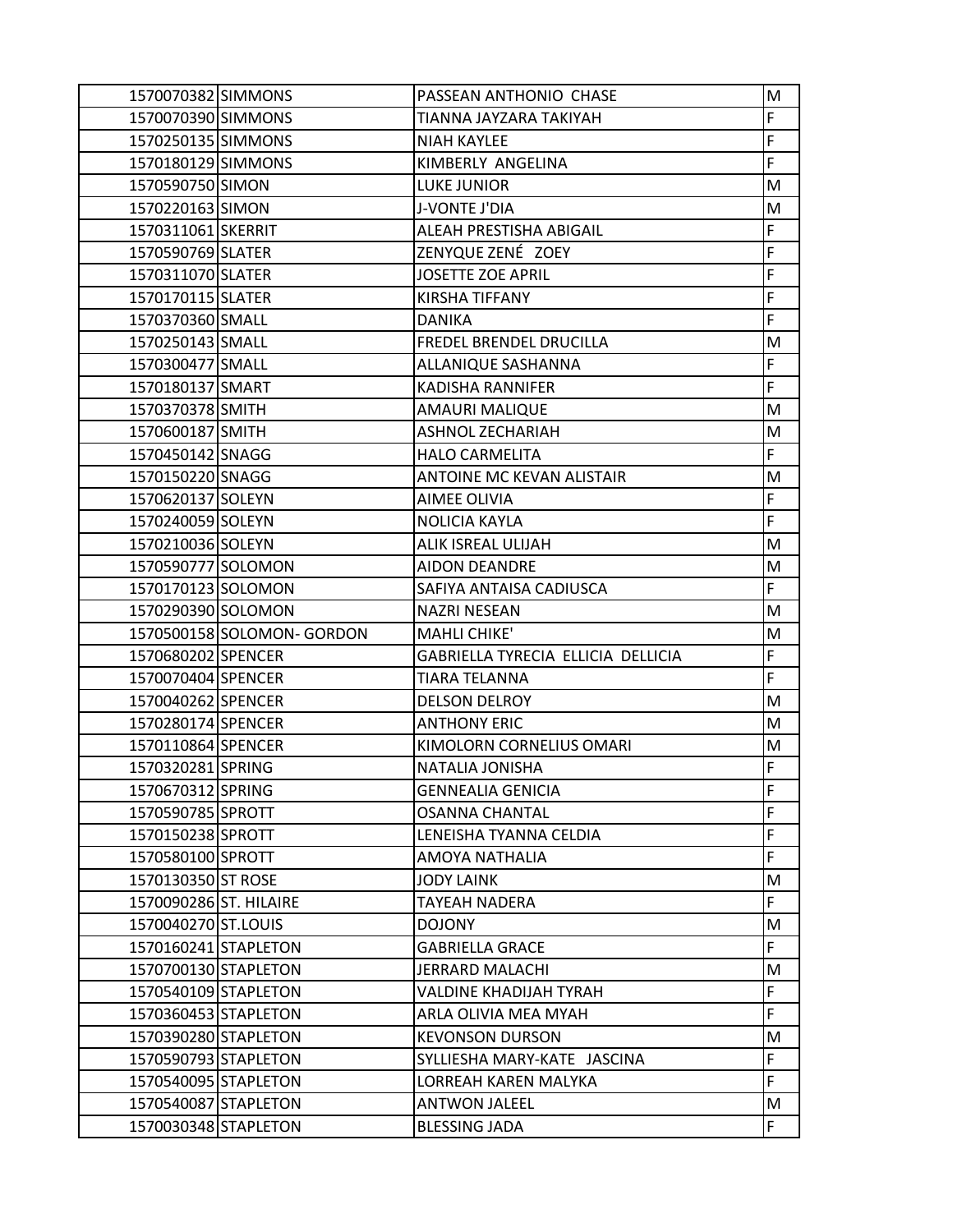| 1570030330 STAPLETON |                       | AYAH AYANNAH                       | F  |
|----------------------|-----------------------|------------------------------------|----|
| 1570150246 STAPLETON |                       | BRENNICA JUANITA VANESSA           | F  |
| 1570240075 STAY      |                       | TANYA SOMMER                       | F  |
| 1570240067 STAY      |                       | DARECIA DEYRESE                    | F  |
| 1570440147 STAY      |                       | <b>KYRA RERE AKAYLA</b>            | F  |
| 1570350075 STEPHEN   |                       | <b>ABIGAIL JZAN</b>                | F  |
| 1570030356 STEPHEN   |                       | <b>JE-SHAUN LAMAR</b>              | M  |
| 1570010142 STEPHENS  |                       | SONJE SONIEL                       | M  |
| 1570090294 STEPHENS  |                       | RAZIKA CASIA                       | F  |
| 1570590807 STERLING  |                       | <b>JULIANDRA MAIA</b>              | F  |
|                      | 1570110880 STEVENSON  | SHAQUANA EMERIS OCTAVIA            | F  |
|                      | 1570110872 STEVENSON  | RENEÉ ANGELICA MIA                 | F  |
| 1570590815 STEWART   |                       | NAOMI OLIVIA VERONICA              | F  |
| 1570400145 STEWART   |                       | <b>BRIANNA LASEY</b>               | F  |
| 1570400153 STEWART   |                       | <b>MAKAI CARLTON</b>               | M  |
| 1570070412 STOWE     |                       | JORDEL JOSHUA                      | M  |
| 1570450169 STOWE     |                       | <b>REO RELANO</b>                  | M  |
| 1570450150 STOWE     |                       | AMAYA ARIANNA                      | F  |
| 1570100060 STRAKER   |                       | <b>ADIAN CHRISTAIN</b>             | М  |
|                      | 1570700149 SUTHERLAND | LA-TISHA SHEENA DOMINIQUE          | F  |
|                      | 1570590823 SUTHERLAND | ZAKKIYYA ASHANTE TSI-YON           | F  |
|                      | 1570360585 SUTHERLAND | <b>SHANTE</b>                      | F  |
| 1570030364 SYLVAN    |                       | TREVANIQUE SHANICA                 | F  |
| 1570410060 TAYLOR    |                       | DWIGHT JR. DWAYNE ROLAND           | М  |
| 1570150254 TAYLOR    |                       | <b>BRENDON CAMRON JR</b>           | M  |
|                      | 1570480092 TELEMAQUE  | DAKARAI JAVANI FARAJI R-JAY        | M  |
|                      | 1570150262 TELEMAQUE  | KYLA TIFFANY MARY                  | F  |
|                      | 1570680210 THEOBALDS  | ALYSSA ABIGAIL                     | F  |
|                      | 1570170131 THEOBALDS  | <b>MARIAH SEADIA ELIZABETH</b>     | F  |
| 1570060069 THOMAS    |                       | <b>MATEI EKRON RINALDO</b>         | M  |
| 1570120118 THOMAS    |                       | KEITHLEY-ANNA LISHANNA ALISTRA     | F  |
| 1570311088 THOMAS    |                       | <b>BETHTONNA TYLER DAHLIA</b>      | F  |
| 1570290404 THOMAS    |                       | KAYLANA CARISSA                    | F  |
| 1570590840 THOMAS    |                       | KAVIN ASHFORD PIERCE               | M  |
| 1570220180 THOMAS    |                       | <b>TRISTON TRAVIS</b>              | M  |
| 1570450177 THOMAS    |                       | <b>HALEIGH FIONA</b>               | F  |
| 1570311100 THOMAS    |                       | ROLONZO ANARLI CORNELIUS           | M  |
| 1570590831 THOMAS    |                       | ISRAEL JACQUAN DEMETRIUS           | M  |
| 1570460210 THOMAS    |                       | <b>SHAMAL SYLVANUS</b>             | М  |
| 1570311096 THOMAS    |                       | <b>ENRIQUE ANTHONY</b>             | M  |
| 1570090308 THOMAS    |                       | <b>KEIFA EDSONNA</b>               | F  |
| 1570010150 THOMAS    |                       | KIARA BRYANNE                      | F. |
| 1570300485 THOMAS    |                       | <b>KEVRON DEVRON</b>               | M  |
| 1570550198 THOMAS    |                       | VERROL JR. VADOL KIMANI            | M  |
| 1570070420 THOMAS    |                       | <b>KADIR AREL</b><br><b>KAREEM</b> | M  |
| 1570520191 THOMAS    |                       | <b>WAYNEL JANAE</b>                | F  |
| 1570230320 THOMAS    |                       | RIHANNA IAN-TAY                    | F  |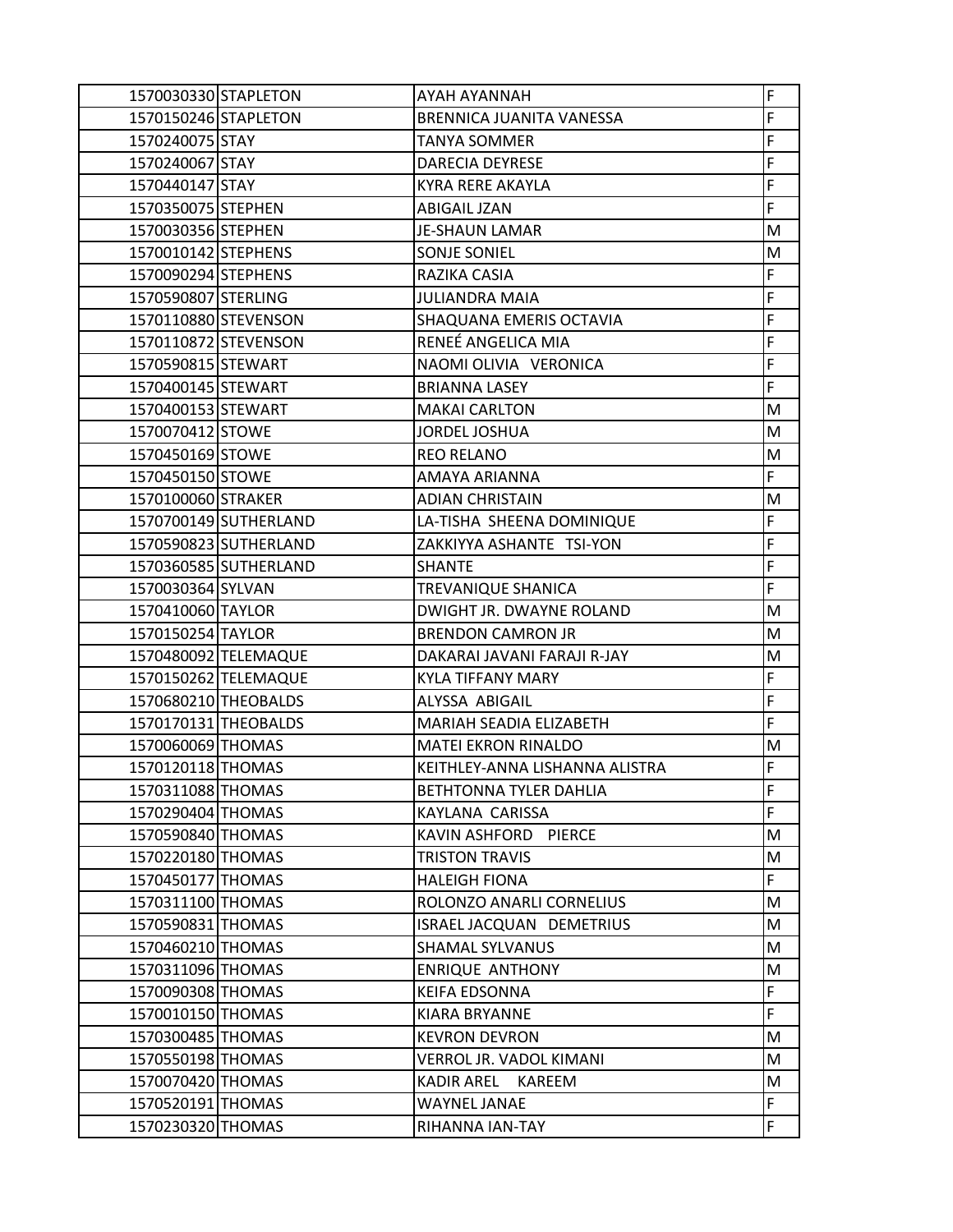| 1570610298 THOMAS   |                        | <b>DEVRAN LENFORD</b>               | M  |
|---------------------|------------------------|-------------------------------------|----|
| 1570300493 THOMAS   |                        | <b>KRISTA MARIA</b>                 | F. |
| 1570680229 THOMAS   |                        | DAVERON DANTE AARON                 | M  |
| 1570110902 THOMAS   |                        | AFFIA XONIA TABIA                   | F  |
|                     | 1570311118 THOMPSON    | RESHONNA ALEXIA                     | F  |
|                     | 1570360461 THOMPSON    | <b>KEVIN KENVILLE</b>               | M  |
| 1570130369 THORPE   |                        | J-KWAN CAVEEKE                      | M  |
| 1570390298 TIMOTHY  |                        | <b>CARLON ADDICHER</b>              | M  |
| 1570480106 TITTLE   |                        | <b>DELROY ALESSANDRO</b>            | M  |
| 1570270187 TOBY     |                        | <b>ARRIELL KADEJAH MYIA</b>         | F  |
| 1570680237 TODD     |                        | <b>KESROY CALVIN RENIQUE JUNIOR</b> | M  |
| 1570311126 TOPPIN   |                        | FAITH CHRYSTEL LESANDRA             | F. |
| 1570030372 TOPPIN   |                        | <b>KADEN RAHEEM</b>                 | M  |
|                     | 1570520230 TRIMMINGHAM | <b>FREYA ARYON</b>                  | F  |
|                     | 1570520221 TRIMMINGHAM | <b>BLYSSE ARYA</b>                  | F  |
|                     | 1570300515 TRIMMINGHAM | SHAMYRA SHAKIRA                     | F  |
|                     | 1570590858 TRIMMINGHAM | <b>BLESSED TIFFANY</b>              | F  |
|                     | 1570560096 TRIMMINGHAM | ROXXANN VIKKI ANTONETTE             | F  |
| 1570670320 TUCKER   |                        | <b>CULLEEN Y'ANNA</b>               | F  |
| 1570590866 VEIRA    |                        | <b>CARLOS RUDOLPH</b>               | М  |
| 1570300523 WALES    |                        | ROZARIO JEVIN                       | M  |
| 1570610301 WALKER   |                        | <b>SHANE JOVAN</b>                  | M  |
| 1570270195 WALKER   |                        | KEDISHA CAMILIA J'MIYA              | F  |
| 1570390301 WALKER   |                        | ROCINDA KIANNA                      | F  |
| 1570070439 WALLACE  |                        | <b>ADON STEWART</b>                 | М  |
| 1570070447 WALLACE  |                        | <b>RILEY DAWSON</b>                 | M  |
| 1570030380 WALSH    |                        | <b>CHRISTIN SHANTAE</b>             | F  |
| 1570670339 WALTERS  |                        | NICHOLETTE NICKARA                  | F  |
| 1570160250 WALTERS  |                        | AKWESI SHAKIRA                      | F  |
| 1570230339 WALTERS  |                        | SARANNA ZARIA KAITLYN               | F  |
| 1570510471 WARNER   |                        | DEVIN RANDOLPH RICARDO              | M  |
| 1570680245 WARNER   |                        | KADY AMELIA LANIQUE                 | F  |
| 1570690062 WARNER   |                        | ANNELLA KAMELA ZIARRA               | F  |
| 1570300531 WARNER   |                        | <b>SAMSON MURKO</b>                 | M  |
| 1570110910 WARREN   |                        | <b>LEO-J LUCAS OSHAN</b>            | м  |
| 1570510480 WARREN   |                        | LENNY ABRAHAM BRADLEY               | M  |
| 1570520248 WARREN   |                        | SHAMIAH BREONNA                     | F  |
| 1570590874 WARRICAN |                        | SERENITY MILONIQUE<br><b>VIOLA</b>  | F. |
| 1570320290 WARRICAN |                        | <b>JADEN RALPH</b>                  | М  |
| 1570590882 WEBB     |                        | SHANECIA KIMBERLY KADIA             | F  |
| 1570370394 WEEKES   |                        | ABRIANNA AMELIA                     | F  |
| 1570010169 WELCOME  |                        | <b>JORANNY DREXOL</b>               | M  |
| 1570590890 WHITE    |                        | ETHAN JONATHAN<br><b>AHMARI</b>     | М  |
| 1570130377 WHITE    |                        | NICHOLAS ORLANDO                    | M  |
| 1570360470 WHITE    |                        | RENALDO ROLANDO DONALLY             | м  |
| 1570360488 WHITE    |                        | RONALDO ROLANDO KENDOL              | M  |
| 1570670347 WICKHAM  |                        | DILECIA DE ANDREA                   | F. |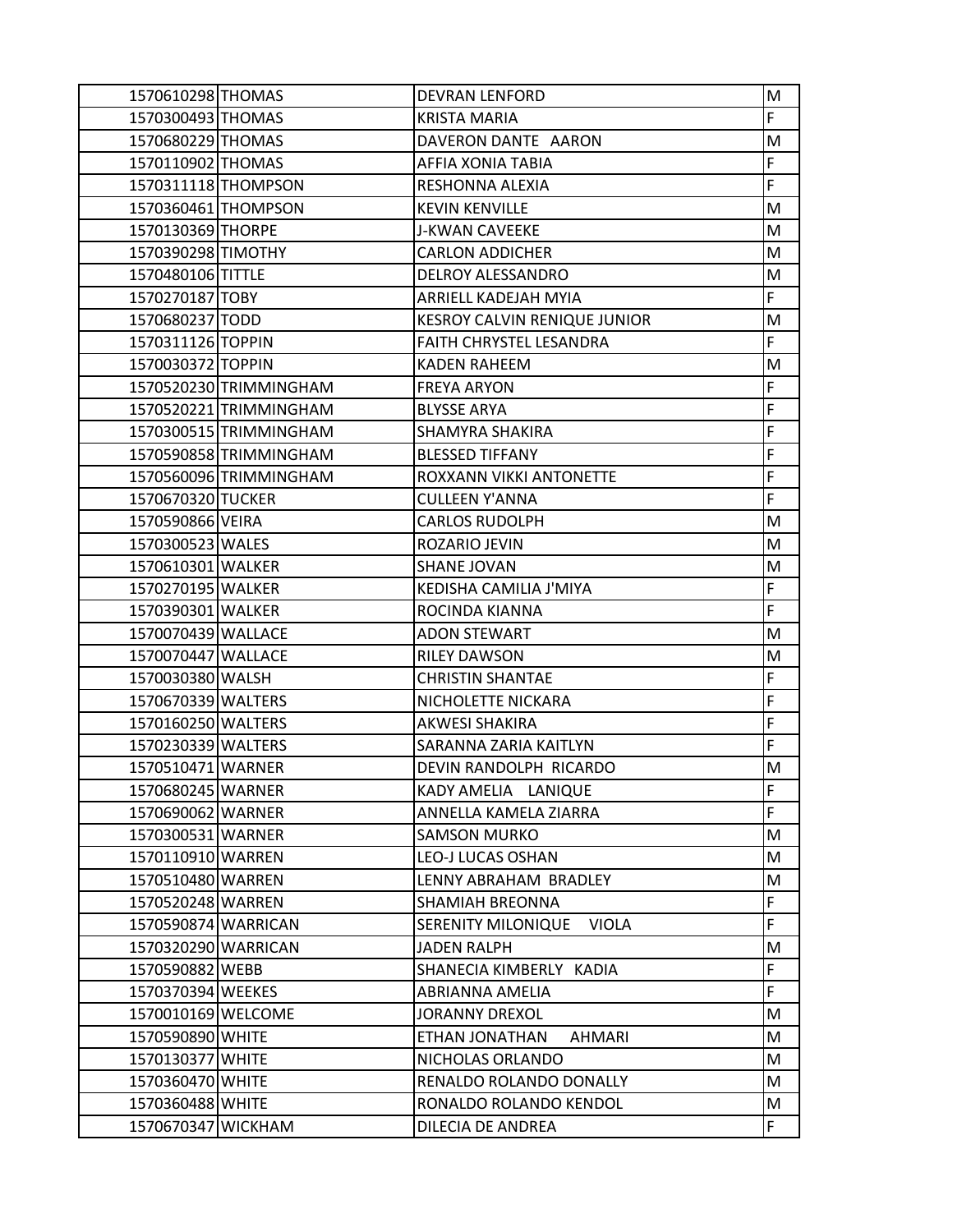| 1570360496 WICKHAM   | NATALIYAH MARIA               | F           |
|----------------------|-------------------------------|-------------|
| 1570610310 WICKHAM   | <b>TYLER ALLAN</b>            | M           |
| 1570260440 WILKINSON | <b>AMAIA JAIDENNE</b>         | F           |
| 1570311150 WILLIAMS  | NYOMIE RAYANNA                | F           |
| 1570340304 WILLIAMS  | AMIR MERVIN SAYEPHA T'SIDIQUE | M           |
| 1570390310 WILLIAMS  | KYLON EARLON JR.              | M           |
| 1570360500 WILLIAMS  | <b>ARYAH LENECIA</b>          | F           |
| 1570080167 WILLIAMS  | <b>CITRON RAY-SHAUN</b>       | M           |
| 1570610328 WILLIAMS  | <b>DELROY ETHAN</b>           | M           |
| 1570360518 WILLIAMS  | <b>CODY ROBERT</b>            | M           |
| 1570580119 WILLIAMS  | <b>AMYAH SHANEZ</b>           | F           |
| 1570460229 WILLIAMS  | <b>JADE ANASHA</b>            | F           |
| 1570140119 WILLIAMS  | <b>ARIA KEYSHIA</b>           | F           |
| 1570430052 WILLIAMS  | TSHORNA JEMEILLIA ORAISHA     | F           |
| 1570470089 WILLIAMS  | <b>JENEA BRIANNA</b>          | F           |
| 1570050152 WILLIAMS  | <b>CHAD RENRICK</b>           | M           |
| 1570311142 WILLIAMS  | <b>JESSE MICAH</b>            | M           |
| 1570450185 WILLIAMS  | ANIKA LEANNA                  | F           |
| 1570130393 WILLIAMS  | <b>TYANA ARIEL</b>            | F           |
| 1570110929 WILLIAMS  | ANELLA ANILA ANIKA            | F           |
| 1570080175 WILLIAMS  | JOSHUA ISAAC                  | M           |
| 1570010177 WILLIAMS  | <b>ABIGAIL JULENE</b>         | F           |
| 1570030399 WILLIAMS  | <b>DARREL DARRON</b>          | M           |
| 1570500166 WILLIAMS  | JANIQUE SYMONE HADASSAH       | F           |
| 1570230355 WILLIAMS  | ZEDAN JORIAH KERROL           | M           |
| 1570540125 WILLIAMS  | <b>NEANTO NARONO</b>          | M           |
| 1570260459 WILLIAMS  | KEVIN JAMARL NADRJ            | M           |
| 1570311169 WILLIAMS  | SKYE' JONAS LIAM              | M           |
| 1570370440 WILLIAMS  | ZENIQUE DENICA                | F           |
| 1570320311 WILLIAMS  | <b>JONELL NATALEE</b>         | F           |
| 1570510501 WILLIAMS  | SAPPHIRE SIMONIQUE ANDRELIQUE | F           |
| 1570370432 WILLIAMS  | <b>OPRAH</b>                  | $\mathsf F$ |
| 1570320303 WILLIAMS  | <b>CHAZ TYREL</b>             | M           |
| 1570090316 WILLIAMS  | <b>ABIGAIL RIAHANNA</b>       | F           |
| 1570370408 WILLIAMS  | <b>JEREMIAH SAMUEL</b>        | M           |
| 1570040297 WILLIAMS  | <b>ADONAI JOSIAH</b>          | M           |
| 1570520256 WILLIAMS  | <b>CADENCE ZORAIDA</b>        | F.          |
| 1570370424 WILLIAMS  | <b>OBAMA</b>                  | M           |
| 1570290412 WILLIAMS  | <b>KOIL AARON</b>             | M           |
| 1570550368 WILLIAMS  | MELYSSA ZONIQUE HADASSA       | F           |
| 1570150289 WILLIAMS  | <b>ONESTO JEVENSON</b>        | M           |
| 1570200065 WILLIAMS  | <b>KYJON KYE JAMAR</b>        | M           |
| 1570110945 WILLIAMS  | <b>MAJAI CEDRIC</b>           | M           |
| 1570210044 WILLIAMS  | O.J MALCOLM CAIN              | M           |
| 1570440163 WILLIAMS  | FRANNICA BRENNILIA ANTONICA   | F           |
| 1570110937 WILLIAMS  | <b>JAVID DELWAYNE</b>         | M           |
| 1570040300 WILLIAMS  | ALEXIA JÉANELLA               | F           |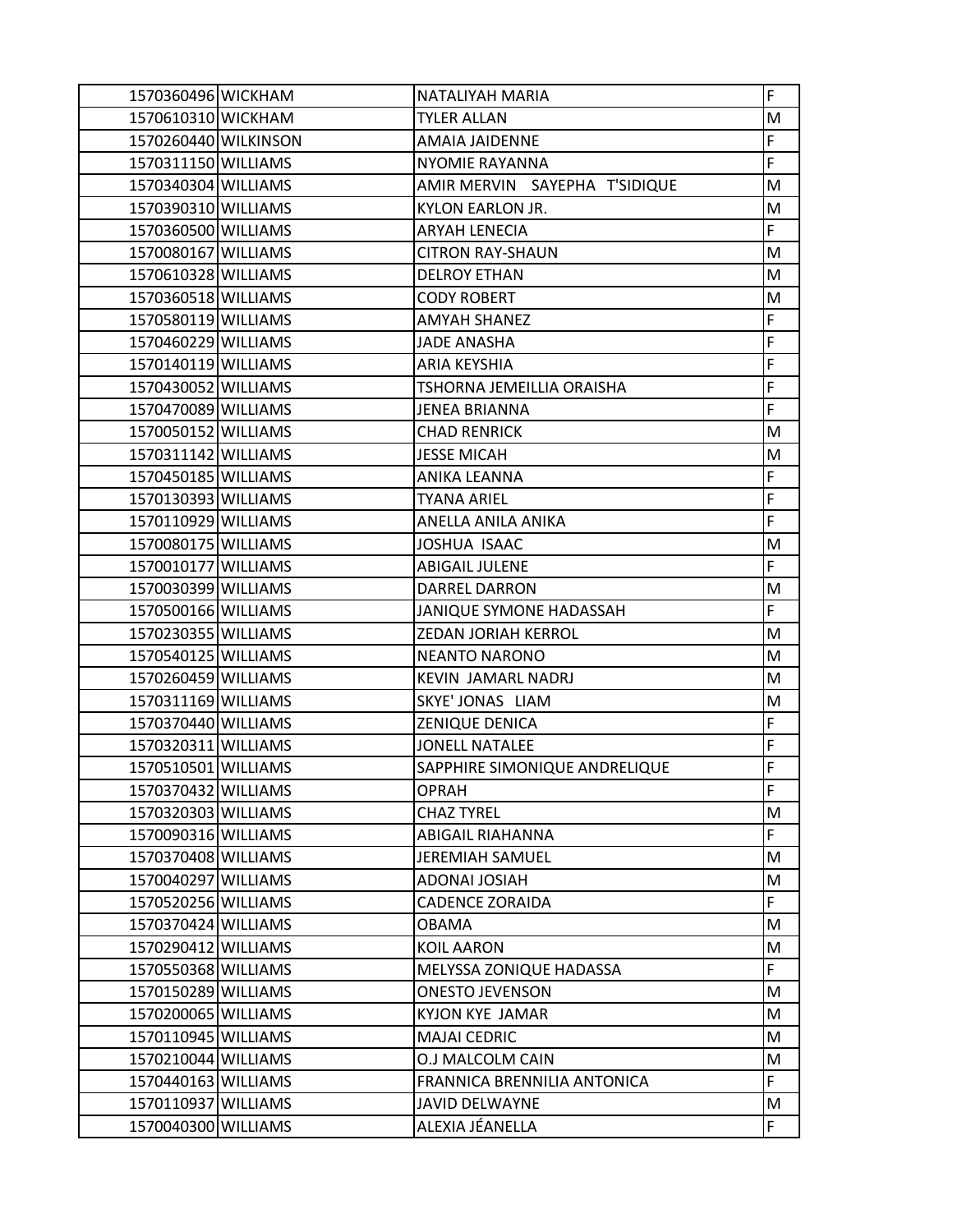| 1570540117 WILLIAMS |                     | <b>KENRON LENRICK TORY</b>    | M  |
|---------------------|---------------------|-------------------------------|----|
| 1570660058 WILLIAMS |                     | <b>TREY-SEAN MICAH JAIWON</b> | M  |
| 1570230347 WILLIAMS |                     | ATHNIELA SHENIELA             | F  |
| 1570550350 WILLIAMS |                     | KAYLEAH SORIYAH DEKODA        | F  |
| 1570311177 WILSON   |                     | <b>NERIAH ZIMIRA</b>          | F  |
| 1570610336 WILSON   |                     | <b>MALIQUE DERON</b>          | M  |
| 1570520264 WILSON   |                     | <b>AJAY MARCUS</b>            | M  |
| 1570100176 WILSON   |                     | <b>DESREEN AKEILLA</b>        | F  |
| 1570550210 WILSON   |                     | <b>KEMARR IAN BARRACK</b>     | M  |
| 1570590904 WOODLEY  |                     | KE-NEIL VANISSA ANN-MARIE     | F. |
| 1570550228 WOODS    |                     | <b>JOASH ORVELL REUEL</b>     | M  |
| 1570530227 WOODS    |                     | <b>AIDEN R</b>                | M  |
| 1570311193 WYLLIE   |                     | SEYONNEY WHITNEY BRIANNA      | F  |
| 1570480190 WYLLIE   |                     | <b>JEVISHA APRIL</b>          | F. |
| 1570311185 WYLLIE   |                     | DEVONTE LESROY MARLON         | M  |
|                     | 1570200138 YEARWOOD | ALISHA SIMEONA                | F  |
| 1570560100 YORKE    |                     | <b>ASHLEY VANESHA</b>         | F  |
| 1570370459 YORKE    |                     | <b>SHANNIA</b>                | F  |
| 1570590912 YOUNG    |                     | <b>BETHANY EUNICE AMARIAH</b> | F  |
| 1570090324 YOUNG    |                     | <b>SAPPHIRE VERFLEUR</b>      | F  |
| 1570311215 YOUNG    |                     | <b>BRENNON RAYNOLD RENNY</b>  | M  |
| 1570320320 YOUNG    |                     | <b>KADEJA AUDRIA</b>          | F. |
| 1570320338 YOUNG    |                     | RAEKWON AUDRE                 | М  |
| 1570230363 YOUNG    |                     | <b>KESHRON NYRON OLANDO</b>   | M  |
| 1570360534 YOUNG    |                     | JORANI JEREMIAH JERMAIN       | M  |
| 1570311207 YOUNG    |                     | AMELIA LEISHA                 | F  |
| 1570500174 YU       |                     | HAO ZHE                       | M  |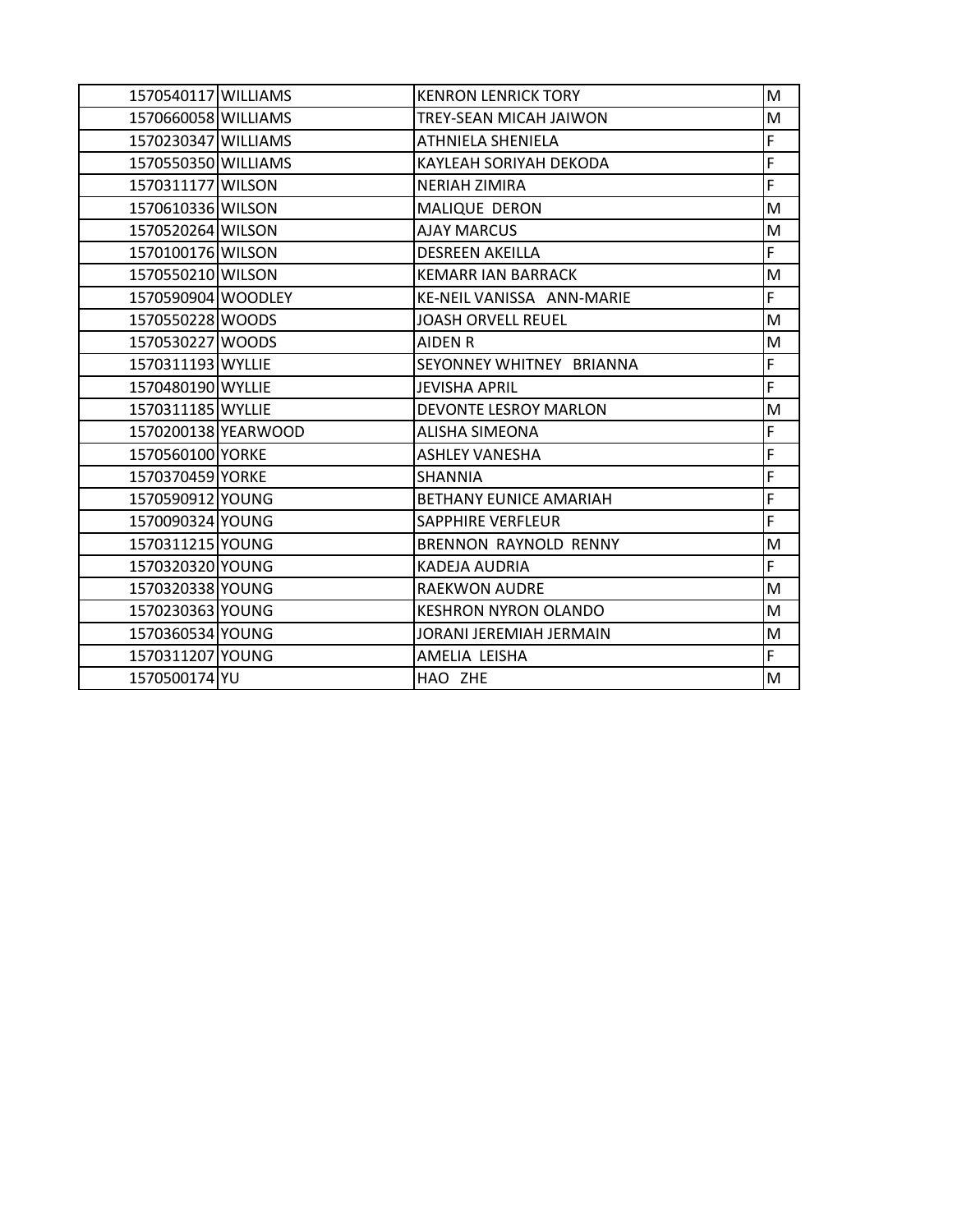## **THE GRENADINES NATIONAL RECONCILIATION ssessment (CPEA) 2022 Required Standard**

| <b>SCHOOL</b>                   |
|---------------------------------|
| <b>BELMONT GOVERNMENT</b>       |
| ST MARY'S ROMAN CATHOLIC        |
| <b>MARY HUTCHINSON PRIMARY</b>  |
| <b>DICKSON METHODIST</b>        |
| <b>GEORGETOWN GOVERNMENT</b>    |
| LAYOU GOVERNMENT                |
| CHATEAUBELAIR METHODIST         |
| KINGSTOWN PREPARATORY           |
| <b>QUESTELLES GOVERNMENT</b>    |
| <b>CALDER GOVERNMENT</b>        |
| RICHLAND PARK S. D. A           |
| KINGSTOWN ANGLICAN              |
| <b>STEPHANIE BROWNE PRIMARY</b> |
| PAGET FARM GOVERNMENT           |
| WESTWOOD METHODIST PRIMARY      |
| STEPHANIE BROWNE PRIMARY        |
| KINGSTOWN PREPARATORY           |
| FITZ HUGHES GOVERNMENT          |
| KINGSTOWN PREPARATORY           |
| <b>QUESTELLES GOVERNMENT</b>    |
| <b>ST MARY'S ROMAN CATHOLIC</b> |
| UNION METHODIST PRIMARY         |
| <b>ARGYLE PRIMARY</b>           |
| KINGSTOWN GOVERNMENT            |
| <b>BIABOU METHODIST</b>         |
| LAYOU GOVERNMENT                |
| KINGSTOWN PREPARATORY           |
| LAYOU GOVERNMENT                |
| C. W. PRESCOD PRIMARY           |
| RICHLAND PARK GOVERNMENT        |
| RICHLAND PARK S. D. A           |
| <b>EVESHAM METHODIST</b>        |
| ST MARY'S ROMAN CATHOLIC        |
| MARRIAQUA GOVERNMENT            |
| CALLIAQUA ANGLICAN              |
| KINGSTOWN PREPARATORY           |
| SOUTH RIVERS METHODIST          |
| PARK HILL GOVERNMENT            |
| SOUTH RIVERS METHODIST          |
| LANGLEY PARK GOVERNMENT         |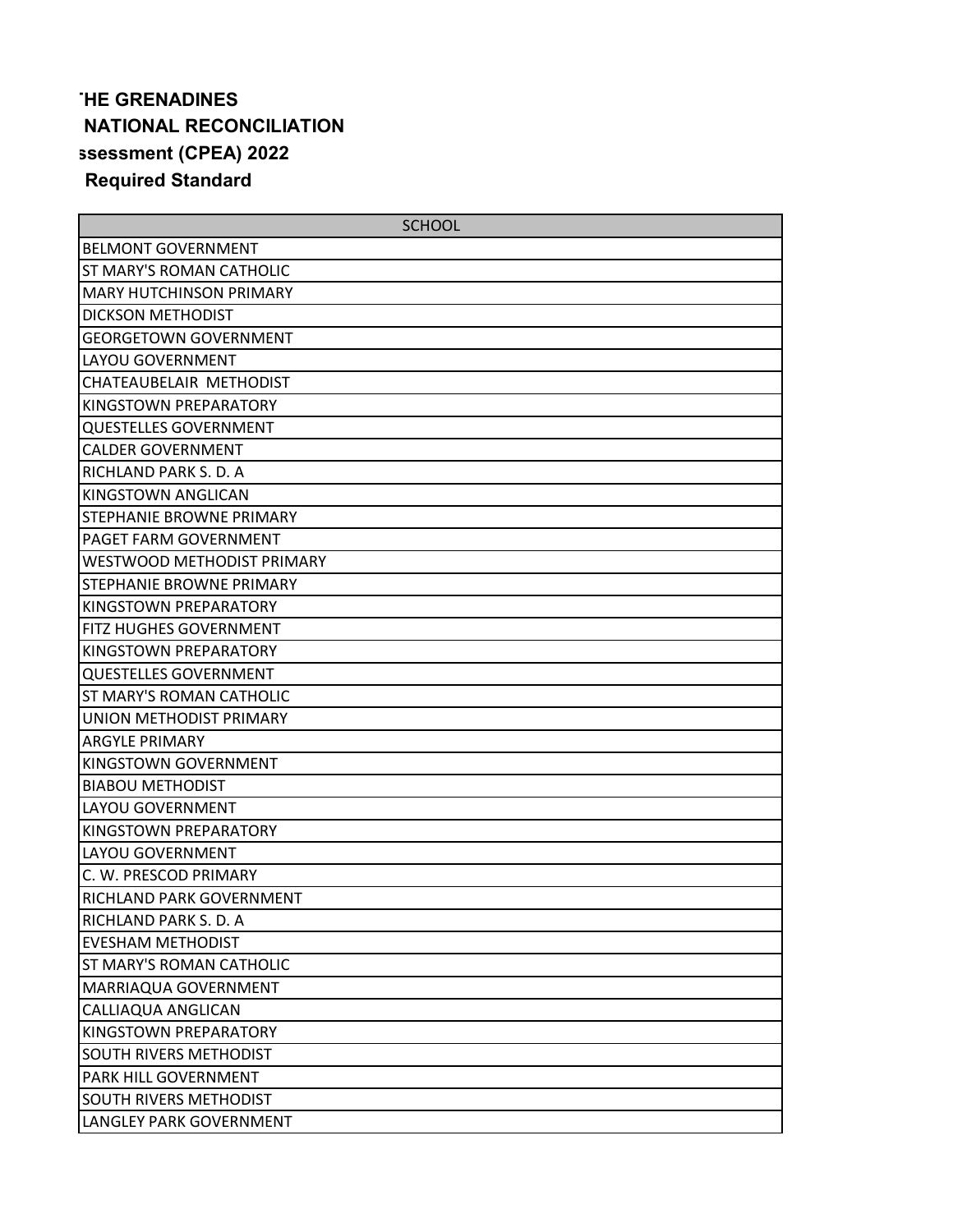| <b>BRIGHTON METHODIST</b>      |
|--------------------------------|
| KINGSTOWN PREPARATORY          |
| KINGSTOWN PREPARATORY          |
| KINGSTOWN PREPARATORY          |
| SOUTH RIVERS METHODIST         |
| C. W. PRESCOD PRIMARY          |
| MARRIAQUA GOVERNMENT           |
| <b>WINDSOR PRIMARY</b>         |
| <b>WINDSOR PRIMARY</b>         |
| KINGSTOWN GOVERNMENT           |
| <b>BARROUALLIE GOVERNMENT</b>  |
| <b>WINDSOR PRIMARY</b>         |
| KINGSTOWN PREPARATORY          |
| ST MARY'S ROMAN CATHOLIC       |
| <b>QUESTELLES GOVERNMENT</b>   |
| <b>WINDSOR PRIMARY</b>         |
| PETERSVILLE PRIMARY            |
| KINGSTOWN PREPARATORY          |
| <b>QUESTELLES GOVERNMENT</b>   |
| KINGSTOWN ANGLICAN             |
| <b>GEORGETOWN GOVERNMENT</b>   |
| SION HILL GOVERNMENT           |
| PARK HILL GOVERNMENT           |
| <b>CLARE VALLEY GOVERNMENT</b> |
| KINGSTOWN PREPARATORY          |
| <b>SANDY BAY GOVERNMENT</b>    |
| <b>SANDY BAY GOVERNMENT</b>    |
| <b>BIABOU METHODIST</b>        |
| <b>SANDY BAY GOVERNMENT</b>    |
| <b>OWIA GOVERNMENT</b>         |
| SPRING VILLAGE METHODIST       |
| KINGSTOWN PREPARATORY          |
| <b>QUESTELLES GOVERNMENT</b>   |
| <b>GEORGETOWN GOVERNMENT</b>   |
| C. W. PRESCOD PRIMARY          |
| ST MARY'S ROMAN CATHOLIC       |
| TOURAMA GOVERNMENT             |
| <b>GREGGS GOVERNMENT</b>       |
| <b>SANDY BAY GOVERNMENT</b>    |
| <b>SOUTH RIVERS METHODIST</b>  |
| <b>QUESTELLES GOVERNMENT</b>   |
| SANDY BAY GOVERNMENT           |
| <b>BELAIR GOVERNMENT</b>       |
| SANDY BAY GOVERNMENT           |
| MARRIAQUA GOVERNMENT           |
| KINGSTOWN GOVERNMENT           |
| <b>GEORGETOWN GOVERNMENT</b>   |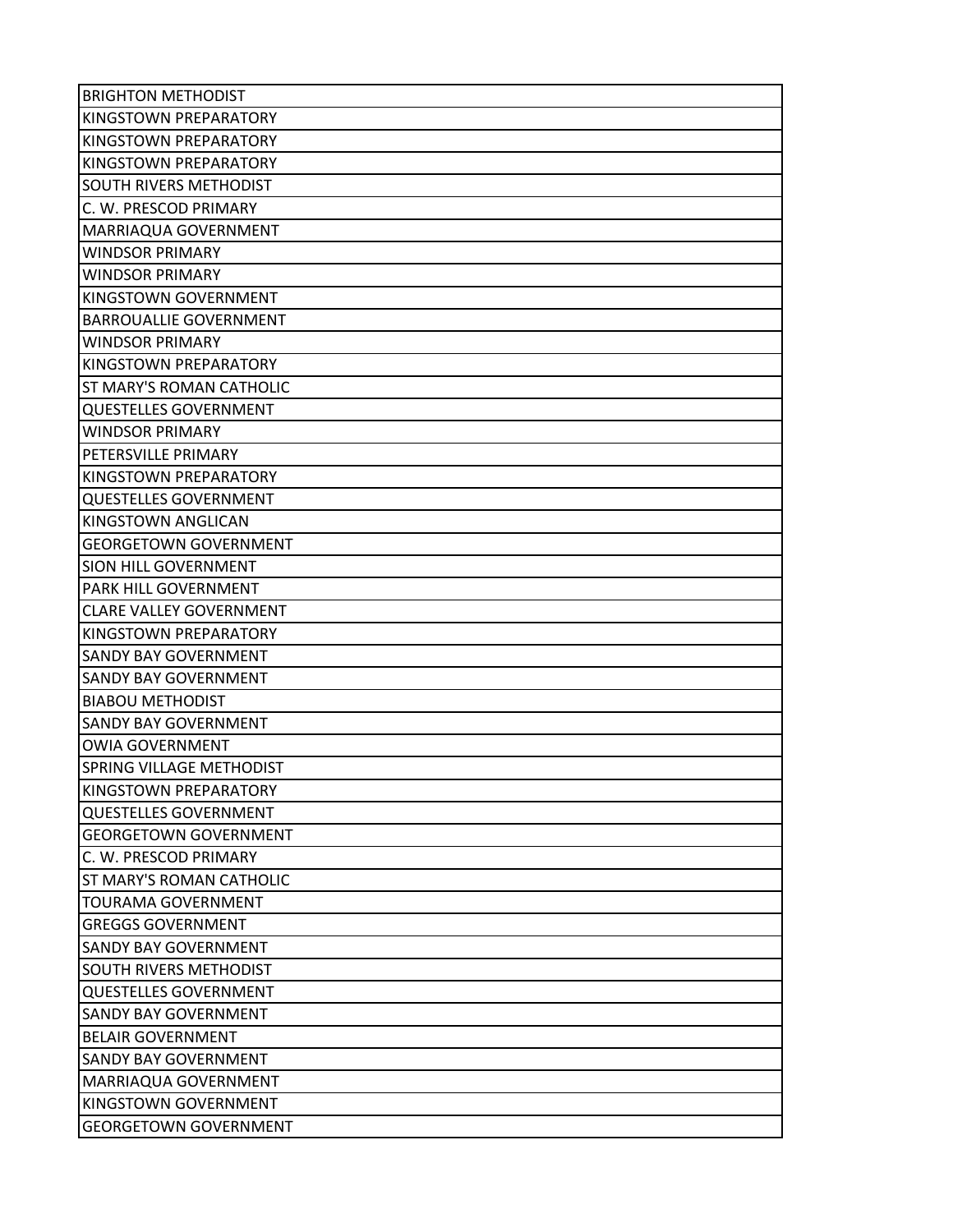| <b>SANDY BAY GOVERNMENT</b>     |
|---------------------------------|
| SOUTH RIVERS METHODIST          |
| <b>BEQUIA ANGLICAN PRIMARY</b>  |
| ST MARY'S ROMAN CATHOLIC        |
| KINGSTOWN PREPARATORY           |
| <b>BARROUALLIE GOVERNMENT</b>   |
| <b>BARROUALLIE GOVERNMENT</b>   |
| <b>GOMEA METHODIST</b>          |
| RICHLAND PARK S. D. A           |
| ST MARY'S ROMAN CATHOLIC        |
| LOWMANS WINDWARD ANGLICAN       |
| SOUTH RIVERS METHODIST          |
| <b>MAYREAU GOVERNMENT</b>       |
| KINGSTOWN PREPARATORY           |
| ST MARY'S ROMAN CATHOLIC        |
| KINGSTOWN ANGLICAN              |
| RICHLAND PARK GOVERNMENT        |
| <b>COLONARIE GOVERNMENT</b>     |
| <b>BEQUIA ANGLICAN PRIMARY</b>  |
| C. W. PRESCOD PRIMARY           |
| KINGSTOWN PREPARATORY           |
| ST MARY'S ROMAN CATHOLIC        |
| <b>STUBBS GOVERNMENT</b>        |
| <b>BARROUALLIE GOVERNMENT</b>   |
| <b>BARROUALLIE GOVERNMENT</b>   |
| LOWER BAY PRIMARY SCHOOL        |
| C. W. PRESCOD PRIMARY           |
| KINGSTOWN PREPARATORY           |
| KINGSTOWN ANGLICAN              |
| <b>GEORGETOWN GOVERNMENT</b>    |
| <b>CANE END GOVERNMENT</b>      |
| KINGSTOWN GOVERNMENT            |
| ST MARY'S ROMAN CATHOLIC        |
| <b>ST MARY'S ROMAN CATHOLIC</b> |
| <b>DICKSON METHODIST</b>        |
| <b>QUESTELLES GOVERNMENT</b>    |
| KINGSTOWN PREPARATORY           |
| SPRING VILLAGE METHODIST        |
| <b>COLONARIE GOVERNMENT</b>     |
| RICHLAND PARK GOVERNMENT        |
| PAGET FARM GOVERNMENT           |
| <b>BELMONT GOVERNMENT</b>       |
| MUSTIQUE GOVERNMENT             |
| LOWMANS LEEWARD ANGLICAN        |
| CHATEAUBELAIR METHODIST         |
| KINGSTOWN PREPARATORY           |
| <b>EVESHAM METHODIST</b>        |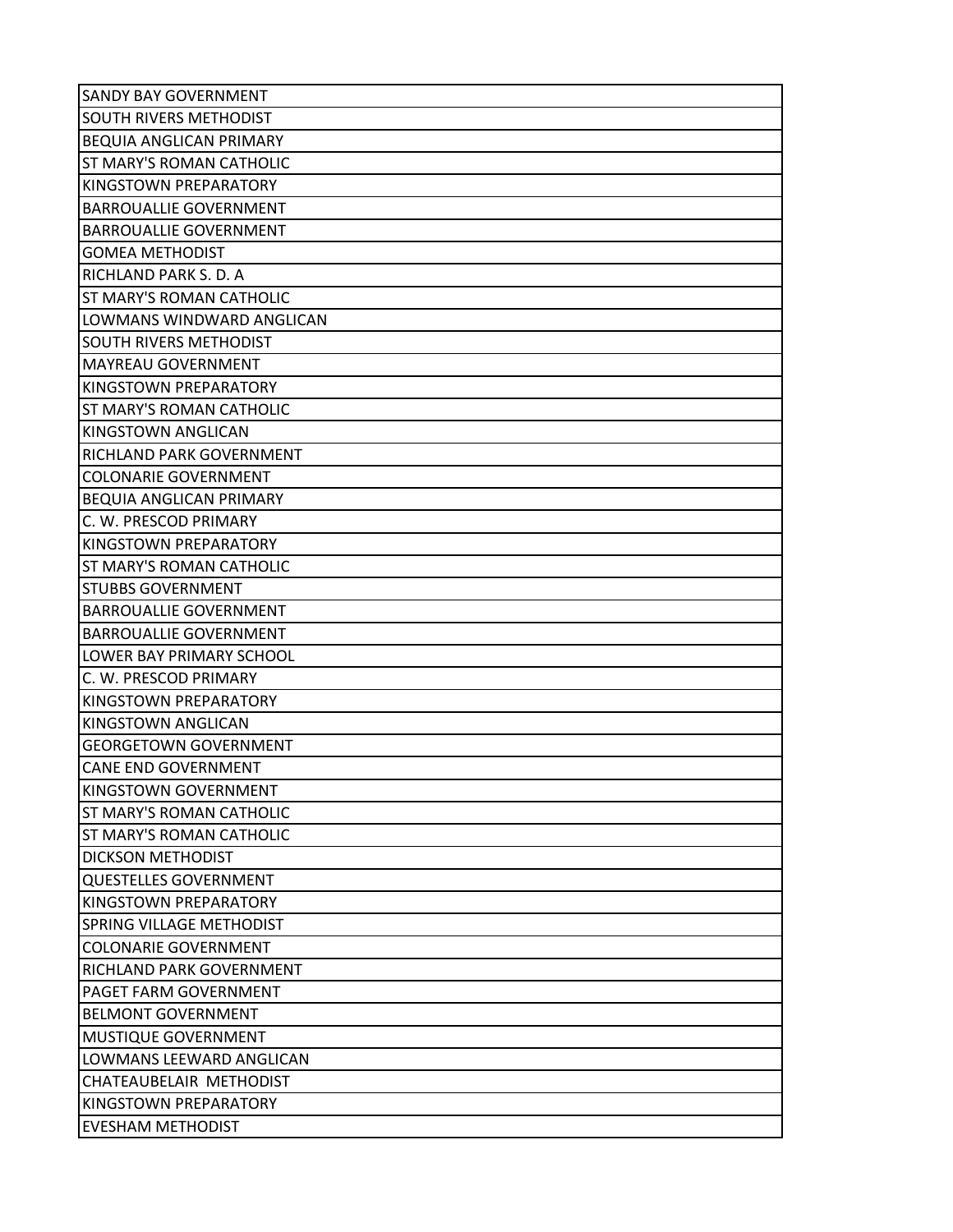| <b>SANDY BAY GOVERNMENT</b>     |
|---------------------------------|
| CHATEAUBELAIR METHODIST         |
| <b>FAIR HALL PRIMARY</b>        |
| KINGSTOWN GOVERNMENT            |
| <b>BUCCAMENT GOVERNMENT</b>     |
| RICHLAND PARK S. D. A           |
| KINGSTOWN PREPARATORY           |
| KINGSTOWN GOVERNMENT            |
| LODGE VILLAGE GOVERNMENT        |
| PARK HILL GOVERNMENT            |
| <b>BARROUALLIE ANGLICAN</b>     |
| <b>SANDY BAY GOVERNMENT</b>     |
| <b>BELMONT GOVERNMENT</b>       |
| <b>CANOUAN GOVERNMENT</b>       |
| C. W. PRESCOD PRIMARY           |
| C. W. PRESCOD PRIMARY           |
| KINGSTOWN ANGLICAN              |
| UNION METHODIST PRIMARY         |
| CALLIAQUA ANGLICAN              |
| ST MARY'S ROMAN CATHOLIC        |
| <b>QUESTELLES GOVERNMENT</b>    |
| <b>BARROUALLIE GOVERNMENT</b>   |
| ST MARY'S ROMAN CATHOLIC        |
| <b>BELAIR GOVERNMENT</b>        |
| LOWMANS LEEWARD ANGLICAN        |
| PAMELUS BURKE PRIMARY           |
| <b>TROUMACA GOVERNMENT</b>      |
| <b>LANGLEY PARK GOVERNMENT</b>  |
| <b>DICKSON METHODIST</b>        |
| C. W. PRESCOD PRIMARY           |
| <b>COLONARIE GOVERNMENT</b>     |
| <b>BUCCAMENT GOVERNMENT</b>     |
| <b>BARROUALLIE GOVERNMENT</b>   |
| LODGE VILLAGE GOVERNMENT        |
| <b>STEPHANIE BROWNE PRIMARY</b> |
| <b>LODGE VILLAGE GOVERNMENT</b> |
| CANOUAN GOVERNMENT              |
| C. W. PRESCOD PRIMARY           |
| ILEEWARD DISTRICT S.D.A         |
| <b>BELMONT GOVERNMENT</b>       |
| LOWMANS LEEWARD ANGLICAN        |
| LOWMANS LEEWARD ANGLICAN        |
| <b>LAUDERS PRIMARY</b>          |
| <b>QUESTELLES GOVERNMENT</b>    |
| UNION METHODIST PRIMARY         |
| <b>CLARE VALLEY GOVERNMENT</b>  |
| <b>CALDER GOVERNMENT</b>        |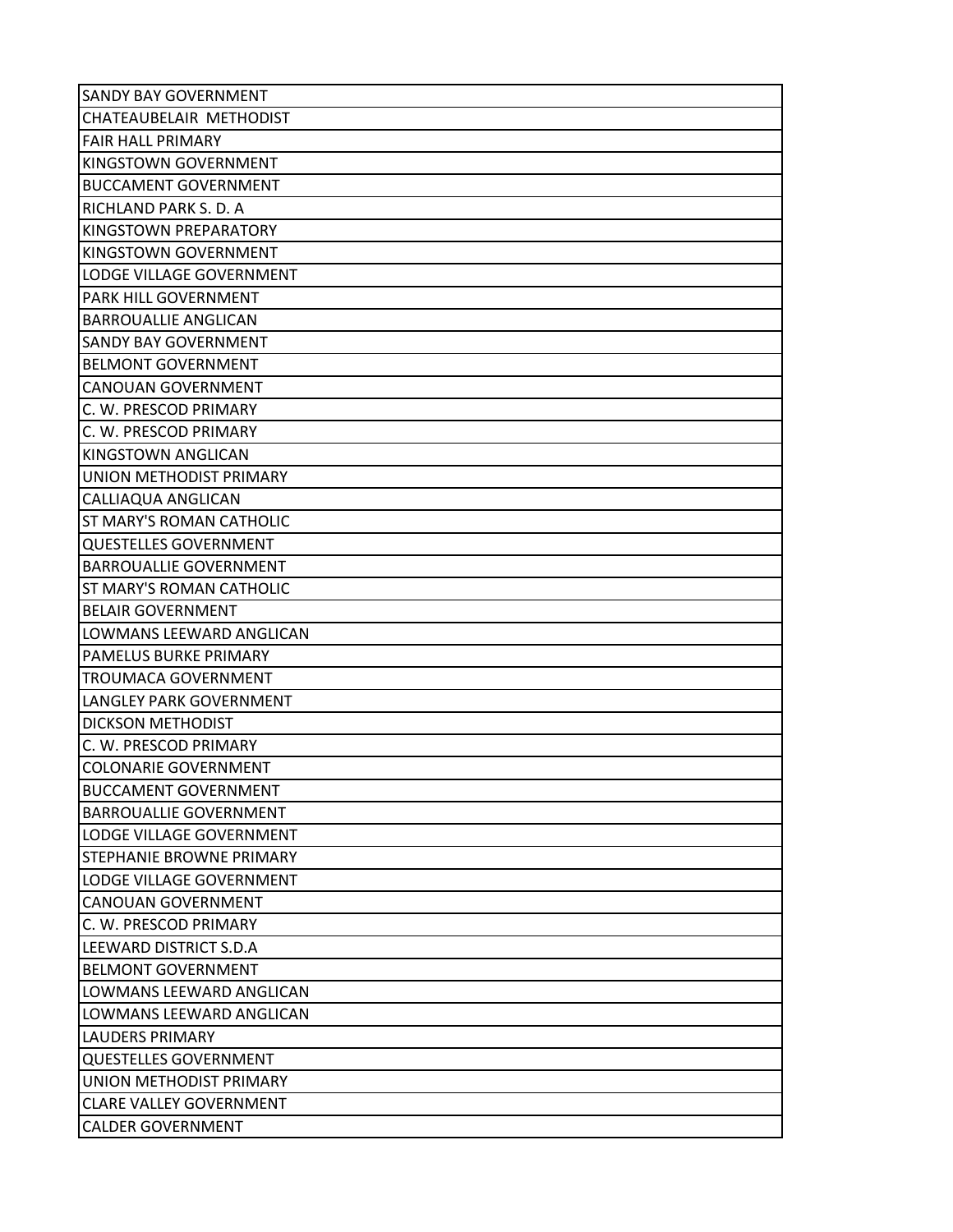| <b>BELMONT GOVERNMENT</b>       |
|---------------------------------|
| <b>CLARE VALLEY GOVERNMENT</b>  |
| <b>PAMELUS BURKE PRIMARY</b>    |
| <b>GEORGETOWN GOVERNMENT</b>    |
| <b>GEORGETOWN GOVERNMENT</b>    |
| <b>BIABOU METHODIST</b>         |
| PAMELUS BURKE PRIMARY           |
| C. W. PRESCOD PRIMARY           |
| <b>ST MARY'S ROMAN CATHOLIC</b> |
| KINGSTOWN ANGLICAN              |
| PAMELUS BURKE PRIMARY           |
| <b>BARROUALLIE GOVERNMENT</b>   |
| KINGSTOWN PREPARATORY           |
| KINGSTOWN PREPARATORY           |
| PAGET FARM GOVERNMENT           |
| PAGET FARM GOVERNMENT           |
| <b>ARGYLE PRIMARY</b>           |
| <b>BEQUIA ANGLICAN PRIMARY</b>  |
| KINGSTOWN GOVERNMENT            |
| <b>STUBBS GOVERNMENT</b>        |
| <b>BIABOU METHODIST</b>         |
| CALLIAQUA ANGLICAN              |
| <b>BELAIR GOVERNMENT</b>        |
| C. W. PRESCOD PRIMARY           |
| <b>GOMEA METHODIST</b>          |
| MARRIAQUA GOVERNMENT            |
| <b>GEORGETOWN GOVERNMENT</b>    |
| <b>SUGAR MILL ACADEMY</b>       |
| <b>TROUMACA GOVERNMENT</b>      |
| LOWMANS LEEWARD ANGLICAN        |
| C. W. PRESCOD PRIMARY           |
| <b>FAIR HALL PRIMARY</b>        |
| <b>TOURAMA GOVERNMENT</b>       |
| <b>LAYOU GOVERNMENT</b>         |
| <b>RICHLAND PARK GOVERNMENT</b> |
| <b>BRIGHTON METHODIST</b>       |
| LAYOU GOVERNMENT                |
| PETERSVILLE PRIMARY             |
| C. W. PRESCOD PRIMARY           |
| <b>STUBBS GOVERNMENT</b>        |
| UNION METHODIST PRIMARY         |
| <b>BEQUIA ANGLICAN PRIMARY</b>  |
| MARRIAQUA GOVERNMENT            |
| <b>GEORGETOWN GOVERNMENT</b>    |
| C. W. PRESCOD PRIMARY           |
| <b>MARY HUTCHINSON PRIMARY</b>  |
| RICHLAND PARK S. D. A           |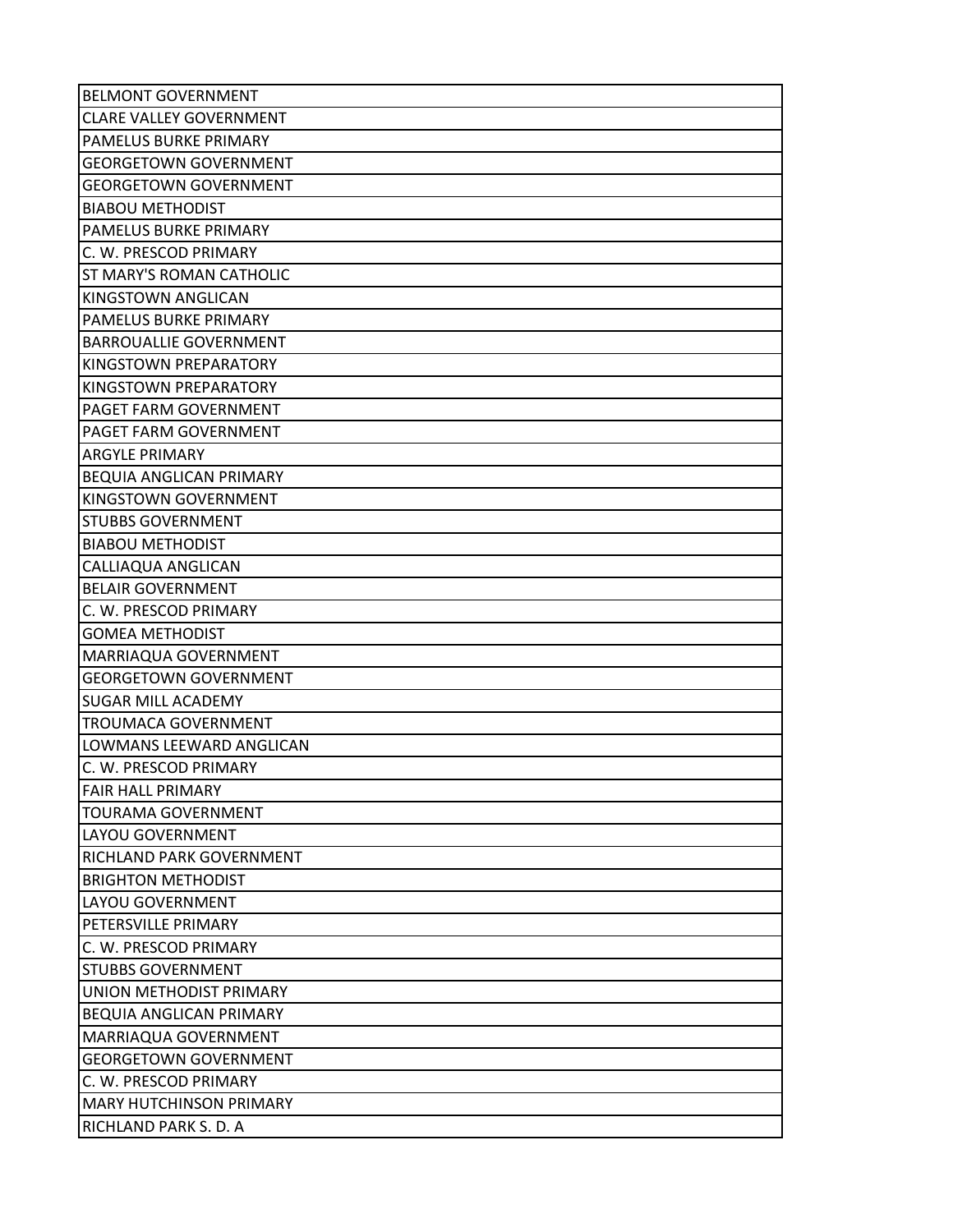| <b>FAIR HALL PRIMARY</b>       |
|--------------------------------|
| FITZ HUGHES GOVERNMENT         |
| LODGE VILLAGE GOVERNMENT       |
| ST MARY'S ROMAN CATHOLIC       |
| <b>ARGYLE PRIMARY</b>          |
| <b>ARGYLE PRIMARY</b>          |
| <b>STUBBS GOVERNMENT</b>       |
| <b>FAIR HALL PRIMARY</b>       |
| <b>CANE END GOVERNMENT</b>     |
| LANGLEY PARK GOVERNMENT        |
| <b>LAUDERS PRIMARY</b>         |
| KINGSTOWN PREPARATORY          |
| LOWMANS LEEWARD ANGLICAN       |
| <b>QUESTELLES GOVERNMENT</b>   |
| LOWMANS LEEWARD ANGLICAN       |
| LOWMANS LEEWARD ANGLICAN       |
| <b>OWIA GOVERNMENT</b>         |
| MUSTIQUE GOVERNMENT            |
| ST MARY'S ROMAN CATHOLIC       |
| <b>WINDSOR PRIMARY</b>         |
| MUSTIQUE GOVERNMENT            |
| KINGSTOWN PREPARATORY          |
| ST MARY'S ROMAN CATHOLIC       |
| RICHLAND PARK S. D. A          |
| C. W. PRESCOD PRIMARY          |
| FITZ HUGHES GOVERNMENT         |
| LOWMANS LEEWARD ANGLICAN       |
| C. W. PRESCOD PRIMARY          |
| <b>LANGLEY PARK GOVERNMENT</b> |
| <b>CALDER GOVERNMENT</b>       |
| <b>CANOUAN GOVERNMENT</b>      |
| <b>ARGYLE PRIMARY</b>          |
| <b>QUESTELLES GOVERNMENT</b>   |
| <b>GREGGS GOVERNMENT</b>       |
| KINGSTOWN GOVERNMENT           |
| LOWMANS WINDWARD ANGLICAN      |
| SPRING VILLAGE METHODIST       |
| UNION METHODIST PRIMARY        |
| <b>CANE END GOVERNMENT</b>     |
| <b>SUGAR MILL ACADEMY</b>      |
| KINGSTOWN GOVERNMENT           |
| WESTWOOD METHODIST PRIMARY     |
| C. W. PRESCOD PRIMARY          |
| C. W. PRESCOD PRIMARY          |
| KINGSTOWN PREPARATORY          |
| KINGSTOWN GOVERNMENT           |
| STEPHANIE BROWNE PRIMARY       |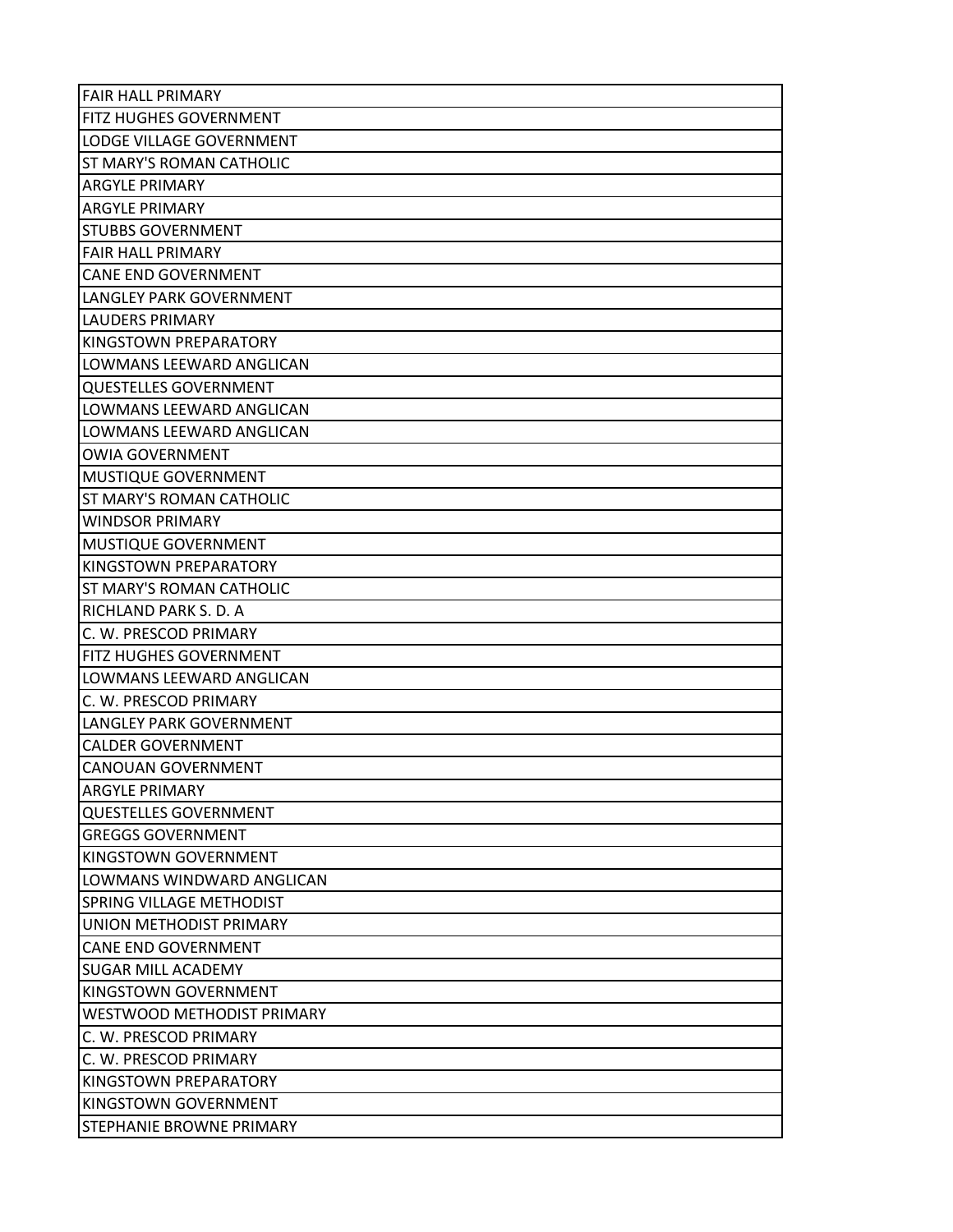| <b>BARROUALLIE ANGLICAN</b>     |
|---------------------------------|
| KINGSTOWN PREPARATORY           |
| C. W. PRESCOD PRIMARY           |
| LOWMANS WINDWARD ANGLICAN       |
| RICHLAND PARK GOVERNMENT        |
| CANOUAN GOVERNMENT              |
| <b>ST MARY'S ROMAN CATHOLIC</b> |
| <b>CANOUAN GOVERNMENT</b>       |
| <b>FAIR HALL PRIMARY</b>        |
| <b>MAYREAU GOVERNMENT</b>       |
| <b>SUNSHINE SPECIAL NEEDS</b>   |
| CANOUAN GOVERNMENT              |
| <b>SANDY BAY GOVERNMENT</b>     |
| <b>STUBBS GOVERNMENT</b>        |
| C. W. PRESCOD PRIMARY           |
| <b>TROUMACA GOVERNMENT</b>      |
| <b>PAMELUS BURKE PRIMARY</b>    |
| <b>MARY HUTCHINSON PRIMARY</b>  |
| KINGSTOWN PREPARATORY           |
| MUSTIQUE GOVERNMENT             |
| <b>MARY HUTCHINSON PRIMARY</b>  |
| <b>WINDSOR PRIMARY</b>          |
| RICHLAND PARK S. D. A           |
| LAYOU GOVERNMENT                |
| LANGLEY PARK GOVERNMENT         |
| ST MARY'S ROMAN CATHOLIC        |
| <b>GEORGETOWN GOVERNMENT</b>    |
| DIAMOND GOVERNMENT              |
| <b>QUESTELLES GOVERNMENT</b>    |
| <b>BEQUIA ANGLICAN PRIMARY</b>  |
| LANGLEY PARK GOVERNMENT         |
| KINGSTOWN PREPARATORY           |
| <b>ST MARY'S ROMAN CATHOLIC</b> |
| <b>CALDER GOVERNMENT</b>        |
| KINGSTOWN ANGLICAN              |
| LODGE VILLAGE GOVERNMENT        |
| <b>LAUDERS PRIMARY</b>          |
| LAYOU GOVERNMENT                |
| C. W. PRESCOD PRIMARY           |
| MARRIAQUA GOVERNMENT            |
| C. W. PRESCOD PRIMARY           |
| <b>TOURAMA GOVERNMENT</b>       |
| <b>TROUMACA GOVERNMENT</b>      |
| CHATEAUBELAIR METHODIST         |
| C. W. PRESCOD PRIMARY           |
| <b>WINDSOR PRIMARY</b>          |
| <b>GEORGETOWN GOVERNMENT</b>    |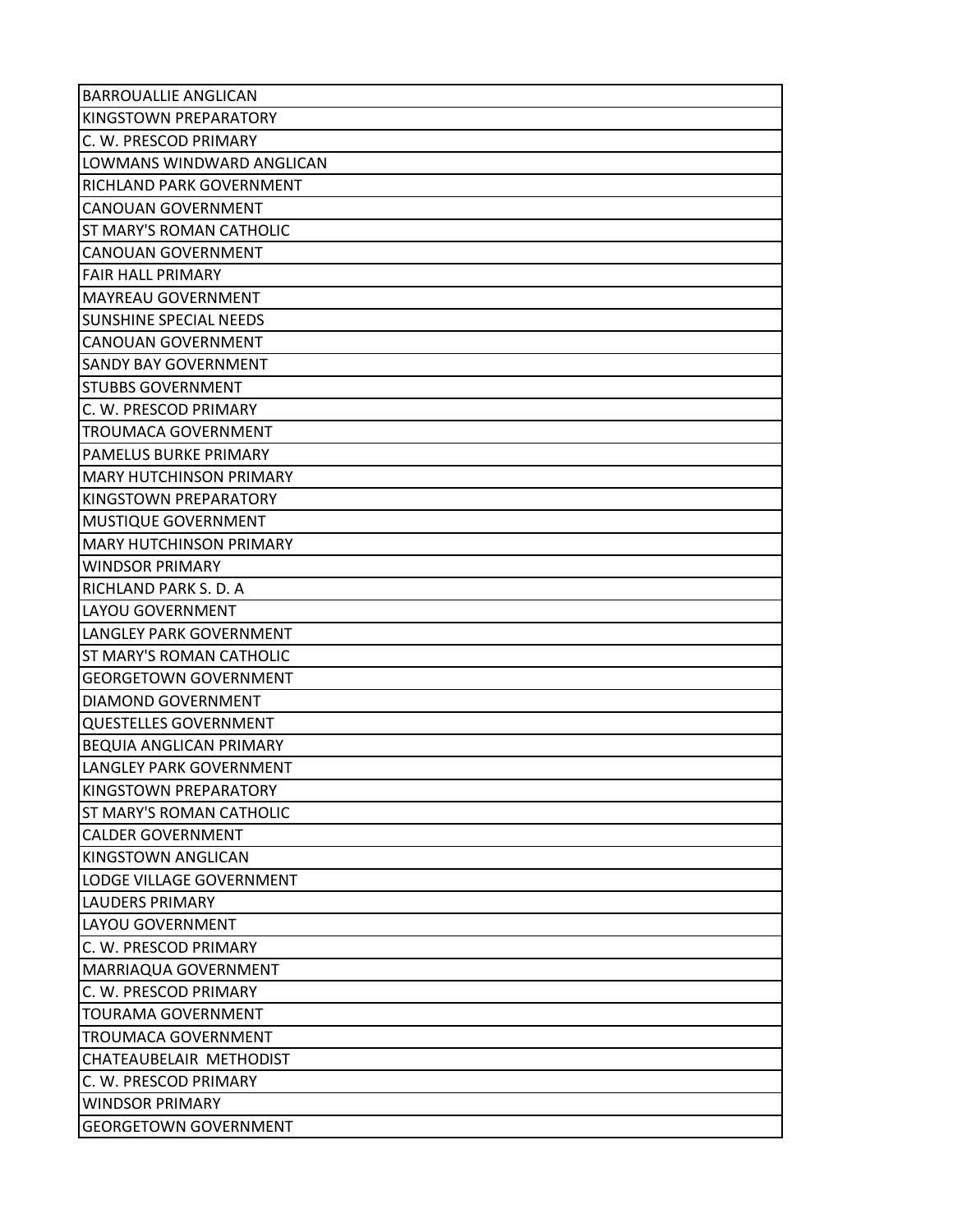| ST MARY'S ROMAN CATHOLIC                          |
|---------------------------------------------------|
| KINGSTOWN PREPARATORY                             |
| KINGSTOWN PREPARATORY                             |
| LODGE VILLAGE GOVERNMENT                          |
| C. W. PRESCOD PRIMARY                             |
| <b>COLONARIE GOVERNMENT</b>                       |
| ST MARY'S ROMAN CATHOLIC                          |
| DIAMOND GOVERNMENT                                |
| KINGSTOWN PREPARATORY                             |
| <b>QUESTELLES GOVERNMENT</b>                      |
| <b>QUESTELLES GOVERNMENT</b>                      |
| KINGSTOWN PREPARATORY                             |
| <b>SANDY BAY GOVERNMENT</b>                       |
| LAUDERS PRIMARY                                   |
| KINGSTOWN PREPARATORY                             |
| ST MARY'S ROMAN CATHOLIC                          |
| <b>CLARE VALLEY GOVERNMENT</b>                    |
| KINGSTOWN PREPARATORY                             |
| <b>BEQUIA ANGLICAN PRIMARY</b>                    |
| <b>LEEWARD DISTRICT S.D.A</b>                     |
| C. W. PRESCOD PRIMARY                             |
| ST MARY'S ROMAN CATHOLIC                          |
| <b>BELMONT GOVERNMENT</b>                         |
| SCHOOL FOR CHILDREN WITH SPECIAL NEEDS GEORGETOWN |
| <b>GEORGETOWN GOVERNMENT</b>                      |
| <b>BIABOU METHODIST</b>                           |
| <b>FAIR HALL PRIMARY</b>                          |
| SION HILL GOVERNMENT                              |
| KINGSTOWN PREPARATORY                             |
| <b>BEQUIA ANGLICAN PRIMARY</b>                    |
| <b>COLONARIE GOVERNMENT</b>                       |
| LODGE VILLAGE GOVERNMENT                          |
| <b>MARY HUTCHINSON PRIMARY</b>                    |
| C. W. PRESCOD PRIMARY                             |
| KINGSTOWN PREPARATORY                             |
| ST MARY'S ROMAN CATHOLIC                          |
| <b>SUGAR MILL ACADEMY</b>                         |
| ST MARY'S ROMAN CATHOLIC                          |
| C. W. PRESCOD PRIMARY                             |
| LOWMANS LEEWARD ANGLICAN                          |
| PETERSVILLE PRIMARY                               |
| LODGE VILLAGE GOVERNMENT                          |
| C. W. PRESCOD PRIMARY                             |
| C. W. PRESCOD PRIMARY                             |
| <b>TROUMACA GOVERNMENT</b>                        |
| <b>BRIGHTON METHODIST</b>                         |
| <b>COLONARIE GOVERNMENT</b>                       |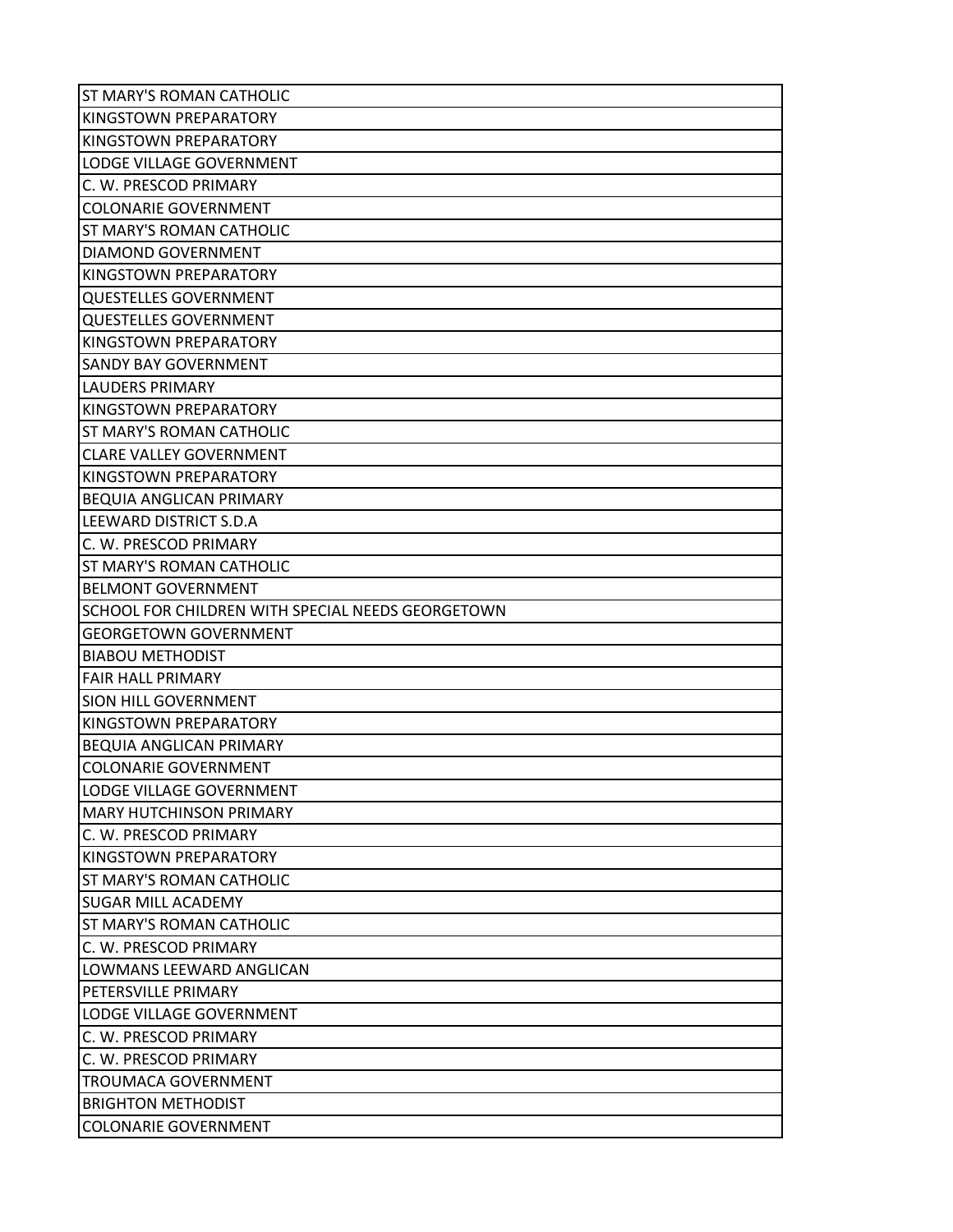| UNION METHODIST PRIMARY        |
|--------------------------------|
| <b>GEORGETOWN GOVERNMENT</b>   |
| <b>GOMEA METHODIST</b>         |
| ST MARY'S ROMAN CATHOLIC       |
| <b>SUGAR MILL ACADEMY</b>      |
| <b>BIABOU METHODIST</b>        |
| PAGET FARM GOVERNMENT          |
| PETERSVILLE PRIMARY            |
| CALLIAQUA ANGLICAN             |
| <b>BEQUIA ANGLICAN PRIMARY</b> |
| MUSTIQUE GOVERNMENT            |
| <b>WINDSOR PRIMARY</b>         |
| CALLIAQUA ANGLICAN             |
| LANGLEY PARK GOVERNMENT        |
| <b>LEEWARD DISTRICT S.D.A</b>  |
| LAYOU GOVERNMENT               |
| <b>GEORGETOWN GOVERNMENT</b>   |
| PAMELUS BURKE PRIMARY          |
| <b>TROUMACA GOVERNMENT</b>     |
| KINGSTOWN PREPARATORY          |
| <b>BELAIR GOVERNMENT</b>       |
| C. W. PRESCOD PRIMARY          |
| C. W. PRESCOD PRIMARY          |
| <b>BARROUALLIE GOVERNMENT</b>  |
| SOUTH RIVERS METHODIST         |
| SOUTH RIVERS METHODIST         |
| BEQUIA ANGLICAN PRIMARY        |
| KINGSTOWN PREPARATORY          |
| <b>BARROUALLIE ANGLICAN</b>    |
| <b>GEORGETOWN GOVERNMENT</b>   |
| <b>GEORGETOWN GOVERNMENT</b>   |
| RICHLAND PARK S. D. A          |
| LODGE VILLAGE GOVERNMENT       |
| CALLIAQUA ANGLICAN             |
| <b>FAIR HALL PRIMARY</b>       |
| UNION METHODIST PRIMARY        |
| <b>FAIR HALL PRIMARY</b>       |
| LOWMANS WINDWARD ANGLICAN      |
| DIAMOND GOVERNMENT             |
| <b>MARY HUTCHINSON PRIMARY</b> |
| ST MARY'S ROMAN CATHOLIC       |
| KINGSTOWN PREPARATORY          |
| PAMELUS BURKE PRIMARY          |
| C. W. PRESCOD PRIMARY          |
| C. W. PRESCOD PRIMARY          |
| <b>DICKSON METHODIST</b>       |
| <b>CANOUAN GOVERNMENT</b>      |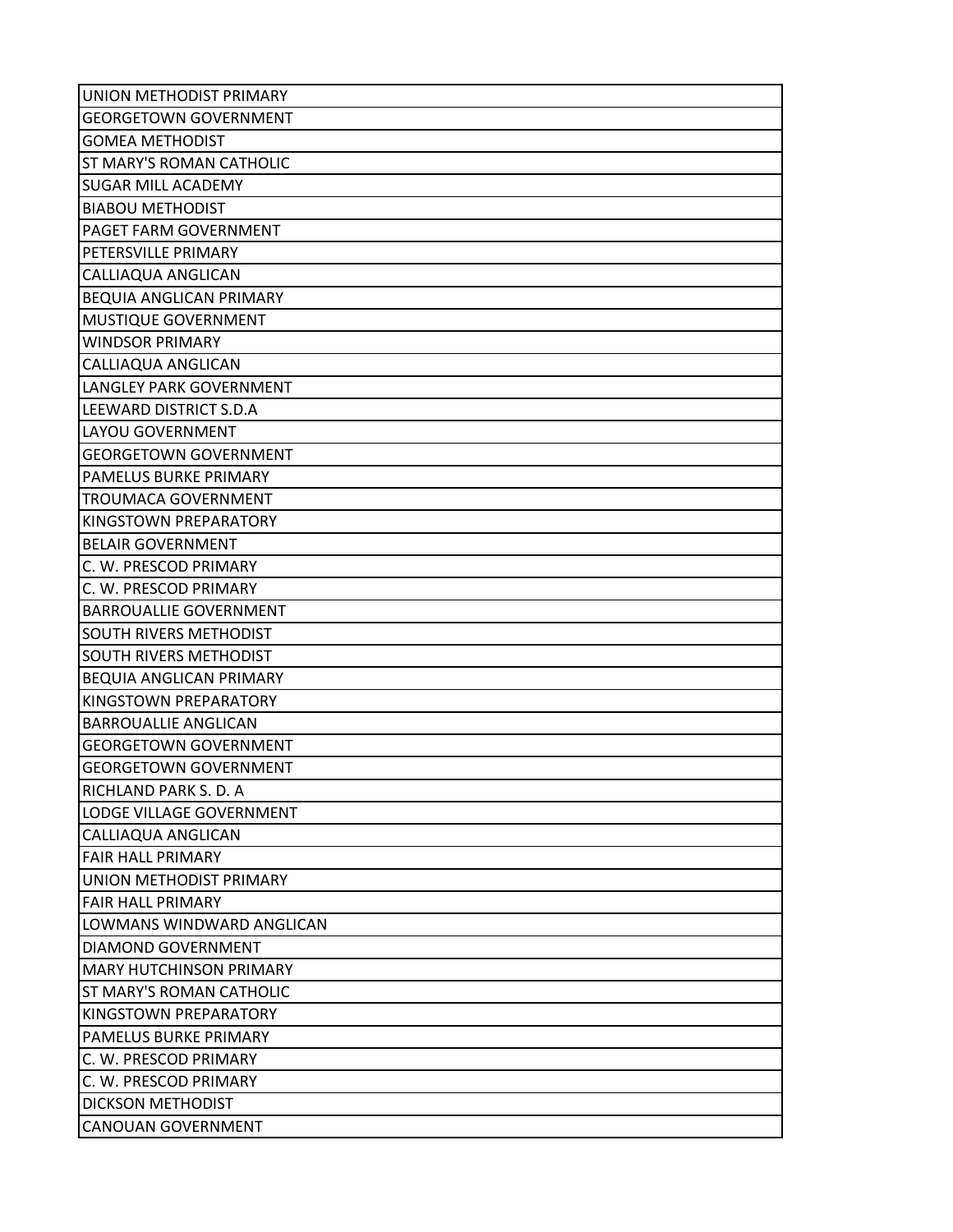| WESTWOOD METHODIST PRIMARY      |
|---------------------------------|
| <b>GEORGETOWN GOVERNMENT</b>    |
| <b>BELAIR GOVERNMENT</b>        |
| PAMELUS BURKE PRIMARY           |
| <b>GOMEA METHODIST</b>          |
| ST MARY'S ROMAN CATHOLIC        |
| <b>KINGSTOWN ANGLICAN</b>       |
| LODGE VILLAGE GOVERNMENT        |
| KINGSTOWN GOVERNMENT            |
| LOWMANS LEEWARD ANGLICAN        |
| <b>SION HILL GOVERNMENT</b>     |
| LODGE VILLAGE GOVERNMENT        |
| KINGSTOWN PREPARATORY           |
| <b>QUESTELLES GOVERNMENT</b>    |
| C. W. PRESCOD PRIMARY           |
| <b>GREGGS GOVERNMENT</b>        |
| <b>QUESTELLES GOVERNMENT</b>    |
| KINGSTOWN PREPARATORY           |
| UNION METHODIST PRIMARY         |
| <b>BRIGHTON METHODIST</b>       |
| <b>BEQUIA S. D. A</b>           |
| <b>KINGSTOWN ANGLICAN</b>       |
| CALLIAQUA ANGLICAN              |
| <b>BEQUIA ANGLICAN PRIMARY</b>  |
| WESTWOOD METHODIST PRIMARY      |
| UNION METHODIST PRIMARY         |
| <b>GEORGETOWN GOVERNMENT</b>    |
| SION HILL GOVERNMENT            |
| KINGSTOWN GOVERNMENT            |
| PARK HILL GOVERNMENT            |
| <b>FAIR HALL PRIMARY</b>        |
| <b>BRIGHTON METHODIST</b>       |
| <b>ST MARY'S ROMAN CATHOLIC</b> |
| C. W. PRESCOD PRIMARY           |
| C. W. PRESCOD PRIMARY           |
| <b>GEORGETOWN GOVERNMENT</b>    |
| <b>BRIGHTON METHODIST</b>       |
| <b>ST MARY'S ROMAN CATHOLIC</b> |
| LODGE VILLAGE GOVERNMENT        |
| <b>WINDSOR PRIMARY</b>          |
| KINGSTOWN PREPARATORY           |
| PAGET FARM GOVERNMENT           |
| <b>MAYREAU GOVERNMENT</b>       |
| <b>BUCCAMENT GOVERNMENT</b>     |
| <b>ST MARY'S ROMAN CATHOLIC</b> |
| KINGSTOWN GOVERNMENT            |
| <b>KINGSTOWN ANGLICAN</b>       |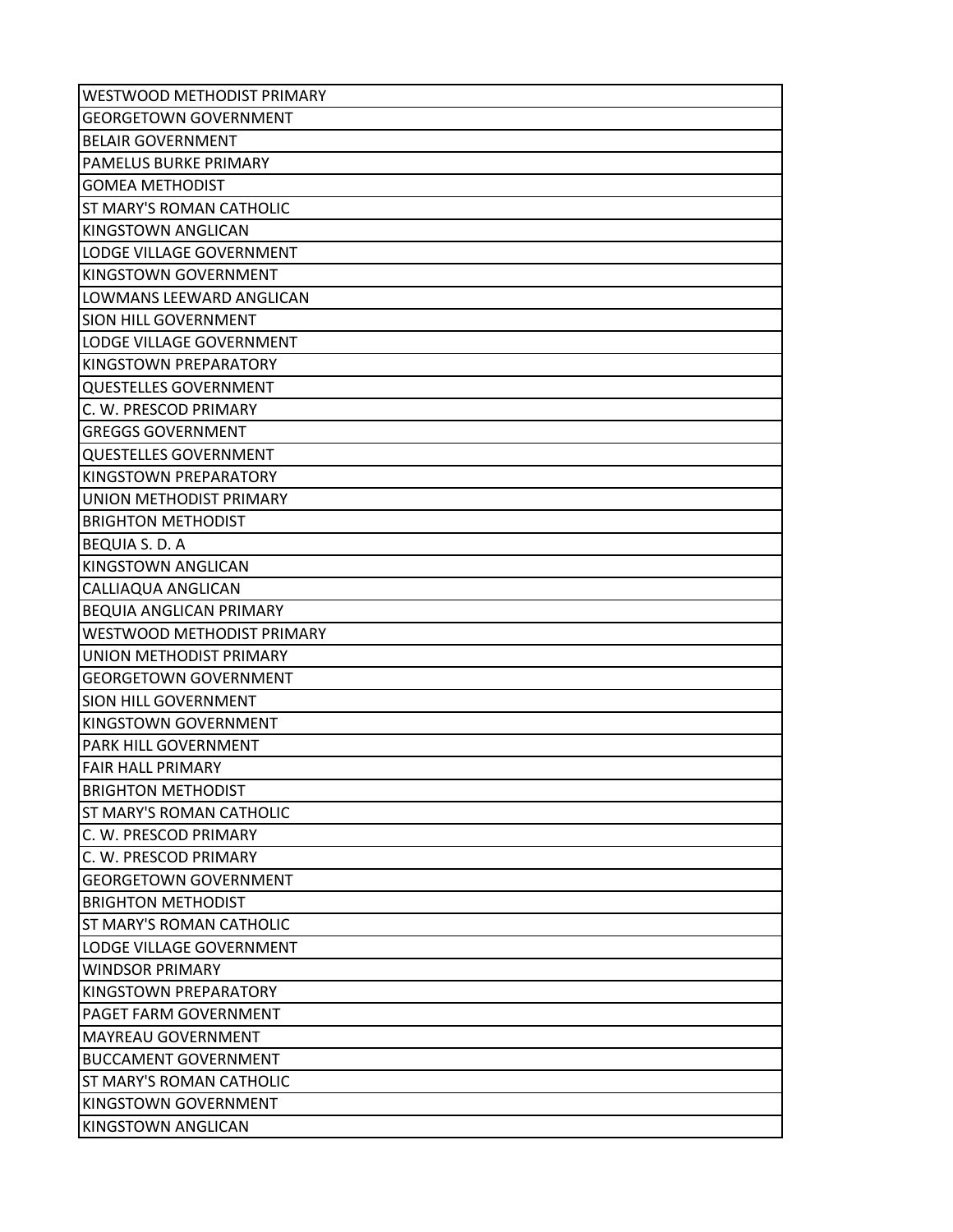| <b>QUESTELLES GOVERNMENT</b>                      |
|---------------------------------------------------|
| <b>QUESTELLES GOVERNMENT</b>                      |
| PETERSVILLE PRIMARY                               |
| <b>SUGAR MILL ACADEMY</b>                         |
| <b>BARROUALLIE GOVERNMENT</b>                     |
| <b>SANDY BAY GOVERNMENT</b>                       |
| ST MARY'S ROMAN CATHOLIC                          |
| LOWMANS LEEWARD ANGLICAN                          |
| <b>BARROUALLIE GOVERNMENT</b>                     |
| LAYOU GOVERNMENT                                  |
| RICHLAND PARK S. D. A                             |
| KINGSTOWN GOVERNMENT                              |
| SCHOOL FOR CHILDREN WITH SPECIAL NEEDS GEORGETOWN |
| CHATEAUBELAIR METHODIST                           |
| CHATEAUBELAIR METHODIST                           |
| <b>FAIR HALL PRIMARY</b>                          |
| KINGSTOWN GOVERNMENT                              |
| KINGSTOWN GOVERNMENT                              |
| C. W. PRESCOD PRIMARY                             |
| KINGSTOWN GOVERNMENT                              |
| <b>DICKSON METHODIST</b>                          |
| KINGSTOWN ANGLICAN                                |
| WESTWOOD METHODIST PRIMARY                        |
| KINGSTOWN ANGLICAN                                |
| <b>BELMONT GOVERNMENT</b>                         |
| <b>BARROUALLIE GOVERNMENT</b>                     |
| <b>BARROUALLIE ANGLICAN</b>                       |
| <b>BARROUALLIE GOVERNMENT</b>                     |
| PAMELUS BURKE PRIMARY                             |
| <b>QUESTELLES GOVERNMENT</b>                      |
| KINGSTOWN ANGLICAN                                |
| <b>GEORGETOWN GOVERNMENT</b>                      |
| <b>CANOUAN GOVERNMENT</b>                         |
| <b>CANOUAN GOVERNMENT</b>                         |
| NEW PROSPECT PRIMARY                              |
| LODGE VILLAGE GOVERNMENT                          |
| <b>LAYOU GOVERNMENT</b>                           |
| <b>LAYOU GOVERNMENT</b>                           |
| KINGSTOWN PREPARATORY                             |
| KINGSTOWN PREPARATORY                             |
| ST MARY'S ROMAN CATHOLIC                          |
| <b>CANOUAN GOVERNMENT</b>                         |
| LAYOU GOVERNMENT                                  |
| KINGSTOWN PREPARATORY                             |
| <b>STUBBS GOVERNMENT</b>                          |
| KINGSTOWN GOVERNMENT                              |
| MARRIAQUA GOVERNMENT                              |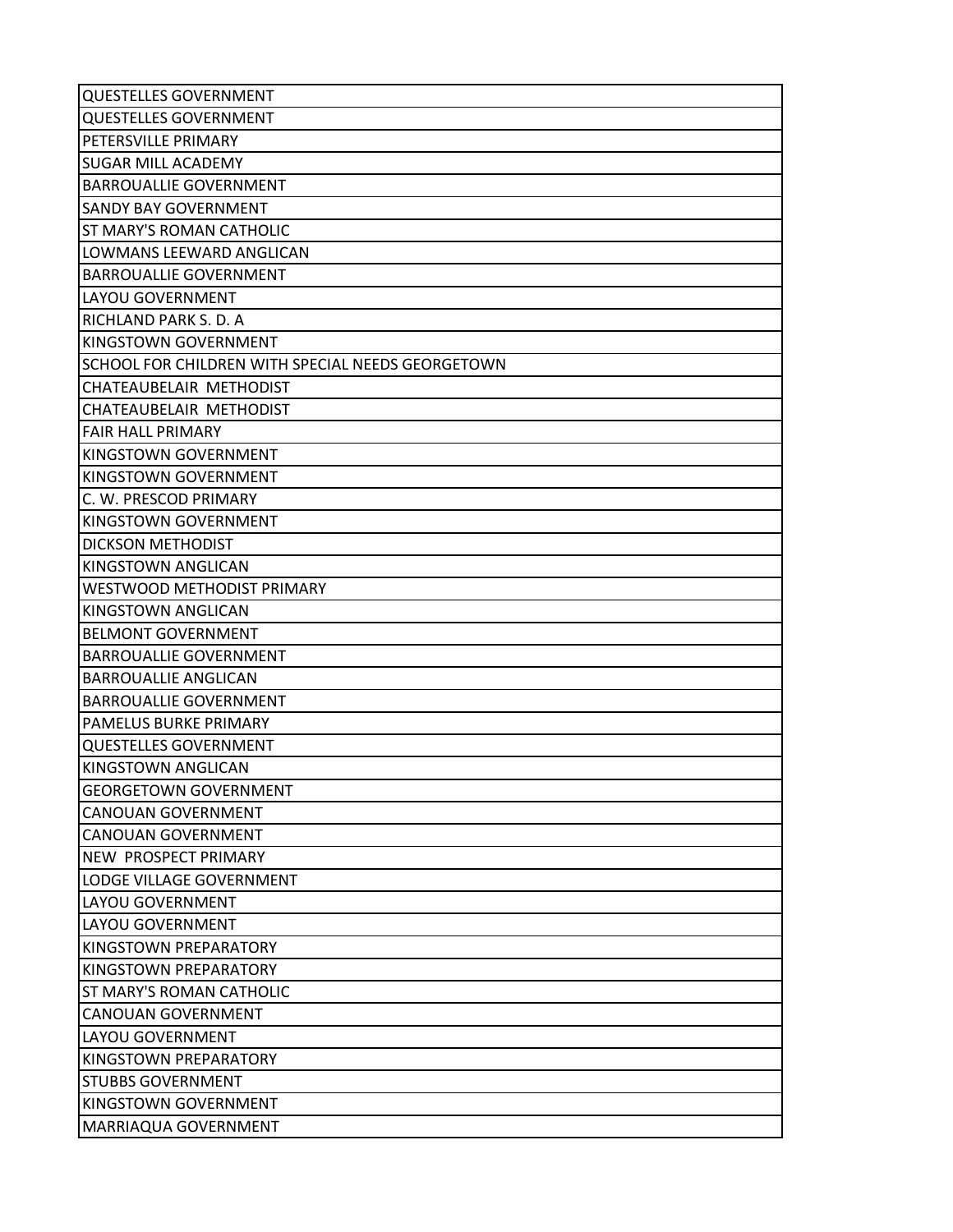| CALLIAQUA ANGLICAN             |
|--------------------------------|
| LODGE VILLAGE GOVERNMENT       |
| FITZ HUGHES GOVERNMENT         |
| LOWMANS LEEWARD ANGLICAN       |
| LODGE VILLAGE GOVERNMENT       |
| ST MARY'S ROMAN CATHOLIC       |
| <b>BRIGHTON METHODIST</b>      |
| ST MARY'S ROMAN CATHOLIC       |
| C. W. PRESCOD PRIMARY          |
| <b>BARROUALLIE GOVERNMENT</b>  |
| C. W. PRESCOD PRIMARY          |
| CALLIAQUA ANGLICAN             |
| PETERSVILLE PRIMARY            |
| KINGSTOWN PREPARATORY          |
| KINGSTOWN PREPARATORY          |
| <b>BIABOU METHODIST</b>        |
| <b>FANCY GOVERNMENT</b>        |
| LEEWARD DISTRICT S.D.A         |
| LANGLEY PARK GOVERNMENT        |
| <b>DICKSON METHODIST</b>       |
| LOWMANS LEEWARD ANGLICAN       |
| RICHLAND PARK S. D. A          |
| <b>BIABOU METHODIST</b>        |
| KINGSTOWN ANGLICAN             |
| SION HILL GOVERNMENT           |
| CALLIAQUA ANGLICAN             |
| <b>DICKSON METHODIST</b>       |
| <b>SANDY BAY GOVERNMENT</b>    |
| <b>SUGAR MILL ACADEMY</b>      |
| <b>SUGAR MILL ACADEMY</b>      |
| KINGSTOWN PREPARATORY          |
| <b>GEORGETOWN GOVERNMENT</b>   |
| <b>BEQUIA ANGLICAN PRIMARY</b> |
| <b>MAYREAU GOVERNMENT</b>      |
| <b>CANOUAN GOVERNMENT</b>      |
| <b>TROUMACA GOVERNMENT</b>     |
| BEQUIA ANGLICAN PRIMARY        |
| C. W. PRESCOD PRIMARY          |
| C. W. PRESCOD PRIMARY          |
| ST MARY'S ROMAN CATHOLIC       |
| LODGE VILLAGE GOVERNMENT       |
| <b>LAUDERS PRIMARY</b>         |
| LODGE VILLAGE GOVERNMENT       |
| <b>QUESTELLES GOVERNMENT</b>   |
| <b>MARY HUTCHINSON PRIMARY</b> |
| KINGSTOWN PREPARATORY          |
| <b>BUCCAMENT GOVERNMENT</b>    |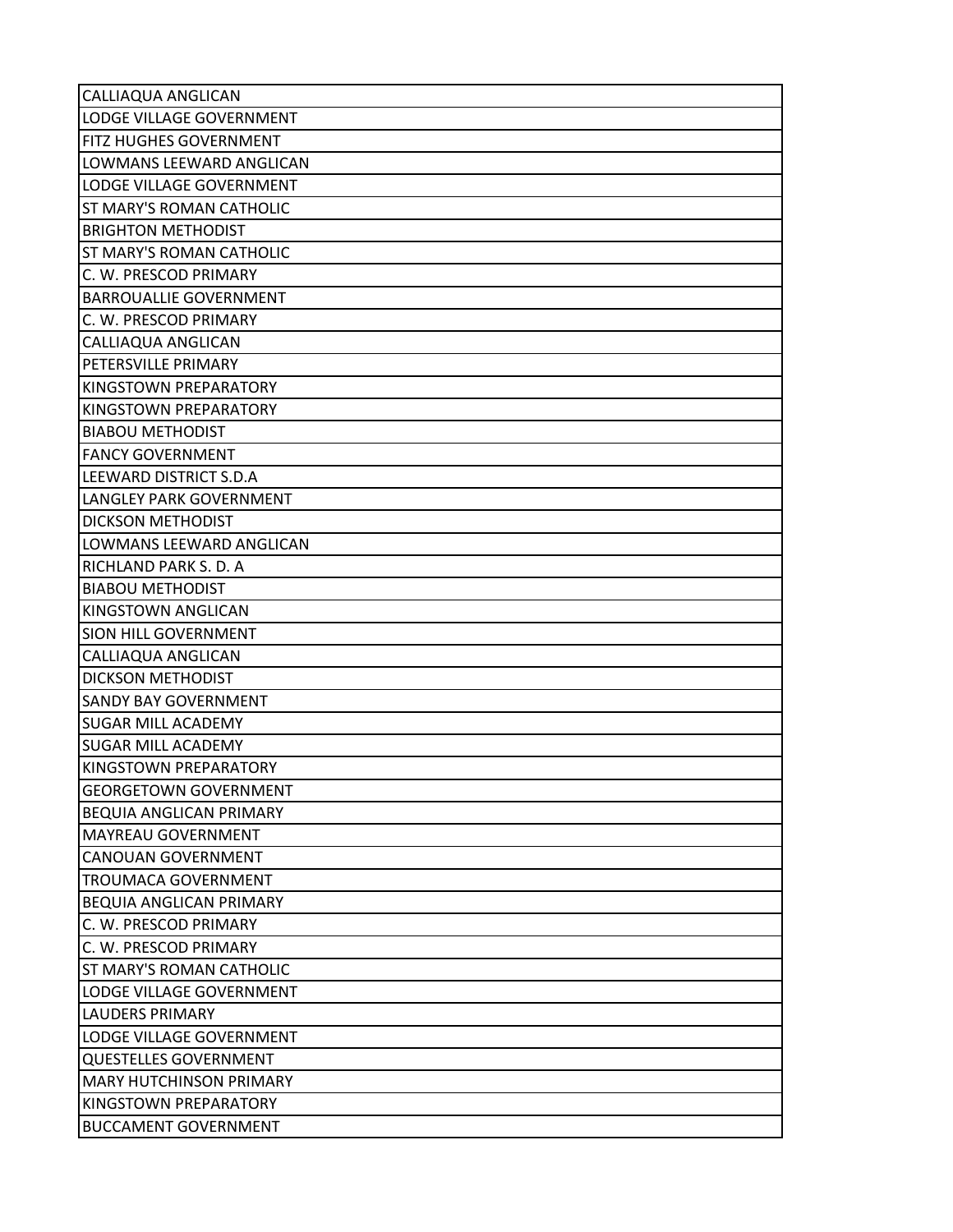| <b>CLARE VALLEY GOVERNMENT</b>  |
|---------------------------------|
| <b>WINDSOR PRIMARY</b>          |
| <b>BRIGHTON METHODIST</b>       |
| <b>BRIGHTON METHODIST</b>       |
| <b>DIAMOND GOVERNMENT</b>       |
| <b>QUESTELLES GOVERNMENT</b>    |
| <b>COLONARIE GOVERNMENT</b>     |
| KINGSTOWN PREPARATORY           |
| PAGET FARM GOVERNMENT           |
| <b>SUGAR MILL ACADEMY</b>       |
| <b>SPRING VILLAGE METHODIST</b> |
| KINGSTOWN GOVERNMENT            |
| CALLIAQUA ANGLICAN              |
| <b>RICHLAND PARK GOVERNMENT</b> |
| LANGLEY PARK GOVERNMENT         |
| KINGSTOWN PREPARATORY           |
| KINGSTOWN PREPARATORY           |
| <b>CLARE VALLEY GOVERNMENT</b>  |
| KINGSTOWN PREPARATORY           |
| <b>EVESHAM METHODIST</b>        |
| <b>GOMEA METHODIST</b>          |
| LOWMANS LEEWARD ANGLICAN        |
| BEQUIA ANGLICAN PRIMARY         |
| <b>BEQUIA ANGLICAN PRIMARY</b>  |
| <b>CANOUAN GOVERNMENT</b>       |
| <b>BEQUIA ANGLICAN PRIMARY</b>  |
| <b>TROUMACA GOVERNMENT</b>      |
| LODGE VILLAGE GOVERNMENT        |
| C. W. PRESCOD PRIMARY           |
| <b>BARROUALLIE ANGLICAN</b>     |
| SION HILL GOVERNMENT            |
| KINGSTOWN PREPARATORY           |
| <b>BEQUIA ANGLICAN PRIMARY</b>  |
| <b>SUNSHINE SPECIAL NEEDS</b>   |
| KINGSTOWN GOVERNMENT            |
| CHATEAUBELAIR METHODIST         |
| CALLIAQUA ANGLICAN              |
| <b>BARROUALLIE GOVERNMENT</b>   |
| <b>QUESTELLES GOVERNMENT</b>    |
| <b>MARY HUTCHINSON PRIMARY</b>  |
| <b>BRIGHTON METHODIST</b>       |
| KINGSTOWN ANGLICAN              |
| <b>BRIGHTON METHODIST</b>       |
| <b>BIABOU METHODIST</b>         |
| KINGSTOWN GOVERNMENT            |
| TROUMACA GOVERNMENT             |
| <b>SUGAR MILL ACADEMY</b>       |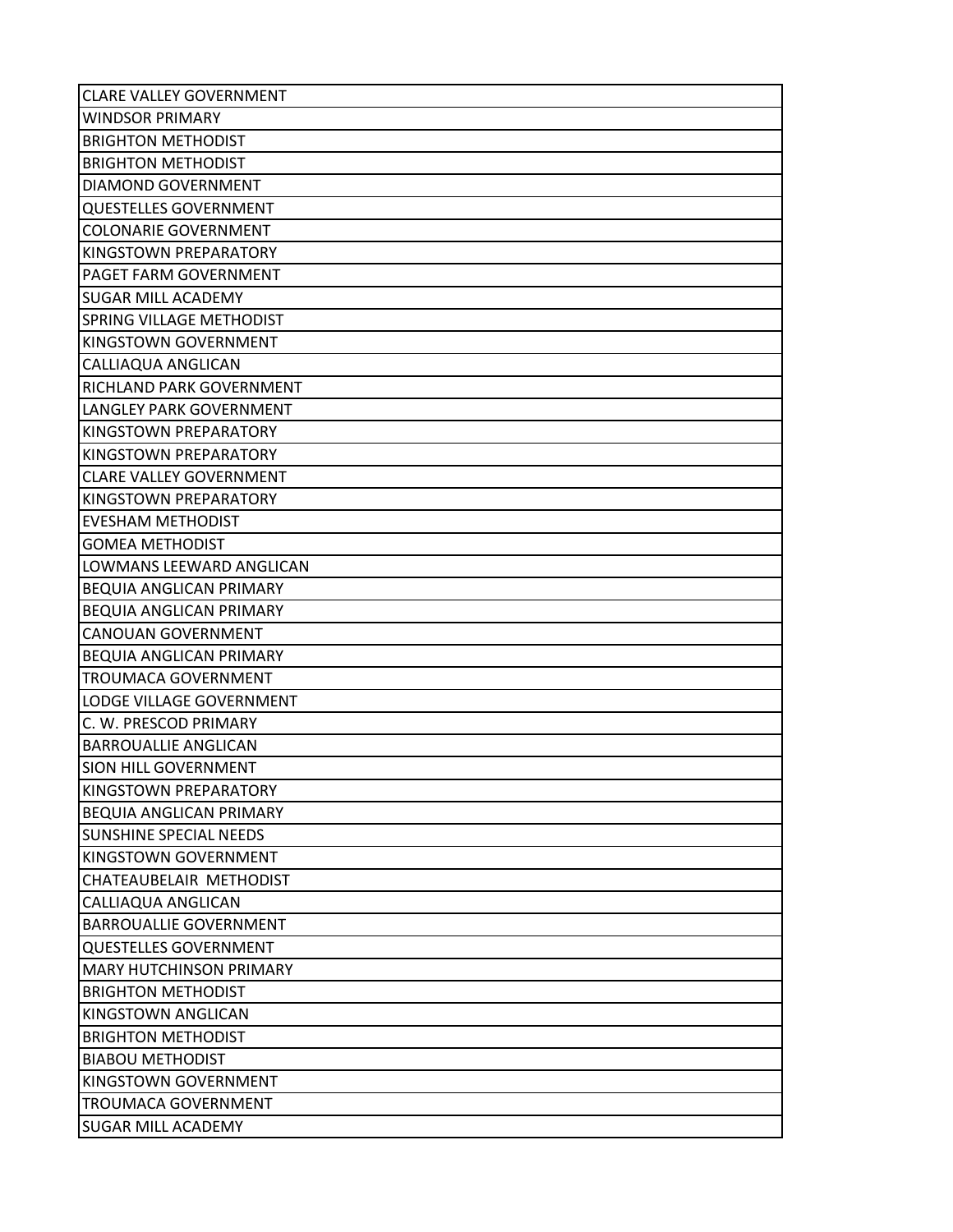| ST MARY'S ROMAN CATHOLIC        |
|---------------------------------|
| RICHLAND PARK GOVERNMENT        |
| <b>LODGE VILLAGE GOVERNMENT</b> |
| LODGE VILLAGE GOVERNMENT        |
| LODGE VILLAGE GOVERNMENT        |
| ST MARY'S ROMAN CATHOLIC        |
| LANGLEY PARK GOVERNMENT         |
| <b>QUESTELLES GOVERNMENT</b>    |
| C. W. PRESCOD PRIMARY           |
| KINGSTOWN PREPARATORY           |
| LOWMANS WINDWARD ANGLICAN       |
| PAGET FARM GOVERNMENT           |
| BEQUIA ANGLICAN PRIMARY         |
| LAYOU GOVERNMENT                |
| LAYOU GOVERNMENT                |
| MARRIAQUA GOVERNMENT            |
| KINGSTOWN GOVERNMENT            |
| RICHLAND PARK GOVERNMENT        |
| <b>SPRING VILLAGE METHODIST</b> |
| <b>UNION METHODIST PRIMARY</b>  |
| <b>BELAIR GOVERNMENT</b>        |
| <b>GEORGETOWN GOVERNMENT</b>    |
| <b>FAIR HALL PRIMARY</b>        |
| SANDY BAY GOVERNMENT            |
| LANGLEY PARK GOVERNMENT         |
| <b>TROUMACA GOVERNMENT</b>      |
| <b>BARROUALLIE ANGLICAN</b>     |
| STEPHANIE BROWNE PRIMARY        |
| KINGSTOWN PREPARATORY           |
| ST MARY'S ROMAN CATHOLIC        |
| LAYOU GOVERNMENT                |
| <b>QUESTELLES GOVERNMENT</b>    |
| RICHLAND PARK S. D. A           |
| KINGSTOWN PREPARATORY           |
| <b>EVESHAM METHODIST</b>        |
| <b>BRIGHTON METHODIST</b>       |
| <b>CANE END GOVERNMENT</b>      |
| PAMELUS BURKE PRIMARY           |
| KINGSTOWN PREPARATORY           |
| C. W. PRESCOD PRIMARY           |
| <b>BELAIR GOVERNMENT</b>        |
| DIAMOND GOVERNMENT              |
| DIAMOND GOVERNMENT              |
| <b>BARROUALLIE GOVERNMENT</b>   |
| LODGE VILLAGE GOVERNMENT        |
| <b>FANCY GOVERNMENT</b>         |
| PARK HILL GOVERNMENT            |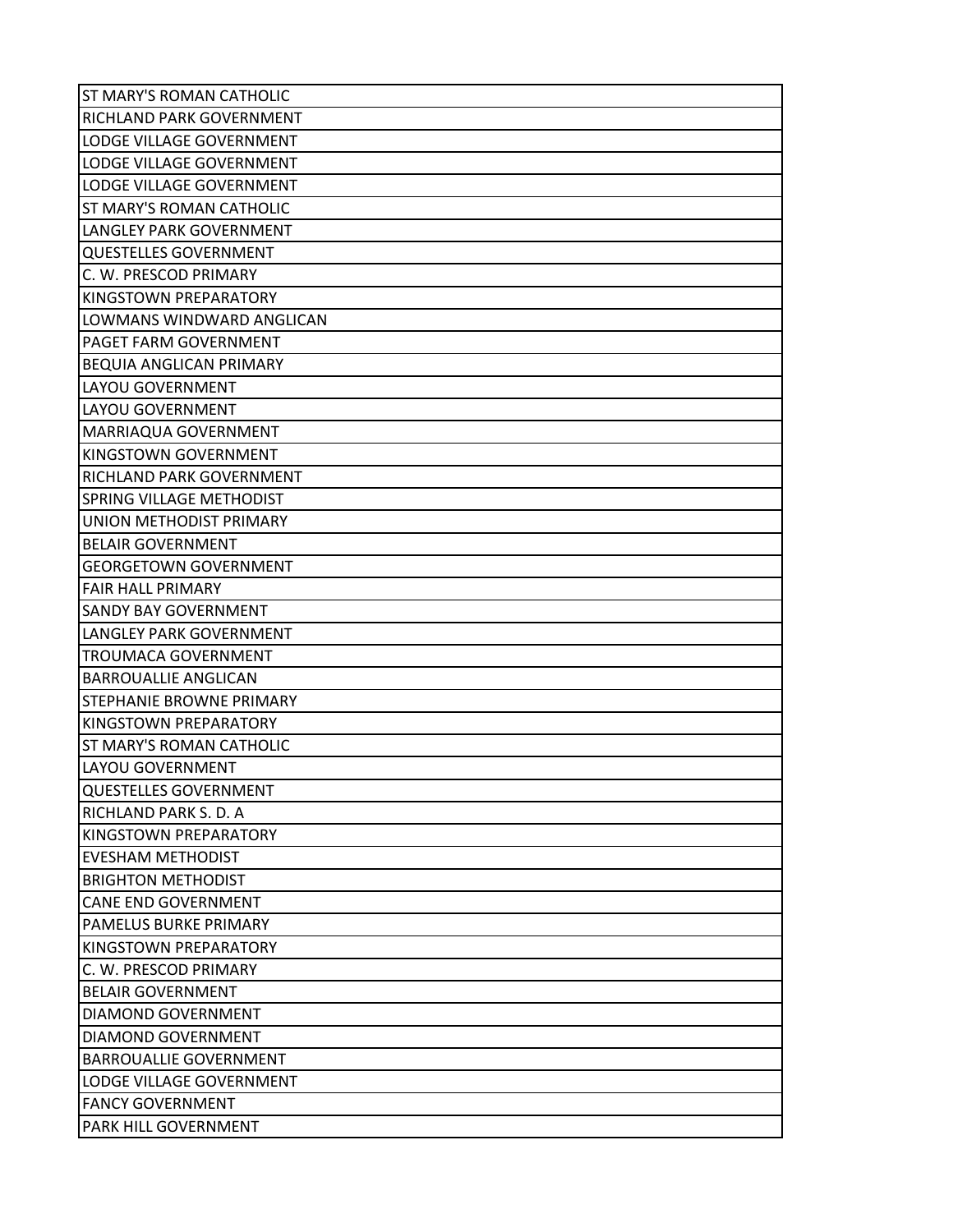| <b>OWIA GOVERNMENT</b>          |
|---------------------------------|
| <b>LANGLEY PARK GOVERNMENT</b>  |
| <b>STUBBS GOVERNMENT</b>        |
| SOUTH RIVERS METHODIST          |
| <b>SANDY BAY GOVERNMENT</b>     |
| <b>STUBBS GOVERNMENT</b>        |
| KINGSTOWN PREPARATORY           |
| <b>ARGYLE PRIMARY</b>           |
| LANGLEY PARK GOVERNMENT         |
| <b>LAUDERS PRIMARY</b>          |
| C. W. PRESCOD PRIMARY           |
| SION HILL GOVERNMENT            |
| BEQUIA ANGLICAN PRIMARY         |
| KINGSTOWN ANGLICAN              |
| FITZ HUGHES GOVERNMENT          |
| <b>TROUMACA GOVERNMENT</b>      |
| TROUMACA GOVERNMENT             |
| <b>LODGE VILLAGE GOVERNMENT</b> |
| <b>BIABOU METHODIST</b>         |
| TROUMACA GOVERNMENT             |
| STEPHANIE BROWNE PRIMARY        |
| FITZ HUGHES GOVERNMENT          |
| C. W. PRESCOD PRIMARY           |
| KINGSTOWN PREPARATORY           |
| KINGSTOWN PREPARATORY           |
| C. W. PRESCOD PRIMARY           |
| TROUMACA GOVERNMENT             |
| <b>QUESTELLES GOVERNMENT</b>    |
| KINGSTOWN ANGLICAN              |
| <b>COLONARIE GOVERNMENT</b>     |
| LOWMANS WINDWARD ANGLICAN       |
| <b>BRIGHTON METHODIST</b>       |
| <b>DICKSON METHODIST</b>        |
| <b>MARY HUTCHINSON PRIMARY</b>  |
| C. W. PRESCOD PRIMARY           |
| <b>BARROUALLIE GOVERNMENT</b>   |
| MARRIAQUA GOVERNMENT            |
| PARK HILL GOVERNMENT            |
| <b>GREGGS GOVERNMENT</b>        |
| MARRIAQUA GOVERNMENT            |
| <b>EVESHAM METHODIST</b>        |
| KINGSTOWN GOVERNMENT            |
| KINGSTOWN ANGLICAN              |
| C. W. PRESCOD PRIMARY           |
| <b>ARGYLE PRIMARY</b>           |
| <b>CANOUAN GOVERNMENT</b>       |
| MARRIAQUA GOVERNMENT            |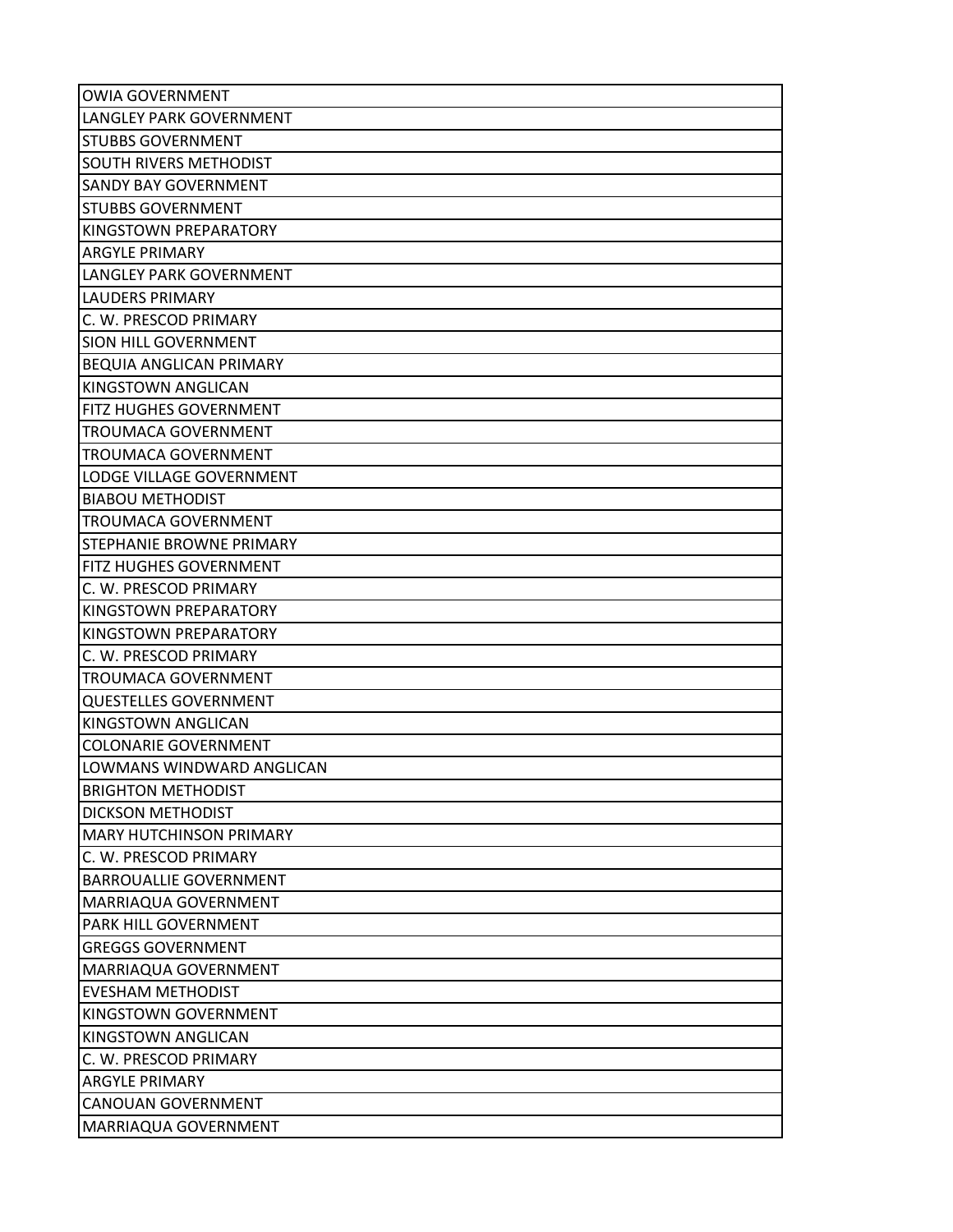| <b>MARY HUTCHINSON PRIMARY</b> |
|--------------------------------|
| KINGSTOWN PREPARATORY          |
| KINGSTOWN PREPARATORY          |
| KINGSTOWN PREPARATORY          |
| <b>FAIR HALL PRIMARY</b>       |
| CALLIAQUA ANGLICAN             |
| BEQUIA ANGLICAN PRIMARY        |
| SOUTH RIVERS METHODIST         |
| <b>CANE END GOVERNMENT</b>     |
| UNION METHODIST PRIMARY        |
| UNION METHODIST PRIMARY        |
| SOUTH RIVERS METHODIST         |
| MARRIAQUA GOVERNMENT           |
| <b>GEORGETOWN GOVERNMENT</b>   |
| LODGE VILLAGE GOVERNMENT       |
| <b>GEORGETOWN GOVERNMENT</b>   |
| <b>LAYOU GOVERNMENT</b>        |
| <b>LAUDERS PRIMARY</b>         |
| <b>FAIR HALL PRIMARY</b>       |
| LAYOU GOVERNMENT               |
| C. W. PRESCOD PRIMARY          |
| LOWMANS LEEWARD ANGLICAN       |
| <b>CALDER GOVERNMENT</b>       |
| <b>BELAIR GOVERNMENT</b>       |
| <b>CALDER GOVERNMENT</b>       |
| RICHLAND PARK GOVERNMENT       |
| LOWER BAY PRIMARY SCHOOL       |
| <b>BELAIR GOVERNMENT</b>       |
| LODGE VILLAGE GOVERNMENT       |
| RICHLAND PARK S. D. A          |
| LODGE VILLAGE GOVERNMENT       |
| <b>EVESHAM METHODIST</b>       |
| <b>FAIR HALL PRIMARY</b>       |
| <b>QUESTELLES GOVERNMENT</b>   |
| LODGE VILLAGE GOVERNMENT       |
| C. W. PRESCOD PRIMARY          |
| <b>OWIA GOVERNMENT</b>         |
| C. W. PRESCOD PRIMARY          |
| SION HILL GOVERNMENT           |
| <b>GOMEA METHODIST</b>         |
| <b>QUESTELLES GOVERNMENT</b>   |
| C. W. PRESCOD PRIMARY          |
| <b>EVESHAM METHODIST</b>       |
| KINGSTOWN ANGLICAN             |
| BEQUIA ANGLICAN PRIMARY        |
| KINGSTOWN PREPARATORY          |
| KINGSTOWN ANGLICAN             |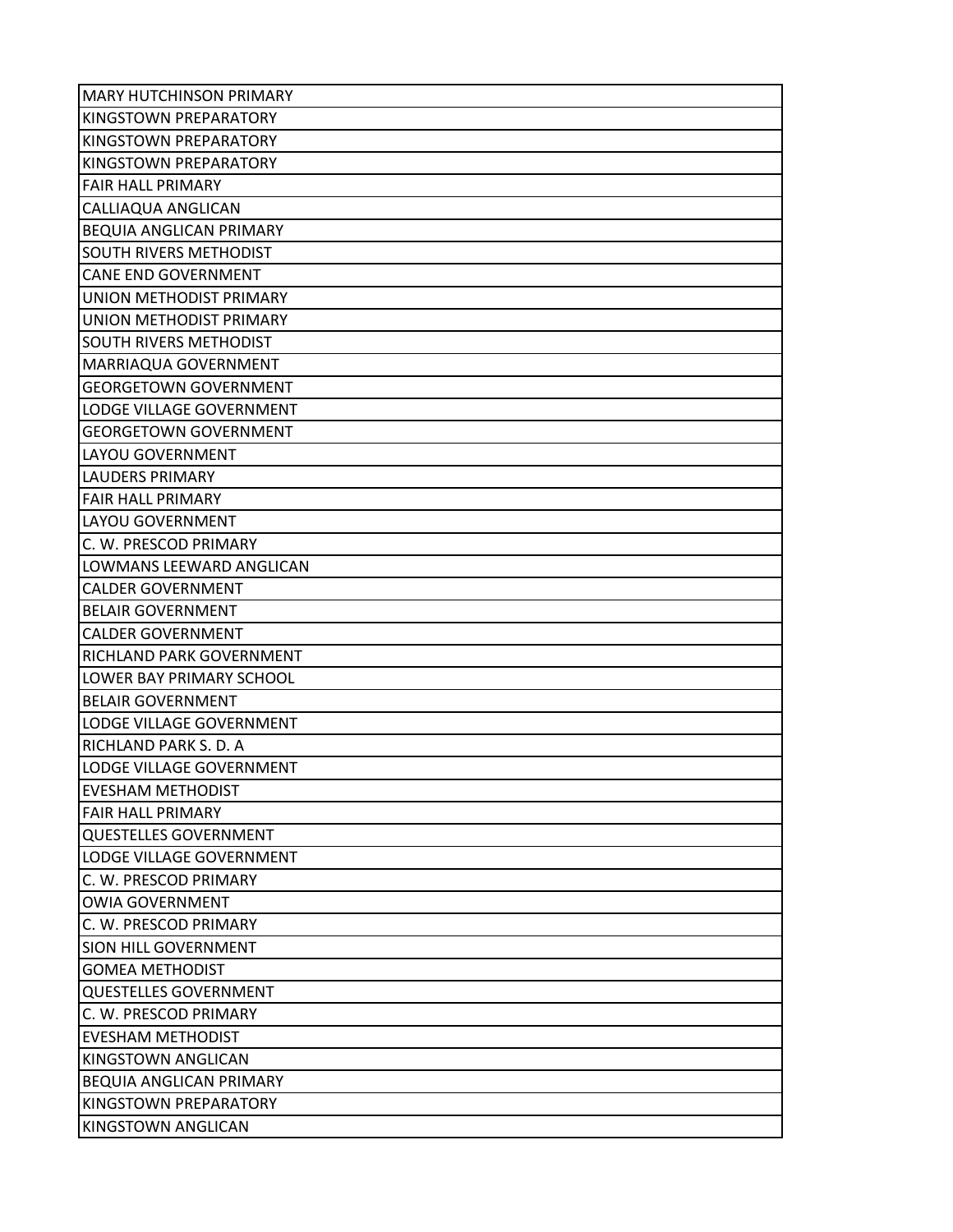| MARRIAQUA GOVERNMENT           |
|--------------------------------|
| MARRIAQUA GOVERNMENT           |
| CALLIAQUA ANGLICAN             |
| LODGE VILLAGE GOVERNMENT       |
| KINGSTOWN ANGLICAN             |
| <b>CLARE VALLEY GOVERNMENT</b> |
| KINGSTOWN GOVERNMENT           |
| <b>BRIGHTON METHODIST</b>      |
| <b>GOMEA METHODIST</b>         |
| <b>FAIR HALL PRIMARY</b>       |
| PAMELUS BURKE PRIMARY          |
| PAMELUS BURKE PRIMARY          |
| <b>TROUMACA GOVERNMENT</b>     |
| <b>EVESHAM METHODIST</b>       |
| <b>BIABOU METHODIST</b>        |
| STEPHANIE BROWNE PRIMARY       |
| KINGSTOWN PREPARATORY          |
| STEPHANIE BROWNE PRIMARY       |
| C. W. PRESCOD PRIMARY          |
| KINGSTOWN PREPARATORY          |
| <b>STUBBS GOVERNMENT</b>       |
| <b>LAUDERS PRIMARY</b>         |
| LOWMANS WINDWARD ANGLICAN      |
| <b>STUBBS GOVERNMENT</b>       |
| LANGLEY PARK GOVERNMENT        |
| LOWMANS WINDWARD ANGLICAN      |
| FITZ HUGHES GOVERNMENT         |
| <b>STUBBS GOVERNMENT</b>       |
| <b>CANOUAN GOVERNMENT</b>      |
| <b>STUBBS GOVERNMENT</b>       |
| KINGSTOWN GOVERNMENT           |
| SION HILL GOVERNMENT           |
| <b>TROUMACA GOVERNMENT</b>     |
| LODGE VILLAGE GOVERNMENT       |
| CHATEAUBELAIR METHODIST        |
| CHATEAUBELAIR METHODIST        |
| LANGLEY PARK GOVERNMENT        |
| <b>GEORGETOWN GOVERNMENT</b>   |
| C. W. PRESCOD PRIMARY          |
| KINGSTOWN PREPARATORY          |
| <b>BARROUALLIE GOVERNMENT</b>  |
| <b>QUESTELLES GOVERNMENT</b>   |
| KINGSTOWN PREPARATORY          |
| <b>GREGGS GOVERNMENT</b>       |
| <b>MARY HUTCHINSON PRIMARY</b> |
| LANGLEY PARK GOVERNMENT        |
| <b>MARY HUTCHINSON PRIMARY</b> |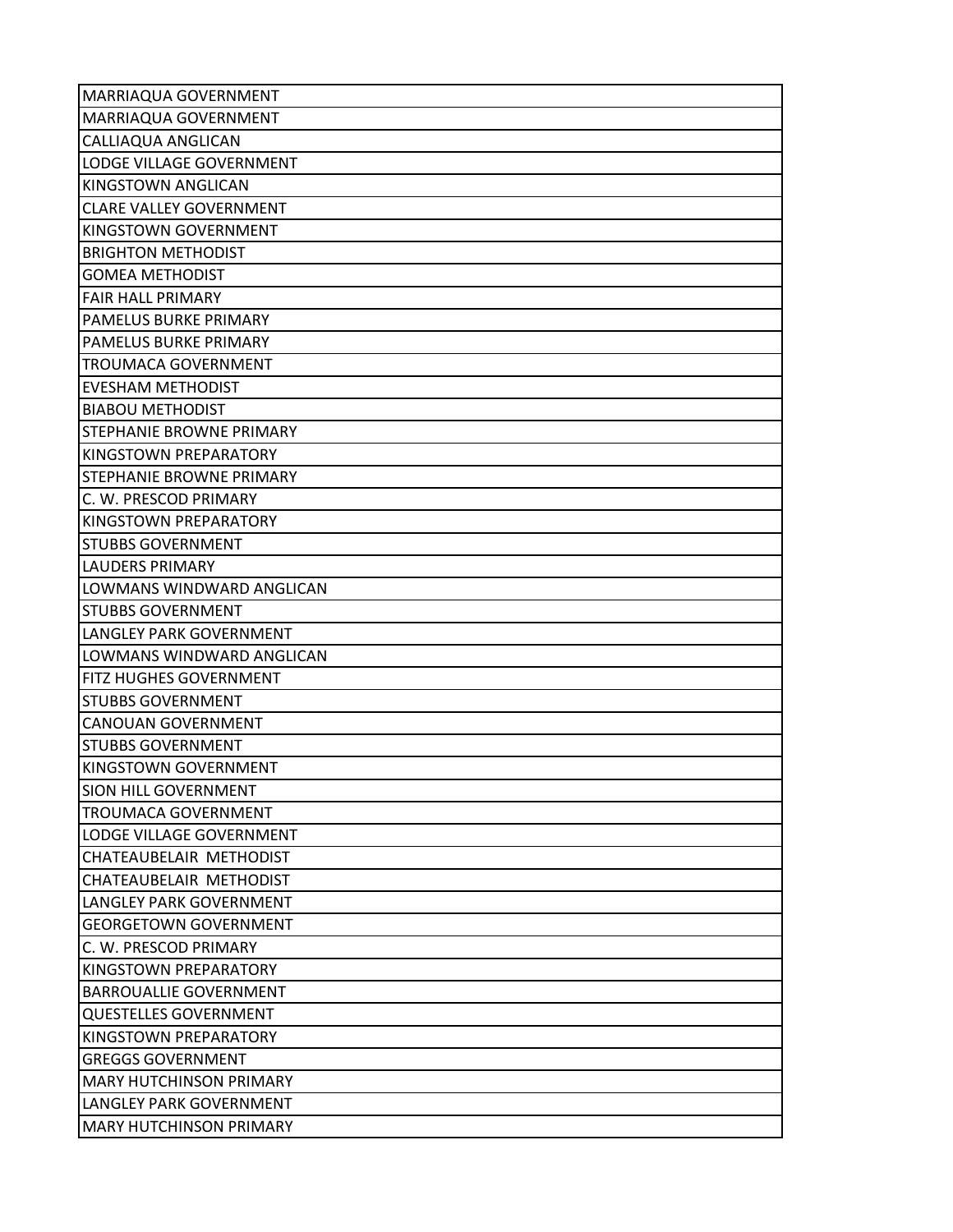| <b>CANE END GOVERNMENT</b>      |
|---------------------------------|
| C. W. PRESCOD PRIMARY           |
| <b>GOMEA METHODIST</b>          |
| PAGET FARM GOVERNMENT           |
| <b>QUESTELLES GOVERNMENT</b>    |
| ST MARY'S ROMAN CATHOLIC        |
| <b>CLARE VALLEY GOVERNMENT</b>  |
| <b>BEQUIA S. D. A</b>           |
| <b>ST MARY'S ROMAN CATHOLIC</b> |
| KINGSTOWN PREPARATORY           |
| <b>BEQUIA ANGLICAN PRIMARY</b>  |
| DIAMOND GOVERNMENT              |
| KINGSTOWN GOVERNMENT            |
| KINGSTOWN ANGLICAN              |
| <b>GOMEA METHODIST</b>          |
| <b>BEQUIA ANGLICAN PRIMARY</b>  |
| RICHLAND PARK S. D. A           |
| RICHLAND PARK S. D. A           |
| <b>GOMEA METHODIST</b>          |
| CHATEAUBELAIR METHODIST         |
| DIAMOND GOVERNMENT              |
| <b>RICHLAND PARK S. D. A</b>    |
| <b>STUBBS GOVERNMENT</b>        |
| KINGSTOWN GOVERNMENT            |
| <b>BEQUIA ANGLICAN PRIMARY</b>  |
| LANGLEY PARK GOVERNMENT         |
| <b>OWIA GOVERNMENT</b>          |
| <b>OWIA GOVERNMENT</b>          |
| <b>SANDY BAY GOVERNMENT</b>     |
| <b>GREGGS GOVERNMENT</b>        |
| LODGE VILLAGE GOVERNMENT        |
| MARRIAQUA GOVERNMENT            |
| <b>NEW PROSPECT PRIMARY</b>     |
| <b>OWIA GOVERNMENT</b>          |
| <b>ST MARY'S ROMAN CATHOLIC</b> |
| MARRIAQUA GOVERNMENT            |
| MARRIAQUA GOVERNMENT            |
| KINGSTOWN GOVERNMENT            |
| <b>BEQUIA ANGLICAN PRIMARY</b>  |
| <b>GREGGS GOVERNMENT</b>        |
| PAMELUS BURKE PRIMARY           |
| <b>BEQUIA ANGLICAN PRIMARY</b>  |
| <b>TROUMACA GOVERNMENT</b>      |
| <b>MAYREAU GOVERNMENT</b>       |
| C. W. PRESCOD PRIMARY           |
| <b>BELAIR GOVERNMENT</b>        |
| LAYOU GOVERNMENT                |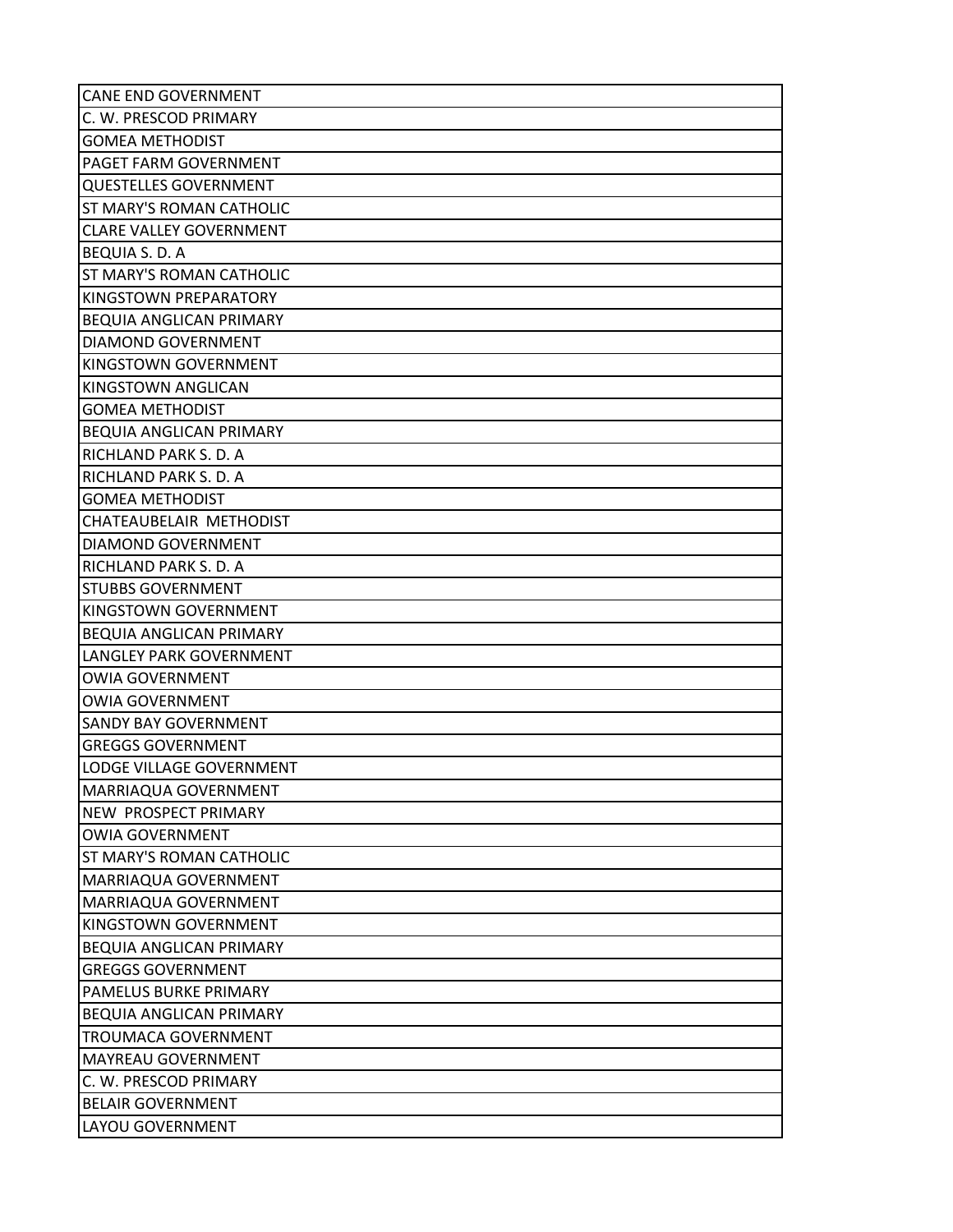| CALLIAQUA ANGLICAN             |
|--------------------------------|
| <b>FANCY GOVERNMENT</b>        |
| <b>BEQUIA ANGLICAN PRIMARY</b> |
| RICHLAND PARK S. D. A          |
| <b>CALDER GOVERNMENT</b>       |
| <b>SION HILL GOVERNMENT</b>    |
| <b>STUBBS GOVERNMENT</b>       |
| <b>BRIGHTON METHODIST</b>      |
| <b>TROUMACA GOVERNMENT</b>     |
| <b>FAIR HALL PRIMARY</b>       |
| LODGE VILLAGE GOVERNMENT       |
| <b>KINGSTOWN PREPARATORY</b>   |
| KINGSTOWN ANGLICAN             |
| C. W. PRESCOD PRIMARY          |
| CALLIAQUA ANGLICAN             |
| CHATEAUBELAIR METHODIST        |
| <b>SOUTH RIVERS METHODIST</b>  |
| ST MARY'S ROMAN CATHOLIC       |
| KINGSTOWN PREPARATORY          |
| <b>GEORGETOWN GOVERNMENT</b>   |
| ST MARY'S ROMAN CATHOLIC       |
| MARRIAQUA GOVERNMENT           |
| CALLIAQUA ANGLICAN             |
| C. W. PRESCOD PRIMARY          |
| KINGSTOWN PREPARATORY          |
| KINGSTOWN GOVERNMENT           |
| C. W. PRESCOD PRIMARY          |
| KINGSTOWN PREPARATORY          |
| LODGE VILLAGE GOVERNMENT       |
| KINGSTOWN PREPARATORY          |
| <b>WINDSOR PRIMARY</b>         |
| MARRIAQUA GOVERNMENT           |
| UNION METHODIST PRIMARY        |
| <b>BARROUALLIE ANGLICAN</b>    |
| <b>SUGAR MILL ACADEMY</b>      |
| <b>TROUMACA GOVERNMENT</b>     |
| <b>QUESTELLES GOVERNMENT</b>   |
| KINGSTOWN PREPARATORY          |
| KINGSTOWN PREPARATORY          |
| <b>CALDER GOVERNMENT</b>       |
| CALLIAQUA ANGLICAN             |
| ROSE HALL GOVERNMENT           |
| KINGSTOWN GOVERNMENT           |
| <b>GEORGETOWN GOVERNMENT</b>   |
| UNION METHODIST PRIMARY        |
| <b>LAUDERS PRIMARY</b>         |
| CHATEAUBELAIR METHODIST        |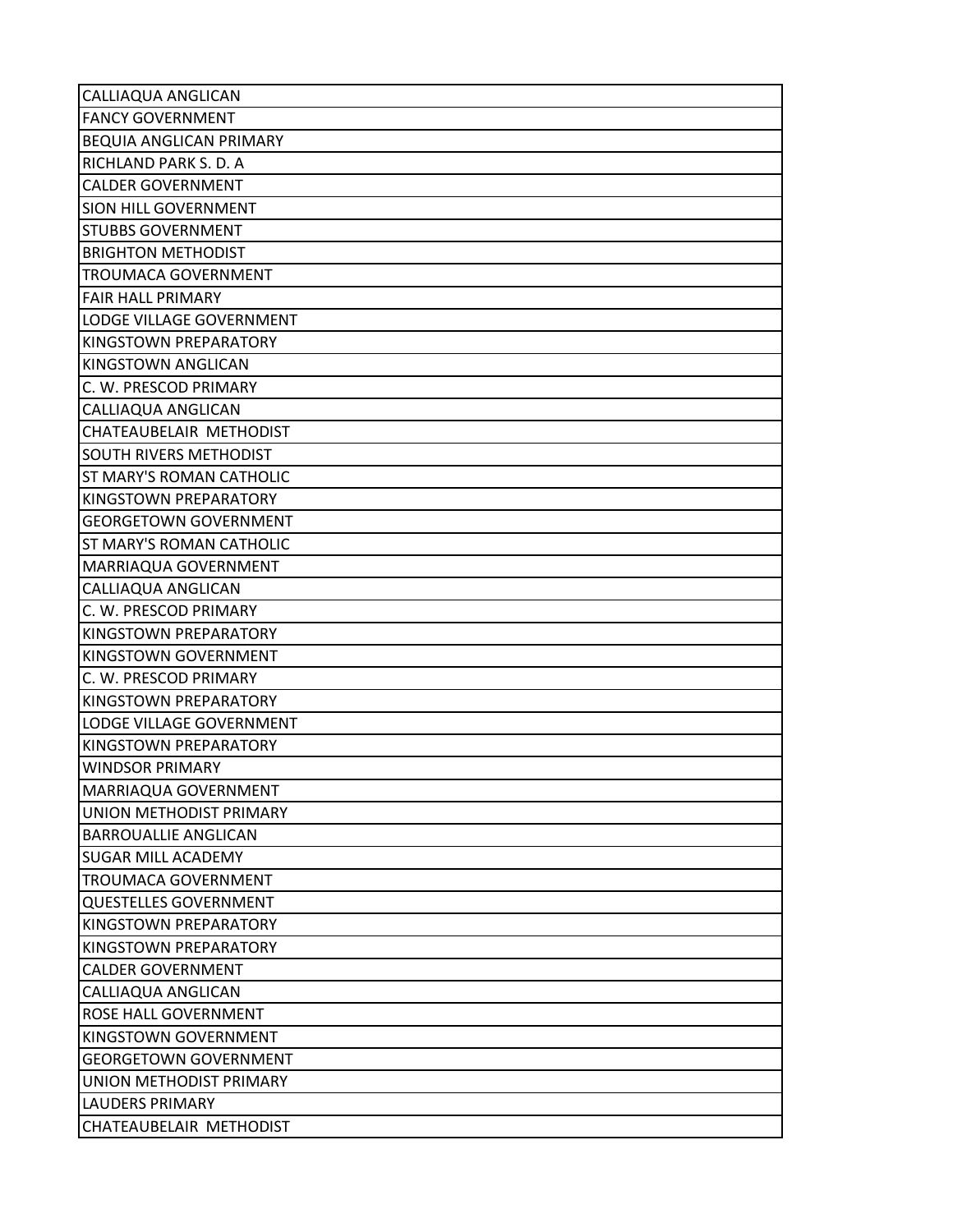| <b>BRIGHTON METHODIST</b>       |
|---------------------------------|
| ST MARY'S ROMAN CATHOLIC        |
| LOWMANS LEEWARD ANGLICAN        |
| <b>STUBBS GOVERNMENT</b>        |
| <b>CLARE VALLEY GOVERNMENT</b>  |
| <b>TROUMACA GOVERNMENT</b>      |
| CALLIAQUA ANGLICAN              |
| C. W. PRESCOD PRIMARY           |
| SION HILL GOVERNMENT            |
| DIAMOND GOVERNMENT              |
| PAGET FARM GOVERNMENT           |
| LODGE VILLAGE GOVERNMENT        |
| <b>CANOUAN GOVERNMENT</b>       |
| CALLIAQUA ANGLICAN              |
| KINGSTOWN PREPARATORY           |
| <b>BRIGHTON METHODIST</b>       |
| <b>KINGSTOWN PREPARATORY</b>    |
| <b>LAYOU GOVERNMENT</b>         |
| <b>GEORGETOWN GOVERNMENT</b>    |
| <b>GOMEA METHODIST</b>          |
| LOWER BAY PRIMARY SCHOOL        |
| PARK HILL GOVERNMENT            |
| LOWMANS LEEWARD ANGLICAN        |
| CALLIAQUA ANGLICAN              |
| ST MARY'S ROMAN CATHOLIC        |
| <b>STUBBS GOVERNMENT</b>        |
| <b>WINDSOR PRIMARY</b>          |
| <b>GEORGETOWN GOVERNMENT</b>    |
| <b>LAYOU GOVERNMENT</b>         |
| BEQUIA ANGLICAN PRIMARY         |
| <b>BEQUIA ANGLICAN PRIMARY</b>  |
| <b>ST MARY'S ROMAN CATHOLIC</b> |
| ST MARY'S ROMAN CATHOLIC        |
| MARRIAQUA GOVERNMENT            |
| <b>BELMONT GOVERNMENT</b>       |
| <b>ARGYLE PRIMARY</b>           |
| PARK HILL GOVERNMENT            |
| C. W. PRESCOD PRIMARY           |
| <b>SION HILL GOVERNMENT</b>     |
| <b>FAIR HALL PRIMARY</b>        |
| UNION METHODIST PRIMARY         |
| KINGSTOWN PREPARATORY           |
| CALLIAQUA ANGLICAN              |
| <b>CALDER GOVERNMENT</b>        |
| <b>FANCY GOVERNMENT</b>         |
| CHATEAUBELAIR METHODIST         |
| <b>STUBBS GOVERNMENT</b>        |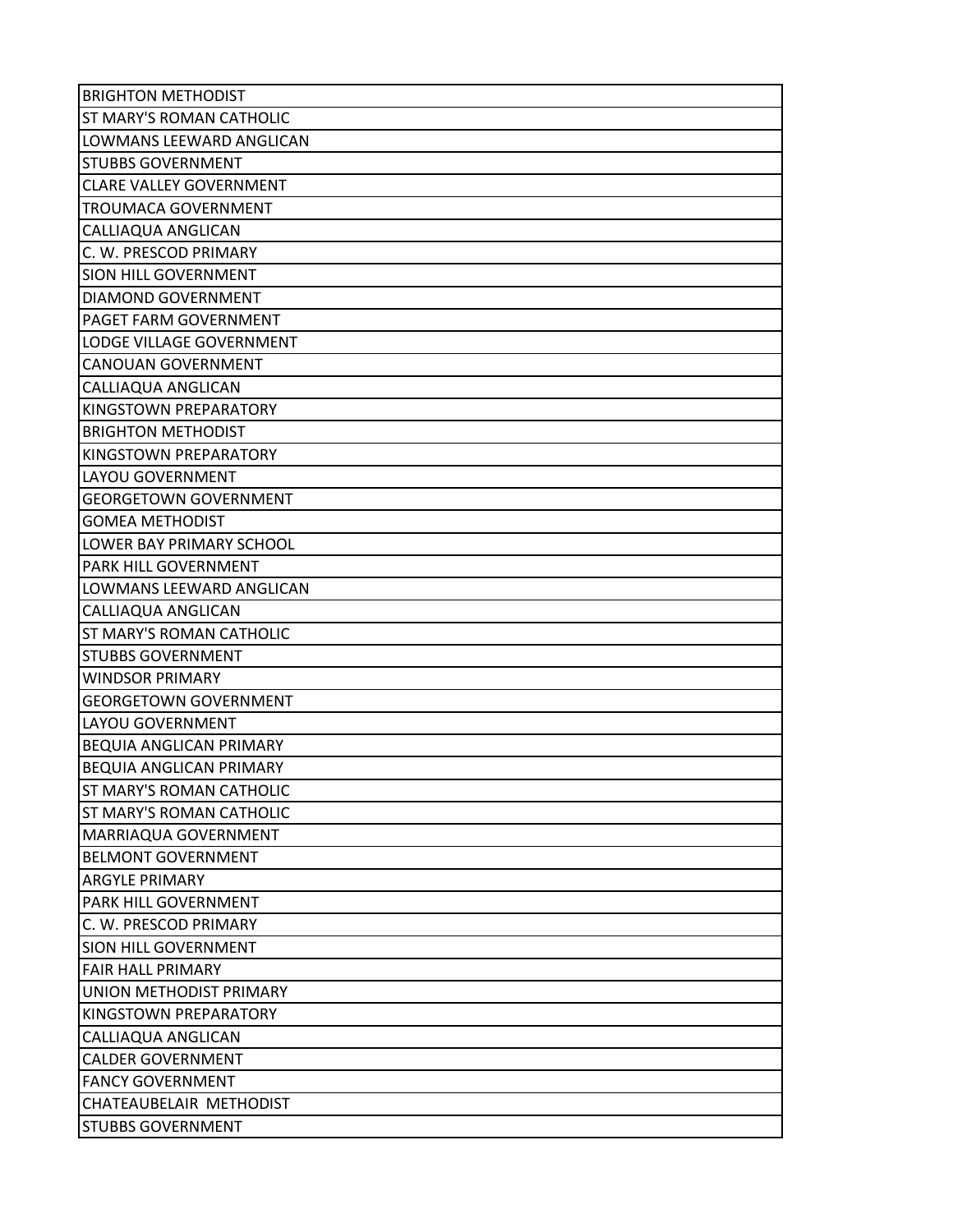| SCHOOL FOR CHILDREN WITH SPECIAL NEEDS GEORGETOWN |
|---------------------------------------------------|
| <b>KINGSTOWN ANGLICAN</b>                         |
| LODGE VILLAGE GOVERNMENT                          |
| <b>BARROUALLIE GOVERNMENT</b>                     |
| KINGSTOWN PREPARATORY                             |
| <b>GOMEA METHODIST</b>                            |
| <b>CANOUAN GOVERNMENT</b>                         |
| <b>CANOUAN GOVERNMENT</b>                         |
| KINGSTOWN PREPARATORY                             |
| ST MARY'S ROMAN CATHOLIC                          |
| RICHLAND PARK GOVERNMENT                          |
| PAMELUS BURKE PRIMARY                             |
| SOUTH RIVERS METHODIST                            |
| <b>ARGYLE PRIMARY</b>                             |
| <b>GEORGETOWN GOVERNMENT</b>                      |
| KINGSTOWN PREPARATORY                             |
| <b>KINGSTOWN ANGLICAN</b>                         |
| LODGE VILLAGE GOVERNMENT                          |
| <b>QUESTELLES GOVERNMENT</b>                      |
| ST MARY'S ROMAN CATHOLIC                          |
| ST MARY'S ROMAN CATHOLIC                          |
| RICHLAND PARK S. D. A                             |
| <b>QUESTELLES GOVERNMENT</b>                      |
| LEEWARD DISTRICT S.D.A                            |
| LODGE VILLAGE GOVERNMENT                          |
| CALLIAQUA ANGLICAN                                |
| TROUMACA GOVERNMENT                               |
| <b>BELAIR GOVERNMENT</b>                          |
| KINGSTOWN GOVERNMENT                              |
| <b>OWIA GOVERNMENT</b>                            |
| <b>BELMONT GOVERNMENT</b>                         |
| SCHOOL FOR CHILDREN WITH SPECIAL NEEDS GEORGETOWN |
| KINGSTOWN ANGLICAN                                |
| <b>BUCCAMENT GOVERNMENT</b>                       |
| LODGE VILLAGE GOVERNMENT                          |
| <b>GREGGS GOVERNMENT</b>                          |
| <b>GEORGETOWN GOVERNMENT</b>                      |
| PAGET FARM GOVERNMENT                             |
| PAMELUS BURKE PRIMARY                             |
| <b>TOURAMA GOVERNMENT</b>                         |
| RICHLAND PARK S. D. A                             |
| SOUTH RIVERS METHODIST                            |
| <b>BEQUIA S. D. A</b>                             |
| <b>SOUTH RIVERS METHODIST</b>                     |
| ST MARY'S ROMAN CATHOLIC                          |
| LANGLEY PARK GOVERNMENT                           |
| LANGLEY PARK GOVERNMENT                           |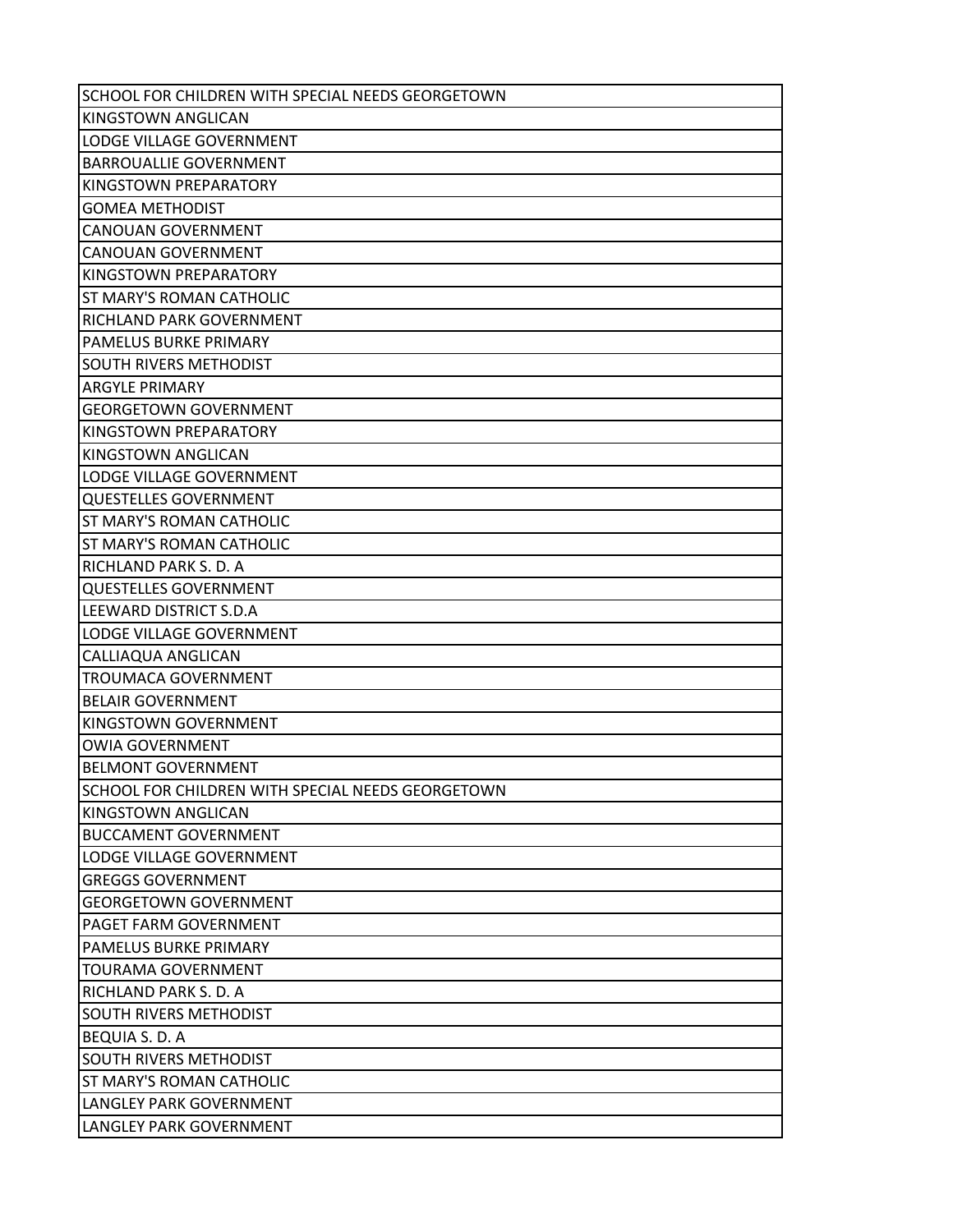| LANGLEY PARK GOVERNMENT        |
|--------------------------------|
| PAMELUS BURKE PRIMARY          |
| <b>BELMONT GOVERNMENT</b>      |
| <b>STUBBS GOVERNMENT</b>       |
| LOWMANS LEEWARD ANGLICAN       |
| LOWMANS LEEWARD ANGLICAN       |
| KINGSTOWN PREPARATORY          |
| <b>QUESTELLES GOVERNMENT</b>   |
| <b>SUGAR MILL ACADEMY</b>      |
| LAYOU GOVERNMENT               |
| <b>BARROUALLIE ANGLICAN</b>    |
| C. W. PRESCOD PRIMARY          |
| LOWER BAY PRIMARY SCHOOL       |
| PAGET FARM GOVERNMENT          |
| <b>COLONARIE GOVERNMENT</b>    |
| <b>BUCCAMENT GOVERNMENT</b>    |
| BEQUIA S. D. A                 |
| <b>BRIGHTON METHODIST</b>      |
| PARK HILL GOVERNMENT           |
| ST MARY'S ROMAN CATHOLIC       |
| FITZ HUGHES GOVERNMENT         |
| KINGSTOWN PREPARATORY          |
| PAGET FARM GOVERNMENT          |
| <b>BEQUIA ANGLICAN PRIMARY</b> |
| <b>BEQUIA ANGLICAN PRIMARY</b> |
| CALLIAQUA ANGLICAN             |
| KINGSTOWN PREPARATORY          |
| RICHLAND PARK GOVERNMENT       |
| <b>LAUDERS PRIMARY</b>         |
| KINGSTOWN ANGLICAN             |
| C. W. PRESCOD PRIMARY          |
| LOWMANS LEEWARD ANGLICAN       |
| C. W. PRESCOD PRIMARY          |
| RICHLAND PARK GOVERNMENT       |
| <b>GEORGETOWN GOVERNMENT</b>   |
| <b>TROUMACA GOVERNMENT</b>     |
| ST MARY'S ROMAN CATHOLIC       |
| <b>GOMEA METHODIST</b>         |
| <b>CANE END GOVERNMENT</b>     |
| <b>LANGLEY PARK GOVERNMENT</b> |
| ST MARY'S ROMAN CATHOLIC       |
| <b>TROUMACA GOVERNMENT</b>     |
| LANGLEY PARK GOVERNMENT        |
| <b>GOMEA METHODIST</b>         |
| SUGAR MILL ACADEMY             |
| UNION METHODIST PRIMARY        |
| DIAMOND GOVERNMENT             |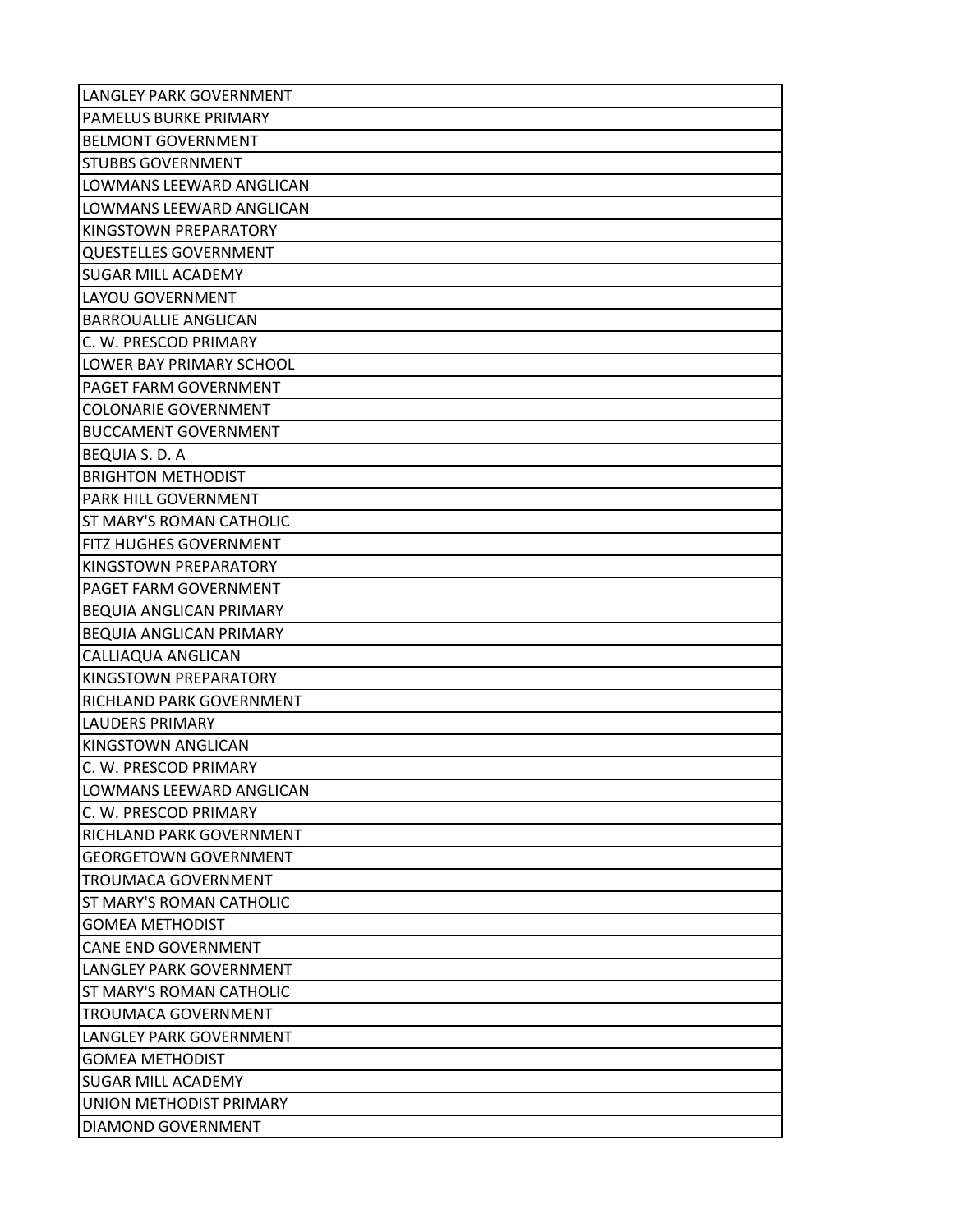| ST MARY'S ROMAN CATHOLIC        |
|---------------------------------|
| C. W. PRESCOD PRIMARY           |
| LODGE VILLAGE GOVERNMENT        |
| ST MARY'S ROMAN CATHOLIC        |
| KINGSTOWN PREPARATORY           |
| <b>DICKSON METHODIST</b>        |
| <b>GEORGETOWN GOVERNMENT</b>    |
| KINGSTOWN PREPARATORY           |
| <b>STUBBS GOVERNMENT</b>        |
| <b>FAIR HALL PRIMARY</b>        |
| <b>BELAIR GOVERNMENT</b>        |
| LOWER BAY PRIMARY SCHOOL        |
| <b>BELAIR GOVERNMENT</b>        |
| <b>FAIR HALL PRIMARY</b>        |
| <b>BARROUALLIE GOVERNMENT</b>   |
| KINGSTOWN PREPARATORY           |
| <b>BRIGHTON METHODIST</b>       |
| BEQUIA ANGLICAN PRIMARY         |
| PETERSVILLE PRIMARY             |
| <b>QUESTELLES GOVERNMENT</b>    |
| PAMELUS BURKE PRIMARY           |
| <b>BELMONT GOVERNMENT</b>       |
| LOWMANS LEEWARD ANGLICAN        |
| CALLIAQUA ANGLICAN              |
| <b>LODGE VILLAGE GOVERNMENT</b> |
| SPRING VILLAGE METHODIST        |
| RICHLAND PARK S. D. A           |
| <b>TROUMACA GOVERNMENT</b>      |
| C. W. PRESCOD PRIMARY           |
| <b>GEORGETOWN GOVERNMENT</b>    |
| KINGSTOWN ANGLICAN              |
| <b>SPRING VILLAGE METHODIST</b> |
| <b>BARROUALLIE GOVERNMENT</b>   |
| EVESHAM METHODIST               |
| <b>SUGAR MILL ACADEMY</b>       |
| <b>SANDY BAY GOVERNMENT</b>     |
| <b>GOMEA METHODIST</b>          |
| <b>BRIGHTON METHODIST</b>       |
| <b>BEQUIA ANGLICAN PRIMARY</b>  |
| ST MARY'S ROMAN CATHOLIC        |
| <b>ARGYLE PRIMARY</b>           |
| LOWMANS WINDWARD ANGLICAN       |
| <b>STUBBS GOVERNMENT</b>        |
| KINGSTOWN PREPARATORY           |
| LOWMANS LEEWARD ANGLICAN        |
| ST MARY'S ROMAN CATHOLIC        |
| ST MARY'S ROMAN CATHOLIC        |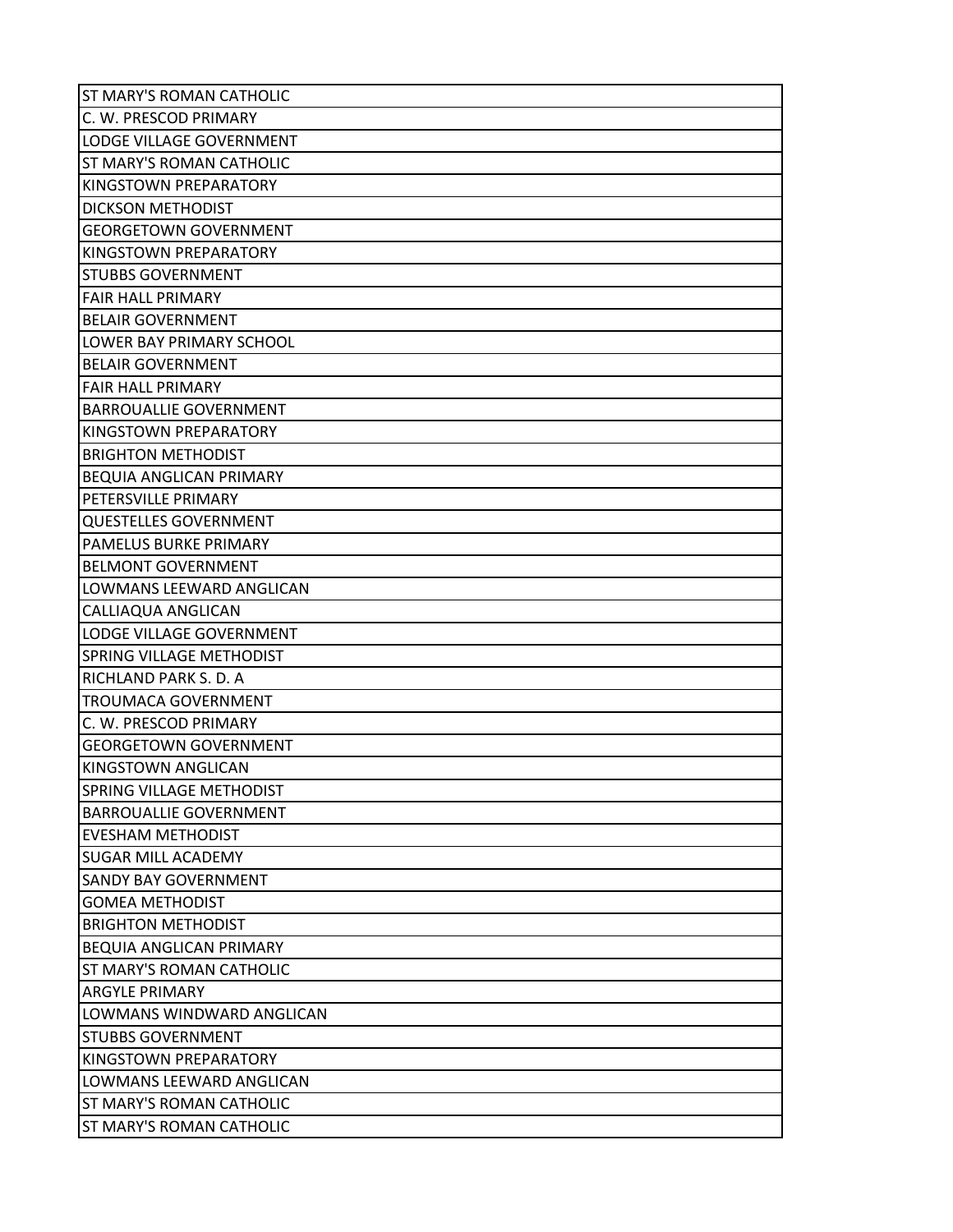| CALLIAQUA ANGLICAN              |
|---------------------------------|
| RICHLAND PARK S. D. A           |
| <b>BELAIR GOVERNMENT</b>        |
| <b>SPRING VILLAGE METHODIST</b> |
| KINGSTOWN PREPARATORY           |
| ST MARY'S ROMAN CATHOLIC        |
| <b>SANDY BAY GOVERNMENT</b>     |
| <b>ROSE HALL GOVERNMENT</b>     |
| C. W. PRESCOD PRIMARY           |
| KINGSTOWN PREPARATORY           |
| LOWMANS LEEWARD ANGLICAN        |
| KINGSTOWN GOVERNMENT            |
| C. W. PRESCOD PRIMARY           |
| KINGSTOWN ANGLICAN              |
| <b>QUESTELLES GOVERNMENT</b>    |
| C. W. PRESCOD PRIMARY           |
| KINGSTOWN PREPARATORY           |
| CALLIAQUA ANGLICAN              |
| <b>GEORGETOWN GOVERNMENT</b>    |
| <b>BARROUALLIE GOVERNMENT</b>   |
| BEQUIA ANGLICAN PRIMARY         |
| <b>ST MARY'S ROMAN CATHOLIC</b> |
| ST MARY'S ROMAN CATHOLIC        |
| <b>ST MARY'S ROMAN CATHOLIC</b> |
| <b>GEORGETOWN GOVERNMENT</b>    |
| MARRIAQUA GOVERNMENT            |
| <b>BARROUALLIE ANGLICAN</b>     |
| <b>LOWMANS LEEWARD ANGLICAN</b> |
| KINGSTOWN PREPARATORY           |
| KINGSTOWN PREPARATORY           |
| C. W. PRESCOD PRIMARY           |
| <b>PAMELUS BURKE PRIMARY</b>    |
| <b>ST MARY'S ROMAN CATHOLIC</b> |
| <b>STUBBS GOVERNMENT</b>        |
| C. W. PRESCOD PRIMARY           |
| LANGLEY PARK GOVERNMENT         |
| UNION METHODIST PRIMARY         |
| <b>CALDER GOVERNMENT</b>        |
| LANGLEY PARK GOVERNMENT         |
| <b>BRIGHTON METHODIST</b>       |
| <b>ST MARY'S ROMAN CATHOLIC</b> |
| LOWER BAY PRIMARY SCHOOL        |
| <b>NEW PROSPECT PRIMARY</b>     |
| <b>BARROUALLIE GOVERNMENT</b>   |
| <b>ST MARY'S ROMAN CATHOLIC</b> |
| UNION METHODIST PRIMARY         |
| <b>FAIR HALL PRIMARY</b>        |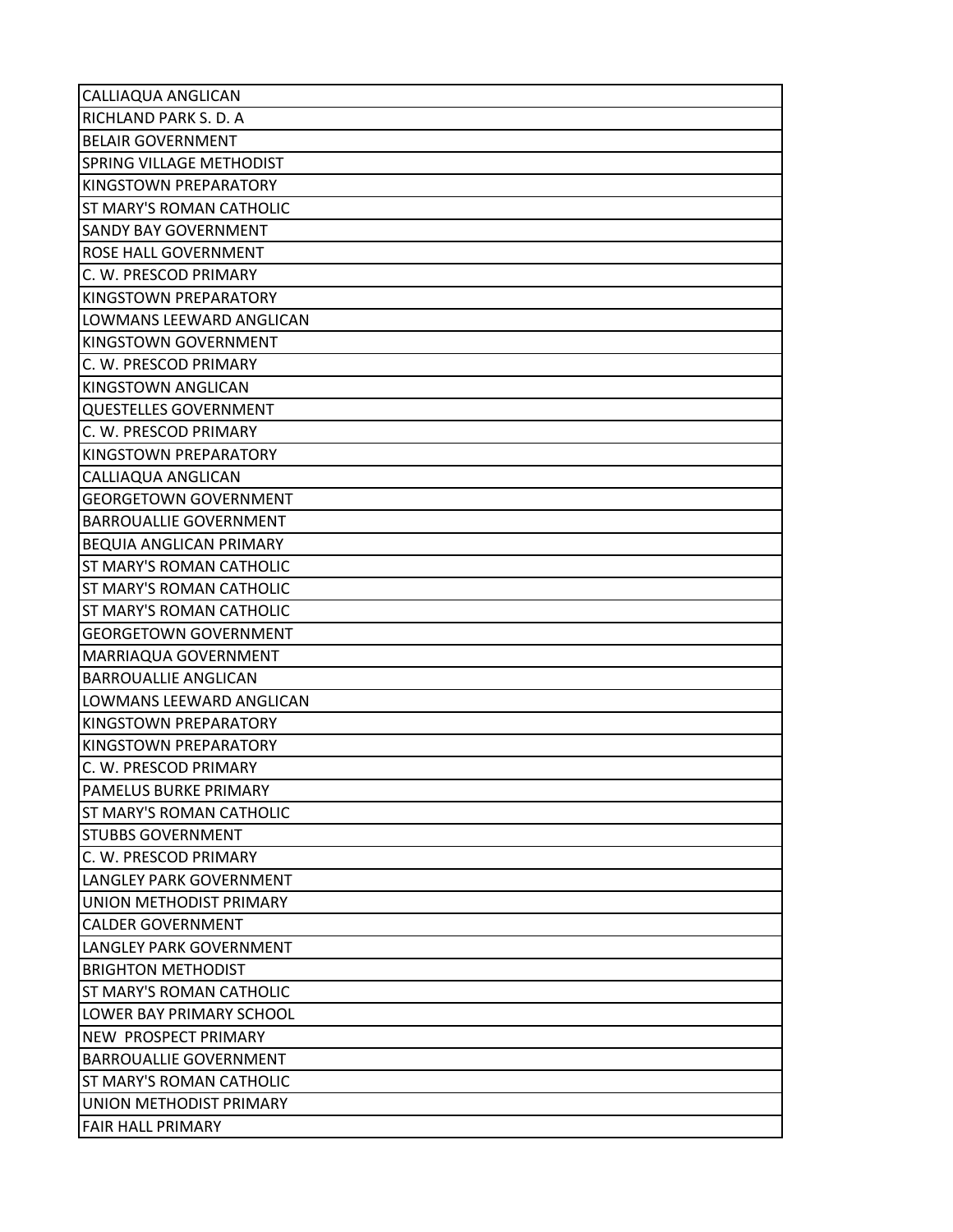| MARRIAQUA GOVERNMENT          |
|-------------------------------|
| <b>KINGSTOWN PREPARATORY</b>  |
| <b>BARROUALLIE GOVERNMENT</b> |
| PAMELUS BURKE PRIMARY         |
| <b>TROUMACA GOVERNMENT</b>    |
| KINGSTOWN PREPARATORY         |
| <b>SANDY BAY GOVERNMENT</b>   |
| <b>TROUMACA GOVERNMENT</b>    |
| KINGSTOWN GOVERNMENT          |
| FITZ HUGHES GOVERNMENT        |
| <b>BIABOU METHODIST</b>       |
| KINGSTOWN PREPARATORY         |
| ST MARY'S ROMAN CATHOLIC      |
| <b>GEORGETOWN GOVERNMENT</b>  |
| ST MARY'S ROMAN CATHOLIC      |
| <b>CANE END GOVERNMENT</b>    |
| PETERSVILLE PRIMARY           |
| LODGE VILLAGE GOVERNMENT      |
| PETERSVILLE PRIMARY           |
| <b>LAUDERS PRIMARY</b>        |
| ROSE HALL GOVERNMENT          |
| NEW PROSPECT PRIMARY          |
| <b>GREGGS GOVERNMENT</b>      |
| <b>BIABOU METHODIST</b>       |
| PETERSVILLE PRIMARY           |
| STEPHANIE BROWNE PRIMARY      |
| DIAMOND GOVERNMENT            |
| KINGSTOWN PREPARATORY         |
| <b>QUESTELLES GOVERNMENT</b>  |
| <b>GOMEA METHODIST</b>        |
| <b>FAIR HALL PRIMARY</b>      |
| ST MARY'S ROMAN CATHOLIC      |
| KINGSTOWN ANGLICAN            |
| KINGSTOWN ANGLICAN            |
| <b>DICKSON METHODIST</b>      |
| <b>TOURAMA GOVERNMENT</b>     |
| <b>CANOUAN GOVERNMENT</b>     |
| <b>BRIGHTON METHODIST</b>     |
| KINGSTOWN PREPARATORY         |
| BEQUIA S. D. A                |
| <b>SANDY BAY GOVERNMENT</b>   |
| STEPHANIE BROWNE PRIMARY      |
| ST MARY'S ROMAN CATHOLIC      |
| <b>SANDY BAY GOVERNMENT</b>   |
| LANGLEY PARK GOVERNMENT       |
| ST MARY'S ROMAN CATHOLIC      |
| KINGSTOWN PREPARATORY         |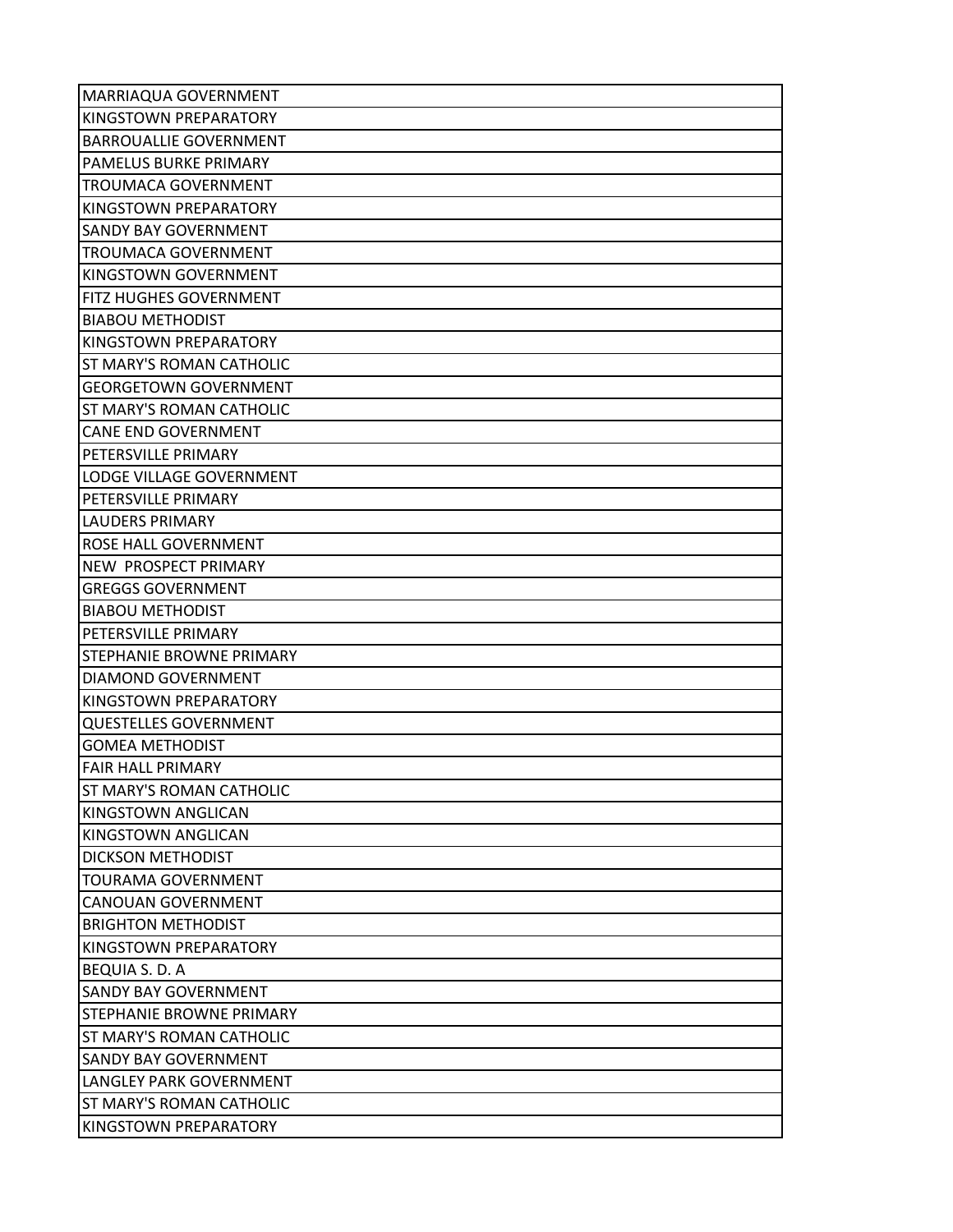| <b>CANOUAN GOVERNMENT</b>                         |
|---------------------------------------------------|
| RICHLAND PARK S. D. A.                            |
| <b>BRIGHTON METHODIST</b>                         |
| KINGSTOWN PREPARATORY                             |
| CHATEAUBELAIR METHODIST                           |
| CHATEAUBELAIR METHODIST                           |
| LAYOU GOVERNMENT                                  |
| KINGSTOWN PREPARATORY                             |
| C. W. PRESCOD PRIMARY                             |
| <b>FAIR HALL PRIMARY</b>                          |
| <b>SPRING VILLAGE METHODIST</b>                   |
| KINGSTOWN ANGLICAN                                |
| DIAMOND GOVERNMENT                                |
| <b>BEQUIA ANGLICAN PRIMARY</b>                    |
| PETERSVILLE PRIMARY                               |
| <b>EVESHAM METHODIST</b>                          |
| PETERSVILLE PRIMARY                               |
| KINGSTOWN ANGLICAN                                |
| MARRIAQUA GOVERNMENT                              |
| <b>QUESTELLES GOVERNMENT</b>                      |
| <b>BARROUALLIE GOVERNMENT</b>                     |
| PETERSVILLE PRIMARY                               |
| <b>CANE END GOVERNMENT</b>                        |
| PAMELUS BURKE PRIMARY                             |
| <b>BARROUALLIE GOVERNMENT</b>                     |
| <b>BARROUALLIE ANGLICAN</b>                       |
| LEEWARD DISTRICT S.D.A                            |
| <b>DICKSON METHODIST</b>                          |
| <b>BRIGHTON METHODIST</b>                         |
| KINGSTOWN GOVERNMENT                              |
| <b>STUBBS GOVERNMENT</b>                          |
| <b>LAUDERS PRIMARY</b>                            |
| <b>BELMONT GOVERNMENT</b>                         |
| SCHOOL FOR CHILDREN WITH SPECIAL NEEDS GEORGETOWN |
| C. W. PRESCOD PRIMARY                             |
| <b>ST MARY'S ROMAN CATHOLIC</b>                   |
| KINGSTOWN ANGLICAN                                |
| KINGSTOWN PREPARATORY                             |
| KINGSTOWN PREPARATORY                             |
| LODGE VILLAGE GOVERNMENT                          |
| <b>GEORGETOWN GOVERNMENT</b>                      |
| KINGSTOWN PREPARATORY                             |
| <b>BEQUIA ANGLICAN PRIMARY</b>                    |
| <b>GREGGS GOVERNMENT</b>                          |
| <b>QUESTELLES GOVERNMENT</b>                      |
| <b>BARROUALLIE GOVERNMENT</b>                     |
| <b>LAUDERS PRIMARY</b>                            |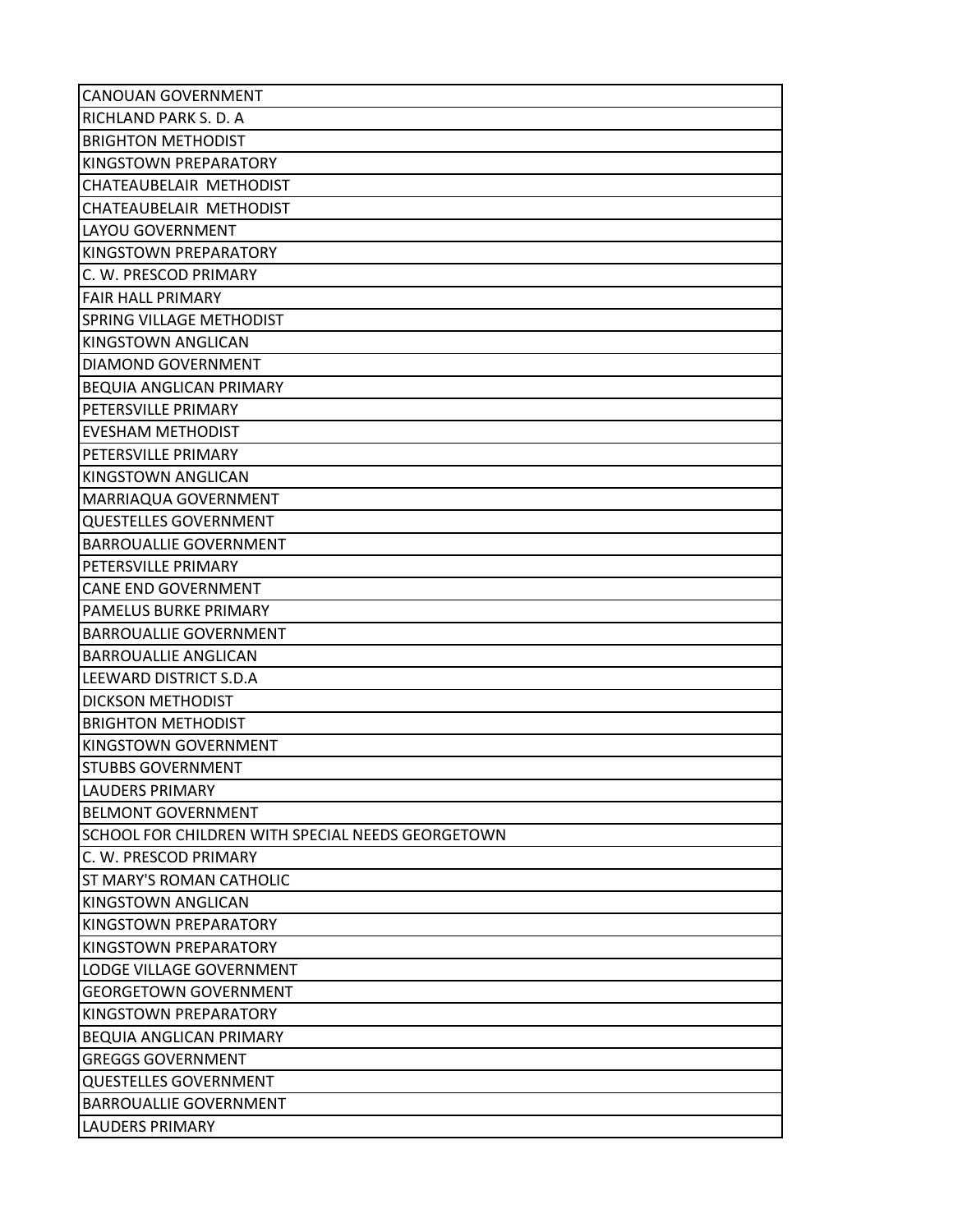| <b>BEQUIA ANGLICAN PRIMARY</b>  |
|---------------------------------|
| <b>BEQUIA ANGLICAN PRIMARY</b>  |
| <b>FITZ HUGHES GOVERNMENT</b>   |
| <b>COLONARIE GOVERNMENT</b>     |
| <b>ST MARY'S ROMAN CATHOLIC</b> |
| <b>EVESHAM METHODIST</b>        |
| KINGSTOWN PREPARATORY           |
| <b>ST MARY'S ROMAN CATHOLIC</b> |
| KINGSTOWN PREPARATORY           |
| <b>CLARE VALLEY GOVERNMENT</b>  |
| LOWMANS LEEWARD ANGLICAN        |
| <b>FITZ HUGHES GOVERNMENT</b>   |
| KINGSTOWN GOVERNMENT            |
| <b>COLONARIE GOVERNMENT</b>     |
| LOWMANS LEEWARD ANGLICAN        |
| STEPHANIE BROWNE PRIMARY        |
| PAGET FARM GOVERNMENT           |
| <b>CANOUAN GOVERNMENT</b>       |
| <b>SUGAR MILL ACADEMY</b>       |
| <b>FANCY GOVERNMENT</b>         |
| DORSETSHIRE HILL GOVERNMENT     |
| <b>ST MARY'S ROMAN CATHOLIC</b> |
| <b>CLARE VALLEY GOVERNMENT</b>  |
| KINGSTOWN ANGLICAN              |
| PETERSVILLE PRIMARY             |
| UNION METHODIST PRIMARY         |
| <b>BEQUIA ANGLICAN PRIMARY</b>  |
| <b>BELAIR GOVERNMENT</b>        |
| <b>GREGGS GOVERNMENT</b>        |
| C. W. PRESCOD PRIMARY           |
| LANGLEY PARK GOVERNMENT         |
| <b>TROUMACA GOVERNMENT</b>      |
| <b>ST MARY'S ROMAN CATHOLIC</b> |
| <b>CANOUAN GOVERNMENT</b>       |
| SPRING VILLAGE METHODIST        |
| CALLIAQUA ANGLICAN              |
| <b>BRIGHTON METHODIST</b>       |
| <b>BELAIR GOVERNMENT</b>        |
| CHATEAUBELAIR METHODIST         |
| <b>WINDSOR PRIMARY</b>          |
| ROSE HALL GOVERNMENT            |
| LODGE VILLAGE GOVERNMENT        |
| MARRIAQUA GOVERNMENT            |
| <b>ST MARY'S ROMAN CATHOLIC</b> |
| <b>ROSE HALL GOVERNMENT</b>     |
| ROSE HALL GOVERNMENT            |
| <b>BARROUALLIE GOVERNMENT</b>   |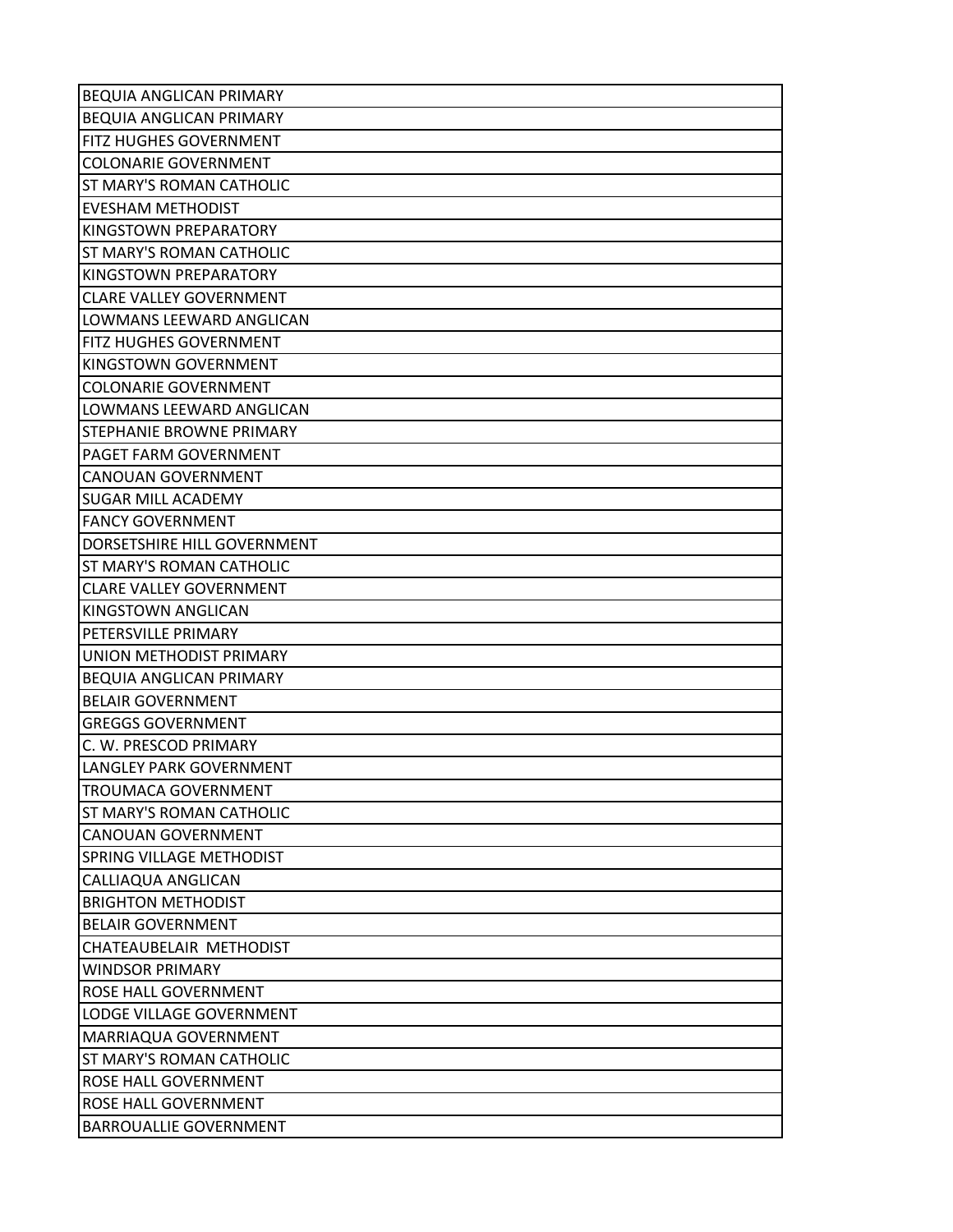| <b>BARROUALLIE GOVERNMENT</b>   |
|---------------------------------|
| <b>CANOUAN GOVERNMENT</b>       |
| <b>FANCY GOVERNMENT</b>         |
| <b>FANCY GOVERNMENT</b>         |
| <b>OWIA GOVERNMENT</b>          |
| LEEWARD DISTRICT S.D.A          |
| <b>BARROUALLIE GOVERNMENT</b>   |
| <b>ARGYLE PRIMARY</b>           |
| <b>BRIGHTON METHODIST</b>       |
| <b>ST MARY'S ROMAN CATHOLIC</b> |
| C. W. PRESCOD PRIMARY           |
| C. W. PRESCOD PRIMARY           |
| <b>ST MARY'S ROMAN CATHOLIC</b> |
| <b>MARY HUTCHINSON PRIMARY</b>  |
| <b>MARY HUTCHINSON PRIMARY</b>  |
| <b>BEQUIA ANGLICAN PRIMARY</b>  |
| PAGET FARM GOVERNMENT           |
| PAGET FARM GOVERNMENT           |
| <b>BUCCAMENT GOVERNMENT</b>     |
| <b>WINDSOR PRIMARY</b>          |
| ST MARY'S ROMAN CATHOLIC        |
| LODGE VILLAGE GOVERNMENT        |
| <b>BARROUALLIE GOVERNMENT</b>   |
| <b>MAYREAU GOVERNMENT</b>       |
| <b>CANOUAN GOVERNMENT</b>       |
| PARK HILL GOVERNMENT            |
| <b>CANOUAN GOVERNMENT</b>       |
| UNION METHODIST PRIMARY         |
| <b>CLARE VALLEY GOVERNMENT</b>  |
| <b>BEQUIA S. D. A</b>           |
| <b>CALDER GOVERNMENT</b>        |
| KINGSTOWN PREPARATORY           |
| KINGSTOWN ANGLICAN              |
| <b>ST MARY'S ROMAN CATHOLIC</b> |
| <b>EVESHAM METHODIST</b>        |
| PAGET FARM GOVERNMENT           |
| KINGSTOWN PREPARATORY           |
| <b>ST MARY'S ROMAN CATHOLIC</b> |
| <b>PAMELUS BURKE PRIMARY</b>    |
| KINGSTOWN PREPARATORY           |
| <b>BRIGHTON METHODIST</b>       |
| <b>ARGYLE PRIMARY</b>           |
| KINGSTOWN GOVERNMENT            |
| <b>SANDY BAY GOVERNMENT</b>     |
| <b>BEQUIA ANGLICAN PRIMARY</b>  |
| RICHLAND PARK GOVERNMENT        |
| <b>FAIR HALL PRIMARY</b>        |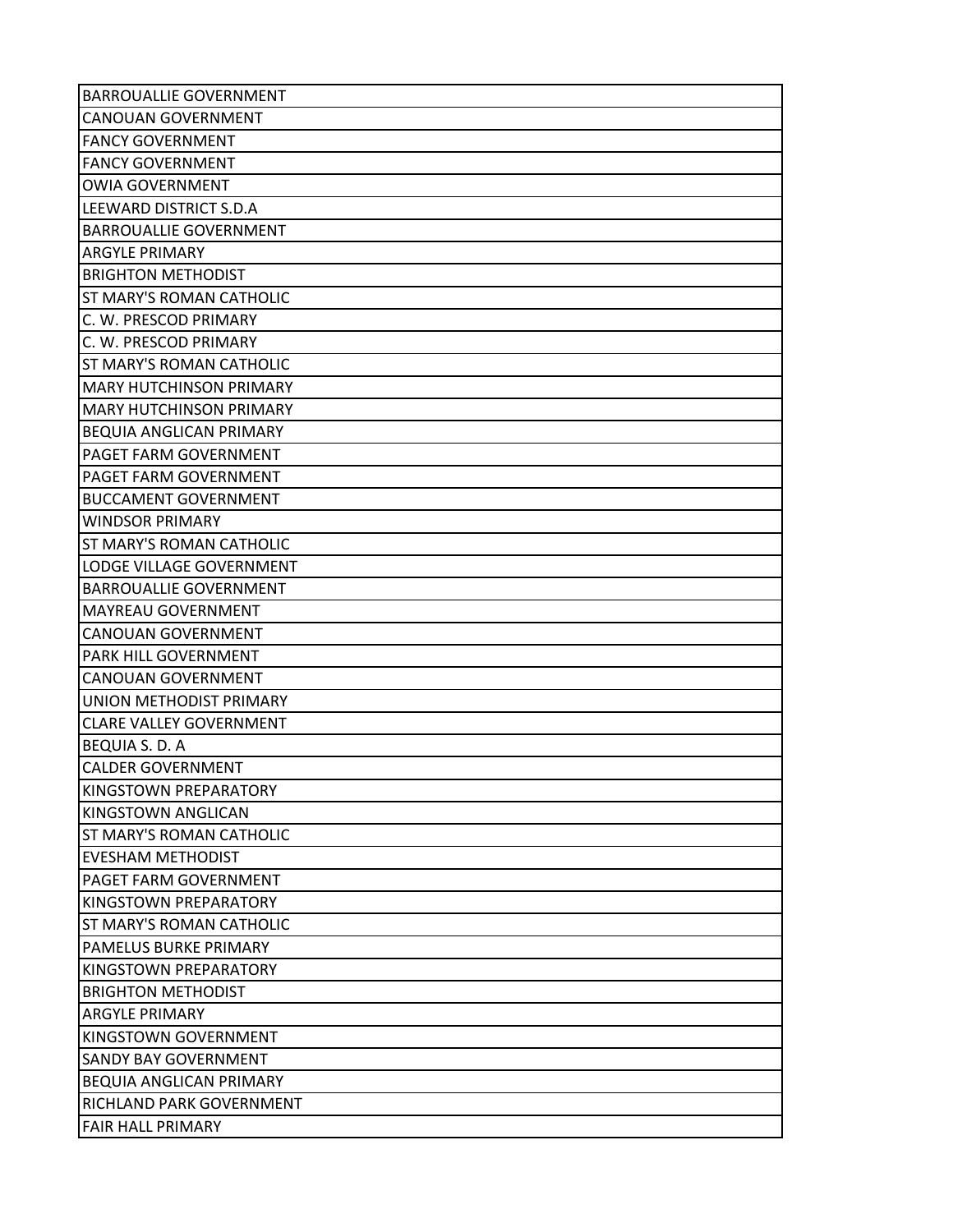| <b>STUBBS GOVERNMENT</b>       |
|--------------------------------|
| <b>KINGSTOWN GOVERNMENT</b>    |
| UNION METHODIST PRIMARY        |
| C. W. PRESCOD PRIMARY          |
| KINGSTOWN PREPARATORY          |
| LODGE VILLAGE GOVERNMENT       |
| CALLIAQUA ANGLICAN             |
| MARRIAQUA GOVERNMENT           |
| PARK HILL GOVERNMENT           |
| <b>GOMEA METHODIST</b>         |
| UNION METHODIST PRIMARY        |
| <b>KINGSTOWN PREPARATORY</b>   |
| <b>BARROUALLIE GOVERNMENT</b>  |
| RICHLAND PARK GOVERNMENT       |
| RICHLAND PARK GOVERNMENT       |
| KINGSTOWN GOVERNMENT           |
| ST MARY'S ROMAN CATHOLIC       |
| SION HILL GOVERNMENT           |
| <b>TROUMACA GOVERNMENT</b>     |
| ST MARY'S ROMAN CATHOLIC       |
| KINGSTOWN GOVERNMENT           |
| <b>STUBBS GOVERNMENT</b>       |
| <b>GOMEA METHODIST</b>         |
| MARRIAQUA GOVERNMENT           |
| <b>BEQUIA ANGLICAN PRIMARY</b> |
| <b>BEQUIA ANGLICAN PRIMARY</b> |
| <b>BARROUALLIE GOVERNMENT</b>  |
| <b>TROUMACA GOVERNMENT</b>     |
| CHATEAUBELAIR METHODIST        |
| <b>FAIR HALL PRIMARY</b>       |
| <b>QUESTELLES GOVERNMENT</b>   |
| UNION METHODIST PRIMARY        |
| WESTWOOD METHODIST PRIMARY     |
| KINGSTOWN GOVERNMENT           |
| C. W. PRESCOD PRIMARY          |
| <b>QUESTELLES GOVERNMENT</b>   |
| RICHLAND PARK GOVERNMENT       |
| ST MARY'S ROMAN CATHOLIC       |
| LANGLEY PARK GOVERNMENT        |
| ST MARY'S ROMAN CATHOLIC       |
| LOWMANS LEEWARD ANGLICAN       |
| <b>ARGYLE PRIMARY</b>          |
| ST MARY'S ROMAN CATHOLIC       |
| CALLIAQUA ANGLICAN             |
| LODGE VILLAGE GOVERNMENT       |
| LODGE VILLAGE GOVERNMENT       |
| <b>TROUMACA GOVERNMENT</b>     |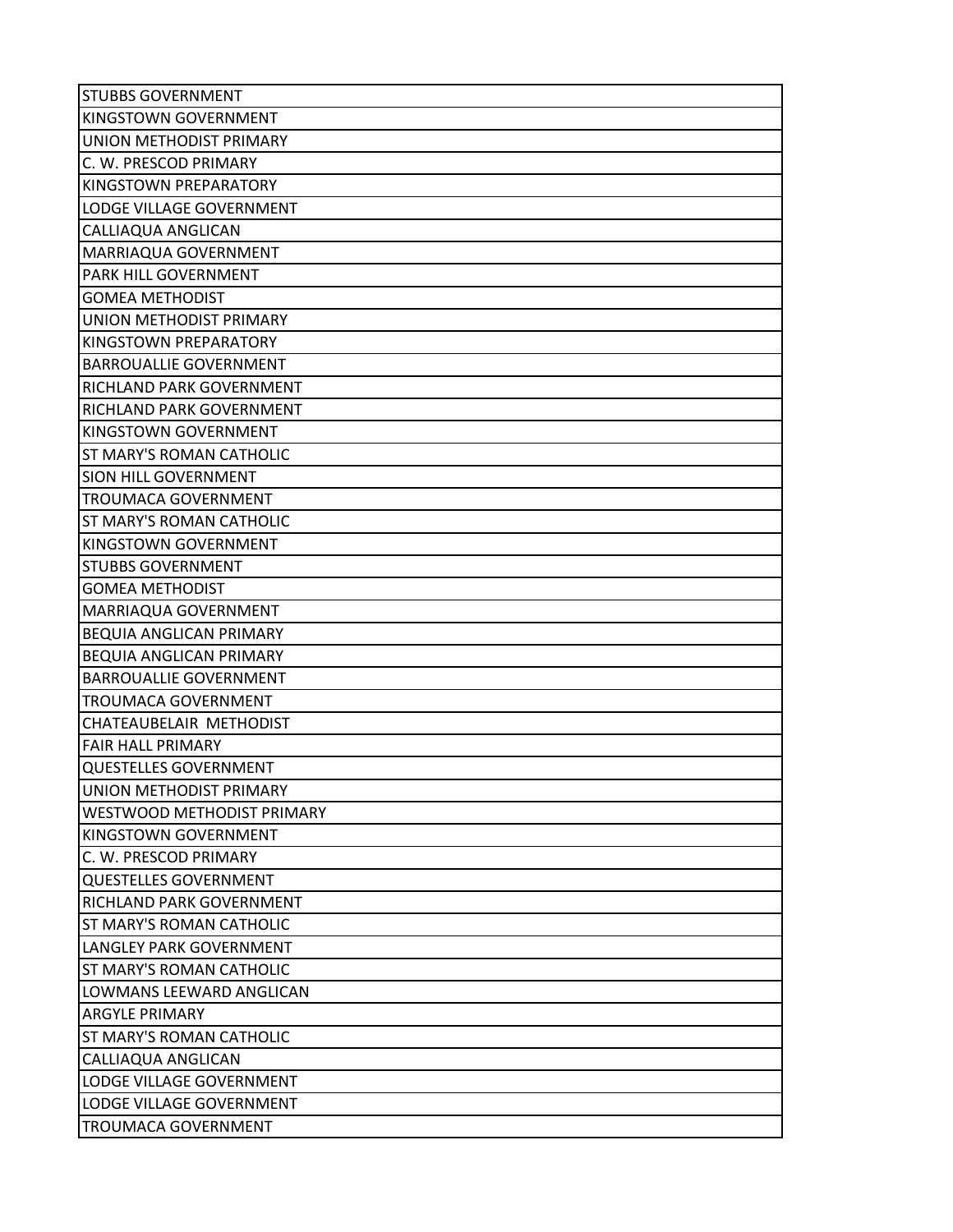| LODGE VILLAGE GOVERNMENT      |
|-------------------------------|
| <b>STUBBS GOVERNMENT</b>      |
| <b>GEORGETOWN GOVERNMENT</b>  |
| KINGSTOWN PREPARATORY         |
| LAYOU GOVERNMENT              |
| MARRIAQUA GOVERNMENT          |
| LODGE VILLAGE GOVERNMENT      |
| <b>BIABOU METHODIST</b>       |
| <b>STUBBS GOVERNMENT</b>      |
| LODGE VILLAGE GOVERNMENT      |
| SPRING VILLAGE METHODIST      |
| PAMELUS BURKE PRIMARY         |
| <b>CANE END GOVERNMENT</b>    |
| NEW PROSPECT PRIMARY          |
| LOWER BAY PRIMARY SCHOOL      |
| <b>BELMONT GOVERNMENT</b>     |
| KINGSTOWN PREPARATORY         |
| PAGET FARM GOVERNMENT         |
| CALLIAQUA ANGLICAN            |
| C. W. PRESCOD PRIMARY         |
| <b>BIABOU METHODIST</b>       |
| <b>ARGYLE PRIMARY</b>         |
| <b>BARROUALLIE GOVERNMENT</b> |
| PETERSVILLE PRIMARY           |
| <b>FAIR HALL PRIMARY</b>      |
| ROSE HALL GOVERNMENT          |
| <b>GEORGETOWN GOVERNMENT</b>  |
| KINGSTOWN PREPARATORY         |
| LOWMANS LEEWARD ANGLICAN      |
| LANGLEY PARK GOVERNMENT       |
| <b>QUESTELLES GOVERNMENT</b>  |
| LOWMANS LEEWARD ANGLICAN      |
| LANGLEY PARK GOVERNMENT       |
| <b>BRIGHTON METHODIST</b>     |
| LOWMANS LEEWARD ANGLICAN      |
| <b>BELAIR GOVERNMENT</b>      |
| RICHLAND PARK GOVERNMENT      |
| LOWMANS LEEWARD ANGLICAN      |
| KINGSTOWN ANGLICAN            |
| <b>SANDY BAY GOVERNMENT</b>   |
| <b>CANOUAN GOVERNMENT</b>     |
| <b>DICKSON METHODIST</b>      |
| C. W. PRESCOD PRIMARY         |
| DORSETSHIRE HILL GOVERNMENT   |
| <b>OWIA GOVERNMENT</b>        |
| C. W. PRESCOD PRIMARY         |
| <b>BELAIR GOVERNMENT</b>      |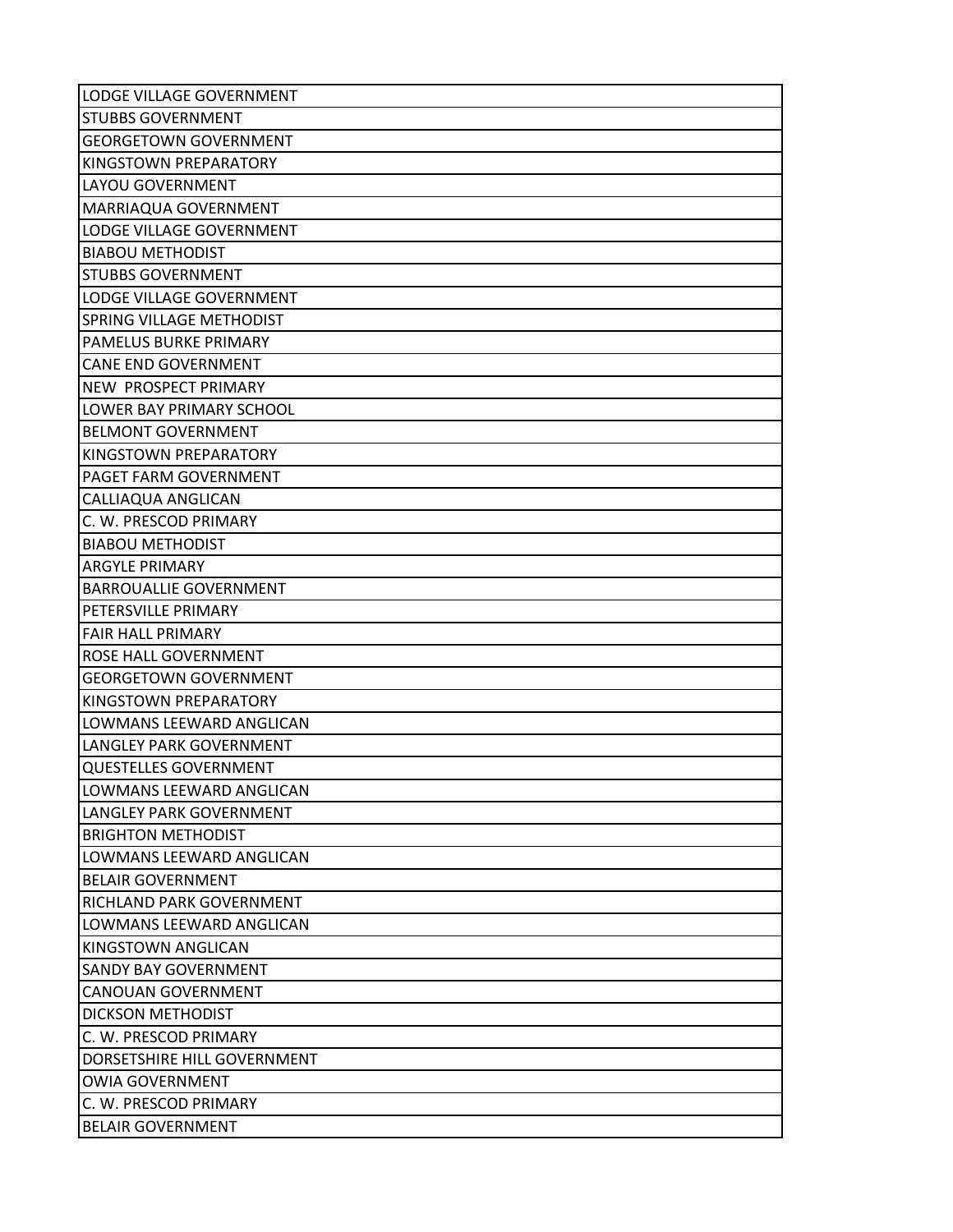| ROSE HALL GOVERNMENT           |
|--------------------------------|
| <b>TOURAMA GOVERNMENT</b>      |
| <b>FAIR HALL PRIMARY</b>       |
| <b>SANDY BAY GOVERNMENT</b>    |
| KINGSTOWN PREPARATORY          |
| <b>STUBBS GOVERNMENT</b>       |
| RICHLAND PARK GOVERNMENT       |
| <b>BUCCAMENT GOVERNMENT</b>    |
| <b>SANDY BAY GOVERNMENT</b>    |
| ST MARY'S ROMAN CATHOLIC       |
| SANDY BAY GOVERNMENT           |
| RICHLAND PARK S. D. A          |
| KINGSTOWN PREPARATORY          |
| <b>PARK HILL GOVERNMENT</b>    |
| KINGSTOWN PREPARATORY          |
| DICKSON METHODIST              |
| <b>SION HILL GOVERNMENT</b>    |
| LOWMANS LEEWARD ANGLICAN       |
| ST MARY'S ROMAN CATHOLIC       |
| <b>BRIGHTON METHODIST</b>      |
| KINGSTOWN PREPARATORY          |
| <b>LANGLEY PARK GOVERNMENT</b> |
| LANGLEY PARK GOVERNMENT        |
| <b>FAIR HALL PRIMARY</b>       |
| LODGE VILLAGE GOVERNMENT       |
| KINGSTOWN PREPARATORY          |
| PETERSVILLE PRIMARY            |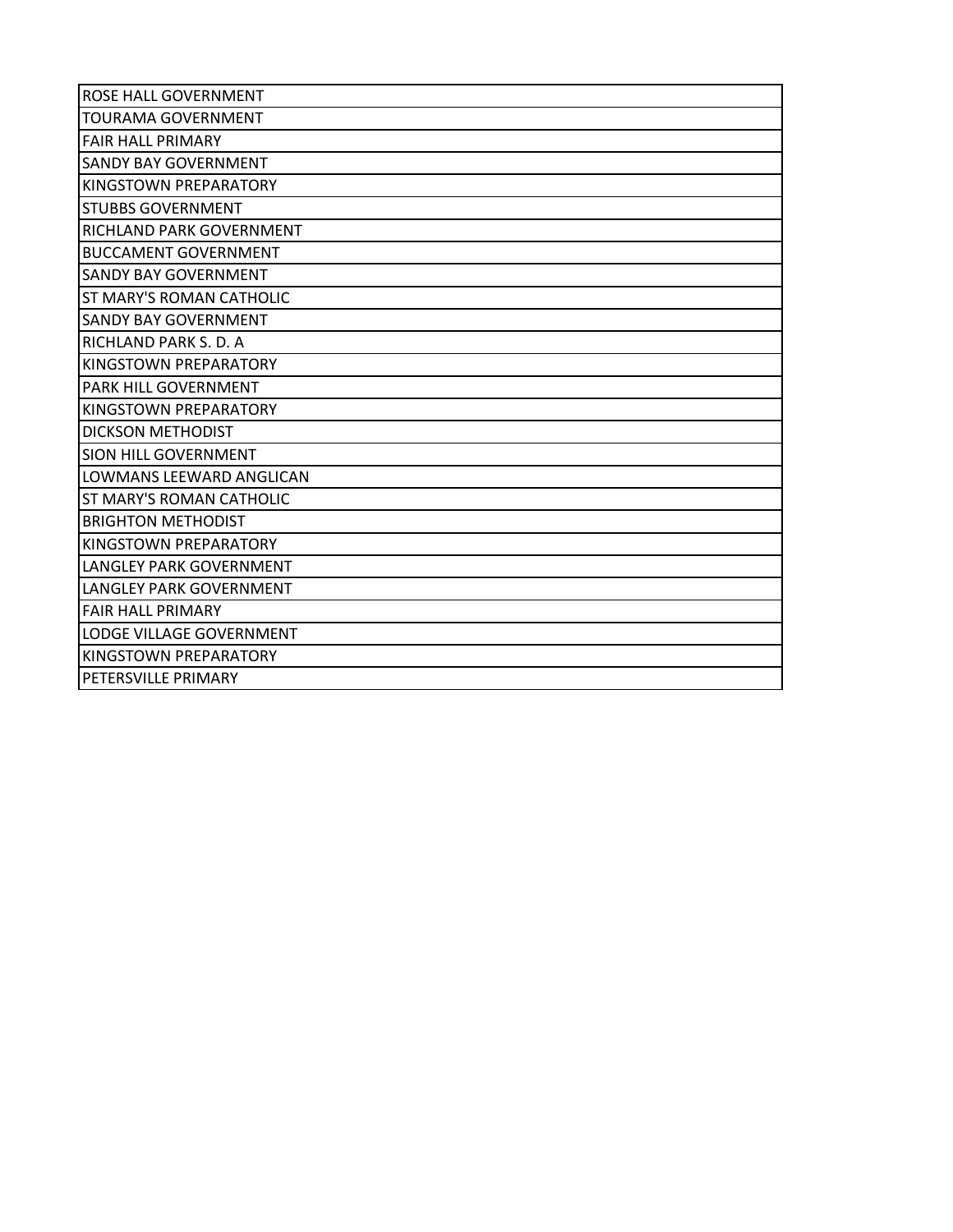CANDIDATE NUMBER LAST NAME ABERDEEN ABU-EID ACKIE ADAMS ADAMS ADAMS AKERS ALEXANDER ALEXANDER ALEXANDER ALEXANDER ALEXANDER ALEXANDER ALEXANDER ALEXANDER ALEXANDER MATTHEWS ALEXIS ALLERT ALLICOTT ANDERSON ANDERSON ANDREWS ANDREWS ANDREWS ANDREWS ANTOINE ANTOINE ANTOINE ANTOINE ANTOINE ANTOINE ANTOINE ANTROBUS ARCHIBALD ARCHIBALD ARCHIBALD ARRINGTON ARRINGTON ARRINGTON ARTHUR ARTHUR ASH ASH ASHTON ASHTON ASHTON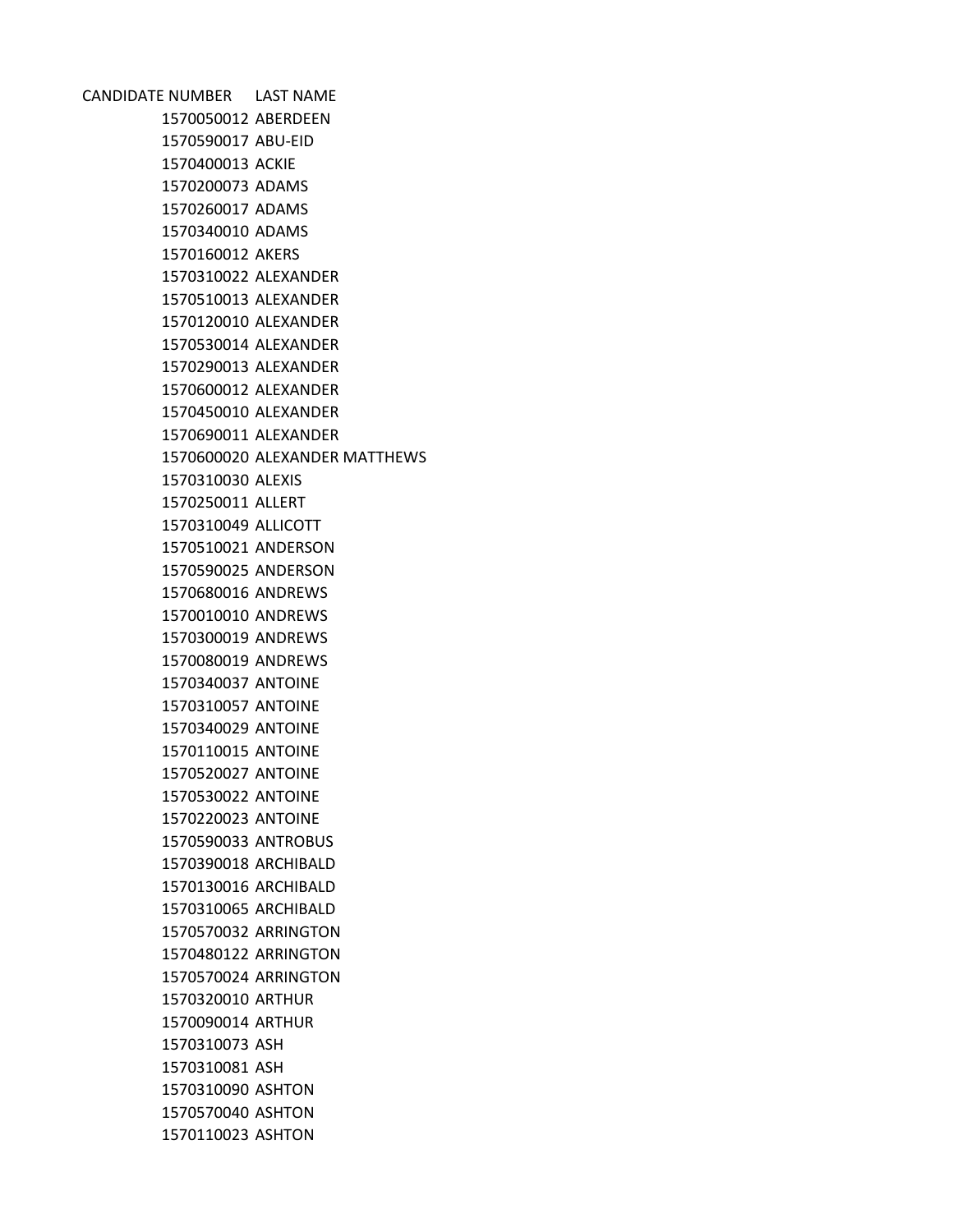ASHTON ASSI ASSI AUDAIN BACCHUS BAILEY BAILEY BAILEY BAILEY BAILEY BAILEY BAILEY BAILEY BAILEY BAILEY BAILEY BAILEY BAKER BALLANTYNE BALLANTYNE BALLANTYNE BALLANTYNE BALLANTYNE BALLANTYNE BALLANTYNE BANFIELD BAPTISTE BAPTISTE BAPTISTE BAPTISTE BAPTISTE BAPTISTE BAPTISTE BAPTISTE BAPTISTE BAPTISTE BAPTISTE BAPTISTE BAPTISTE BAPTISTE BAPTISTE BAPTISTE BAPTISTE BAPTISTE BARBOUR BARBOUR BARBOUR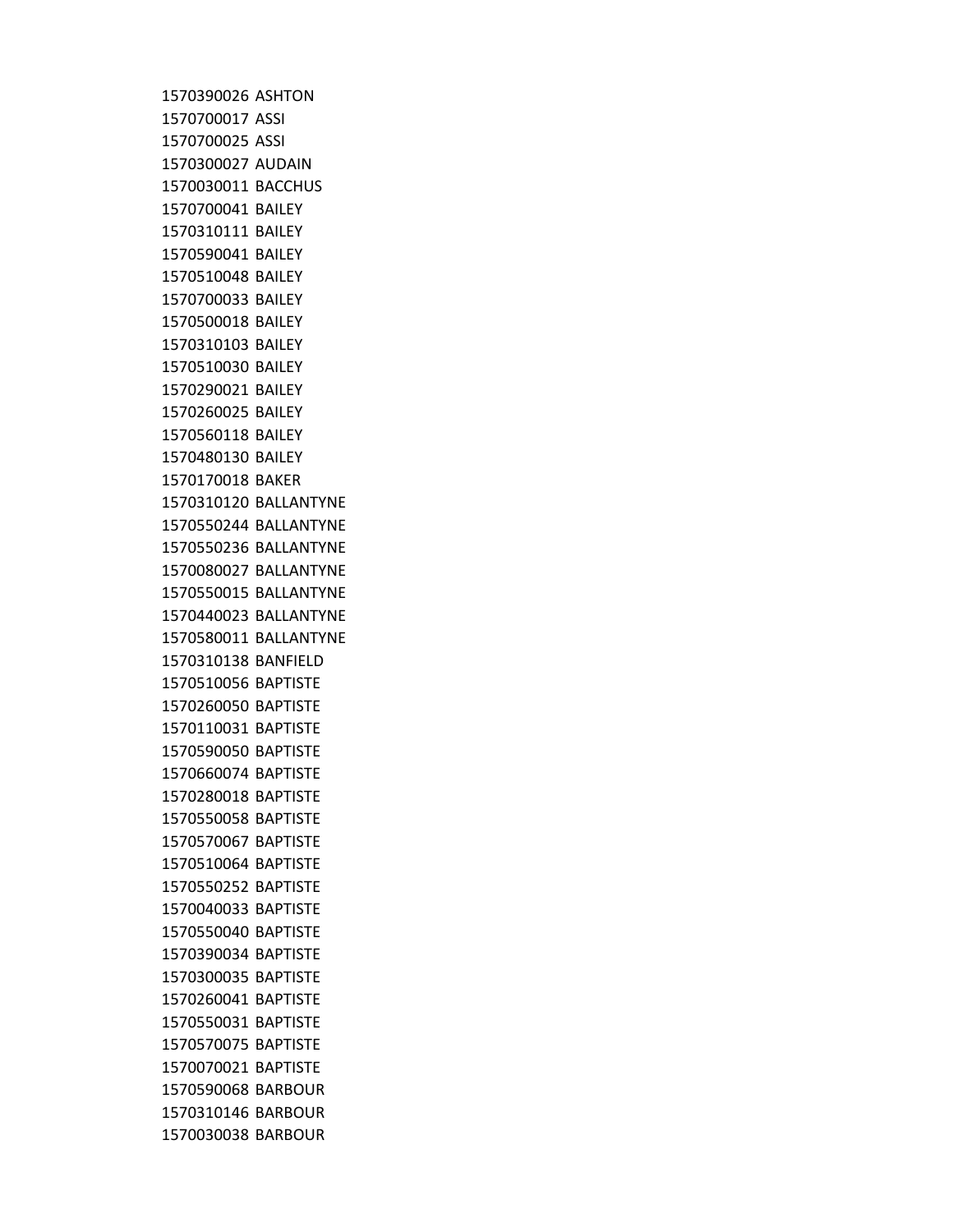BARBOUR BARBOUR BARBOUR BARKER BARNUM BARNUM BARTHOLOMEW BASCOMBE BASCOMBE BASCOMBE BASCOMBE BASCOMBE BATISTA ROMAN BAYNES BEACHE BENJAMIN BENN BENNETTE BERKLEY BERNARD BERNARD BIDDY BILLINGHURST BILLINGY BLACK BLACK BLACKETTE BLAKE BLAKE BOB BOBB BOBB BOBB BOBB BOUCHER BOWENS BOWENS BOWENS BOWENS BOWENS BOWENS BOWENS BOWENS BOWENS BOWENS BOWENS BOWMAN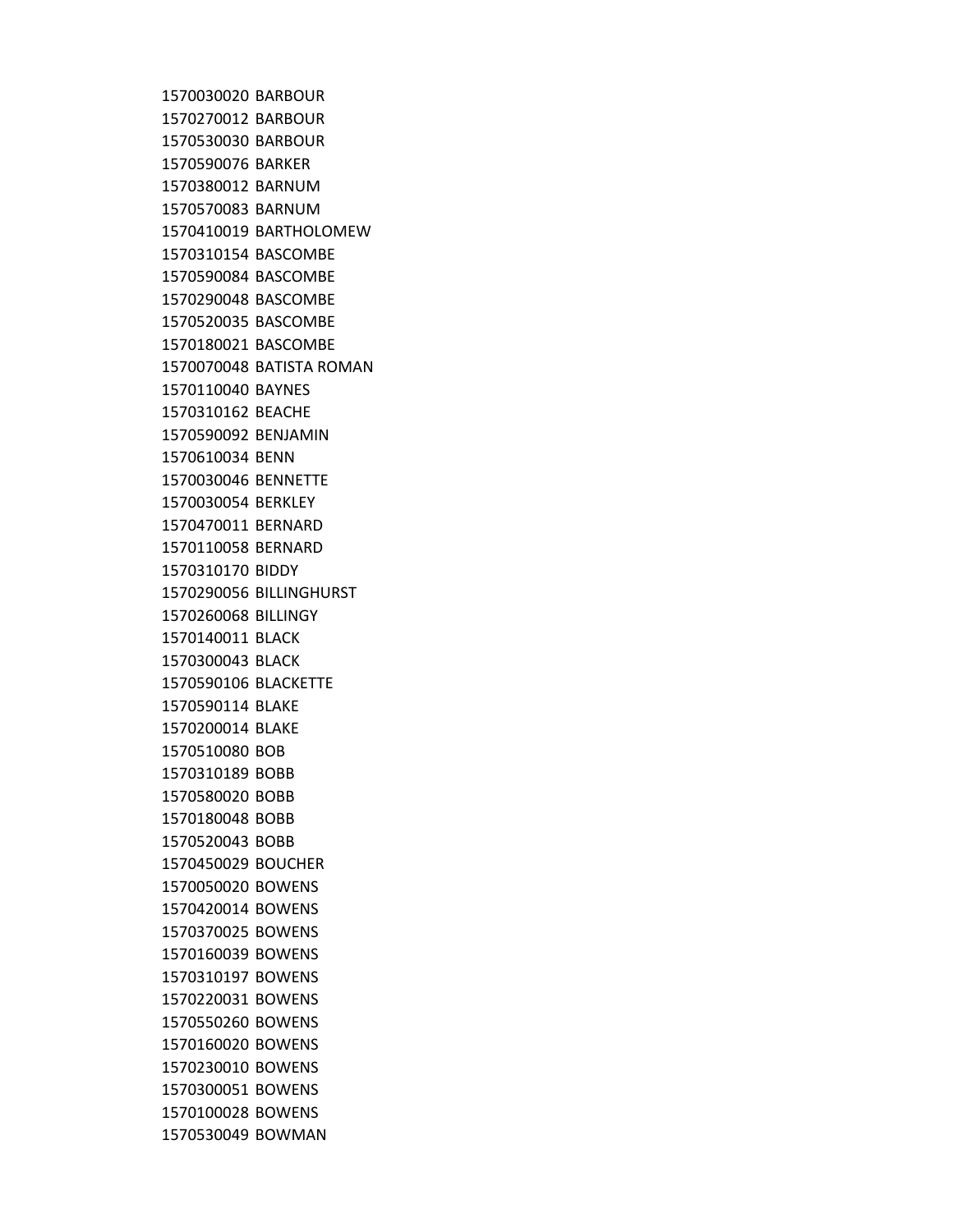BOWMAN BOYDE BOYDE BOYEA BOYEA BRACKIN BRADSHAW BRAMBLE BRAMBLE BRAMBLE BRISTOL BROWN BROWN BROWNE BROWNE BROWNE BROWNE BROWNE BROWNE BROWNE BROWNE BROWNE BROWNE BROWNE BROWNE BROWNE BROWNE BROWNE BROWNE BROWNE BROWNE BROWNE BROWNE BROWNE BROWNE BROWNE BROWNE BRUCE BRUCE BRUCE BULLOCK BURGIN BURKE BURKE BURKE BURKE BURKE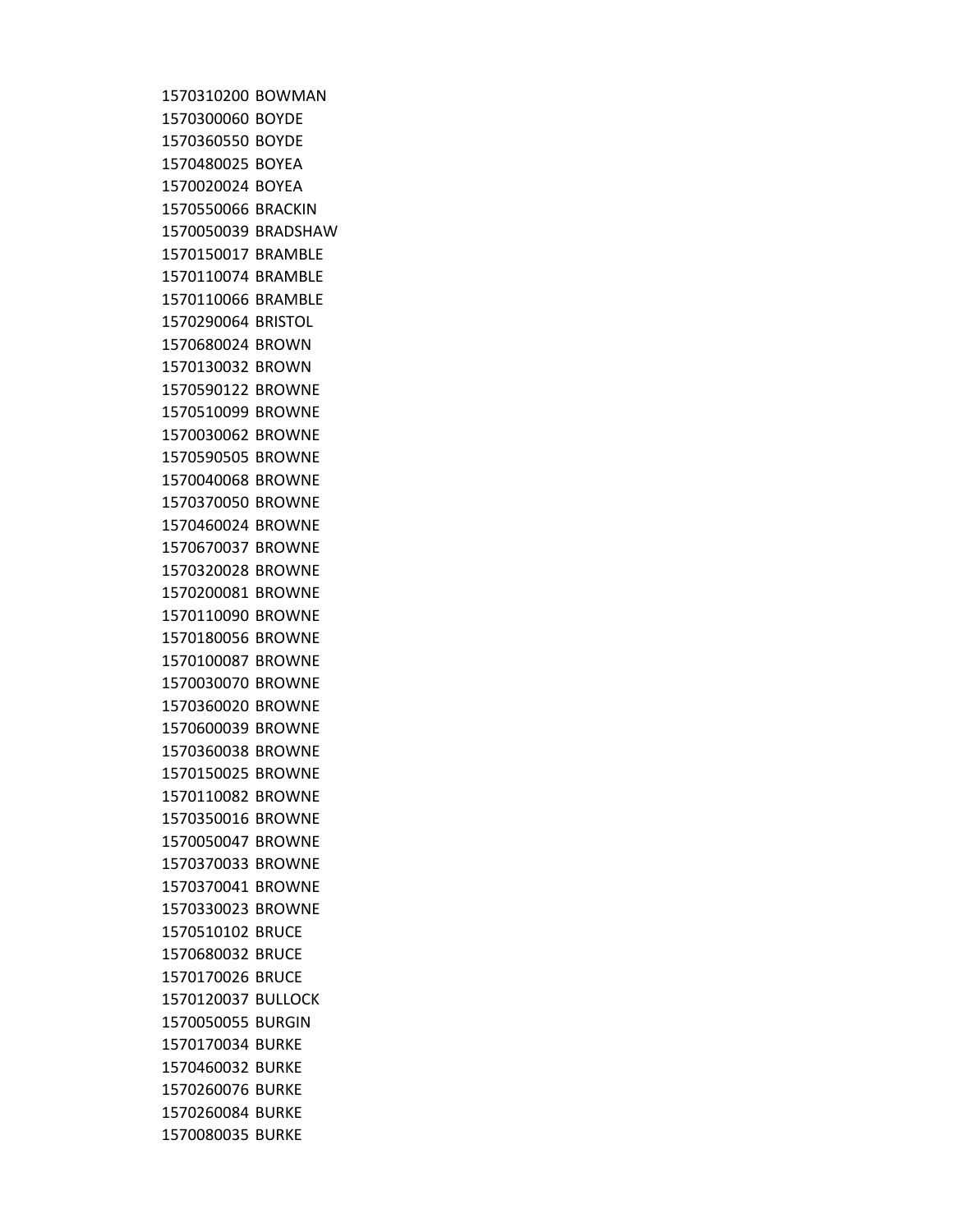BURKE BURNETT BUTCHER BUTE BUTLER BYAM BYNOE BYNOE BYNOE BYNOE BYNOE BYNOE BYNOE BYNOE BYRON BYRON CADOUGAN CAESAR CAESAR CAESAR CAIN CAIN CAIN CAIN CAIN CAIN CAIN CAINE CAINE CAINE CAINE CAMBRIDGE CAMBRIDGE CAMBRIDGE CAMPBELL CAMPBELL CAMPBELL CAMPBELL CAMPBELL CAMPBELL CARR CARR CARTER CARUTH CASTELLO CASTELLO CASTELLO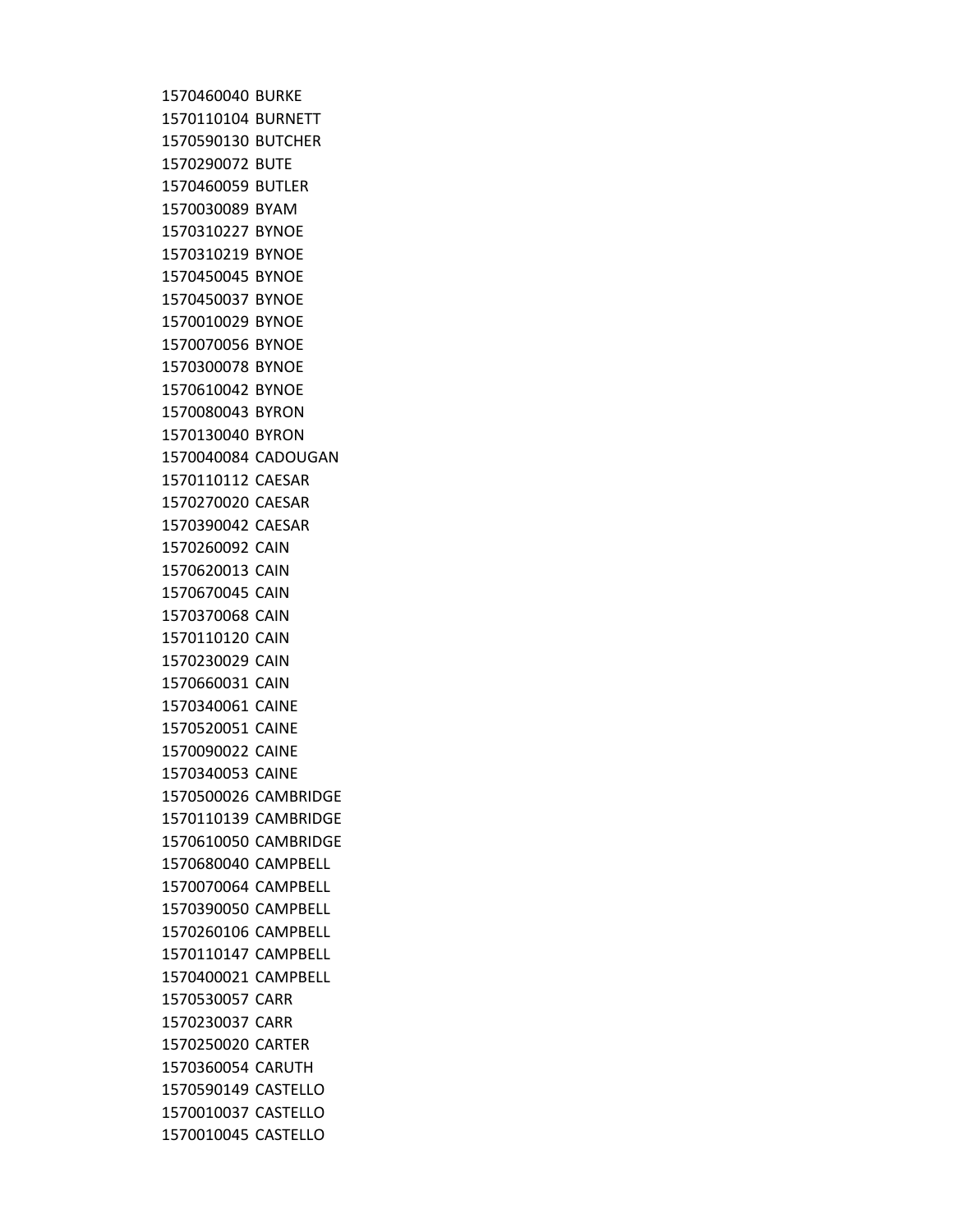CATO CATO CATO CATO CATWELL CHAMBERS CHANCE CHANCE CHANCE CHANCE CHANCE CHARLES CHARLES CHARLES CHARLES CHARLES CHARLES CHARLES CHARLES CHARLES CHARLES CHARLES CHARLES CHARLES CHARLES CHARLES CHARLES CHARLES CHARLES CHARLES CHARLES CHRISTOPHER CHRISTOPHER CLARKE CLARKE CLARKE CLARKE CLASP CLASP CLASP CLOUDEN CLOUDEN CODOUGAN COLE COLLINS COLLINS COLLINS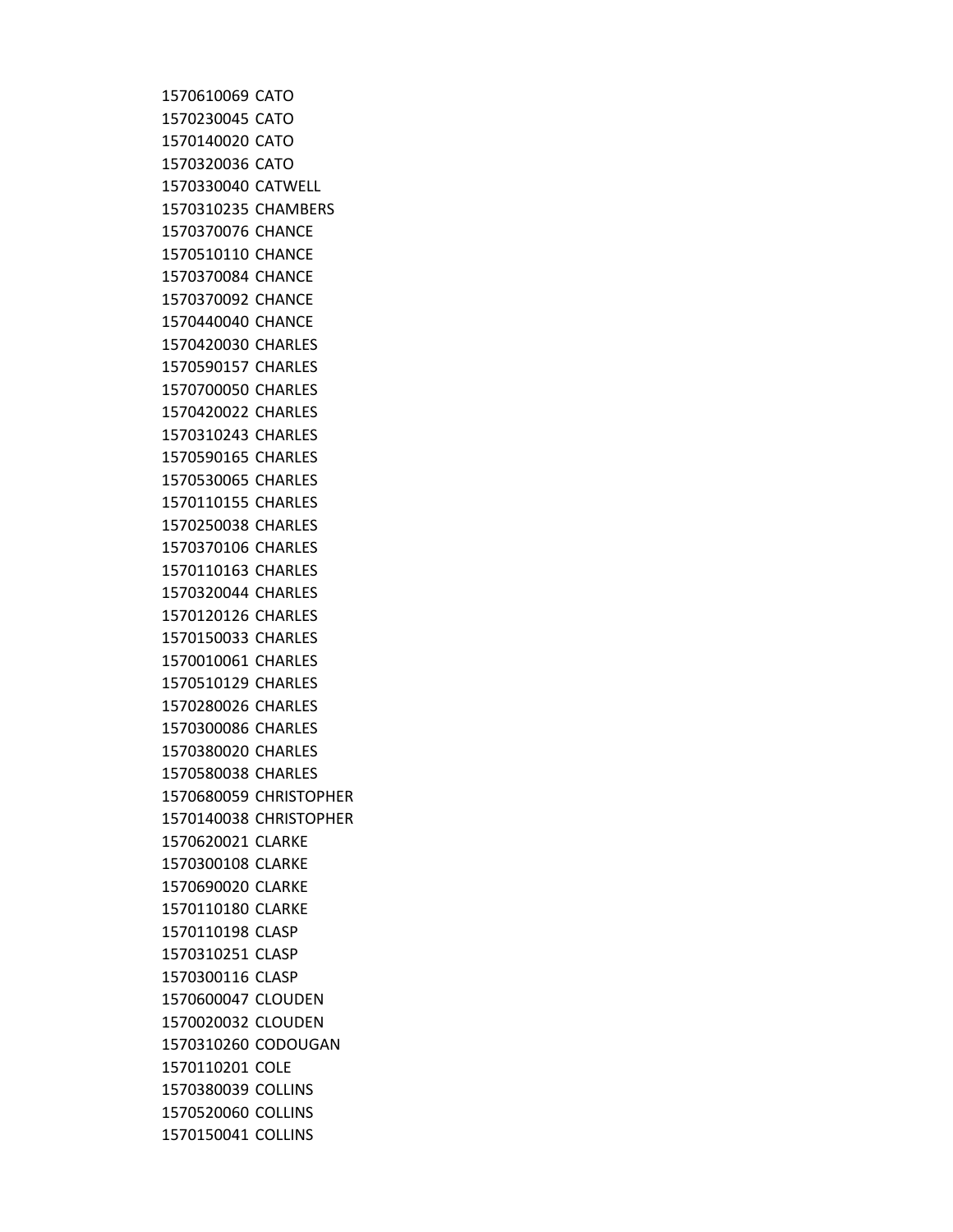COMPTON COMPTON COMPTON COMPTON COMPTON COMPTON COOMBS COOMBS CORNWALL COTTLE COX COY COZIER CRAIGG CRAIGG CREESE CRICHTON CROOKE CRUICKSHANK CRUICKSHANK CRUICKSHANK CRUICKSHANK CUDJOE CUDJOE CUFFY CULZAC CUMBERBATCH CUMBERBATCH CUMBERBATCH CUMMINGS CUPID CUPID CUPID CUPID CUPID CYRUS CYRUS DA BREO DA COSTA DA SILVA DA SILVA DA SILVA DA SILVA DA SILVA DA SILVA DA SOUZA DABREO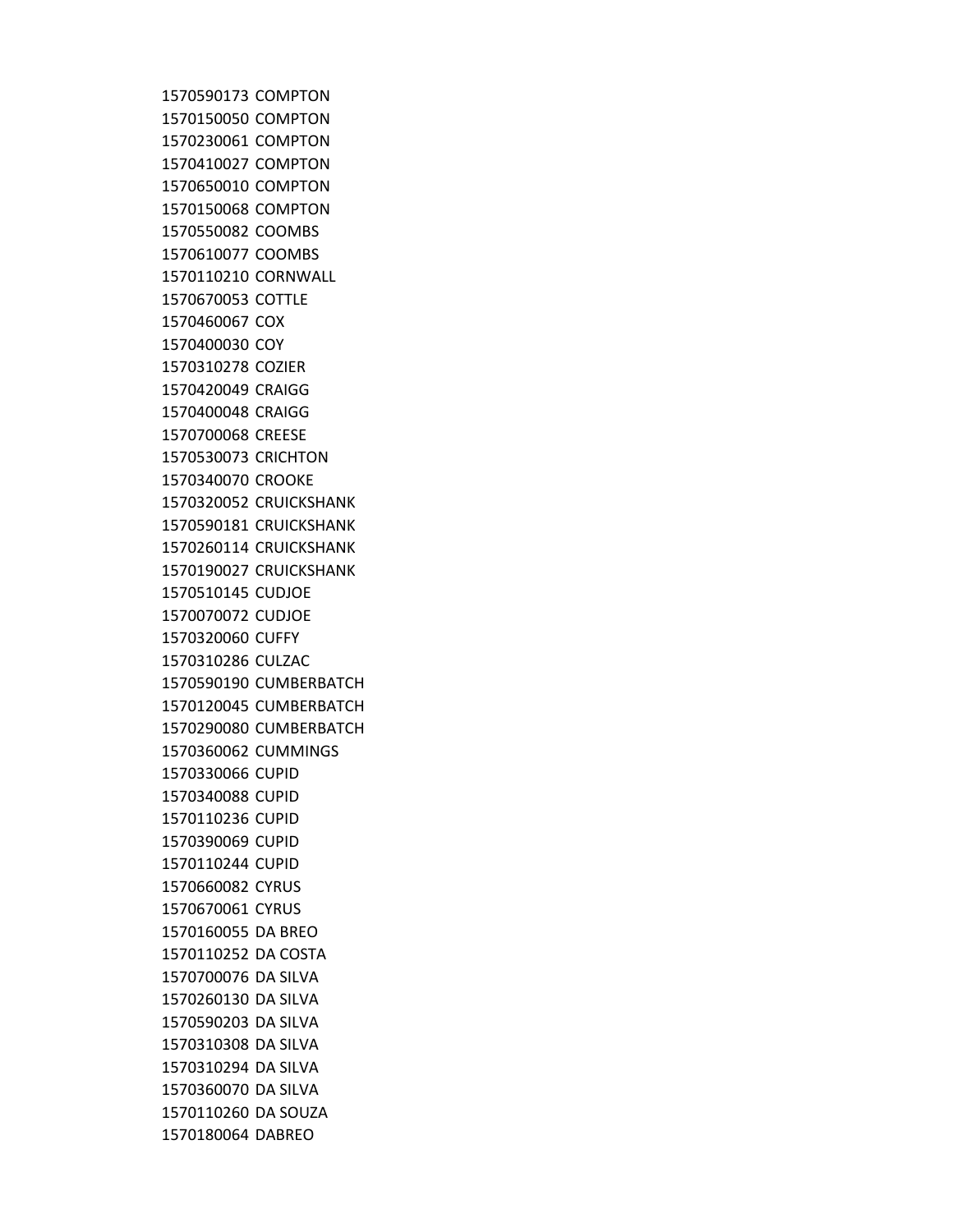DACON D'AGUIAR DALLAWAY DALLAWAY DALLAWAY DALTON DANIEL DANIEL DANIELS DAVIS DAVIS DAVIS DAVIS DAVIS DAVIS DAVIS DAVIS DAVIS DAVY DAVY DAVY DAVY DE BIQUE DE COTEAU DE FREITAS DE FREITAS DE FREITAS DE FREITAS DE FREITAS DE FREITAS DE FREITAS DE FREITAS DE FREITAS DE FREITAS DE FREITAS DE GRADS DE ROCHÉ DE SHONG DE SHONG DECAUL DEFREITAS DEFREITAS-GRANT DELECIA DELPHESCHE DELVES DEMIRCIYAN WILLIAMS DENIS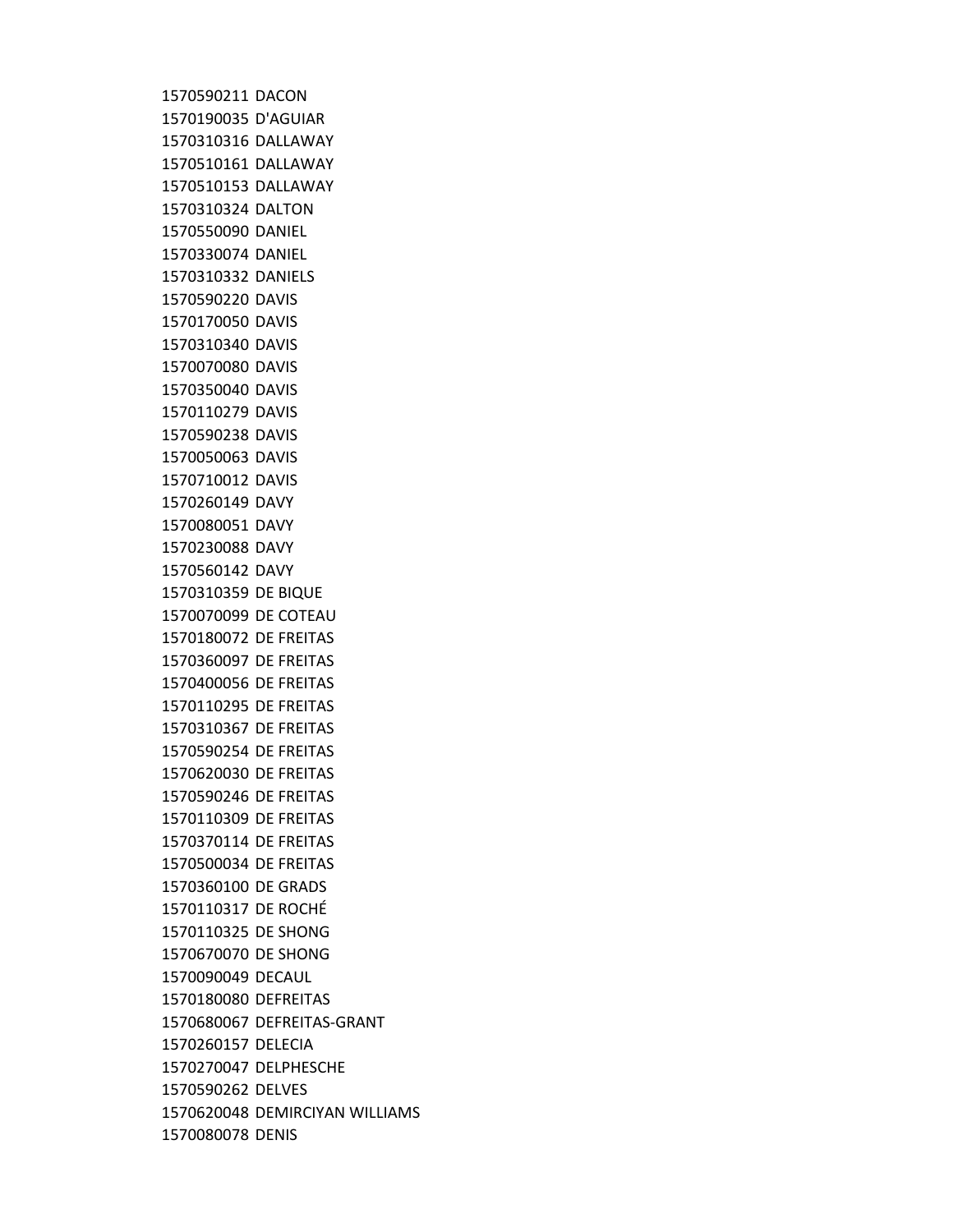DERRICK DESHONG DEGRADS DEWER DEWETTE DIAMOND DICK DOPWELL DORSETT DOUGLAS DOUGLAS DOUGLAS DOUGLAS DOUGLAS DOVER DOWERS DOWERS DOYLE DOYLE DUBLIN DUBLIN DUNCAN DUNCAN DUNCAN DUNCAN DUNCAN DUNCAN DUNCAN DURHAM DURHAM DURHAM DURRANT DURRANT DURRANT DURRANT AUSTIN EDWARDS EDWARDS EDWARDS EDWARDS EDWARDS EDWARDS EDWARDS EDWARDS EDWARDS EDWARDS EDWARDS EDWARDS EDWARDS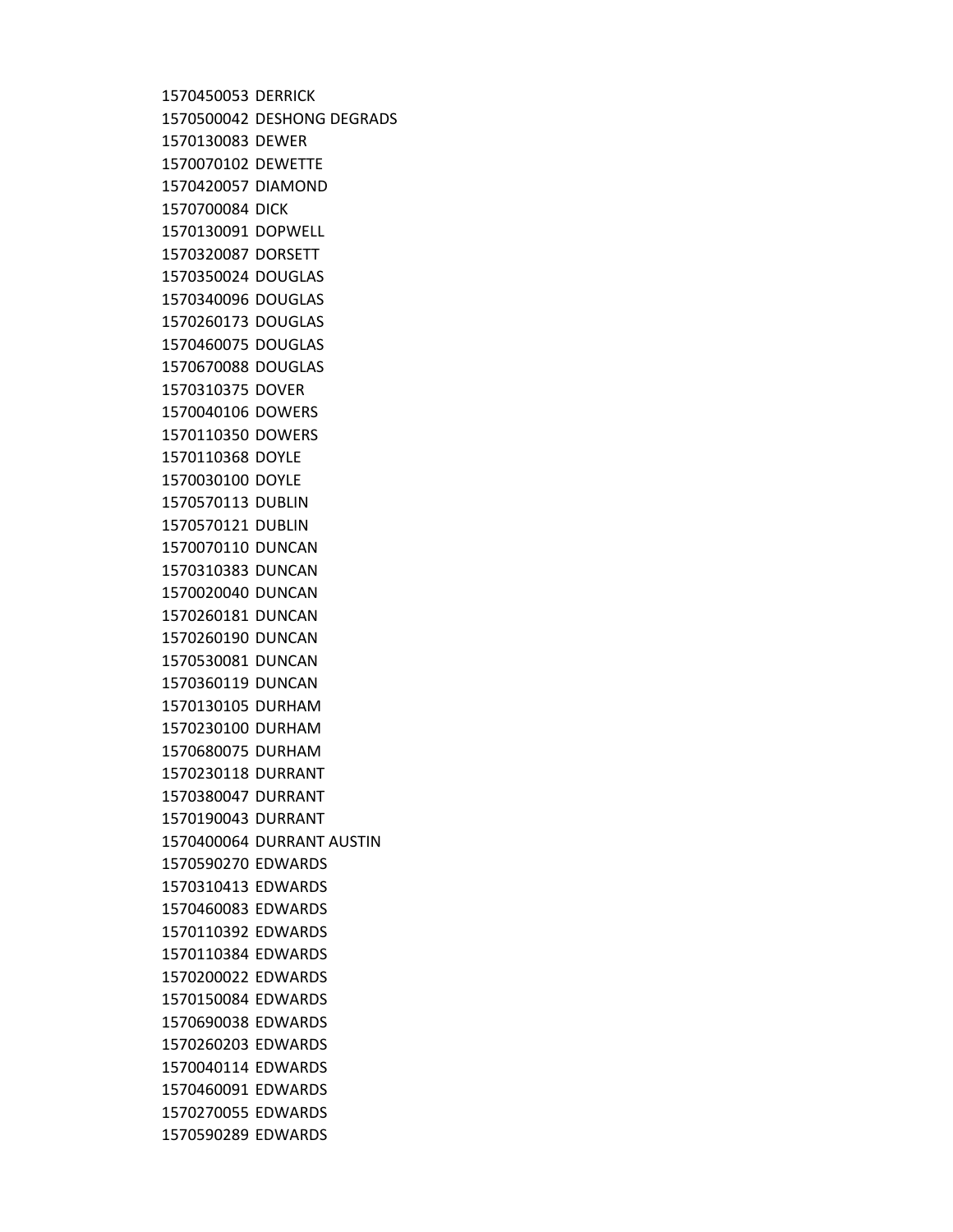EDWARDS EDWARDS EDWARDS EDWARDS EDWARDS EDWARDS EDWARDS EDWARDS EDWARDS EDWARDS EDWARDS EDWARDS ELLS EMMONS EXETER FAIRBAIRN FARNDON FARRELL FERDINAND FERGUS FERGUS FERGUS FERGUSSON FERNANDEZ FERNANDEZ FINDLAY FINDLAY FINDLAY FINDLAY FINDLAY FLAVIUS FORBES FORBES FORDE FORDE FORDE FORDE FORDE FOSTER FOSTER FOX FOYE FOYE FOYE FRANCIS FRANCIS FRANCIS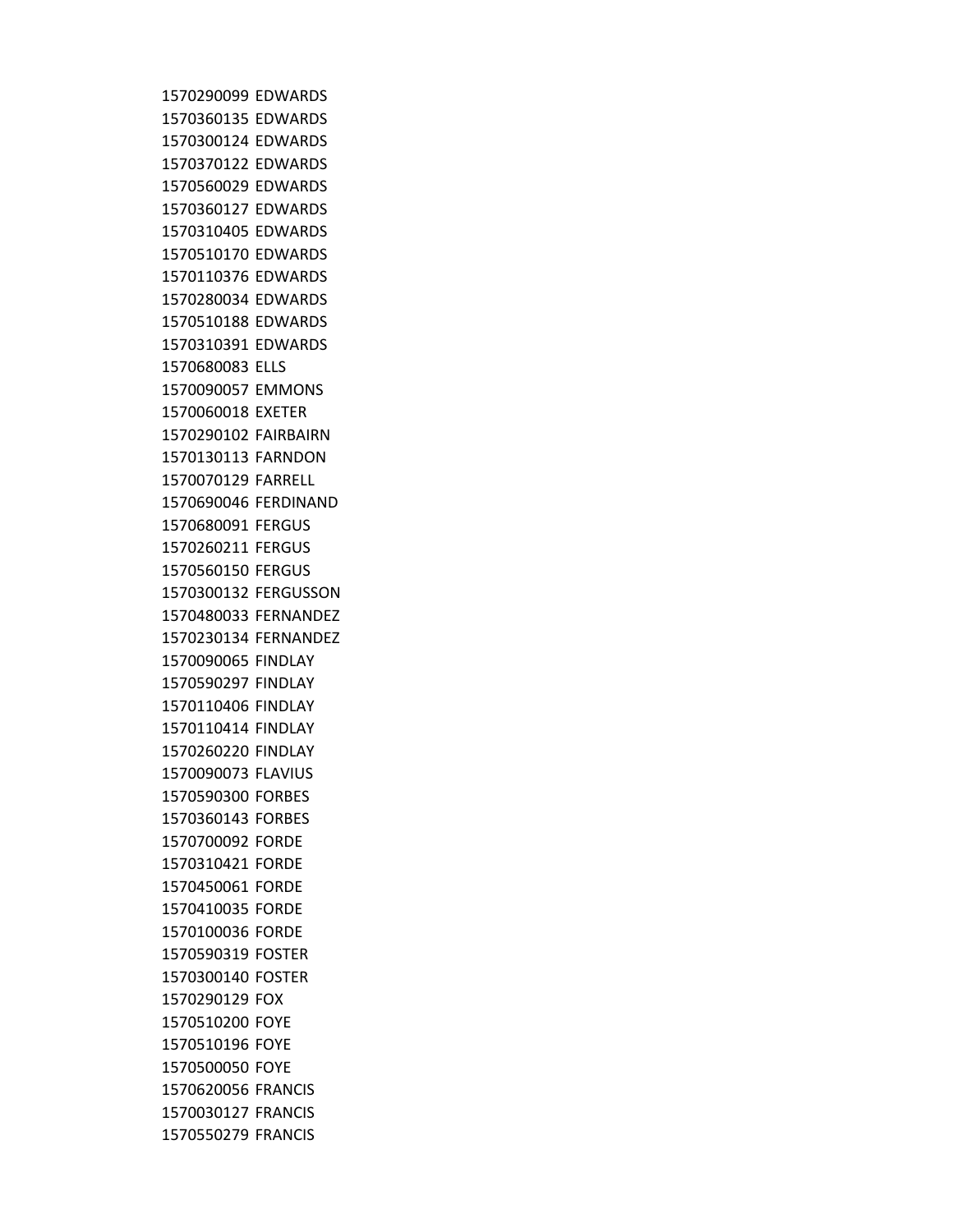FRANCIS FRANCIS FRANCIS FRANCIS FRANCIS FRANCIS FRANCOIS FRANCOIS FRANCOIS FRANCOIS FRANCOIS FRANCOIS FRANK FRANKLYN FRANKLYN FRANKLYN FRANKLYN FRANKLYN FRASER FRASER FRASER FREDERICK FREDERICK FREE FREE GAGE GARRAWAY GARRAWAY GARRICK GAYMES GAYMES GAYMES GEORGE GEORGE GEORGE GEORGE GEORGE GEORGE GEORGE GEORGE GEORGE GEORGE GEORGE GEORGE GERALD GIBBS GIBSON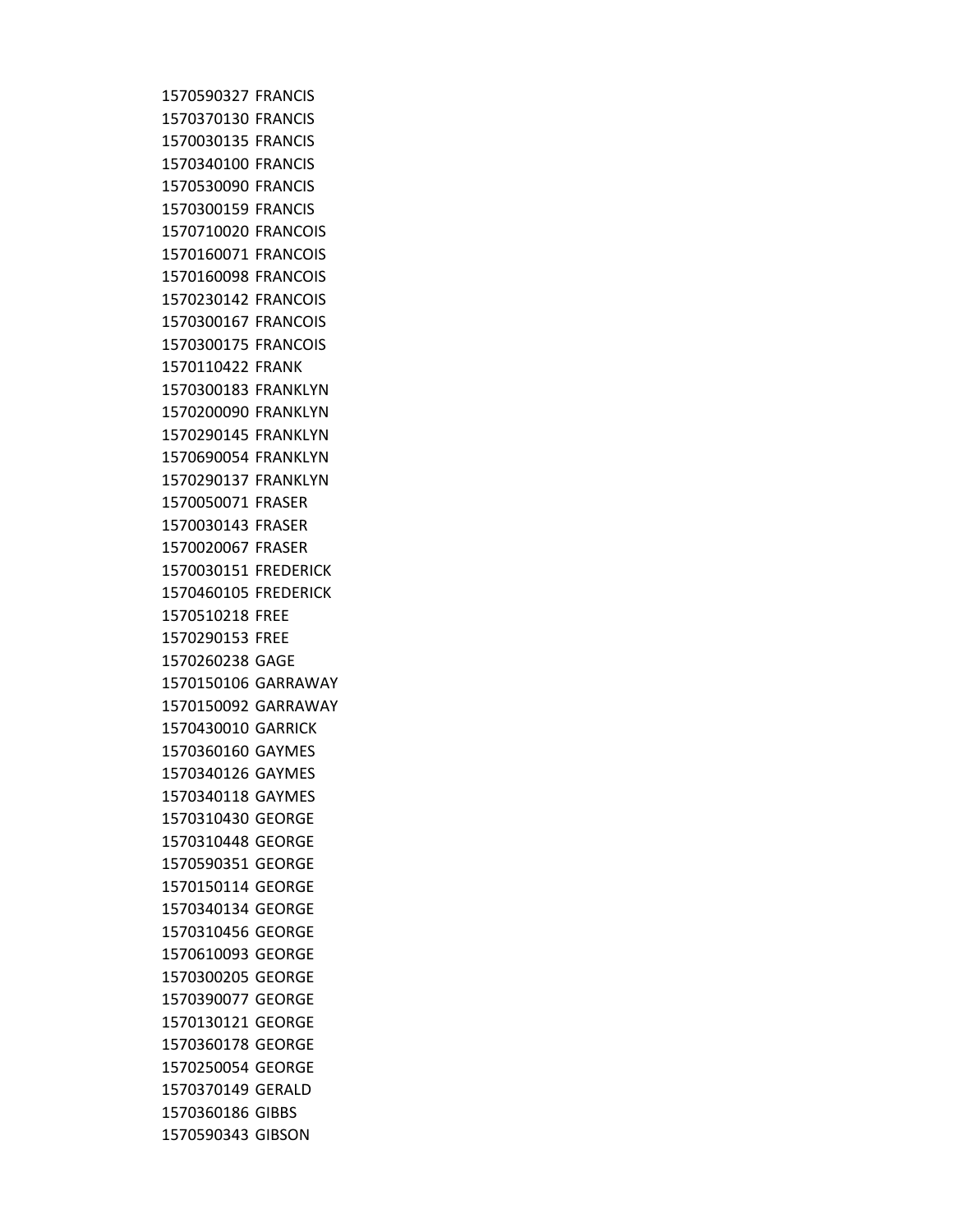GIBSON GIBSON GIBSON GIBSON GILBERT GILBERT GILBERT GITTENS GITTENS GLASGOW GLASGOW GLASGOW GLASGOW GLASGOW GLASGOW GLASGOW GLASGOW GLASGOW GLASGOW GLASGOW GLASGOW GLASGOW GLASGOW-YUSUFF GLASS GONSALVES GONSALVES GOODING GOODLUCK GOPALAKRISHNAN GORDON GORDON GORDON GOULD GOULD GOULD GRAHAM GRANT GRANT GRANT GRANT GRANT GRANT GREAVES GREAVES GREAVES GREAVES GREEN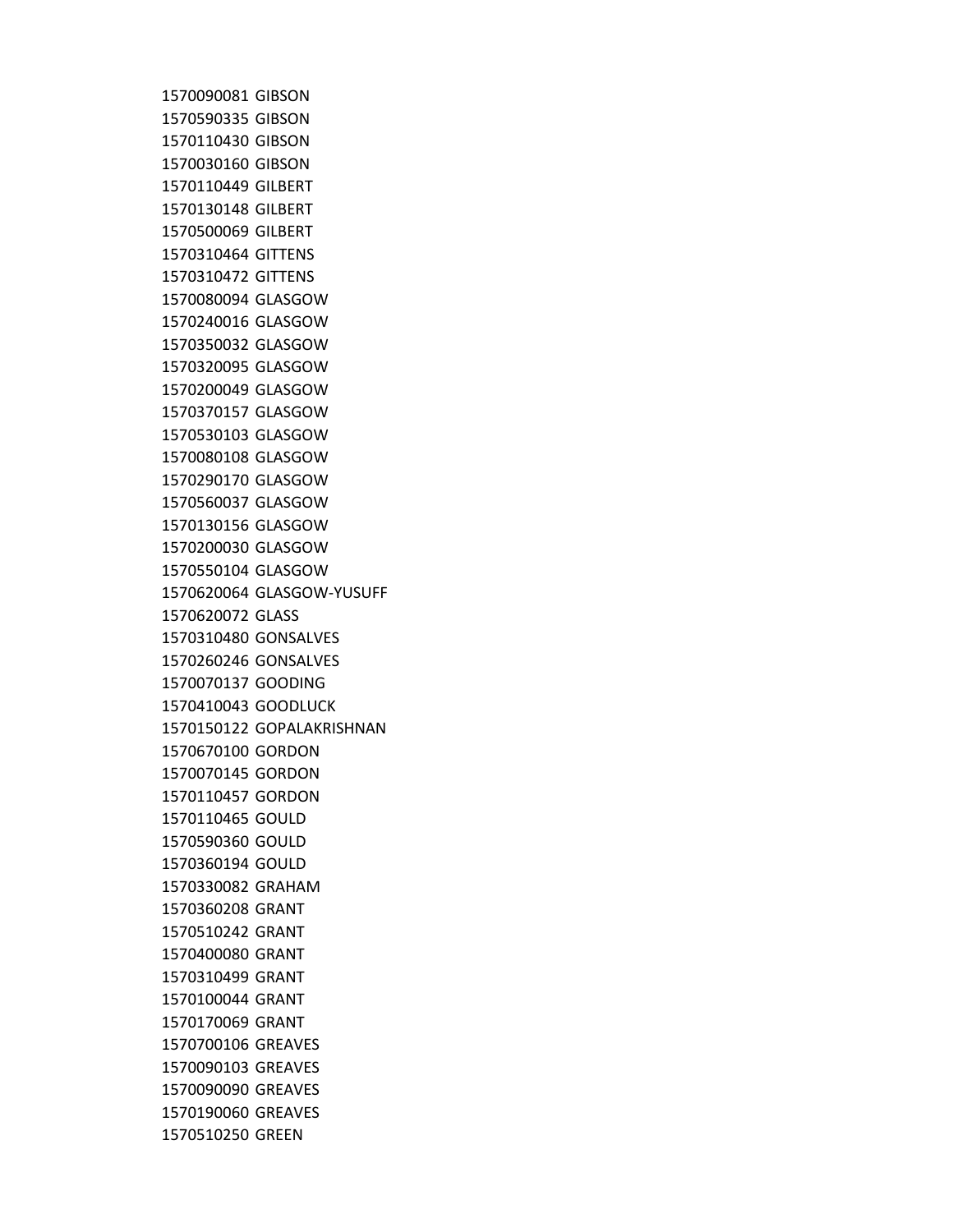GREENE GREENIDGE GREGG GRIFFITH GRIFFITH GUMBS GUMBS GURLEY GUSTINVIL GUY GUY GUY GUY GUY HACKSHAW HACKSHAW HACKSHAW HACKSHAW HADAWAY-HERBERT HAMILTON HAMILTON HANNAWAY HANNAWAY HANNAWAY HANSON HAROLD HARRIS HARRIS HARRIS HARRY HARRY HARRY HARRY HARRY HARRY HARRY HARRY HARRY HARRY HARRY HAYNES HAYNES HAYNES HAYNES HAYNES HAYNES HAYNES- MORRIS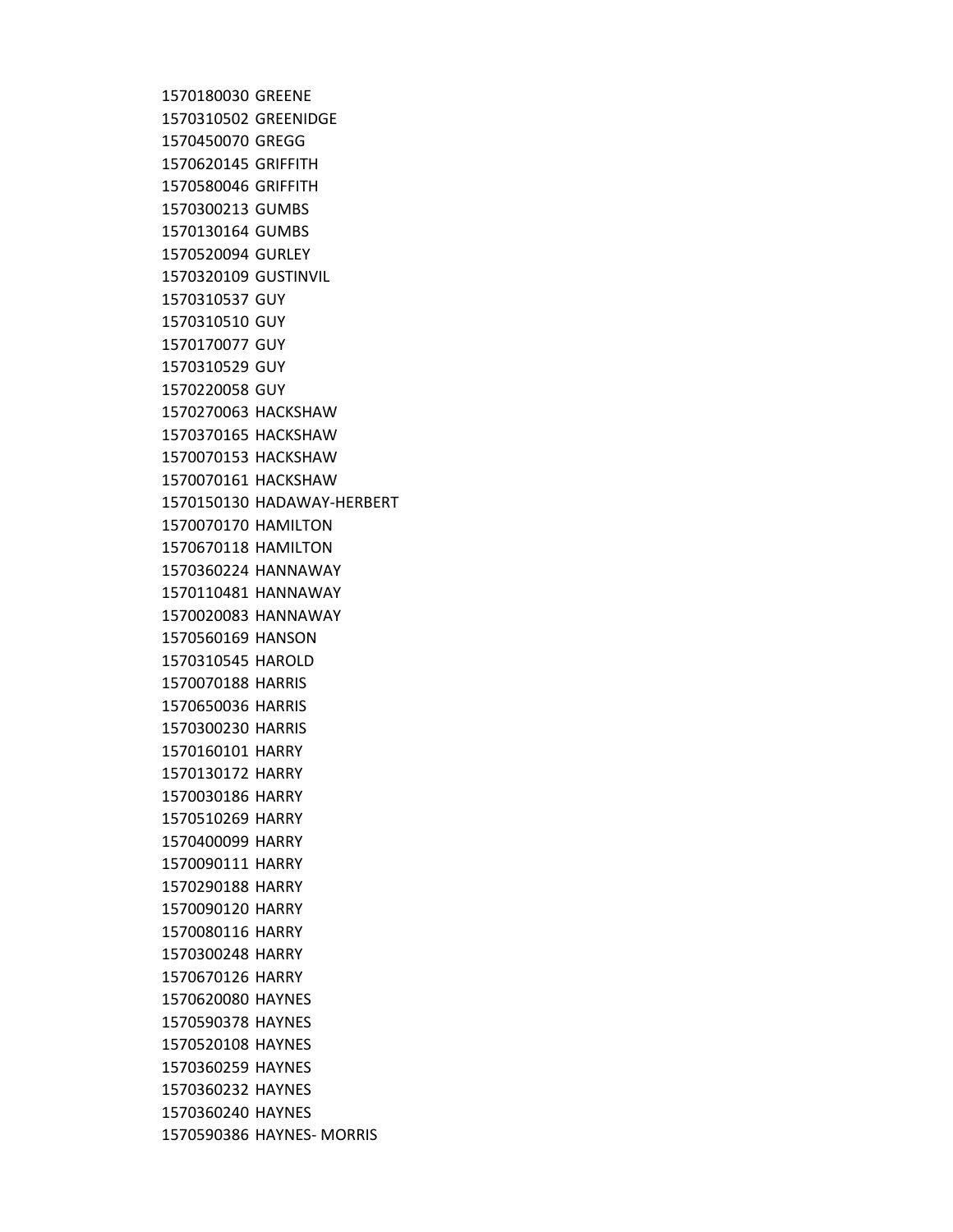HAYWOOD HAYWOOD HAYWOOD HAYWOOD HAYWOOD HAZELL HAZELL HAZELWOOD HAZELWOOD HECTOR HECTOR HECTOR HECTOR HECTOR HENRY HENRY HENRY HENRY HENRY HEPBURN HEPBURN HERBERTSTEWART HERNANDEZ HINDS HINDS HOLDER HOLDER HOLDER HOLDER HOLDER HOMER HOOPER HOOPER HORNE HORNE HORNE HOWARD HOWE HOWE HOYTE HOYTE HOYTE HOYTE HOYTE HOYTE HOYTE HOYTE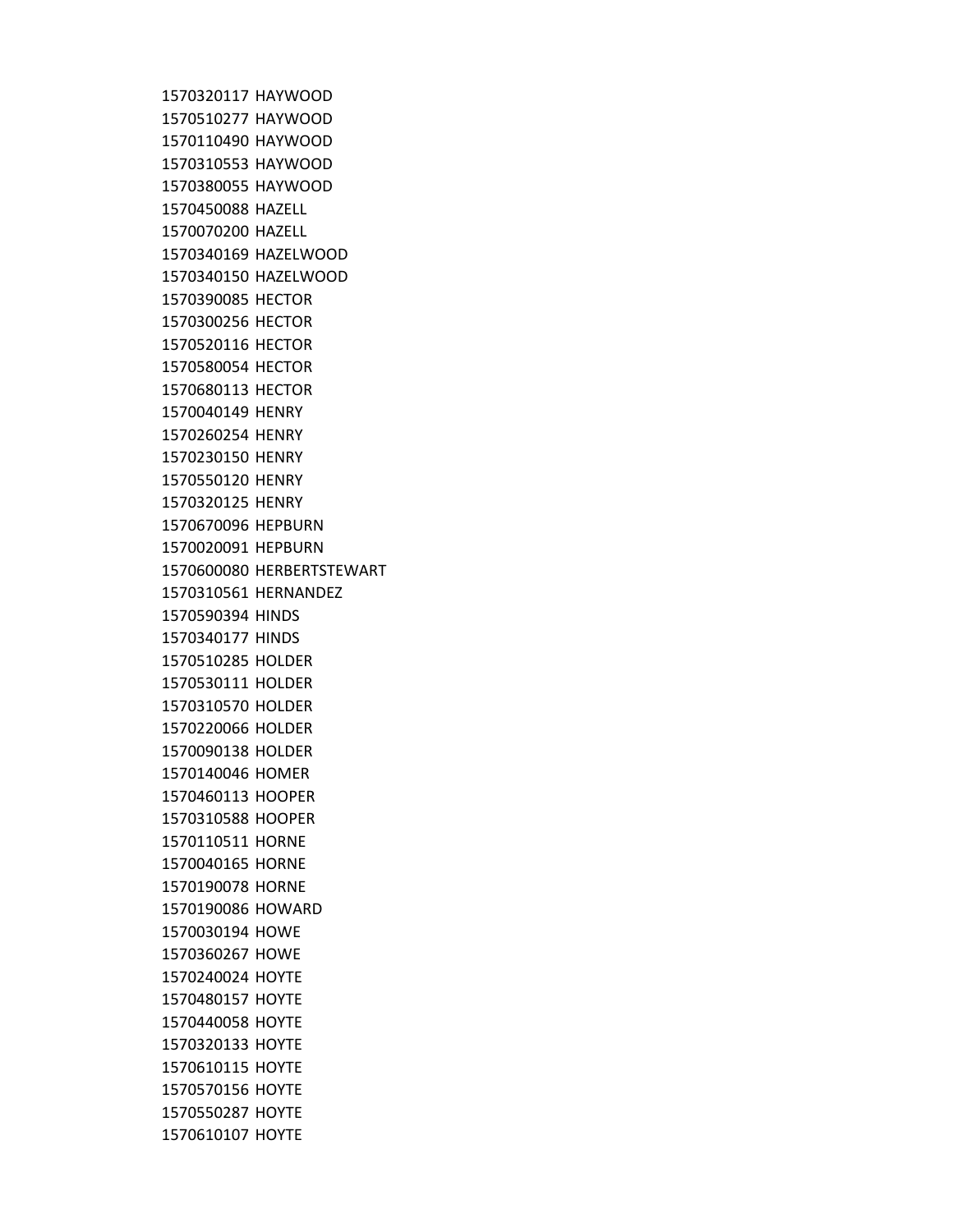HUGGINS HUGGINS HUMPHREY HUMPHREY HUNTE HUNTE HUTCHINS HUTCHINSON HUTCHINSON HYPOLITE HYPOLITE INCE INNIS ISAACS ISAACS ISAACS ISAACS JACK JACK JACK JACK JACK JACK JACK JACK JACK JACK JACK JACK JACKSON JACKSON JACKSON JACKSON JACKSON JACKSON JACKSON JACKSON JACOBS JACOBS JACOBS JACOBS JACOBS JACOBS JACOBS JAMES JAMES JAMES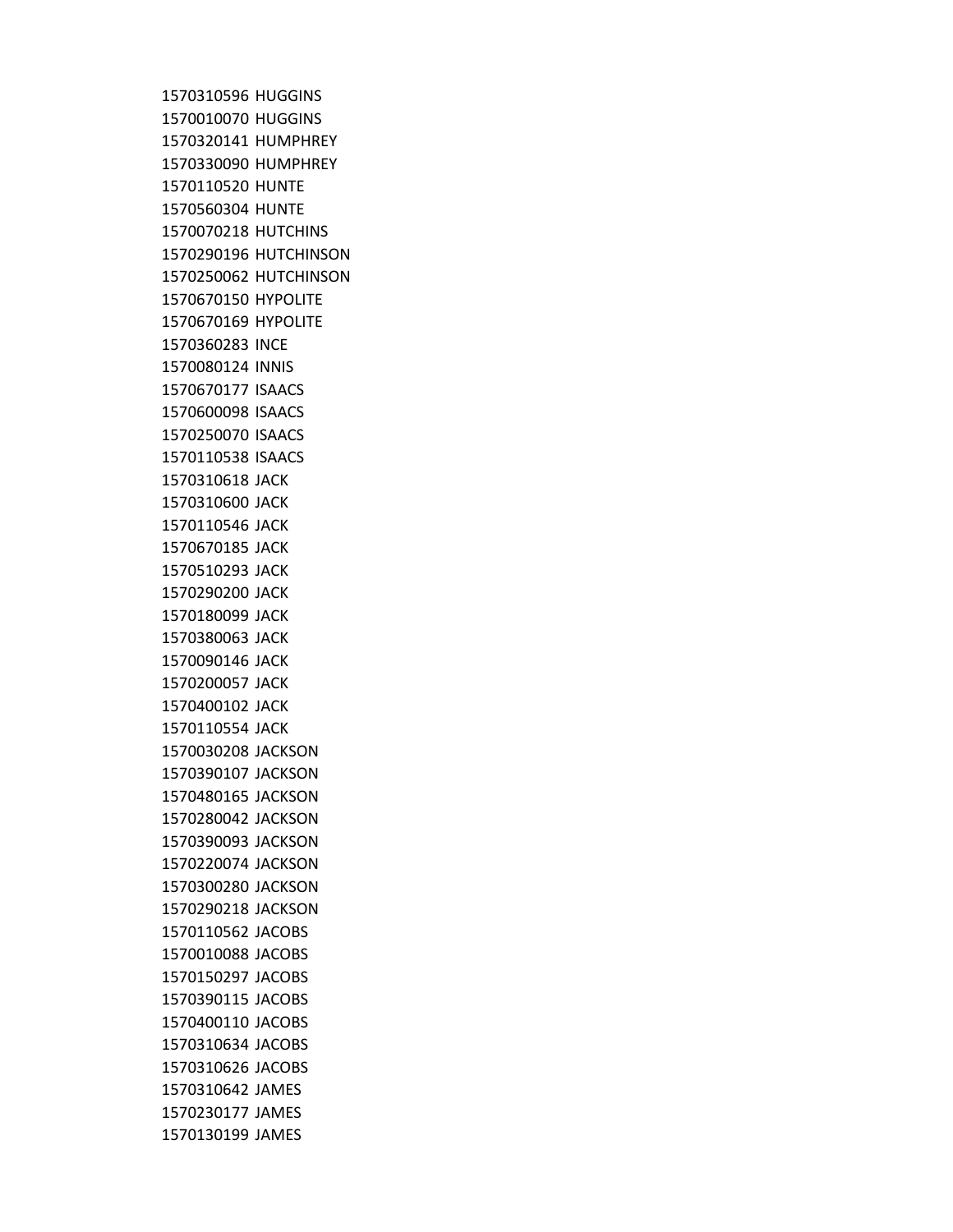JAMES JAMES JAMES JAMES JAMES JAMES JAMES JAMES JAMES JAMES JAMES JAMES JAMES POLEON JEFFERS JEFFREY JENNINGS JOB JOB JOBE JOE JOHN JOHN JOHN JOHN JOHN JOHN JOHN JOHN JOHN JOHN JOHN JOHN JOHN JOHN JOHN JOHN JOHN JOHN JOHN JOHN JOHN JOHN JOHN JOHN JOHN JOHN JOHN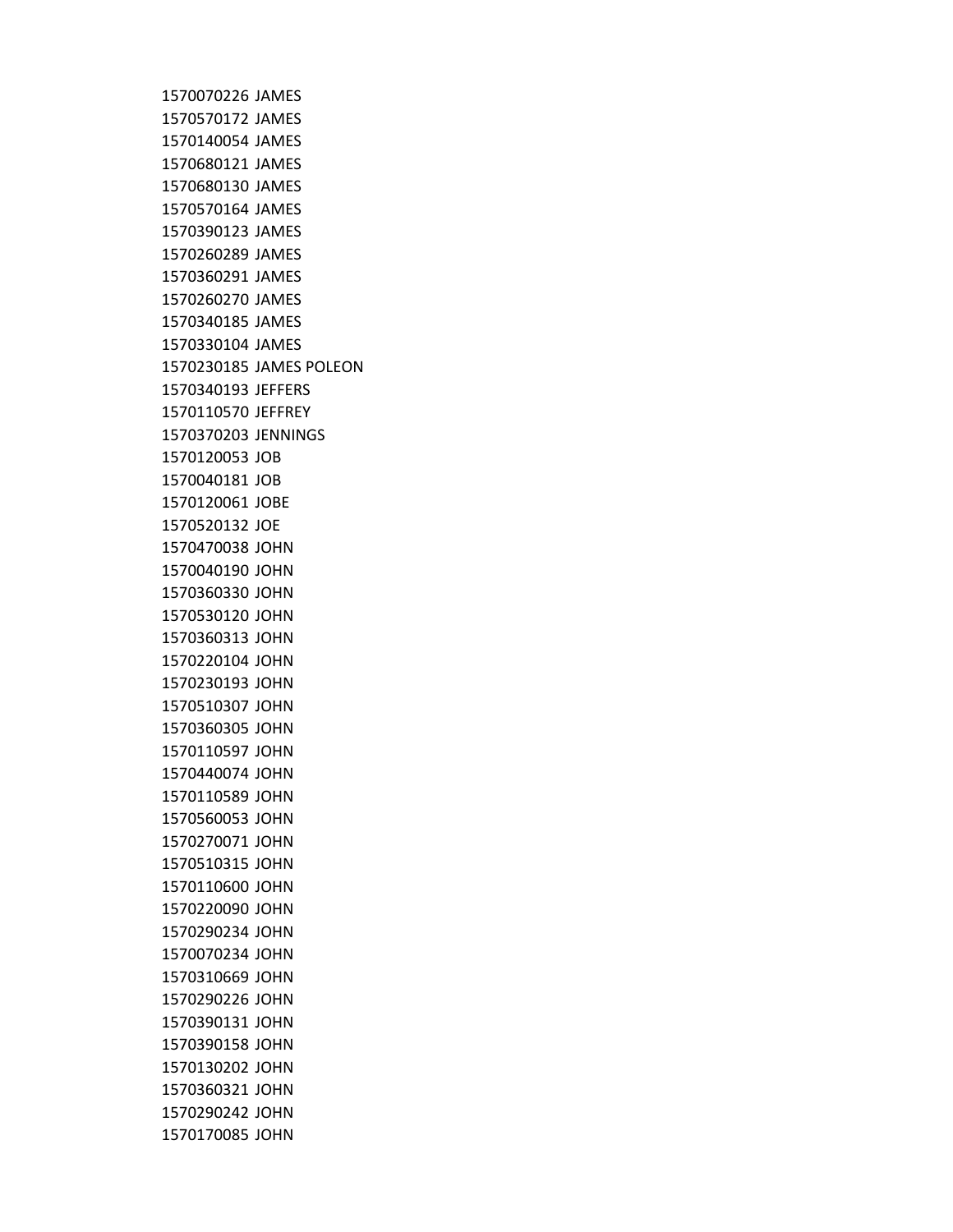JOHN JOHN JOHN JOHN JOHN JOHN JOHN JOHN JOHN JOHN JOHN JOHN PHILLIPS JOHNSON JOHNSON JOHNSON JOHNSON JOHNSON JOHNSON JOHNSON JOHNSON JOHNSON JOHNSON JOHNSON JOHNSON JONES JONES JONES JORDAN JORDAN JORDON JORDON JOSEPH JOSEPH JOSEPH JOSEPH JOSEPH JOSEPH JOSEPH JOSEPH JOSEPH JOSEPH JOSEPH JOSEPH JOSEPH JOYLES KELLY KENNEDY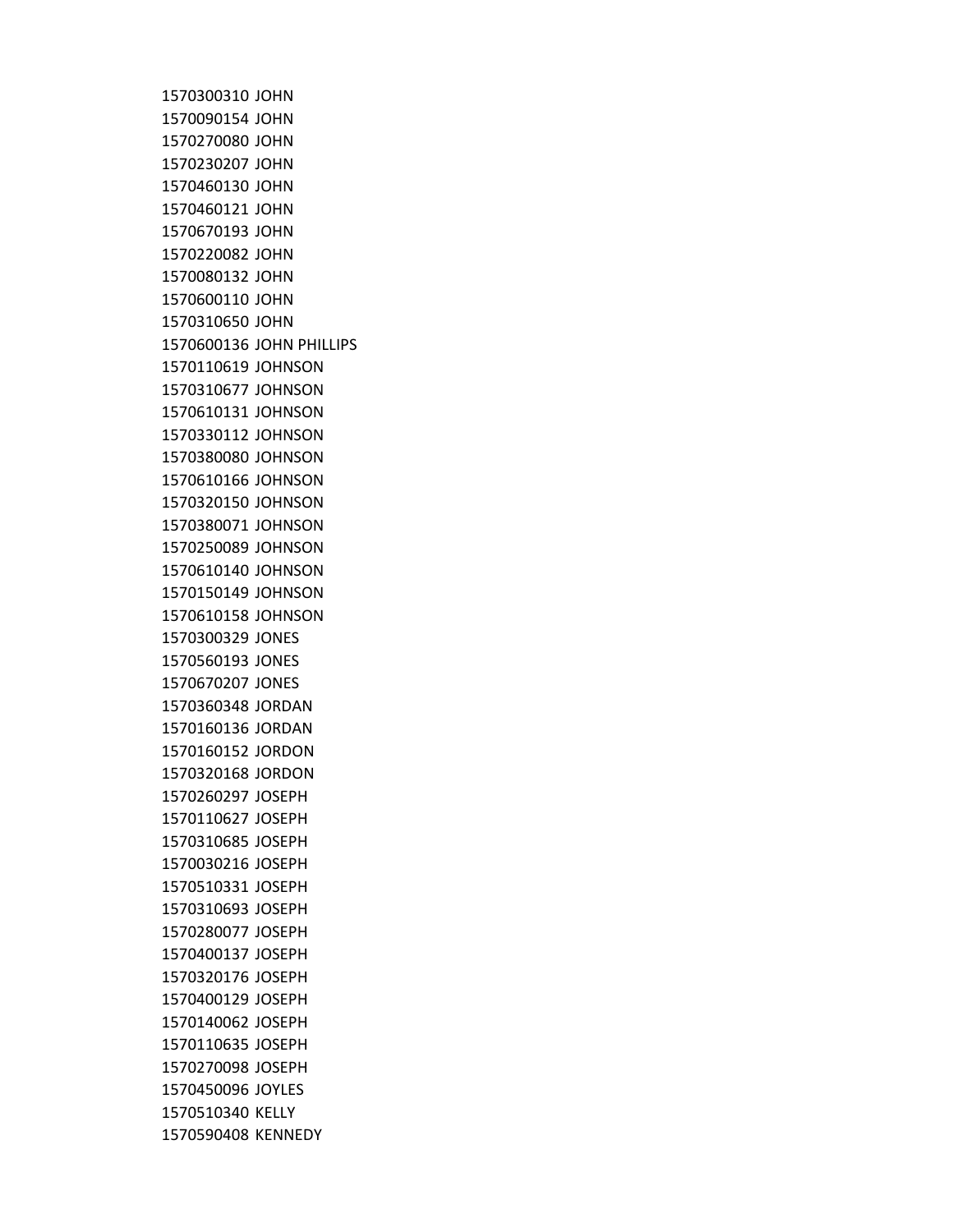KENNEDY KING KING KING KING KING KIRBY KNIGHTS KNIGHTS KYDD LA BORDE LA BORDE LAIDLOW LAMPKIN LATCHMAN LATHAM LATHAM LAVIA LAVIA LAVIA LAVIA LAVIA LAVIA LAVIA LAVIA LAVIA LAVIA LAVIA LAWRENCE LAYNE LAYNE LAYNE LESLIE LESLIE LETT LEVY LEWIS LEWIS LEWIS LEWIS LEWIS LEWIS LEWIS LEWIS LEWIS LEWIS LEWIS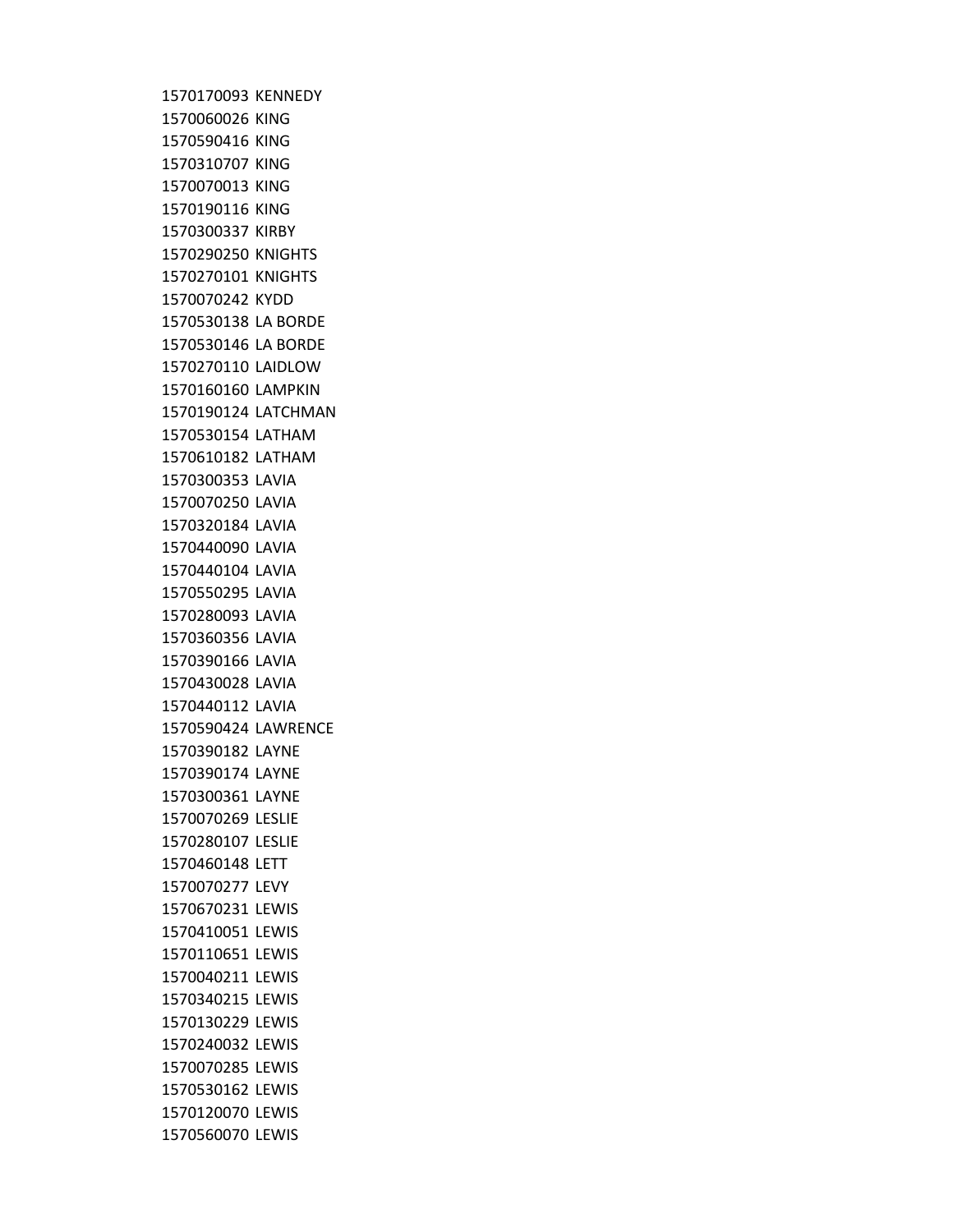LEWIS LEWIS LEWIS LEWIS LITTLE LLEWELLYN JOHN LOCKHART LONDON LONDON LORAINE LORRAINE LOWE LOWMAN LOWMAN LOWMANS LUCAS LUCAS LUCAS LUCKHAM LYNCH LYTTLE LYTTLE LYTTLE LYTTLE MACK MACK MAHARAJ MALONEY MARKS-DASENT MARS BROWNE MARSHALL MARSHALL MARTIN MARTIN MASON MASON MASON MASSIAH MATHEWS MATHURIN MATTHEWS MATTHEWS MATTHEWS MATTHEWS MATTHEWS MATTHEWS MATTHEWS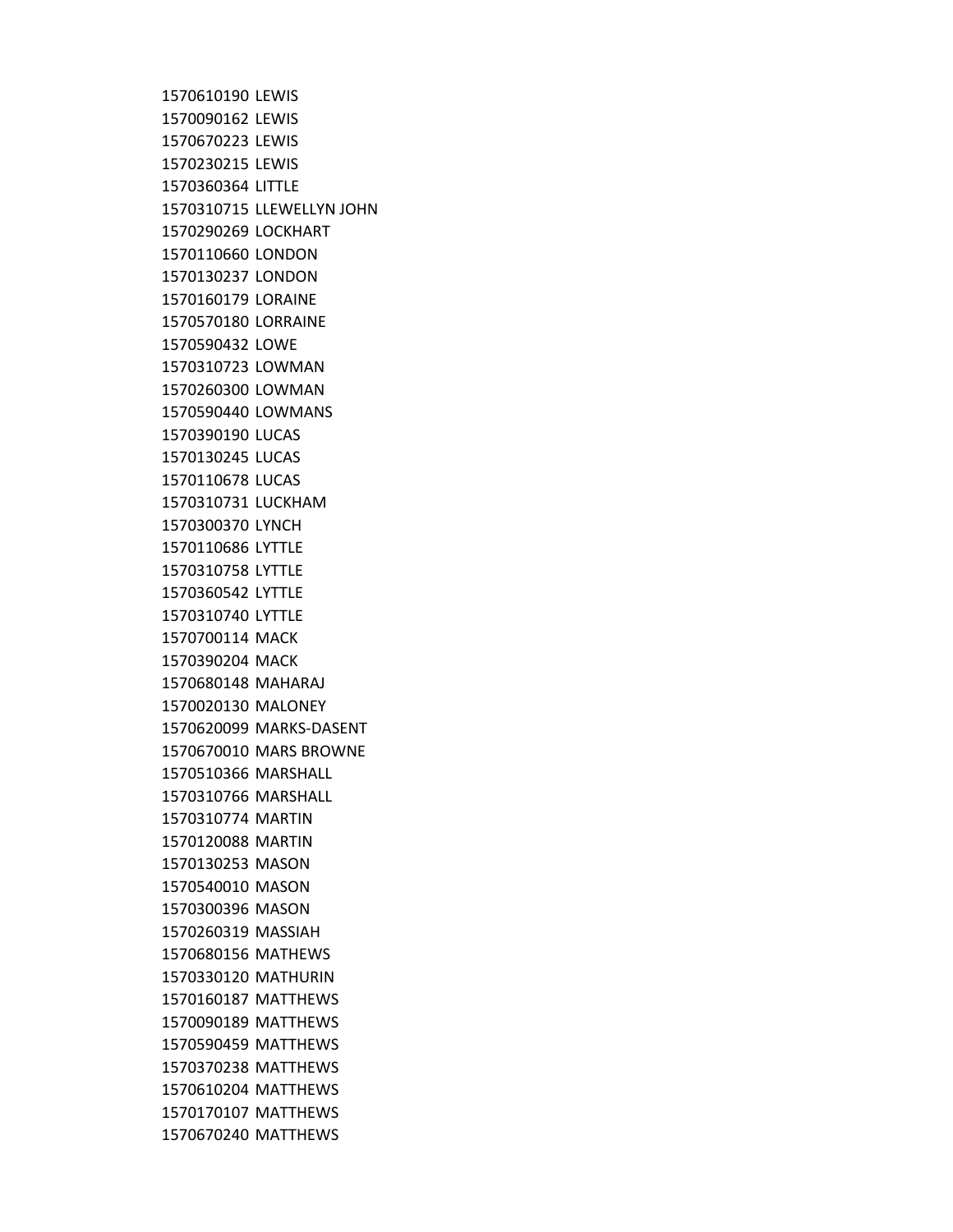MATTHEWS MATTHEWS MATTHEWS MATTHIAS MAY MAY MAYERS MAYERS MC CAUL MC COY MC DONALD MC DOWALL MC DOWALL MC FEE MC INTOSH MC KENZIE MC KENZIE MC KREE MC LEAN MC LEAN MC MASTER MC MILLAN MC NEIL MC NEIL MC NEIL MC NICHOLLS MC NICHOLLS MC PHY MCCOY MCDONALD MCDONALD MCDOWALL MCFEE MEADE MEDICA MELVILLE MENDEZ MERCURY MICHAEL MICHAEL MILLER MILLER MILLER MILLER MILLINGTON MITCHELL MITCHELL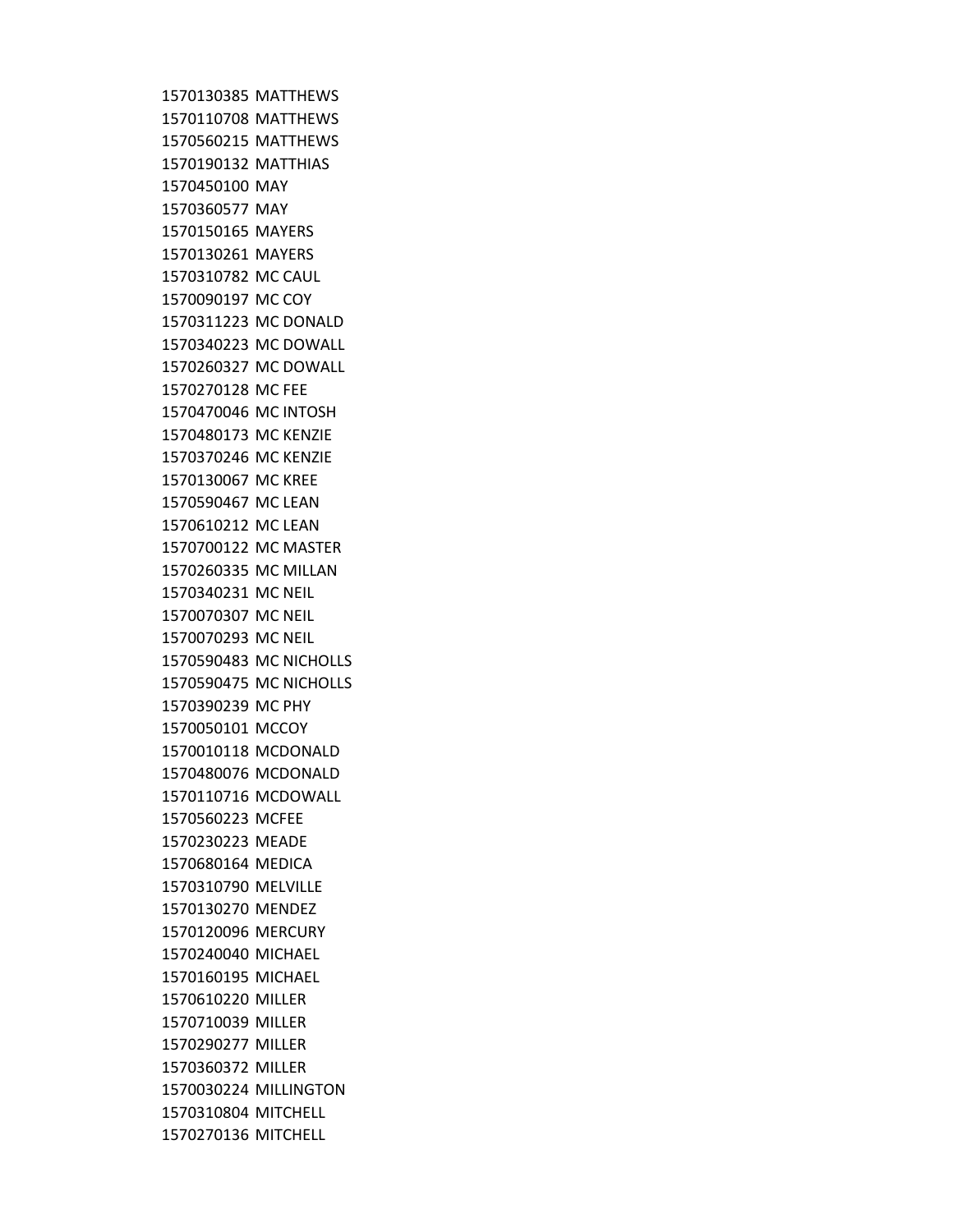MITCHELL MITCHELL MOFFORD MOFFORD MOFFORD MOORE MOORE MORGAN MORGAN MORGAN MORGAN MOSES MURPHY MURPHY BAILEY MURRAY MURRAY MURRAY MYERS MYERS NANTON NANTON NANTON NANTON NANTON NANTON NANTON NAPHTALI NELSON NELSON NELSON NEPTUNE NERO NERO NERO NEVERSON NEVERSON NICHOLLS NICHOLS NICHOLS NICHOLS NICKIE NICKIE NIMBLET NOEL NOEL NOEL O'GARRO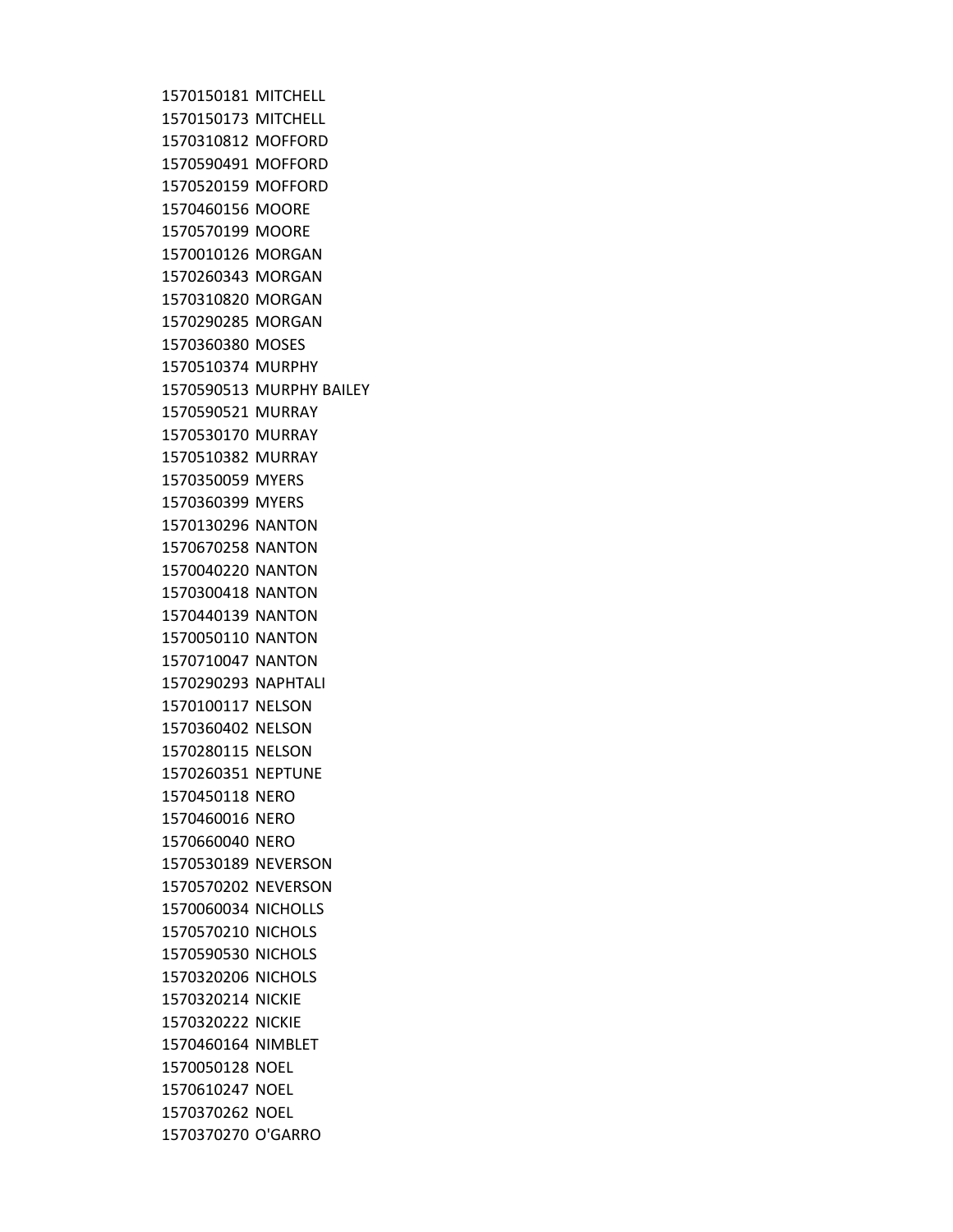O'GARRO OLIVE OLIVER OLIVER OLLIVER OLLIVER OLLIVIERRE OLLIVIERRE OLLIVIERRE OLLIVIERRE OLLIVIERRE OLLIVIERRE OLLIVIERRE OLLIVIERRE OLLIVIERRE OLLIVIERRE OLLIVIERRE OLLIVIERRE OLLIVIERRE OLLIVIERRE OLLIVIERRE OLLIVIERRE O'NIEL OTTLEY PARIS PARRIS PARRIS PARSONS PATRICK PATTERSON PATTERSON PATTERSON PATTERSON PATTERSON PATTERSON PATTERSON PATTERSON PATTERSON PAUDEL PAUL PAYNE PAYNE PAYNE PAYNE PAYNTER PEMBERTON PEREIRA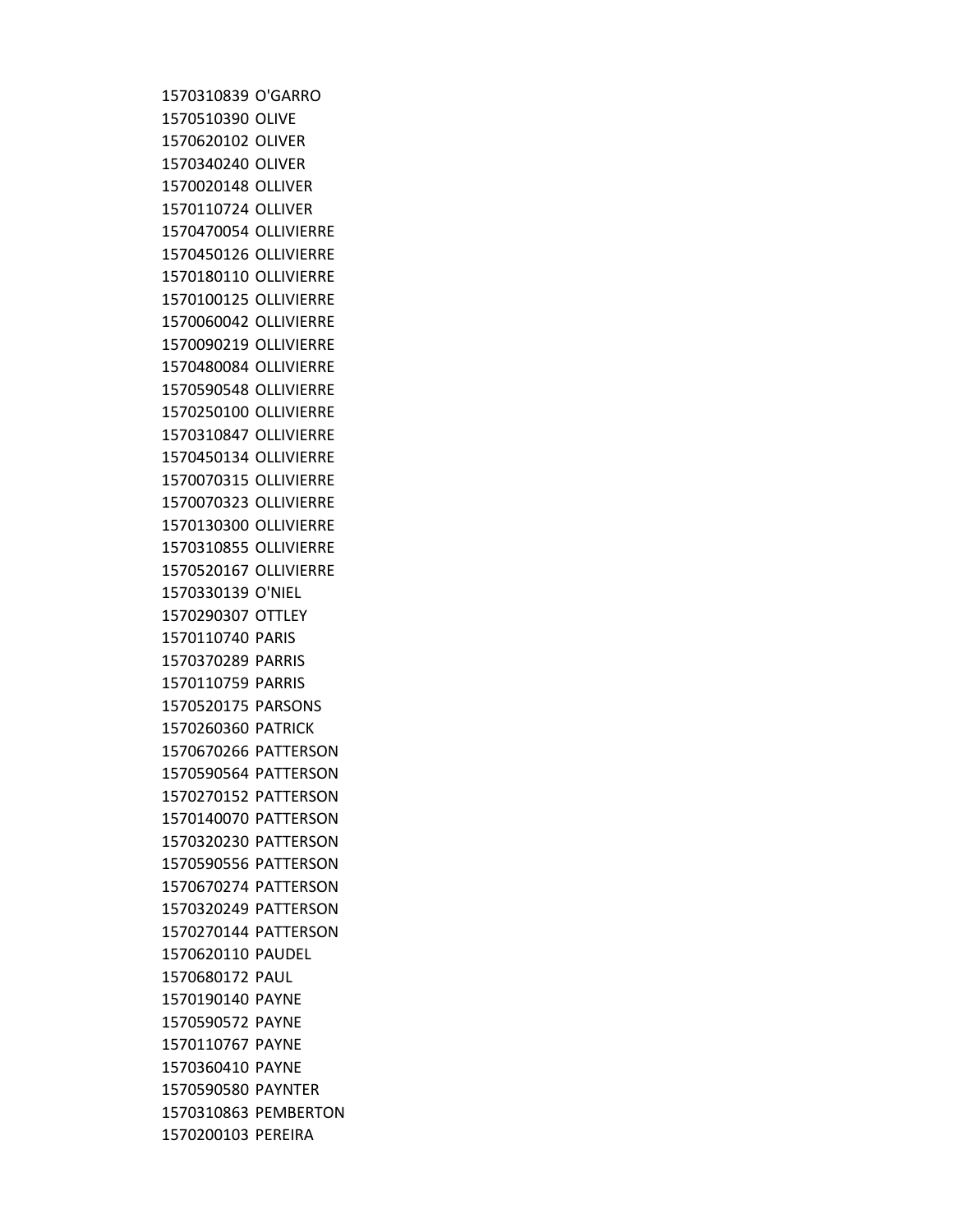PEREIRA PETERS PETERS PETERS PETERS PETERS PETERS PETERS PETERS PETERS PETERS PETERSON PETERS-PRESCOTT PHILLIPS PHILLIPS PHILLIPS PHILLIPS PHILLIPS PHILLIPS PHILLIPS PIERRE PIERRE PIERRE PIERRE PIERRE PIERRE PIERRE PINDER POMPEY POMPEY POMPEY POMPEY POMPEY POPE POPE POPE POWER PRESCOTT PRESCOTT PRETLI PRIMUS PRIMUS PRIMUS PRIMUS PRIMUS PRINCE PRINCE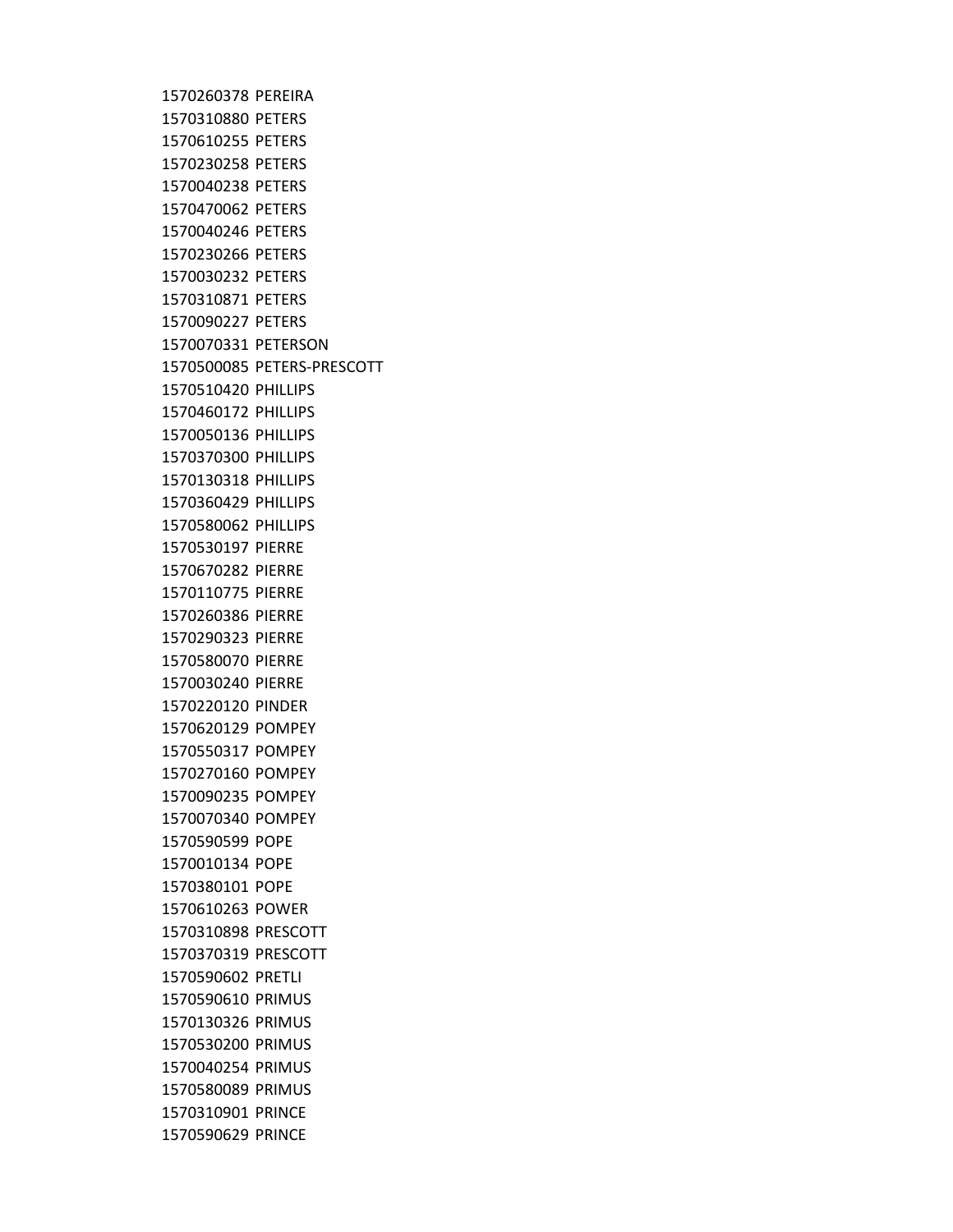PRINCE PRINCE PROVIDENCE PROVIDENCE PROVIDENCE PROVIDENCE PROVIDENCE PROVIDENCE PROVIDENCE QUAMMIE QUASHIE QUESTELLES QUESTELLS QUOW RAGGUETTE RAGUETTE RALPH RALPH RAULINS RAWLINS REECE RICHARDS RICHARDS RICHARDS RICHARDS RICHARDS RICHARDS RICHARDS RICHARDS RICHARDS RICHARDS RICHARDS RICHARDS RICHARDS RICHARDSON RICHARDSON RICHARDSON RICHARDSON ROACHE ROBAN ROBERTS ROBERTS ROBERTS ROBERTS ROBERTS ROBERTS ROBERTS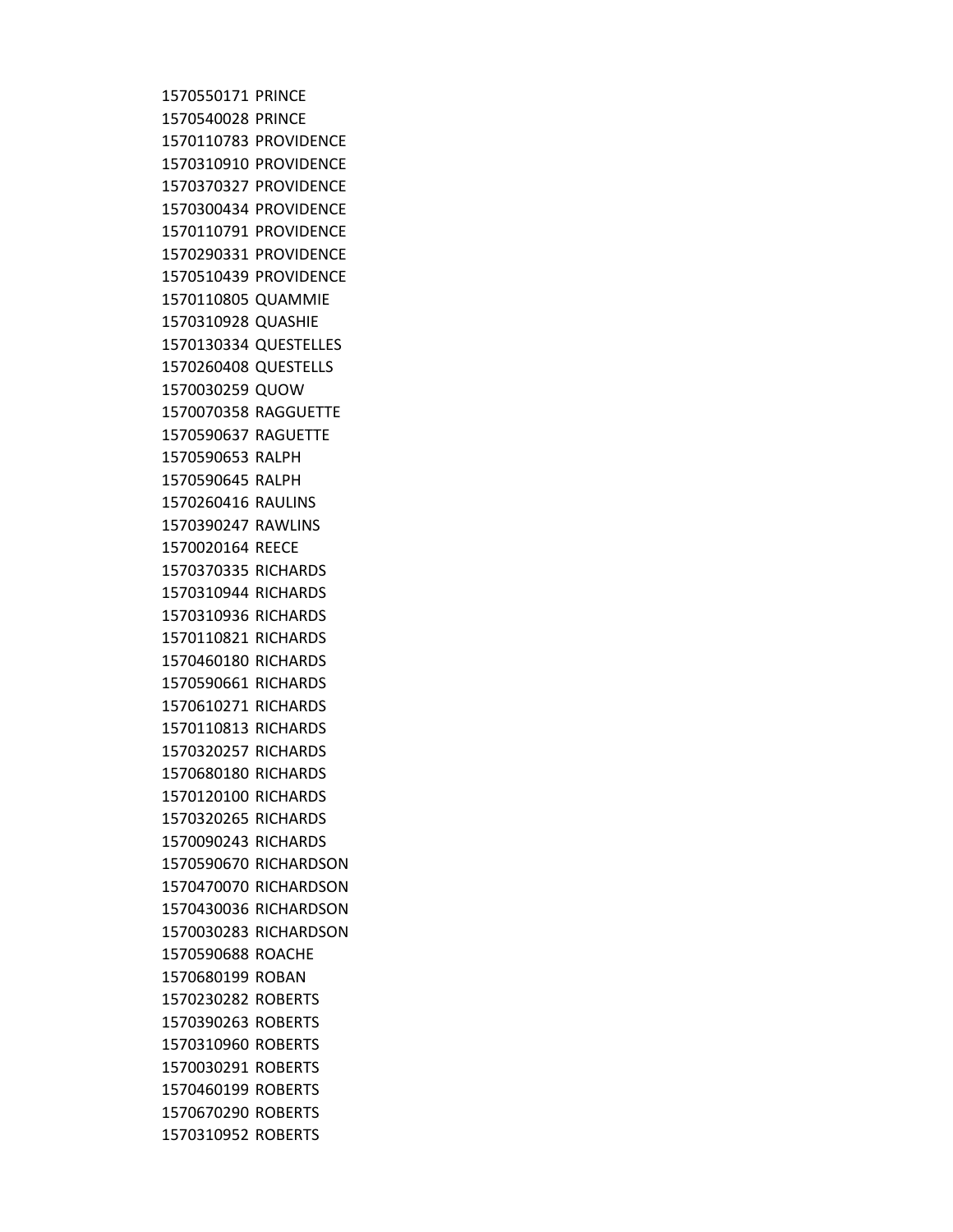ROBERTS ROBERTS ROBERTS ROBERTSON ROBINSON ROBINSON ROBINSON ROBINSON ROBINSON ROBINSON ROBINSON ROBINSON RODGERS RODGERS RODNEY RODNEY RODNEY RODRIGUEZ ROGERS ROGERS ROGERS ROSS ROSS ROSS ROSS ROSS RUSSELL RUSSELL RYAN RYAN SALANDY SALANDY SAM SAM SAM SAM SAM SAM SAMPSON SAMUEL SAMUEL SAMUEL SAMUEL SAMUEL SAMUEL SAMUEL SAMUEL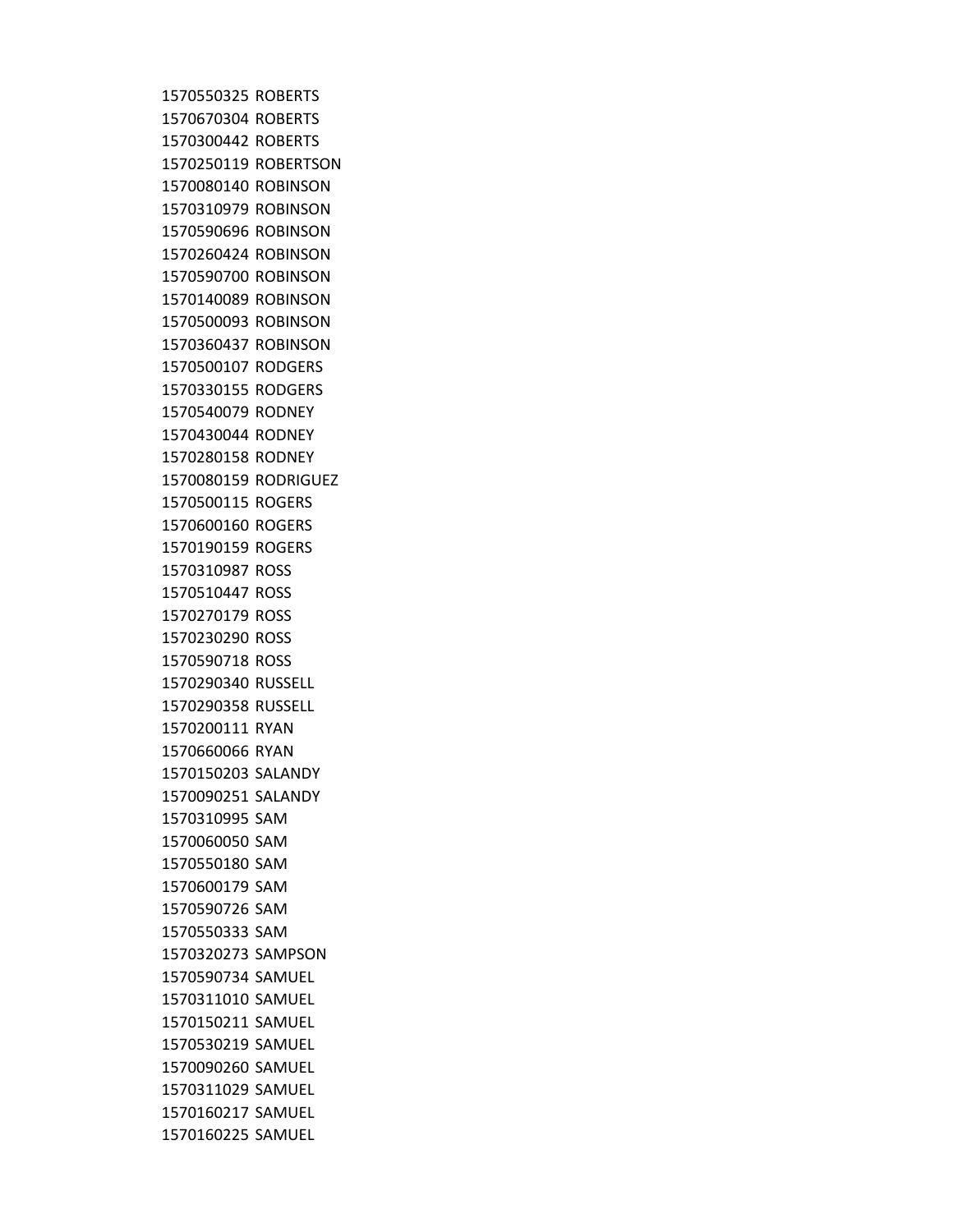SAMUEL SAMUEL SAMUEL SAMUEL SAMUEL SAMUEL SANDY SARGEANT SARGEANT SAYERS SCHUBBERT SCIPIO SCOTT SCOTT SCOTT SCOTT SCOTT SCRUBB SEATON SEGOVIA SELBY SEYMOUR SHALLOW SHALLOW SHALLOW SHALLOW SHALLOW SHARPE SHEARMAN SHEPHERD SHORTTE SIMMONS SIMMONS SIMMONS SIMMONS SIMMONS SIMMONS SIMMONS SIMMONS SIMMONS SIMMONS SIMMONS SIMMONS SIMMONS SIMMONS SIMON SIMON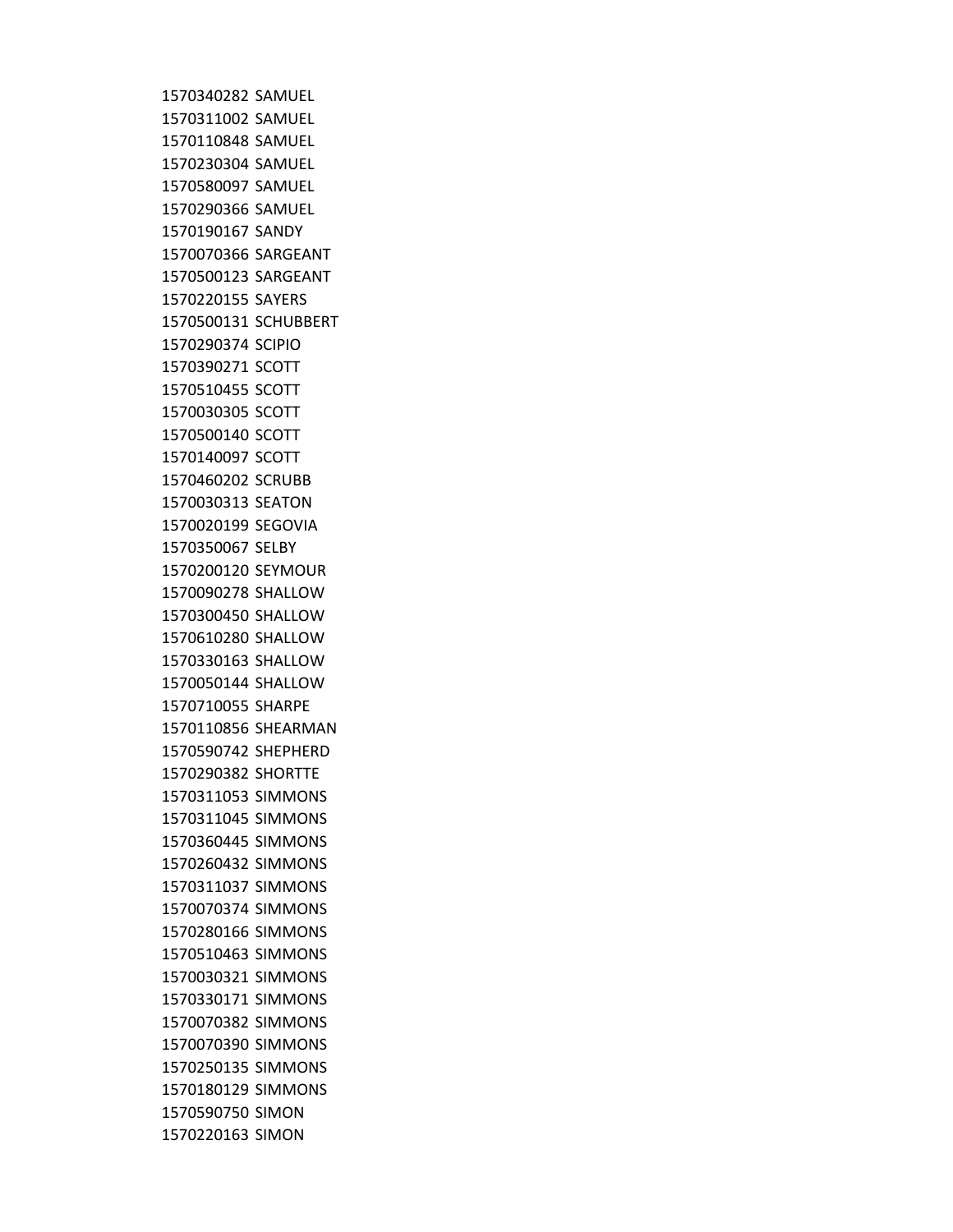SKERRIT SLATER SLATER SLATER SMALL SMALL SMALL SMART SMITH SMITH SNAGG SNAGG SOLEYN SOLEYN SOLEYN SOLOMON SOLOMON SOLOMON SOLOMON- GORDON SPENCER SPENCER SPENCER SPENCER SPENCER SPRING SPRING SPROTT SPROTT SPROTT ST ROSE ST. HILAIRE ST.LOUIS STAPLETON STAPLETON STAPLETON STAPLETON STAPLETON STAPLETON STAPLETON STAPLETON STAPLETON STAPLETON STAPLETON STAY STAY STAY STEPHEN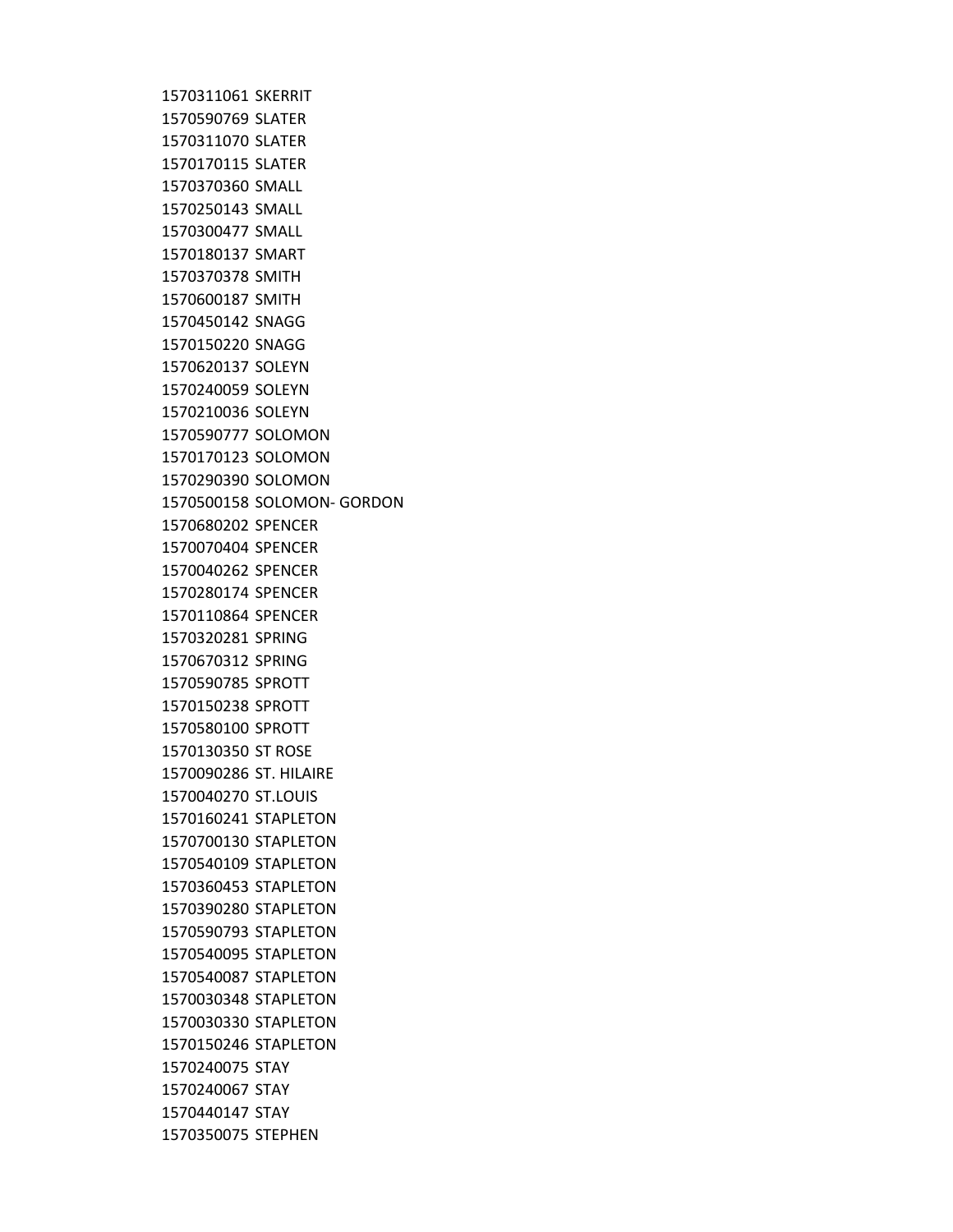STEPHEN STEPHENS STEPHENS STERLING STEVENSON STEVENSON STEWART STEWART STEWART STOWE STOWE STOWE STRAKER SUTHERLAND SUTHERLAND SUTHERLAND SYLVAN TAYLOR TAYLOR TELEMAQUE TELEMAQUE THEOBALDS THEOBALDS THOMAS THOMAS THOMAS THOMAS THOMAS THOMAS THOMAS THOMAS THOMAS THOMAS THOMAS THOMAS THOMAS THOMAS THOMAS THOMAS THOMAS THOMAS THOMAS THOMAS THOMAS THOMAS THOMPSON THOMPSON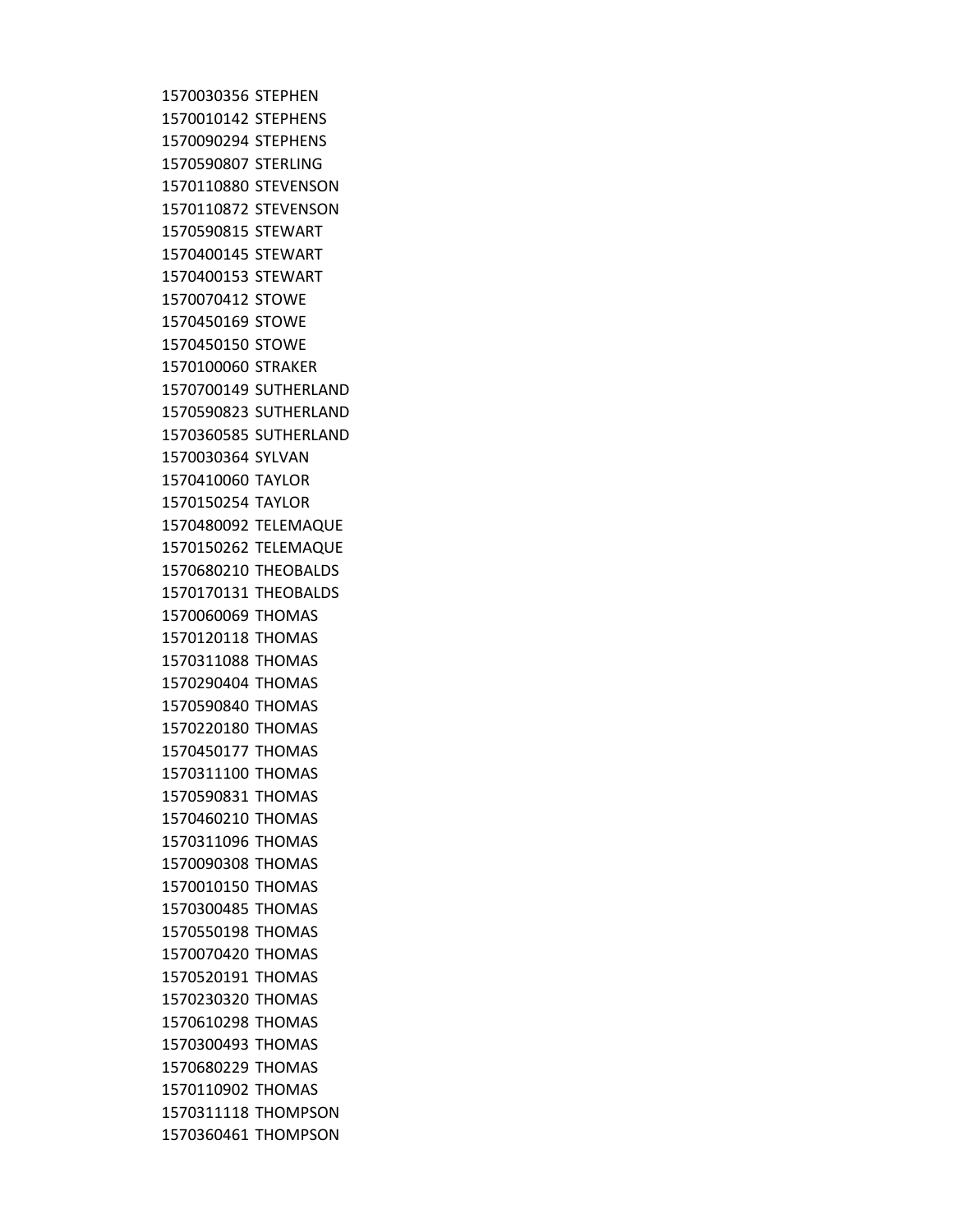THORPE TIMOTHY TITTLE TOBY TODD TOPPIN TOPPIN TRIMMINGHAM TRIMMINGHAM TRIMMINGHAM TRIMMINGHAM TRIMMINGHAM TUCKER VEIRA WALES WALKER WALKER WALKER WALLACE WALLACE WALSH WALTERS WALTERS WALTERS WARNER WARNER WARNER WARNER WARREN WARREN WARREN WARRICAN WARRICAN WEBB WEEKES WELCOME WHITE WHITE WHITE WHITE WICKHAM WICKHAM WICKHAM WILKINSON WILLIAMS WILLIAMS WILLIAMS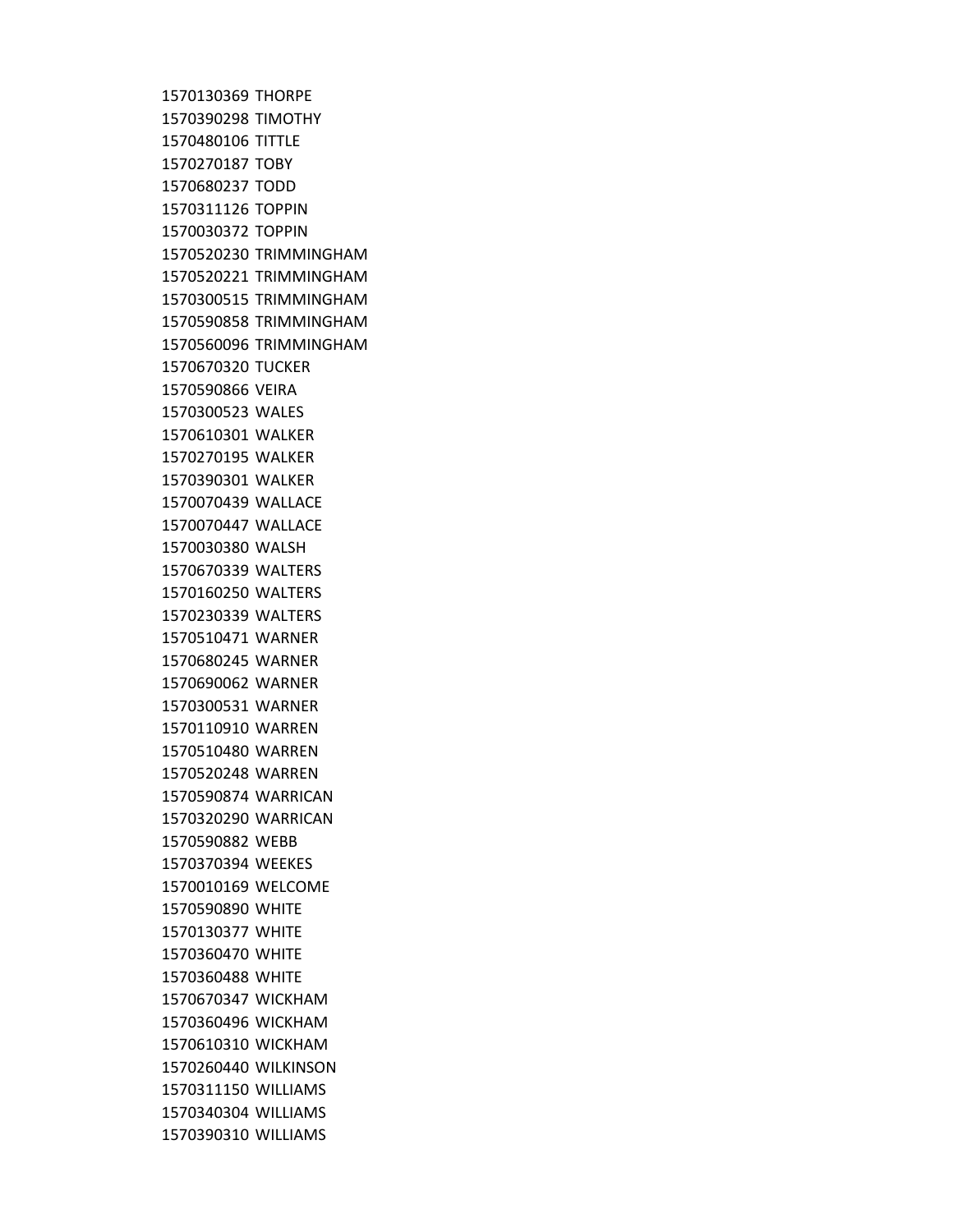WILLIAMS WILLIAMS WILLIAMS WILLIAMS WILLIAMS WILLIAMS WILLIAMS WILLIAMS WILLIAMS WILLIAMS WILLIAMS WILLIAMS WILLIAMS WILLIAMS WILLIAMS WILLIAMS WILLIAMS WILLIAMS WILLIAMS WILLIAMS WILLIAMS WILLIAMS WILLIAMS WILLIAMS WILLIAMS WILLIAMS WILLIAMS WILLIAMS WILLIAMS WILLIAMS WILLIAMS WILLIAMS WILLIAMS WILLIAMS WILLIAMS WILLIAMS WILLIAMS WILLIAMS WILLIAMS WILLIAMS WILLIAMS WILLIAMS WILLIAMS WILLIAMS WILLIAMS WILSON WILSON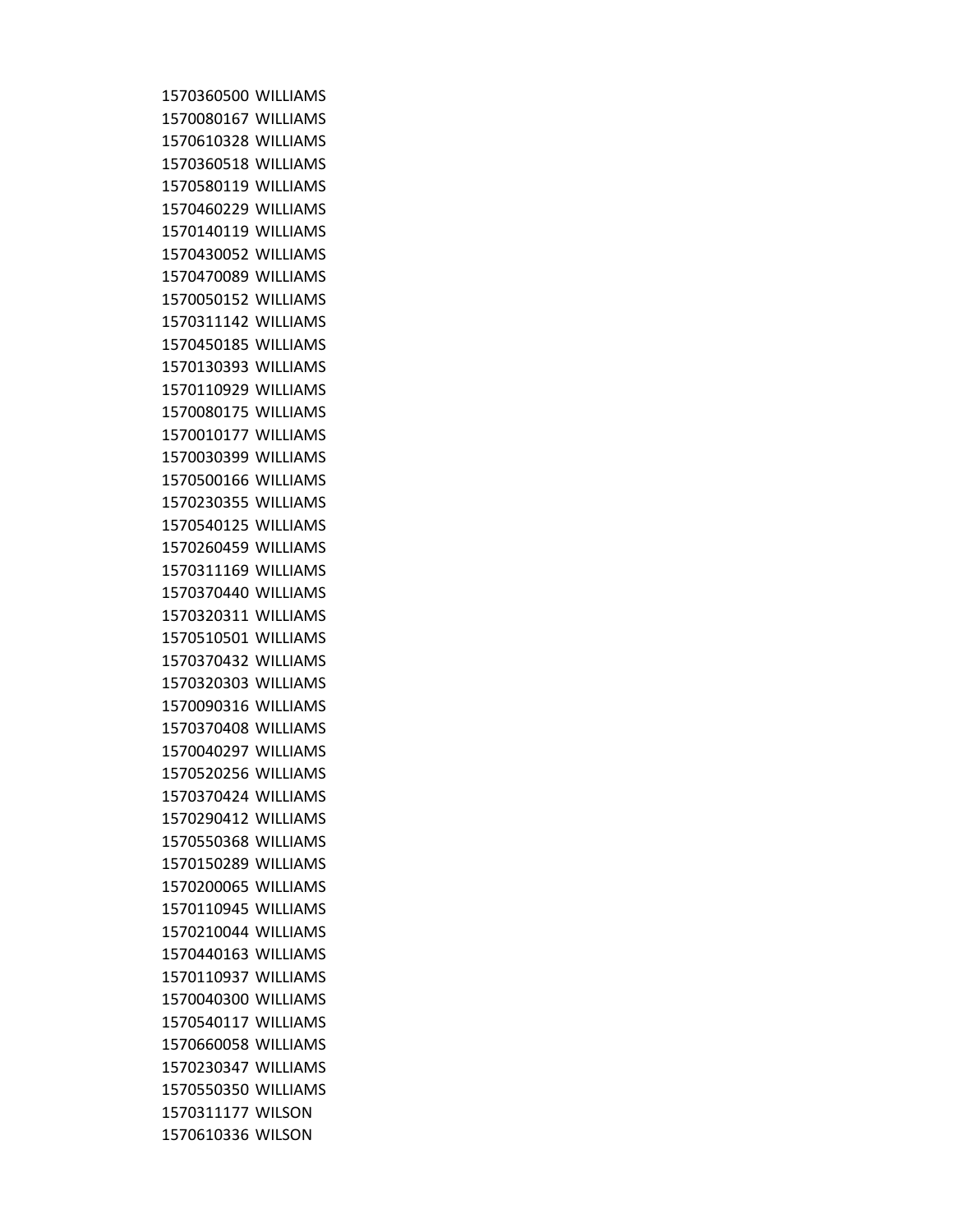WILSON WILSON WILSON WOODLEY WOODS WOODS WYLLIE WYLLIE WYLLIE YEARWOOD YORKE YORKE YOUNG YOUNG YOUNG YOUNG YOUNG YOUNG YOUNG YOUNG YU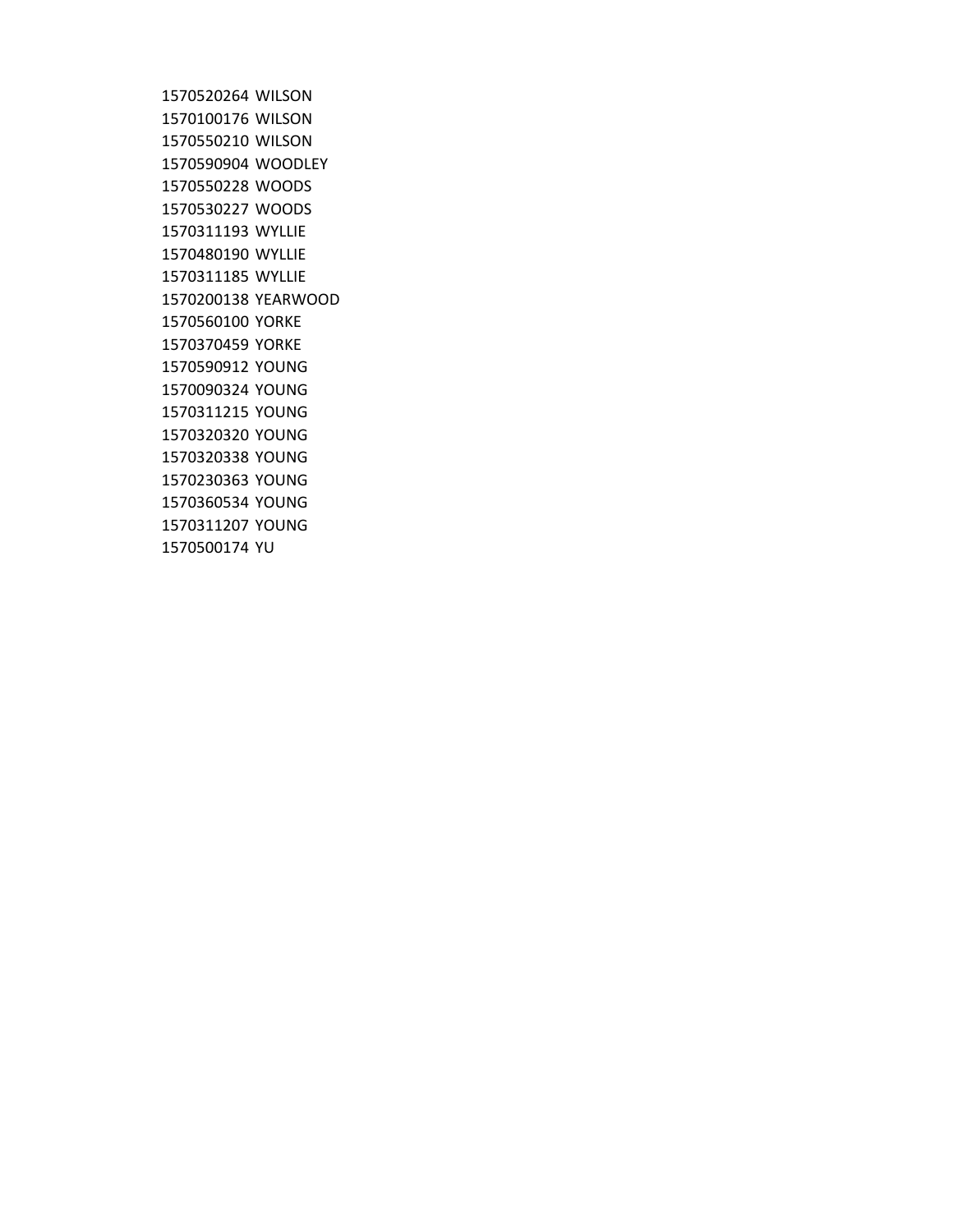| <b>FIRST NAME</b>               | SEX |
|---------------------------------|-----|
| DEONYCE' TERESSA DEYANA ASHANTE | F   |
| <b>ELENA</b>                    | F   |
| KA'MAURI AJANI                  | м   |
| <b>JENAE AHLYSSA</b>            | F   |
| <b>DERESE CHIARA KADIYAH</b>    | F   |
| KAYLA CASSIAN LENNIKA           | F   |
| <b>CLE-DONNIS CLE-NIQUE</b>     | М   |
| <b>CHAD ERIC</b>                | м   |
| <b>KRISANN CATHERINE</b>        | F   |
| <b>ANJALI SEEMA</b>             | F   |
| <b>JAHMARIT</b>                 | M   |
| <b>ANIYA DIANNE</b>             | F.  |
| <b>JORDEN ELROY</b>             | M   |
| <b>KENISHA VENISHA</b>          | F.  |
| <b>JAMAUL ANDRES</b>            | м   |
| <b>SHILOH</b>                   | F   |
| <b>KEZIAH ANGELICA</b>          | F   |
| KAMILAH LAURA ARIFILA           | F   |
| ZARIA JACQUELYN CYNTHIA         | F   |
| <b>GENEILIA SYONIQUE GENEKA</b> | F   |
| <b>ALJAY ALIBAH</b>             | м   |
| BRENEECE BRENELLE BRENICA       | F.  |
| <b>SAVIER MASON CONNOR</b>      | м   |
| NA'KAYLA TARAJI                 | F   |
| <b>KEANNA SHEANA</b>            | F   |
| ANIYA PHILLISHA EZRANIQUE       | F   |
| <b>HOPE MICHSHA ESTHER</b>      | F   |
| AMIYA PHILLICIA EZRANIQUA       | F   |
| KIANA CHATRESSE ABENA           | F.  |
| <b>MARVIN JR KAREEM</b>         | М   |
| <b>WILLIAM JR P</b>             | м   |
| <b>MIA HAILEY</b>               | F.  |
| SAHARA JOLIE OCEANNA            | F   |
| <b>KEVIN RONALDO</b>            | м   |
| <b>HASSIQUE JAQUAN</b>          | M   |
| DEANDREA SARA SEPTIMA ZASHA     | F.  |
| <b>SHANELL BRIANNA</b>          | F   |
| <b>BEYONCÉ BRADIKA</b>          | F   |
| <b>GABRIELLA KYA</b>            | F.  |
| <b>JEIDON HANZ</b>              | м   |
| <b>CAMRON CHEY</b>              | м   |
| KIMOY JR. AWANZOR ISAIAH        | м   |
| RAHJE CLEMENT THIERRY           | м   |
| <b>DAVERNAE SHARI</b>           | F.  |
| <b>SHENICE JAMEISHA</b>         | F   |
| ARIANNA SHEVANA JAMMIE          | F   |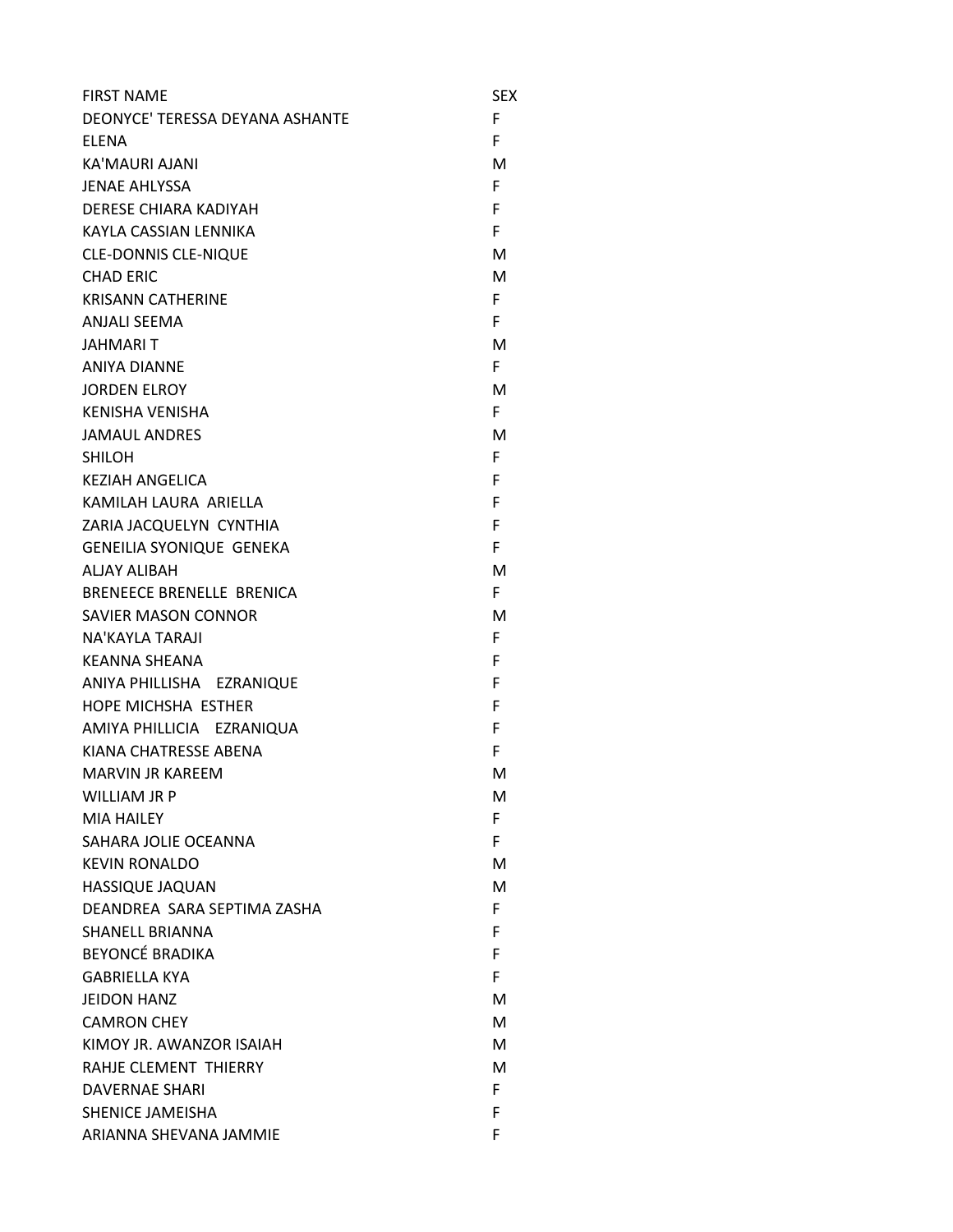| <b>JEVERIO KAHIRE</b>              | м  |
|------------------------------------|----|
| AOUS                               | м  |
| <b>KRESTEL</b>                     | F. |
| JOEVANNEY AVAUNTAY                 | м  |
| <b>JOVILLE CHALANDO</b>            | м  |
| LEANNA SERENA                      | F. |
| KIERA KAYE KEISHAUNA               | F. |
| <b>ZONNIQUE APPHIA</b>             | F  |
| <b>ZOEY AKIELA</b>                 | F  |
| <b>DREON VYONDI DREVYON</b>        | м  |
| <b>JOLISHA JOLIE AMARA</b>         | F. |
| DIAMOND KITESHA SUMATRA            | F  |
| TYRESIA ALEXIA TYREKCIA            | F  |
| <b>DONTEE ULRICK</b>               | м  |
| <b>ABIGAIL CHARLOTTE</b>           | F. |
| <b>JOHANCIA RENESHA</b>            | F  |
| CALLIECA JAVIESHA KENNIECA         | F  |
| <b>JAIRON HOLSON</b>               | м  |
| DANICA LORAINE GENETHA             | F. |
| SHAMARA BRIANA J'MIYA              | F  |
| <b>NELISIA ONESIA MELANIE</b>      | F  |
| <b>ODONIQUE CASHRINIQUE</b>        | F  |
| <b>ZANRICK ISAIAH EZEKIEL</b>      | м  |
| <b>REAJHAUN JASON DAFAR</b>        | м  |
| MOLINDA AMANDA                     | F. |
| KADEEM JADEN DAVID                 | м  |
| DAVONDRE' ZAVONTTE' ZOLAN          | м  |
| SADIRA KYRA CIERRA                 | F. |
| <b>JOSH JOSIAH ETHAN</b>           | м  |
| <b>QUANN KORI JAY-SHAUN</b>        | М  |
| <b>KALISHA ANYA</b>                | F  |
| <b>ENGA SHERRISIA</b>              | F  |
| ZAREL OREAN OWEN                   | М  |
| <b>EDDON EDGAR</b>                 | М  |
| <b>GLEMROY NALWYN KEZRON</b>       | М  |
| ZARIAH SASHARNA DELLONNIA          | F. |
| <b>JUVANTE BENJAMIN JR. JOSEPH</b> | м  |
| RAPHEL JR. JAWANSA MICVEER         | М  |
| <b>DEXWYNE KEIZIAH</b>             | М  |
| <b>RENESE KELLYA</b>               | F. |
| <b>KEYONTTA ZEMESHA SHANETTE</b>   | F. |
| <b>D-SHURN DAILROY</b>             | M  |
| <b>KATE SHANEZ</b>                 | F. |
| <b>ZERAN TIRAL ALEX</b>            | м  |
| KRYSTA JEREMIA CIARÀ               | F. |
| <b>BRANDON JERMAINE CARSON</b>     | м  |
| <b>REGGIE ROHAN</b>                | М  |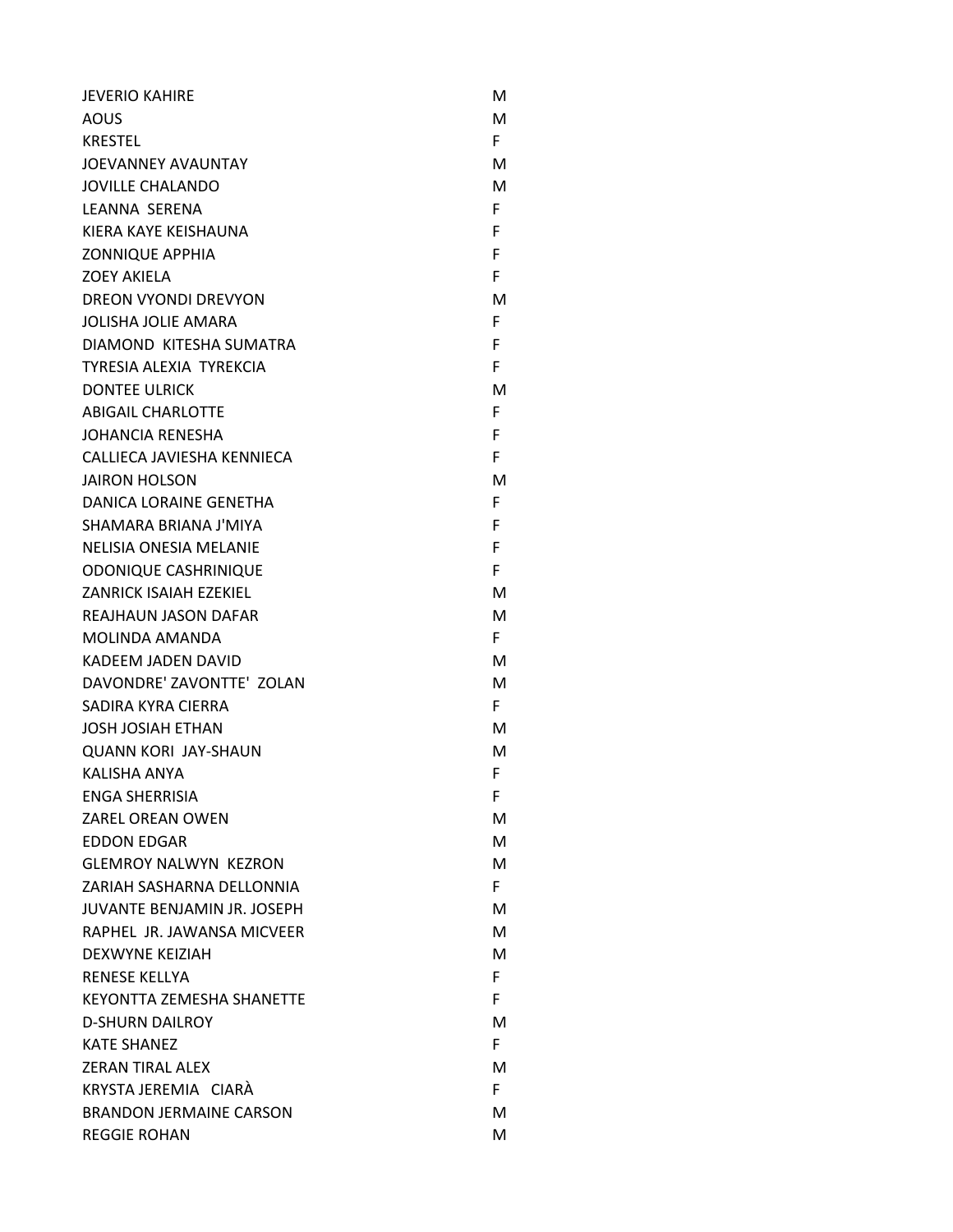| <b>ASHANIA</b>                | F  |
|-------------------------------|----|
| RAPHIKA TYRECIA               | F. |
| RYEL D                        | м  |
| <b>CHENEILL SHAKIRA</b>       | F. |
| <b>ASH-I SHANE JAHVIE</b>     | м  |
| <b>SHANE SIMEON</b>           | м  |
| <b>JARVON SHARMAR</b>         | M  |
| <b>ZAAFIR MYKHAL NOA</b>      | м  |
| <b>DEJON JEDI</b>             | м  |
| MYA K-ZARA                    | F. |
| ANSELMA ZENEQUE               | F. |
| <b>ANDRE RANDELL</b>          | м  |
| SANTIAGO ERNESTO              | м  |
| <b>TYLER LEONARD</b>          | м  |
| <b>KAYLEAH CHELSEA</b>        | F. |
| ALYSSA JANIQUE DASIA          | F. |
| <b>SINEIL NIKKI</b>           | F. |
| CARLA ALEKIA                  | F. |
| <b>WALEEK LEANZO</b>          | м  |
| <b>NALEAH HEVEN</b>           | F. |
| SHANNYA RACHAEL LEONORA       | F. |
| <b>CHASE ETHON CHAD-RAY</b>   | м  |
| LEANNA KIMINEQUE              | F. |
| LIAM SAMMA RAYKASSI           | м  |
| <b>JORDAN ETHAN</b>           | м  |
| <b>DEA'NDRE MICHAEL</b>       | м  |
| SHAHID KAMRAN KYLE JR.        | M  |
| DEANNAH ZAMIRA LASHAWN        | F. |
| ZILLIAN ASSHERN SHAD          | м  |
| <b>NISHROY AUGUSTIN</b>       | M  |
| KAELA AMARI MORIAH            | F  |
| <b>AZREAL</b>                 | M  |
| <b>CHRI-ANNA MIAH BRIENNE</b> | F. |
| AARON DAMIAN                  | м  |
| <b>ALEXA ATONTE</b>           | F. |
| MELANIQUE ADALIA WANGELA      | F. |
| <b>JADEN JAMIL</b>            | м  |
| ANDRELENE COURNEILLIA         | F. |
| JELAYNA MALIAKA               | F. |
| <b>JOMARIE KENROY</b>         | м  |
| <b>CODY KYLE</b>              | м  |
| <b>TEVANIQUE KAYANNA</b>      | F. |
| <b>JA-RON CLIFFRON</b>        | м  |
| <b>DESTINY GABRIELLA ZOEY</b> | F. |
| <b>JULIANA ALIYANA</b>        | F. |
| <b>KEVIN RAY-J</b>            | м  |
| ANIYAH A                      | F. |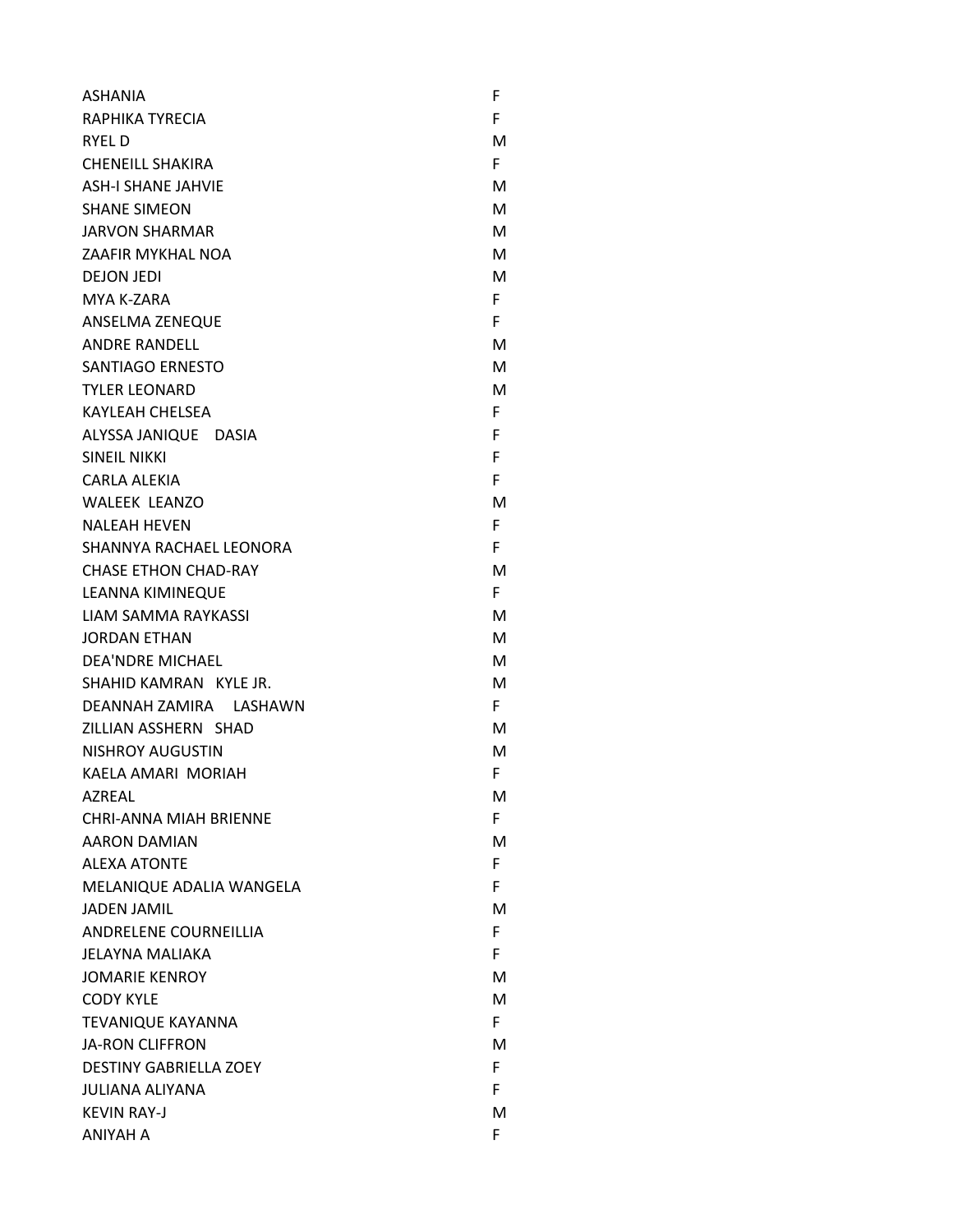| SHIAN KIRA GABRIELLE                | F  |
|-------------------------------------|----|
| <b>KRISTRON DUDLEY</b>              | М  |
| DANIEL                              | М  |
| AHMAUD HEDALE ISAIAH                | M  |
| <b>FRANKROY ORANZO</b>              | М  |
| <b>ELLIKIM JAKEEM EDWIN</b>         | М  |
| <b>ZARIA LADONYA</b>                | F. |
| DAMANI JAMARCO CHESLEY              | м  |
| KEIANNA KENYA ANTONIA               | F  |
| <b>ATANIA SARAH HOPE</b>            | F  |
| <b>DELANO LAZIQUE</b>               | М  |
| <b>AKIRA LOUISE</b>                 | F. |
| KERONECE KAMONIA                    | F  |
| MATTHEW SAMUEL KYLE                 | м  |
| <b>KENYON JOSIAH</b>                | M  |
| DAKARAI CRISTIANO                   | M  |
| K'YARAH CHARDEA PERRI               | F. |
| <b>HOLLY ORIELLA</b>                | F  |
| <b>TAMICA</b>                       | F  |
| <b>TEYANNA SERENA</b>               | F  |
| <b>DARIQUE KYHEEM</b>               | м  |
| <b>TE'NAY DELONIQUE</b>             | F  |
| <b>KAELA KAYLAN</b>                 | F  |
| DRÉ SEAN SIMON ANDREW               | м  |
| <b>JAESAANA KAILI</b>               | F  |
| <b>OSREAN KENESHA</b>               | F  |
| <b>KEZIA KELLY</b>                  | F  |
| <b>AKELIA HOPE CHRISTY</b>          | M  |
| <b>MYANA YENDI</b>                  | F. |
| KAMARAH MICHELLE JOY TESSANE        | F  |
| <b>JAHRIA CHEYENNE JENAYA</b>       | F  |
| DEANJA KYLA TAVIA                   | F  |
| <b>KARLEN AOUNDA</b>                | м  |
| <b>JOZEL TIFFANY JOZAN</b>          | F  |
| <b>ALVANICK ALLISON</b>             | м  |
| <b>CASEY</b>                        | F. |
| FIONA ESTHER SYLVIA                 | F  |
| <b>EYON STEVERN</b>                 | М  |
| <b>OSHANDY ONIESIA</b>              | F. |
| <b>KENRICK GLENROY</b>              | м  |
| <b>GARY JONATHAN</b>                | м  |
| <b>JOHANNA DAVINA</b>               | F. |
| J'NYLA AMIELIA MONIEL               | F  |
| <b>J.BESHA TERRIKA</b>              | F  |
| <b>ALICIA DONIQUE</b>               | F  |
| <b>HEZIKIAH KISRAN TRAVIS CHRIS</b> | М  |
| <b>NIJEL NICHALOS</b>               | м  |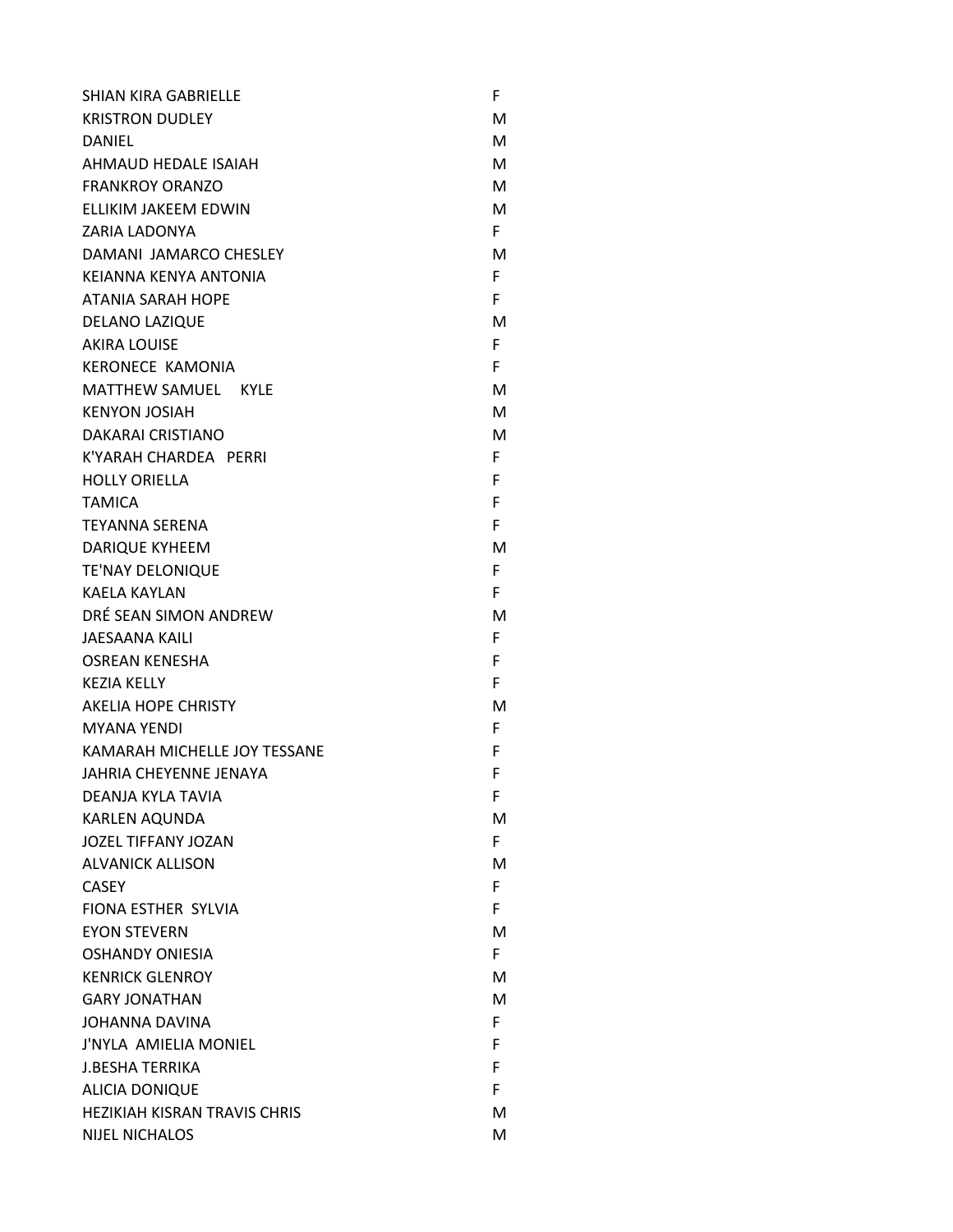| <b>MARLON NICOLAS</b>           | м  |
|---------------------------------|----|
| <b>LEVI JOSIAH</b>              | M  |
| JADEN COLIN JOSH                | м  |
| <b>ANDRE ROHAN</b>              | M  |
| JILLISSA DANIKA                 | F. |
| <b>J'VONEEK JANEEKA</b>         | F  |
| AHBIAN RANAA'                   | F. |
| AHBIAH SANAA                    | F  |
| <b>JOMAINE JOHNI</b>            | м  |
| <b>ASTREL AVANELLA</b>          | F. |
| <b>KYLE MALIQUE</b>             | м  |
| ELINORA JALINA AIMEE            | F. |
| <b>KEVISHA ASHLEY</b>           | F. |
| <b>GEMAL NILTON</b>             | м  |
| <b>TYRA KADA</b>                | F. |
| <b>REY'L TRISTAN</b>            | M  |
| LEILAUNI HOPE NEVÉAH SHADAÉ     | F. |
| SAMARA NICOLA TAMARA            | F  |
| <b>EZRA KELROY</b>              | м  |
| <b>DANTÉ MYLES</b>              | м  |
| <b>CLIFTON JR. STORM</b>        | м  |
| <b>KYLE KHAMAL</b>              | м  |
| <b>ISAIAH HAISI</b>             | м  |
| <b>JHUNETTE JUNIQUE</b>         | F. |
| <b>SHANIAH SHANECIA</b>         | F. |
| LYANA GRANTLIESHA PATRICIA      | F. |
| TIANNO KEYANO DANALO            | м  |
| NATALIA FANTASIA MAXINE         | F  |
| <b>KRYSTAL DESTINY</b>          | F. |
| HEZEKIAH RAHEEM                 | м  |
| <b>KENESHA KENESIA</b>          | F  |
| PHILIP JR ULRIC                 | M  |
| SAIGE TEAGAN ROCKELLE           | F. |
| RONNASHA SHANIQUA               | F. |
| <b>CLARON JR. RYAN</b>          | M  |
| <b>THEODORE JACE</b>            | м  |
| <b>CLINTESIA DESTINY</b>        | F. |
| <b>JAVIN ALESTER</b>            | м  |
| <b>HAILE SAPPHIRE</b>           | F. |
| <b>BRANDON JEREMIAH</b>         | м  |
| <b>RUTH L P</b>                 | F. |
| ARIANA ROOPA MARVAGALE          | F. |
| <b>STEVEROY DORAN STEVEIE</b>   | м  |
| <b>J'ZHARI</b>                  | M  |
| AODHÁN URIEL JOHNATHAN TRAVASON | м  |
| KAREESA AFFIQUE-KA KIZARA       | F. |
| LEZLIE-ANN KYLEE ANDREA         | F  |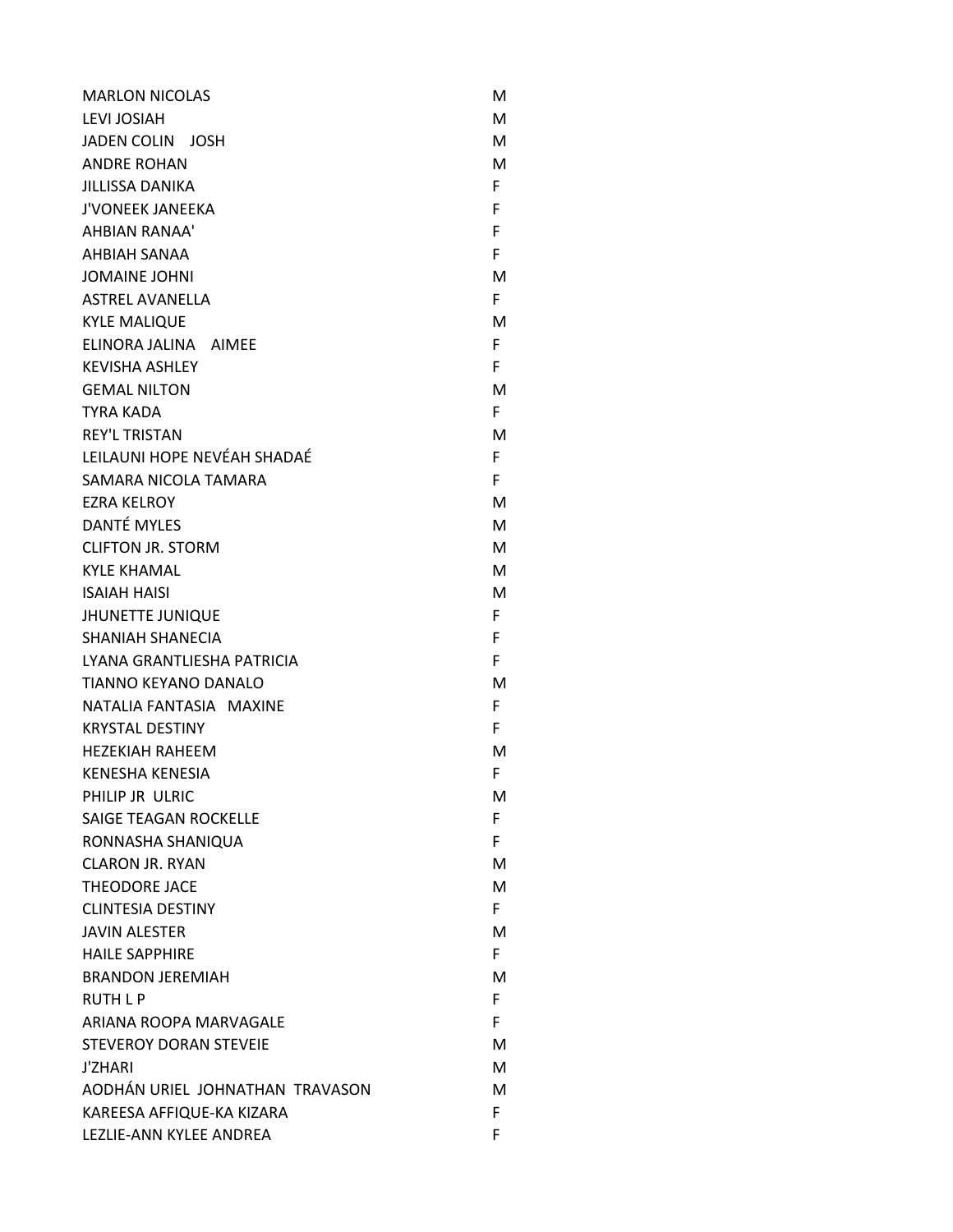| DANIEL DAVID                          | м  |
|---------------------------------------|----|
| SANDRÉ DÉ ANGELA KIMBERLY             | F  |
| <b>KELEISHA SHNE</b>                  | F  |
| <b>RENELL NAZIA</b>                   | F  |
| AZARIO ROZARIE CAMERON                | М  |
| KAYLA KYRA SAPPHIRE                   | F. |
| <b>ALEEM TROY</b>                     | M  |
| SHARENA RICHELLE EFFIA                | F. |
| <b>ALLIAY</b>                         | M  |
| <b>DENICE</b>                         | F  |
| DALTON JR. MICK                       | М  |
| CHAYAH ALANA                          | F. |
| JAIDEN MICHAEL DESTIN                 | м  |
| <b>MATTHEW CHAI DIAMOND</b>           | М  |
| <b>CHAY-ANNAH CORINNE</b>             | F. |
| <b>CHRISTIAN SHONDEL JOSHUA</b>       | M  |
| MIIU MICAH NE-KYLE                    | м  |
| DRE D T                               | М  |
| <b>GABRIELLE CHLOE CLIANNA</b>        | F  |
| <b>GIANNA KALIA AIIKIE</b>            | F  |
| SIRANIQUE                             | F  |
| KENAIYA LAUCHELLE KAIOMI              | F  |
| <b>MACIA SHAMEKA</b>                  | F  |
| <b>DEJA LERONA GABRIELLE</b>          | F  |
| <b>MAKEISHA MORIA</b>                 | F  |
| PHILTON ZAVICO LANZECO                | м  |
| <b>KRISTEN FRANCIS CLUSTON</b>        | М  |
| KAYON-J KAONJRA                       | F  |
| LYDIA RHIANNA                         | F  |
| ADMIDA TROYA CAROLEEN                 | F  |
| <b>TRAVIS</b>                         | M  |
| TIANI KE'ZHARIA KIARA                 | F  |
| AKYLELAH DAFEISHA                     | F  |
| <b>MATTHEW WILLIAM ALLEN CHARLES</b>  | м  |
| RAYCHARD CLAYTON                      | М  |
| PRIYA NAKAYLIA                        | F  |
| SHANIAH LATOYA MARIAH                 | F. |
| <b>KAFAYNE ADE EVISTON</b>            | M  |
| SHENICIA ELIZABETH CIARA              | F. |
| <b>JVONTE' MALIK</b>                  | M  |
| <b>LA-ROYALE SHEKINAH</b>             | F  |
| RALPHEISHA ADORABLE TRINITY WHILEMINA | F  |
| ETHAN JONATHAN CHINAZA                | M  |
| KADRONIE EMMANUEL TRACE               | M  |
| DAHLIA DASHENKA BETSY                 | F. |
| <b>JAQUAN TAHIR</b>                   | М  |
| SARAH KEZIAH                          | F. |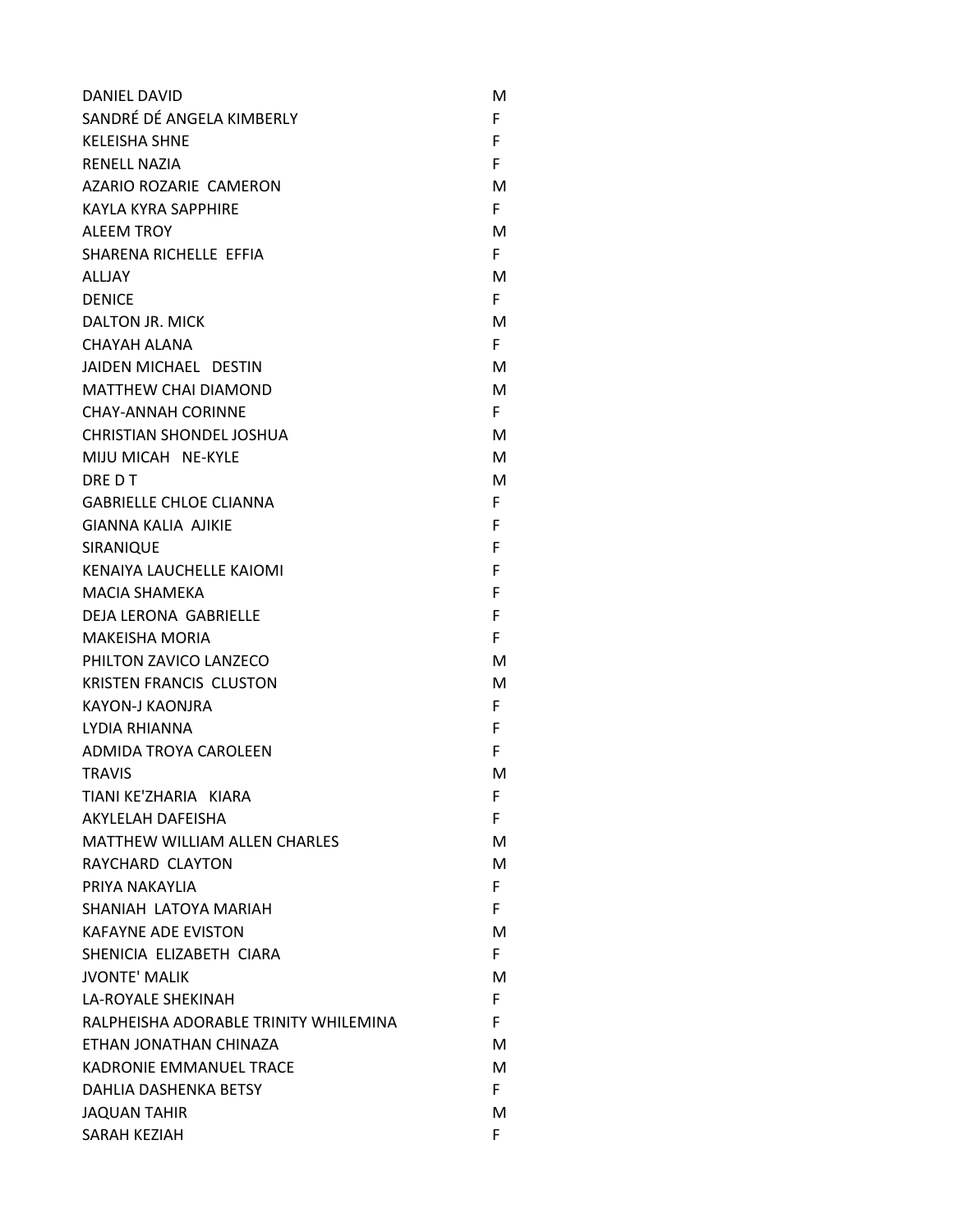| <b>MALACHI JUNIOR</b>             | м  |
|-----------------------------------|----|
| <b>JORNIQUE ATTIA</b>             | F. |
| MELANI TAYA ANNALISA              | F. |
| <b>CHAVEZ GEORGE</b>              | м  |
| <b>TROY SAMUEL</b>                | М  |
| <b>JORNTE' AZION</b>              | м  |
| <b>J'QUAN JAYDON KEVIN</b>        | м  |
| <b>RYAN JOEL</b>                  | М  |
| <b>OMAR DUANE YONNICK SHAKKYE</b> | м  |
| <b>CREFLO UCHE</b>                | м  |
| <b>MAXROY VASIQUE</b>             | м  |
| PRINCESS ABIOLA                   | F. |
| <b>TREZANO LORENZO KHALIL</b>     | М  |
| <b>JANAE KNAYLA JANINE</b>        | F. |
| AKERA TAMALA                      | F  |
| <b>JOSHUA URIAH DEVIN</b>         | м  |
| <b>JASIEL MA</b>                  | F. |
| MORANER DIANA TYRESHA             | F. |
| <b>COLLIN AMBERTO</b>             | м  |
| <b>JAEDA EVV</b>                  | F. |
| <b>JEWEL MARK</b>                 | м  |
| <b>DONIA ASHAKIE</b>              | М  |
| RAYJHAUN NGOZI                    | м  |
| <b>ADONIJAH MIKHI</b>             | М  |
| AZARIA AREENA                     | F. |
| AMAIYA MYLA LORELEI               | F. |
| <b>EZEKIAS DONTE</b>              | м  |
| ARIANNA KRISTIANA                 | F. |
| <b>JARRON KYLE</b>                | м  |
| <b>JASON JR. JIMMY</b>            | м  |
| <b>TRINESE CHLOE MISHAL</b>       | F  |
| SHAMAIKA KIA AVA HOPE             | F. |
| A'DANTE AMOS RECARDO              | м  |
| <b>TYARA AMONDA</b>               | F. |
| RAHEEM RUDOLPH SELWYN JUNIOR      | м  |
| <b>GIANNA YANIKA KADEEJAH</b>     | F. |
| <b>GARIEL JAKAYLA</b>             | F. |
| RHEA AKEILA                       | F. |
| <b>TYLON ETHAN JAYRON</b>         | м  |
| ANDRE ALEJANDRO JOSEPH II         | м  |
| SUMMER RODIYAH SUWANI             | F. |
| KENNIAH SHILOH KAVANIQUE          | F. |
| <b>MEKHI ELIJAH TYSON</b>         | м  |
| JEVONTE RYAN JAREED               | м  |
| <b>ALYAH AMUNIQUE</b>             | F. |
| <b>DREQUAN DARREL</b>             | м  |
| KAVERNEH KENYAH KAIJAH            | F. |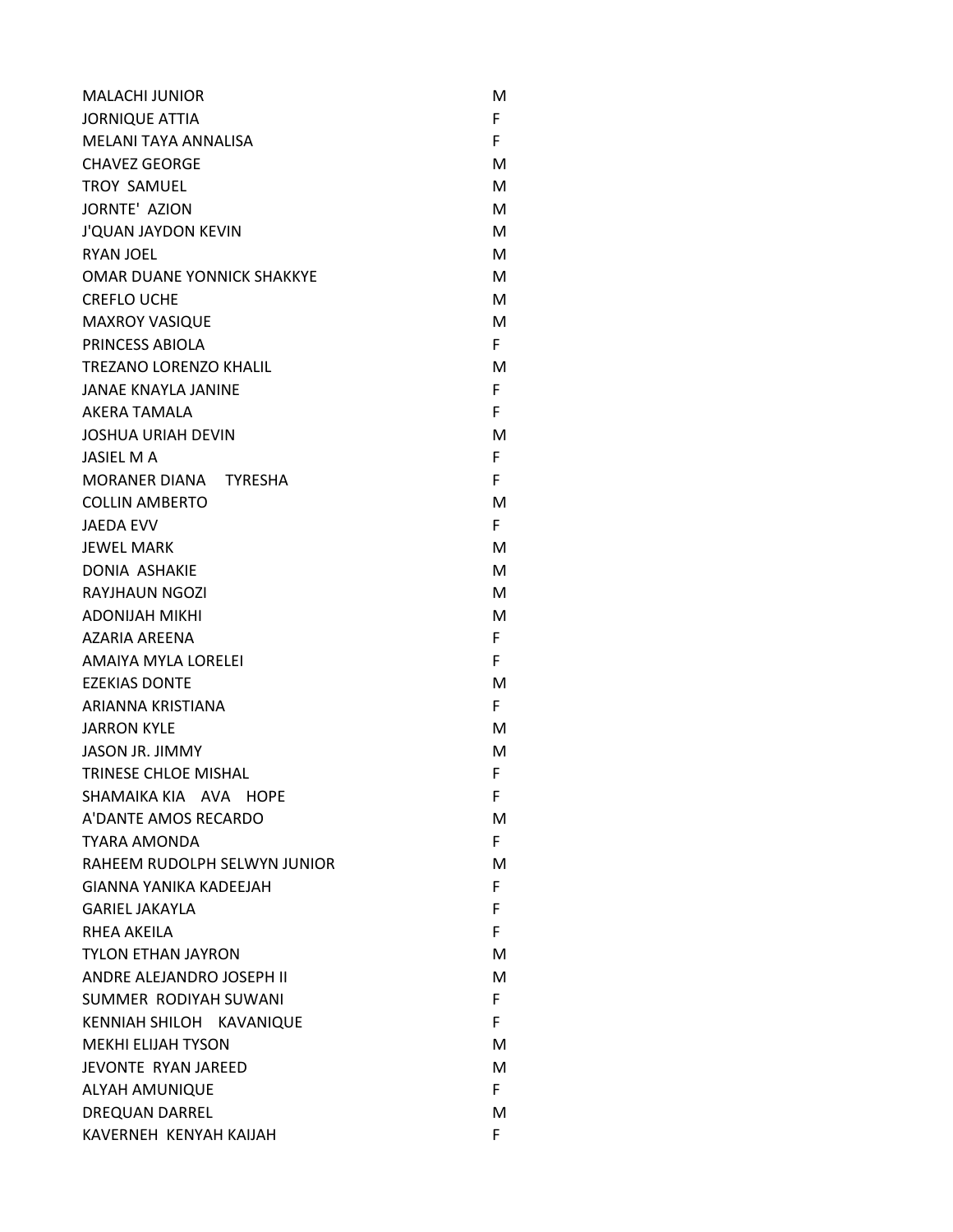| CEANA KALANI                    | F  |
|---------------------------------|----|
| SHACKIRA JENNIFER LU SHANTE     | F. |
| MOWRIYAH ASHEKA CASSIA          | F. |
| MICHAEL JR. JAHLEEL             | М  |
| KIMONIQUE TASHECA CHRISTEL      | F. |
| <b>MYLES JARON</b>              | м  |
| NA-J JAVIA ZAXIA                | М  |
| DERAN RANDELL OLANDO            | М  |
| KIANNA ELIZABETH                | F. |
| ALYANA LOUIZE OLUWATONI         | F. |
| <b>SHANIA ROCHELLE</b>          | F. |
| EMMA TRISHA ANDREA              | F. |
| JAHI CHE' CARTER                | м  |
| <b>KEMILIA MILLINDA</b>         | F. |
| <b>ALVIN VENNOL</b>             | м  |
| <b>CAIGE CALEB</b>              | М  |
| <b>D'JAY PRINCESS</b>           | F  |
| <b>LEETANYA MOESHA TASENI</b>   | F. |
| JENEY SHERESE KIRISSA           | F  |
| <b>ARIAN XAVESHA</b>            | F. |
| <b>NASANY TREYVON</b>           | м  |
| <b>KEON ZACHEESH JUNIOR</b>     | м  |
| SOLERA ANGELA NICOLE            | F. |
| <b>BOB JR TYLER</b>             | м  |
| ARIANNA MARIELLA KYLA           | F. |
| <b>RA-MONE BRENTHON MATHEW</b>  | м  |
| <b>J'ANDRE EZEKIEL</b>          | М  |
| AALIYAH VERONIQUE KRISTEN       | F. |
| CAELI BRIANNA CHARISSA          | F. |
| <b>BRADEN DOUGLAS</b>           | м  |
| AIDEN PERRY MICHAEL             | м  |
| <b>JACOB JUAN DIEGO</b>         | м  |
| SAMARRA SHELLEKA TABIA          | F. |
| PHAITH KIMBERLY                 | F. |
| <b>JANEA GIOVANNA CHARENE</b>   | F. |
| PRESTON DELAND                  | м  |
| TYRESE EMMANUEL ST.BLAZE TREVAN | м  |
| <b>MYDE SHANTI CECEILE</b>      | F. |
| <b>NYRA NIA</b>                 | F  |
| PEACHES RIA                     | F  |
| SHAMIYAH BERNICE                | F  |
| <b>JAEDEN NAASHAWN</b>          | м  |
| UNDRE ALFONSO LAQUINTA          | м  |
| <b>DELANO JEROME</b>            | м  |
| HAYDEN TIMOTHY PAUL             | м  |
| <b>MAEL ANTRANIK</b>            | м  |
| <b>RESHEED ADDISON</b>          | М  |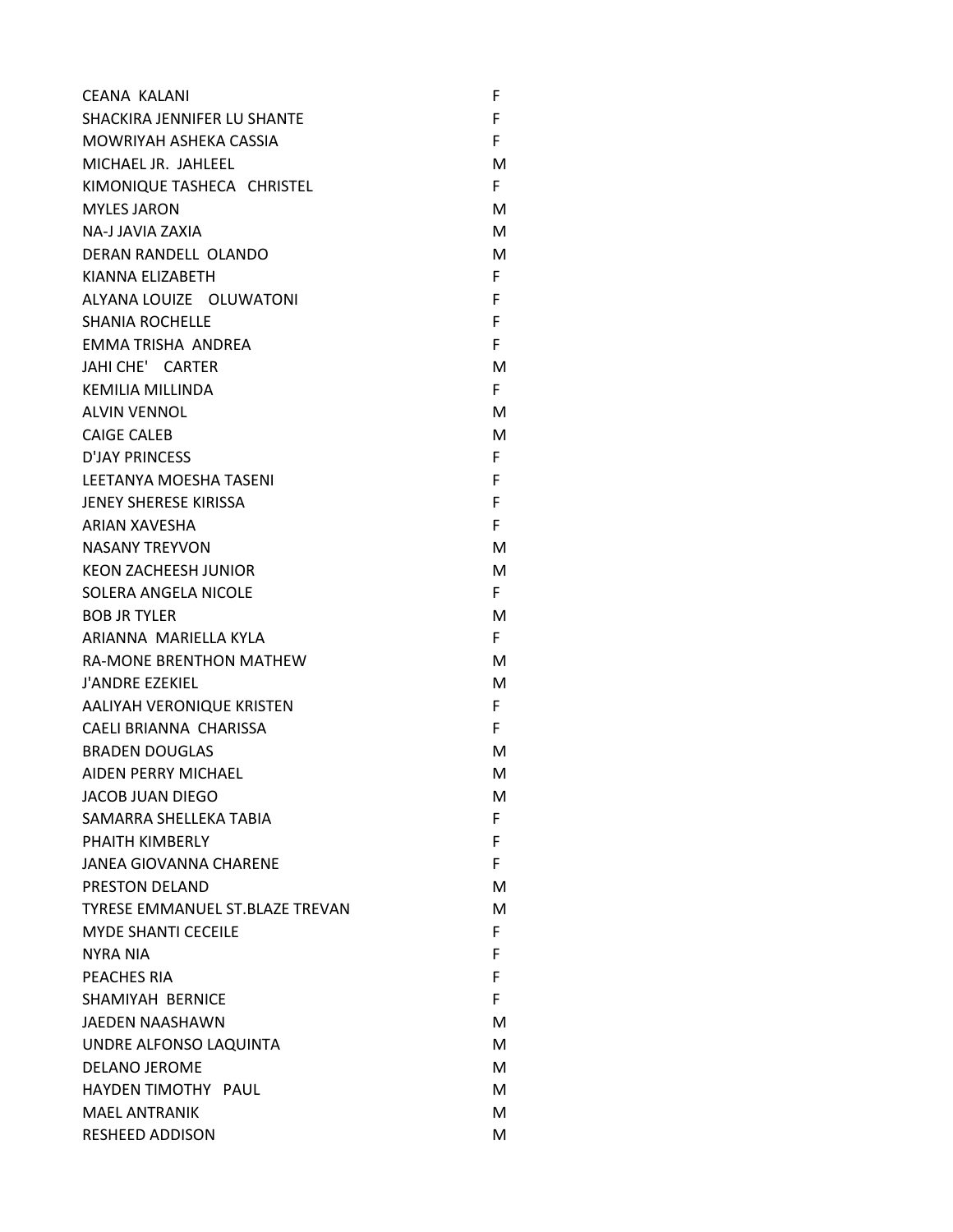| <b>JADIAH MCCARTHY</b>             | м  |
|------------------------------------|----|
| ORENIQUE SHANIFA AMIRAH            | F. |
| <b>FELICIA ALTHEA</b>              | F. |
| <b>JORIAH SILVANUS</b>             | м  |
| <b>ROEL JERIAH GABRIEL</b>         | м  |
| <b>JEREMY JONATHAN</b>             | М  |
| <b>SADIE SKYE</b>                  | F. |
| <b>KIMRON AARAN</b>                | м  |
| O'RILEY SEBASTIAN                  | м  |
| DANTE NA SHAWN KAYLEM              | м  |
| REBECCA AJANIQUE THEODOSIA         | F. |
| GIANNA SANARA                      | F  |
| <b>CALRICK JAMOR</b>               | м  |
| RAEJON JORDAN                      | м  |
| KEMARSHA KELIESHA ZEMIRAH          | F. |
| SHERMICIA CIANNA CARLA             | F. |
| <b>EMMANUEL MALIQUE GIFT KEDEN</b> | м  |
| <b>ALICIA FELECIA</b>              | F. |
| <b>AVIA SHUNELL</b>                | F. |
| <b>KYLE AMIR</b>                   | м  |
| <b>RAYNE NATE</b>                  | м  |
| DEZMONETH DESHONTE DONNETTE        | F. |
| <b>LEANDRA ESTHER</b>              | F. |
| <b>NELROY KAI KRISTAN</b>          | м  |
| ONEFA KRISTAL ONESHA               | F. |
| M-JAY K M                          | м  |
| JAHNIA SYDNEY JAHZIHA              | F. |
| <b>KENDREA JOLIQUE'</b>            | F. |
| JEROD ARAN LOGAN APLUS JR.         | м  |
| DAVID DEVON DAMIAN                 | м  |
| <b>MILES TROY EVAN</b>             | м  |
| <b>CIARA MICHELLE</b>              | F  |
| <b>LARRAEL LARISSA</b>             | F  |
| <b>ASHLEY LAURA</b>                | F. |
| <b>KEANU LOGAN</b>                 | м  |
| <b>TEVEZ KAMARI</b>                | м  |
| MICHAEL DARMYA                     | м  |
| <b>MALACHI ANTHONY EMMANUEL</b>    | м  |
| <b>EBONY ESTHER</b>                | F. |
| CAMILLIO AUGUSTINE DELAN LEONARD   | м  |
| JAHZIAH JEROMY RISHAUN EDMOND      | м  |
| SAPPHIRE DAKATO TAMIRA             | F. |
| <b>JOVANTY AIDON OMAREY</b>        | м  |
| KELLICIA ELIZABETH KADESHA         | F. |
| <b>TIARAH TABIA</b>                | F. |
| ROZARIA NASHALIA CHERISE           | F. |
| <b>MESHACH WISEMAN UJAHZI</b>      | м  |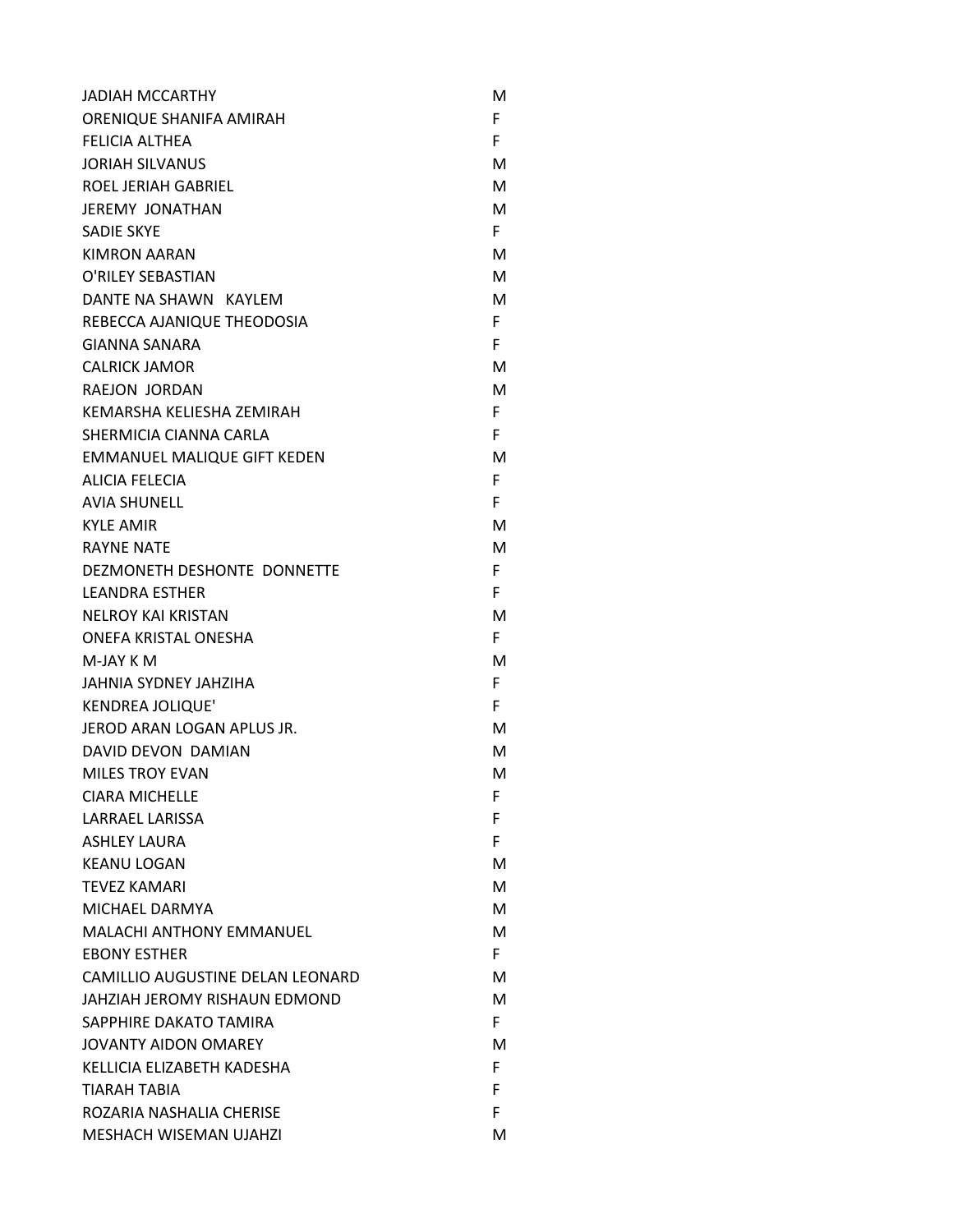| <b>ZAHIR SKY</b>                  | М  |
|-----------------------------------|----|
| DKAWN NOLLY AUGUSTUS              | М  |
| <b>ATHALIA SAPHIRE</b>            | F. |
| <b>DANTE</b>                      | м  |
| AMUNIQUE DENICE CORRISA           | F. |
| <b>DEVERN TAMESHA</b>             | F. |
| RONALDO TYRESE                    | М  |
| DANTE JOSIAH PHILRAN              | М  |
| <b>DESTINY HANNAH</b>             | F. |
| <b>WAXIE JOSH</b>                 | М  |
| MICHAEL NICOLUS DEAVAN            | м  |
| ANGEL ADINA                       | F. |
| AFIQUE ALEX JR. KAMAL             | м  |
| <b>CORNELIUS JR. WASHURN</b>      | м  |
| OCEAN-ANGEL MURIEL SARAH          | F. |
| <b>MOSES JORNYMIN</b>             | М  |
| <b>STEPHEN NICHOLAS</b>           | м  |
| CHIARA JOHANNA NATALYA            | F. |
| JACOB STEVEN NATHANIEL            | м  |
| SHEREE TYRA ZANIESA               | F. |
| NAHSHON OMAR CAMARRI NALRON       | М  |
| <b>JOSH GERSHON</b>               | M  |
| LENNOX JR. MALACHI                | М  |
| <b>QUINN TYRELL EVERSON</b>       | М  |
| <b>TIMOTHY GODFREY</b>            | М  |
| <b>KRISTA ALANNA</b>              | F. |
| JENIQUE DEREON DWANIQUE           | F  |
| KACY KEISHELLE KRISTEN KEISHANTÉA | F  |
| <b>NATHAN JOSHUA</b>              | М  |
| <b>TIMEISHA TIA</b>               | F. |
| <b>TRAY QUINT</b>                 | M  |
| <b>JAEL JIAN-LI</b>               | м  |
| LYNEQUE SALEEN KYTOYA             | F. |
| <b>NIA REESE</b>                  | F  |
| <b>JONIQUE RICHELLE</b>           | F. |
| <b>JAREN KAMAR</b>                | М  |
| <b>JEREMIAH JOHN</b>              | м  |
| <b>MAURICE ALEX</b>               | М  |
| KAMILI ELLEN-MARIE MATILDA        | F. |
| <b>KELLIS TATYANA</b>             | F. |
| <b>KEITH LEO</b>                  | М  |
| SHAMILLA CASSANDRA TAVIA          | F. |
| KEEDA KEMONISAH OMERRA            | F. |
| <b>JADEN MATHEW MALACHI</b>       | M  |
| KUBA ASHLEY BARBARA               | F. |
| AJHADE' JAYVONTE'                 | М  |
| NICOYA EUNIQUE TASHIA             | F. |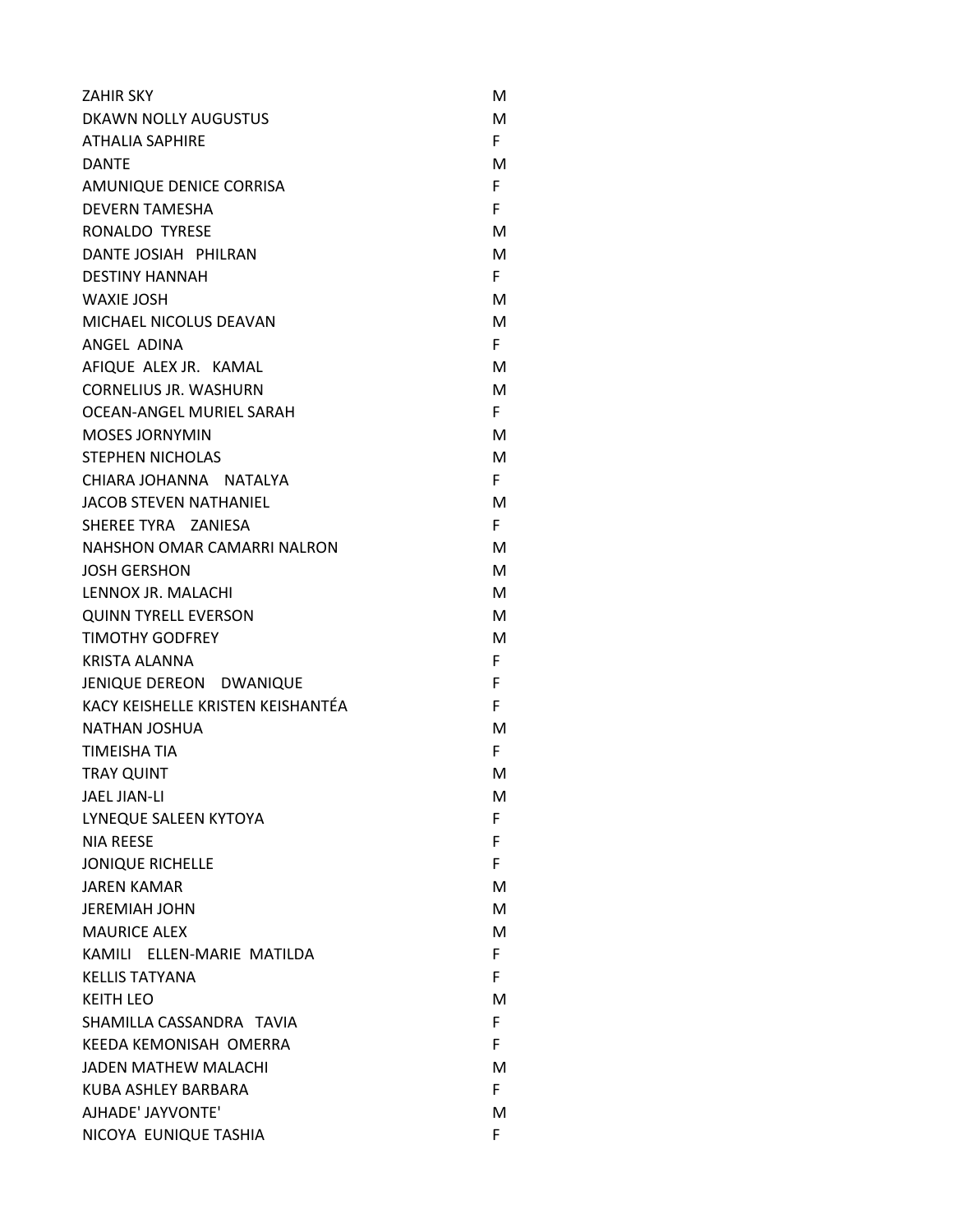| <b>CARTER PAXTON MARLEY</b>    | M  |
|--------------------------------|----|
| ALEALAH SEMNIA                 | F. |
| <b>TASHANIQUE CATHLYN</b>      | F. |
| <b>NEV BROOKLYN</b>            | F. |
| LERON JR D                     | м  |
| NAJAH KHANIYA E.               | F. |
| CIEANNA KANDACIE               | F. |
| ELRICA DANICA                  | F. |
| <b>ZIONNA HADASSA</b>          | F. |
| ZUBERI KALEB CAMRAN ROY        | м  |
| <b>DONIQUE DANNEKA</b>         | F. |
| <b>MOLISSA BRIANNA</b>         | F  |
| RAHEEM ALEON XIMARO ALVIN      | м  |
| KIMMYA FAITH                   | F  |
| KAYLEE KEVANIQUE KIARRA        | F. |
| SONIEL T-JAY                   | м  |
| <b>JO-ZAIRE KENNIEL GEORGE</b> | м  |
| <b>LOANDRE LUCINTHA</b>        | F. |
| <b>LORI MORIAH</b>             | F. |
| <b>NITRA ANGERLENE</b>         | F. |
| KYLA TERRICIA KIMBERLY         | F. |
| D'VAUGHN DAHEEM                | м  |
| <b>SHAMIKA OZAZIE</b>          | F. |
| <b>NAZEO ELNATHON</b>          | м  |
| <b>CARLILE EVAN</b>            | м  |
| SASHA TALIZA OMIKA             | F. |
| RONDO ORDAN ALLAN              | м  |
| <b>HAILEY RAYNA</b>            | F. |
| <b>DELRON</b>                  | м  |
| CHRISTOPHER DANIEL CURTIS JR.  | м  |
| SHEANNA KIARA ANYA             | F  |
| KELLIC CHRISTY CHRISEIMA       | F. |
| <b>CYMRA THEONE</b>            | F. |
| <b>JOMEL ANGELO JACE</b>       | м  |
| <b>COLJO MOLECH</b>            | M  |
| DARREN KHALIQUE JORDAN         | м  |
| AYDEN CALEB JOSHUA             | М  |
| <b>JUDAH MICAH</b>             | M  |
| <b>TRISTON MICKHEL</b>         | M  |
| <b>TIA TREENA</b>              | F. |
| <b>SALDONIA ZOWIE</b>          | F. |
| <b>STAHR SHILOH</b>            | F. |
| <b>GABRIELA JADIEL LUCY</b>    | F. |
| HES RONELL ANEPHIA DORIECE     | F  |
| <b>GIOVANNA ROSE-MARIE</b>     | F  |
| JAHLEKA JAMYIA ANELLA          | F. |
| SKYE ASIA ABDILADIF            | F. |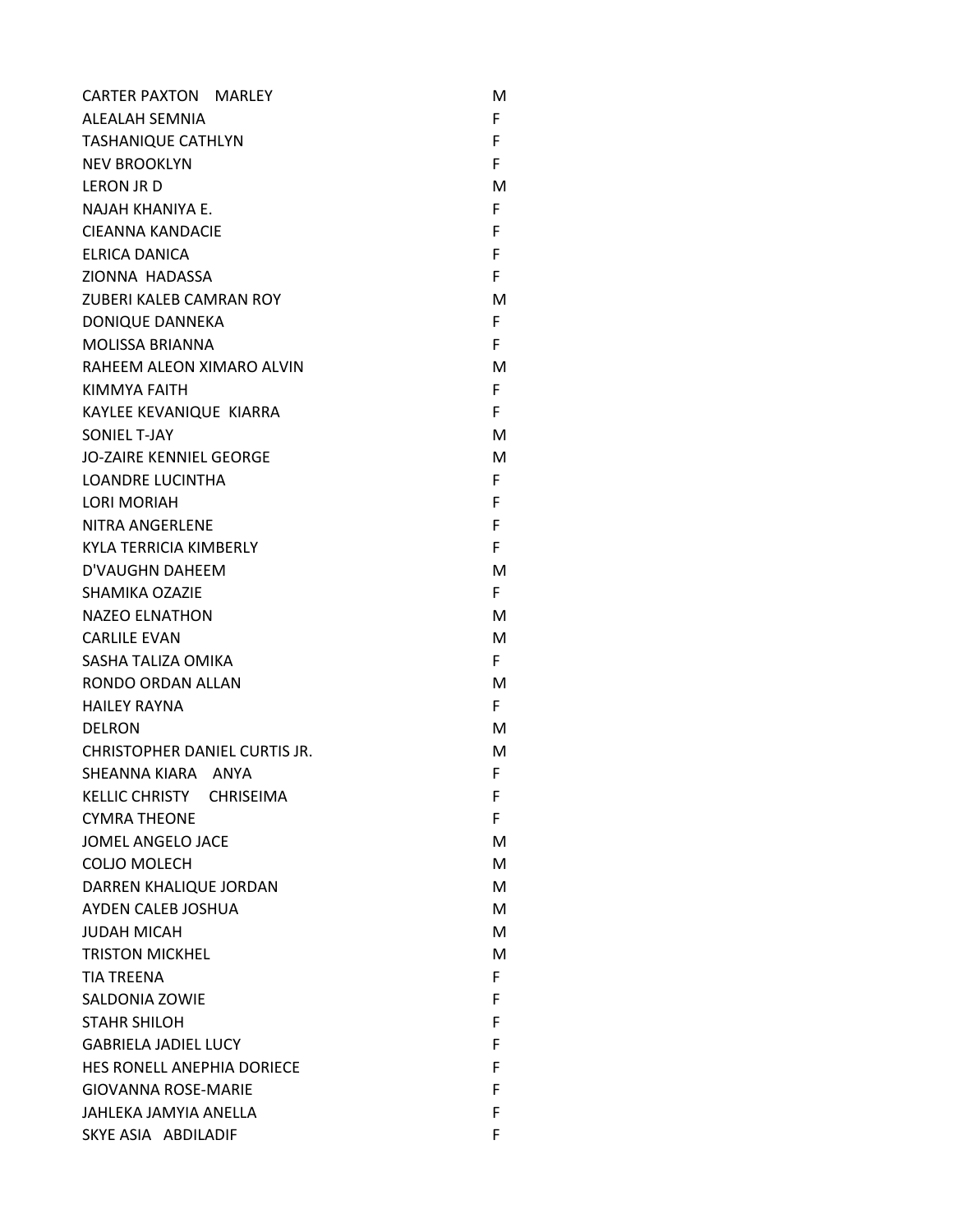| <b>SHILOH TSUNAMI</b>          | м  |
|--------------------------------|----|
| <b>GABRIELLE KALINA</b>        | F. |
| ALEXIA DEANDRA TORIE           | F  |
| <b>JEREMIAH GARVIN</b>         | м  |
| <b>SHYLAH KADIAN</b>           | F. |
| <b>JAVID SAFI</b>              | м  |
| <b>ALINA MAURISSA</b>          | F. |
| JAYSHAWN ALEX JR.              | м  |
| NERI IMMANUEL RAPHA            | м  |
| <b>JORDON TARIO</b>            | м  |
| <b>ANYA ANNA-LEAH</b>          | F. |
| KAMAL MAXWEL                   | м  |
| <b>TEANNA XOTIA</b>            | F. |
| <b>JERMARIO KARLON TRISTAN</b> | м  |
| JAMAL                          | М  |
| RONECIA R R D                  | F. |
| <b>KAYLEAH MORIAH</b>          | F  |
| <b>ZOEY AMERIAH</b>            | F  |
| TIFFANY JANIYA SHANTEL         | F  |
| <b>MOESHA MONIQUE</b>          | F  |
| <b>JEMESH LIZRAN</b>           | м  |
| AL-HASSAN EMBEKI ZAREL         | м  |
| ALEX NATHANIEL                 | м  |
| XIA ROSE SUMMER                | F. |
| <b>MADISENN J'MIA PAIGE</b>    | F. |
| <b>BREHON TYREESE</b>          | м  |
| DEWMARI JAMARKE                | м  |
| CHRISTINA MARTHA CECILIA       | F. |
| <b>DIVYA</b>                   | F  |
| DELLANIE ARIANNA               | F  |
| <b>JAMIKA ROYESHA SEFRA</b>    | F  |
| ZAHARA BINTA                   | F  |
| <b>ZAVIER JOVARI TEROY</b>     | м  |
| KAILI SAFIYAH                  | F. |
| <b>JOLONIE JOVANTE</b>         | м  |
| K-NIA NA'ZYIA                  | F  |
| ALBERTISHA BEV-LEON ANTIKA     | F. |
| SHANIA TATIANA ALISSA          | F. |
| <b>KENRAN KENZIL</b>           | м  |
| ROMEZ KAYDAN RAYVON            | м  |
| LEONARDO LORENZO               | м  |
| <b>CASSIE RHEAL</b>            | F. |
| <b>KERRI-ANN NATALIE</b>       | F  |
| KISHANA KIARRA                 | F. |
| KIANNA KIANDRA                 | F. |
| <b>CALEB DAVID</b>             | м  |
| <b>HALLE NIMA WESLENE</b>      | F  |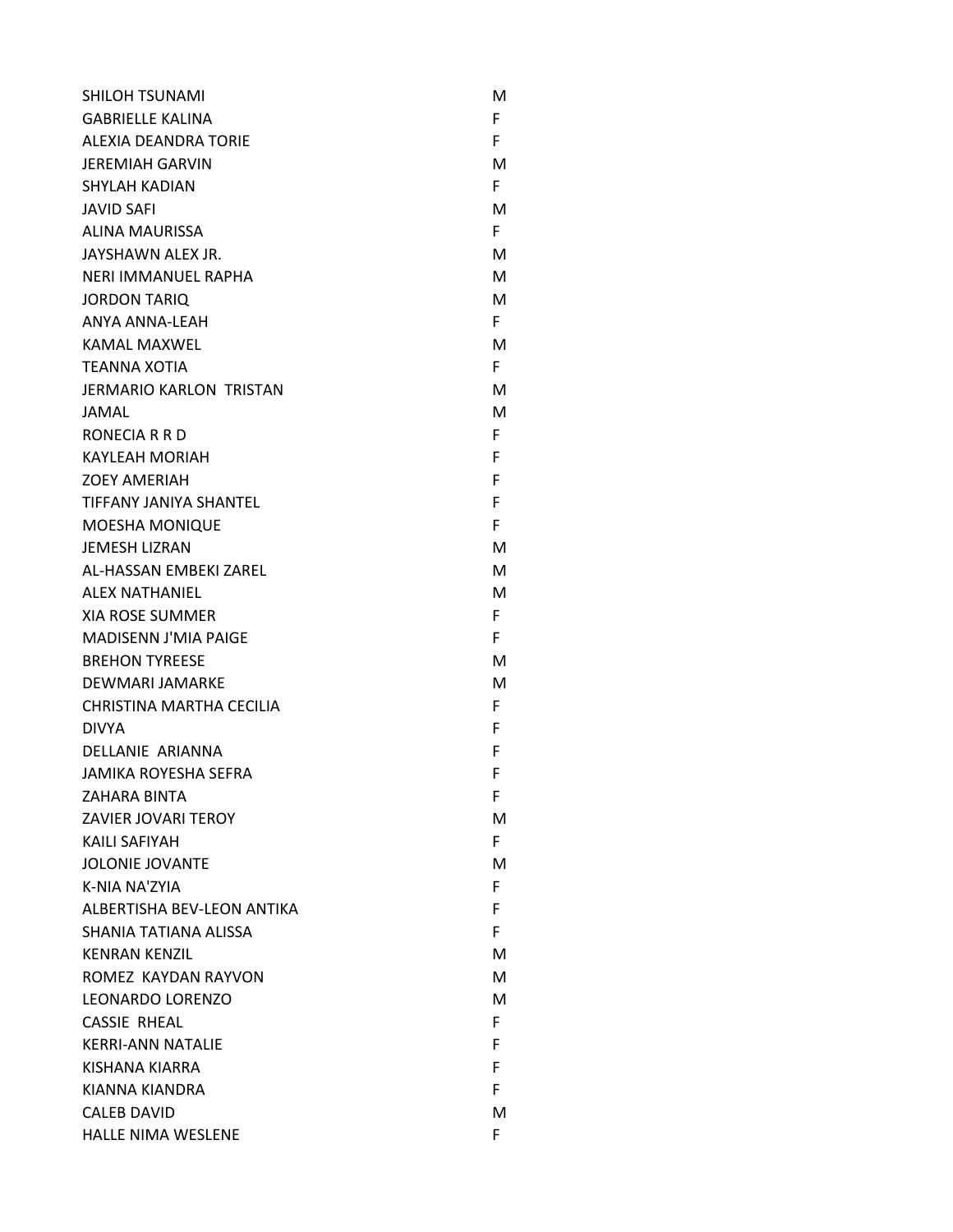| <b>KERAN KAMARA</b>       | м  |
|---------------------------|----|
| ELIANA JIA RUTH           | F. |
| <b>TEE-JAY JOMAIN</b>     | М  |
| PEREZIDEH THIRZA          | F. |
| <b>LIZRON DANEILYO</b>    | м  |
| <b>ETHAN SHAQUAN</b>      | М  |
| <b>MARIAH RAYMISHA</b>    | F. |
| ELLA JUSTINA              | F  |
| CIANA JE'NECO'IS          | F  |
| <b>TALIYAH SHANEIKA</b>   | F  |
| KEMISHA ANIQUE REBECCA    | F  |
| TIANNA KIANNA JAMECIA     | F  |
| KENISHA ALORN RASHEL      | F  |
| <b>ADEN DEXTER</b>        | м  |
| <b>AMANI IKEM KAIDEN</b>  | М  |
| <b>MUSANTÉ</b>            | F. |
| CHLO'E DOREAL BRIANNA     | F  |
| <b>HIBISCUS ROSHANE</b>   | м  |
| HOPE SA-MAYA JEMISHA      | F. |
| ABIEL PEARLYNN TEONDRA    | F  |
| <b>TYRELL ERIC</b>        | м  |
| <b>LE-JUAN J-ROY</b>      | М  |
| KISHEDA RONEISHA KEYA     | F. |
| RONNICE RICARIA TIANA     | F  |
| YAKINI EMANUEL JOVAN      | М  |
| KADICE RAYNEE' RAY-ANN    | F. |
| KELVAN ASHWELL KAYSHORN   | м  |
| ROSITA DELISA             | F. |
| <b>COREY CHRIS JR.</b>    | м  |
| KIARA ELIZABETH           | F  |
| LA SHANDA PATIENCE        | F  |
| <b>PARRIS VENUS</b>       | F  |
| ADEN MAXWELL AUGUSTIN     | М  |
| <b>CAMARLO CALVIN</b>     | М  |
| <b>BREANNA SHAKEYRA</b>   | F. |
| <b>LEANNA ARNIKA</b>      | F  |
| <b>JEON DELANI</b>        | м  |
| KAMARA SHAKEISHA          | F. |
| <b>LUKE LIAM</b>          | м  |
| <b>KEMROY EZRON</b>       | М  |
| SAMARA ALYSSA             | F. |
| KA-DIAJHA LEILANI         | F  |
| <b>HALEY LEAH</b>         | F  |
| ROSHAWN ROMEL ZACHARIAS   | м  |
| <b>ALIQUICA OZEIQUE</b>   | F. |
| <b>CURTIS RAIDAN LIAM</b> | м  |
| <b>KIDEL SKY</b>          | м  |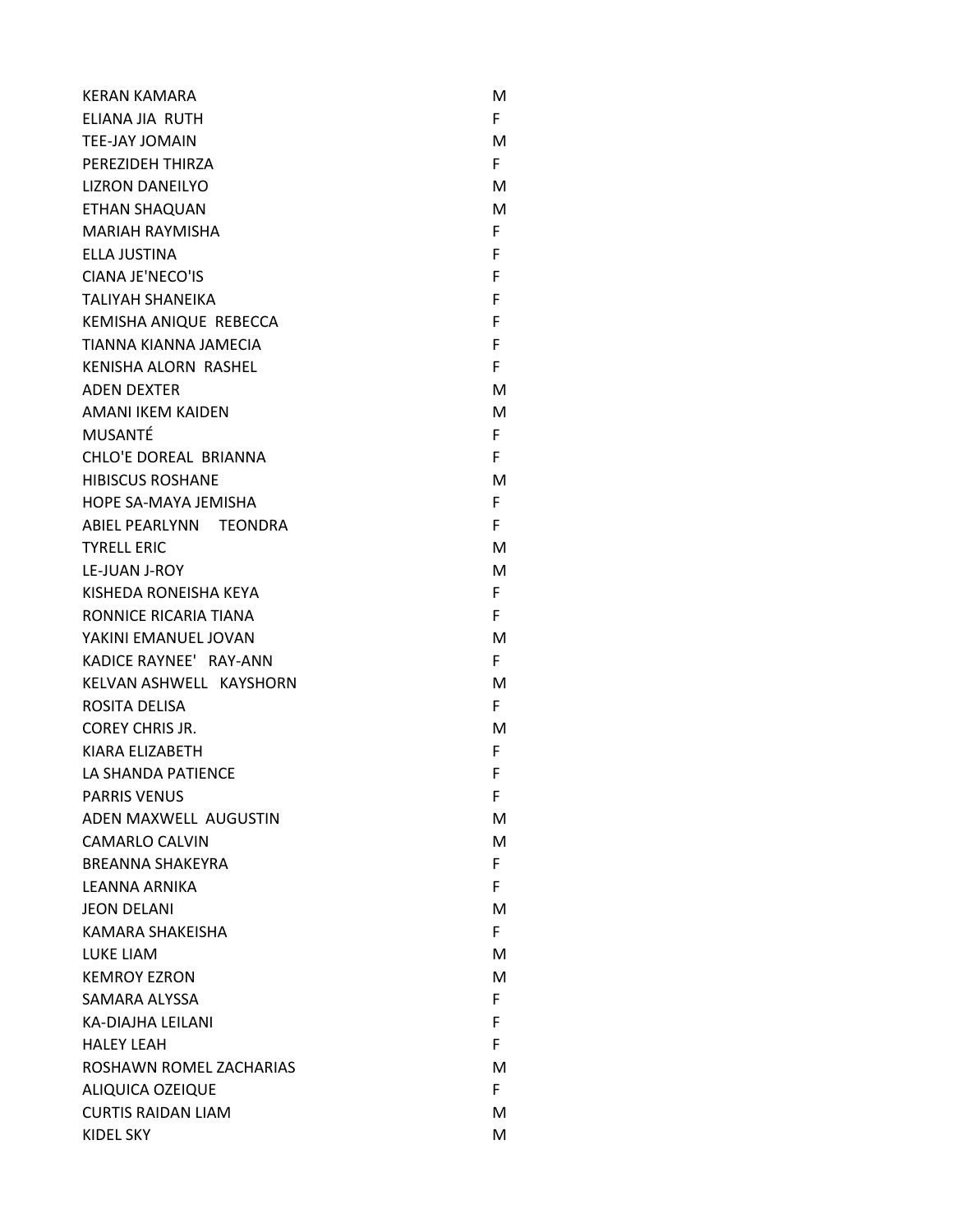| <b>DEQUAN EJAY</b>            | м  |
|-------------------------------|----|
| SERENA YOLANDE' SHAINA        | F. |
| AKEM DELANO DAMAIN            | м  |
| <b>AQUIEL WENDELL</b>         | М  |
| KAIDEAN DESTRA DELICA         | F. |
| <b>KERA NIVEA</b>             | F. |
| <b>SYLROY ALVIN</b>           | М  |
| TAH-J JAROME KYRON            | М  |
| SHAREASE DACOSHA KERTIN       | F. |
| <b>DAVILLE DANTÉ</b>          | м  |
| <b>KAJ CALEB</b>              | M  |
| DAHNYA ADONNA                 | F. |
| <b>SHEMI LIONZE'</b>          | М  |
| ROZARO OMAL                   | M  |
| JODIE JADE JOSIE-ANNE         | F. |
| <b>KELON HAYDEN DWAYNE</b>    | М  |
| <b>ALEX JOSHUA</b>            | M  |
| KAZIO LUCA XAVIER             | M  |
| <b>MERLON SHIRLON</b>         | м  |
| <b>LAWSON JVANDEAN</b>        | М  |
| <b>FATIMA KYLA CLAUDETTE</b>  | F. |
| <b>MIKAYLA GESSEN</b>         | F  |
| ROCIO HERNANDEZ               | F  |
| BRANDON CADE SOLOMON          | м  |
| LANYIA SHANIA                 | F. |
| KHAZWIN SHERWIN JR. ALANZO    | М  |
| <b>TIVON J</b>                | M  |
| DRAVID OZAWA                  | М  |
| <b>KEMIESHA ZYLON</b>         | F. |
| <b>SELENA SHENIQUA</b>        | F  |
| NIKITTA MALISSA               | F  |
| <b>SKYLAH SHYANN</b>          | F  |
| ADIA DANIELLA YAZMEEN         | F  |
| <b>DESHANTÉ YAAZIEL BLESS</b> | м  |
| <b>VONTÉ SACAMOTA KIMRON</b>  | М  |
| <b>DESRON NATHON JESSE</b>    | M  |
| <b>ARRON NATHANIEL</b>        | М  |
| <b>GERMAINE JOMARDI</b>       | М  |
| AMEILA FAITH TAHLIA           | F. |
| <b>BEAU MATEO</b>             | М  |
| JAYDA AYANNA CLARITTA         | F. |
| <b>CASSIUS CASROY CASRAN</b>  | М  |
| <b>JELAN GORDON</b>           | М  |
| <b>NEOMI VENIKA</b>           | F. |
| <b>KESEAN KIERON</b>          | м  |
| SPECIAL KINQUE MARTHA         | F  |
| <b>GLENNIQUE GLENEICIA</b>    | F  |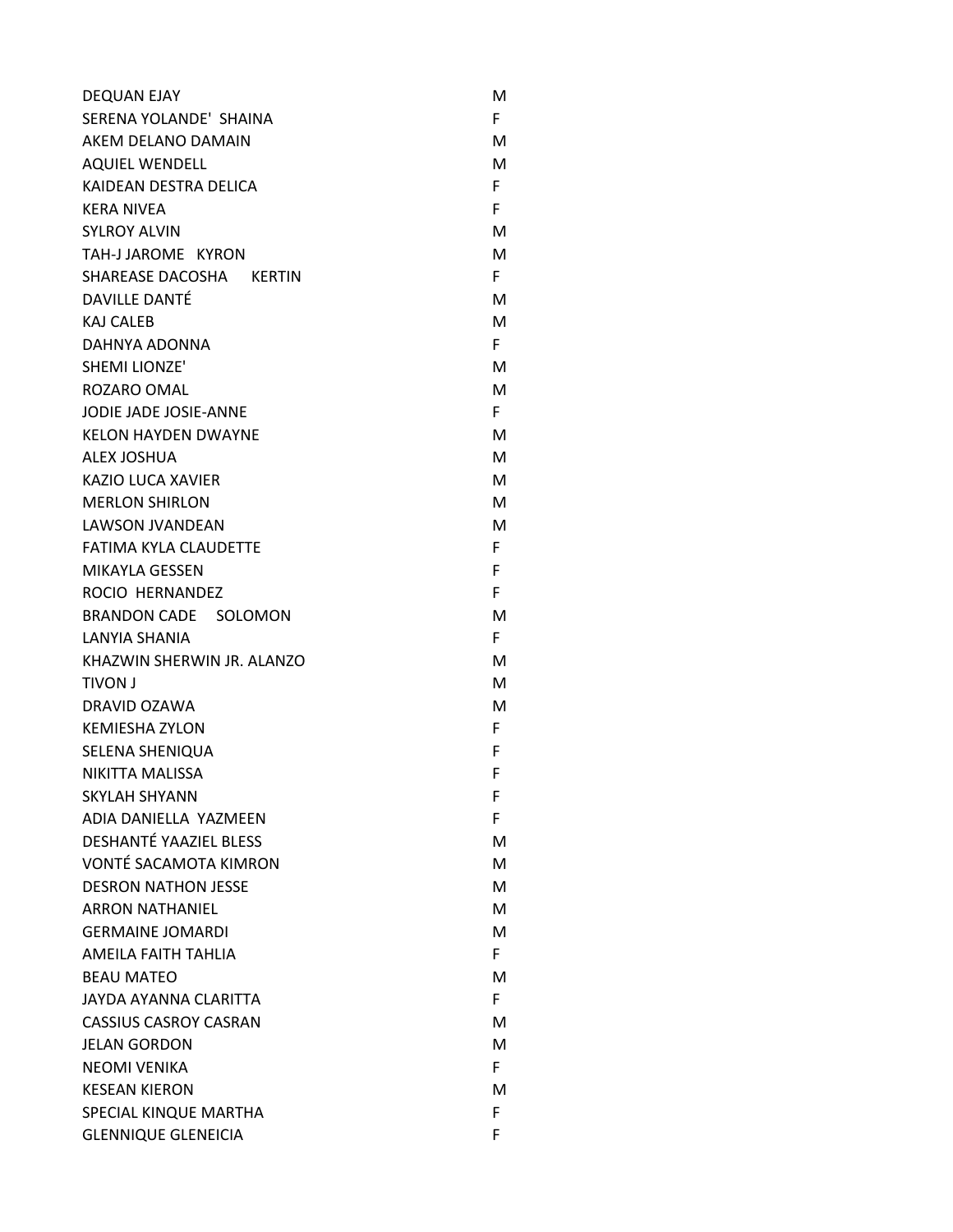| <b>TESSIA AALLIYAH MONICA</b> | F  |
|-------------------------------|----|
| ALEXANDER FREDERICK JR        | M  |
| ASZARIA KITTANIA              | F. |
| SHANYCA JADELLIA              | F  |
| <b>JORDAN MALACHAI</b>        | м  |
| KIEAHRA TEIAHRA               | F. |
| OSHANNA ALIEANNA KAMOLAH      | F  |
| <b>JOSWANNE ESTIANNA</b>      | F  |
| <b>TRACIE SORIAH TAMESHA</b>  | F. |
| <b>BRENDON J'SHAUN</b>        | м  |
| <b>J'KEENIA NELLISSA</b>      | F. |
| <b>JOLENE REBECCA LEILAH</b>  | F. |
| DE`ANDRE KACEY                | м  |
| <b>JO'SHON NAHSHON</b>        | М  |
| <b>ASHRIEL DAFFVINA</b>       | F. |
| SASKIYA EMMONIQUE TERRANZA    | F. |
| <b>JOSIAH TYRIS AGABUS</b>    | М  |
| RAINE ARIELLE J'KAYLIA        | F. |
| <b>KALONJI KAYODE</b>         | М  |
| <b>JAEDON JASON</b>           | м  |
| <b>JERANY ETHAN</b>           | м  |
| DANIE JADEN ISAIAH            | м  |
| RONESHA MALEKA                | F. |
| JAEMYHA SHAYMIA               | F  |
| KELLISSA KELLYANNA DESTAINY   | F. |
| <b>XAVIAIR ZARIQUE</b>        | м  |
| <b>KELSON RASHEED</b>         | м  |
| <b>DAMANI CALEB</b>           | М  |
| <b>RYLAND RAYSHAWN BRIAN</b>  | М  |
| <b>MACEY AIMEE</b>            | F. |
| <b>TAQUEZ BRIAN</b>           | м  |
| <b>TRINA ESHE KARI</b>        | F  |
| <b>KHYREESE DWAYNE</b>        | М  |
| <b>NYANTONI ANTONIC</b>       | F. |
| <b>BRITONI BEYANCE</b>        | F. |
| <b>CARISSA SHARLENE</b>       | F. |
| <b>JAYDEN JAMAR</b>           | м  |
| <b>ISAIAH MALACHI NIGEL</b>   | м  |
| ASHANA GABRIELLA KEILY        | F  |
| EZRA ISIAH ESIAS ANDY         | м  |
| <b>TERRONIQUE TERISSA</b>     | F. |
| SAMUEL DOMINIC                | м  |
| MICHAELA SARAH MIRIAM         | F. |
| <b>MALIK SAHIL MAHAL</b>      | м  |
| JAYQUANE EVERETTE JAPHETH     | м  |
| <b>JOSEPH VICRON</b>          | м  |
| RAMONAH TRAVISHAW             | F. |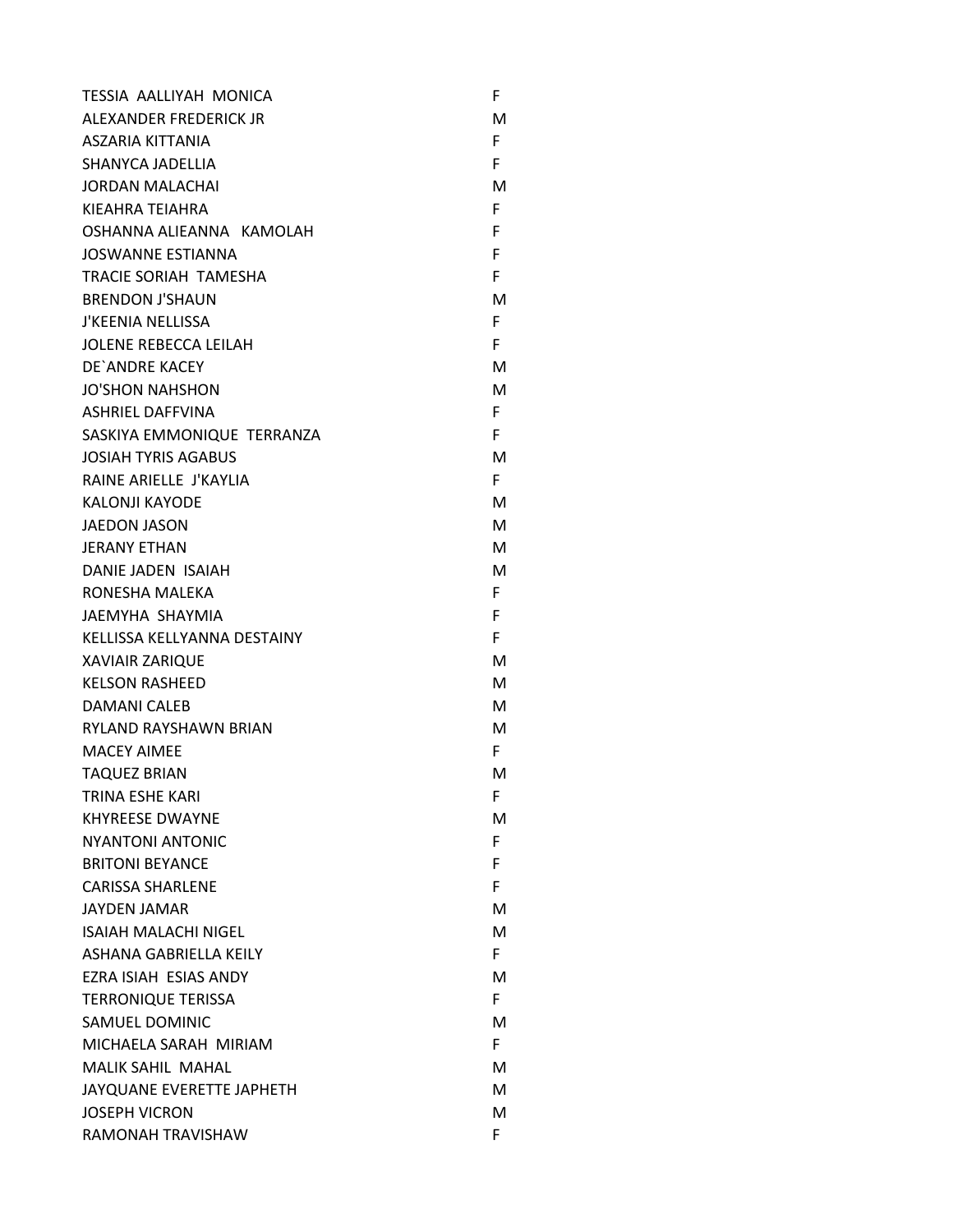| <b>ANTONIO MICHAEL</b>            | м  |
|-----------------------------------|----|
| <b>TE-RON TYQUAN</b>              | м  |
| <b>NEVAYAH GABRILLE</b>           | F. |
| JEDIDIAH ASHER DERAN-J            | м  |
| SHANIKA SHONTELLE                 | F. |
| <b>JADEN XAVAIR</b>               | м  |
| DAVADAH DAVIAH                    | F. |
| <b>JORDAN JOSHUA JEREMY</b>       | M  |
| <b>JUNELLA CASSANDRA ALICIA</b>   | F. |
| JAVIER ADRIAN JR.                 | м  |
| ZORIANE ALIYAH URSILLA            | F. |
| RAHAILIA LATIKA                   | F. |
| <b>XAVIN TI'QUE TYREIKE</b>       | м  |
| <b>NISSI SEDLEY</b>               | м  |
| <b>KEVON KEON</b>                 | M  |
| <b>TYRIQUE LYRENZO</b>            | м  |
| ATTELIA JIMMYISHA                 | F. |
| K-ENJAY LUKENTAY SAVIAAR KENEEK-A | M  |
| RACHAEL PATRESE PATRENELLA        | F. |
| <b>FABIAN HASSAN</b>              | м  |
| STEPHEN KESTAUGHN                 | M  |
| PATRICE LYNDA JANELLE             | F. |
| SETH EDSON AGASSI                 | м  |
| <b>JATHNEIL A</b>                 | м  |
| <b>HAAMID CLINTON RASHAD</b>      | м  |
| <b>TIWON YACKAI</b>               | м  |
| RONIECE JADA                      | F. |
| MER'JANIQUE AKEILA CHANTEL        | F. |
| D'ANDRE KINGSLEY LUC T'VON        | м  |
| <b>BRENDAN RAG MAXWELL</b>        | M  |
| PHILLISHA                         | F. |
| <b>AACALIB JAYDON</b>             | M  |
| <b>CHRISTINE TAMAR FELISHA</b>    | F. |
| J'NYLA JELICCEA NATALYA           | F. |
| <b>AMORNE MERLON AKEALUS</b>      | м  |
| <b>JERARD AARON EMMERSON</b>      | м  |
| <b>MIKAELA</b>                    | F. |
| <b>RENAL OMARIE</b>               | м  |
| <b>ALEX ORAN</b>                  | м  |
| <b>SEANNA DESTINY</b>             | F. |
| <b>JONYAH BRIDGET</b>             | F. |
| <b>BRENESIA LISA</b>              | F. |
| <b>TAVARA KAYLA</b>               | F  |
| <b>JALIL SHILOH</b>               | м  |
| MYLES JEVONTE' JAYDEN             | м  |
| <b>SHANIA S'NUEGER</b>            | F. |
| <b>TIANA SOPHIA</b>               | F  |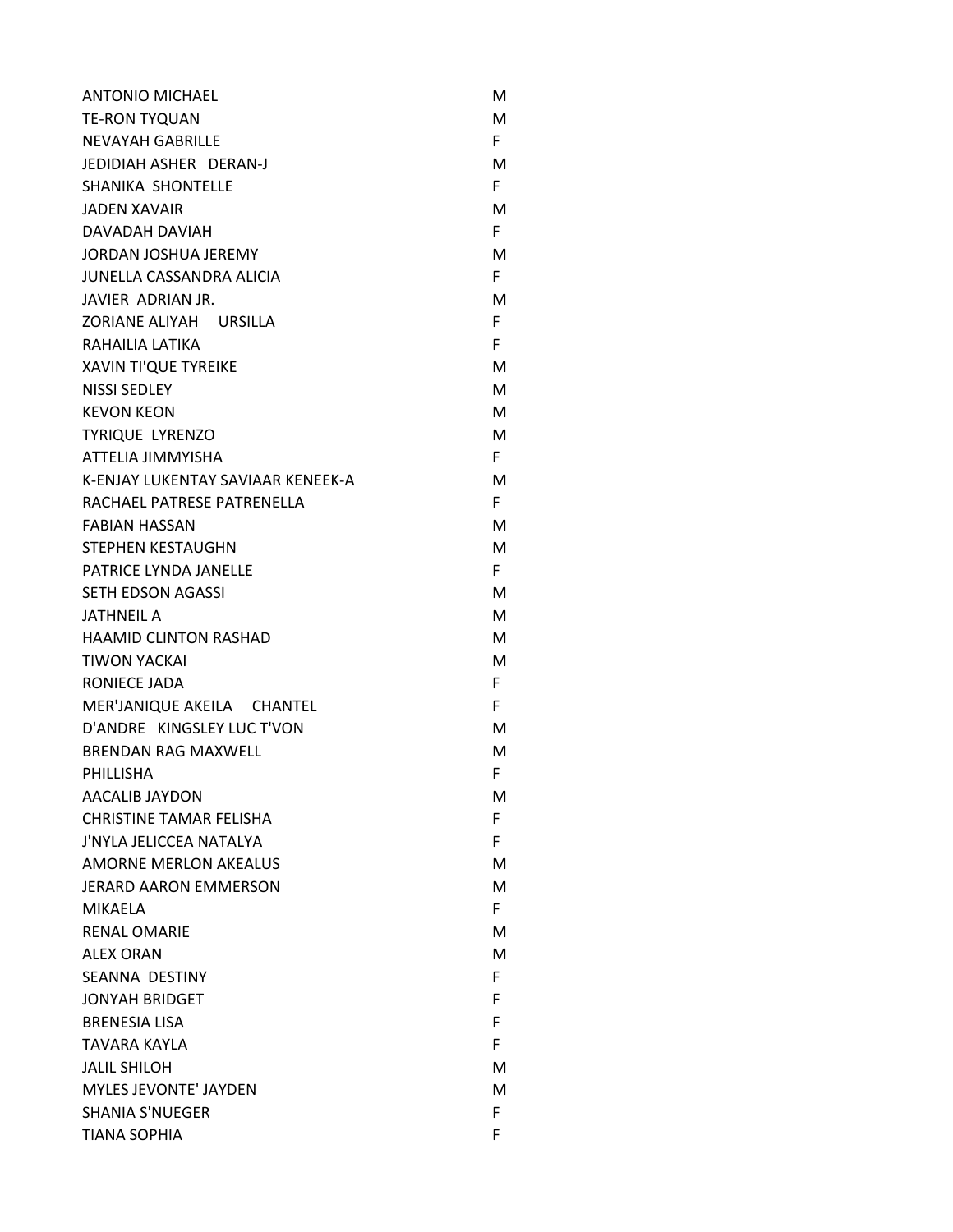| <b>JOSANN RUBY</b>               | F  |
|----------------------------------|----|
| SHEMELIA LUONNA                  | F  |
| <b>RAFIC CORE</b>                | м  |
| <b>TESSANNE KIEONA</b>           | F. |
| ORION JR. OMARION                | м  |
| <b>CODY MAXROY</b>               | м  |
| <b>CHRISTE' CARISSA</b>          | F. |
| <b>JADON ETHAN</b>               | M  |
| DANNIELLA JOENELLA               | F. |
| YUKEIDA KAYLENE                  | F  |
| DAREUS DARIE DARON               | м  |
| RA'NAE JANAYA                    | F. |
| ZYANN KEARAH KENTA FLEUR-DE-AIRE | F. |
| DANE AJAY JVANI                  | м  |
| <b>ALEXANDER SIRR</b>            | м  |
| <b>AKEILIA UNIQUE</b>            | F. |
| ZARAH MERLENE ARRIANNA           | F  |
| <b>ZOELISHA TERISA</b>           | F. |
| <b>DELORNE DANJAY</b>            | м  |
| <b>VANNEIL ANNESHA</b>           | F. |
| <b>SEAN TAI JORDAN</b>           | M  |
| <b>JADE ALEXANDRA</b>            | F. |
| <b>TIMROY ZADE</b>               | м  |
| <b>KELVAUGHN KELVIN</b>          | M  |
| KAHDICE NYEMA M.                 | F. |
| ARIA BRIANNA KIAH                | F. |
| <b>ZAMARIE KYLE</b>              | м  |
| <b>NAILAH OLIVIA</b>             | F. |
| <b>KAREEM KEMONO</b>             | м  |
| <b>ZENIQUE NAISHA</b>            | F. |
| <b>REIA DOMINIQUE</b>            | F  |
| <b>SYLVARIO NATHANIEL JOEL</b>   | м  |
| <b>JENNILEE KATHY NICOLE</b>     | F. |
| AZARIA JALENA ANAIS              | F. |
| <b>TYLER ANTHON</b>              | м  |
| <b>KEMOURA STACIA</b>            | F. |
| <b>J'SHAN RUDOLPH JR.</b>        | м  |
| <b>CELLINA ERICA</b>             | F. |
| <b>RANKE RANDOLPH</b>            | м  |
| <b>ALEX YO-HANCE</b>             | м  |
| DANIELA SHAKIRA                  | F. |
| <b>SHARONNY SHARINE</b>          | F. |
| TERRIKA SILDANA VERANYLL         | F. |
| KAYLA KIMORA LEISHA              | F. |
| DANIEL JR. KOILEY                | м  |
| RONECIA ROMANCIA GAILAN          | F  |
| ANIAH FAYTHE DARIA               | F  |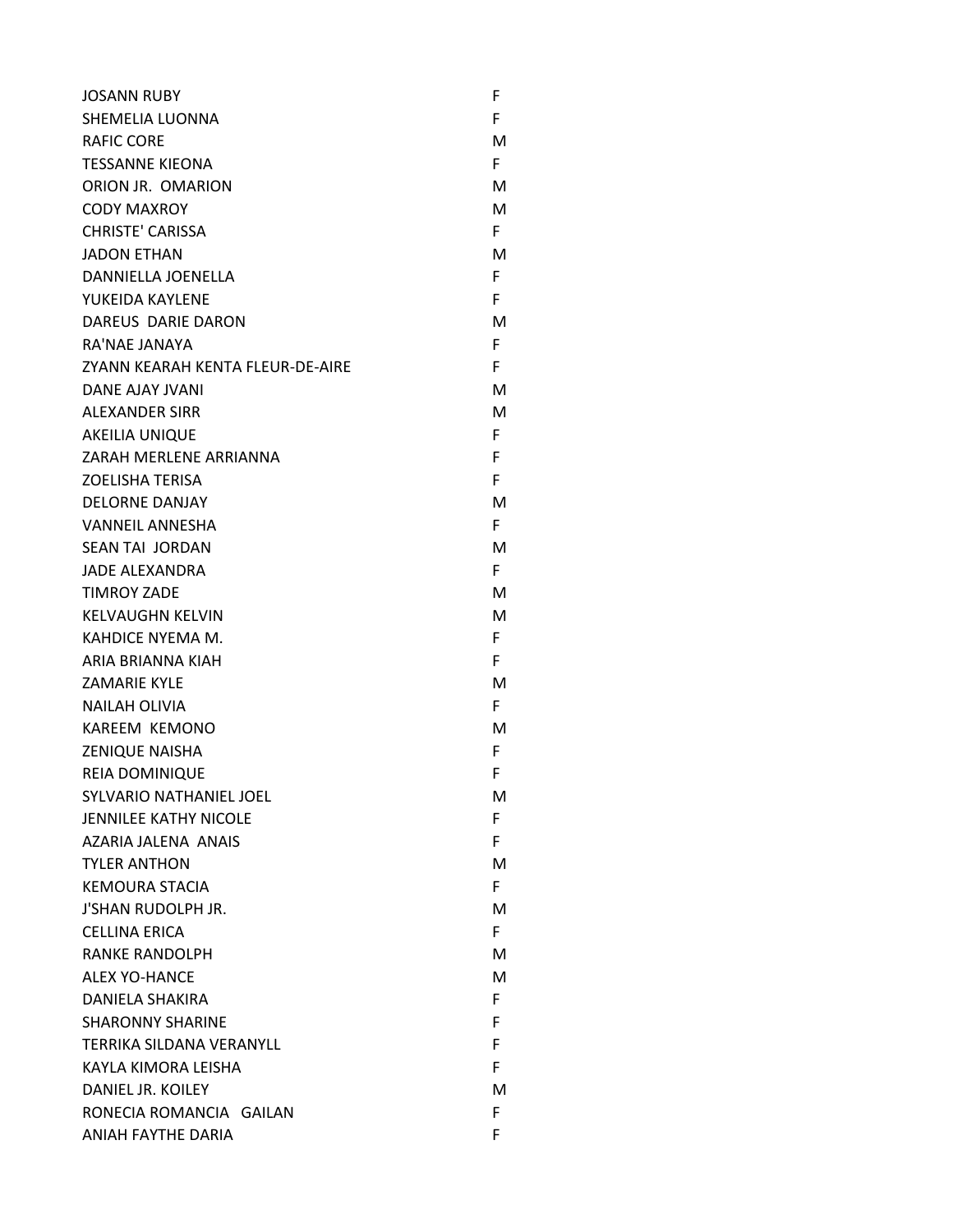| <b>DOREON SHANE WHANE</b>    | м  |
|------------------------------|----|
| ARIANNA KALEIGH              | F  |
| <b>JANIA ABIAH</b>           | F  |
| <b>KIRT STEPHEN</b>          | М  |
| ANTANEECA KAVINA IYANA       | F. |
| RAYSHARD KASEEQUE            | М  |
| <b>JANSIE MYA</b>            | F. |
| SIMON JR NATHANIEL           | M  |
| ANGEL                        | F  |
| ZINIQUE VONIQUE              | F  |
| <b>JAMARDH</b>               | М  |
| OSERIA X A                   | F  |
| <b>DEASHA RONIEKA</b>        | F  |
| <b>JUSTIN KAYMARNE</b>       | М  |
| <b>JUNESHA ABEO EFFIALMA</b> | F. |
| JOSH A M                     | М  |
| <b>AVAIRI TYRONEKE</b>       | М  |
| ALYSSA ALIZABETH             | F  |
| PEHTAL REBEKA RUTH-ANN       | F  |
| DIA FEDORA                   | F  |
| <b>CIARA LANIQUE</b>         | F  |
| <b>KEV KESROY DERRICK</b>    | M  |
| KISHANIE TIANA               | F  |
| NEVIANN AKIYA                | F  |
| SOFIYA KATHLAN JONICA        | F  |
| DEONJAY DEANTÁ               | М  |
| YOLANDA SHEKILIA LEONA       | F  |
| <b>ZADE SAMUEL</b>           | M  |
| RACHEL REYON RACQUEL         | F  |
| KINIYA KENISHA               | F  |
| KIMIYA KEMISHA               | F  |
| <b>ASHANA ISHANA</b>         | F  |
| SETH SOYL LESLIE             | M  |
| <b>MALIK AVNDREZ</b>         | M  |
| ROHAUN JEREMIAH              | м  |
| MAYA MIRANDA LOUISE          | F. |
| <b>MOZANO FITZWALTER</b>     | М  |
| TEEYAH HAYLEY MCKAYDA        | F. |
| KIANNA KELORN                | F  |
| AKIRA SAPPHIRE CATHERINE     | F  |
| ALIYAHNA COLICA              | F  |
| <b>JENNIQUE VERONIQUE</b>    | F  |
| XAVISHA AMELIA               | F  |
| <b>DAMAIN KIMROY</b>         | м  |
| <b>TRISTAN NJ</b>            | М  |
| <b>HAILEY AALIYAH</b>        | F  |
| <b>KYLA JOELEEN</b>          | F  |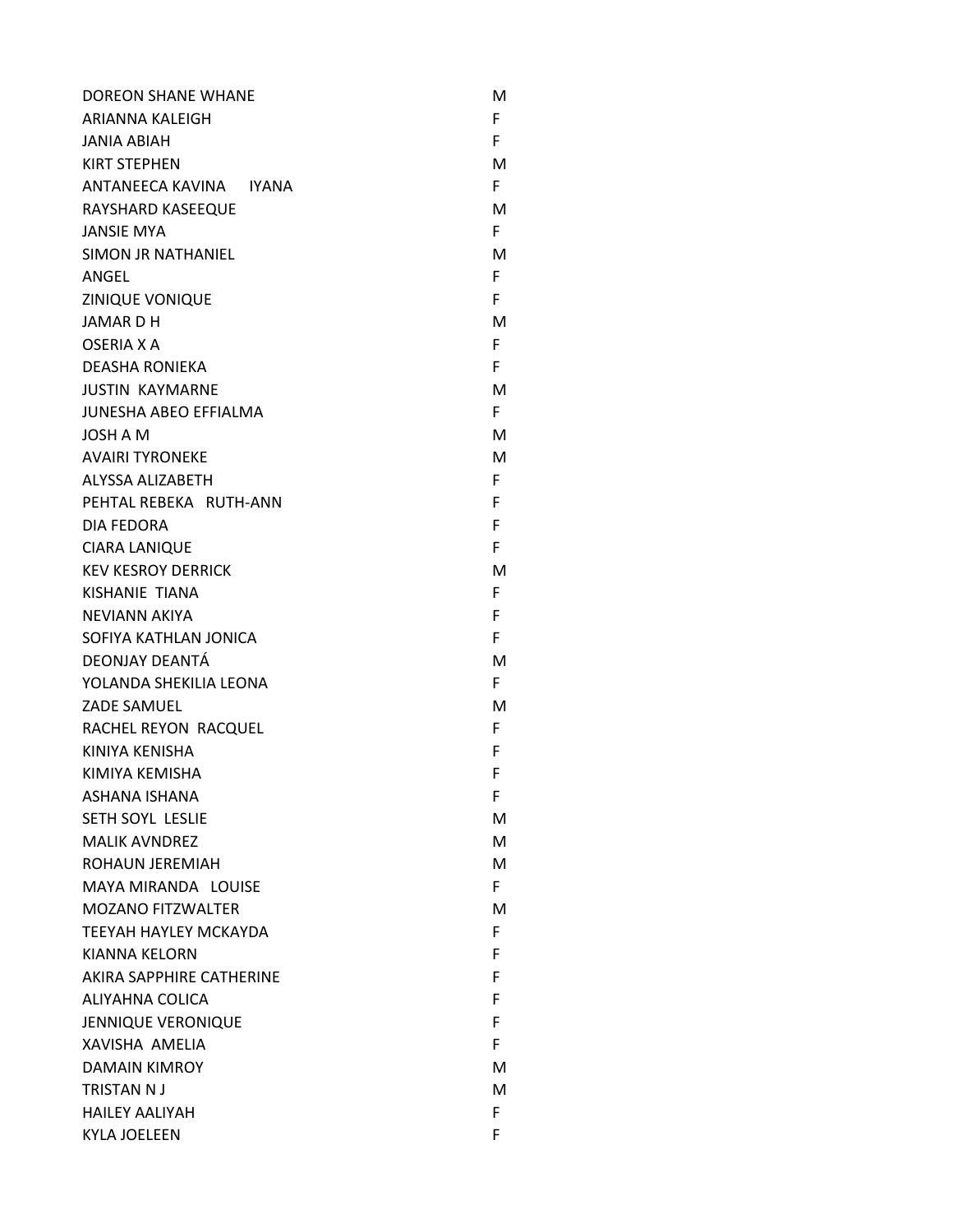| <b>KENNEY CHRISTOPHER</b>           | M  |
|-------------------------------------|----|
| ALJAY EZEKIEL                       | м  |
| <b>ARIAH SORYAH</b>                 | F. |
| <b>GLENROY JR. CRESWELL TIMOTHY</b> | м  |
| SHERNELLE AMEILA MARCELLE           | F. |
| <b>JETT AADEN TALIB</b>             | м  |
| RONIQUE SHAWANNA                    | F. |
| <b>CORNEL CEJAY</b>                 | м  |
| DANESHA TAMESHA                     | F. |
| DIHANI ROWALL                       | м  |
| <b>EVRETH ISAW</b>                  | м  |
| <b>TESHORN BRANDON DEVONTE LUKE</b> | м  |
| XIOMARA KIRBIE ADELL                | F. |
| NIOMIE PETRAUNA                     | F. |
| ANIKA HANNAH                        | F  |
| <b>KEMIRA ALIAH</b>                 | F. |
| <b>SONIUS SOHANN</b>                | м  |
| SANIYA ARIYAH MAKAYLA               | F. |
| <b>JONATHAN PAUL</b>                | м  |
| <b>RAHIEM PATRICK J.</b>            | M  |
| ANGELIQUE HADASSAH ARIEL E.A.       | F. |
| LA SHAUNTE' TERRECE BETHANY CY-ANN  | F. |
| <b>JOSHUA JULIAN</b>                | M  |
| ALISHA VERONICA SONISHA             | F. |
| ROWEL LENNON                        | м  |
| <b>GLASTON JUNIOR</b>               | м  |
| JASZEL MARVO MAYA                   | F. |
| JEREMIAH ALANZO JOSHUA              | м  |
| <b>KAI ELLIOT</b>                   | м  |
| JAHDA SHANEISH                      | F. |
| BLESSYN KENNIQUA VANJA              | F  |
| JAYA JADE JAE SADIE                 | F  |
| ANGELENA HAZEL-ANN                  | F. |
| <b>JOSHUA JEREMIAH MARLON</b>       | м  |
| <b>ALEXA SHERDION</b>               | F. |
| <b>DACIA SHERIDON</b>               | F. |
| <b>MIA CIARA</b>                    | F. |
| <b>JORIANA ABIGAIL</b>              | F  |
| LEONEL LEVI GABRIAL                 | M  |
| MISHKA KETASHA NATALLY              | F. |
| <b>DEJUN DEROY</b>                  | м  |
| <b>NORRAL JONTE</b>                 | М  |
| <b>ROLDAN MOVANOS</b>               | м  |
| SHENIQUA NICKQUANNA                 | F. |
| <b>JAMES DOMAIN</b>                 | М  |
| <b>KYLE JADEN</b>                   | М  |
| <b>TERELL ASREL</b>                 | M  |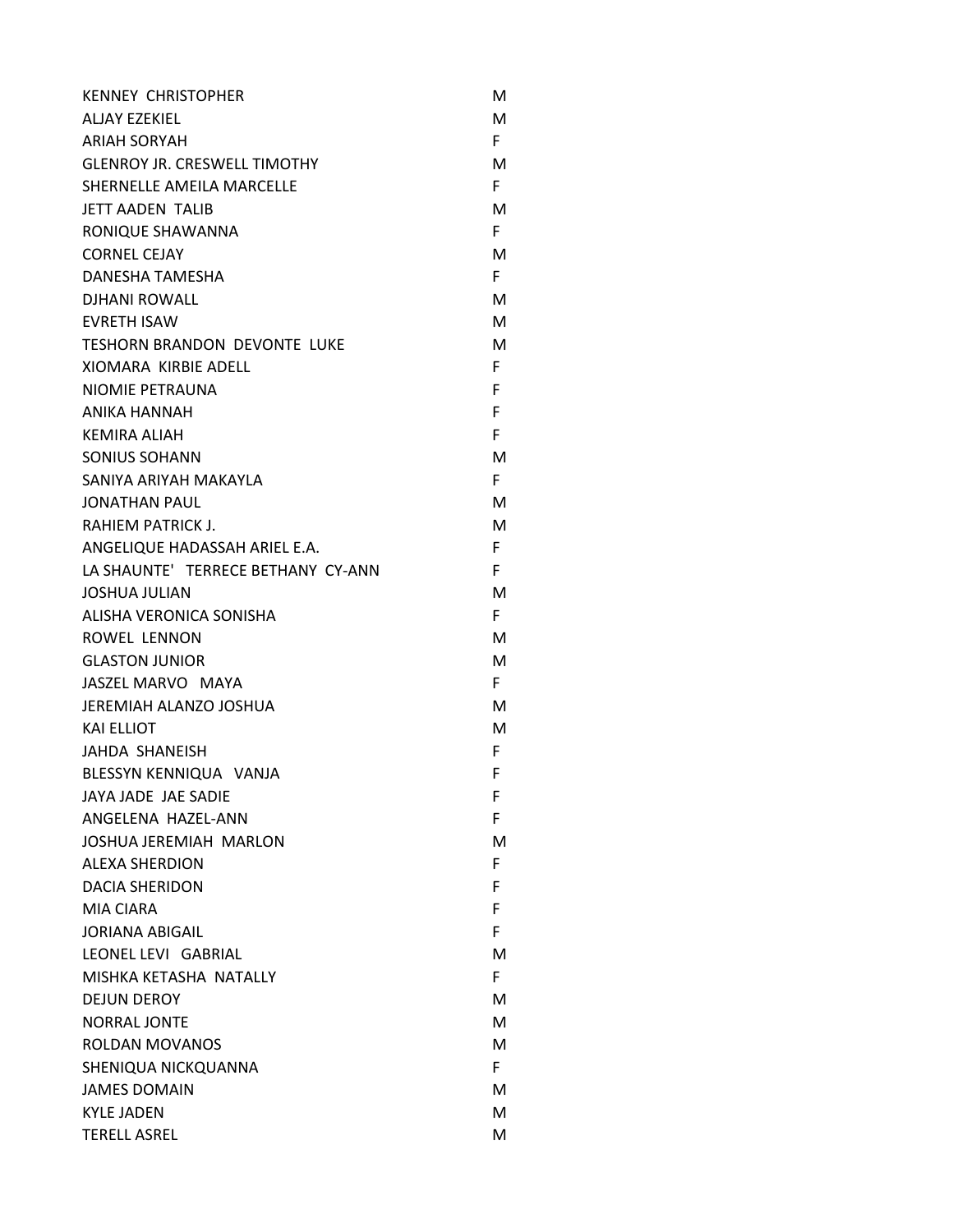| KISH-CHELLE KALLIMA           | F  |
|-------------------------------|----|
| <b>ANTHONY ARTNEL</b>         | м  |
| DUQUAN ALEX DONNEL            | М  |
| <b>JOSHUA ANDRE GREGORY</b>   | м  |
| <b>KESWAYNE ISAIAH</b>        | м  |
| <b>DELSON KYLE</b>            | М  |
| MALIK JEREMIAH KENNETH KENROY | М  |
| <b>JANELLE DANIELA</b>        | F. |
| <b>RENIEKA AZRIEL</b>         | F. |
| <b>MALIQUE JADAN</b>          | м  |
| <b>JARISIA TYRAH ELORA</b>    | F. |
| <b>BRANDON JOMAINE</b>        | м  |
| AARION CHANCE PRESHAN AMARION | М  |
| <b>LEONDREA ZIMRON TEON</b>   | м  |
| SERENA SAFIYA                 | F. |
| <b>MACKIA ANYA</b>            | F. |
| KAYLEM EDDIE JR.              | м  |
| <b>ASHYLO TRISTAN</b>         | м  |
| RAENA MARIA VERONICA          | F. |
| <b>JOESIAH KIZITO</b>         | М  |
| <b>ENNABELLE ELIZABETH</b>    | F. |
| <b>MAGDALENE AGATHA</b>       | F. |
| TYE DECOSTA                   | м  |
| <b>J'VORE RENOLD ISAIAH</b>   | м  |
| J' VELLE WILLIAM LUKE         | М  |
| <b>TARELL TADDEO TANOE JR</b> | М  |
| JAHNAE KAELEY MARIA           | F. |
| <b>TRENDON MC KENZIE</b>      | м  |
| ANGELIQUE JADA KIJANA         | F. |
| <b>AARON ETHAN</b>            | М  |
| <b>MOSIAH MOSES</b>           | М  |
| <b>HALEY ADONIA</b>           | F. |
| <b>IKEL KELBURT</b>           | М  |
| SHADA PHAITH ABIGAIL          | F. |
| NATHANIEL LIONEL MIKKA        | м  |
| LUCAH CHASE                   | М  |
| <b>WYATT ETHAN</b>            | М  |
| <b>GARYJAE GARISON</b>        | М  |
| <b>JAHEIM JAHRAN ORAN</b>     | М  |
| <b>TIANNA REDOLDA</b>         | F. |
| <b>SHAVAR JAMEISON</b>        | м  |
| <b>KRISROY KENROY KIMROY</b>  | М  |
| <b>BRENDON IRAN</b>           | м  |
| TREVONIQUE KESHORNA MYA       | F. |
| KINGSLIE LIVINGSTONE          | м  |
| DUSHAUNTE' JADA MECKAYLAH     | F. |
| <b>ABIGAIL PATRICIA</b>       | F  |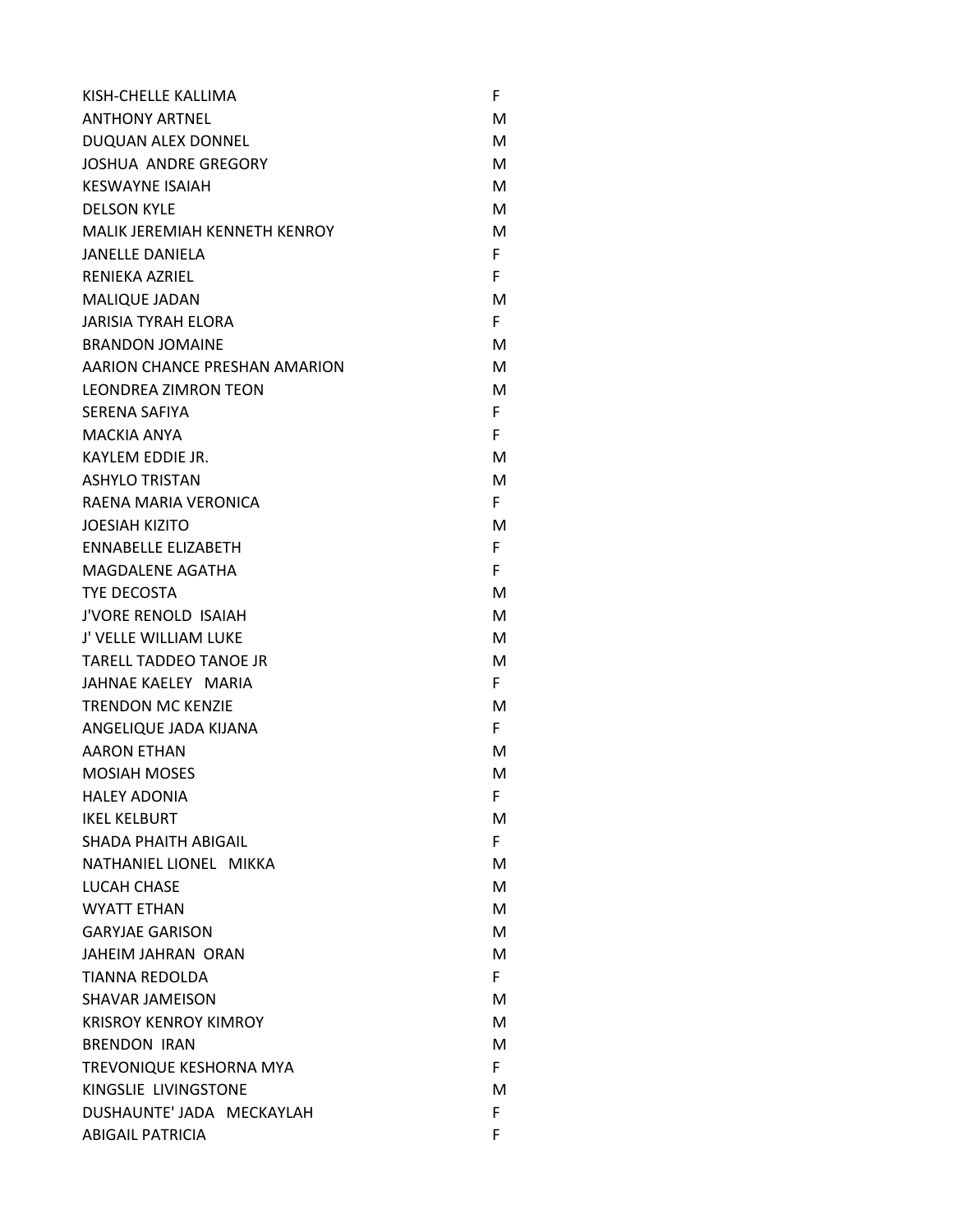| F  |
|----|
| F  |
| F. |
| M  |
| F. |
| M  |
| F  |
| F  |
| F  |
| F  |
| M  |
| F  |
| F  |
| F  |
| F  |
| M  |
| F. |
| M  |
| F. |
| M  |
| M  |
| F  |
| F  |
| F  |
| F  |
| F  |
| M  |
| F. |
| M  |
| F. |
| F  |
| F  |
| F  |
| M  |
| M  |
| F. |
| M  |
| M  |
| F. |
| F. |
| F  |
| M  |
| M  |
| F. |
| F  |
| F  |
| F  |
|    |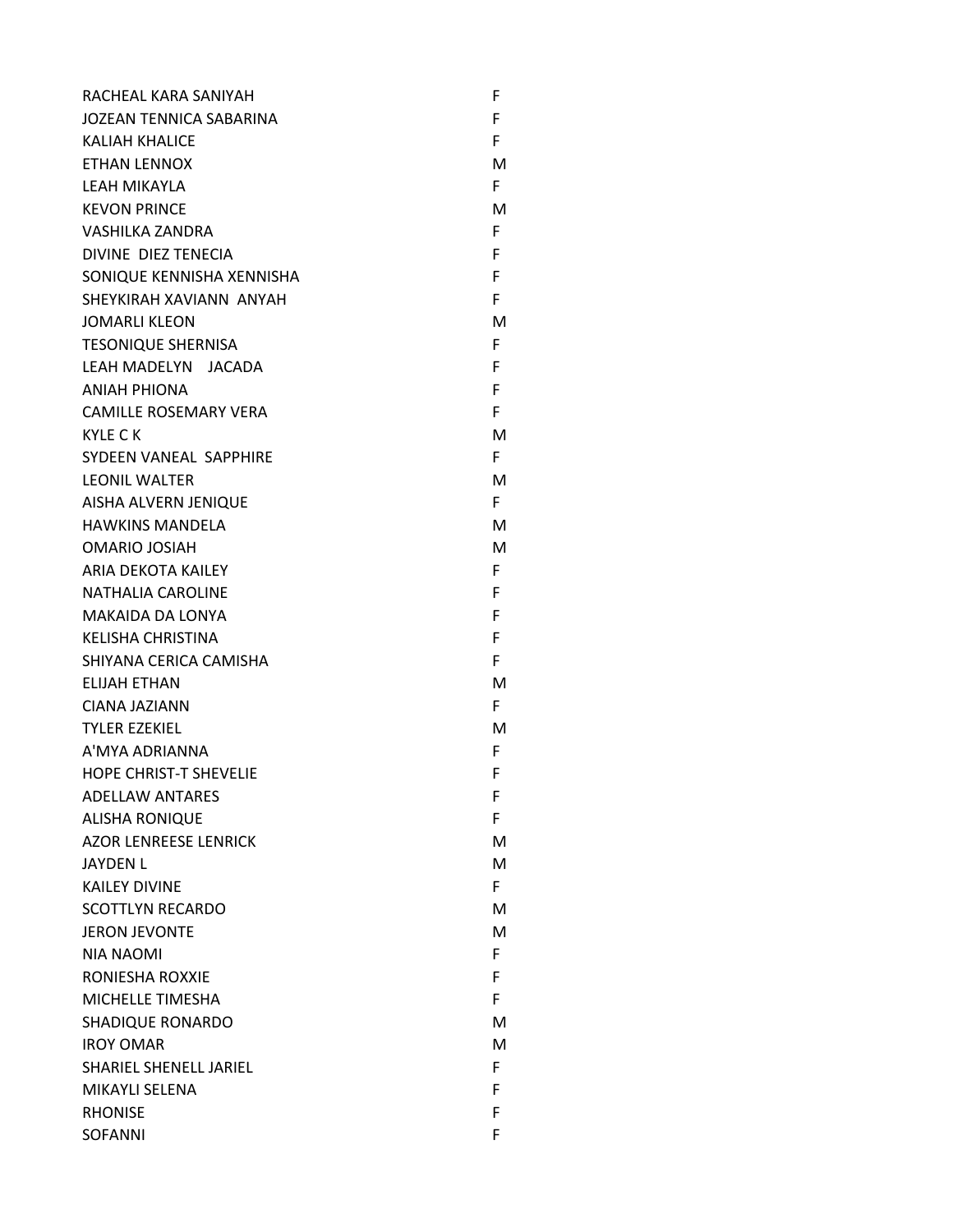| JAYDON AYDEN KYLE               | м  |
|---------------------------------|----|
| YOLISSA YOLANDA GIAH            | F  |
| <b>TREECE MEAGAN</b>            | F  |
| AIDEN CLENDON XAVIER GLIRON     | м  |
| <b>SEAN MICHAEL</b>             | М  |
| SABRINA ANGELICA ASHANTÉ        | F. |
| DAVANTE' AIDEN                  | М  |
| <b>TAYSHON JOSIAH</b>           | M  |
| <b>JUSTENE JUSSIANN</b>         | F  |
| <b>MIAH LELLA</b>               | F  |
| <b>JOMAIN DAVID</b>             | М  |
| <b>JOSHUA MAKEL</b>             | M  |
| JARED RASHAWN JEROME            | M  |
| <b>JAYDEN LORENZO</b>           | м  |
| <b>DEVONTE FITZGERALD</b>       | м  |
| MYIEKA MALEKA SYLVIA            | F. |
| <b>TY TYSON</b>                 | м  |
| <b>RINETTE SARIAH</b>           | F. |
| TYRIKE LENARDO JAIQUAN          | м  |
| <b>SHANNIRE ANGELINA</b>        | F  |
| TYRANIQUE TRUDI-ANN KATHY-ANN   | F  |
| <b>AARON NATHAN</b>             | м  |
| CHLOE ANGELICA TALISA           | F. |
| <b>OMARION ROMELLE</b>          | м  |
| <b>JIN JORDAN NATE</b>          | M  |
| <b>GEA MELLANI</b>              | F. |
| <b>DEYON ANGELLO</b>            | м  |
| <b>KIARA COLLEEN</b>            | F  |
| <b>JANESSA SUMMER</b>           | F  |
| <b>JEMOLEAH JE'MIA</b>          | F  |
| YANA ZIZI                       | F  |
| T'SHANA JENÉ DESTINY            | F  |
| <b>JAMARI MICHA</b>             | м  |
| <b>KASHANIAH DESHANTIE'</b>     | F. |
| PAIGE JAMIESHA GABRIELL JADEN   | F  |
| KETHEISHA ASHLEY                | F  |
| PATRINA KIMEIYA                 | F  |
| <b>KYRON JEREMIAH ISAIAH</b>    | м  |
| KEYANA                          | F. |
| RHI'NIQUA MYRA ODESSA           | F. |
| <b>MALACHI ALEXANDER CARTER</b> | м  |
| <b>KERON KAREEM</b>             | м  |
| KYRA DELIANN SUMMA              | F. |
| CRISTIANO JAYRON JEREMIAH       | м  |
| NATILLIA KRISTYANNA             | F. |
| <b>JNYA JENIZE SUSAN</b>        | F  |
| CHELSEA GABRILLA SHENESE        | F  |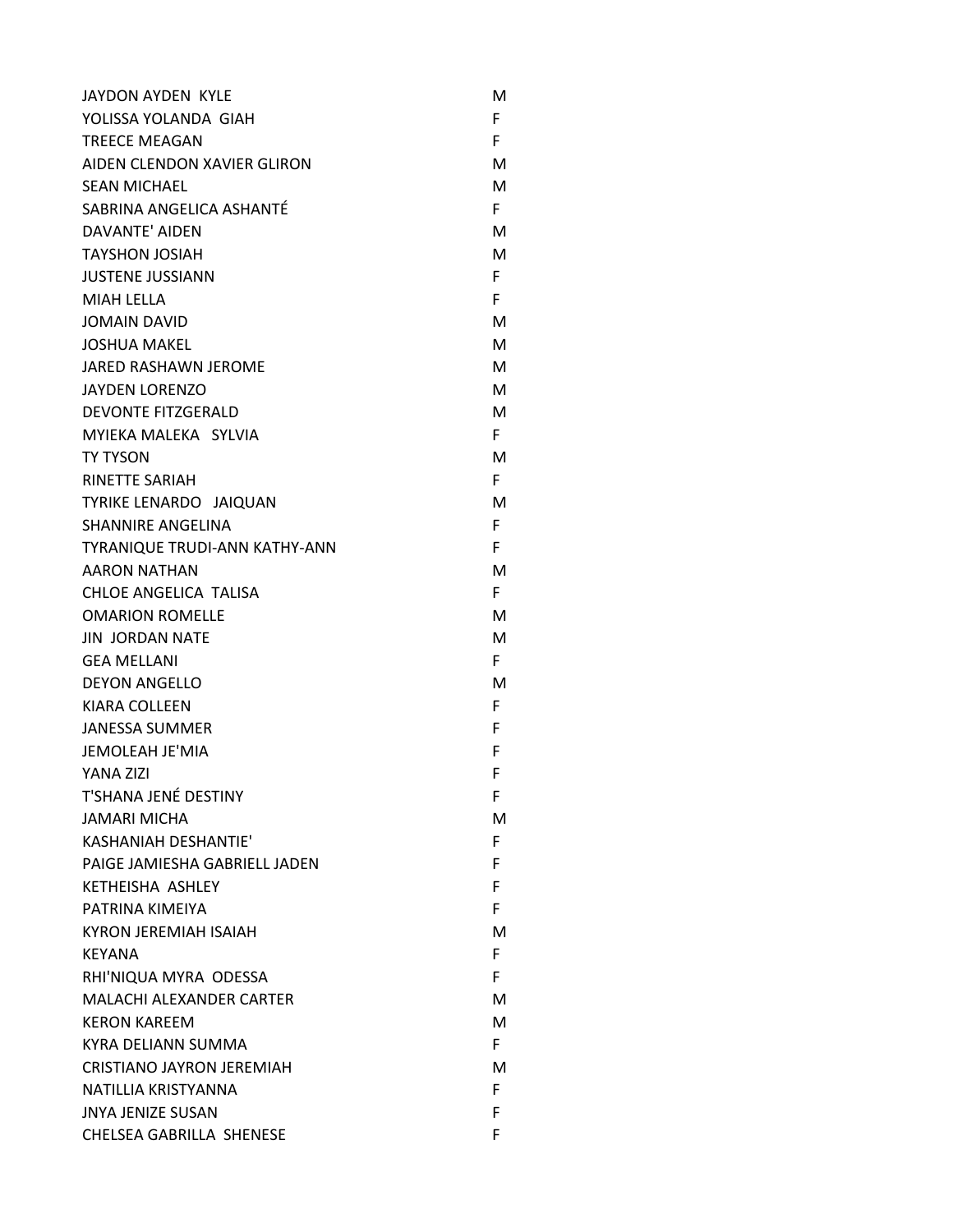| KAYLEE JAYLA ALEXIA              | F  |  |
|----------------------------------|----|--|
| ZORYA GABRIEL KENEKA             | F  |  |
| <b>KENAI VORNLEY</b>             | м  |  |
| <b>ADRIANNA KRISSA</b>           | F. |  |
| <b>CURTLY CURTIS JR</b>          | м  |  |
| JESHUAH DAVID JR.                | м  |  |
| <b>RAMESH ALISTER AUDRIC</b>     | м  |  |
| <b>KYAH XYON ELCANIE</b>         | М  |  |
| <b>SHANNEYAH ARI-ANNE</b>        | F. |  |
| <b>JRYMIAH JEAN-MARC</b>         | м  |  |
| <b>CHAZ MICHAEL</b>              | М  |  |
| DAMARION TEVIS AYDEN             | м  |  |
| <b>NATHANIEL OLIVER</b>          | М  |  |
| GABRIELLE AMARIAH HAIL-LEE TIRA  | F. |  |
| OLICIA OFFILA                    | F  |  |
| <b>MATTHEW ORLANDO TYREECE</b>   | М  |  |
| <b>KENVILLE</b>                  | М  |  |
| <b>ALISHA JISELLE</b>            | F. |  |
| <b>DEVONTE JACOB</b>             | м  |  |
| <b>DOWAYNE DOREN</b>             | М  |  |
| <b>MICAH K M</b>                 | М  |  |
| <b>AAVA AVERY</b>                | F. |  |
| UNIQUE CHARISMA ANNALEEN         | F  |  |
| <b>BRITNEY MALIA SHENIQUE</b>    | F  |  |
| <b>JUSTIN EZEKIEL</b>            | м  |  |
| AUGUSNELL DORELL                 | М  |  |
| SIMLET SIMROY                    | М  |  |
| <b>THEA JOSIE</b>                | F. |  |
| <b>AMIRA KELSEY</b>              | F  |  |
| <b>CHADEEN CHELSEY SHERMELLE</b> | F  |  |
| FLONIQUE SHAFFIQUA MOLICA        | F  |  |
| <b>JAHEEM ISAAC</b>              | м  |  |
| <b>DESRAN ANDREW</b>             | М  |  |
| DREWMOR ANDREW JEROME            | м  |  |
| ETHAN MALICOY ADRIAN             | М  |  |
| MCKENIZE OMARION ELDON           | м  |  |
| <b>DAMIAN STEPHEN</b>            | М  |  |
| <b>CYRIL JOHNATHAN VICTOR</b>    | М  |  |
| <b>LEONDRE DEVORN</b>            | М  |  |
| DYLAN JOSHUA                     | М  |  |
| <b>CORDAHLIA PHYLISS</b>         | F. |  |
| DANYELIA GODRELL                 | F. |  |
| KI' YONNA S A                    | F. |  |
| KIMANI EZRA                      | м  |  |
| <b>DARIUS MIKIEL</b>             | м  |  |
| JAYTARAH ADIANA CELIDA           | F  |  |
| KIMAR JBARRI AMAURI              | м  |  |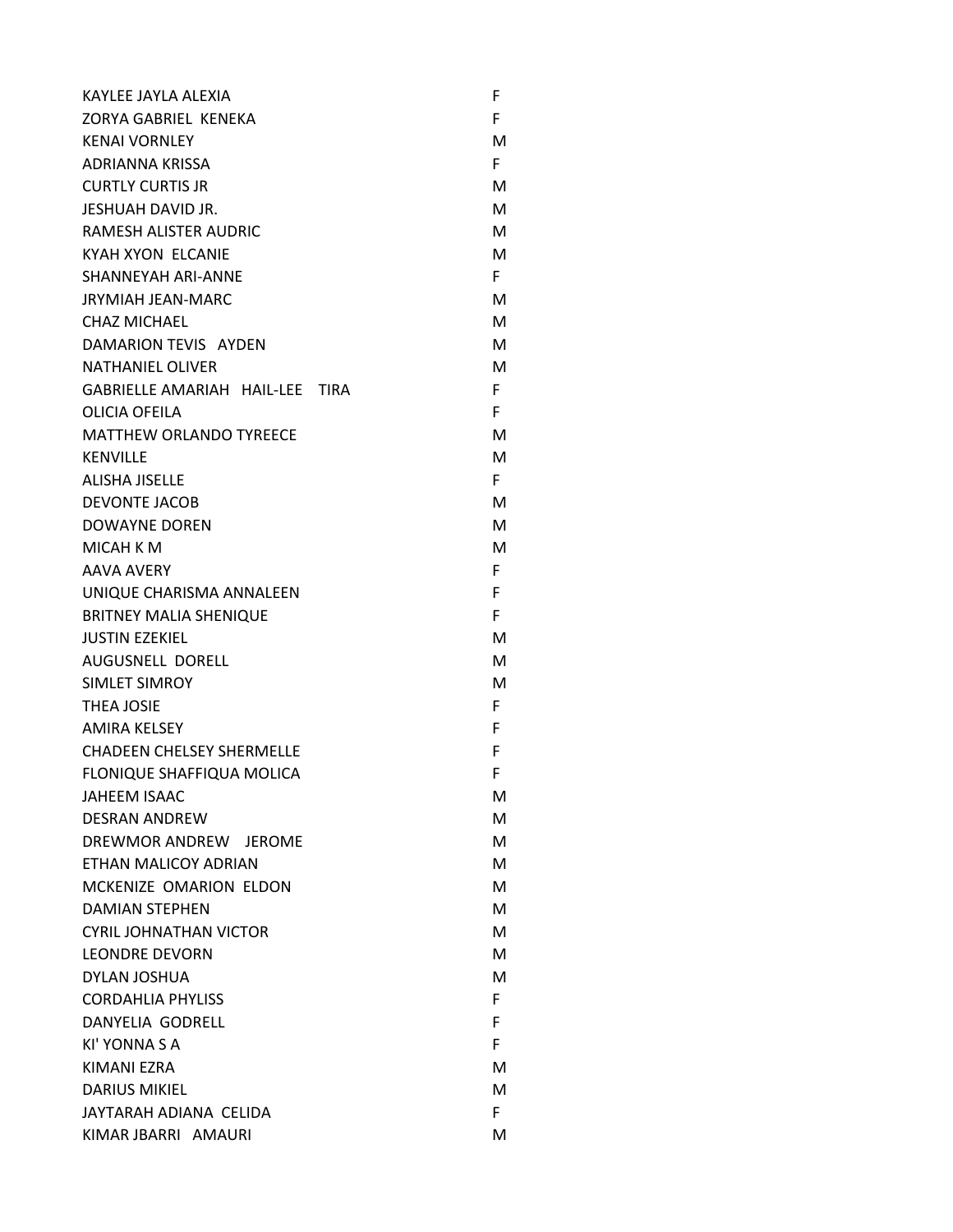| <b>JAMARLEY KEAN JAVAN</b>   | м  |
|------------------------------|----|
| ROLANDO JR. MAKEEM           | м  |
| <b>JOSIAH ASHTON AUSTIN</b>  | М  |
| KARIN SELECIA MARINE         | F. |
| RODENCIA MALIKA              | F. |
| <b>KENSON AGUERO</b>         | м  |
| <b>TYRIEKE FIROY SHAMER</b>  | М  |
| <b>CASNEL GABBY</b>          | м  |
| DELORES ROSELLA REBECKAH     | F. |
| TE JÁUN ISAIAH               | м  |
| <b>DACARI JONTE'</b>         | м  |
| <b>MYKHLA KIONNA</b>         | F. |
| <b>DESTINEE VEESHA</b>       | F  |
| CASANNA ANGELICA             | F  |
| <b>ZARIEL ZARIAH</b>         | F  |
| APHESHA IYANNA               | F  |
| SAMARA JANELLIA              | F  |
| <b>ADRIEL NATHANIEL</b>      | м  |
| <b>ADIIAH DAKARIE NEIAL</b>  | м  |
| <b>FMRIL KENIEL</b>          | F. |
| <b>CORNELIUS TISHORN</b>     | м  |
| <b>JMARRI SHANNON</b>        | М  |
| BRANDON ADONY DANIEL         | м  |
| ANDREA TAMARA MELISSA        | F. |
| <b>JAMEISHA ZAPHEYA</b>      | F. |
| NEHEMIAH EZEKIEL             | м  |
| <b>XYONNE TRASHAUNTÉ</b>     | F. |
| <b>ARIELL TIANA</b>          | F  |
| AMIA NAHLA MACKEISHA         | F  |
| <b>ERIC ELIJAH</b>           | м  |
| <b>ASHANIQUE MAXI-ANN</b>    | F  |
| <b>KEYARA CIARA</b>          | F  |
| JAYANNA VANESSA              | F  |
| COLLESHA ALLIYAH             | F  |
| SHENEIL SHAFANA              | F. |
| LEONEL MIKAEL                | м  |
| <b>ABIGAIL LISA</b>          | F. |
| <b>JALEN JUSTIN</b>          | м  |
| TIMERA J' SHANNA MICHELLEE   | F. |
| CAMILLO BASFORD JR.          | м  |
| TALIYAH MAKAYLA              | F. |
| <b>TAYEISHA JAHMAIYA</b>     | F. |
| <b>JAVANIQUE Y'ANNA</b>      | F. |
| <b>CHERISH KEILANI</b>       | F. |
| <b>CASSIE KEITH</b>          | м  |
| <b>KENYON TARQUINN</b>       | м  |
| ESTEPHON SHUR LONDE JEREMIAH | м  |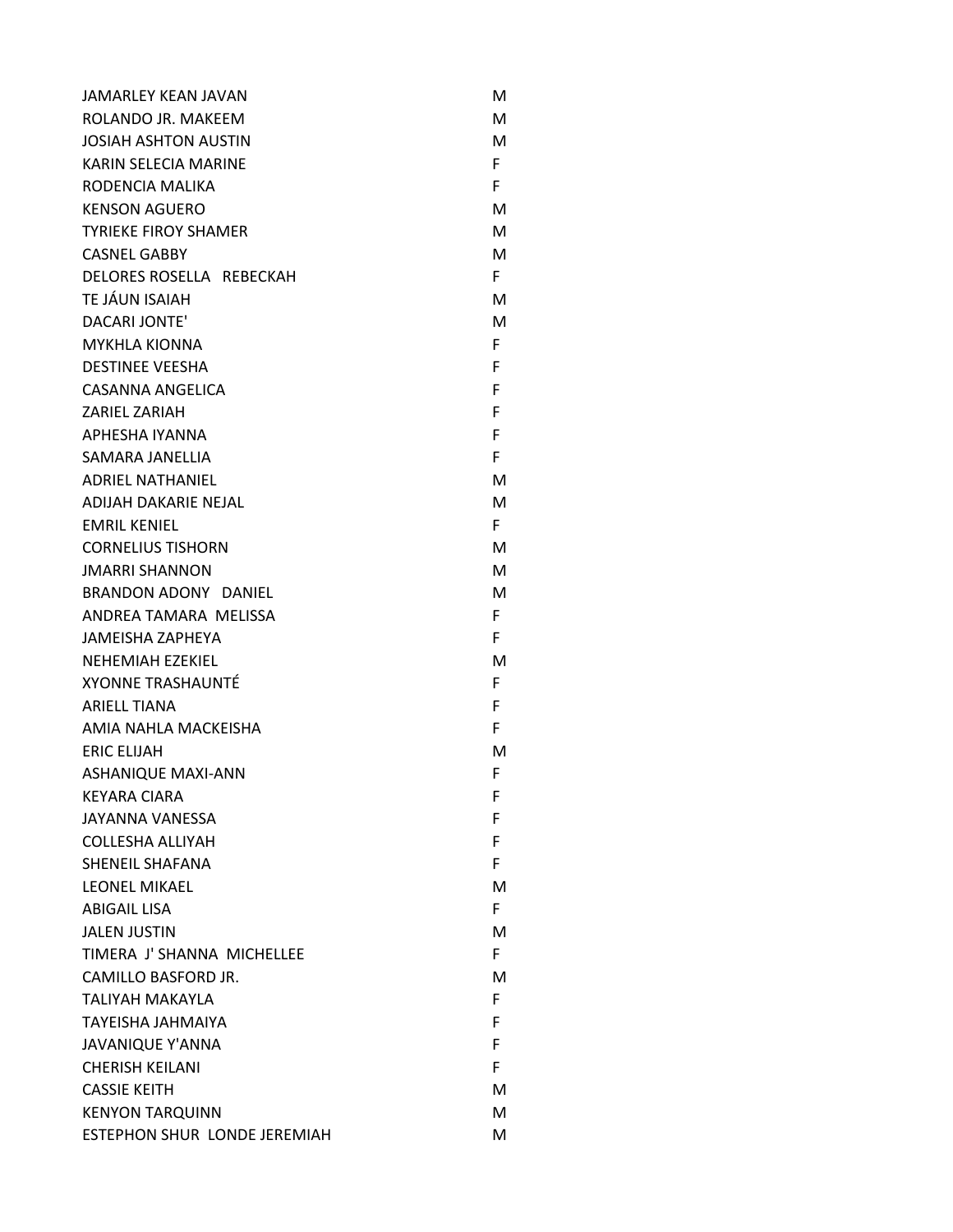| <b>MASEY SORIAH SHARONIQUE</b>  | F  |
|---------------------------------|----|
| <b>NORRIS MECAL</b>             | м  |
| <b>RONNIE HENRY</b>             | М  |
| MICHELLE NAKELIA NATS           | F. |
| LE RAUN FADIL                   | м  |
| <b>TYLER NOAH ETHAN</b>         | М  |
| <b>KYLE DARYLL EARL</b>         | м  |
| MYRON J-QUAN LONNIE JR.         | М  |
| <b>KYLA SOLONGE TIA</b>         | F. |
| <b>KELLISHA RUBY</b>            | F. |
| <b>KELSON ANTHONY JR</b>        | м  |
| AARON MARLON JASON              | М  |
| KARINA JANAIA                   | F. |
| <b>TESSANIQUE TIANA SHANIAH</b> | F. |
| <b>OLIVIA SALOME JEWEL</b>      | F. |
| DÁVID ZIMRAN DAMIAN             | м  |
| <b>ZIARNIE KYMALIE</b>          | м  |
| <b>KYA REBEKAH</b>              | F. |
| ZAYITHE CHLOE FLORENCE          | F  |
| <b>JORDIN HEDAZZAH</b>          | F. |
| <b>K.WAN EGYPT HUBERT</b>       | м  |
| <b>JOSIAH CORNELIUS</b>         | М  |
| <b>IZAYAH CHARLES</b>           | М  |
| <b>TERECIA MYRIAH</b>           | F. |
| <b>TREVON PALMISTON MALIKIH</b> | М  |
| KADIRA BRIANNA                  | F. |
| <b>CYMPHONIQUE HOPE</b>         | F. |
| <b>KHALEEF DICE</b>             | м  |
| FAITH BIANCA VALANTINA KYM      | F. |
| <b>JUSTIN ARDEN</b>             | м  |
| <b>KRISTA AZIA</b>              | F  |
| <b>MESAH SOLORNA</b>            | F  |
| <b>ROLENE MARIE</b>             | F. |
| <b>MARLANA MERLIAH</b>          | F. |
| <b>AKEEM TYRECE</b>             | м  |
| <b>JOSHUA</b>                   | м  |
| MYLIKAH KIDIESHA KRYSTAL        | F. |
| RONIA NIA ARLETTA               | F  |
| <b>OCEAN ISAIAH</b>             | м  |
| <b>NERIAH JEDIEL</b>            | F. |
| KYRA ESTINA RONICIA             | F. |
| <b>SHANAIZ EMMA</b>             | F. |
| <b>ANAIAH N V</b>               | F  |
| <b>JADA SHANESSA</b>            | F. |
| RAYSHAD AARON LA SHAWN          | м  |
| <b>DIVINE RENIQUA</b>           | F. |
| SARANNE YAKEEN                  | F  |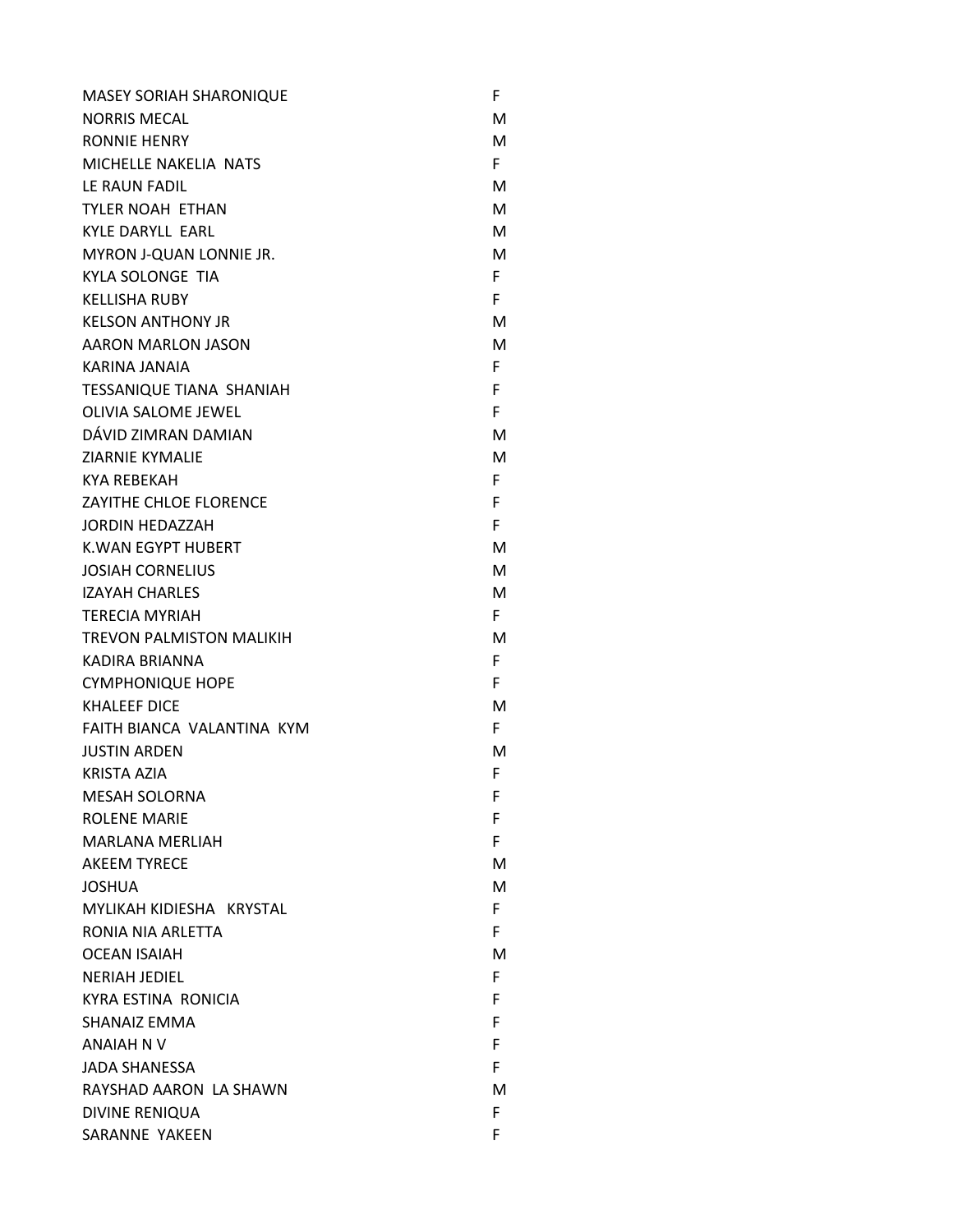| <b>THRISTIN JAZIQUE</b>        | м  |
|--------------------------------|----|
| JOLINDA NATALIE ROSALIE SHADIA | F. |
| ROMANNO JUNIOR                 | М  |
| DOMINIC DIMITRI ROWLAND        | М  |
| <b>KAYLEEN</b>                 | F. |
| <b>XAVIN MYRON</b>             | м  |
| <b>T-JAY D-SHAWN TREVON</b>    | М  |
| ASIA YOULANDA                  | F. |
| KHALIL AZIZI JAHEIM            | м  |
| <b>MICHAEL ROHAN</b>           | М  |
| <b>GABRIELLA ALLEXIS</b>       | F. |
| <b>ALLANIQUE MALIA</b>         | F. |
| <b>NOEL EZRA</b>               | М  |
| TAJ TRALON AMANI               | М  |
| <b>KYRA CARLITA</b>            | F. |
| CJ COLDRICK JOEL               | м  |
| <b>JAPHRIE NIGEL</b>           | М  |
| <b>SHAVA</b>                   | м  |
| KINIAH JAMELIA                 | F. |
| <b>AIDEN J'SHAUN CARLOS</b>    | м  |
| <b>FITZRECE KERISA</b>         | F. |
| <b>JADE SIMONE</b>             | F. |
| <b>JULIA JANISA</b>            | F  |
| LATEAH SHEPHEILIA              | F  |
| <b>MALIA JOVORN</b>            | F  |
| <b>KJLIK DARIEL</b>            | м  |
| <b>DESTINY MADISON SUMMER</b>  | F. |
| NORICKA QUANTANYA INDIANNA     | F. |
| <b>ODELL ASIEL MISHAEL</b>     | м  |
| DIANDRA LOUSIA ARIAN           | F. |
| <b>NACIRFA NICOLE</b>          | F  |
| KAVEISHA JADA ABIELLE          | F  |
| KELEISHA GABRIELLA CLAUDIA     | F. |
| <b>JOSHUA JADEN ALEXANDER</b>  | м  |
| DECKQUANEKE AMAZE A.M          | F. |
| DAVIA CLARIS NADIRA            | F. |
| <b>KYLEE SJODIN</b>            | F  |
| <b>ERIN AKIRA</b>              | F  |
| AMIYAH TAKIAH NIASHA           | F  |
| <b>GIOVANNIE JOLAN</b>         | м  |
| <b>VENISHIA ALLYAH</b>         | F. |
| PASSEAN ANTHONIO CHASE         | м  |
| TIANNA JAYZARA TAKIYAH         | F. |
| <b>NIAH KAYLEE</b>             | F  |
| KIMBERLY ANGELINA              | F. |
| <b>LUKE JUNIOR</b>             | м  |
| J-VONTE J'DIA                  | M  |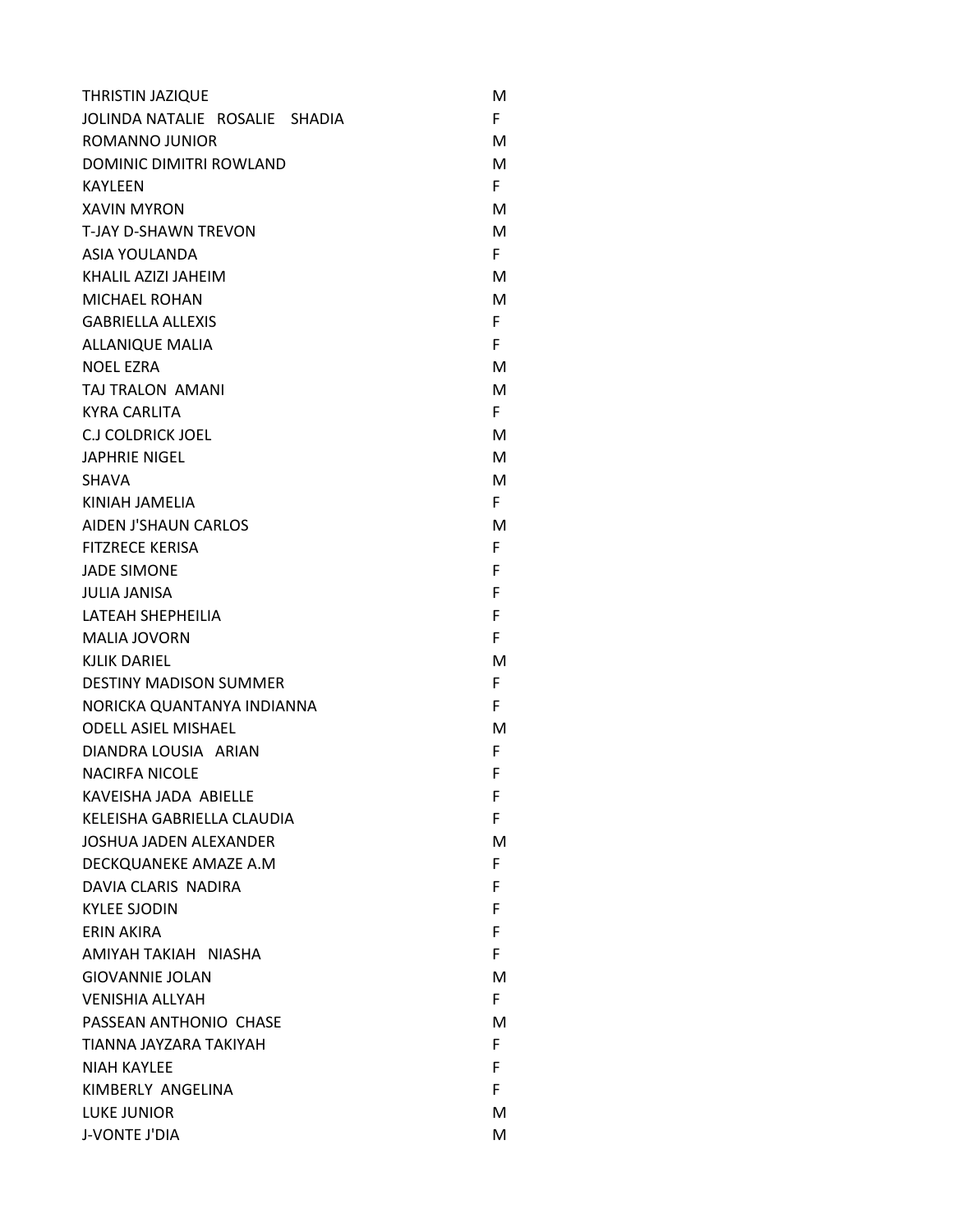| ALEAH PRESTISHA ABIGAIL            | F  |
|------------------------------------|----|
| ZENYQUE ZENÉ ZOEY                  | F  |
| <b>JOSETTE ZOE APRIL</b>           | F  |
| <b>KIRSHA TIFFANY</b>              | F  |
| <b>DANIKA</b>                      | F. |
| FREDEL BRENDEL DRUCILLA            | м  |
| ALLANIQUE SASHANNA                 | F. |
| <b>KADISHA RANNIFER</b>            | F. |
| <b>AMAURI MALIQUE</b>              | м  |
| <b>ASHNOL ZECHARIAH</b>            | м  |
| <b>HALO CARMELITA</b>              | F. |
| ANTOINE MC KEVAN ALISTAIR          | м  |
| AIMEE OLIVIA                       | F. |
| <b>NOLICIA KAYLA</b>               | F. |
| ALIK ISREAL ULIJAH                 | м  |
| <b>AIDON DEANDRE</b>               | м  |
| SAFIYA ANTAISA CADIUSCA            | F. |
| <b>NAZRI NESEAN</b>                | м  |
| <b>MAHLI CHIKE'</b>                | м  |
| GABRIELLA TYRECIA ELLICIA DELLICIA | F. |
| <b>TIARA TELANNA</b>               | F. |
| <b>DELSON DELROY</b>               | м  |
| <b>ANTHONY ERIC</b>                | м  |
| KIMOLORN CORNELIUS OMARI           | м  |
| <b>NATALIA JONISHA</b>             | F. |
| <b>GENNEALIA GENICIA</b>           | F. |
| <b>OSANNA CHANTAL</b>              | F  |
| LENEISHA TYANNA CELDIA             | F  |
| AMOYA NATHALIA                     | F. |
| <b>JODY LAINK</b>                  | м  |
| <b>TAYEAH NADERA</b>               | F  |
| <b>DOJONY</b>                      | M  |
| <b>GABRIELLA GRACE</b>             | F. |
| <b>JERRARD MALACHI</b>             | M  |
| <b>VALDINE KHADIJAH TYRAH</b>      | F. |
| ARLA OLIVIA MEA MYAH               | F. |
| <b>KEVONSON DURSON</b>             | м  |
| SYLLIESHA MARY-KATE JASCINA        | F. |
| <b>LORREAH KAREN MALYKA</b>        | F. |
| <b>ANTWON JALEEL</b>               | м  |
| <b>BLESSING JADA</b>               | F. |
| AYAH AYANNAH                       | F. |
| BRENNICA JUANITA VANESSA           | F  |
| <b>TANYA SOMMER</b>                | F  |
| <b>DARECIA DEYRESE</b>             | F  |
| KYRA RERE AKAYLA                   | F  |
| ABIGAIL JZAN                       | F  |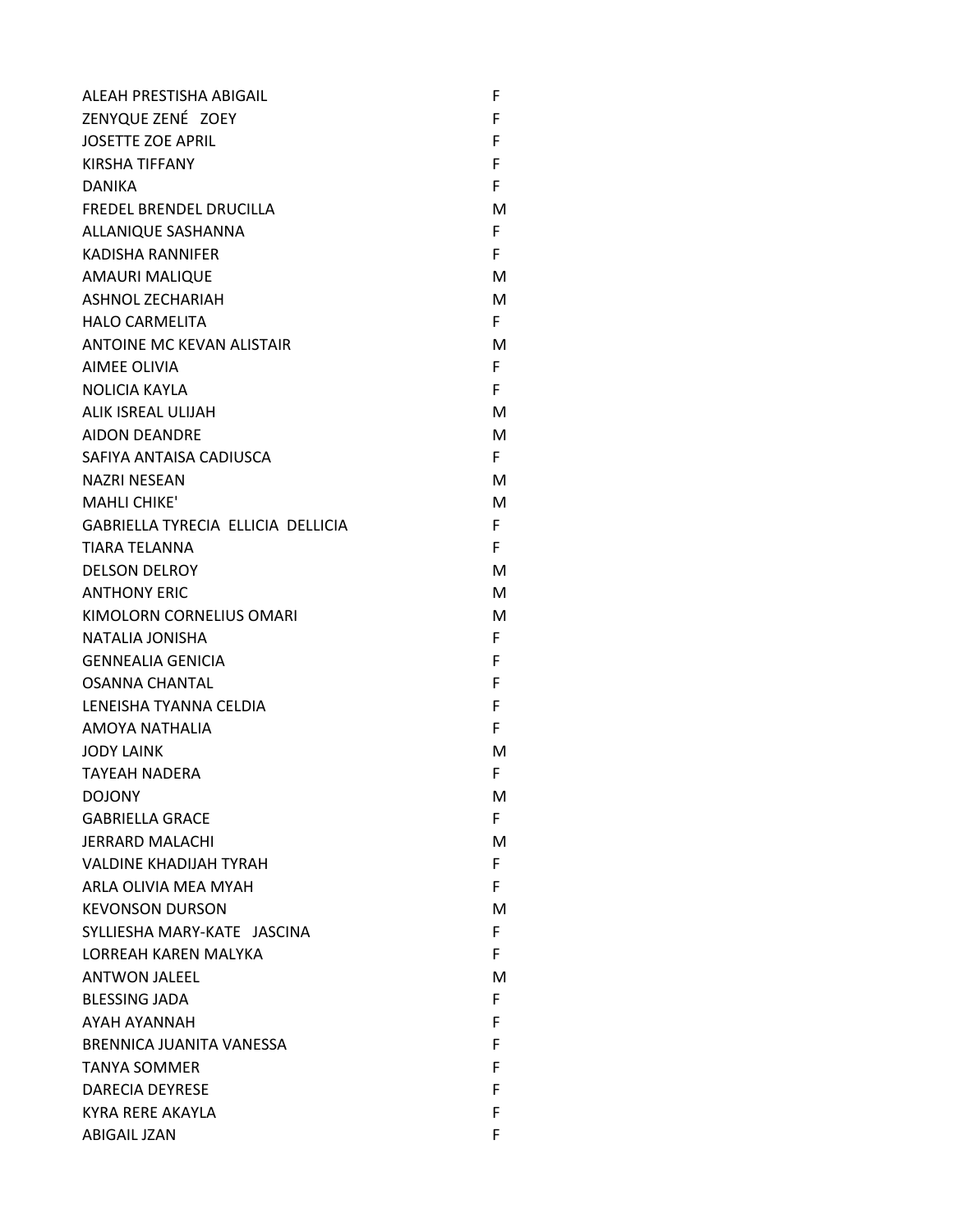| <b>JE-SHAUN LAMAR</b>          | м  |
|--------------------------------|----|
| SONJE SONJEL                   | м  |
| RAZIKA CASIA                   | F. |
| <b>JULIANDRA MAIA</b>          | F. |
| SHAQUANA EMERIS OCTAVIA        | F  |
| RENEÉ ANGELICA MIA             | F. |
| NAOMI OLIVIA VERONICA          | F  |
| <b>BRIANNA LASEY</b>           | F  |
| <b>MAKAI CARLTON</b>           | M  |
| <b>JORDEL JOSHUA</b>           | м  |
| <b>REO RELANO</b>              | м  |
| AMAYA ARIANNA                  | F. |
| <b>ADIAN CHRISTAIN</b>         | м  |
| LA-TISHA SHEENA DOMINIQUE      | F  |
| ZAKKIYYA ASHANTE TSI-YON       | F. |
| <b>SHANTE</b>                  | F. |
| <b>TREVANIQUE SHANICA</b>      | F  |
| DWIGHT JR. DWAYNE ROLAND       | м  |
| <b>BRENDON CAMRON JR</b>       | м  |
| DAKARAI JAVANI FARAJI R-JAY    | м  |
| <b>KYLA TIFFANY MARY</b>       | F. |
| ALYSSA ABIGAIL                 | F. |
| <b>MARIAH SEADIA ELIZABETH</b> | F  |
| <b>MATEI EKRON RINALDO</b>     | м  |
| KEITHLEY-ANNA LISHANNA ALISTRA | F. |
| <b>BETHTONNA TYLER DAHLIA</b>  | F. |
| KAYLANA CARISSA                | F  |
| KAVIN ASHFORD PIERCE           | м  |
| <b>TRISTON TRAVIS</b>          | м  |
| <b>HALEIGH FIONA</b>           | F. |
| ROLONZO ANARLI CORNELIUS       | M  |
| ISRAEL JACQUAN DEMETRIUS       | М  |
| <b>SHAMAL SYLVANUS</b>         | М  |
| <b>ENRIQUE ANTHONY</b>         | M  |
| <b>KEIFA EDSONNA</b>           | F. |
| <b>KIARA BRYANNE</b>           | F  |
| <b>KEVRON DEVRON</b>           | M  |
| <b>VERROL JR. VADOL KIMANI</b> | м  |
| KADIR AREL KAREEM              | м  |
| <b>WAYNEL JANAE</b>            | F. |
| RIHANNA IAN-TAY                | F. |
| <b>DEVRAN LENFORD</b>          | м  |
| <b>KRISTA MARIA</b>            | F. |
| DAVERON DANTE AARON            | M  |
| AFFIA XONIA TABIA              | F. |
| RESHONNA ALEXIA                | F. |
| <b>KEVIN KENVILLE</b>          | M  |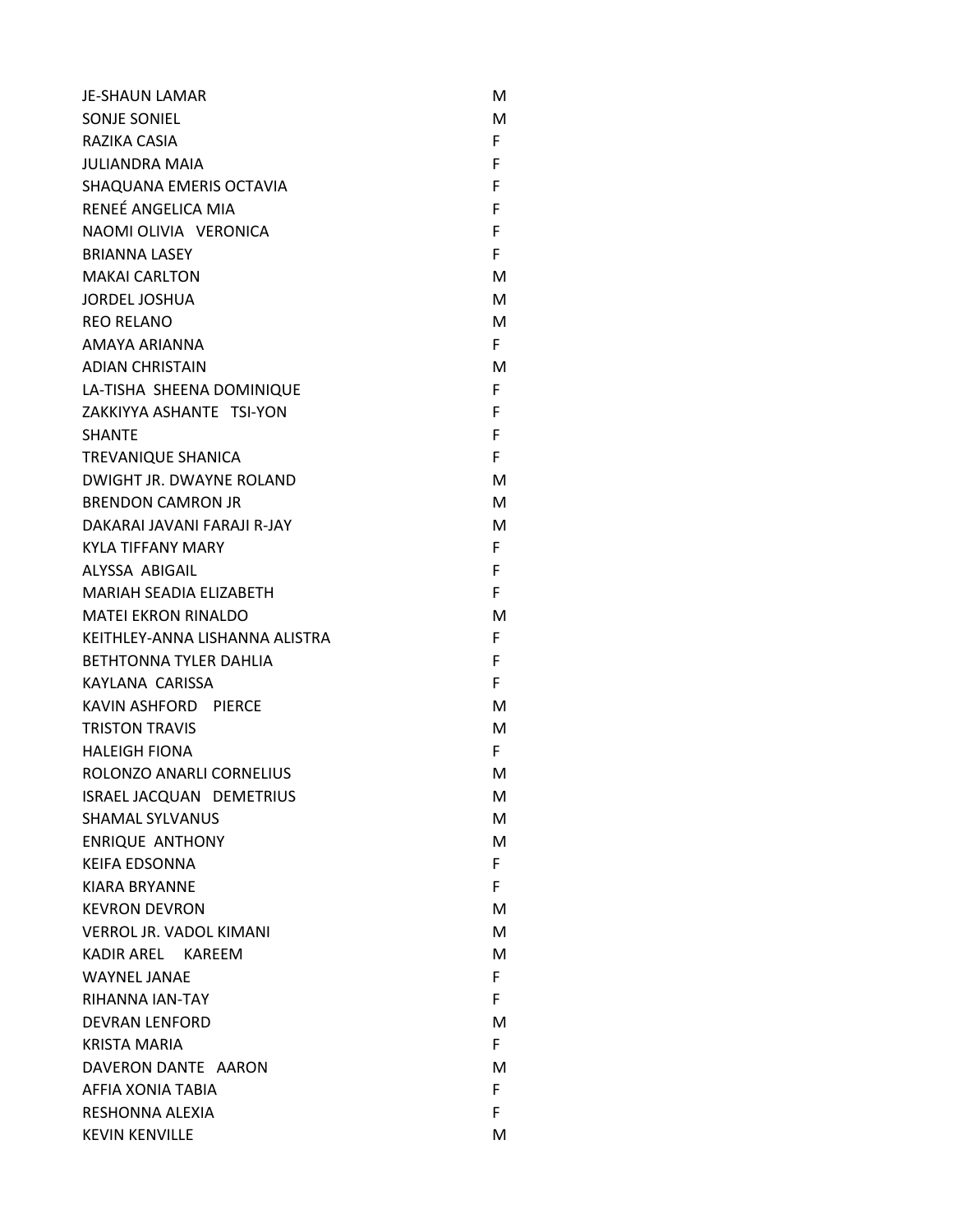| <b>J-KWAN CAVEEKE</b>               | м  |
|-------------------------------------|----|
| <b>CARLON ADDICHER</b>              | м  |
| <b>DELROY ALESSANDRO</b>            | М  |
| <b>ARRIELL KADEJAH MYIA</b>         | F. |
| <b>KESROY CALVIN RENIQUE JUNIOR</b> | м  |
| <b>FAITH CHRYSTEL LESANDRA</b>      | F. |
| <b>KADEN RAHEEM</b>                 | м  |
| <b>FREYA ARYON</b>                  | F. |
| <b>BLYSSE ARYA</b>                  | F  |
| SHAMYRA SHAKIRA                     | F  |
| <b>BLESSED TIFFANY</b>              | F  |
| ROXXANN VIKKI ANTONETTE             | F  |
| <b>CULLEEN Y'ANNA</b>               | F. |
| <b>CARLOS RUDOLPH</b>               | м  |
| ROZARIO JEVIN                       | м  |
| <b>SHANE JOVAN</b>                  | м  |
| KEDISHA CAMILIA J'MIYA              | F. |
| ROCINDA KIANNA                      | F. |
| <b>ADON STEWART</b>                 | м  |
| <b>RILEY DAWSON</b>                 | м  |
| <b>CHRISTIN SHANTAE</b>             | F. |
| NICHOLETTE NICKARA                  | F  |
| <b>AKWESI SHAKIRA</b>               | F  |
| SARANNA ZARIA KAITLYN               | F  |
| DEVIN RANDOLPH RICARDO              | м  |
| KADY AMELIA LANIQUE                 | F. |
| ANNELLA KAMELA ZIARRA               | F. |
| <b>SAMSON MURKO</b>                 | м  |
| LEO-J LUCAS OSHAN                   | м  |
| LENNY ABRAHAM BRADLEY               | м  |
| <b>SHAMIAH BREONNA</b>              | F  |
| SERENITY MILONIQUE VIOLA            | F. |
| <b>JADEN RALPH</b>                  | м  |
| SHANECIA KIMBERLY KADIA             | F. |
| ABRIANNA AMELIA                     | F. |
| <b>JORANNY DREXOL</b>               | м  |
| ETHAN JONATHAN AHMARI               | м  |
| NICHOLAS ORLANDO                    | м  |
| RENALDO ROLANDO DONALLY             | м  |
| RONALDO ROLANDO KENDOL              | м  |
| DILECIA DE ANDREA                   | F. |
| NATALIYAH MARIA                     | F. |
| <b>TYLER ALLAN</b>                  | м  |
| AMAIA JAIDENNE                      | F. |
| <b>NYOMIE RAYANNA</b>               | F. |
| AMIR MERVIN SAYEPHA T'SIDIQUE       | м  |
| KYLON EARLON JR.                    | М  |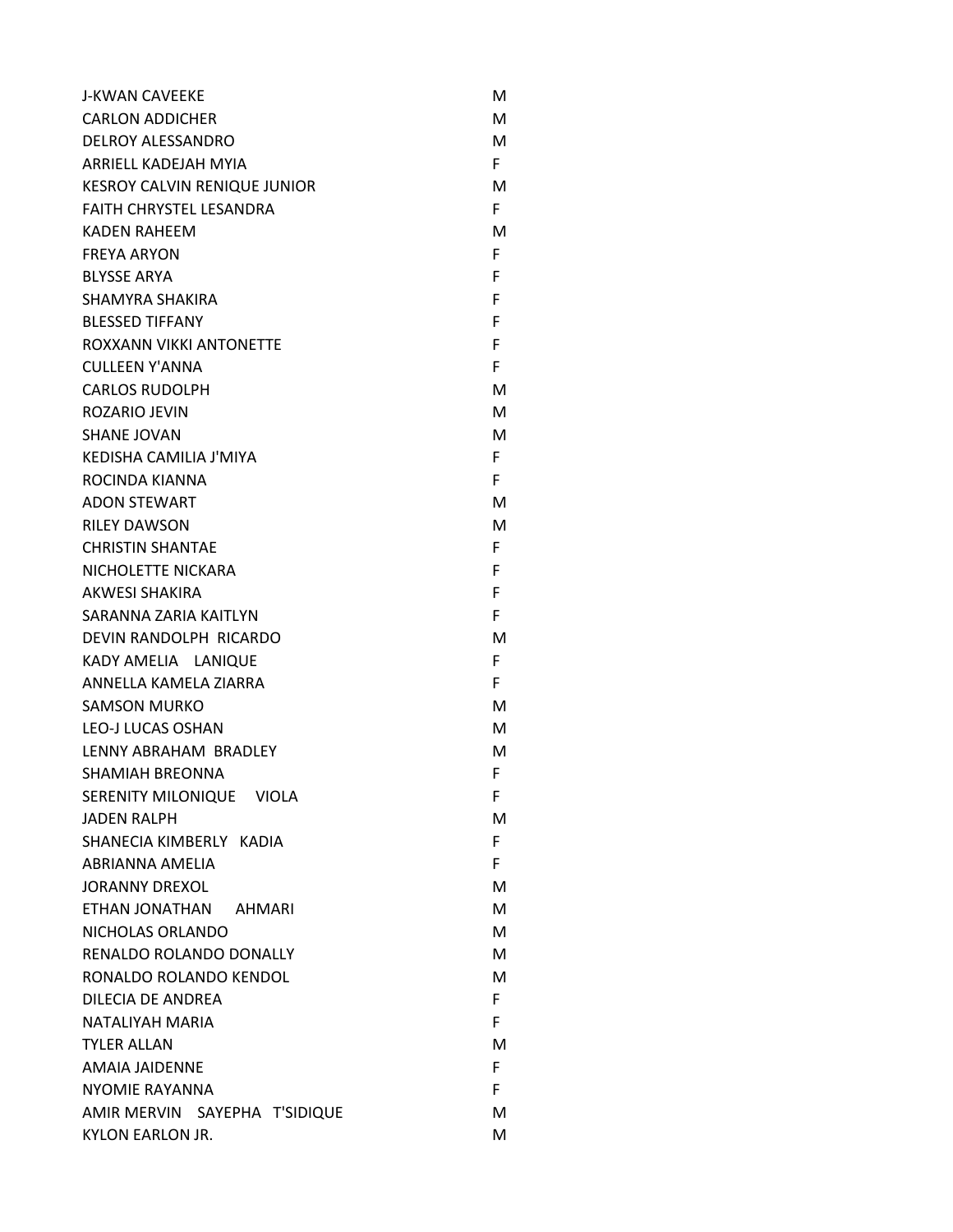| <b>ARYAH LENECIA</b>           | F  |
|--------------------------------|----|
| CITRON RAY-SHAUN               | м  |
| <b>DELROY ETHAN</b>            | м  |
| <b>CODY ROBERT</b>             | M  |
| <b>AMYAH SHANEZ</b>            | F. |
| <b>JADE ANASHA</b>             | F  |
| <b>ARIA KEYSHIA</b>            | F  |
| TSHORNA JEMEILLIA ORAISHA      | F  |
| <b>JENEA BRIANNA</b>           | F  |
| <b>CHAD RENRICK</b>            | м  |
| <b>JESSE MICAH</b>             | м  |
| ANIKA LEANNA                   | F. |
| <b>TYANA ARIEL</b>             | F  |
| ANELLA ANILA ANIKA             | F. |
| <b>JOSHUA ISAAC</b>            | м  |
| <b>ABIGAIL JULENE</b>          | F. |
| <b>DARREL DARRON</b>           | м  |
| <b>JANIQUE SYMONE HADASSAH</b> | F. |
| ZEDAN JORIAH KERROL            | м  |
| <b>NEANTO NARONO</b>           | м  |
| <b>KEVIN JAMARL NADRJ</b>      | м  |
| SKYE' JONAS LIAM               | м  |
| <b>ZENIQUE DENICA</b>          | F. |
| <b>JONELL NATALEE</b>          | F  |
| SAPPHIRE SIMONIQUE ANDRELIQUE  | F  |
| <b>OPRAH</b>                   | F. |
| <b>CHAZ TYREL</b>              | м  |
| <b>ABIGAIL RIAHANNA</b>        | F  |
| <b>JEREMIAH SAMUEL</b>         | м  |
| <b>ADONAL JOSIAH</b>           | м  |
| <b>CADENCE ZORAIDA</b>         | F. |
| <b>OBAMA</b>                   | M  |
| <b>KOIL AARON</b>              | М  |
| MELYSSA ZONIQUE HADASSA        | F. |
| <b>ONESTO JEVENSON</b>         | M  |
| <b>KYJON KYE JAMAR</b>         | М  |
| <b>MAJAI CEDRIC</b>            | м  |
| O.J MALCOLM CAIN               | M  |
| FRANNICA BRENNILIA ANTONICA    | F. |
| <b>JAVID DELWAYNE</b>          | M  |
| ALEXIA JÉANELLA                | F. |
| <b>KENRON LENRICK TORY</b>     | M  |
| TREY-SEAN MICAH JAIWON         | м  |
| ATHNIELA SHENIELA              | F. |
| KAYLEAH SORIYAH DEKODA         | F. |
| <b>NERIAH ZIMIRA</b>           | F  |
| MALIQUE DERON                  | M  |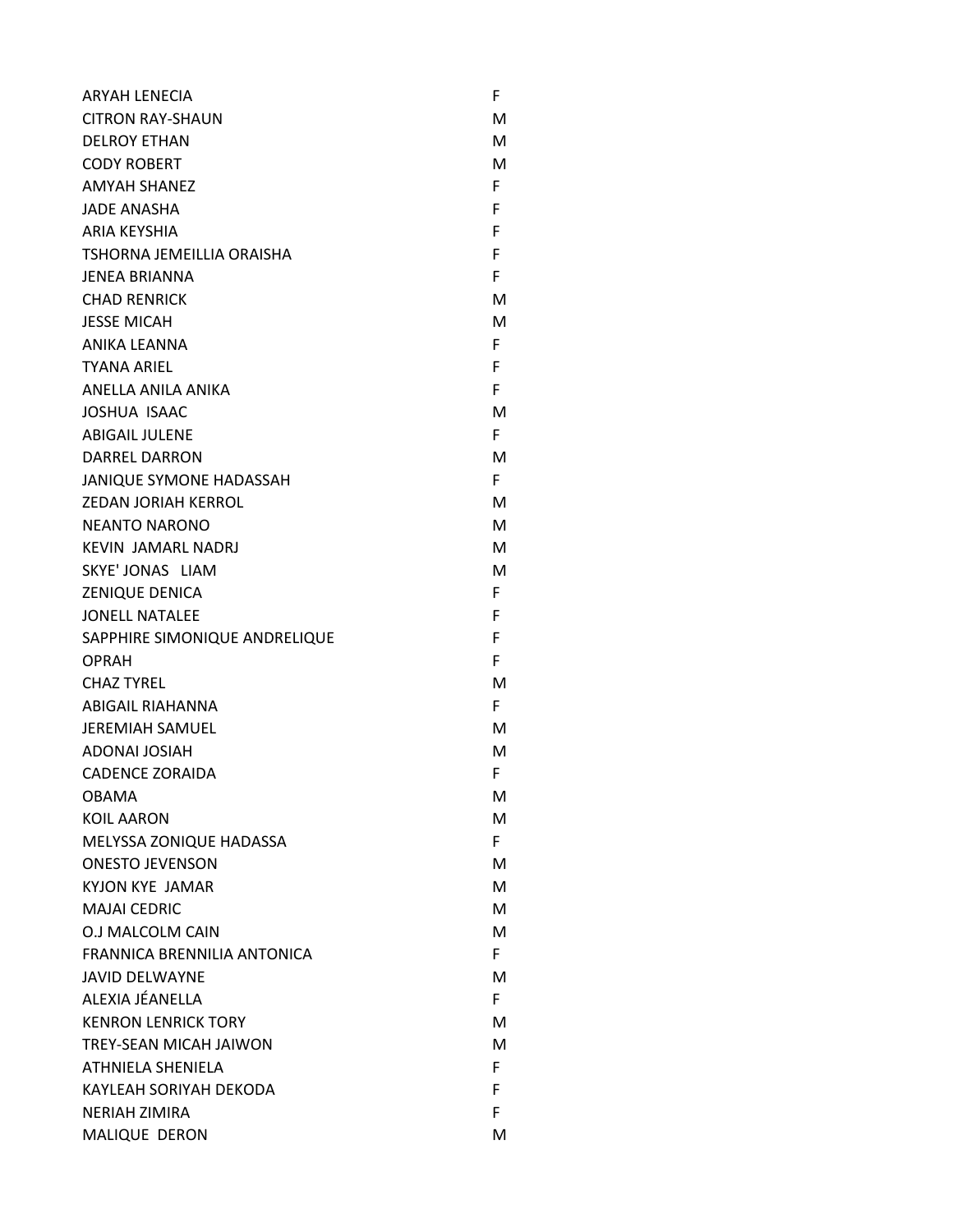| <b>AIAY MARCUS</b>            | м |
|-------------------------------|---|
| <b>DESREEN AKEILLA</b>        | F |
| KEMARR JAN BARRACK            | м |
| KE-NEIL VANISSA ANN-MARIE     | F |
| JOASH ORVELL REUEL            | м |
| <b>AIDEN R</b>                | м |
| SEYONNEY WHITNEY BRIANNA      | F |
| <b>JEVISHA APRIL</b>          | F |
| DEVONTE LESROY MARLON         | м |
| ALISHA SIMEONA                | F |
| <b>ASHLEY VANESHA</b>         | F |
| <b>SHANNIA</b>                | F |
| <b>BETHANY EUNICE AMARIAH</b> | F |
| <b>SAPPHIRE VERFLEUR</b>      | F |
| BRENNON RAYNOLD RENNY         | M |
| KADEJA AUDRIA                 | F |
| <b>RAEKWON AUDRE</b>          | м |
| <b>KESHRON NYRON OLANDO</b>   | м |
| JORANI JEREMIAH JERMAIN       | м |
| AMELIA LEISHA                 | F |
| HAO ZHE                       | M |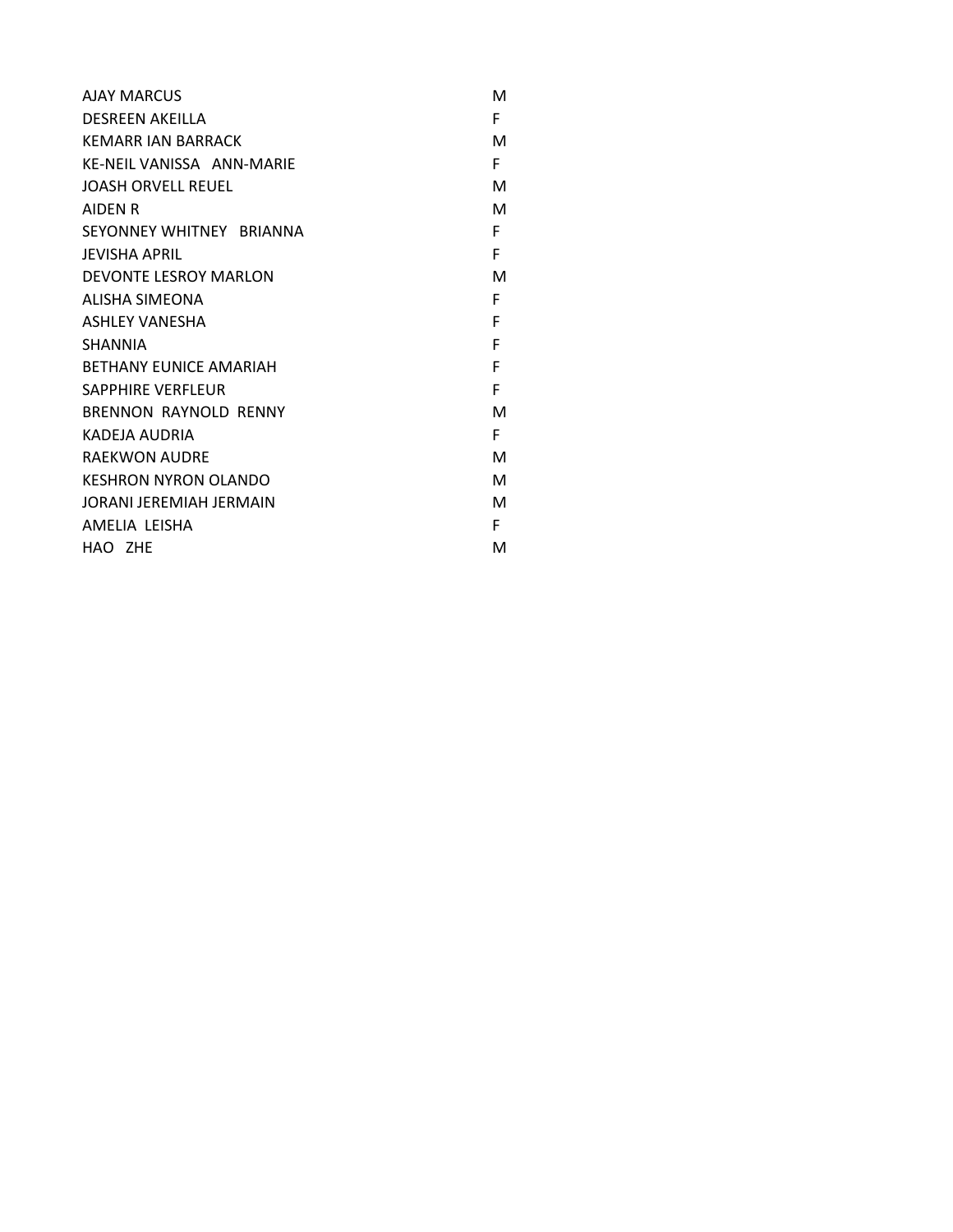**SCHOOL** BELMONT GOVERNMENT ST MARY'S ROMAN CATHOLIC MARY HUTCHINSON PRIMARY DICKSON METHODIST GEORGETOWN GOVERNMENT LAYOU GOVERNMENT CHATEAUBELAIR METHODIST KINGSTOWN PREPARATORY QUESTELLES GOVERNMENT CALDER GOVERNMENT RICHLAND PARK S. D. A KINGSTOWN ANGLICAN STEPHANIE BROWNE PRIMARY PAGET FARM GOVERNMENT WESTWOOD METHODIST PRIMARY STEPHANIE BROWNE PRIMARY KINGSTOWN PREPARATORY FITZ HUGHES GOVERNMENT KINGSTOWN PREPARATORY QUESTELLES GOVERNMENT ST MARY'S ROMAN CATHOLIC UNION METHODIST PRIMARY ARGYLE PRIMARY KINGSTOWN GOVERNMENT BIABOU METHODIST LAYOU GOVERNMENT KINGSTOWN PREPARATORY LAYOU GOVERNMENT C. W. PRESCOD PRIMARY RICHLAND PARK GOVERNMENT RICHLAND PARK S. D. A EVESHAM METHODIST ST MARY'S ROMAN CATHOLIC MARRIAQUA GOVERNMENT CALLIAQUA ANGLICAN KINGSTOWN PREPARATORY SOUTH RIVERS METHODIST PARK HILL GOVERNMENT SOUTH RIVERS METHODIST LANGLEY PARK GOVERNMENT BRIGHTON METHODIST KINGSTOWN PREPARATORY KINGSTOWN PREPARATORY KINGSTOWN PREPARATORY SOUTH RIVERS METHODIST C. W. PRESCOD PRIMARY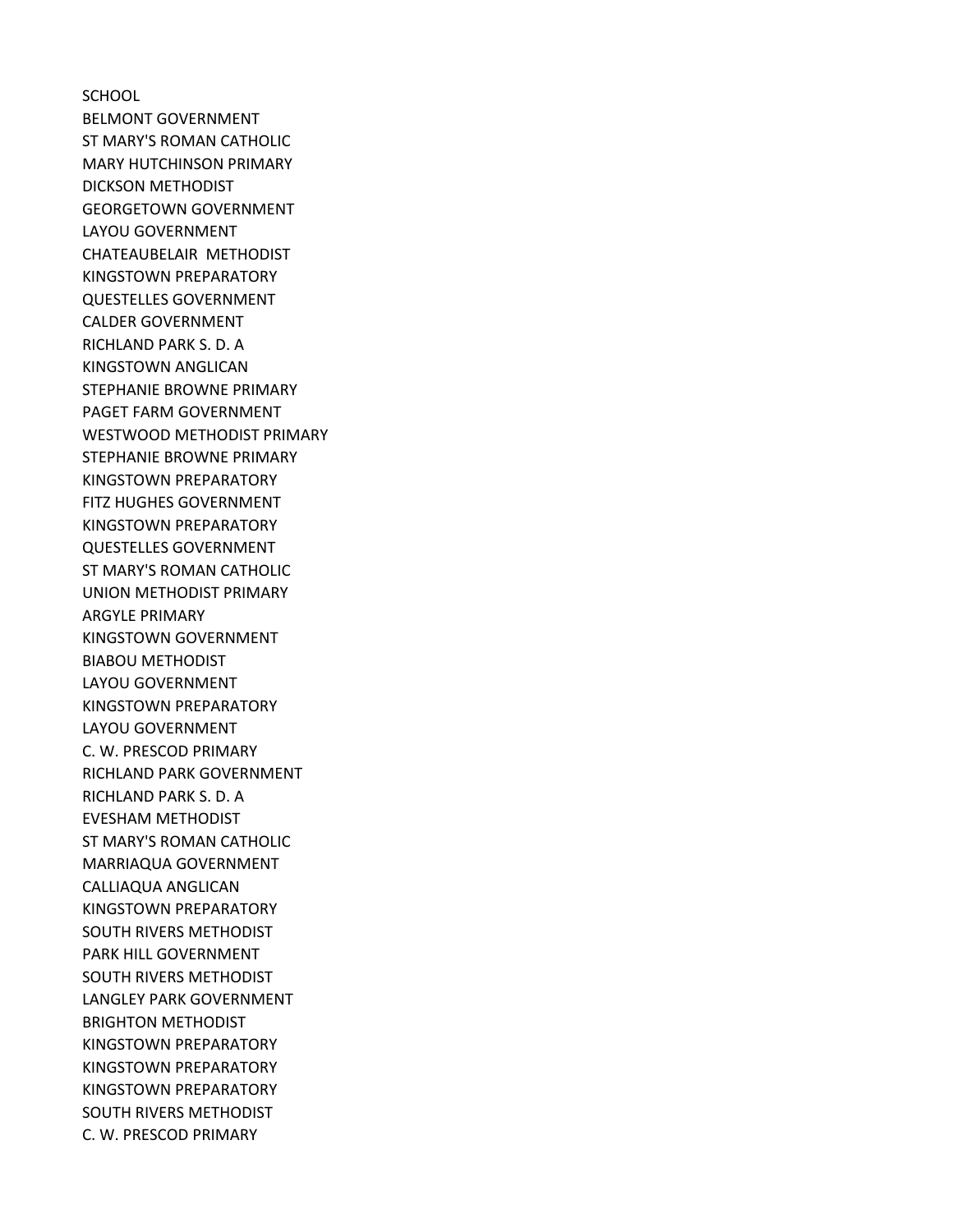MARRIAQUA GOVERNMENT WINDSOR PRIMARY WINDSOR PRIMARY KINGSTOWN GOVERNMENT BARROUALLIE GOVERNMENT WINDSOR PRIMARY KINGSTOWN PREPARATORY ST MARY'S ROMAN CATHOLIC QUESTELLES GOVERNMENT WINDSOR PRIMARY PETERSVILLE PRIMARY KINGSTOWN PREPARATORY QUESTELLES GOVERNMENT KINGSTOWN ANGLICAN GEORGETOWN GOVERNMENT SION HILL GOVERNMENT PARK HILL GOVERNMENT CLARE VALLEY GOVERNMENT KINGSTOWN PREPARATORY SANDY BAY GOVERNMENT SANDY BAY GOVERNMENT BIABOU METHODIST SANDY BAY GOVERNMENT OWIA GOVERNMENT SPRING VILLAGE METHODIST KINGSTOWN PREPARATORY QUESTELLES GOVERNMENT GEORGETOWN GOVERNMENT C. W. PRESCOD PRIMARY ST MARY'S ROMAN CATHOLIC TOURAMA GOVERNMENT GREGGS GOVERNMENT SANDY BAY GOVERNMENT SOUTH RIVERS METHODIST QUESTELLES GOVERNMENT SANDY BAY GOVERNMENT BELAIR GOVERNMENT SANDY BAY GOVERNMENT MARRIAQUA GOVERNMENT KINGSTOWN GOVERNMENT GEORGETOWN GOVERNMENT SANDY BAY GOVERNMENT SOUTH RIVERS METHODIST BEQUIA ANGLICAN PRIMARY ST MARY'S ROMAN CATHOLIC KINGSTOWN PREPARATORY BARROUALLIE GOVERNMENT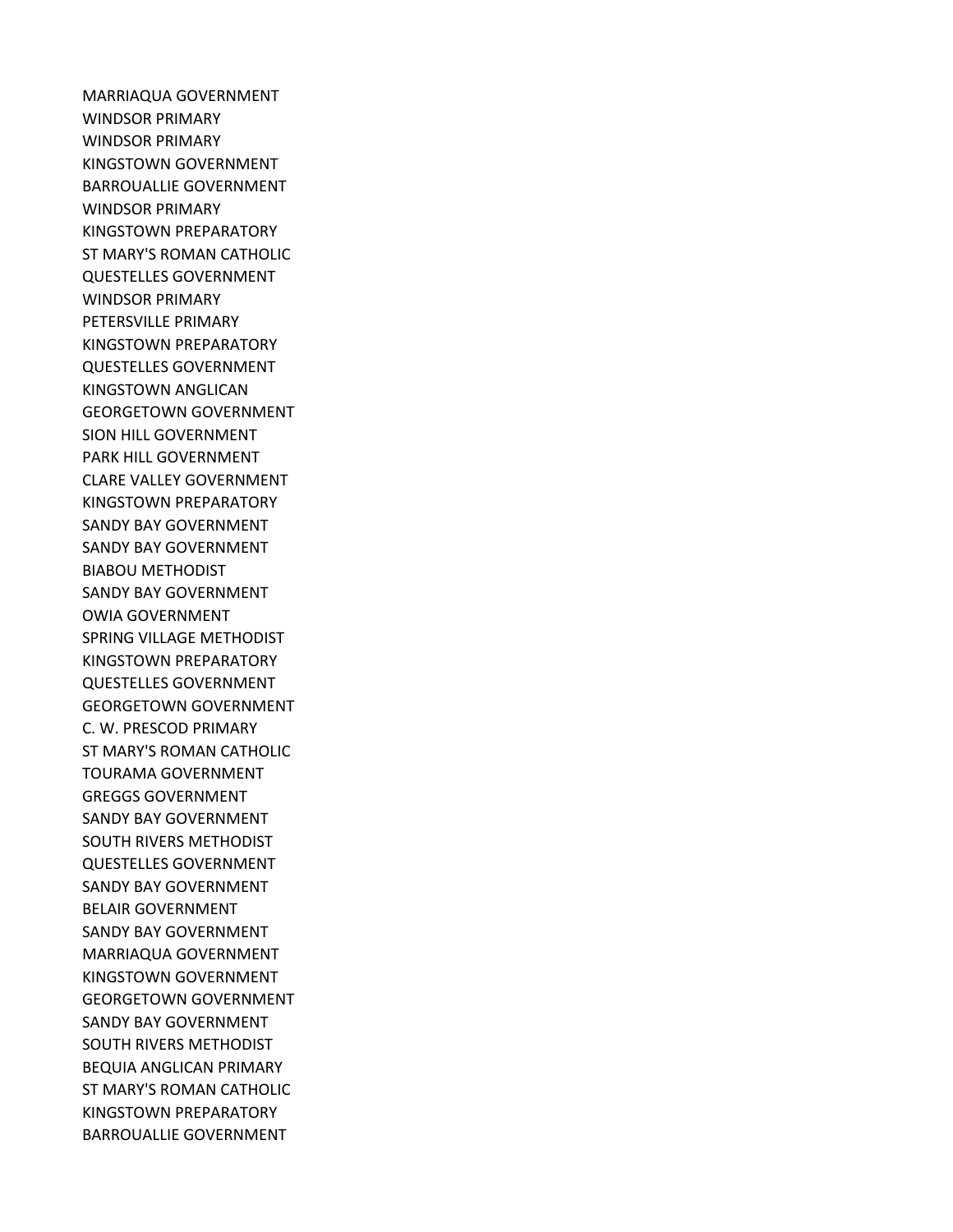BARROUALLIE GOVERNMENT GOMEA METHODIST RICHLAND PARK S. D. A ST MARY'S ROMAN CATHOLIC LOWMANS WINDWARD ANGLICAN SOUTH RIVERS METHODIST MAYREAU GOVERNMENT KINGSTOWN PREPARATORY ST MARY'S ROMAN CATHOLIC KINGSTOWN ANGLICAN RICHLAND PARK GOVERNMENT COLONARIE GOVERNMENT BEQUIA ANGLICAN PRIMARY C. W. PRESCOD PRIMARY KINGSTOWN PREPARATORY ST MARY'S ROMAN CATHOLIC STUBBS GOVERNMENT BARROUALLIE GOVERNMENT BARROUALLIE GOVERNMENT LOWER BAY PRIMARY SCHOOL C. W. PRESCOD PRIMARY KINGSTOWN PREPARATORY KINGSTOWN ANGLICAN GEORGETOWN GOVERNMENT CANE END GOVERNMENT KINGSTOWN GOVERNMENT ST MARY'S ROMAN CATHOLIC ST MARY'S ROMAN CATHOLIC DICKSON METHODIST QUESTELLES GOVERNMENT KINGSTOWN PREPARATORY SPRING VILLAGE METHODIST COLONARIE GOVERNMENT RICHLAND PARK GOVERNMENT PAGET FARM GOVERNMENT BELMONT GOVERNMENT MUSTIQUE GOVERNMENT LOWMANS LEEWARD ANGLICAN CHATEAUBELAIR METHODIST KINGSTOWN PREPARATORY EVESHAM METHODIST SANDY BAY GOVERNMENT CHATEAUBELAIR METHODIST FAIR HALL PRIMARY KINGSTOWN GOVERNMENT BUCCAMENT GOVERNMENT RICHLAND PARK S. D. A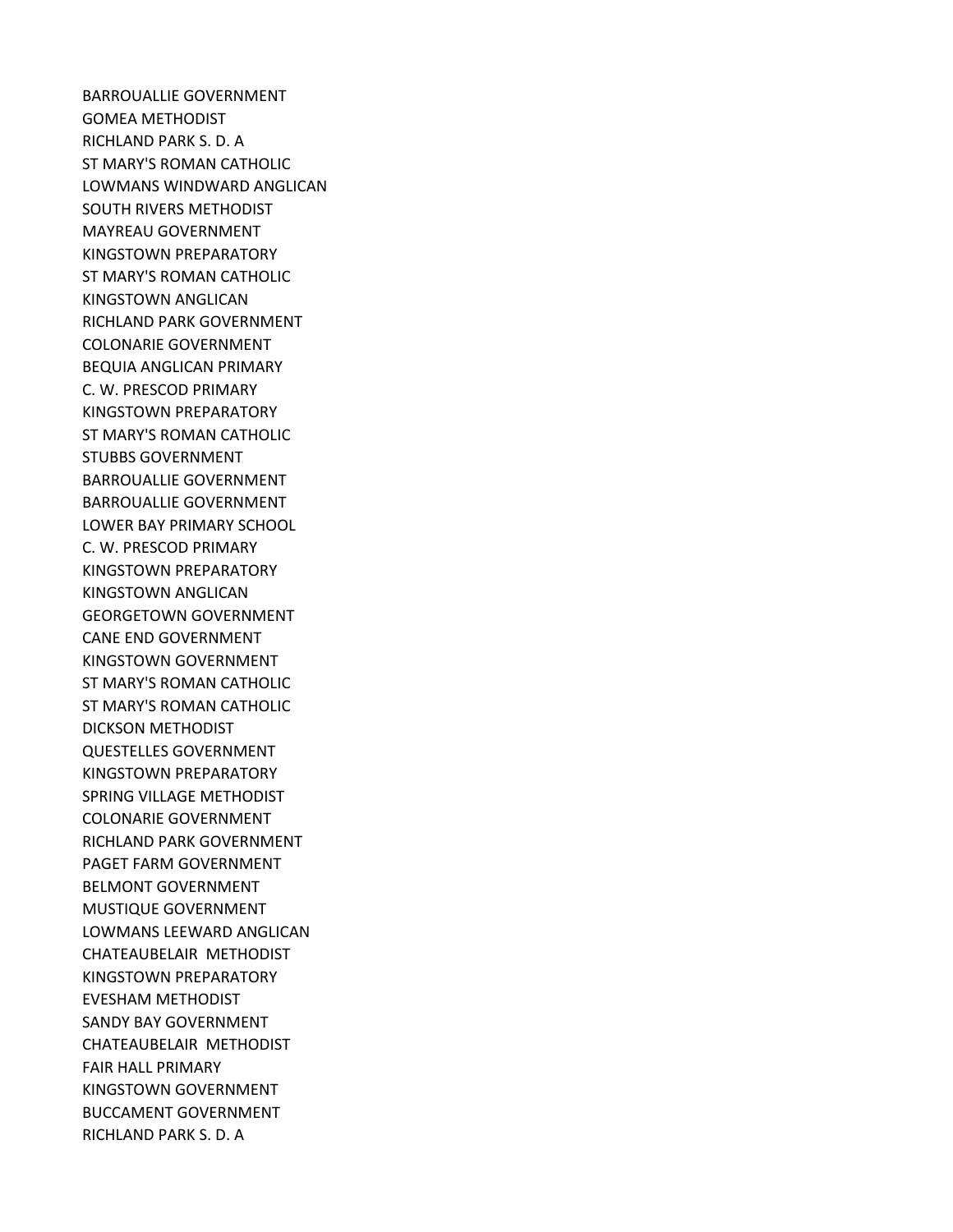KINGSTOWN PREPARATORY KINGSTOWN GOVERNMENT LODGE VILLAGE GOVERNMENT PARK HILL GOVERNMENT BARROUALLIE ANGLICAN SANDY BAY GOVERNMENT BELMONT GOVERNMENT CANOUAN GOVERNMENT C. W. PRESCOD PRIMARY C. W. PRESCOD PRIMARY KINGSTOWN ANGLICAN UNION METHODIST PRIMARY CALLIAQUA ANGLICAN ST MARY'S ROMAN CATHOLIC QUESTELLES GOVERNMENT BARROUALLIE GOVERNMENT ST MARY'S ROMAN CATHOLIC BELAIR GOVERNMENT LOWMANS LEEWARD ANGLICAN PAMELUS BURKE PRIMARY TROUMACA GOVERNMENT LANGLEY PARK GOVERNMENT DICKSON METHODIST C. W. PRESCOD PRIMARY COLONARIE GOVERNMENT BUCCAMENT GOVERNMENT BARROUALLIE GOVERNMENT LODGE VILLAGE GOVERNMENT STEPHANIE BROWNE PRIMARY LODGE VILLAGE GOVERNMENT CANOUAN GOVERNMENT C. W. PRESCOD PRIMARY LEEWARD DISTRICT S.D.A BELMONT GOVERNMENT LOWMANS LEEWARD ANGLICAN LOWMANS LEEWARD ANGLICAN LAUDERS PRIMARY QUESTELLES GOVERNMENT UNION METHODIST PRIMARY CLARE VALLEY GOVERNMENT CALDER GOVERNMENT BELMONT GOVERNMENT CLARE VALLEY GOVERNMENT PAMELUS BURKE PRIMARY GEORGETOWN GOVERNMENT GEORGETOWN GOVERNMENT BIABOU METHODIST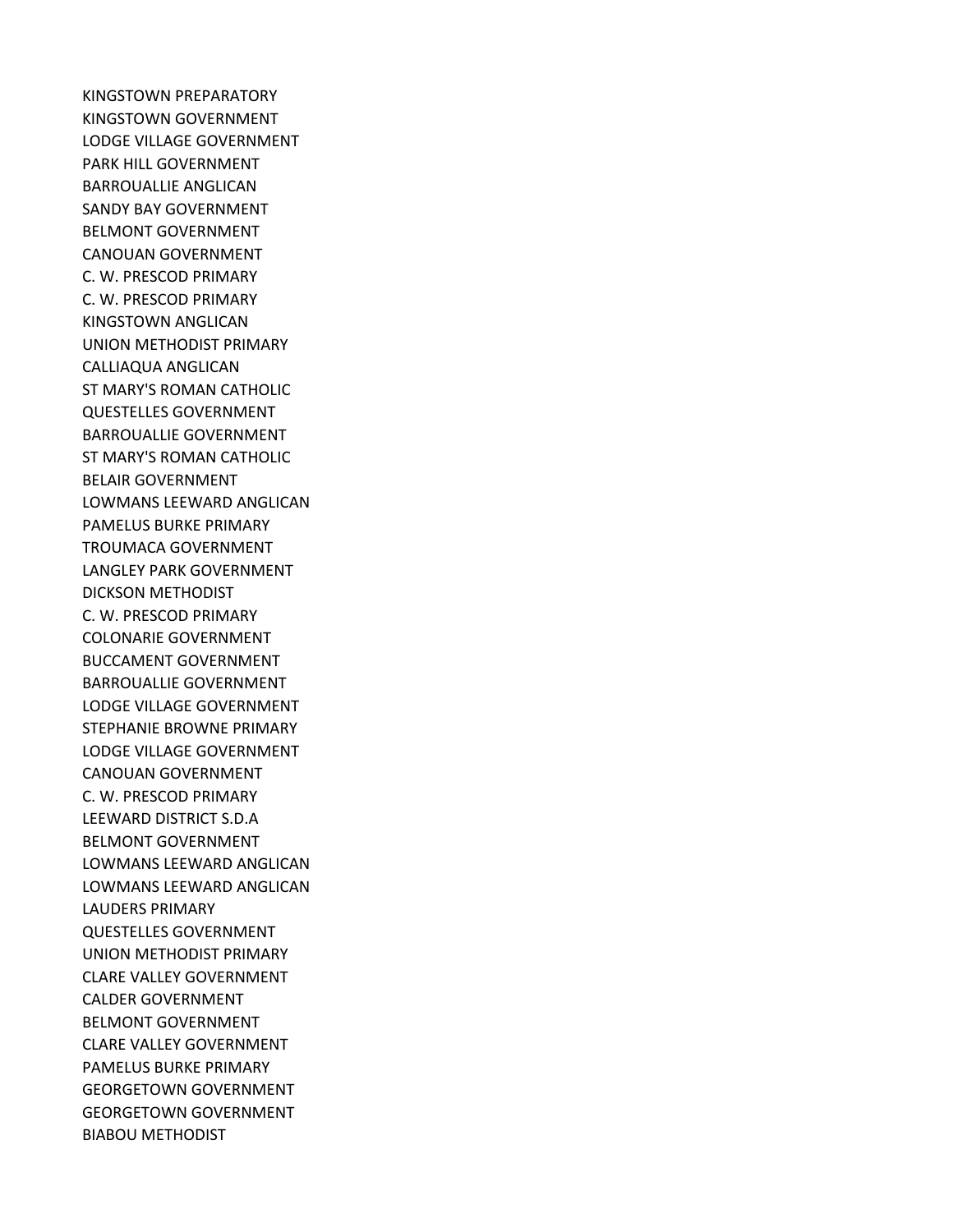PAMELUS BURKE PRIMARY C. W. PRESCOD PRIMARY ST MARY'S ROMAN CATHOLIC KINGSTOWN ANGLICAN PAMELUS BURKE PRIMARY BARROUALLIE GOVERNMENT KINGSTOWN PREPARATORY KINGSTOWN PREPARATORY PAGET FARM GOVERNMENT PAGET FARM GOVERNMENT ARGYLE PRIMARY BEQUIA ANGLICAN PRIMARY KINGSTOWN GOVERNMENT STUBBS GOVERNMENT BIABOU METHODIST CALLIAQUA ANGLICAN BELAIR GOVERNMENT C. W. PRESCOD PRIMARY GOMEA METHODIST MARRIAQUA GOVERNMENT GEORGETOWN GOVERNMENT SUGAR MILL ACADEMY TROUMACA GOVERNMENT LOWMANS LEEWARD ANGLICAN C. W. PRESCOD PRIMARY FAIR HALL PRIMARY TOURAMA GOVERNMENT LAYOU GOVERNMENT RICHLAND PARK GOVERNMENT BRIGHTON METHODIST LAYOU GOVERNMENT PETERSVILLE PRIMARY C. W. PRESCOD PRIMARY STUBBS GOVERNMENT UNION METHODIST PRIMARY BEQUIA ANGLICAN PRIMARY MARRIAQUA GOVERNMENT GEORGETOWN GOVERNMENT C. W. PRESCOD PRIMARY MARY HUTCHINSON PRIMARY RICHLAND PARK S. D. A FAIR HALL PRIMARY FITZ HUGHES GOVERNMENT LODGE VILLAGE GOVERNMENT ST MARY'S ROMAN CATHOLIC ARGYLE PRIMARY ARGYLE PRIMARY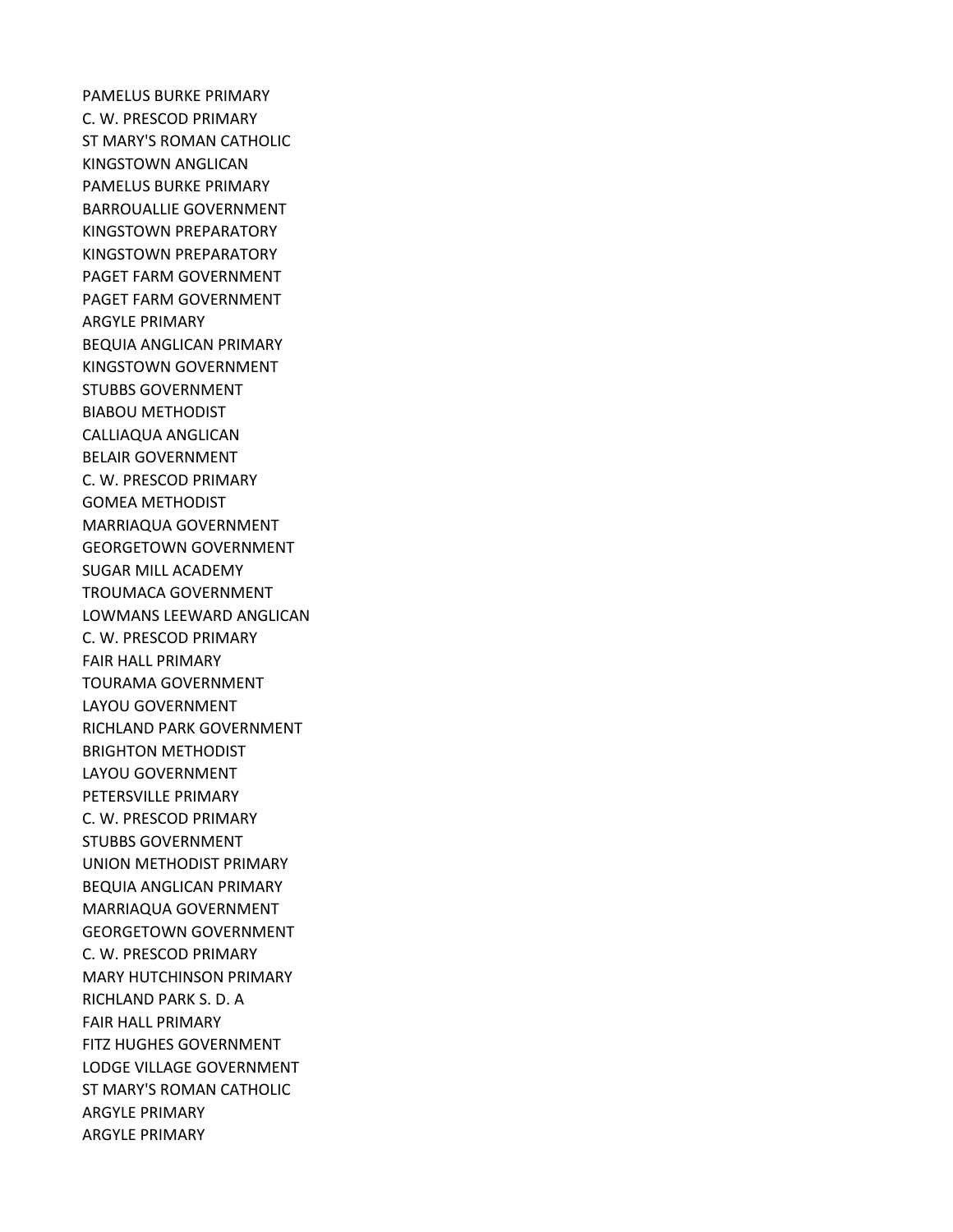STUBBS GOVERNMENT FAIR HALL PRIMARY CANE END GOVERNMENT LANGLEY PARK GOVERNMENT LAUDERS PRIMARY KINGSTOWN PREPARATORY LOWMANS LEEWARD ANGLICAN QUESTELLES GOVERNMENT LOWMANS LEEWARD ANGLICAN LOWMANS LEEWARD ANGLICAN OWIA GOVERNMENT MUSTIQUE GOVERNMENT ST MARY'S ROMAN CATHOLIC WINDSOR PRIMARY MUSTIQUE GOVERNMENT KINGSTOWN PREPARATORY ST MARY'S ROMAN CATHOLIC RICHLAND PARK S. D. A C. W. PRESCOD PRIMARY FITZ HUGHES GOVERNMENT LOWMANS LEEWARD ANGLICAN C. W. PRESCOD PRIMARY LANGLEY PARK GOVERNMENT CALDER GOVERNMENT CANOUAN GOVERNMENT ARGYLE PRIMARY QUESTELLES GOVERNMENT GREGGS GOVERNMENT KINGSTOWN GOVERNMENT LOWMANS WINDWARD ANGLICAN SPRING VILLAGE METHODIST UNION METHODIST PRIMARY CANE END GOVERNMENT SUGAR MILL ACADEMY KINGSTOWN GOVERNMENT WESTWOOD METHODIST PRIMARY C. W. PRESCOD PRIMARY C. W. PRESCOD PRIMARY KINGSTOWN PREPARATORY KINGSTOWN GOVERNMENT STEPHANIE BROWNE PRIMARY BARROUALLIE ANGLICAN KINGSTOWN PREPARATORY C. W. PRESCOD PRIMARY LOWMANS WINDWARD ANGLICAN RICHLAND PARK GOVERNMENT CANOUAN GOVERNMENT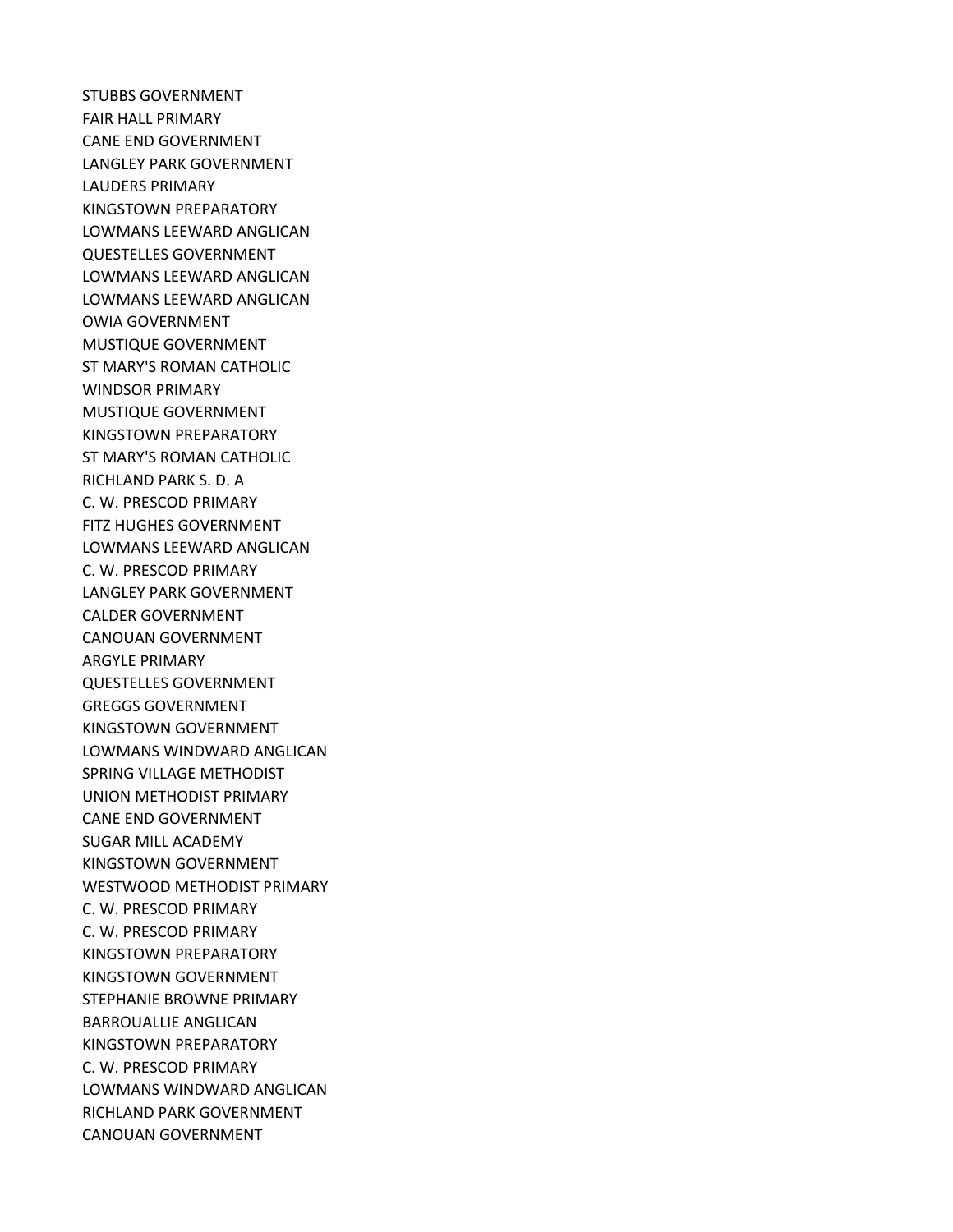ST MARY'S ROMAN CATHOLIC CANOUAN GOVERNMENT FAIR HALL PRIMARY MAYREAU GOVERNMENT SUNSHINE SPECIAL NEEDS CANOUAN GOVERNMENT SANDY BAY GOVERNMENT STUBBS GOVERNMENT C. W. PRESCOD PRIMARY TROUMACA GOVERNMENT PAMELUS BURKE PRIMARY MARY HUTCHINSON PRIMARY KINGSTOWN PREPARATORY MUSTIQUE GOVERNMENT MARY HUTCHINSON PRIMARY WINDSOR PRIMARY RICHLAND PARK S. D. A LAYOU GOVERNMENT LANGLEY PARK GOVERNMENT ST MARY'S ROMAN CATHOLIC GEORGETOWN GOVERNMENT DIAMOND GOVERNMENT QUESTELLES GOVERNMENT BEQUIA ANGLICAN PRIMARY LANGLEY PARK GOVERNMENT KINGSTOWN PREPARATORY ST MARY'S ROMAN CATHOLIC CALDER GOVERNMENT KINGSTOWN ANGLICAN LODGE VILLAGE GOVERNMENT LAUDERS PRIMARY LAYOU GOVERNMENT C. W. PRESCOD PRIMARY MARRIAQUA GOVERNMENT C. W. PRESCOD PRIMARY TOURAMA GOVERNMENT TROUMACA GOVERNMENT CHATEAUBELAIR METHODIST C. W. PRESCOD PRIMARY WINDSOR PRIMARY GEORGETOWN GOVERNMENT ST MARY'S ROMAN CATHOLIC KINGSTOWN PREPARATORY KINGSTOWN PREPARATORY LODGE VILLAGE GOVERNMENT C. W. PRESCOD PRIMARY COLONARIE GOVERNMENT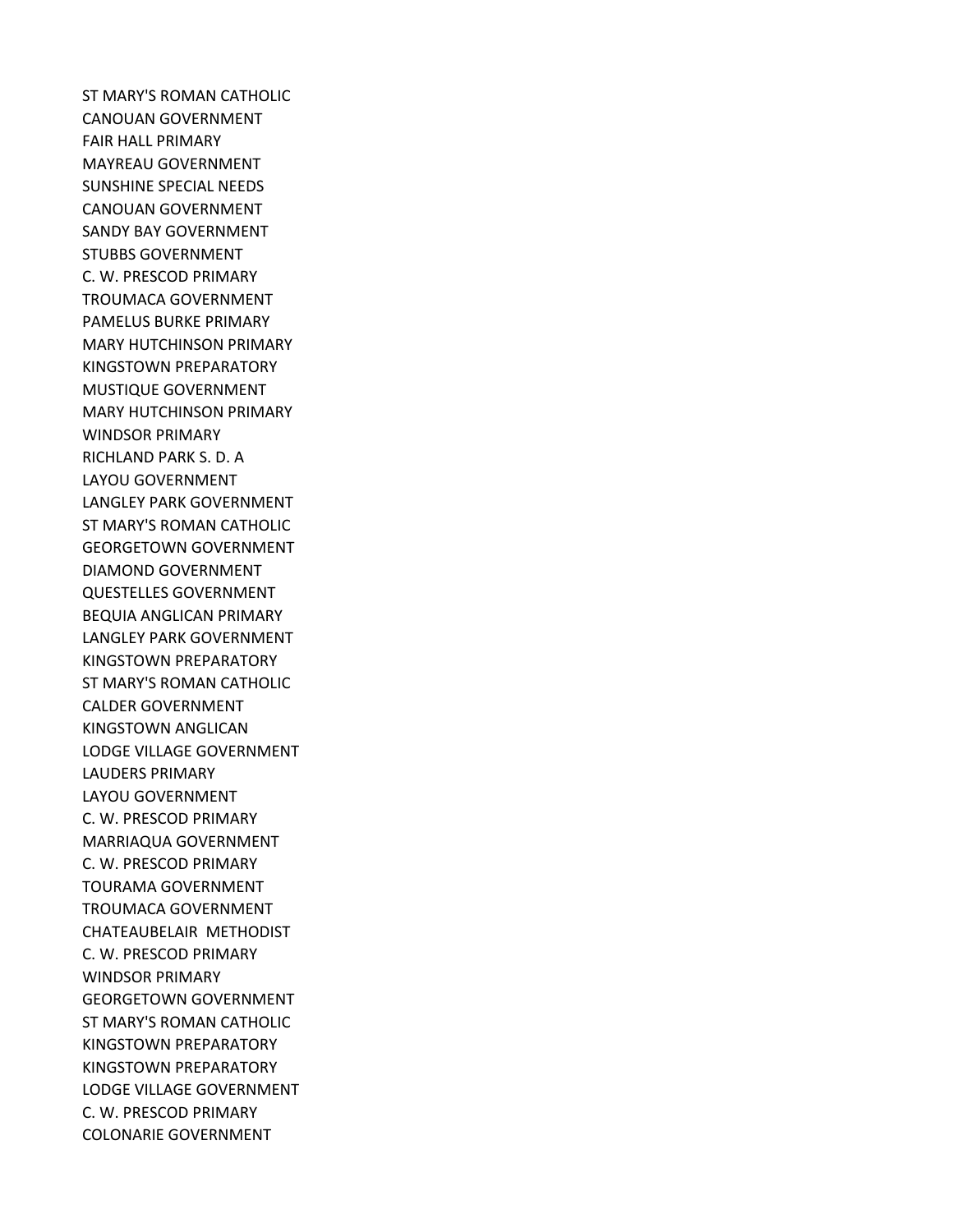ST MARY'S ROMAN CATHOLIC DIAMOND GOVERNMENT KINGSTOWN PREPARATORY QUESTELLES GOVERNMENT QUESTELLES GOVERNMENT KINGSTOWN PREPARATORY SANDY BAY GOVERNMENT LAUDERS PRIMARY KINGSTOWN PREPARATORY ST MARY'S ROMAN CATHOLIC CLARE VALLEY GOVERNMENT KINGSTOWN PREPARATORY BEQUIA ANGLICAN PRIMARY LEEWARD DISTRICT S.D.A C. W. PRESCOD PRIMARY ST MARY'S ROMAN CATHOLIC BELMONT GOVERNMENT SCHOOL FOR CHILDREN WITH SPECIAL NEEDS GEORGETOWN GEORGETOWN GOVERNMENT BIABOU METHODIST FAIR HALL PRIMARY SION HILL GOVERNMENT KINGSTOWN PREPARATORY BEQUIA ANGLICAN PRIMARY COLONARIE GOVERNMENT LODGE VILLAGE GOVERNMENT MARY HUTCHINSON PRIMARY C. W. PRESCOD PRIMARY KINGSTOWN PREPARATORY ST MARY'S ROMAN CATHOLIC SUGAR MILL ACADEMY ST MARY'S ROMAN CATHOLIC C. W. PRESCOD PRIMARY LOWMANS LEEWARD ANGLICAN PETERSVILLE PRIMARY LODGE VILLAGE GOVERNMENT C. W. PRESCOD PRIMARY C. W. PRESCOD PRIMARY TROUMACA GOVERNMENT BRIGHTON METHODIST COLONARIE GOVERNMENT UNION METHODIST PRIMARY GEORGETOWN GOVERNMENT GOMEA METHODIST ST MARY'S ROMAN CATHOLIC SUGAR MILL ACADEMY BIABOU METHODIST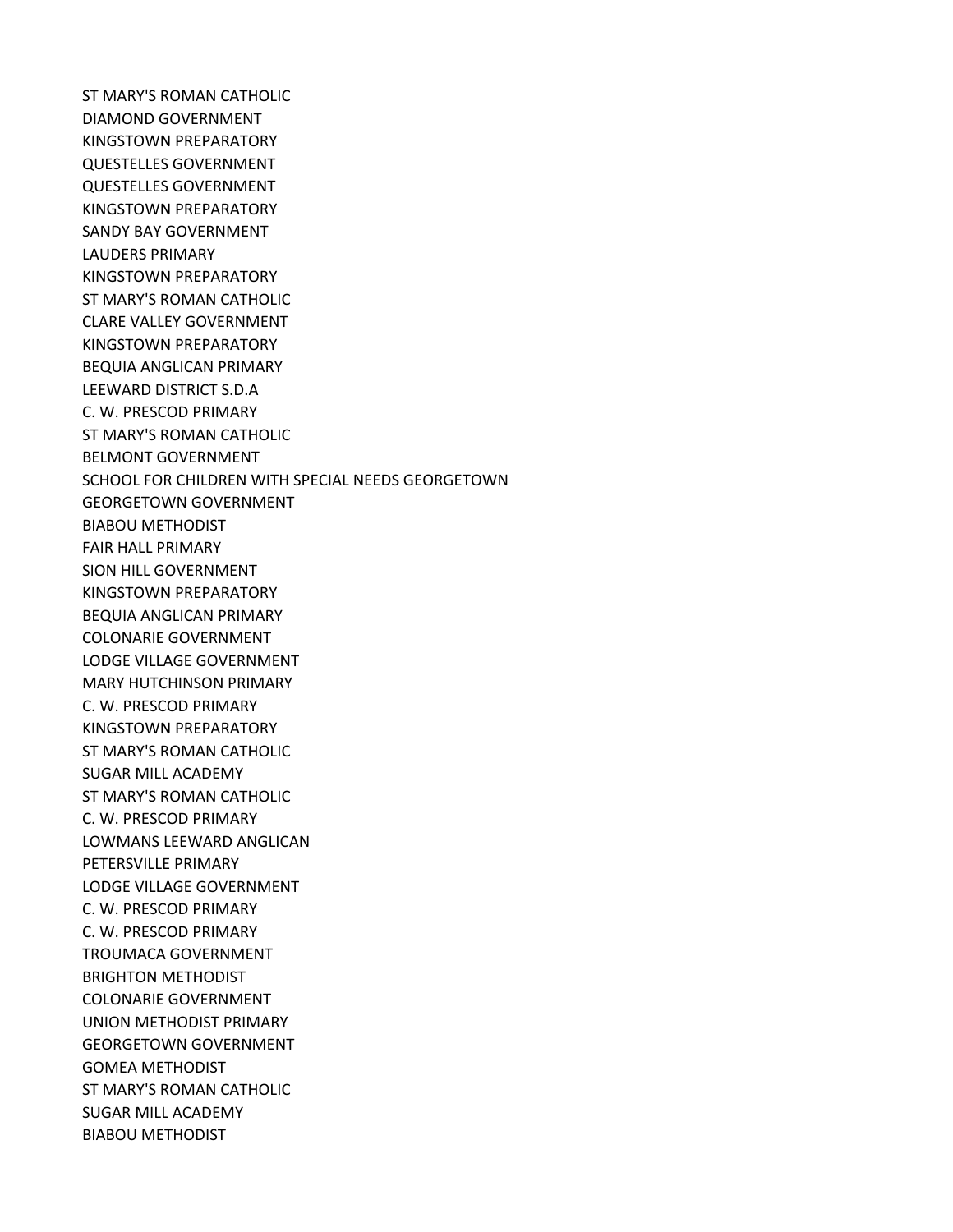PAGET FARM GOVERNMENT PETERSVILLE PRIMARY CALLIAQUA ANGLICAN BEQUIA ANGLICAN PRIMARY MUSTIQUE GOVERNMENT WINDSOR PRIMARY CALLIAQUA ANGLICAN LANGLEY PARK GOVERNMENT LEEWARD DISTRICT S.D.A LAYOU GOVERNMENT GEORGETOWN GOVERNMENT PAMELUS BURKE PRIMARY TROUMACA GOVERNMENT KINGSTOWN PREPARATORY BELAIR GOVERNMENT C. W. PRESCOD PRIMARY C. W. PRESCOD PRIMARY BARROUALLIE GOVERNMENT SOUTH RIVERS METHODIST SOUTH RIVERS METHODIST BEQUIA ANGLICAN PRIMARY KINGSTOWN PREPARATORY BARROUALLIE ANGLICAN GEORGETOWN GOVERNMENT GEORGETOWN GOVERNMENT RICHLAND PARK S. D. A LODGE VILLAGE GOVERNMENT CALLIAQUA ANGLICAN FAIR HALL PRIMARY UNION METHODIST PRIMARY FAIR HALL PRIMARY LOWMANS WINDWARD ANGLICAN DIAMOND GOVERNMENT MARY HUTCHINSON PRIMARY ST MARY'S ROMAN CATHOLIC KINGSTOWN PREPARATORY PAMELUS BURKE PRIMARY C. W. PRESCOD PRIMARY C. W. PRESCOD PRIMARY DICKSON METHODIST CANOUAN GOVERNMENT WESTWOOD METHODIST PRIMARY GEORGETOWN GOVERNMENT BELAIR GOVERNMENT PAMELUS BURKE PRIMARY GOMEA METHODIST ST MARY'S ROMAN CATHOLIC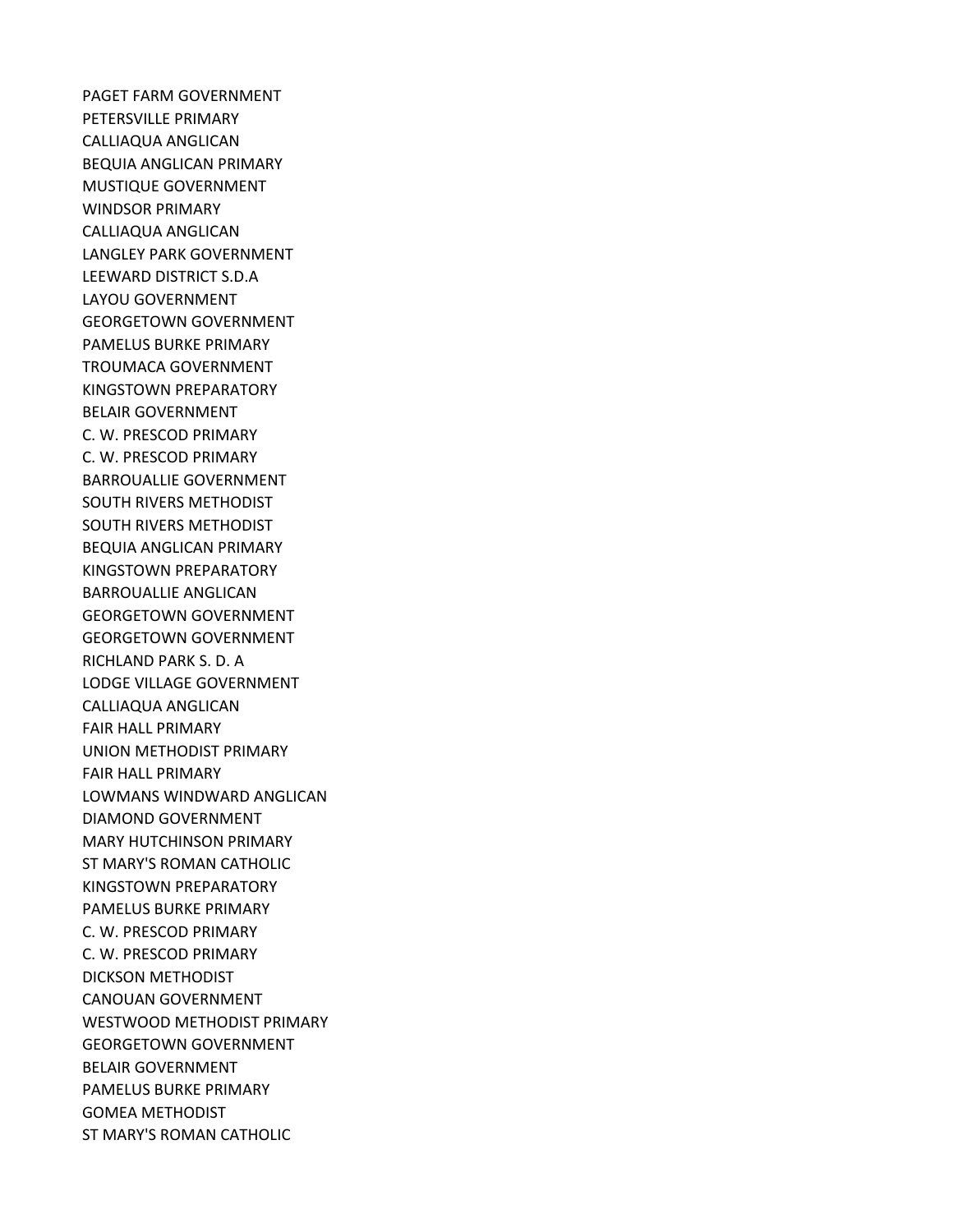KINGSTOWN ANGLICAN LODGE VILLAGE GOVERNMENT KINGSTOWN GOVERNMENT LOWMANS LEEWARD ANGLICAN SION HILL GOVERNMENT LODGE VILLAGE GOVERNMENT KINGSTOWN PREPARATORY QUESTELLES GOVERNMENT C. W. PRESCOD PRIMARY GREGGS GOVERNMENT QUESTELLES GOVERNMENT KINGSTOWN PREPARATORY UNION METHODIST PRIMARY BRIGHTON METHODIST BEQUIA S. D. A KINGSTOWN ANGLICAN CALLIAQUA ANGLICAN BEQUIA ANGLICAN PRIMARY WESTWOOD METHODIST PRIMARY UNION METHODIST PRIMARY GEORGETOWN GOVERNMENT SION HILL GOVERNMENT KINGSTOWN GOVERNMENT PARK HILL GOVERNMENT FAIR HALL PRIMARY BRIGHTON METHODIST ST MARY'S ROMAN CATHOLIC C. W. PRESCOD PRIMARY C. W. PRESCOD PRIMARY GEORGETOWN GOVERNMENT BRIGHTON METHODIST ST MARY'S ROMAN CATHOLIC LODGE VILLAGE GOVERNMENT WINDSOR PRIMARY KINGSTOWN PREPARATORY PAGET FARM GOVERNMENT MAYREAU GOVERNMENT BUCCAMENT GOVERNMENT ST MARY'S ROMAN CATHOLIC KINGSTOWN GOVERNMENT KINGSTOWN ANGLICAN QUESTELLES GOVERNMENT QUESTELLES GOVERNMENT PETERSVILLE PRIMARY SUGAR MILL ACADEMY BARROUALLIE GOVERNMENT SANDY BAY GOVERNMENT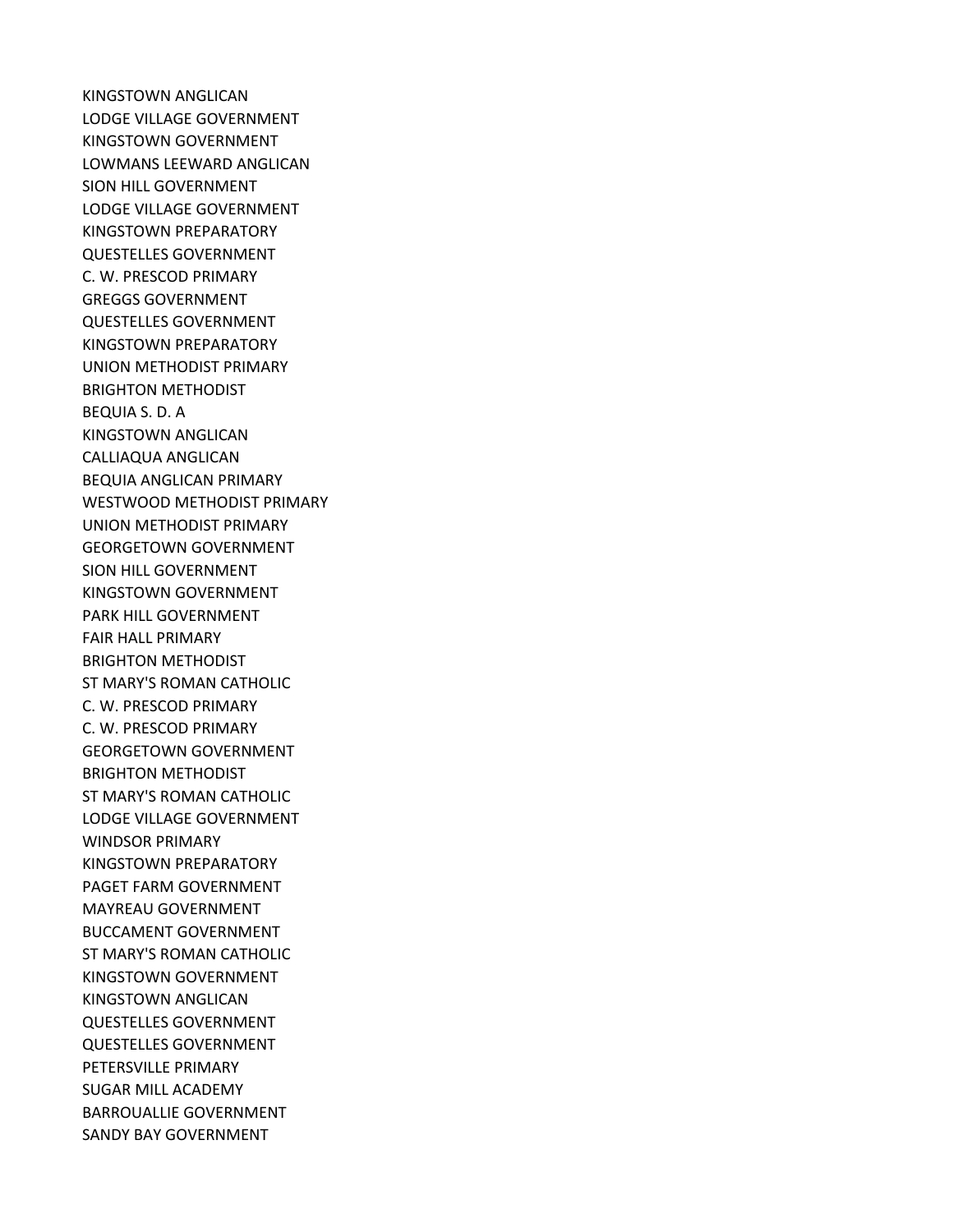ST MARY'S ROMAN CATHOLIC LOWMANS LEEWARD ANGLICAN BARROUALLIE GOVERNMENT LAYOU GOVERNMENT RICHLAND PARK S. D. A KINGSTOWN GOVERNMENT SCHOOL FOR CHILDREN WITH SPECIAL NEEDS GEORGETOWN CHATEAUBELAIR METHODIST CHATEAUBELAIR METHODIST FAIR HALL PRIMARY KINGSTOWN GOVERNMENT KINGSTOWN GOVERNMENT C. W. PRESCOD PRIMARY KINGSTOWN GOVERNMENT DICKSON METHODIST KINGSTOWN ANGLICAN WESTWOOD METHODIST PRIMARY KINGSTOWN ANGLICAN BELMONT GOVERNMENT BARROUALLIE GOVERNMENT BARROUALLIE ANGLICAN BARROUALLIE GOVERNMENT PAMELUS BURKE PRIMARY QUESTELLES GOVERNMENT KINGSTOWN ANGLICAN GEORGETOWN GOVERNMENT CANOUAN GOVERNMENT CANOUAN GOVERNMENT NEW PROSPECT PRIMARY LODGE VILLAGE GOVERNMENT LAYOU GOVERNMENT LAYOU GOVERNMENT KINGSTOWN PREPARATORY KINGSTOWN PREPARATORY ST MARY'S ROMAN CATHOLIC CANOUAN GOVERNMENT LAYOU GOVERNMENT KINGSTOWN PREPARATORY STUBBS GOVERNMENT KINGSTOWN GOVERNMENT MARRIAQUA GOVERNMENT CALLIAQUA ANGLICAN LODGE VILLAGE GOVERNMENT FITZ HUGHES GOVERNMENT LOWMANS LEEWARD ANGLICAN LODGE VILLAGE GOVERNMENT ST MARY'S ROMAN CATHOLIC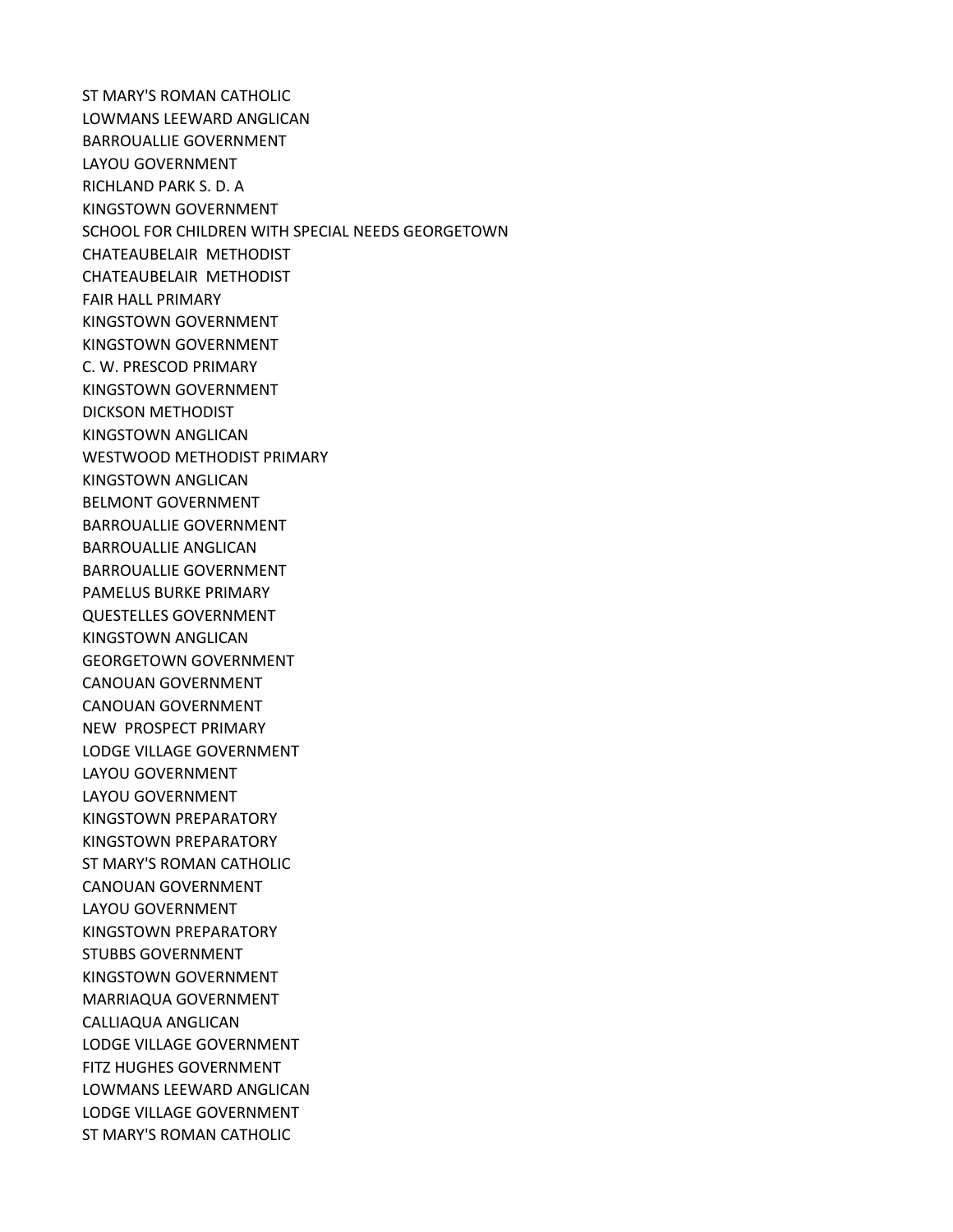BRIGHTON METHODIST ST MARY'S ROMAN CATHOLIC C. W. PRESCOD PRIMARY BARROUALLIE GOVERNMENT C. W. PRESCOD PRIMARY CALLIAQUA ANGLICAN PETERSVILLE PRIMARY KINGSTOWN PREPARATORY KINGSTOWN PREPARATORY BIABOU METHODIST FANCY GOVERNMENT LEEWARD DISTRICT S.D.A LANGLEY PARK GOVERNMENT DICKSON METHODIST LOWMANS LEEWARD ANGLICAN RICHLAND PARK S. D. A BIABOU METHODIST KINGSTOWN ANGLICAN SION HILL GOVERNMENT CALLIAQUA ANGLICAN DICKSON METHODIST SANDY BAY GOVERNMENT SUGAR MILL ACADEMY SUGAR MILL ACADEMY KINGSTOWN PREPARATORY GEORGETOWN GOVERNMENT BEQUIA ANGLICAN PRIMARY MAYREAU GOVERNMENT CANOUAN GOVERNMENT TROUMACA GOVERNMENT BEQUIA ANGLICAN PRIMARY C. W. PRESCOD PRIMARY C. W. PRESCOD PRIMARY ST MARY'S ROMAN CATHOLIC LODGE VILLAGE GOVERNMENT LAUDERS PRIMARY LODGE VILLAGE GOVERNMENT QUESTELLES GOVERNMENT MARY HUTCHINSON PRIMARY KINGSTOWN PREPARATORY BUCCAMENT GOVERNMENT CLARE VALLEY GOVERNMENT WINDSOR PRIMARY BRIGHTON METHODIST BRIGHTON METHODIST DIAMOND GOVERNMENT QUESTELLES GOVERNMENT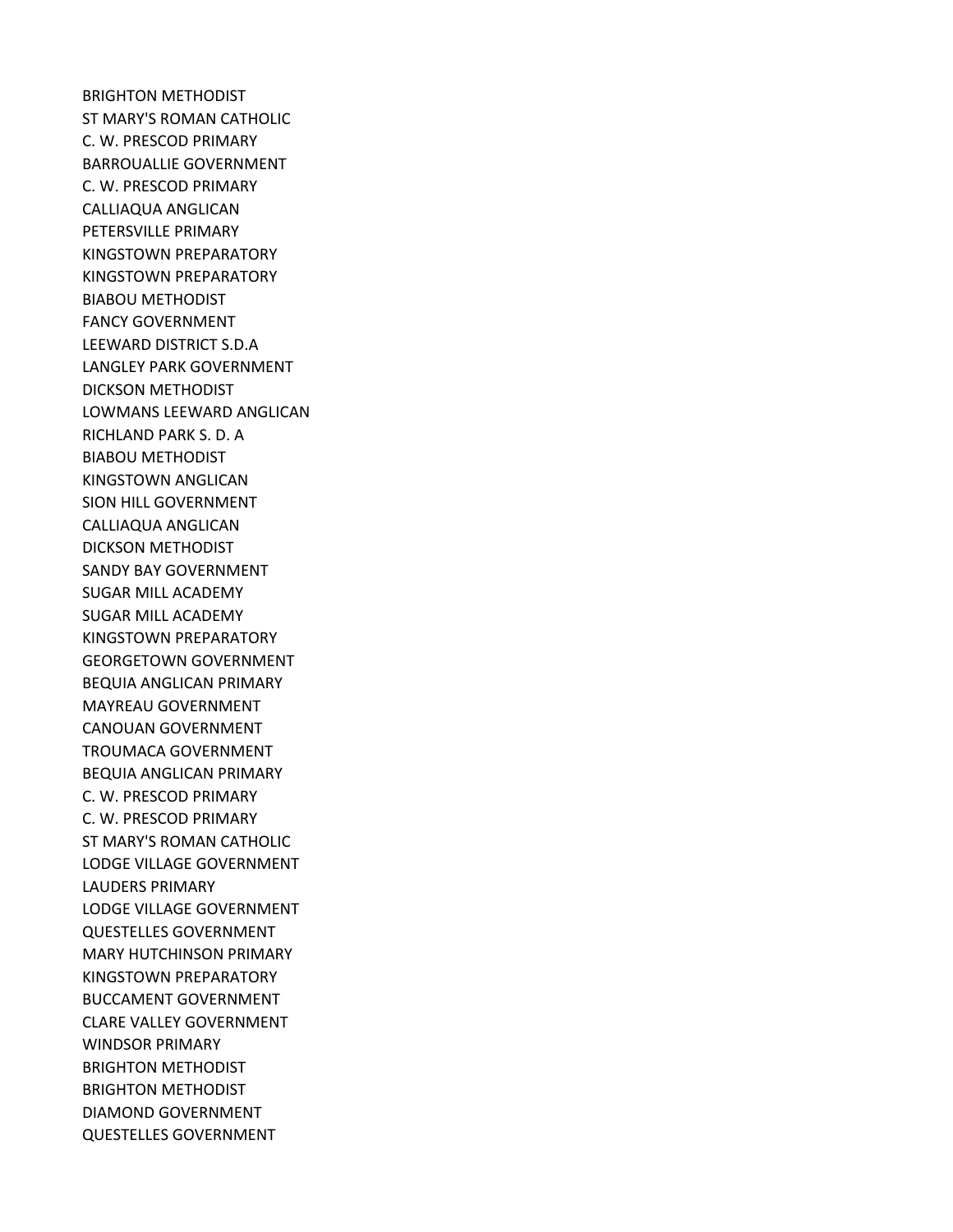COLONARIE GOVERNMENT KINGSTOWN PREPARATORY PAGET FARM GOVERNMENT SUGAR MILL ACADEMY SPRING VILLAGE METHODIST KINGSTOWN GOVERNMENT CALLIAQUA ANGLICAN RICHLAND PARK GOVERNMENT LANGLEY PARK GOVERNMENT KINGSTOWN PREPARATORY KINGSTOWN PREPARATORY CLARE VALLEY GOVERNMENT KINGSTOWN PREPARATORY EVESHAM METHODIST GOMEA METHODIST LOWMANS LEEWARD ANGLICAN BEQUIA ANGLICAN PRIMARY BEQUIA ANGLICAN PRIMARY CANOUAN GOVERNMENT BEQUIA ANGLICAN PRIMARY TROUMACA GOVERNMENT LODGE VILLAGE GOVERNMENT C. W. PRESCOD PRIMARY BARROUALLIE ANGLICAN SION HILL GOVERNMENT KINGSTOWN PREPARATORY BEQUIA ANGLICAN PRIMARY SUNSHINE SPECIAL NEEDS KINGSTOWN GOVERNMENT CHATEAUBELAIR METHODIST CALLIAQUA ANGLICAN BARROUALLIE GOVERNMENT QUESTELLES GOVERNMENT MARY HUTCHINSON PRIMARY BRIGHTON METHODIST KINGSTOWN ANGLICAN BRIGHTON METHODIST BIABOU METHODIST KINGSTOWN GOVERNMENT TROUMACA GOVERNMENT SUGAR MILL ACADEMY ST MARY'S ROMAN CATHOLIC RICHLAND PARK GOVERNMENT LODGE VILLAGE GOVERNMENT LODGE VILLAGE GOVERNMENT LODGE VILLAGE GOVERNMENT ST MARY'S ROMAN CATHOLIC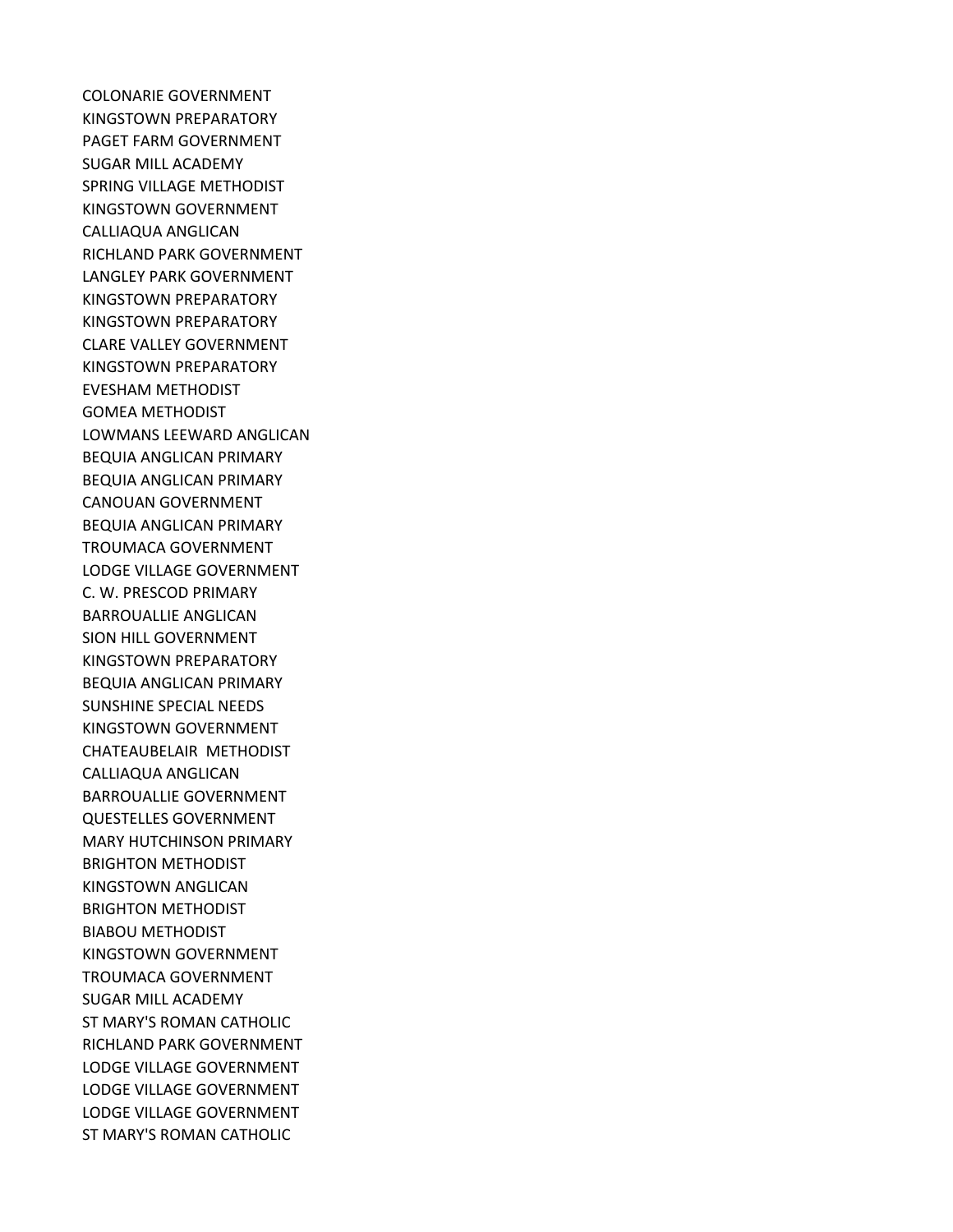LANGLEY PARK GOVERNMENT QUESTELLES GOVERNMENT C. W. PRESCOD PRIMARY KINGSTOWN PREPARATORY LOWMANS WINDWARD ANGLICAN PAGET FARM GOVERNMENT BEQUIA ANGLICAN PRIMARY LAYOU GOVERNMENT LAYOU GOVERNMENT MARRIAQUA GOVERNMENT KINGSTOWN GOVERNMENT RICHLAND PARK GOVERNMENT SPRING VILLAGE METHODIST UNION METHODIST PRIMARY BELAIR GOVERNMENT GEORGETOWN GOVERNMENT FAIR HALL PRIMARY SANDY BAY GOVERNMENT LANGLEY PARK GOVERNMENT TROUMACA GOVERNMENT BARROUALLIE ANGLICAN STEPHANIE BROWNE PRIMARY KINGSTOWN PREPARATORY ST MARY'S ROMAN CATHOLIC LAYOU GOVERNMENT QUESTELLES GOVERNMENT RICHLAND PARK S. D. A KINGSTOWN PREPARATORY EVESHAM METHODIST BRIGHTON METHODIST CANE END GOVERNMENT PAMELUS BURKE PRIMARY KINGSTOWN PREPARATORY C. W. PRESCOD PRIMARY BELAIR GOVERNMENT DIAMOND GOVERNMENT DIAMOND GOVERNMENT BARROUALLIE GOVERNMENT LODGE VILLAGE GOVERNMENT FANCY GOVERNMENT PARK HILL GOVERNMENT OWIA GOVERNMENT LANGLEY PARK GOVERNMENT STUBBS GOVERNMENT SOUTH RIVERS METHODIST SANDY BAY GOVERNMENT STUBBS GOVERNMENT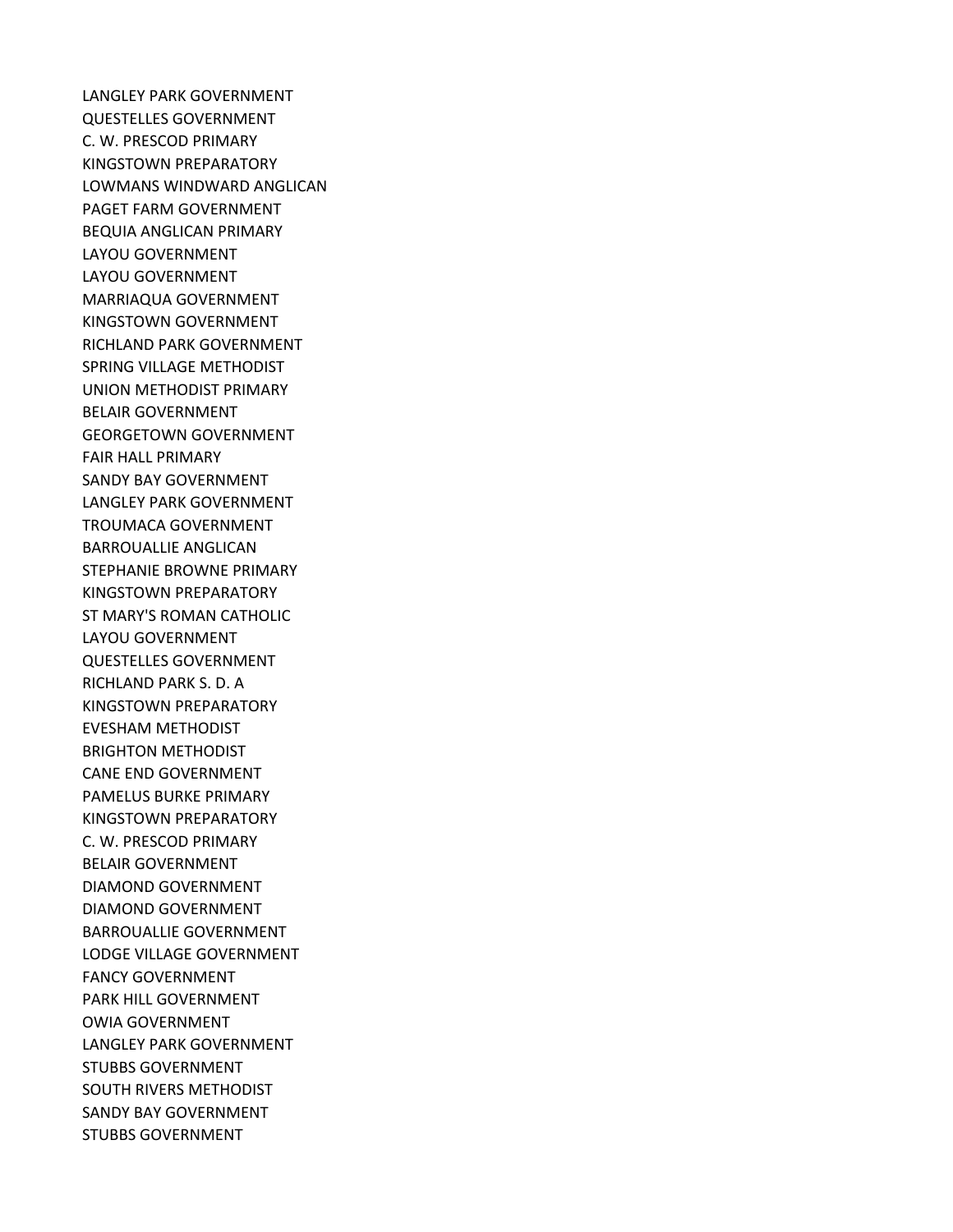KINGSTOWN PREPARATORY ARGYLE PRIMARY LANGLEY PARK GOVERNMENT LAUDERS PRIMARY C. W. PRESCOD PRIMARY SION HILL GOVERNMENT BEQUIA ANGLICAN PRIMARY KINGSTOWN ANGLICAN FITZ HUGHES GOVERNMENT TROUMACA GOVERNMENT TROUMACA GOVERNMENT LODGE VILLAGE GOVERNMENT BIABOU METHODIST TROUMACA GOVERNMENT STEPHANIE BROWNE PRIMARY FITZ HUGHES GOVERNMENT C. W. PRESCOD PRIMARY KINGSTOWN PREPARATORY KINGSTOWN PREPARATORY C. W. PRESCOD PRIMARY TROUMACA GOVERNMENT QUESTELLES GOVERNMENT KINGSTOWN ANGLICAN COLONARIE GOVERNMENT LOWMANS WINDWARD ANGLICAN BRIGHTON METHODIST DICKSON METHODIST MARY HUTCHINSON PRIMARY C. W. PRESCOD PRIMARY BARROUALLIE GOVERNMENT MARRIAQUA GOVERNMENT PARK HILL GOVERNMENT GREGGS GOVERNMENT MARRIAQUA GOVERNMENT EVESHAM METHODIST KINGSTOWN GOVERNMENT KINGSTOWN ANGLICAN C. W. PRESCOD PRIMARY ARGYLE PRIMARY CANOUAN GOVERNMENT MARRIAQUA GOVERNMENT MARY HUTCHINSON PRIMARY KINGSTOWN PREPARATORY KINGSTOWN PREPARATORY KINGSTOWN PREPARATORY FAIR HALL PRIMARY CALLIAQUA ANGLICAN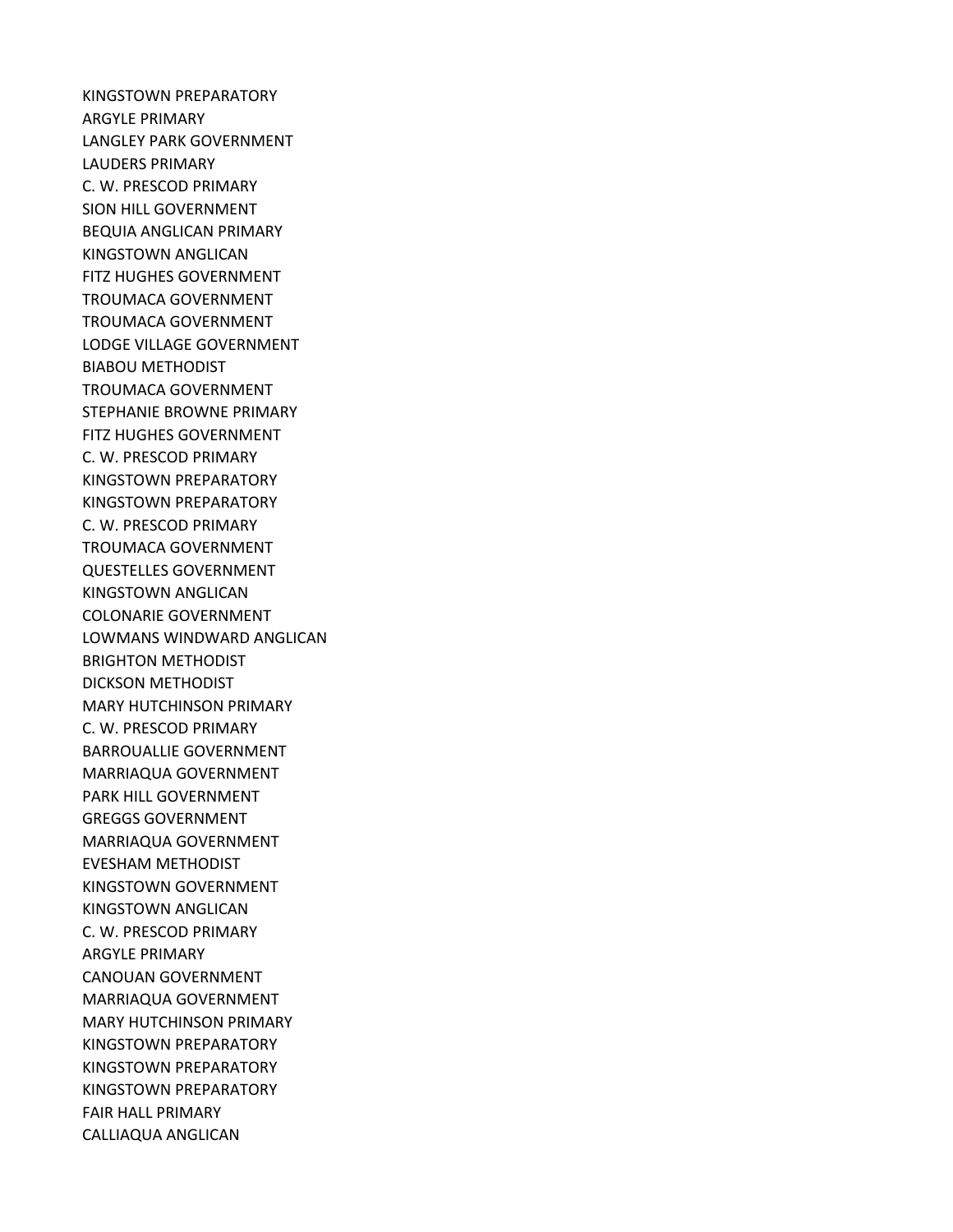BEQUIA ANGLICAN PRIMARY SOUTH RIVERS METHODIST CANE END GOVERNMENT UNION METHODIST PRIMARY UNION METHODIST PRIMARY SOUTH RIVERS METHODIST MARRIAQUA GOVERNMENT GEORGETOWN GOVERNMENT LODGE VILLAGE GOVERNMENT GEORGETOWN GOVERNMENT LAYOU GOVERNMENT LAUDERS PRIMARY FAIR HALL PRIMARY LAYOU GOVERNMENT C. W. PRESCOD PRIMARY LOWMANS LEEWARD ANGLICAN CALDER GOVERNMENT BELAIR GOVERNMENT CALDER GOVERNMENT RICHLAND PARK GOVERNMENT LOWER BAY PRIMARY SCHOOL BELAIR GOVERNMENT LODGE VILLAGE GOVERNMENT RICHLAND PARK S. D. A LODGE VILLAGE GOVERNMENT EVESHAM METHODIST FAIR HALL PRIMARY QUESTELLES GOVERNMENT LODGE VILLAGE GOVERNMENT C. W. PRESCOD PRIMARY OWIA GOVERNMENT C. W. PRESCOD PRIMARY SION HILL GOVERNMENT GOMEA METHODIST QUESTELLES GOVERNMENT C. W. PRESCOD PRIMARY EVESHAM METHODIST KINGSTOWN ANGLICAN BEQUIA ANGLICAN PRIMARY KINGSTOWN PREPARATORY KINGSTOWN ANGLICAN MARRIAQUA GOVERNMENT MARRIAQUA GOVERNMENT CALLIAQUA ANGLICAN LODGE VILLAGE GOVERNMENT KINGSTOWN ANGLICAN CLARE VALLEY GOVERNMENT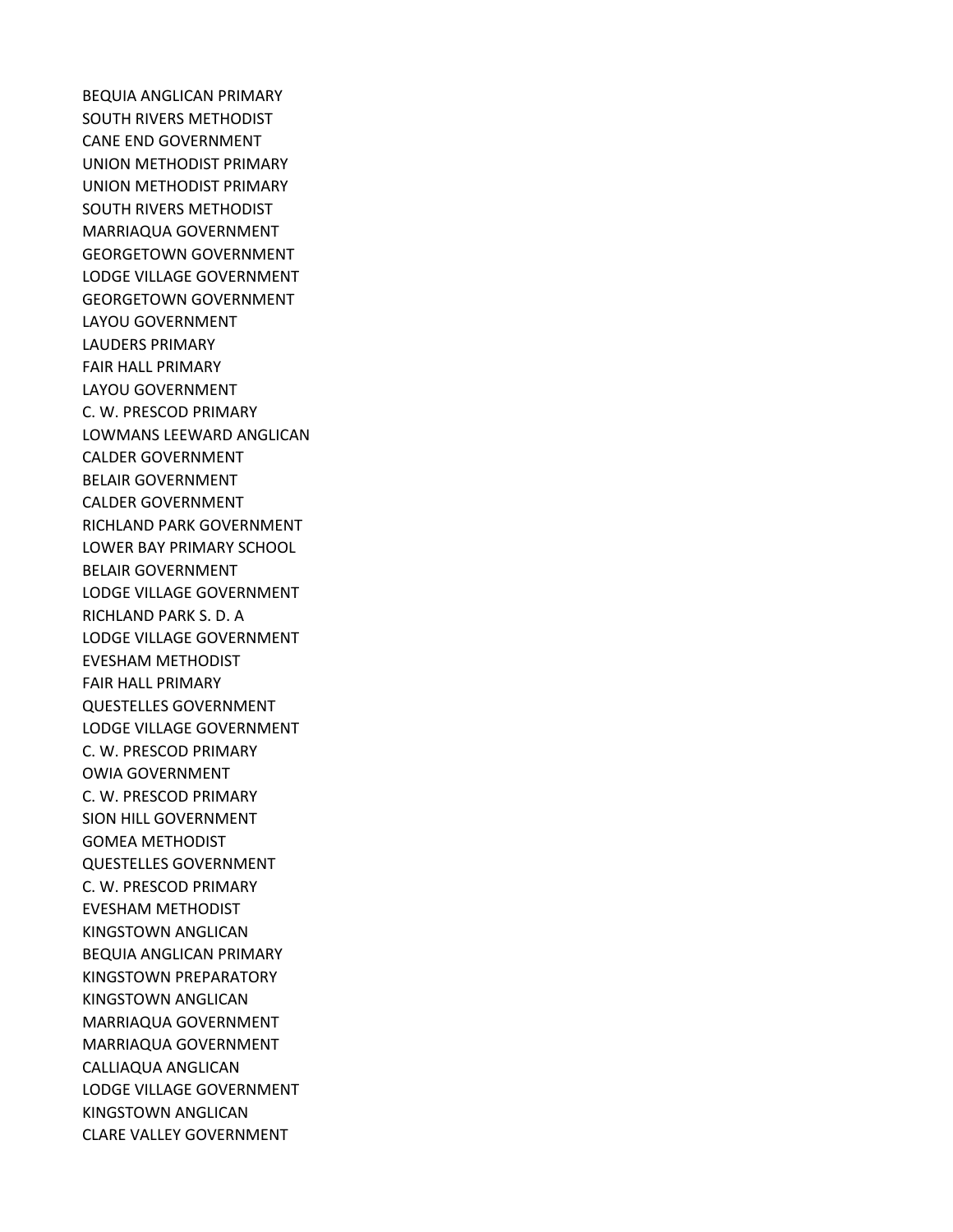KINGSTOWN GOVERNMENT BRIGHTON METHODIST GOMEA METHODIST FAIR HALL PRIMARY PAMELUS BURKE PRIMARY PAMELUS BURKE PRIMARY TROUMACA GOVERNMENT EVESHAM METHODIST BIABOU METHODIST STEPHANIE BROWNE PRIMARY KINGSTOWN PREPARATORY STEPHANIE BROWNE PRIMARY C. W. PRESCOD PRIMARY KINGSTOWN PREPARATORY STUBBS GOVERNMENT LAUDERS PRIMARY LOWMANS WINDWARD ANGLICAN STUBBS GOVERNMENT LANGLEY PARK GOVERNMENT LOWMANS WINDWARD ANGLICAN FITZ HUGHES GOVERNMENT STUBBS GOVERNMENT CANOUAN GOVERNMENT STUBBS GOVERNMENT KINGSTOWN GOVERNMENT SION HILL GOVERNMENT TROUMACA GOVERNMENT LODGE VILLAGE GOVERNMENT CHATEAUBELAIR METHODIST CHATEAUBELAIR METHODIST LANGLEY PARK GOVERNMENT GEORGETOWN GOVERNMENT C. W. PRESCOD PRIMARY KINGSTOWN PREPARATORY BARROUALLIE GOVERNMENT QUESTELLES GOVERNMENT KINGSTOWN PREPARATORY GREGGS GOVERNMENT MARY HUTCHINSON PRIMARY LANGLEY PARK GOVERNMENT MARY HUTCHINSON PRIMARY CANE END GOVERNMENT C. W. PRESCOD PRIMARY GOMEA METHODIST PAGET FARM GOVERNMENT QUESTELLES GOVERNMENT ST MARY'S ROMAN CATHOLIC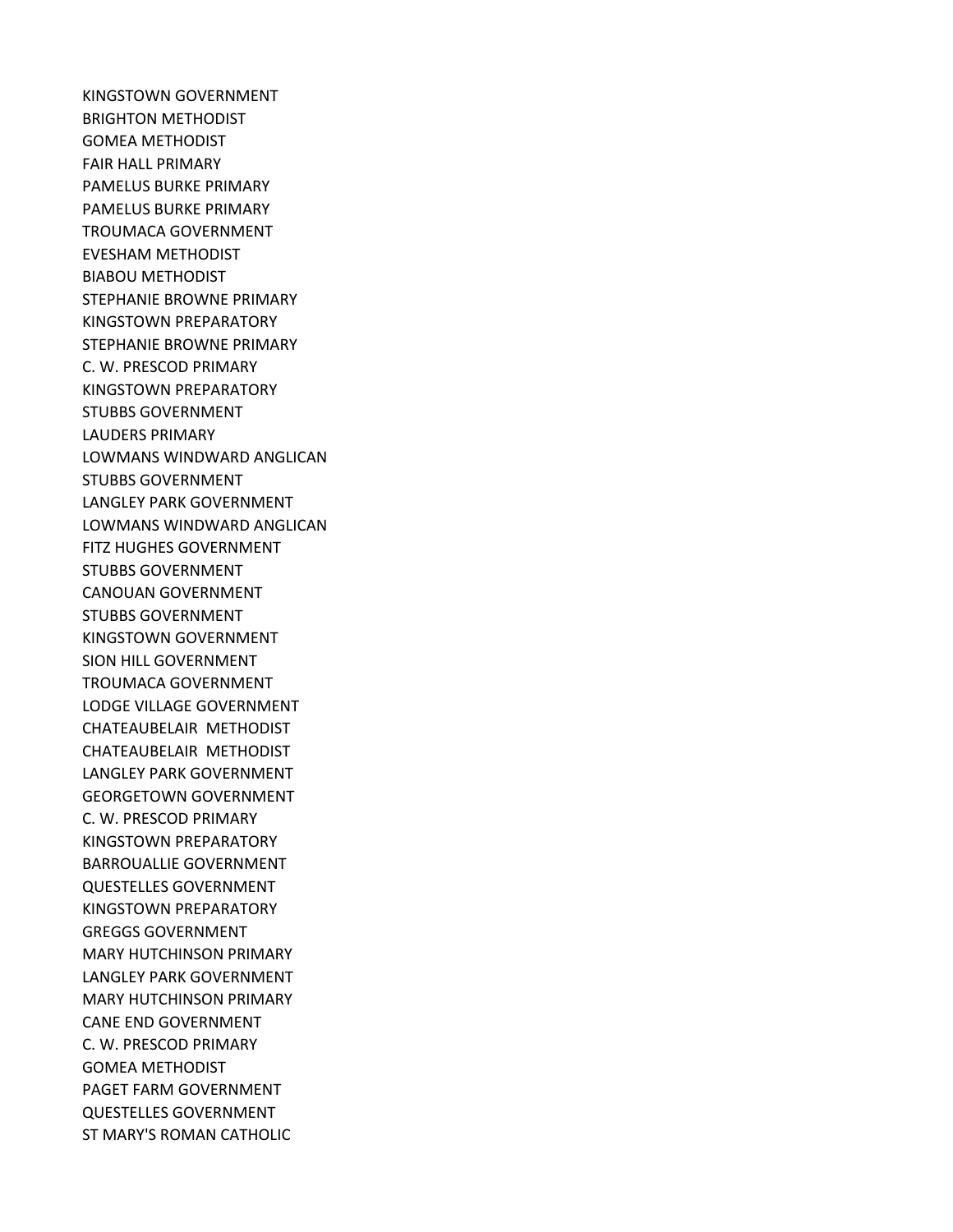CLARE VALLEY GOVERNMENT BEQUIA S. D. A ST MARY'S ROMAN CATHOLIC KINGSTOWN PREPARATORY BEQUIA ANGLICAN PRIMARY DIAMOND GOVERNMENT KINGSTOWN GOVERNMENT KINGSTOWN ANGLICAN GOMEA METHODIST BEQUIA ANGLICAN PRIMARY RICHLAND PARK S. D. A RICHLAND PARK S. D. A GOMEA METHODIST CHATEAUBELAIR METHODIST DIAMOND GOVERNMENT RICHLAND PARK S. D. A STUBBS GOVERNMENT KINGSTOWN GOVERNMENT BEQUIA ANGLICAN PRIMARY LANGLEY PARK GOVERNMENT OWIA GOVERNMENT OWIA GOVERNMENT SANDY BAY GOVERNMENT GREGGS GOVERNMENT LODGE VILLAGE GOVERNMENT MARRIAQUA GOVERNMENT NEW PROSPECT PRIMARY OWIA GOVERNMENT ST MARY'S ROMAN CATHOLIC MARRIAQUA GOVERNMENT MARRIAQUA GOVERNMENT KINGSTOWN GOVERNMENT BEQUIA ANGLICAN PRIMARY GREGGS GOVERNMENT PAMELUS BURKE PRIMARY BEQUIA ANGLICAN PRIMARY TROUMACA GOVERNMENT MAYREAU GOVERNMENT C. W. PRESCOD PRIMARY BELAIR GOVERNMENT LAYOU GOVERNMENT CALLIAQUA ANGLICAN FANCY GOVERNMENT BEQUIA ANGLICAN PRIMARY RICHLAND PARK S. D. A CALDER GOVERNMENT SION HILL GOVERNMENT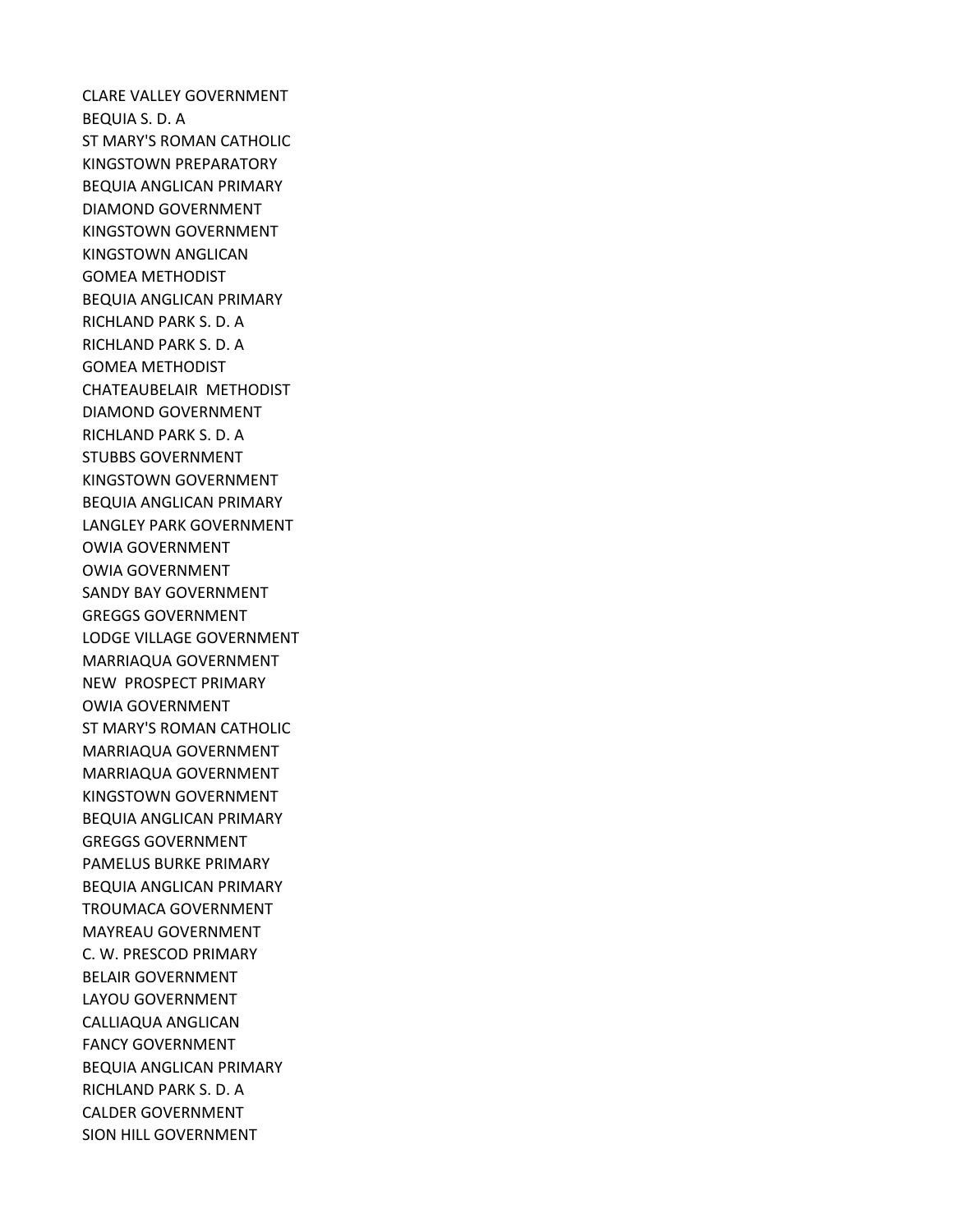STUBBS GOVERNMENT BRIGHTON METHODIST TROUMACA GOVERNMENT FAIR HALL PRIMARY LODGE VILLAGE GOVERNMENT KINGSTOWN PREPARATORY KINGSTOWN ANGLICAN C. W. PRESCOD PRIMARY CALLIAQUA ANGLICAN CHATEAUBELAIR METHODIST SOUTH RIVERS METHODIST ST MARY'S ROMAN CATHOLIC KINGSTOWN PREPARATORY GEORGETOWN GOVERNMENT ST MARY'S ROMAN CATHOLIC MARRIAQUA GOVERNMENT CALLIAQUA ANGLICAN C. W. PRESCOD PRIMARY KINGSTOWN PREPARATORY KINGSTOWN GOVERNMENT C. W. PRESCOD PRIMARY KINGSTOWN PREPARATORY LODGE VILLAGE GOVERNMENT KINGSTOWN PREPARATORY WINDSOR PRIMARY MARRIAQUA GOVERNMENT UNION METHODIST PRIMARY BARROUALLIE ANGLICAN SUGAR MILL ACADEMY TROUMACA GOVERNMENT QUESTELLES GOVERNMENT KINGSTOWN PREPARATORY KINGSTOWN PREPARATORY CALDER GOVERNMENT CALLIAQUA ANGLICAN ROSE HALL GOVERNMENT KINGSTOWN GOVERNMENT GEORGETOWN GOVERNMENT UNION METHODIST PRIMARY LAUDERS PRIMARY CHATEAUBELAIR METHODIST BRIGHTON METHODIST ST MARY'S ROMAN CATHOLIC LOWMANS LEEWARD ANGLICAN STUBBS GOVERNMENT CLARE VALLEY GOVERNMENT TROUMACA GOVERNMENT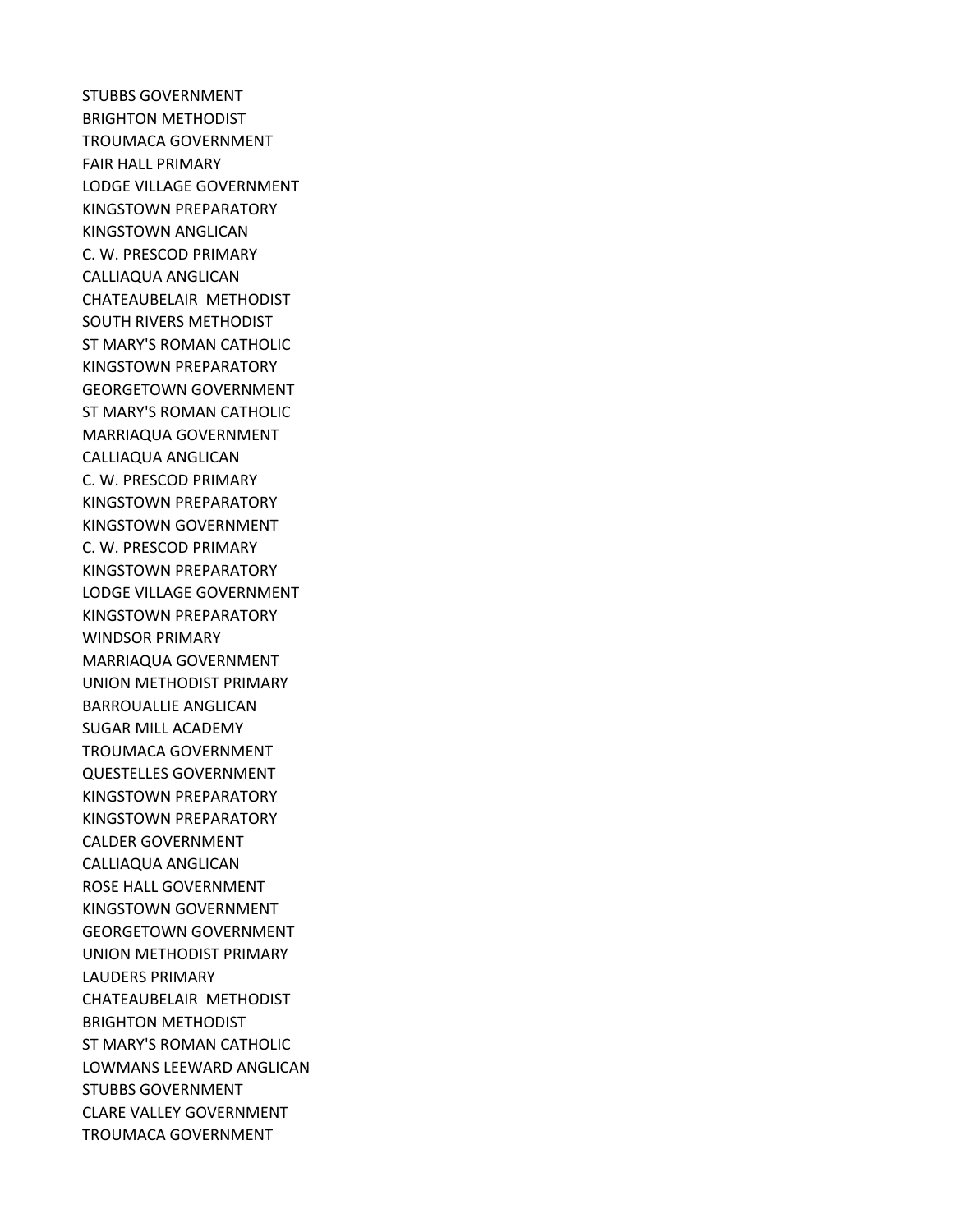CALLIAQUA ANGLICAN C. W. PRESCOD PRIMARY SION HILL GOVERNMENT DIAMOND GOVERNMENT PAGET FARM GOVERNMENT LODGE VILLAGE GOVERNMENT CANOUAN GOVERNMENT CALLIAQUA ANGLICAN KINGSTOWN PREPARATORY BRIGHTON METHODIST KINGSTOWN PREPARATORY LAYOU GOVERNMENT GEORGETOWN GOVERNMENT GOMEA METHODIST LOWER BAY PRIMARY SCHOOL PARK HILL GOVERNMENT LOWMANS LEEWARD ANGLICAN CALLIAQUA ANGLICAN ST MARY'S ROMAN CATHOLIC STUBBS GOVERNMENT WINDSOR PRIMARY GEORGETOWN GOVERNMENT LAYOU GOVERNMENT BEQUIA ANGLICAN PRIMARY BEQUIA ANGLICAN PRIMARY ST MARY'S ROMAN CATHOLIC ST MARY'S ROMAN CATHOLIC MARRIAQUA GOVERNMENT BELMONT GOVERNMENT ARGYLE PRIMARY PARK HILL GOVERNMENT C. W. PRESCOD PRIMARY SION HILL GOVERNMENT FAIR HALL PRIMARY UNION METHODIST PRIMARY KINGSTOWN PREPARATORY CALLIAQUA ANGLICAN CALDER GOVERNMENT FANCY GOVERNMENT CHATEAUBELAIR METHODIST STUBBS GOVERNMENT SCHOOL FOR CHILDREN WITH SPECIAL NEEDS GEORGETOWN KINGSTOWN ANGLICAN LODGE VILLAGE GOVERNMENT BARROUALLIE GOVERNMENT KINGSTOWN PREPARATORY GOMEA METHODIST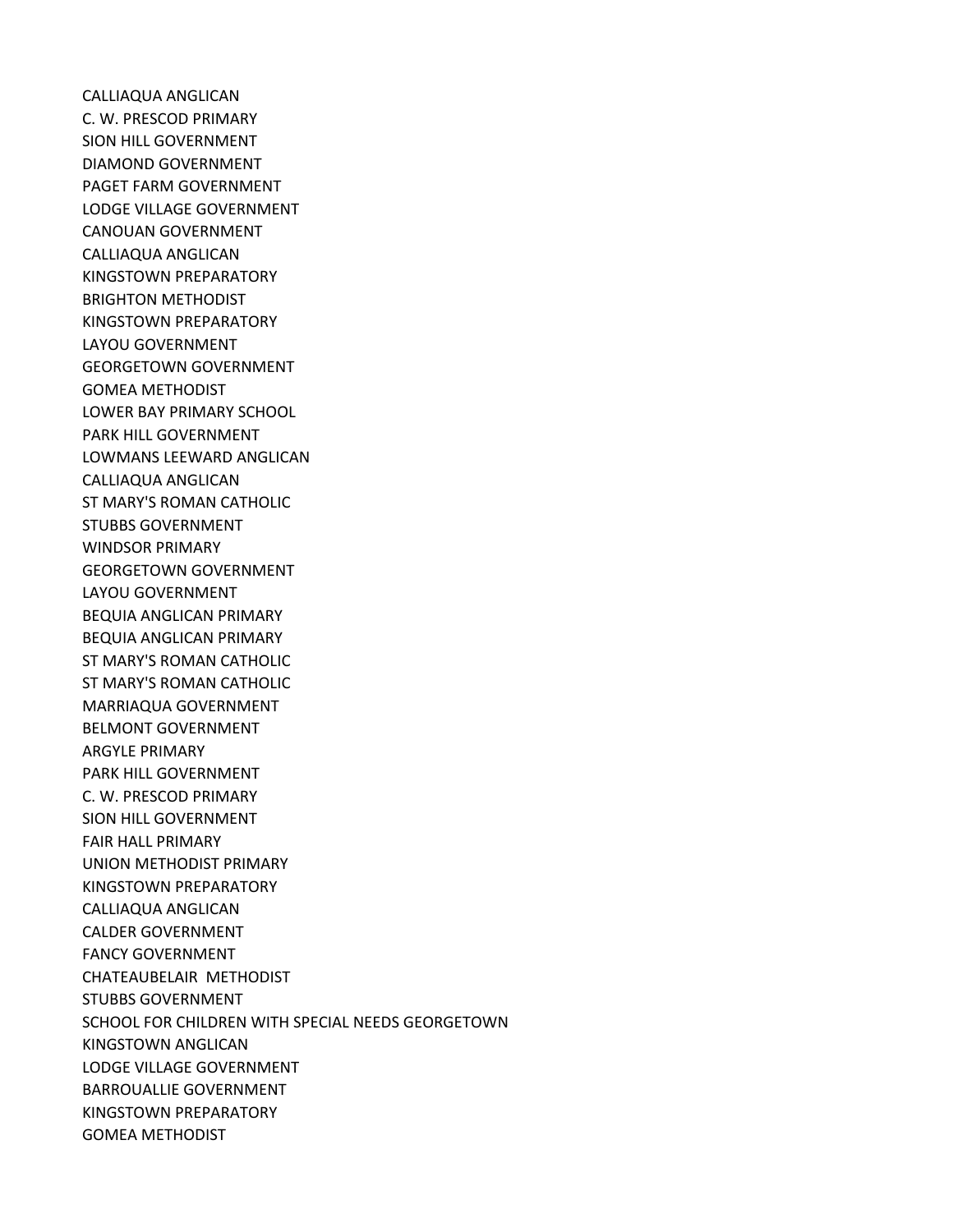CANOUAN GOVERNMENT CANOUAN GOVERNMENT KINGSTOWN PREPARATORY ST MARY'S ROMAN CATHOLIC RICHLAND PARK GOVERNMENT PAMELUS BURKE PRIMARY SOUTH RIVERS METHODIST ARGYLE PRIMARY GEORGETOWN GOVERNMENT KINGSTOWN PREPARATORY KINGSTOWN ANGLICAN LODGE VILLAGE GOVERNMENT QUESTELLES GOVERNMENT ST MARY'S ROMAN CATHOLIC ST MARY'S ROMAN CATHOLIC RICHLAND PARK S. D. A QUESTELLES GOVERNMENT LEEWARD DISTRICT S.D.A LODGE VILLAGE GOVERNMENT CALLIAQUA ANGLICAN TROUMACA GOVERNMENT BELAIR GOVERNMENT KINGSTOWN GOVERNMENT OWIA GOVERNMENT BELMONT GOVERNMENT SCHOOL FOR CHILDREN WITH SPECIAL NEEDS GEORGETOWN KINGSTOWN ANGLICAN BUCCAMENT GOVERNMENT LODGE VILLAGE GOVERNMENT GREGGS GOVERNMENT GEORGETOWN GOVERNMENT PAGET FARM GOVERNMENT PAMELUS BURKE PRIMARY TOURAMA GOVERNMENT RICHLAND PARK S. D. A SOUTH RIVERS METHODIST BEQUIA S. D. A SOUTH RIVERS METHODIST ST MARY'S ROMAN CATHOLIC LANGLEY PARK GOVERNMENT LANGLEY PARK GOVERNMENT LANGLEY PARK GOVERNMENT PAMELUS BURKE PRIMARY BELMONT GOVERNMENT STUBBS GOVERNMENT LOWMANS LEEWARD ANGLICAN LOWMANS LEEWARD ANGLICAN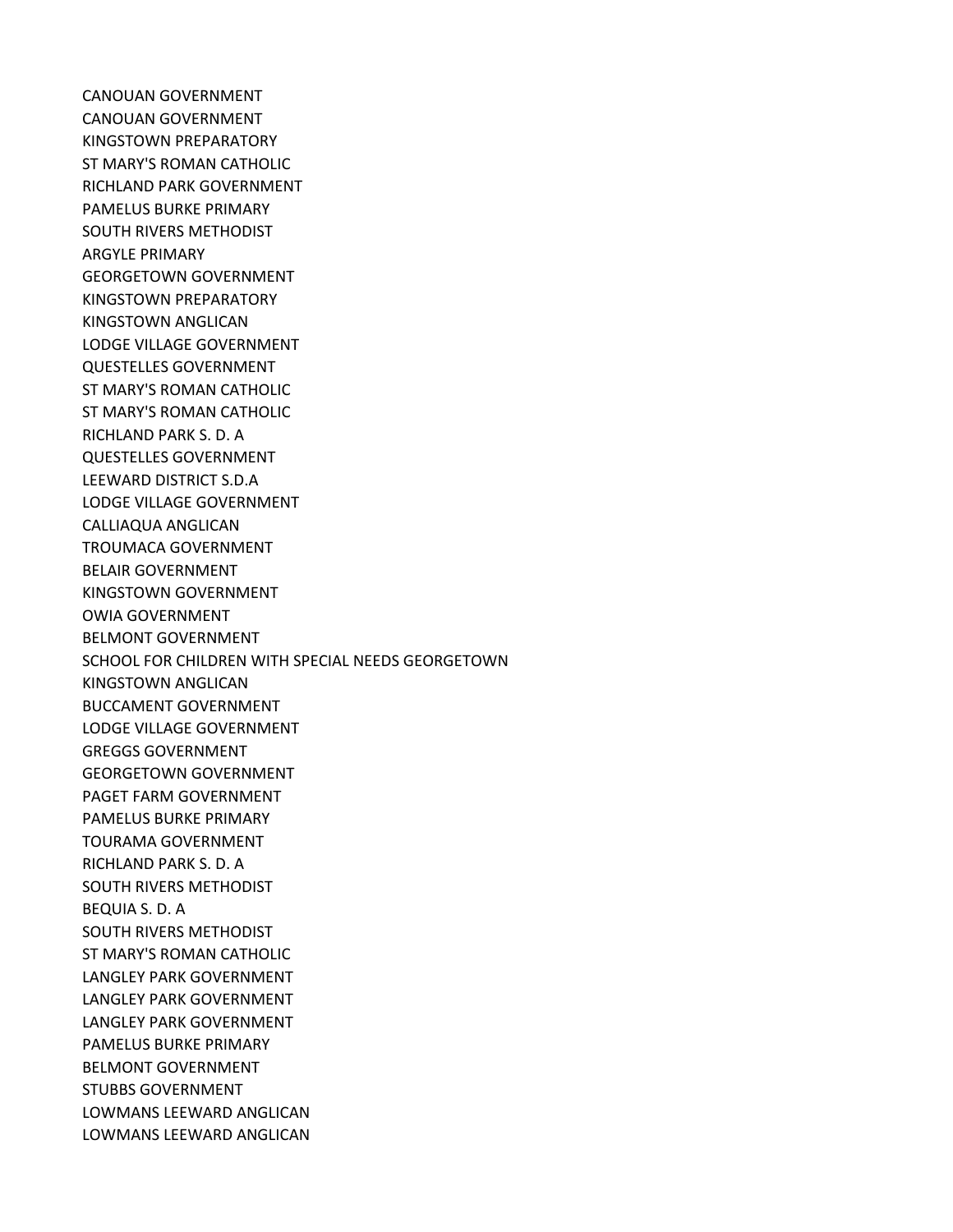KINGSTOWN PREPARATORY QUESTELLES GOVERNMENT SUGAR MILL ACADEMY LAYOU GOVERNMENT BARROUALLIE ANGLICAN C. W. PRESCOD PRIMARY LOWER BAY PRIMARY SCHOOL PAGET FARM GOVERNMENT COLONARIE GOVERNMENT BUCCAMENT GOVERNMENT BEQUIA S. D. A BRIGHTON METHODIST PARK HILL GOVERNMENT ST MARY'S ROMAN CATHOLIC FITZ HUGHES GOVERNMENT KINGSTOWN PREPARATORY PAGET FARM GOVERNMENT BEQUIA ANGLICAN PRIMARY BEQUIA ANGLICAN PRIMARY CALLIAQUA ANGLICAN KINGSTOWN PREPARATORY RICHLAND PARK GOVERNMENT LAUDERS PRIMARY KINGSTOWN ANGLICAN C. W. PRESCOD PRIMARY LOWMANS LEEWARD ANGLICAN C. W. PRESCOD PRIMARY RICHLAND PARK GOVERNMENT GEORGETOWN GOVERNMENT TROUMACA GOVERNMENT ST MARY'S ROMAN CATHOLIC GOMEA METHODIST CANE END GOVERNMENT LANGLEY PARK GOVERNMENT ST MARY'S ROMAN CATHOLIC TROUMACA GOVERNMENT LANGLEY PARK GOVERNMENT GOMEA METHODIST SUGAR MILL ACADEMY UNION METHODIST PRIMARY DIAMOND GOVERNMENT ST MARY'S ROMAN CATHOLIC C. W. PRESCOD PRIMARY LODGE VILLAGE GOVERNMENT ST MARY'S ROMAN CATHOLIC KINGSTOWN PREPARATORY DICKSON METHODIST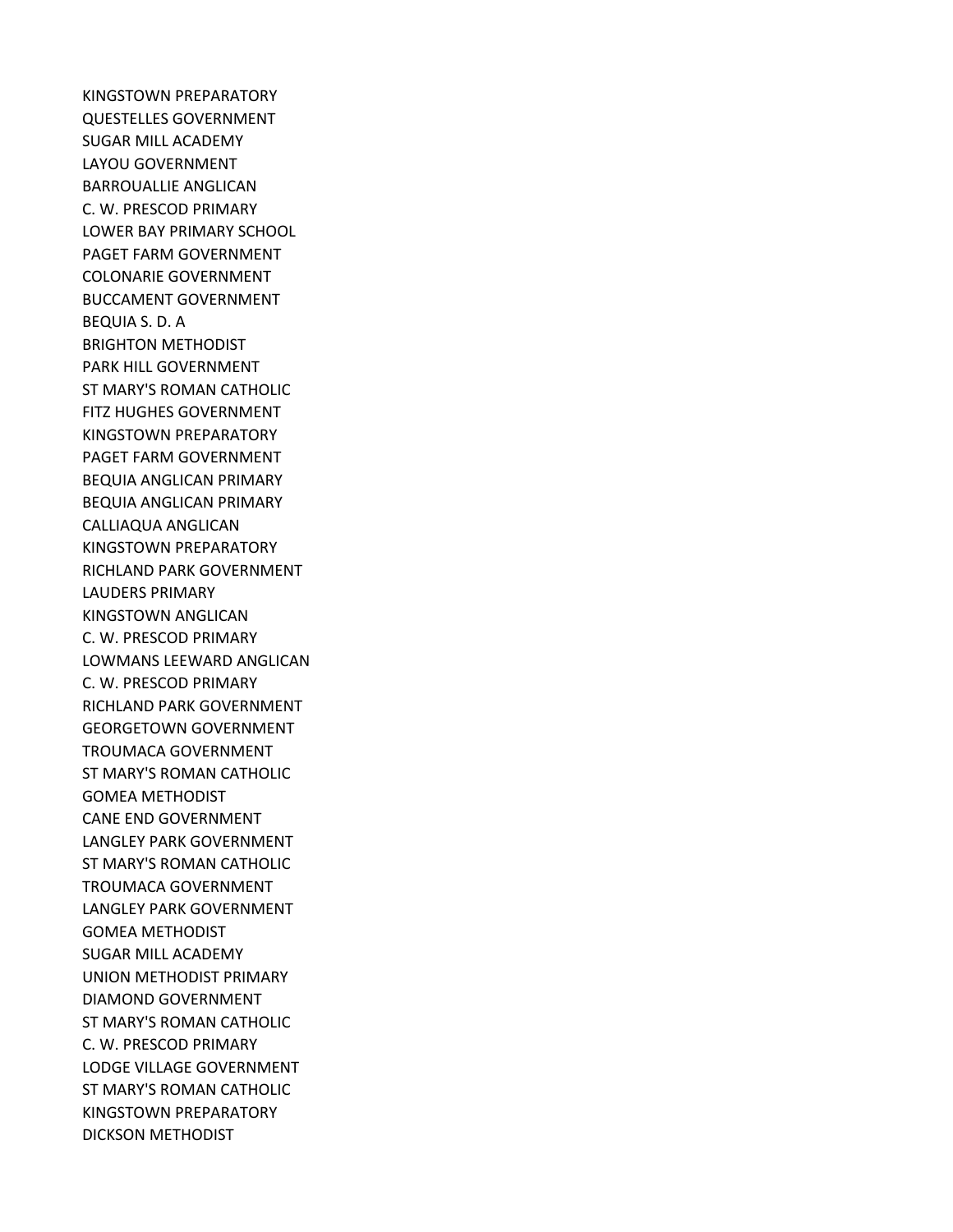GEORGETOWN GOVERNMENT KINGSTOWN PREPARATORY STUBBS GOVERNMENT FAIR HALL PRIMARY BELAIR GOVERNMENT LOWER BAY PRIMARY SCHOOL BELAIR GOVERNMENT FAIR HALL PRIMARY BARROUALLIE GOVERNMENT KINGSTOWN PREPARATORY BRIGHTON METHODIST BEQUIA ANGLICAN PRIMARY PETERSVILLE PRIMARY QUESTELLES GOVERNMENT PAMELUS BURKE PRIMARY BELMONT GOVERNMENT LOWMANS LEEWARD ANGLICAN CALLIAQUA ANGLICAN LODGE VILLAGE GOVERNMENT SPRING VILLAGE METHODIST RICHLAND PARK S. D. A TROUMACA GOVERNMENT C. W. PRESCOD PRIMARY GEORGETOWN GOVERNMENT KINGSTOWN ANGLICAN SPRING VILLAGE METHODIST BARROUALLIE GOVERNMENT EVESHAM METHODIST SUGAR MILL ACADEMY SANDY BAY GOVERNMENT GOMEA METHODIST BRIGHTON METHODIST BEQUIA ANGLICAN PRIMARY ST MARY'S ROMAN CATHOLIC ARGYLE PRIMARY LOWMANS WINDWARD ANGLICAN STUBBS GOVERNMENT KINGSTOWN PREPARATORY LOWMANS LEEWARD ANGLICAN ST MARY'S ROMAN CATHOLIC ST MARY'S ROMAN CATHOLIC CALLIAQUA ANGLICAN RICHLAND PARK S. D. A BELAIR GOVERNMENT SPRING VILLAGE METHODIST KINGSTOWN PREPARATORY ST MARY'S ROMAN CATHOLIC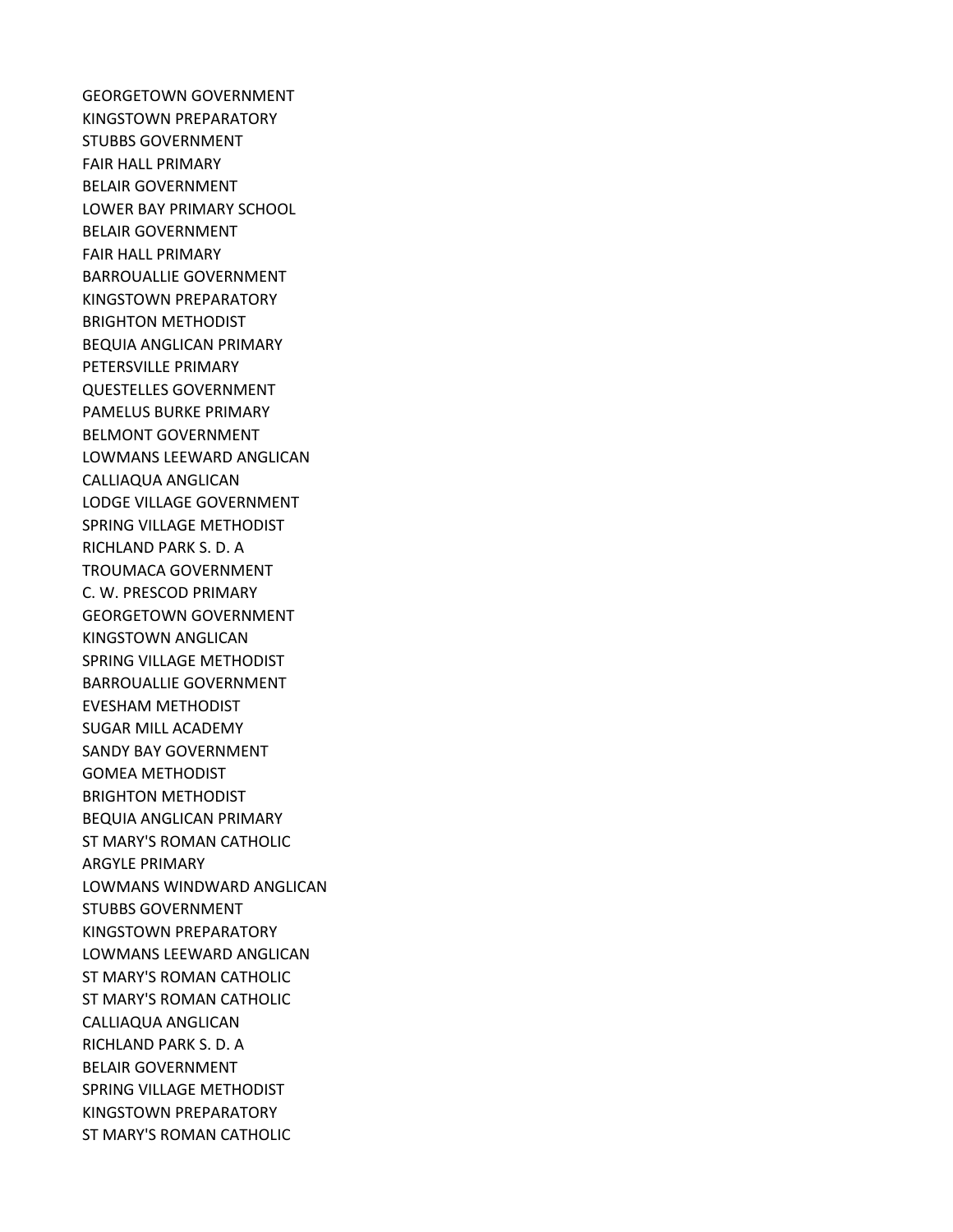SANDY BAY GOVERNMENT ROSE HALL GOVERNMENT C. W. PRESCOD PRIMARY KINGSTOWN PREPARATORY LOWMANS LEEWARD ANGLICAN KINGSTOWN GOVERNMENT C. W. PRESCOD PRIMARY KINGSTOWN ANGLICAN QUESTELLES GOVERNMENT C. W. PRESCOD PRIMARY KINGSTOWN PREPARATORY CALLIAQUA ANGLICAN GEORGETOWN GOVERNMENT BARROUALLIE GOVERNMENT BEQUIA ANGLICAN PRIMARY ST MARY'S ROMAN CATHOLIC ST MARY'S ROMAN CATHOLIC ST MARY'S ROMAN CATHOLIC GEORGETOWN GOVERNMENT MARRIAQUA GOVERNMENT BARROUALLIE ANGLICAN LOWMANS LEEWARD ANGLICAN KINGSTOWN PREPARATORY KINGSTOWN PREPARATORY C. W. PRESCOD PRIMARY PAMELUS BURKE PRIMARY ST MARY'S ROMAN CATHOLIC STUBBS GOVERNMENT C. W. PRESCOD PRIMARY LANGLEY PARK GOVERNMENT UNION METHODIST PRIMARY CALDER GOVERNMENT LANGLEY PARK GOVERNMENT BRIGHTON METHODIST ST MARY'S ROMAN CATHOLIC LOWER BAY PRIMARY SCHOOL NEW PROSPECT PRIMARY BARROUALLIE GOVERNMENT ST MARY'S ROMAN CATHOLIC UNION METHODIST PRIMARY FAIR HALL PRIMARY MARRIAQUA GOVERNMENT KINGSTOWN PREPARATORY BARROUALLIE GOVERNMENT PAMELUS BURKE PRIMARY TROUMACA GOVERNMENT KINGSTOWN PREPARATORY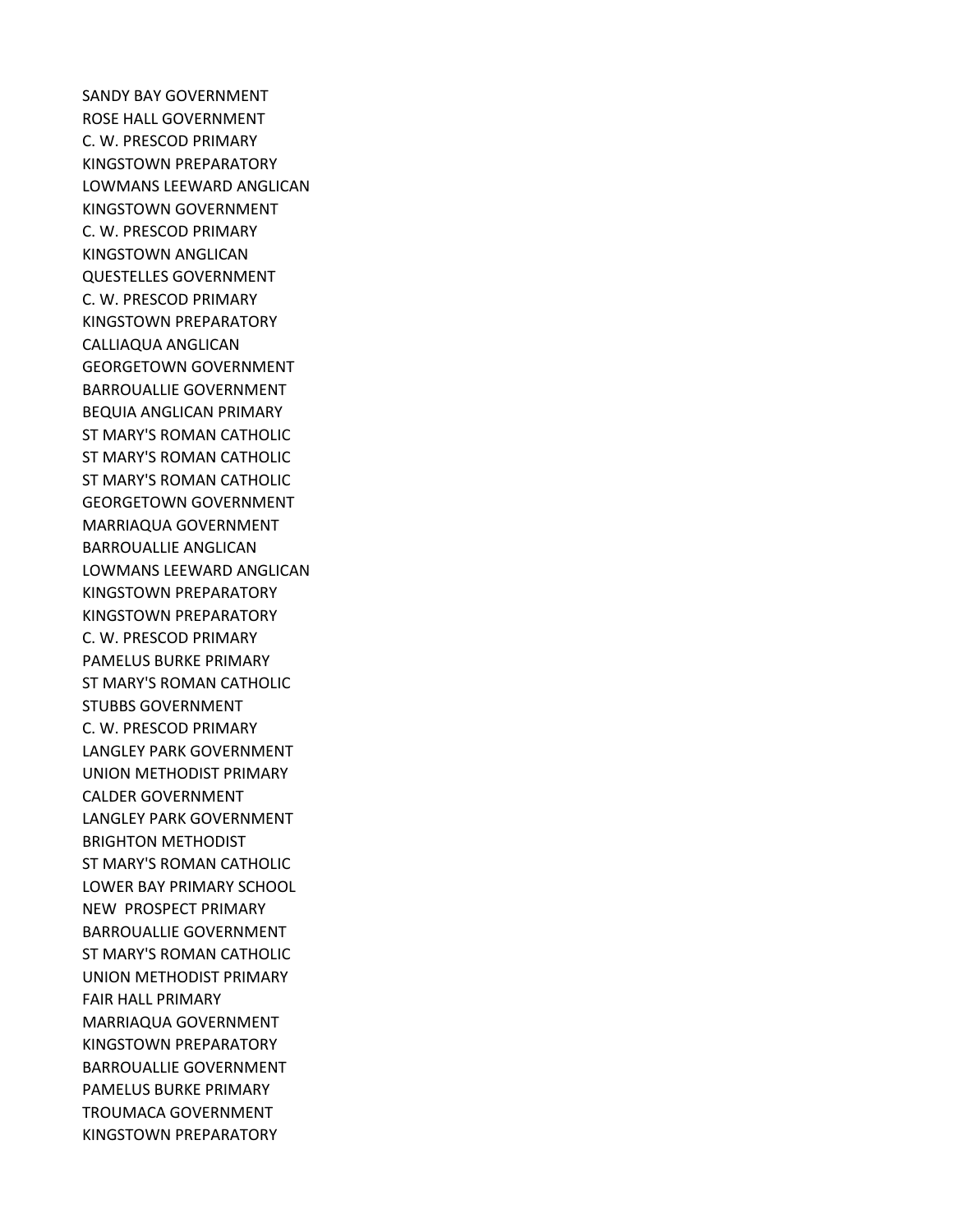SANDY BAY GOVERNMENT TROUMACA GOVERNMENT KINGSTOWN GOVERNMENT FITZ HUGHES GOVERNMENT BIABOU METHODIST KINGSTOWN PREPARATORY ST MARY'S ROMAN CATHOLIC GEORGETOWN GOVERNMENT ST MARY'S ROMAN CATHOLIC CANE END GOVERNMENT PETERSVILLE PRIMARY LODGE VILLAGE GOVERNMENT PETERSVILLE PRIMARY LAUDERS PRIMARY ROSE HALL GOVERNMENT NEW PROSPECT PRIMARY GREGGS GOVERNMENT BIABOU METHODIST PETERSVILLE PRIMARY STEPHANIE BROWNE PRIMARY DIAMOND GOVERNMENT KINGSTOWN PREPARATORY QUESTELLES GOVERNMENT GOMEA METHODIST FAIR HALL PRIMARY ST MARY'S ROMAN CATHOLIC KINGSTOWN ANGLICAN KINGSTOWN ANGLICAN DICKSON METHODIST TOURAMA GOVERNMENT CANOUAN GOVERNMENT BRIGHTON METHODIST KINGSTOWN PREPARATORY BEQUIA S. D. A SANDY BAY GOVERNMENT STEPHANIE BROWNE PRIMARY ST MARY'S ROMAN CATHOLIC SANDY BAY GOVERNMENT LANGLEY PARK GOVERNMENT ST MARY'S ROMAN CATHOLIC KINGSTOWN PREPARATORY CANOUAN GOVERNMENT RICHLAND PARK S. D. A BRIGHTON METHODIST KINGSTOWN PREPARATORY CHATEAUBELAIR METHODIST CHATEAUBELAIR METHODIST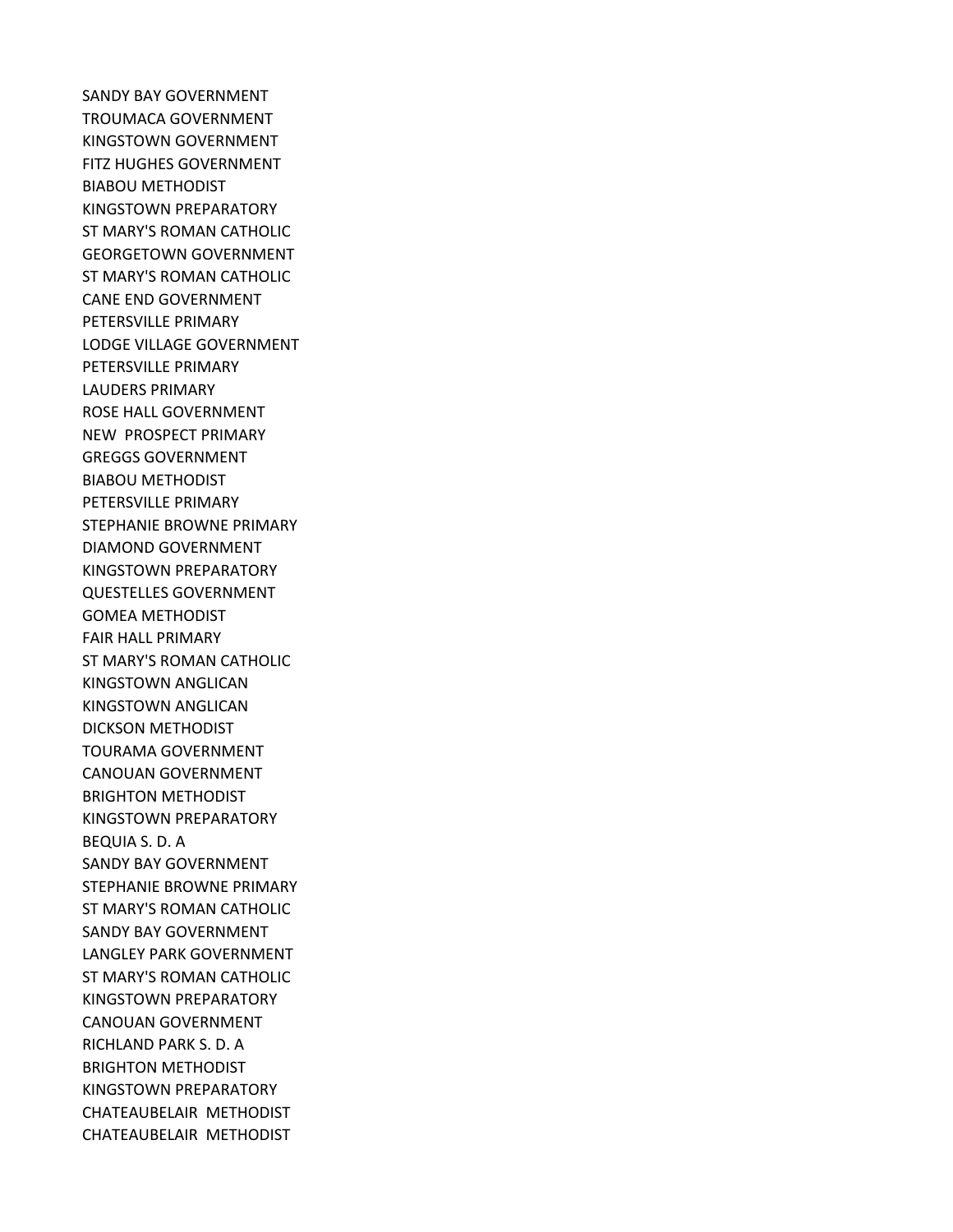LAYOU GOVERNMENT KINGSTOWN PREPARATORY C. W. PRESCOD PRIMARY FAIR HALL PRIMARY SPRING VILLAGE METHODIST KINGSTOWN ANGLICAN DIAMOND GOVERNMENT BEQUIA ANGLICAN PRIMARY PETERSVILLE PRIMARY EVESHAM METHODIST PETERSVILLE PRIMARY KINGSTOWN ANGLICAN MARRIAQUA GOVERNMENT QUESTELLES GOVERNMENT BARROUALLIE GOVERNMENT PETERSVILLE PRIMARY CANE END GOVERNMENT PAMELUS BURKE PRIMARY BARROUALLIE GOVERNMENT BARROUALLIE ANGLICAN LEEWARD DISTRICT S.D.A DICKSON METHODIST BRIGHTON METHODIST KINGSTOWN GOVERNMENT STUBBS GOVERNMENT LAUDERS PRIMARY BELMONT GOVERNMENT SCHOOL FOR CHILDREN WITH SPECIAL NEEDS GEORGETOWN C. W. PRESCOD PRIMARY ST MARY'S ROMAN CATHOLIC KINGSTOWN ANGLICAN KINGSTOWN PREPARATORY KINGSTOWN PREPARATORY LODGE VILLAGE GOVERNMENT GEORGETOWN GOVERNMENT KINGSTOWN PREPARATORY BEQUIA ANGLICAN PRIMARY GREGGS GOVERNMENT QUESTELLES GOVERNMENT BARROUALLIE GOVERNMENT LAUDERS PRIMARY BEQUIA ANGLICAN PRIMARY BEQUIA ANGLICAN PRIMARY FITZ HUGHES GOVERNMENT COLONARIE GOVERNMENT ST MARY'S ROMAN CATHOLIC EVESHAM METHODIST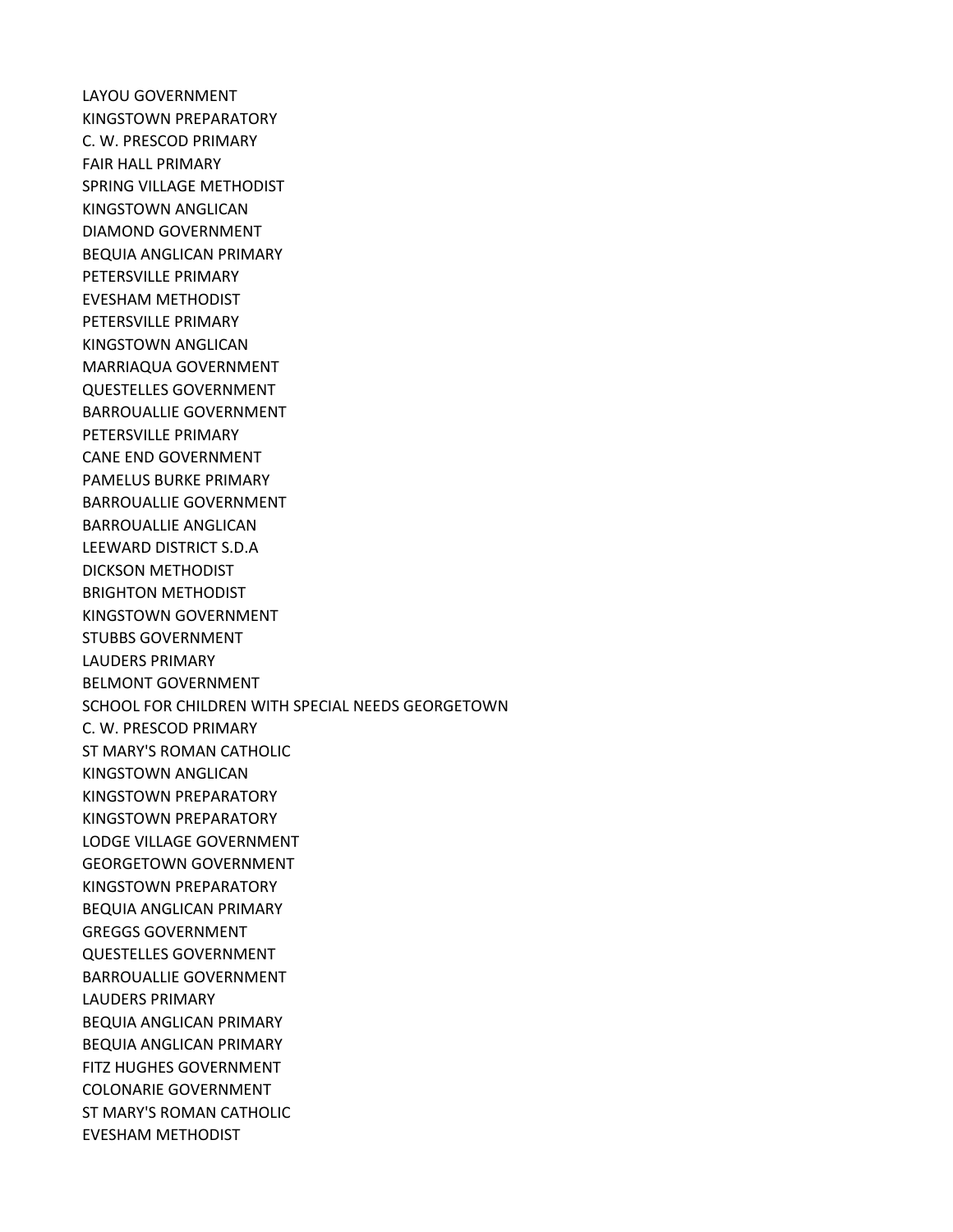KINGSTOWN PREPARATORY ST MARY'S ROMAN CATHOLIC KINGSTOWN PREPARATORY CLARE VALLEY GOVERNMENT LOWMANS LEEWARD ANGLICAN FITZ HUGHES GOVERNMENT KINGSTOWN GOVERNMENT COLONARIE GOVERNMENT LOWMANS LEEWARD ANGLICAN STEPHANIE BROWNE PRIMARY PAGET FARM GOVERNMENT CANOUAN GOVERNMENT SUGAR MILL ACADEMY FANCY GOVERNMENT DORSETSHIRE HILL GOVERNMENT ST MARY'S ROMAN CATHOLIC CLARE VALLEY GOVERNMENT KINGSTOWN ANGLICAN PETERSVILLE PRIMARY UNION METHODIST PRIMARY BEQUIA ANGLICAN PRIMARY BELAIR GOVERNMENT GREGGS GOVERNMENT C. W. PRESCOD PRIMARY LANGLEY PARK GOVERNMENT TROUMACA GOVERNMENT ST MARY'S ROMAN CATHOLIC CANOUAN GOVERNMENT SPRING VILLAGE METHODIST CALLIAQUA ANGLICAN BRIGHTON METHODIST BELAIR GOVERNMENT CHATEAUBELAIR METHODIST WINDSOR PRIMARY ROSE HALL GOVERNMENT LODGE VILLAGE GOVERNMENT MARRIAQUA GOVERNMENT ST MARY'S ROMAN CATHOLIC ROSE HALL GOVERNMENT ROSE HALL GOVERNMENT BARROUALLIE GOVERNMENT BARROUALLIE GOVERNMENT CANOUAN GOVERNMENT FANCY GOVERNMENT FANCY GOVERNMENT OWIA GOVERNMENT LEEWARD DISTRICT S.D.A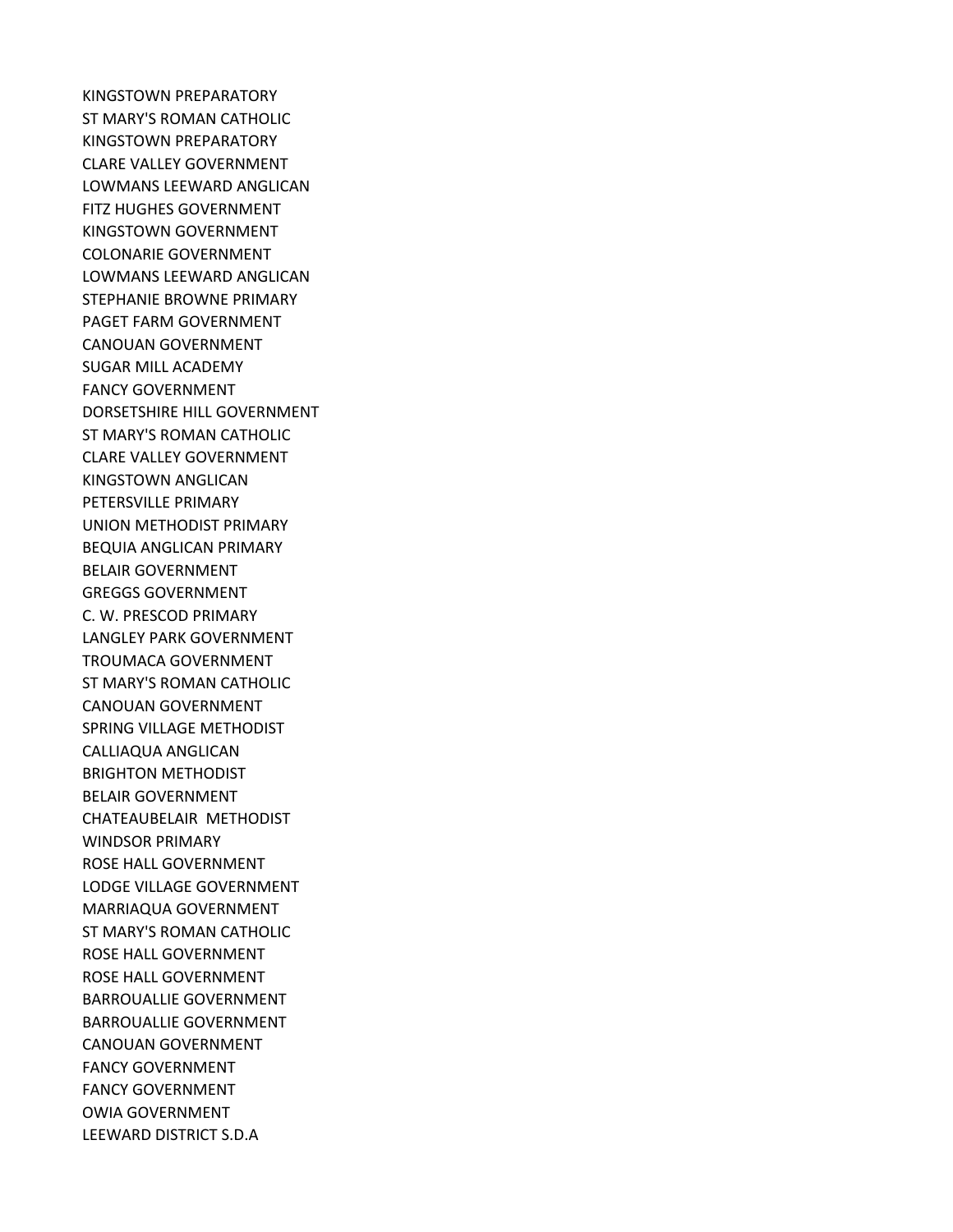BARROUALLIE GOVERNMENT ARGYLE PRIMARY BRIGHTON METHODIST ST MARY'S ROMAN CATHOLIC C. W. PRESCOD PRIMARY C. W. PRESCOD PRIMARY ST MARY'S ROMAN CATHOLIC MARY HUTCHINSON PRIMARY MARY HUTCHINSON PRIMARY BEQUIA ANGLICAN PRIMARY PAGET FARM GOVERNMENT PAGET FARM GOVERNMENT BUCCAMENT GOVERNMENT WINDSOR PRIMARY ST MARY'S ROMAN CATHOLIC LODGE VILLAGE GOVERNMENT BARROUALLIE GOVERNMENT MAYREAU GOVERNMENT CANOUAN GOVERNMENT PARK HILL GOVERNMENT CANOUAN GOVERNMENT UNION METHODIST PRIMARY CLARE VALLEY GOVERNMENT BEQUIA S. D. A CALDER GOVERNMENT KINGSTOWN PREPARATORY KINGSTOWN ANGLICAN ST MARY'S ROMAN CATHOLIC EVESHAM METHODIST PAGET FARM GOVERNMENT KINGSTOWN PREPARATORY ST MARY'S ROMAN CATHOLIC PAMELUS BURKE PRIMARY KINGSTOWN PREPARATORY BRIGHTON METHODIST ARGYLE PRIMARY KINGSTOWN GOVERNMENT SANDY BAY GOVERNMENT BEQUIA ANGLICAN PRIMARY RICHLAND PARK GOVERNMENT FAIR HALL PRIMARY STUBBS GOVERNMENT KINGSTOWN GOVERNMENT UNION METHODIST PRIMARY C. W. PRESCOD PRIMARY KINGSTOWN PREPARATORY LODGE VILLAGE GOVERNMENT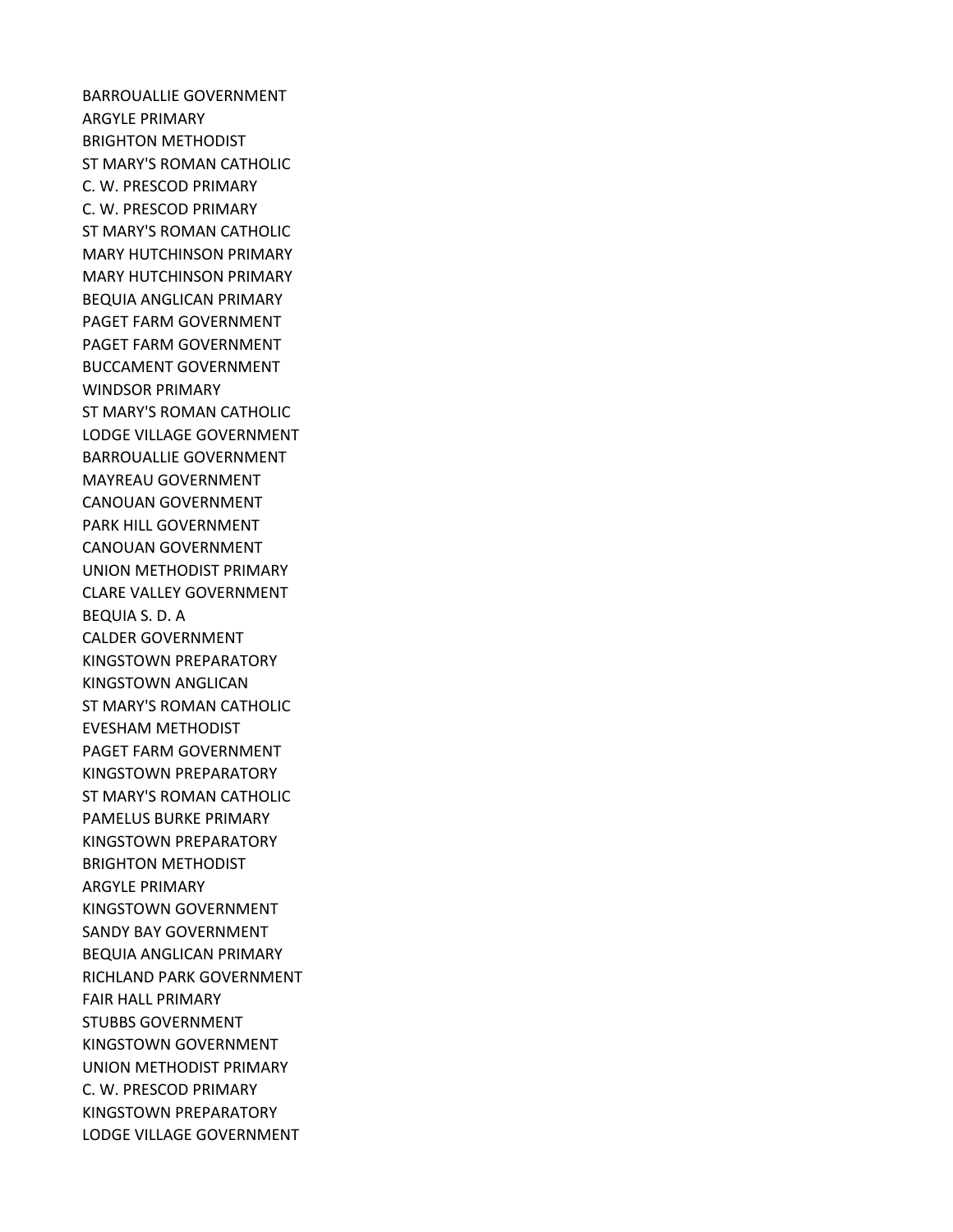CALLIAQUA ANGLICAN MARRIAQUA GOVERNMENT PARK HILL GOVERNMENT GOMEA METHODIST UNION METHODIST PRIMARY KINGSTOWN PREPARATORY BARROUALLIE GOVERNMENT RICHLAND PARK GOVERNMENT RICHLAND PARK GOVERNMENT KINGSTOWN GOVERNMENT ST MARY'S ROMAN CATHOLIC SION HILL GOVERNMENT TROUMACA GOVERNMENT ST MARY'S ROMAN CATHOLIC KINGSTOWN GOVERNMENT STUBBS GOVERNMENT GOMEA METHODIST MARRIAQUA GOVERNMENT BEQUIA ANGLICAN PRIMARY BEQUIA ANGLICAN PRIMARY BARROUALLIE GOVERNMENT TROUMACA GOVERNMENT CHATEAUBELAIR METHODIST FAIR HALL PRIMARY QUESTELLES GOVERNMENT UNION METHODIST PRIMARY WESTWOOD METHODIST PRIMARY KINGSTOWN GOVERNMENT C. W. PRESCOD PRIMARY QUESTELLES GOVERNMENT RICHLAND PARK GOVERNMENT ST MARY'S ROMAN CATHOLIC LANGLEY PARK GOVERNMENT ST MARY'S ROMAN CATHOLIC LOWMANS LEEWARD ANGLICAN ARGYLE PRIMARY ST MARY'S ROMAN CATHOLIC CALLIAQUA ANGLICAN LODGE VILLAGE GOVERNMENT LODGE VILLAGE GOVERNMENT TROUMACA GOVERNMENT LODGE VILLAGE GOVERNMENT STUBBS GOVERNMENT GEORGETOWN GOVERNMENT KINGSTOWN PREPARATORY LAYOU GOVERNMENT MARRIAQUA GOVERNMENT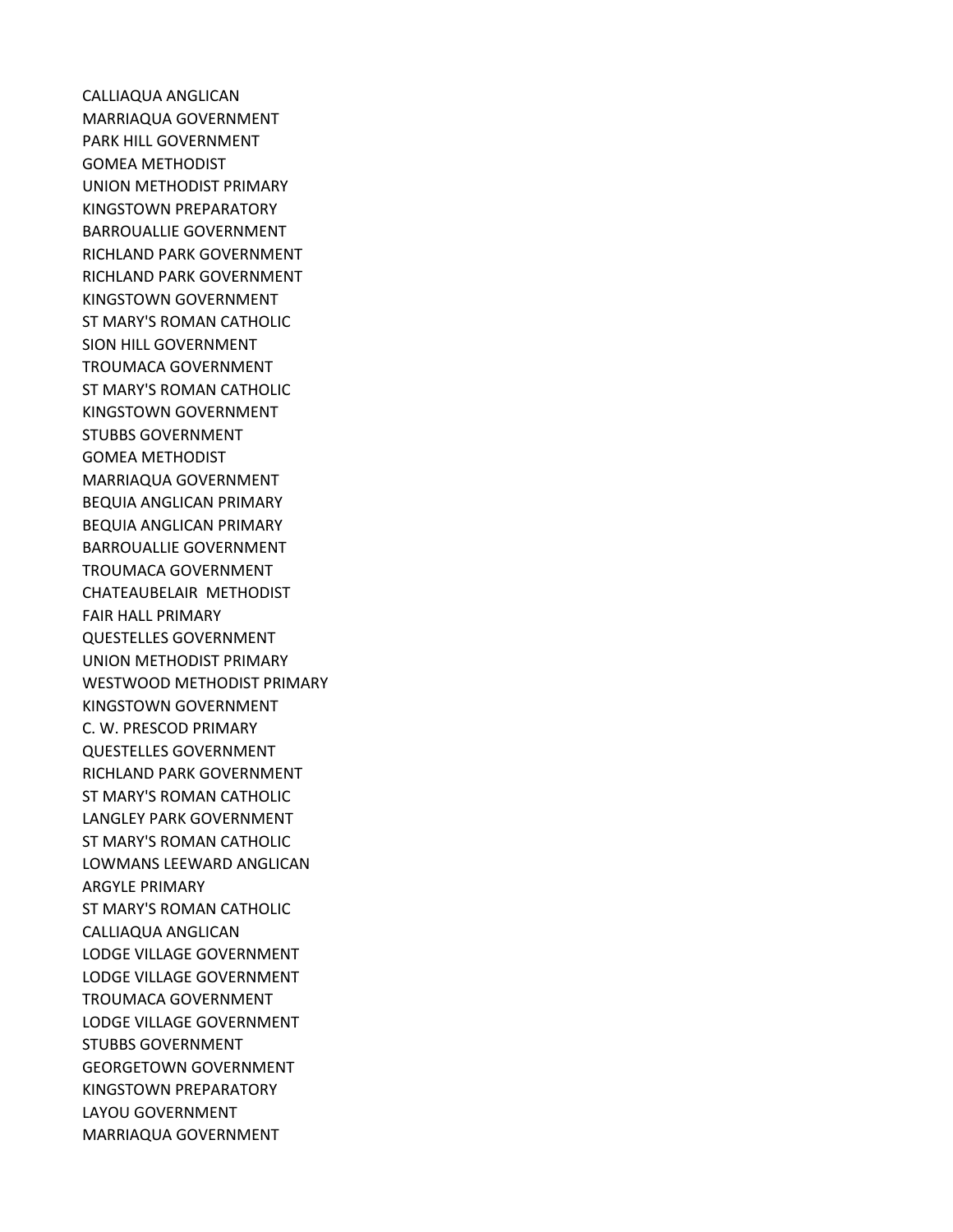LODGE VILLAGE GOVERNMENT BIABOU METHODIST STUBBS GOVERNMENT LODGE VILLAGE GOVERNMENT SPRING VILLAGE METHODIST PAMELUS BURKE PRIMARY CANE END GOVERNMENT NEW PROSPECT PRIMARY LOWER BAY PRIMARY SCHOOL BELMONT GOVERNMENT KINGSTOWN PREPARATORY PAGET FARM GOVERNMENT CALLIAQUA ANGLICAN C. W. PRESCOD PRIMARY BIABOU METHODIST ARGYLE PRIMARY BARROUALLIE GOVERNMENT PETERSVILLE PRIMARY FAIR HALL PRIMARY ROSE HALL GOVERNMENT GEORGETOWN GOVERNMENT KINGSTOWN PREPARATORY LOWMANS LEEWARD ANGLICAN LANGLEY PARK GOVERNMENT QUESTELLES GOVERNMENT LOWMANS LEEWARD ANGLICAN LANGLEY PARK GOVERNMENT BRIGHTON METHODIST LOWMANS LEEWARD ANGLICAN BELAIR GOVERNMENT RICHLAND PARK GOVERNMENT LOWMANS LEEWARD ANGLICAN KINGSTOWN ANGLICAN SANDY BAY GOVERNMENT CANOUAN GOVERNMENT DICKSON METHODIST C. W. PRESCOD PRIMARY DORSETSHIRE HILL GOVERNMENT OWIA GOVERNMENT C. W. PRESCOD PRIMARY BELAIR GOVERNMENT ROSE HALL GOVERNMENT TOURAMA GOVERNMENT FAIR HALL PRIMARY SANDY BAY GOVERNMENT KINGSTOWN PREPARATORY STUBBS GOVERNMENT